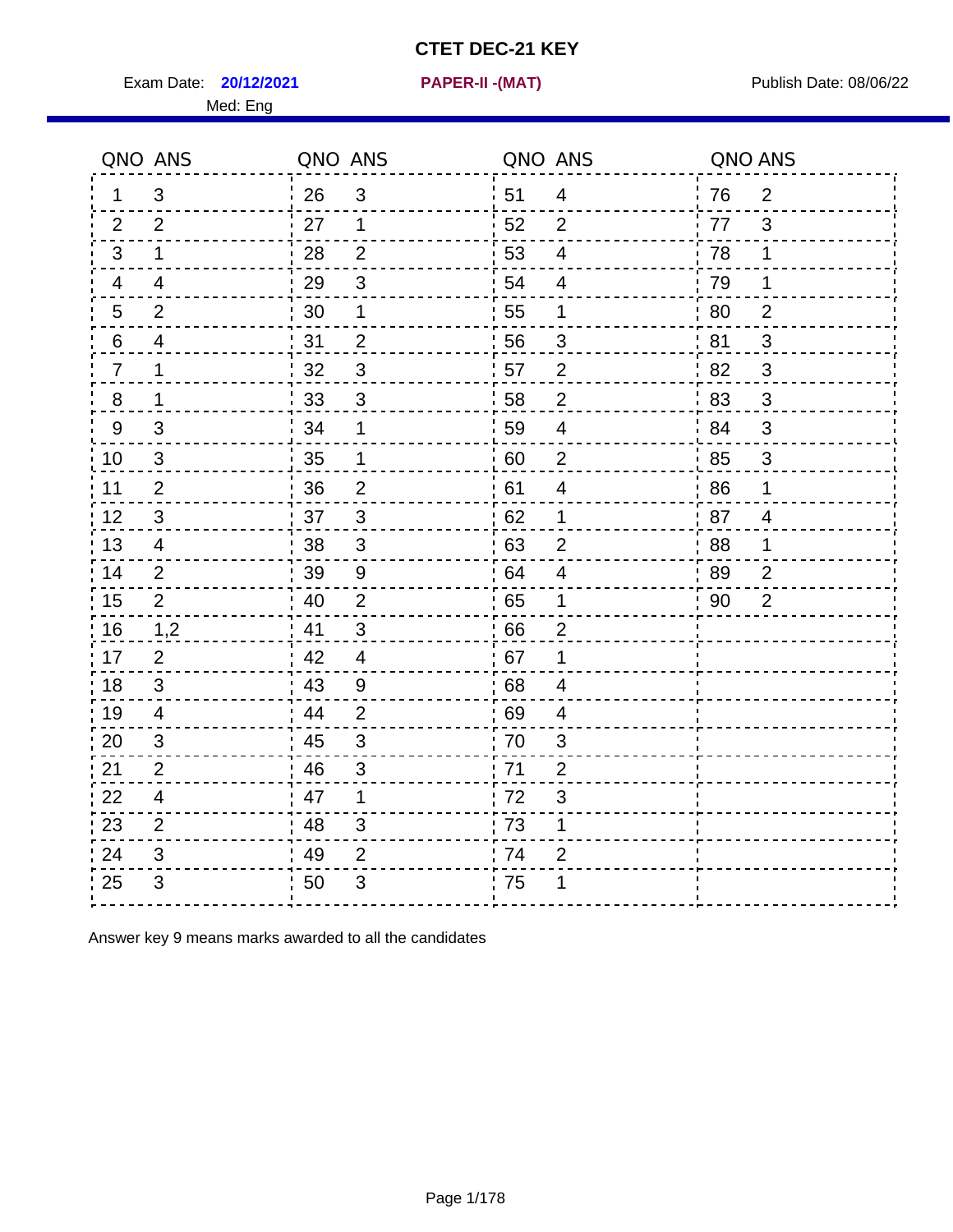Exam Date: **20/12/2021 PAPER-II - (SOS)** Publish Date: 08/06/22

**20/12/2021 PAPER-II -(SOS)**

| QNO ANS                 |                          | QNO ANS |                           | QNO ANS          |                           | QNO ANS          |                           |
|-------------------------|--------------------------|---------|---------------------------|------------------|---------------------------|------------------|---------------------------|
| $\mathbf 1$             | $\mathfrak{S}$           | 26      | $\mathfrak{B}$            | 51               | $\overline{2}$            | 76               | $\mathfrak{B}$            |
| $\overline{2}$          | $\overline{2}$           | 27      | 1                         | 52               | $\mathbf{1}$              | 77               | 3                         |
| 3                       | 1                        | 28      | $\overline{2}$            | 53               | $\overline{2}$            | 78               | $\overline{2}$            |
| $\overline{\mathbf{4}}$ | $\overline{\mathcal{A}}$ | 29      | $\sqrt{3}$                | 54               | $\overline{c}$            | 79               | $\mathfrak{S}$            |
| $\mathbf 5$             | $\overline{2}$           | 30      | 1                         | 55               | $\overline{2}$            | 80               | $\overline{c}$            |
| $\,6\,$                 | $\overline{\mathcal{A}}$ | 31      | $\mathbf 1$               | 56               | $\overline{3}$            | 81               | $\overline{2}$            |
| $\overline{7}$          | 1                        | 32      | $\mathbf 1$               | 57               | $\overline{4}$            | 82               | 3                         |
| 8                       | 1                        | 33      | 3                         | 58               | $\overline{2}$            | 83               | $\overline{4}$            |
| 9                       | 3                        | 34      | $\overline{4}$            | 59               | $\overline{\mathcal{A}}$  | 84               | $\overline{2}$            |
| 10                      | 3                        | 35      | 3                         | $\frac{1}{1}$ 60 | $\overline{2}$            | $\frac{1}{2}$ 85 | $\mathbf 1$               |
| 11                      | $\overline{2}$           | 36      | $\overline{4}$            | 61               | 1                         | 86               | $\overline{2}$            |
| 12                      | $\mathfrak{B}$           | 37      | $\sqrt{3}$                | 62               | $\mathfrak{S}$            | 87               | $\ensuremath{\mathsf{3}}$ |
| 13                      | $\overline{4}$           | 38      | $\ensuremath{\mathsf{3}}$ | 63               | $\overline{4}$            | 88               | 1                         |
| 14                      | $\overline{2}$           | 39      | $\overline{2}$            | .64              | $\ensuremath{\mathsf{3}}$ | 89               | 3                         |
| 15                      | 2                        | 40      | 3                         | .65              | $\sqrt{3}$                | 90               | 1                         |
| 16                      | 1,2                      | 41      | 4                         | 66               | $\mathbf 1$               |                  |                           |
| 17                      | $\overline{2}$           | 42      | $\overline{\mathcal{A}}$  | .67              | $\overline{2}$            |                  |                           |
| 18                      | $\sqrt{3}$               | 43      | $\mathbf 1$               | 68               | $\ensuremath{\mathsf{3}}$ |                  |                           |
| 19                      | $\overline{4}$           | 44      | $\overline{2}$            | : 69             | 1                         |                  |                           |
| 20                      | 3                        | 45      | 4                         | 70               | 4                         |                  |                           |
| 21                      | $\overline{2}$           | 46      | $\overline{c}$            | 71               | $\mathsf 3$               |                  |                           |
| 22                      | $\overline{4}$           | 47      | 1                         | 72               | $\sqrt{3}$                |                  |                           |
| 23                      | $\overline{2}$           | 48      | $\mathsf 3$               | 73               | $\ensuremath{\mathsf{3}}$ |                  |                           |
| 24                      | 3                        | 49      | 1                         | 74               | 3                         |                  |                           |
| 25                      | 3                        | 50      | $\mathfrak{S}$            | 75               | 4                         |                  |                           |
|                         |                          |         |                           |                  |                           |                  |                           |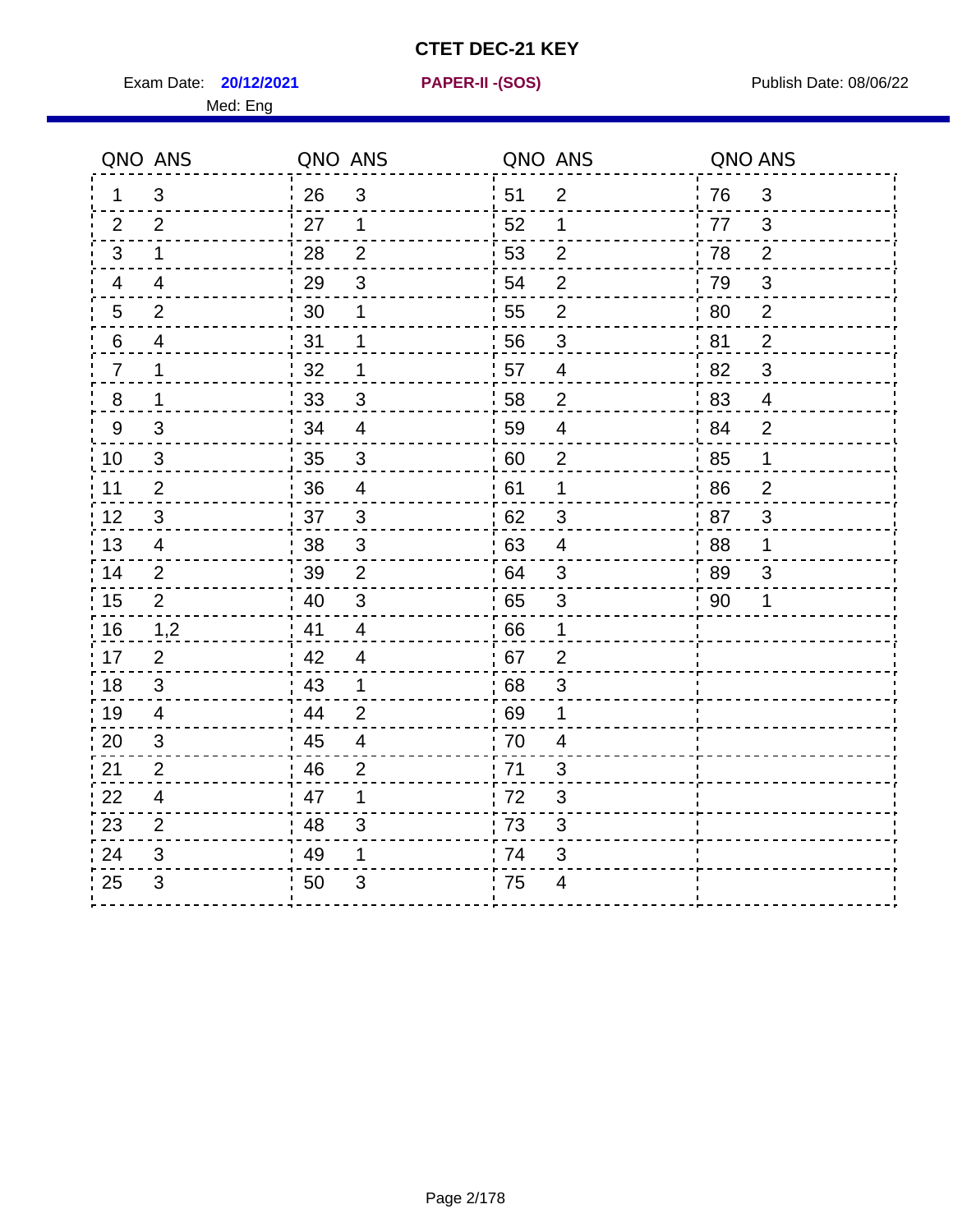Exam Date: **20/12/2021 PAPER-II 01-ENGLISH Propriet Algebra 20/06/22** Med: Eng

#### **20/12/2021 PAPER-II 01-ENGLISH**

|                   | QNO ANS                 | QNO ANS |                          | QNO ANS |                         | QNO ANS |
|-------------------|-------------------------|---------|--------------------------|---------|-------------------------|---------|
| 91                | $\mathbf 1$             | 116     | $\overline{4}$           | 141     | $\overline{2}$          |         |
| 92                | $\overline{4}$          | 117     | 1                        | 142     | $\overline{\mathbf{4}}$ |         |
| 93                | $\mathbf 1$             | 118     | $\mathbf{2}$             | 143     | $\mathsf 3$             |         |
| 94                | $\overline{2}$          | 119     | $\mathbf{3}$             | 144     | 1                       |         |
| 95                | $\mathbf{3}$            | : 120   | 1                        | : 145   | $\mathbf{3}$            |         |
| 96                | $\overline{2}$          | 121     | $\overline{2}$           | 146     | 1                       |         |
| 97                | 3                       | 1122    | $\overline{4}$           | 147     | $\mathbf{3}$            |         |
| 98                | $\overline{2}$          | 123     | $\mathbf 1$              | 148     | 1                       |         |
| 99                | $\overline{2}$          | 124     | $\overline{2}$           | 149     | $\overline{2}$          |         |
| 100               | $\sqrt{3}$              | 125     | $\overline{2}$           | 150     | $\overline{4}$          |         |
| 101               | $\overline{\mathbf{4}}$ | 126     | $\mathfrak{S}$           |         |                         |         |
| 102               | $\mathbf 1$             | : 127   | $\mathbf{3}$             |         |                         |         |
| 103               | $\overline{2}$          | : 128   | $\overline{2}$           |         |                         |         |
| $\frac{1}{1}$ 104 | $\mathbf{3}$            | : 129   | $\overline{2}$           |         |                         |         |
| $\frac{1}{1}$ 105 | $\mathbf{3}$            | : 130   | $\mathbf{1}$             |         |                         |         |
| 106               | $\mathbf{3}$            | : 131   | $\overline{2}$           |         |                         |         |
| 107               | $\overline{2}$          | : 132   | $\mathbf{3}$             |         |                         |         |
| $\frac{1}{1}$ 108 | $\mathbf{1}$            | : 133   | $\overline{2}$           |         |                         |         |
| :109              | $\sqrt{3}$              | : 134   | $\mathfrak{3}$           |         |                         |         |
| :110              | $\overline{4}$          | : 135   | $\mathbf{3}$             |         |                         |         |
| : 111             | $\overline{2}$          | : 136   | $\overline{\mathcal{A}}$ |         |                         |         |
| 112               | 1                       | : 137   | 1                        |         |                         |         |
| : 113             | $\mathfrak{S}$          | 138     | $\sqrt{3}$               |         |                         |         |
| 114               | $\overline{2}$          | : 139   | 3                        |         |                         |         |
| 115               | 1                       | : 140   | 1                        |         |                         |         |
|                   |                         |         |                          |         |                         |         |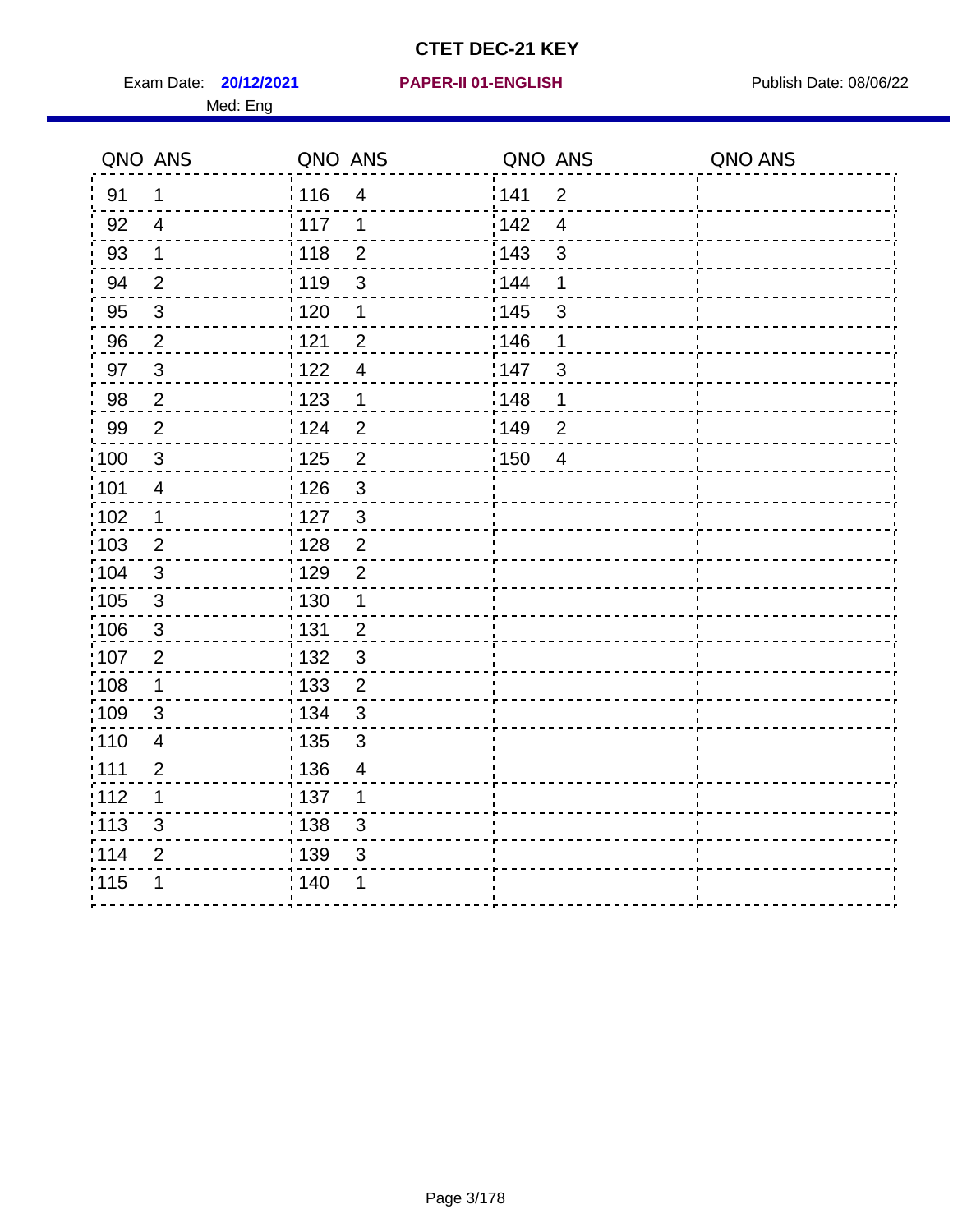Exam Date: **20/12/2021 PAPER-II 02-HINDI Exam Date: 08/06/22** Med: Eng

#### **20/12/2021 PAPER-II 02-HINDI**

|                   | QNO ANS                 | QNO ANS           |                | QNO ANS |                | QNO ANS |
|-------------------|-------------------------|-------------------|----------------|---------|----------------|---------|
| 91                | $\mathbf 1$             | : 116             | $\overline{4}$ | 141     | $\overline{2}$ |         |
| 92                | $\overline{2}$          | : 117             | 1              | 142     | $\overline{4}$ |         |
| 93                | $\overline{2}$          | 118               | $\overline{2}$ | 143     | $\mathbf{3}$   |         |
| 94                | $\mathbf 1$             | :119              | $\sqrt{3}$     | 144     | 1              |         |
| 95                | $\overline{\mathbf{4}}$ | : 120             | 1              | : 145   | $\sqrt{3}$     |         |
| 96                | 2                       | 121               | $\mathbf 1$    | 146     | 1              |         |
| 97                | $\overline{4}$          | 1122              | 3              | 147     | $\mathbf{3}$   |         |
| 98                | $\overline{2}$          | 123               | $\overline{c}$ | 148     | 1              |         |
| 99                | 3                       | 124               | $\overline{4}$ | 149     | $\overline{2}$ |         |
| $\frac{1}{100}$   | $\overline{2}$          | $\frac{1}{1}$ 125 | $\overline{c}$ | 150     | $\overline{4}$ |         |
| :101              | $\mathbf 1$             | : 126             | $\mathfrak{S}$ |         |                |         |
| $\frac{1}{1}$ 102 | $\mathbf{1}$            | : 127             | $\overline{4}$ |         |                |         |
| 103               | 3                       | : 128             | $\mathbf{3}$   |         |                |         |
| 104               | 2                       | :129              | $\overline{4}$ |         |                |         |
| $\frac{1}{1}$ 105 | $\sqrt{3}$              | : 130             | $\mathbf{1}$   |         |                |         |
| 106               | $\mathbf{3}$            | : 131             | $\overline{2}$ |         |                |         |
| 107               | $\overline{2}$          | : 132             | 1              |         |                |         |
| :108              | $\mathbf 1$             | : 133             | 1              |         |                |         |
| :109              | $\mathfrak{B}$          | : 134             | $\overline{2}$ |         |                |         |
| :110              | $\overline{4}$          | : 135             | $\overline{4}$ |         |                |         |
| :111              | $\overline{2}$          | : 136             | $\overline{4}$ |         |                |         |
| 112               | 1                       | :137              | 1              |         |                |         |
| $\frac{1}{1}$ 113 | 3                       | 138               | $\sqrt{3}$     |         |                |         |
| 114               | $\mathbf{2}$            | : 139             | $\mathfrak{S}$ |         |                |         |
| 115               | 1                       | : 140             | 1              |         |                |         |
|                   |                         |                   |                |         |                |         |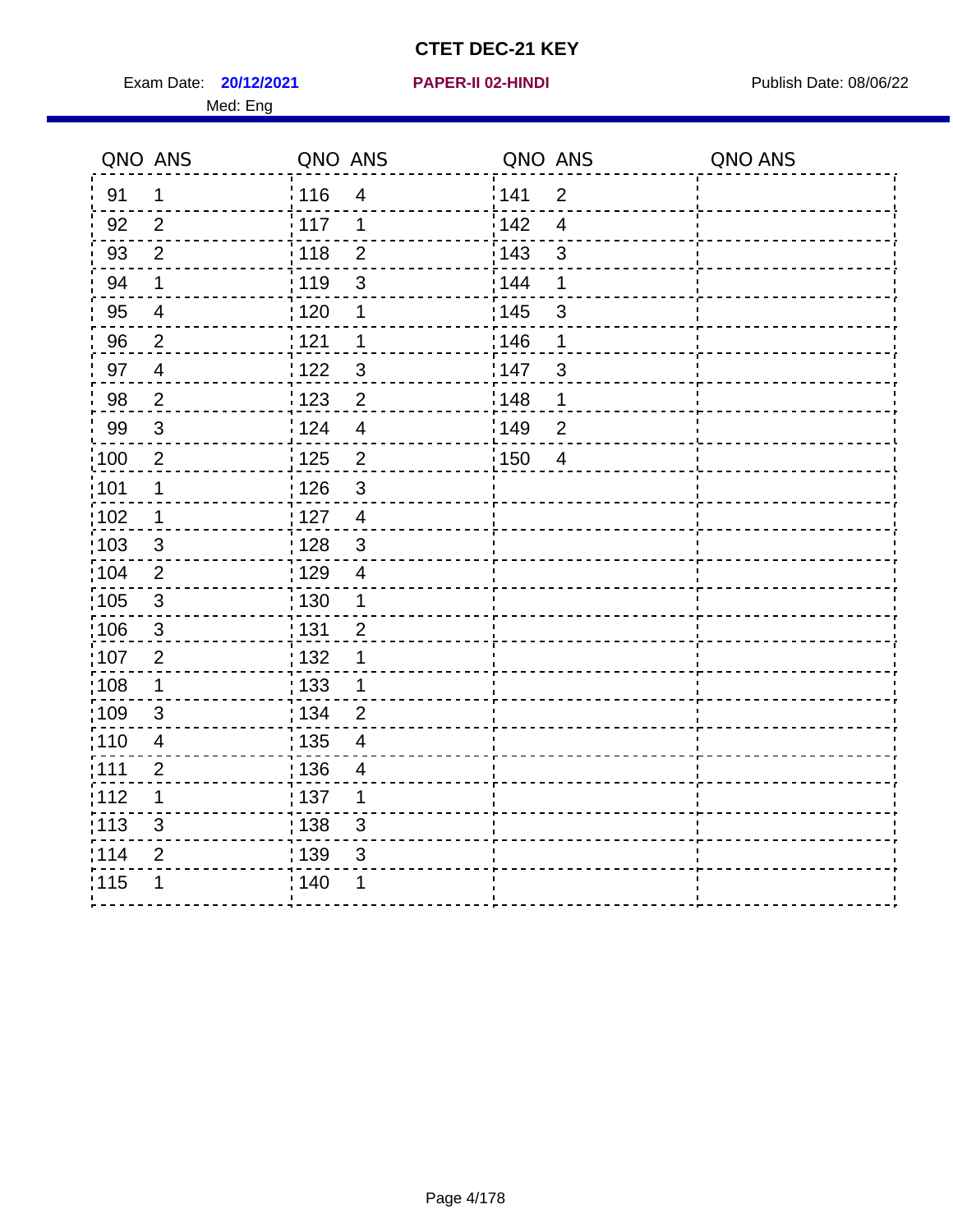|                   | QNO ANS        | QNO ANS           |                          | QNO ANS           |                         | QNO ANS |
|-------------------|----------------|-------------------|--------------------------|-------------------|-------------------------|---------|
| 91                | $\mathbf{3}$   | : 116             | $\overline{4}$           | 141               | $\overline{2}$          |         |
| 92                | $\mathbf 1$    | 117               | 1                        | 142               | $\overline{\mathbf{4}}$ |         |
| 93                | $\overline{4}$ | 118               | $\mathbf{2}$             | 143               | $\mathfrak{S}$          |         |
| 94                | $\overline{2}$ | : 119             | $\mathfrak{S}$           | : 144             | 1                       |         |
| 95                | 1              | : 120             | 1                        | : 145             | $\mathfrak{S}$          |         |
| 96                | 4              | 121               | 3                        | :146              | 1                       |         |
| 97                | $\mathbf{3}$   | 122               | 1                        | 147               | $\sqrt{3}$              |         |
| 98                | $\mathbf 1$    | $\frac{1}{2}$ 123 | $\overline{4}$           | 148               | 1                       |         |
| 99                | $\mathbf 1$    | 124               | 1                        | :149              | $\mathbf 2$             |         |
| 100               | $\mathbf{3}$   | $\frac{1}{1}$ 125 | $\mathbf 1$              | $\frac{1}{1}$ 150 | $\overline{4}$          |         |
| :101              | $\sqrt{3}$     | 126               | $\overline{2}$           |                   |                         |         |
| 102               | 3              | : 127             | $\overline{4}$           |                   |                         |         |
| 103               | $\mathbf{3}$   | : 128             | $\overline{2}$           |                   |                         |         |
| 104               | $\overline{2}$ | : 129             | $\mathbf{3}$             |                   |                         |         |
| 105               | $\mathbf 1$    | 130               | $\mathbf 2$              |                   |                         |         |
| 106               | $\mathbf{3}$   | : 131             | 3                        |                   |                         |         |
| :107              | $\overline{2}$ | : 132             | $\overline{4}$           |                   |                         |         |
| :108              | $\mathbf 1$    | : 133             | $\sqrt{3}$               |                   |                         |         |
| :109              | $\mathfrak{S}$ | : 134             | $\mathbf 1$              |                   |                         |         |
| :110              | $\overline{4}$ | : 135             | $\overline{\mathcal{A}}$ |                   |                         |         |
| 111               | $\overline{2}$ | : 136             | $\overline{\mathcal{A}}$ |                   |                         |         |
| 112               | 1              | : 137             | 1                        |                   |                         |         |
| $\frac{1}{1}$ 113 | 3              | : 138             | 3                        |                   |                         |         |
| 114               | 2              | 139               | 3                        |                   |                         |         |
| 115               | 1              | : 140             | 1                        |                   |                         |         |
|                   |                |                   |                          |                   |                         |         |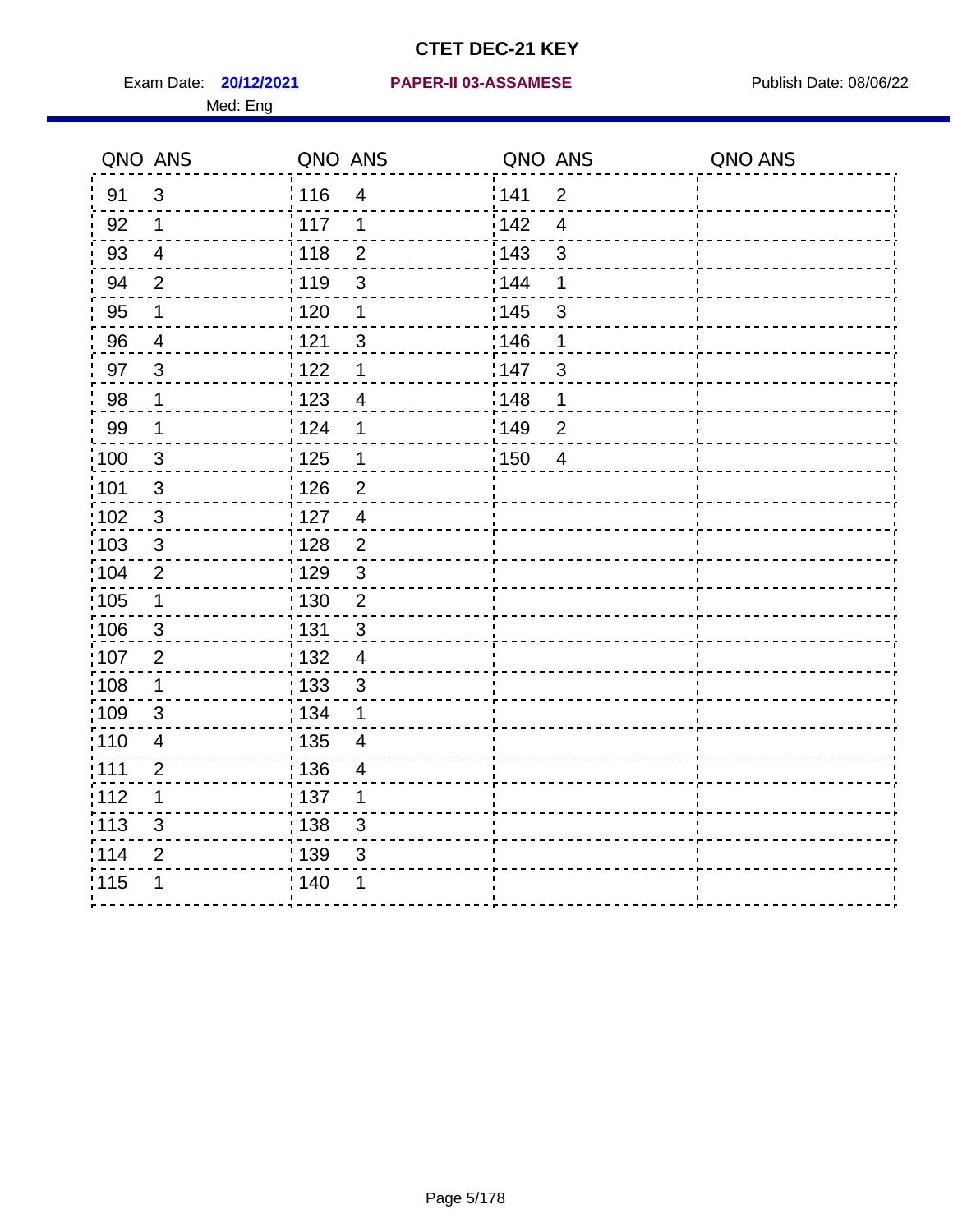Exam Date: **20/12/2021 PAPER-II 04-BENGALI PROPER PUBLISH Date: 08/06/22** Med: Eng

#### **20/12/2021 PAPER-II 04-BENGALI**

|                   | QNO ANS                  | QNO ANS           |                           | QNO ANS           |                | QNO ANS |
|-------------------|--------------------------|-------------------|---------------------------|-------------------|----------------|---------|
| 91                | $\mathbf 1$              | : 116             | $\overline{\mathcal{A}}$  | 141               | $\overline{2}$ |         |
| 92                | $\overline{4}$           | : 117             | $\mathbf 1$               | 142               | $\overline{4}$ |         |
| 93                | $\overline{\mathcal{A}}$ | 118               | $\overline{2}$            | 143               | $\mathsf 3$    |         |
| 94                | $\overline{2}$           | : 119             | $\mathfrak{S}$            | 144               | 1              |         |
| 95                | $\sqrt{3}$               | : 120             | $\mathbf 1$               | : 145             | $\mathsf 3$    |         |
| 96                | $\mathfrak{S}$           | 121               | $\mathfrak{S}$            | 146               | 1              |         |
| 97                | $\mathbf 1$              | 122               | $\overline{\mathbf{4}}$   | 147               | $\mathsf 3$    |         |
| 98                | $\mathbf{3}$             | 123               | $\overline{2}$            | 148               | 1              |         |
| 99                | $\overline{2}$           | 124               | $\mathfrak{S}$            | 149               | $\overline{2}$ |         |
| 100               | $\mathbf 1$              | $\frac{1}{1}$ 125 | $\overline{\mathbf{4}}$   | $\frac{1}{1}$ 150 | $\overline{4}$ |         |
| 101               | $\sqrt{3}$               | 126               | 1                         |                   |                |         |
| 102               | $\mathbf 1$              | : 127             | $\mathbf 1$               |                   |                |         |
| 103               | 3                        | : 128             | $\overline{2}$            |                   |                |         |
| $\frac{1}{1}$ 104 | $\overline{4}$           | : 129             | $\mathbf{3}$              |                   |                |         |
| $\frac{1}{1}$ 105 | $\mathbf{2}$             | : 130             | $\mathbf 1$               |                   |                |         |
| 106               | 3                        | : 131             | $\overline{4}$            |                   |                |         |
| :107              | $\overline{2}$           | : 132             | $\overline{2}$            |                   |                |         |
| 108               | $\mathbf 1$              | : 133             | $\overline{2}$            |                   |                |         |
| :109              | $\sqrt{3}$               | : 134             | $\overline{\mathbf{4}}$   |                   |                |         |
| : 110             | $\overline{4}$           | : 135             | $\mathbf{3}$              |                   |                |         |
| : 111             | $\overline{2}$           | : 136             | 4                         |                   |                |         |
| 112               | 1                        | : 137             | 1                         |                   |                |         |
| : 113             | $\mathfrak{S}$           | : 138             | $\ensuremath{\mathsf{3}}$ |                   |                |         |
| 114               | $\overline{2}$           | 139               | 3                         |                   |                |         |
| 115               | 1                        | : 140             | 1                         |                   |                |         |
|                   |                          |                   |                           |                   |                |         |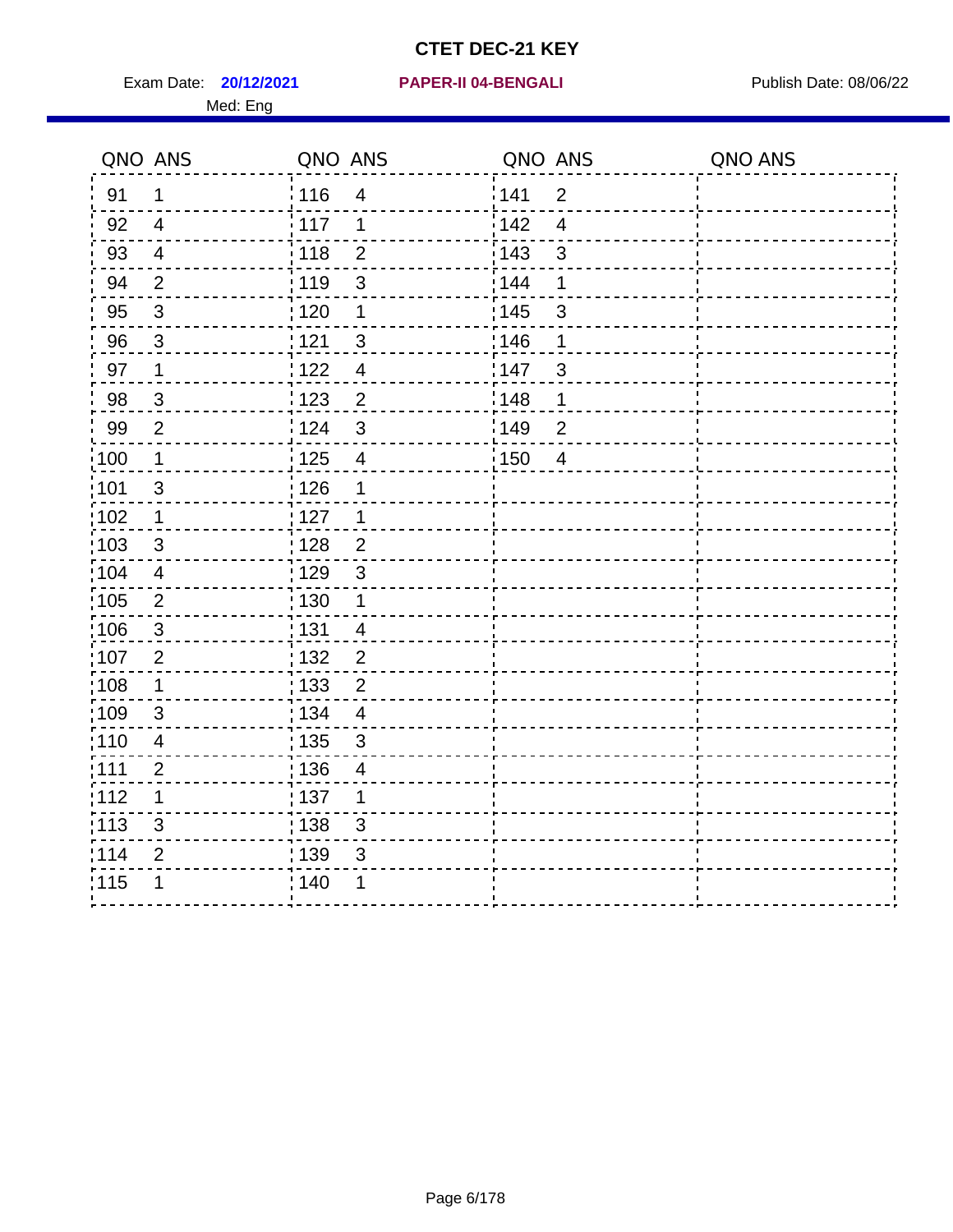Med: Eng

#### **20/12/2021 PAPER-II 06-GUJARATI** Exam Date: Publish Date: 08/06/22

|                   | QNO ANS        | QNO ANS           |                           | QNO ANS           |                | QNO ANS |
|-------------------|----------------|-------------------|---------------------------|-------------------|----------------|---------|
| 91                | $\overline{4}$ | 116               | $\overline{\mathcal{A}}$  | 141               | $\overline{2}$ |         |
| 92                | $\mathbf 1$    | : 117             | $\mathbf 1$               | 142               | $\overline{4}$ |         |
| 93                | $\mathfrak{S}$ | 118               | $\overline{2}$            | 143               | $\mathfrak{S}$ |         |
| 94                | 3              | : 119             | $\mathfrak{S}$            | 144               | 1              |         |
| 95                | $\overline{2}$ | : 120             | $\mathbf 1$               | : 145             | $\sqrt{3}$     |         |
| 96                | $\mathbf 1$    | 121               | $\mathfrak{B}$            | 146               | 1              |         |
| 97                | $\mathbf{3}$   | 122               | $\overline{\mathbf{4}}$   | 147               | $\sqrt{3}$     |         |
| 98                | $\overline{4}$ | 1123              | $\sqrt{3}$                | 148               | 1              |         |
| 99                | $\sqrt{3}$     | 124               | $\overline{\mathbf{4}}$   | 149               | $\overline{2}$ |         |
| 100               | $\sqrt{2}$     | $\frac{1}{1}$ 125 | $\mathbf{3}$              | $\frac{1}{1}$ 150 | $\overline{4}$ |         |
| 101               | $\sqrt{3}$     | 126               | $\mathfrak{S}$            |                   |                |         |
| 102               | $\overline{2}$ | : 127             | $\overline{1}$            |                   |                |         |
| 103               | 4              | : 128             | $\overline{4}$            |                   |                |         |
| $\frac{1}{1}$ 104 | 2              | : 129             | $\mathbf{3}$              |                   |                |         |
| $\frac{1}{1}$ 105 | $\sqrt{3}$     | : 130             | $\overline{4}$            |                   |                |         |
| 106               | $\mathbf{3}$   | : 131             | $\mathbf{1}$              |                   |                |         |
| :107              | $\overline{2}$ | : 132             | $\mathbf{3}$              |                   |                |         |
| 108               | $\mathbf 1$    | 133               | $\overline{2}$            |                   |                |         |
| :109              | $\sqrt{3}$     | : 134             | $\overline{2}$            |                   |                |         |
| : 110             | $\overline{4}$ | : 135             | 1                         |                   |                |         |
| : 111             | $\overline{2}$ | : 136             | 4                         |                   |                |         |
| 112               | 1              | : 137             | 1                         |                   |                |         |
| : 113             | $\mathfrak{S}$ | : 138             | $\ensuremath{\mathsf{3}}$ |                   |                |         |
| 114               | $\overline{2}$ | 139               | 3                         |                   |                |         |
| 115               | 1              | : 140             | 1                         |                   |                |         |
|                   |                |                   |                           |                   |                |         |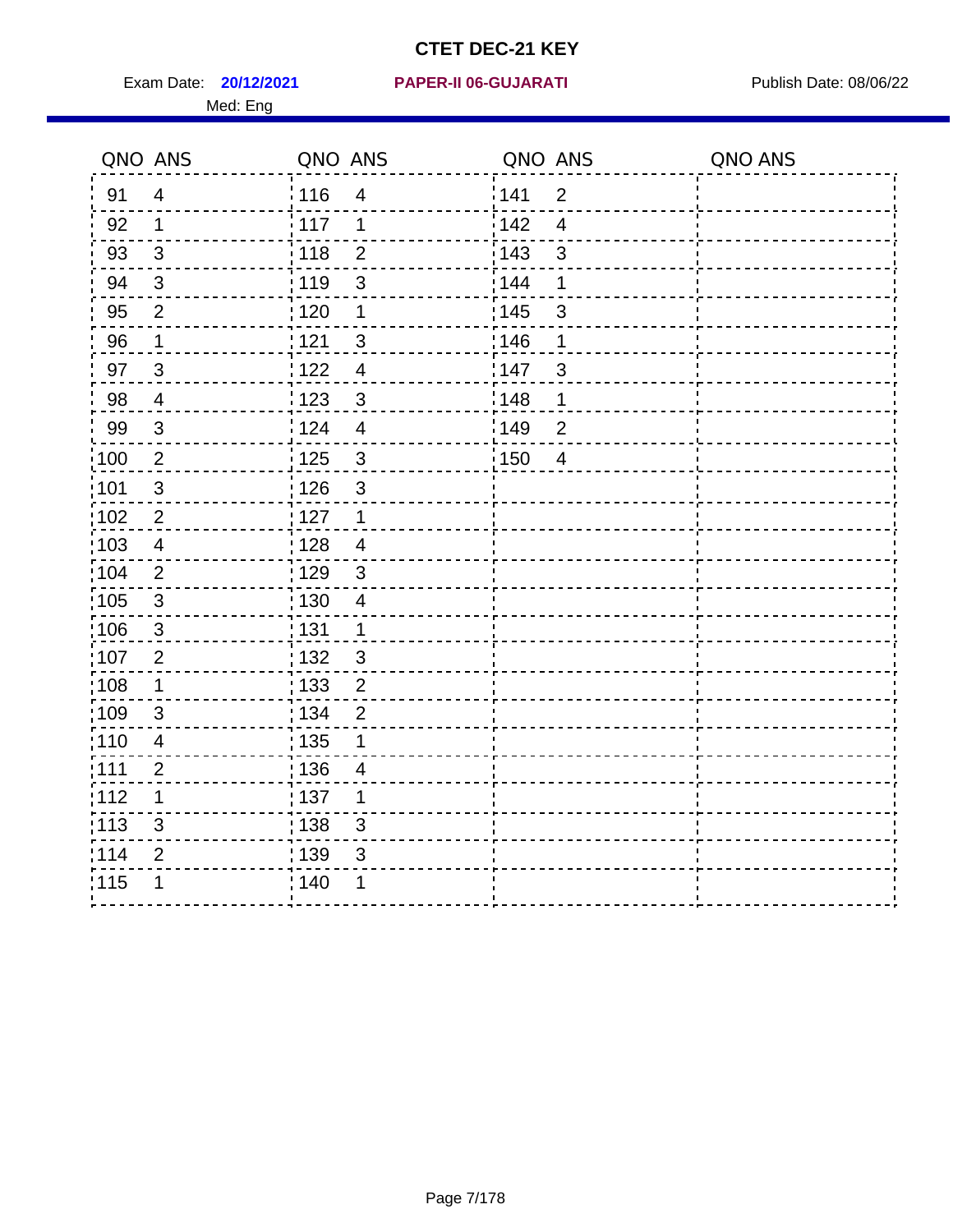|                   | QNO ANS        | QNO ANS           |                          | QNO ANS |                | QNO ANS |
|-------------------|----------------|-------------------|--------------------------|---------|----------------|---------|
| 91                | $\mathbf 1$    | 116               | $\overline{\mathbf{4}}$  | 1141    | $\overline{2}$ |         |
| 92                | 1              | $\frac{1}{2}$ 117 | 1                        | 142     | $\overline{4}$ |         |
| 93                | $\mathbf 1$    | 118               | $\overline{2}$           | 143     | $\mathsf 3$    |         |
| 94                | 3              | 119               | 3                        | 144     | 1              |         |
| 95                | 2              | : 120             | 1                        | : 145   | 3              |         |
| 96                | $\overline{2}$ | 121               | 1                        | 146     | 1              |         |
| 97                | $\overline{2}$ | 1122              | 1                        | 147     | 3              |         |
| 98                | $\mathbf 1$    | 123               | 1                        | 148     | $\mathbf 1$    |         |
| 99                | $\mathbf{2}$   | 124               | 1                        | 149     | $\mathbf 2$    |         |
| $\frac{1}{1}$ 100 | $\mathbf{3}$   | $\frac{1}{1}$ 125 | 1                        | 150     | $\overline{4}$ |         |
| :101              | $\overline{2}$ | : 126             | 1                        |         |                |         |
| 102               | $\mathbf 1$    | : 127             | 1                        |         |                |         |
| 103               | $\overline{4}$ | : 128             | $\mathbf{3}$             |         |                |         |
| :104              | $\mathbf 1$    | 129               | $\mathbf{3}$             |         |                |         |
| 105               | $\mathsf 3$    | 130               | $\overline{\mathbf{4}}$  |         |                |         |
| 106               | 3              | : 131             | $\overline{4}$           |         |                |         |
| :107              | $\overline{2}$ | : 132             | $\overline{2}$           |         |                |         |
| $\frac{1}{1}$ 108 | $\mathbf{1}$   | : 133             | $\mathbf 1$              |         |                |         |
| :109              | $\sqrt{3}$     | : 134             | $\mathbf{3}$             |         |                |         |
| :110              | $\overline{4}$ | 135               | 3                        |         |                |         |
| : 111             | $\overline{2}$ | 136               | $\overline{\mathcal{A}}$ |         |                |         |
| 112               | 1              | : 137             | 1                        |         |                |         |
| : 113             | 3              | : 138             | 3                        |         |                |         |
| 114               | $\overline{2}$ | : 139             | 3                        |         |                |         |
| 115               | 1              | 140               | 1                        |         |                |         |
|                   |                |                   |                          |         |                |         |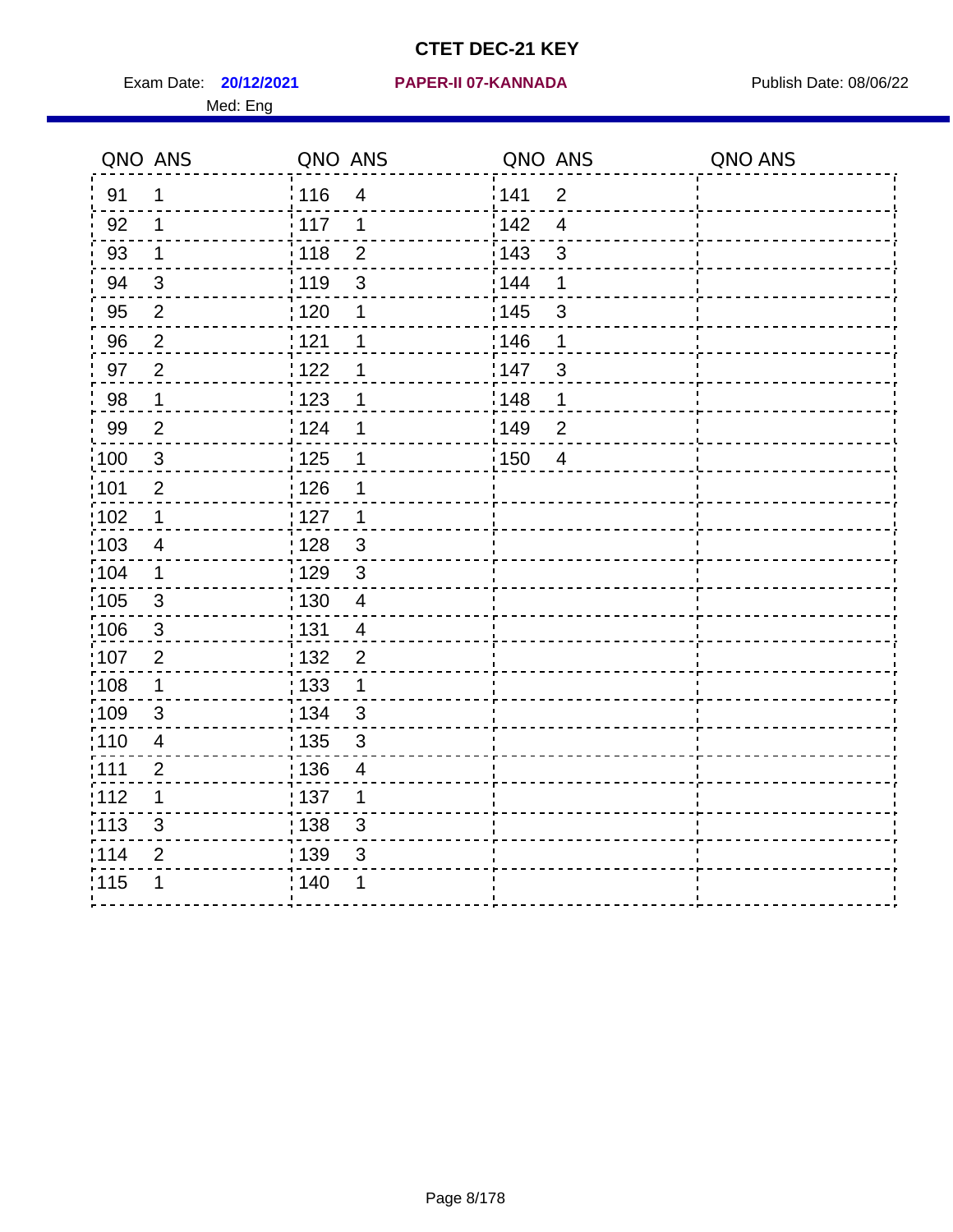Exam Date: **20/12/2021 PAPER-II 08-KHASI PREXALL RESPONSE PUblish Date: 08/06/22** Med: Eng

#### **20/12/2021 PAPER-II 08-KHASI**

|                   | QNO ANS                  | QNO ANS |                          | QNO ANS           |                | QNO ANS |
|-------------------|--------------------------|---------|--------------------------|-------------------|----------------|---------|
| 91                | $\mathfrak{B}$           | 116     | $\overline{\mathcal{A}}$ | 141               | $\overline{2}$ |         |
| 92                | $\mathbf 1$              | 117     | 1                        | 142               | $\overline{4}$ |         |
| 93                | $\mathfrak{S}$           | 118     | $\overline{2}$           | 143               | $\mathsf 3$    |         |
| 94                | $\mathbf 1$              | : 119   | 3                        | 144               | 1              |         |
| 95                | $\sqrt{3}$               | : 120   | 1                        | : 145             | $\sqrt{3}$     |         |
| 96                | $\overline{2}$           | 121     | $\overline{2}$           | 146               | 1              |         |
| 97                | $\overline{4}$           | 122     | 1                        | 147               | $\sqrt{3}$     |         |
| 98                | $\mathbf 1$              | 123     | $\mathbf{3}$             | 148               | 1              |         |
| 99                | $\overline{\mathcal{A}}$ | 124     | 1                        | 149               | $\overline{2}$ |         |
| 100               | $\mathbf{3}$             | 125     | $\overline{4}$           | $\frac{1}{1}$ 150 | $\overline{4}$ |         |
| 101               | $\mathbf 1$              | 126     | $\overline{2}$           |                   |                |         |
| 102               | $\mathbf{1}$             | 127     | $\mathbf{3}$             |                   |                |         |
| 103               | 2                        | : 128   | $\overline{2}$           |                   |                |         |
| 104               | $\overline{2}$           | : 129   | 1                        |                   |                |         |
| $\frac{1}{1}$ 105 | $\overline{2}$           | : 130   | $\mathbf 1$              |                   |                |         |
| 106               | $\mathbf{3}$             | : 131   | $\overline{2}$           |                   |                |         |
| :107              | $\overline{2}$           | : 132   | $\overline{4}$           |                   |                |         |
| 108               | $\mathbf 1$              | : 133   | 1                        |                   |                |         |
| :109              | $\sqrt{3}$               | : 134   | $\mathbf 1$              |                   |                |         |
| : 110             | $\overline{4}$           | : 135   | 3                        |                   |                |         |
| : 111             | $\overline{2}$           | : 136   | 4                        |                   |                |         |
| 112               | 1                        | : 137   | 1                        |                   |                |         |
| : 113             | $\mathfrak{S}$           | 138     | $\mathsf 3$              |                   |                |         |
| 114               | $\overline{2}$           | : 139   | 3                        |                   |                |         |
| 115               | 1                        | : 140   | 1                        |                   |                |         |
|                   |                          |         |                          |                   |                |         |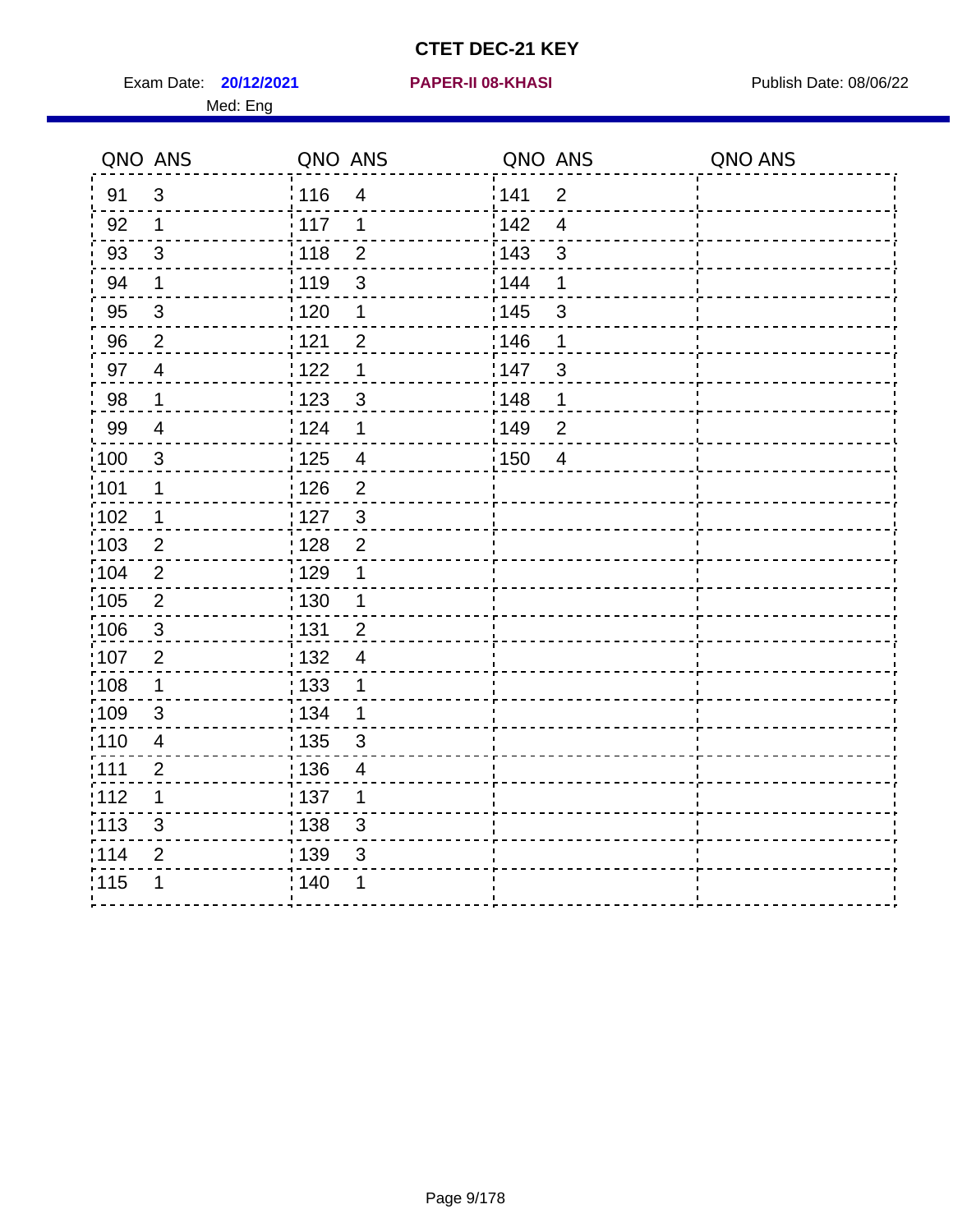|                   | QNO ANS                 | QNO ANS           |                           | QNO ANS |                | QNO ANS |
|-------------------|-------------------------|-------------------|---------------------------|---------|----------------|---------|
| 91                | 3                       | : 116             | $\overline{4}$            | 141     | $\overline{2}$ |         |
| 92                | $\overline{4}$          | 117               | 1                         | 142     | $\overline{4}$ |         |
| 93                | $\overline{4}$          | 118               | $\overline{2}$            | 143     | $\mathfrak{S}$ |         |
| 94                | 3                       | : 119             | $\mathfrak{S}$            | : 144   | 1              |         |
| 95                | 1                       | : 120             | 1                         | : 145   | 3              |         |
| 96                | $\overline{2}$          | 121               | 1                         | 146     | 1              |         |
| 97                | $\overline{2}$          | 122               | $\overline{4}$            | 147     | $\sqrt{3}$     |         |
| 98                | $\overline{4}$          | 1123              | $\overline{4}$            | 148     | 1              |         |
| 99                | $\mathbf{2}$            | 124               | 1                         | :149    | $\mathbf 2$    |         |
| $\frac{1}{1}$ 100 | $\mathbf{3}$            | 125               | $\mathbf 1$               | 150     | $\overline{4}$ |         |
| :101              | $\overline{\mathbf{4}}$ | : 126             | $\mathsf 3$               |         |                |         |
| 102               | $\overline{2}$          | : 127             | $\mathbf 1$               |         |                |         |
| 103               | 1                       | : 128             | $\overline{4}$            |         |                |         |
| $\frac{1}{104}$   | $\overline{\mathbf{4}}$ | : 129             | $\overline{4}$            |         |                |         |
| 105               | $\mathbf 1$             | $\frac{1}{1}$ 130 | $\overline{2}$            |         |                |         |
| 106               | $\mathbf{3}$            | : 131             | 3                         |         |                |         |
| 107               | $\overline{2}$          | : 132             | $\mathbf{3}$              |         |                |         |
| $\frac{1}{1}$ 108 | $\mathbf 1$             | 133               | $\mathbf 1$               |         |                |         |
| 109               | $\sqrt{3}$              | : 134             | $\mathbf{3}$              |         |                |         |
| :110              | $\overline{4}$          | : 135             | 1                         |         |                |         |
| : 111             | $\overline{2}$          | : 136             | $\overline{4}$            |         |                |         |
| 112               | 1                       | : 137             | 1                         |         |                |         |
| : 113             | $\sqrt{3}$              | : 138             | $\ensuremath{\mathsf{3}}$ |         |                |         |
| 114               | 2                       | : 139             | 3                         |         |                |         |
| 115               | 1                       | 140               | 1                         |         |                |         |
|                   |                         |                   |                           |         |                |         |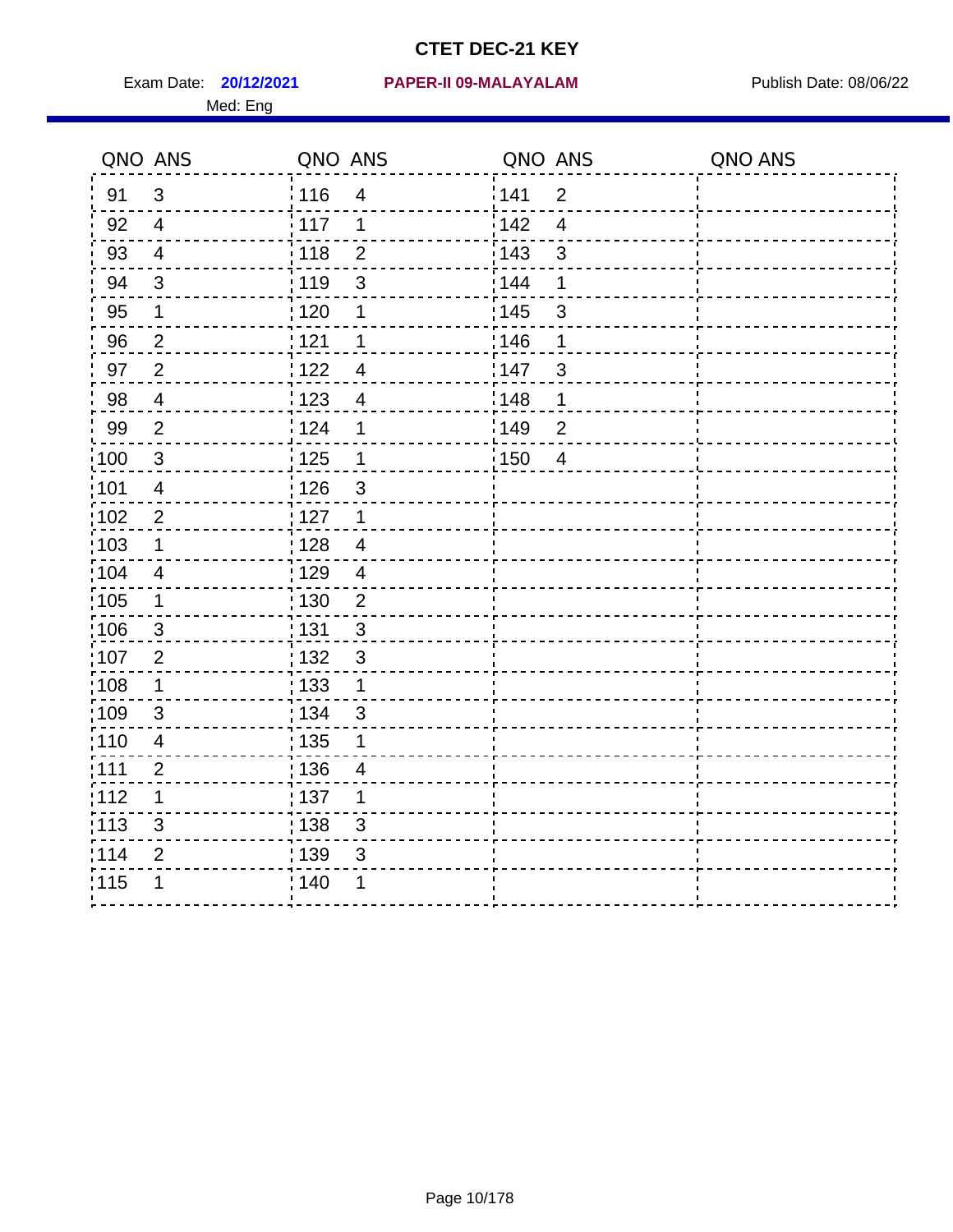Med: Eng

#### **20/12/2021 PAPER-II 10-MANIPURI** Exam Date: Publish Date: 08/06/22

| QNO ANS           |                           | QNO ANS         |                         | QNO ANS           |                | QNO ANS |
|-------------------|---------------------------|-----------------|-------------------------|-------------------|----------------|---------|
| 91                | $\overline{2}$            | : 116           | $\overline{\mathbf{4}}$ | 141               | $\overline{2}$ |         |
| 92                | 3                         | $\frac{1}{117}$ | 1                       | 142               | $\overline{4}$ |         |
| 93                | $\mathbf 1$               | 118             | $\overline{2}$          | 143               | 3              |         |
| 94                | $\mathbf 1$               | : 119           | 3                       | 144               | 1              |         |
| 95                | $\overline{2}$            | : 120           | $\mathbf 1$             | : 145             | $\mathfrak{S}$ |         |
| 96                | $\overline{2}$            | 121             | $\mathbf{3}$            | 146               | 1              |         |
| 97                | $\mathbf{3}$              | 122             | $\overline{2}$          | 147               | 3              |         |
| 98                | $\overline{2}$            | 1123            | $\overline{2}$          | $\frac{1}{2}$ 148 | $\mathbf 1$    |         |
| 99                | $\mathbf 1$               | 124             | $\overline{4}$          | 149               | $\overline{2}$ |         |
| $\frac{1}{1}$ 100 | $\overline{2}$            | $125$           | $\mathbf{3}$            | $\frac{1}{1}$ 150 | $\overline{4}$ |         |
| :101              | $\mathbf 1$               | 126             | 3                       |                   |                |         |
| :102              | $\sqrt{3}$                | : 127           | $\overline{4}$          |                   |                |         |
| 103               | $\overline{4}$            | : 128           | $\overline{4}$          |                   |                |         |
| 104               | $\mathbf 1$               | : 129           | 3                       |                   |                |         |
| $\frac{1}{1}$ 105 | $\mathbf{2}$              | 130             | $\mathfrak{S}$          |                   |                |         |
| 106               | $\mathbf{3}$              | : 131           | $\mathbf{1}$            |                   |                |         |
| 107               | 2                         | : 132           | $\mathbf{3}$            |                   |                |         |
| 108               | $\mathbf 1$               | : 133           | $\mathbf{3}$            |                   |                |         |
| $\frac{1}{1}$ 109 | $\sqrt{3}$                | : 134           | $\sqrt{3}$              |                   |                |         |
| :110              | $\overline{\mathbf{4}}$   | : 135           | 1                       |                   |                |         |
| : 111             | $\overline{2}$            | : 136           | 4                       |                   |                |         |
| 112               | $\mathbf 1$               | :137            | 1                       |                   |                |         |
| : 113             | $\ensuremath{\mathsf{3}}$ | 138             | $\mathfrak{S}$          |                   |                |         |
| 114               | $\overline{2}$            | 139             | $\mathfrak{S}$          |                   |                |         |
| 115               | 1                         | 140             | 1                       |                   |                |         |
|                   |                           |                 |                         |                   |                |         |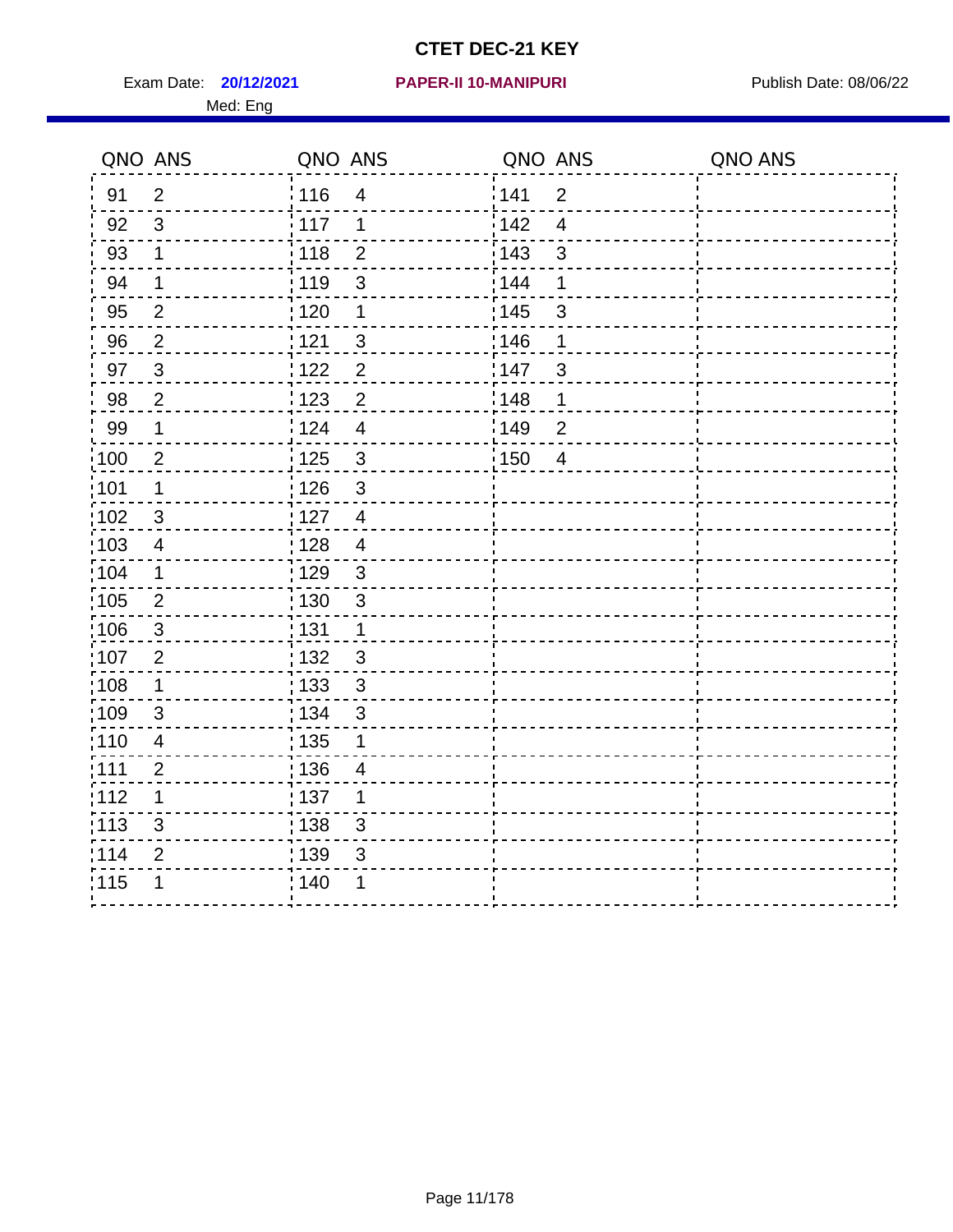Exam Date: **20/12/2021 PAPER-II 11-MARATHI Exam Date: 08/06/22** Med: Eng

#### **20/12/2021 PAPER-II 11-MARATHI**

|       | QNO ANS                  | QNO ANS           |                | QNO ANS |                | QNO ANS |
|-------|--------------------------|-------------------|----------------|---------|----------------|---------|
| 91    | $\overline{2}$           | : 116             | $\overline{4}$ | 141     | $\overline{2}$ |         |
| 92    | $\mathbf{1}$             | 117               | 1              | 142     | $\overline{4}$ |         |
| 93    | $\sqrt{3}$               | 118               | $\overline{2}$ | 143     | $\mathfrak{S}$ |         |
| 94    | $\overline{2}$           | 119               | 3              | 144     | 1              |         |
| 95    | $\sqrt{3}$               | : 120             | 1              | : 145   | $\mathsf 3$    |         |
| 96    | $\overline{\mathcal{A}}$ | 1121              | 3              | 146     | 1              |         |
| 97    | $\mathbf 1$              | 122               | 1              | 147     | $\mathfrak{S}$ |         |
| 98    | $\mathbf 1$              | $\frac{1}{2}$ 123 | $\mathbf{3}$   | 148     | 1              |         |
| 99    | $\mathbf 1$              | 124               | 3              | 149     | $\overline{2}$ |         |
| 100   | $\overline{2}$           | $\frac{1}{1}$ 125 | $\mathbf 1$    | 150     | $\overline{4}$ |         |
| 101   | $\mathbf 1$              | 126               | 3              |         |                |         |
| 102   | $\overline{2}$           | : 127             | $\overline{1}$ |         |                |         |
| 103   | $\overline{2}$           | : 128             | $\mathbf{3}$   |         |                |         |
| 104   | $\mathbf 1$              | : 129             | $\overline{2}$ |         |                |         |
| 105   | $\overline{4}$           | $\frac{1}{1}$ 130 | $\mathbf{1}$   |         |                |         |
| 106   | $\mathbf{3}$             | : 131             | $\overline{2}$ |         |                |         |
| 107   | $\overline{2}$           | : 132             | $\mathbf{3}$   |         |                |         |
| 108   | $\mathbf 1$              | : 133             | $\mathbf{1}$   |         |                |         |
| :109  | $\mathfrak{S}$           | : 134             | $\overline{2}$ |         |                |         |
| : 110 | $\overline{4}$           | : 135             | 1              |         |                |         |
| : 111 | $\overline{2}$           | 136               | 4              |         |                |         |
| 112   | 1                        | : 137             | 1              |         |                |         |
| : 113 | 3                        | $\frac{1}{1}$ 138 | 3              |         |                |         |
| 114   | $\overline{2}$           | 139               | 3              |         |                |         |
| 115   | 1                        | 140               | 1              |         |                |         |
|       |                          |                   |                |         |                |         |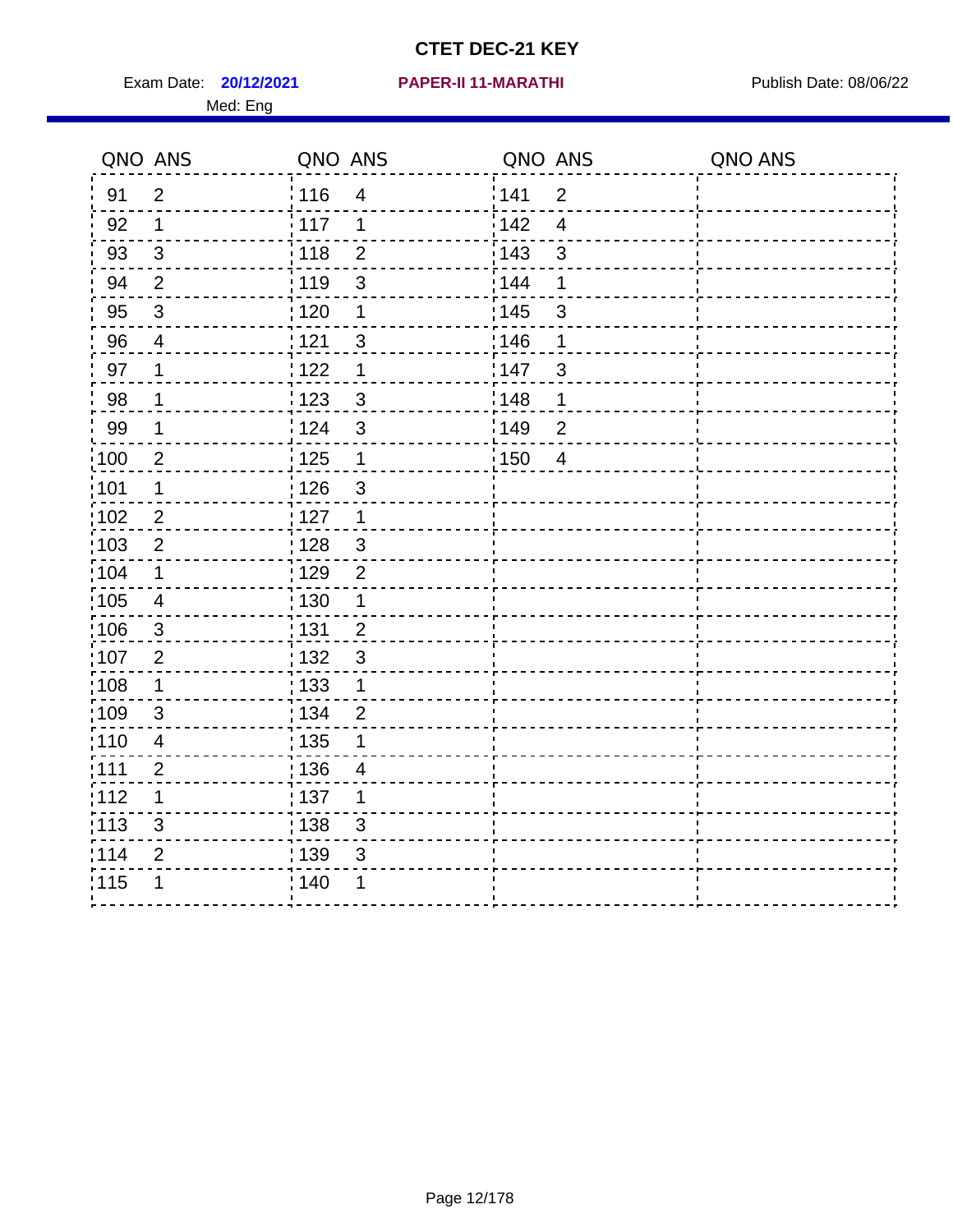Exam Date: **20/12/2021 PAPER-II 13-NEPALI Exam Date: 08/06/22** Med: Eng

#### **20/12/2021 PAPER-II 13-NEPALI**

|                   | QNO ANS                 | QNO ANS                 | QNO ANS                            | QNO ANS |
|-------------------|-------------------------|-------------------------|------------------------------------|---------|
| 91                | $\mathfrak{S}$          | : 116<br>$\overline{4}$ | 141<br>$\overline{2}$              |         |
| 92                | $\overline{2}$          | $\frac{1}{117}$<br>1    | 142<br>$\overline{4}$              |         |
| 93                | $\mathbf 1$             | 118<br>$\overline{2}$   | 143<br>$\mathbf{3}$                |         |
| 94                | $\overline{2}$          | : 119<br>$\sqrt{3}$     | 144<br>1                           |         |
| 95                | $\overline{\mathbf{4}}$ | : 120<br>$\mathbf 1$    | : 145<br>$\ensuremath{\mathsf{3}}$ |         |
| 96                | $\overline{2}$          | 121<br>$\overline{2}$   | 146<br>1                           |         |
| 97                | $\mathbf{3}$            | 1122<br>1               | 147<br>$\mathfrak{S}$              |         |
| 98                | $\mathbf 1$             | 123<br>1                | 148<br>1                           |         |
| 99                | 1                       | : 124<br>$\overline{4}$ | 149<br>$\overline{2}$              |         |
| $\frac{1}{2}100$  | $\overline{4}$          | 125<br>$\mathbf 1$      | 150<br>$\overline{\mathbf{4}}$     |         |
| 101               | $\mathfrak{S}$          | 126<br>$\mathbf{3}$     |                                    |         |
| 102               | $\mathfrak{3}$          | $\mathfrak{3}$<br>: 127 |                                    |         |
| 103               | 1                       | : 128<br>3              |                                    |         |
| 104               | 3                       | : 129<br>3              |                                    |         |
| $\frac{1}{1}$ 105 | $\overline{2}$          | 130<br>$\mathbf 1$      |                                    |         |
| 106               | $\sqrt{3}$              | : 131<br>$\overline{2}$ |                                    |         |
| 107               | 2                       | 132<br>$\mathfrak{B}$   |                                    |         |
| 108               | $\mathbf 1$             | 133<br>1                |                                    |         |
| $\frac{1}{1}$ 109 | $\mathfrak{B}$          | : 134<br>$\overline{2}$ |                                    |         |
| : 110             | $\overline{\mathbf{4}}$ | : 135<br>$\overline{2}$ |                                    |         |
| : 111             | $\overline{2}$          | : 136<br>4              |                                    |         |
| 112               | 1                       | : 137<br>1              |                                    |         |
| :113              | $\mathfrak{B}$          | : 138<br>$\sqrt{3}$     |                                    |         |
| 114               | $\overline{2}$          | : 139<br>$\sqrt{3}$     |                                    |         |
| 115               |                         | 140                     |                                    |         |
|                   |                         |                         |                                    |         |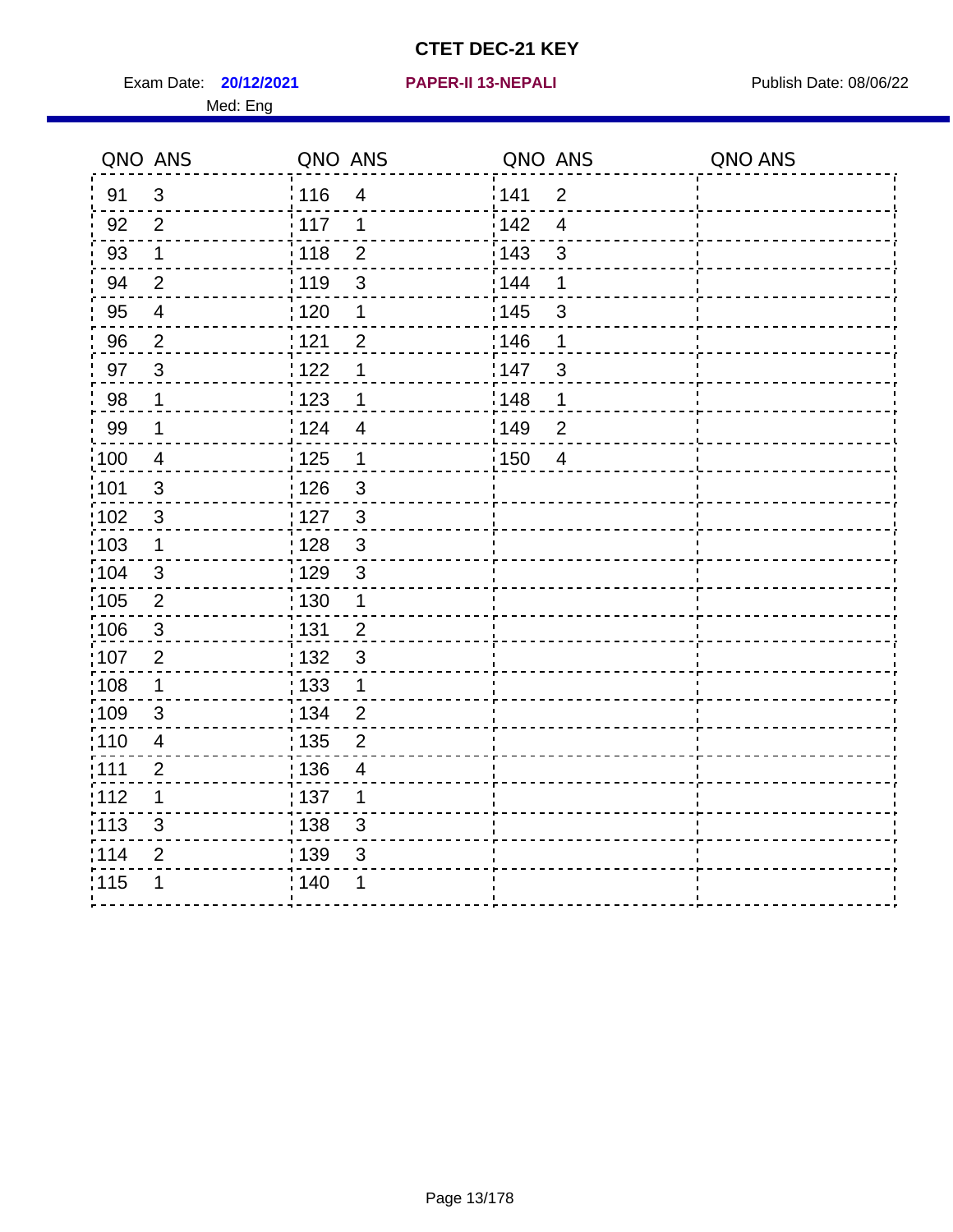Exam Date: **20/12/2021 PAPER-II 14-ORIYA Provided by Publish Date: 08/06/22** Med: Eng

#### **20/12/2021 PAPER-II 14-ORIYA**

|                   | QNO ANS                 | QNO ANS           |                         | QNO ANS |                          | QNO ANS |
|-------------------|-------------------------|-------------------|-------------------------|---------|--------------------------|---------|
| 91                | $\overline{2}$          | : 116             | $\overline{\mathbf{4}}$ | 1141    | $\overline{2}$           |         |
| 92                | $\mathbf{3}$            | 117               | $\mathbf 1$             | 142     | $\overline{4}$           |         |
| 93                | $\mathfrak{S}$          | 118               | $\overline{2}$          | 143     | $\mathfrak{S}$           |         |
| 94                | $\mathbf 1$             | : 119             | $\mathfrak{S}$          | 144     | 1                        |         |
| 95                | $\overline{2}$          | : 120             | $\mathbf 1$             | : 145   | $\mathfrak{S}$           |         |
| 96                | $\overline{4}$          | 121               | $\overline{2}$          | 146     | 1                        |         |
| 97                | $\overline{2}$          | 122               | 3                       | 147     | $\mathfrak{S}$           |         |
| 98                | $\mathbf{3}$            | $\frac{1}{2}$ 123 | $\mathbf 1$             | 148     | $\mathbf 1$              |         |
| 99                | $\overline{\mathbf{4}}$ | 124               | $\overline{2}$          | 149     | $\overline{2}$           |         |
| $\frac{1}{1}$ 100 | $\mathbf{1}$            | 125               | $\sqrt{3}$              | :150    | $\overline{\mathcal{A}}$ |         |
| :101              | $\mathbf{2}$            | 126               | $\overline{2}$          |         |                          |         |
| $\frac{1}{1}$ 102 | $\mathbf{3}$            | : 127             | $\frac{2}{\sqrt{2}}$    |         |                          |         |
| 103               | 4                       | : 128             | $\mathbf{3}$            |         |                          |         |
| 104               | 2                       | : 129             | $\overline{2}$          |         |                          |         |
| :105              | $\sqrt{3}$              | $\frac{1}{1}$ 130 | $\mathfrak{3}$          |         |                          |         |
| 106               | $\mathbf{3}$            | : 131             | 3                       |         |                          |         |
| 107               | $\overline{2}$          | : 132             | $\mathbf 1$             |         |                          |         |
| :108              | $\mathbf 1$             | : 133             | $\overline{2}$          |         |                          |         |
| :109              | $\sqrt{3}$              | : 134             | $\sqrt{3}$              |         |                          |         |
| : 110             | $\overline{\mathbf{4}}$ | : 135             | $\overline{\mathbf{4}}$ |         |                          |         |
| :111              | $\overline{2}$          | : 136             | 4                       |         |                          |         |
| 112               | 1                       | : 137             | 1                       |         |                          |         |
| $\frac{1}{1}$ 113 | 3                       | : 138             | $\sqrt{3}$              |         |                          |         |
| 114               | $\mathbf{2}$            | : 139             | $\mathfrak{S}$          |         |                          |         |
| :115              | 1                       | : 140             | 1                       |         |                          |         |
|                   |                         |                   |                         |         |                          |         |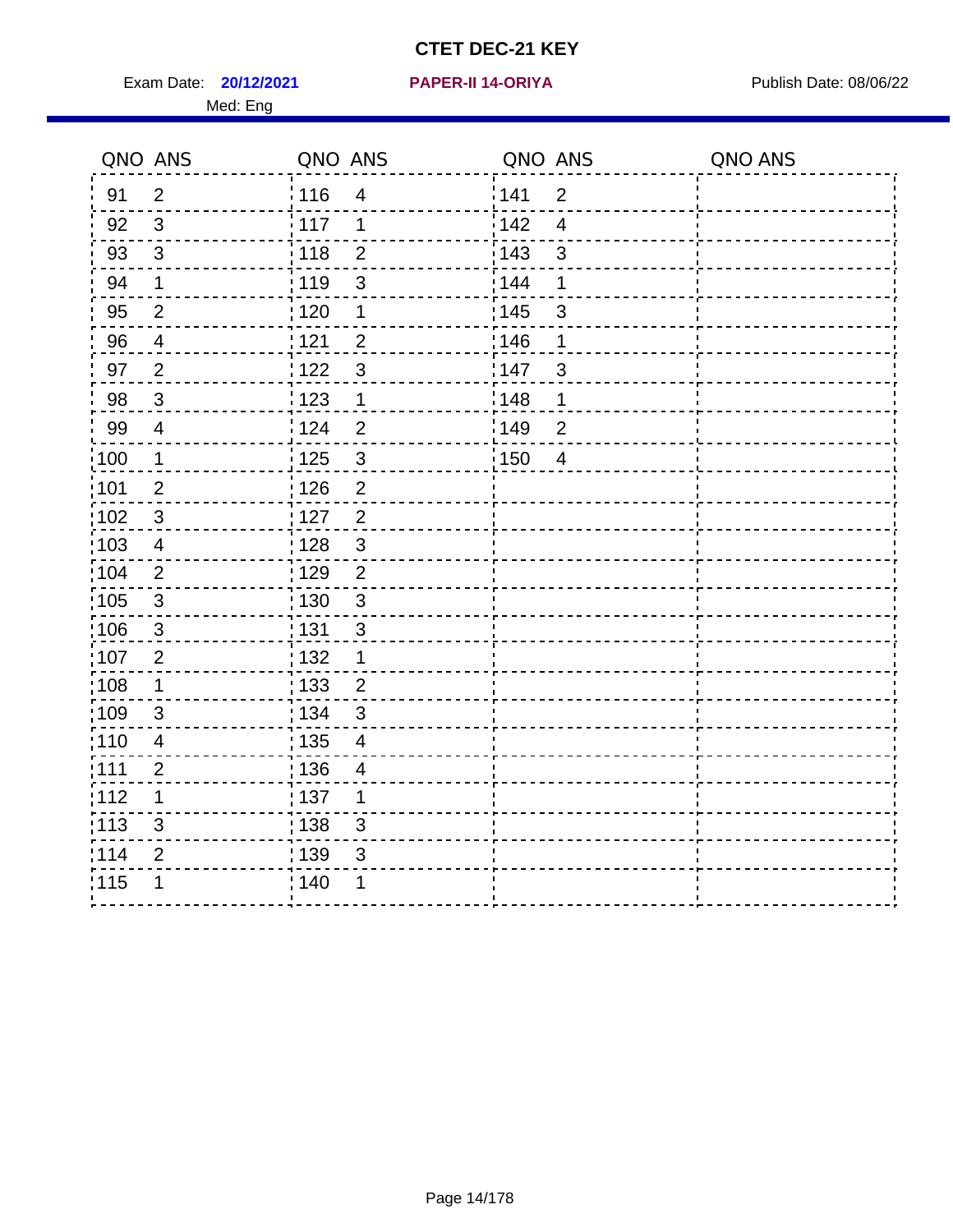Exam Date: **20/12/2021 PAPER-II 15-PUNJABI PRACESS** Publish Date: 08/06/22 Med: Eng

#### **20/12/2021 PAPER-II 15-PUNJABI**

|                   | QNO ANS                 | QNO ANS           |                          | QNO ANS |                         | QNO ANS |
|-------------------|-------------------------|-------------------|--------------------------|---------|-------------------------|---------|
| 91                | $\mathfrak{S}$          | : 116             | $\overline{4}$           | 141     | $\overline{2}$          |         |
| 92                | $\overline{2}$          | 117               | 1                        | 142     | $\overline{\mathbf{4}}$ |         |
| 93                | $\overline{\mathbf{4}}$ | 118               | $\mathbf{2}$             | 143     | $\mathsf 3$             |         |
| 94                | $\mathbf 1$             | 119               | $\mathfrak{S}$           | 144     | 1                       |         |
| 95                | $\mathfrak{B}$          | : 120             | 1                        | : 145   | $\mathfrak{S}$          |         |
| 96                | $\overline{2}$          | 121               | $\mathfrak{S}$           | 146     | 1                       |         |
| 97                | $\mathbf{3}$            | 1122              | $\overline{\mathcal{A}}$ | 147     | $\mathfrak{S}$          |         |
| 98                | $\overline{\mathbf{4}}$ | 123               | $\overline{2}$           | 148     | 1                       |         |
| 99                | $\mathbf 1$             | 124               | $\mathfrak{S}$           | 149     | $\overline{2}$          |         |
| 100               | $\overline{2}$          | $\frac{1}{2}$ 125 | $\mathbf 1$              | 150     | $\overline{4}$          |         |
| 101               | $\overline{\mathbf{4}}$ | 126               | $\mathbf{3}$             |         |                         |         |
| 102               | $\mathbf 1$             | : 127             | $\overline{\mathbf{4}}$  |         |                         |         |
| 103               | $\mathbf{3}$            | : 128             | 2                        |         |                         |         |
| $\frac{1}{104}$   | $\mathbf 1$             | : 129             | $\mathbf{3}$             |         |                         |         |
| $\frac{1}{1}$ 105 | $\sqrt{3}$              | : 130             | $\mathbf{1}$             |         |                         |         |
| 106               | $\mathbf{3}$            | : 131             | $\overline{4}$           |         |                         |         |
| 107               | $\overline{2}$          | : 132             | $\overline{2}$           |         |                         |         |
| $\frac{1}{1}$ 108 | $\mathbf{1}$            | 133               | $\mathbf{3}$             |         |                         |         |
| :109              | $\sqrt{3}$              | : 134             | $\overline{4}$           |         |                         |         |
| :110              | $\overline{4}$          | : 135             | $\mathfrak{B}$           |         |                         |         |
| : 111             | $\overline{2}$          | : 136             | $\overline{\mathcal{A}}$ |         |                         |         |
| 112               | 1                       | : 137             | 1                        |         |                         |         |
| : 113             | $\mathfrak{S}$          | 138               | $\sqrt{3}$               |         |                         |         |
| 114               | $\overline{2}$          | : 139             | 3                        |         |                         |         |
| 115               | 1                       | : 140             | 1                        |         |                         |         |
|                   |                         |                   |                          |         |                         |         |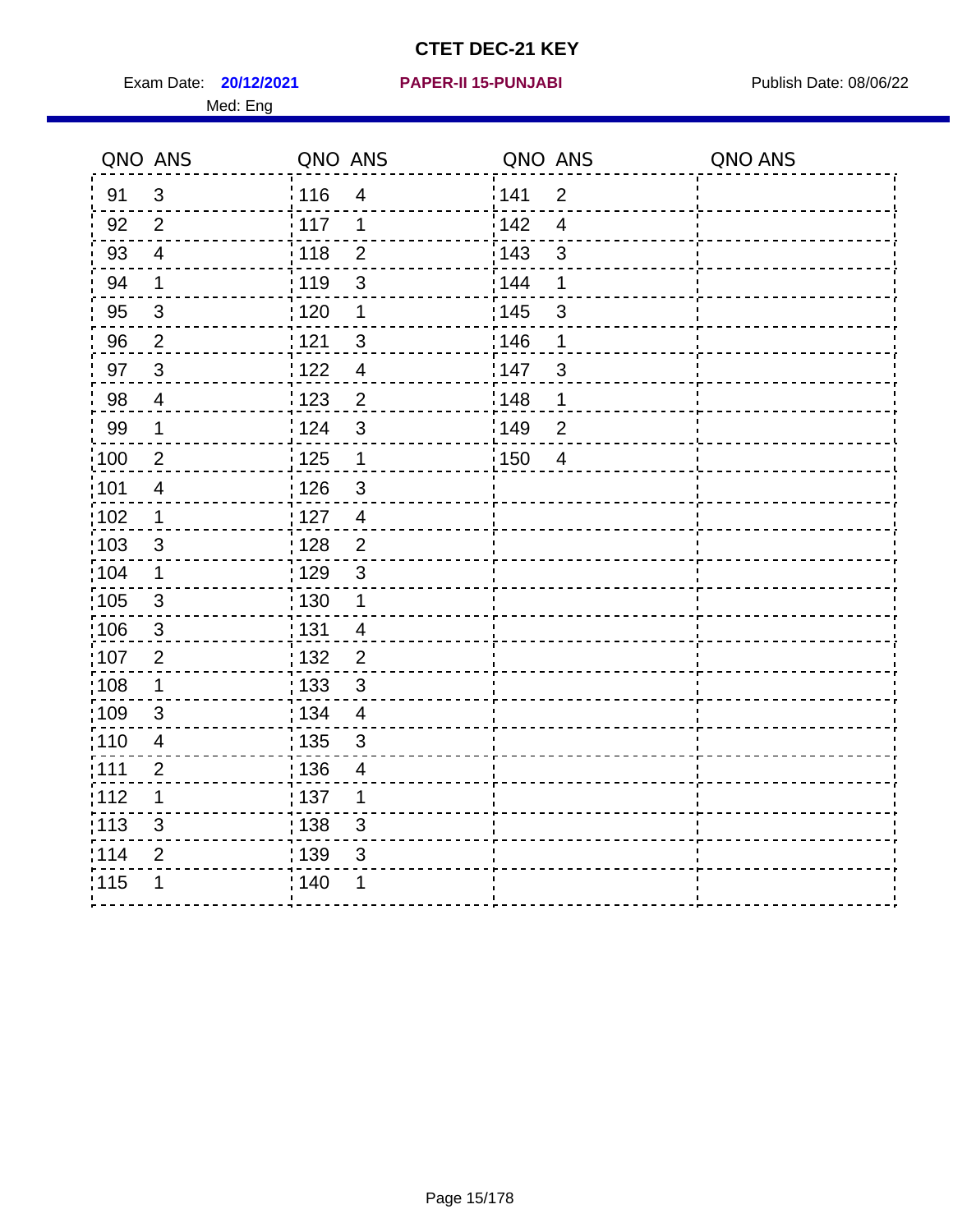|                   | QNO ANS                  | QNO ANS |                         | QNO ANS |                | QNO ANS |
|-------------------|--------------------------|---------|-------------------------|---------|----------------|---------|
| 91                | $\mathbf{1}$             | 116     | $\overline{\mathbf{4}}$ | 1141    | $\overline{2}$ |         |
| 92                | 1                        | 117     | 1                       | 142     | $\overline{4}$ |         |
| 93                | $\mathbf 1$              | 118     | $\mathbf{2}$            | 143     | $\mathfrak{S}$ |         |
| 94                | $\overline{\mathcal{A}}$ | 119     | $\mathfrak{S}$          | 144     | 1              |         |
| 95                | $\mathfrak{S}$           | : 120   | 1                       | : 145   | $\mathfrak{S}$ |         |
| 96                | $\mathbf{3}$             | 121     | 1                       | 146     | 1              |         |
| 97                | $\overline{4}$           | 122     | 1                       | 147     | $\mathfrak{S}$ |         |
| 98                | $\overline{4}$           | 123     | $\mathbf{3}$            | 148     | 1              |         |
| 99                | $\overline{2}$           | :124    | $\overline{4}$          | :149    | $\overline{2}$ |         |
| $\frac{1}{1}$ 100 | $\mathbf 1$              | 125     | $\overline{\mathbf{4}}$ | 150     | $\overline{4}$ |         |
| :101              | $\overline{2}$           | : 126   | $\overline{\mathbf{4}}$ |         |                |         |
| 102               | $\overline{4}$           | : 127   | $\mathbf 1$             |         |                |         |
| ;103              | $\mathbf 1$              | 128     | $\overline{2}$          |         |                |         |
| 104               | $\mathbf{1}$             | : 129   | 1                       |         |                |         |
| 105               | $\overline{4}$           | 130     | 1                       |         |                |         |
| :106              | $\mathfrak{S}$           | : 131   | $\mathbf 1$             |         |                |         |
| 107               | $\overline{2}$           | :132    | $\overline{4}$          |         |                |         |
| 108               | $\mathbf 1$              | : 133   | $\mathbf 2$             |         |                |         |
| :109              | $\mathfrak{S}$           | : 134   | 1                       |         |                |         |
| : 110             | $\overline{4}$           | : 135   | 1                       |         |                |         |
| :111              | $\overline{2}$           | : 136   | 4                       |         |                |         |
| 112               | 1                        | : 137   | 1                       |         |                |         |
| 113               | $\mathfrak{S}$           | : 138   | 3                       |         |                |         |
| 114               | $\overline{2}$           | 139     | 3                       |         |                |         |
| 115               | 1                        | 140     | 1                       |         |                |         |
|                   |                          |         |                         |         |                |         |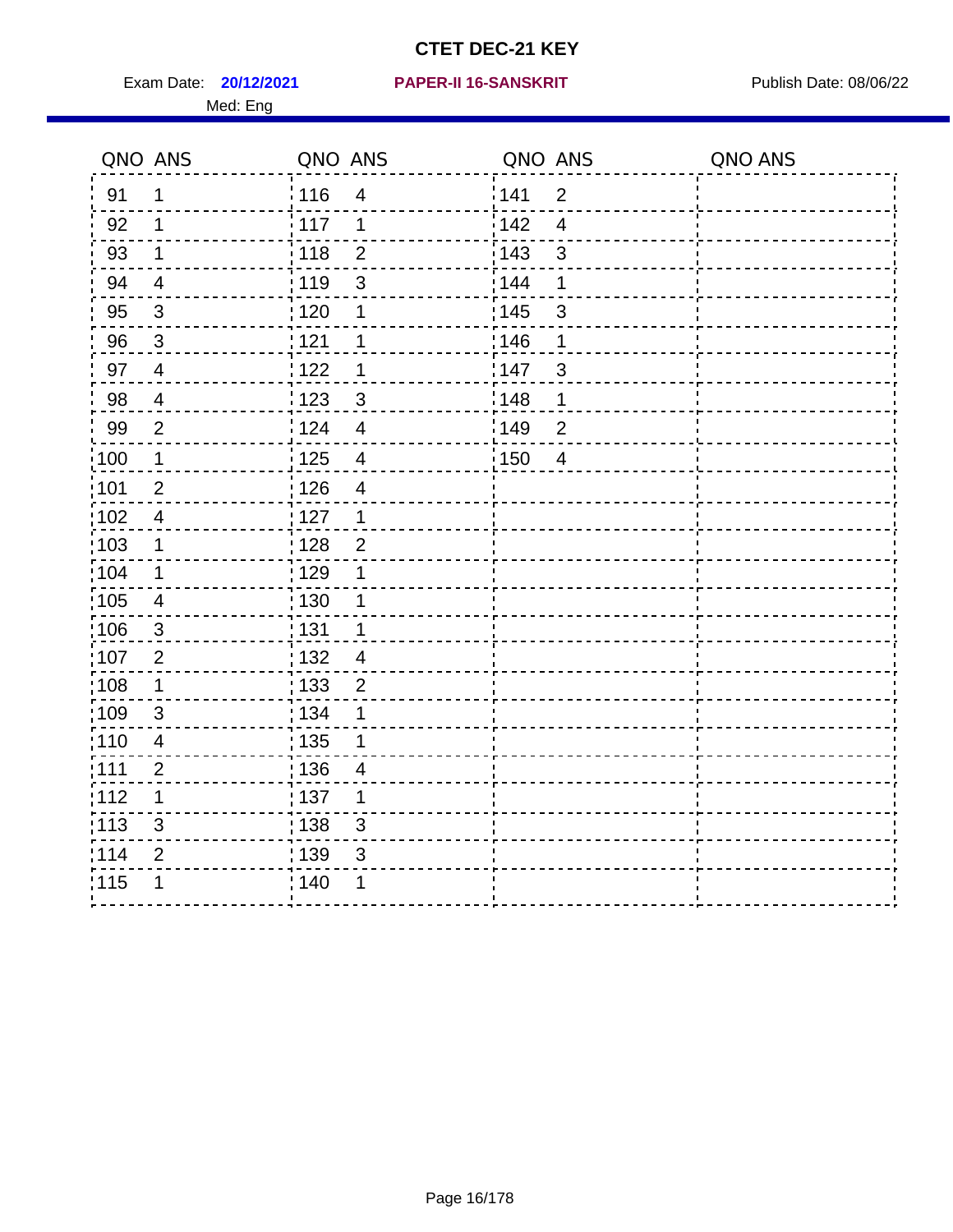Exam Date: **20/12/2021 PAPER-II 17-TAMIL Exam Date: 08/06/22** 

#### **20/12/2021 PAPER-II 17-TAMIL**

|       | QNO ANS          | QNO ANS      |                | QNO ANS           |                           | QNO ANS |
|-------|------------------|--------------|----------------|-------------------|---------------------------|---------|
| 91    | $\overline{2}$   | 116          | 4              | <sup>'</sup> 141  | $\overline{2}$            |         |
| 92    | $\mathfrak{S}$   | : 117        | 1              | 142               | $\overline{4}$            |         |
| 93    | $\mathbf 1$      | : 118        | $\overline{2}$ | $\frac{1}{2}$ 143 | 3                         |         |
| 94    | $\sqrt{3}$       | 119          | $\mathsf 3$    | : 144             | 1                         |         |
| 95    | $\overline{2}$   | : 120        | 1              | : 145             | $\ensuremath{\mathsf{3}}$ |         |
| 96    | $\overline{4}$   | 121          | $\overline{2}$ | 146               | 1                         |         |
| 97    | $\overline{2}$   | 1122         | 1              | 147               | 3                         |         |
| 98    | $\overline{2}$   | : 123        | $\mathbf{3}$   | 148               | 1                         |         |
| 99    | $\mathbf{3}$     | i 124        | $\overline{2}$ | 149               | $\overline{2}$            |         |
| :100  | $\overline{2}$   | : 125        | $\mathbf{3}$   | 150               | $\overline{4}$            |         |
| 101   | $\mathbf 1$      | 126          | 1              |                   |                           |         |
| 102   | $\mathbf{3}$     | 127          | $\overline{2}$ |                   |                           |         |
| 103   | $\overline{4}$   | 128          |                |                   |                           |         |
| 104   | $\overline{2}$   | : 129        |                |                   |                           |         |
| 105   | 3                | : 130        | $\overline{2}$ |                   |                           |         |
| :106  | $\mathfrak{S}$   | <u>¦</u> 131 | 3              |                   |                           |         |
| 107   | $\boldsymbol{2}$ | : 132        | 1              |                   |                           |         |
| :108  | $\mathbf 1$      | 133          | $\overline{c}$ |                   |                           |         |
| :109  | 3                | : 134        | 3              |                   |                           |         |
| :110  | 4                | 135          | 3              |                   |                           |         |
| :111  | $\boldsymbol{2}$ | 136          | 4              |                   |                           |         |
| 112   | $\mathbf 1$      | : 137        | 1              |                   |                           |         |
| : 113 | $\mathfrak{S}$   | : 138        | 3              |                   |                           |         |
| 114   | $\overline{2}$   | : 139        | $\mathfrak{S}$ |                   |                           |         |
| 115   | 1                | 140          | 1              |                   |                           |         |
|       |                  |              |                |                   |                           |         |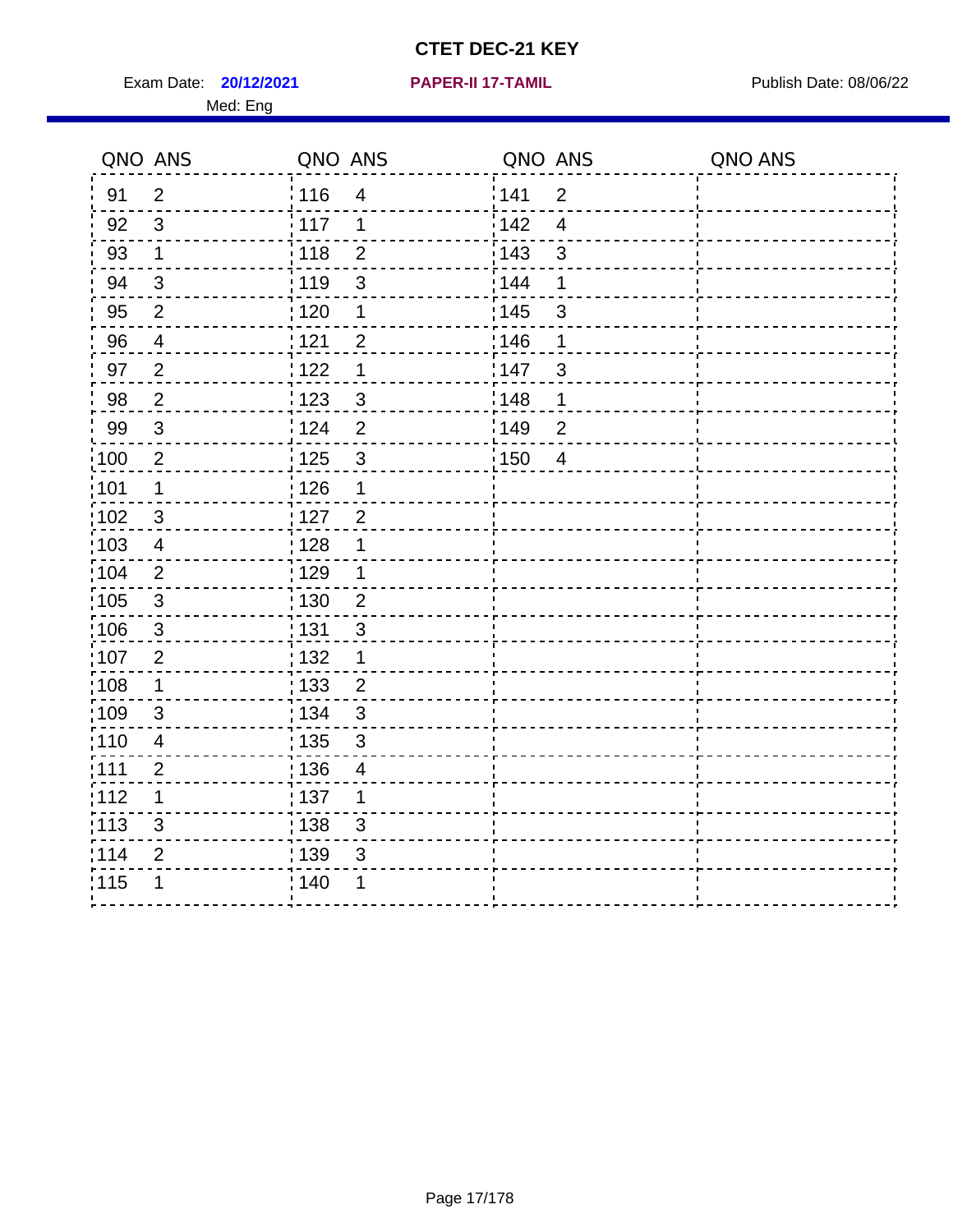Exam Date: **20/12/2021 PAPER-II 18-TELUGU Exam Date: 08/06/22** 

#### **20/12/2021 PAPER-II 18-TELUGU**

|                  | QNO ANS        | QNO ANS                             | QNO ANS               | QNO ANS |
|------------------|----------------|-------------------------------------|-----------------------|---------|
| 91               | 1              | 116<br>4                            | 141<br>$\overline{2}$ |         |
| 92               | $\overline{4}$ | $\frac{1}{2}$ 117<br>1              | 142<br>$\overline{4}$ |         |
| 93               | $\overline{4}$ | $\frac{1}{2}$ 118<br>$\overline{2}$ | : 143<br>3            |         |
| 94               | $\mathbf 1$    | $\mathsf 3$<br>119                  | : 144<br>1            |         |
| 95               | $\overline{2}$ | : 120<br>1                          | : 145<br>3            |         |
| 96               | 1              | , 121<br>$\overline{2}$             | 146<br>1              |         |
| 97               | $\overline{2}$ | 1122<br>1                           | 147<br>3              |         |
| 98               | 1              | 1123<br>$\overline{4}$              | 148<br>$\mathbf 1$    |         |
| 99               | 4              | $\frac{1}{24}$<br>3                 | 149<br>$\overline{2}$ |         |
| $\frac{1}{2}100$ | 3              | : 125<br>4                          | 150<br>$\overline{4}$ |         |
| :101             | $\overline{2}$ | : 126<br>1                          |                       |         |
| 102              | $\mathbf 1$    | :127<br>$\overline{2}$              |                       |         |
| 103              | $\mathbf 1$    | 128<br>1                            |                       |         |
| 104              | 1              | : 129<br>$\mathsf 3$                |                       |         |
| 105              | $\mathbf 1$    | : 130<br>3                          |                       |         |
| 106              | 3              | 131<br>$\overline{\mathcal{A}}$     |                       |         |
| 107              | $\overline{2}$ | $\overline{c}$<br>132               |                       |         |
| 108              | $\mathbf 1$    | $\frac{1}{1}$ 133<br>$\overline{c}$ |                       |         |
| :109             | $\mathbf{3}$   | : 134<br>$\overline{c}$             |                       |         |
| :110             | $\overline{4}$ | : 135                               |                       |         |
| 1111             | $\overline{2}$ | 136<br>$\overline{4}$               |                       |         |
| 112              | 1              | 137<br>1                            |                       |         |
| : 113            | $\sqrt{3}$     | 138<br>$\mathfrak{S}$               |                       |         |
| 114              | $\mathbf{2}$   | 139<br>3                            |                       |         |
| 115              |                | 140                                 |                       |         |
|                  |                |                                     |                       |         |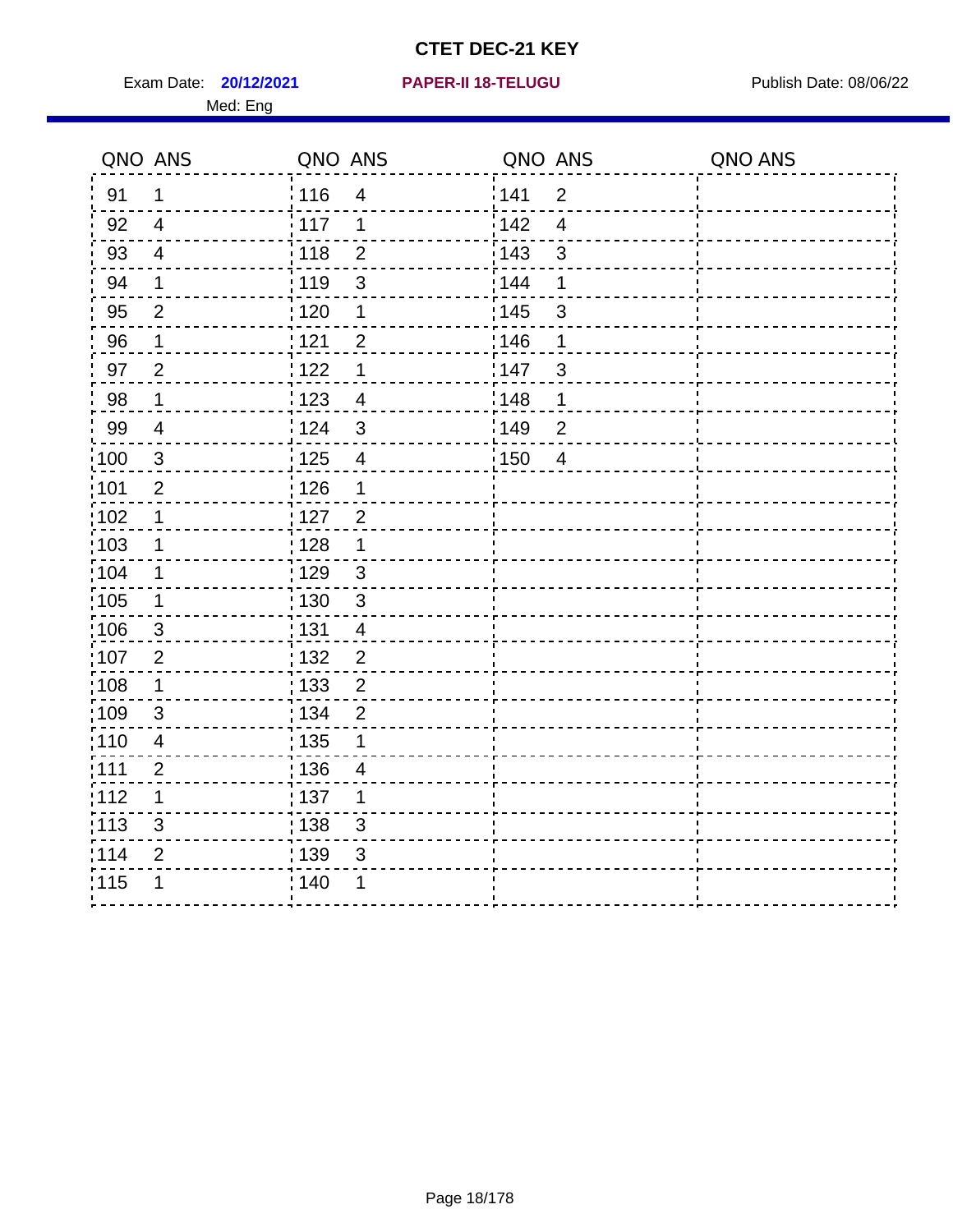Exam Date: **20/12/2021 PAPER-II 19-TIBETAN** Publish Date: 08/06/22 Med: Eng

#### **20/12/2021 PAPER-II 19-TIBETAN**

|                   | QNO ANS        | QNO ANS           |                          | QNO ANS           |                | QNO ANS |
|-------------------|----------------|-------------------|--------------------------|-------------------|----------------|---------|
| 91                | $\mathbf 1$    | : 116             | $\overline{4}$           | 141               | $\overline{2}$ |         |
| 92                | 3              | 117               | 1                        | <sup>'</sup> 142  | $\overline{4}$ |         |
| 93                | $\overline{2}$ | 118               | $\overline{2}$           | 143               | $\mathfrak{S}$ |         |
| 94                | $\overline{4}$ | : 119             | 3                        | : 144             | 1              |         |
| 95                | 1              | : 120             | 1                        | : 145             | $\mathfrak{S}$ |         |
| 96                | 4              | 121               | 1                        | 146               | 1              |         |
| 97                | $\mathbf{3}$   | 122               | 3                        | 147               | 3              |         |
| 98                | $\overline{2}$ | 123               | $\mathbf 1$              | 148               | $\mathbf 1$    |         |
| 99                | $\mathbf 1$    | 124               | $\overline{4}$           | $\frac{1}{2}$ 149 | $\overline{2}$ |         |
| 100               | $\mathbf 1$    | $\frac{1}{1}$ 125 | $\overline{2}$           | $\frac{1}{2}$ 150 | $\overline{4}$ |         |
| 101               | $\sqrt{3}$     | 126               | 1                        |                   |                |         |
| 102               | $\overline{2}$ | 127               | $\overline{2}$           |                   |                |         |
| 103               | $\mathbf{3}$   | : 128             | $\mathbf{3}$             |                   |                |         |
| $\frac{1}{1}$ 104 | $\mathbf 1$    | $\frac{1}{1}$ 129 | $\overline{4}$           |                   |                |         |
| $\frac{1}{1}$ 105 | $\overline{4}$ | : 130             | $\overline{2}$           |                   |                |         |
| 106               | $\mathbf{3}$   | : 131             | $\mathbf{3}$             |                   |                |         |
| 107               | $\overline{2}$ | : 132             | $\mathbf{1}$             |                   |                |         |
| 108               | $\mathbf 1$    | : 133             | $\overline{4}$           |                   |                |         |
| :109              | $\sqrt{3}$     | : 134             | $\overline{2}$           |                   |                |         |
| 110               | $\overline{4}$ | : 135             | 3                        |                   |                |         |
| : 111             | $\overline{2}$ | : 136             | $\overline{\mathcal{A}}$ |                   |                |         |
| 112               | 1              | $\frac{1}{1}$ 137 | 1                        |                   |                |         |
| : 113             | $\mathfrak{S}$ | 138               | $\mathfrak{S}$           |                   |                |         |
| 114               | 2              | : 139             | 3                        |                   |                |         |
| 115               | 1              | 140               | 1                        |                   |                |         |
|                   |                |                   |                          |                   |                |         |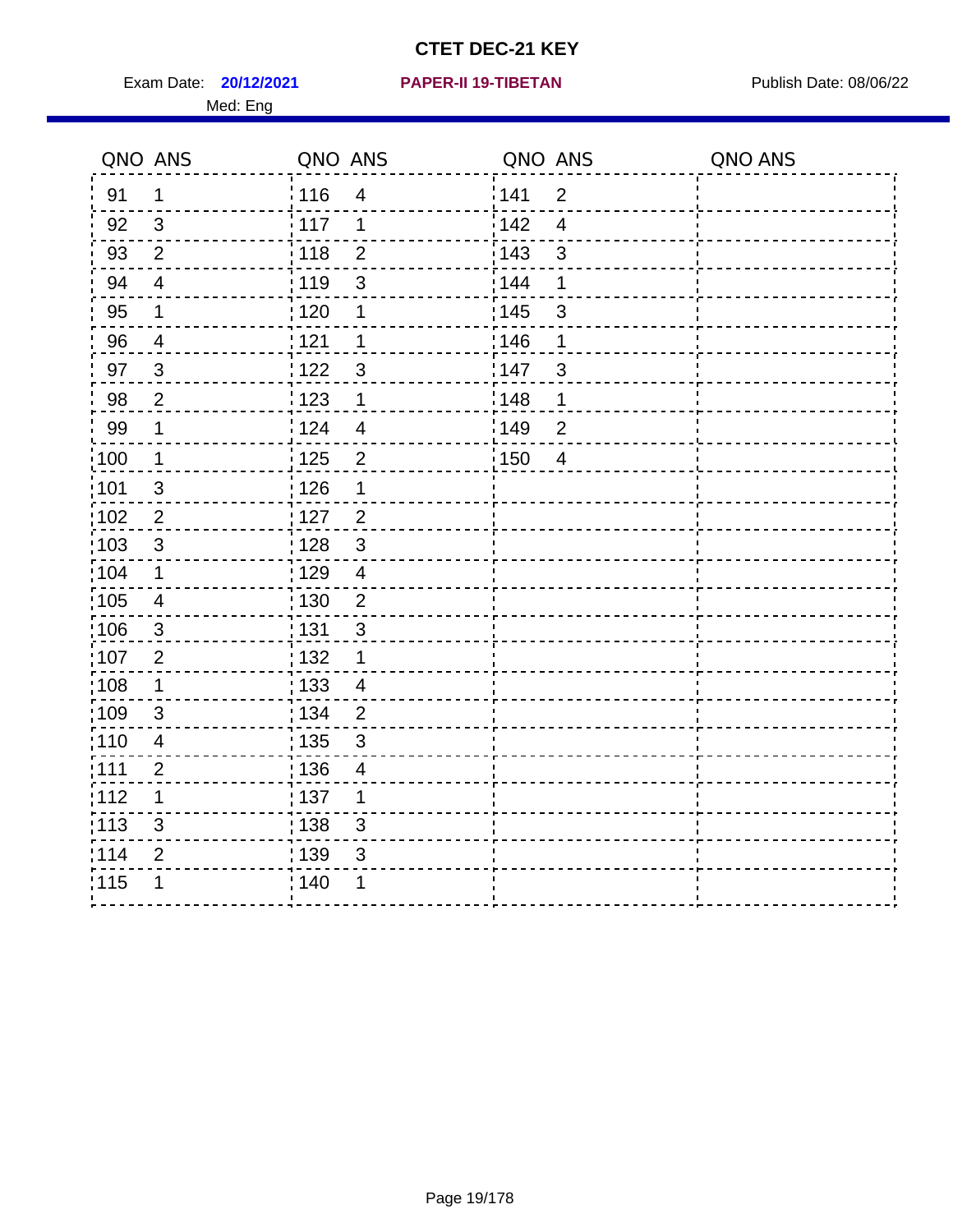Exam Date: **20/12/2021 PAPER-II 20-URDU Exam Date: 08/06/22** Med: Eng

#### **20/12/2021 PAPER-II 20-URDU**

|                   | QNO ANS                  | QNO ANS           |                         | QNO ANS           |                          | QNO ANS |
|-------------------|--------------------------|-------------------|-------------------------|-------------------|--------------------------|---------|
| 91                | $\overline{2}$           | 116               | $\overline{\mathbf{4}}$ | 141               | $\overline{2}$           |         |
| 92                | $\mathbf 1$              | 117               | 1                       | 142               | $\overline{4}$           |         |
| 93                | $\mathfrak{S}$           | 118               | $\overline{2}$          | 143               | 3                        |         |
| 94                | 1                        | : 119             | 3                       | 144               | 1                        |         |
| 95                | $\overline{\mathcal{A}}$ | : 120             | $\mathbf 1$             | $\frac{1}{1}$ 145 | $\mathfrak{S}$           |         |
| 96                | $\overline{2}$           | 121               | $\mathbf 1$             | 146               | 1                        |         |
| 97                | 1                        | 122               | $\overline{2}$          | 147               | $\mathfrak{S}$           |         |
| 98                | $\mathbf{3}$             | : 123             | $\overline{4}$          | 148               | 1                        |         |
| 99                | $\mathbf 1$              | 124               | 1                       | 149               | $\overline{2}$           |         |
| $\frac{1}{100}$   | $\mathbf 1$              | $\frac{1}{1}$ 125 | $\overline{2}$          | 150               | $\overline{\mathcal{A}}$ |         |
| :101              | $\mathfrak{S}$           | : 126             | 1                       |                   |                          |         |
| 102               | $\mathbf 1$              | : 127             | 3                       |                   |                          |         |
| 103               | 3                        | : 128             | 1                       |                   |                          |         |
| :104              | 1                        | : 129             | $\mathbf 1$             |                   |                          |         |
| 105               | $\mathbf{3}$             | : 130             | $\overline{4}$          |                   |                          |         |
| 106               | $\mathbf{3}$             | : 131             | $\overline{4}$          |                   |                          |         |
| 107               | 2                        | : 132             | 3                       |                   |                          |         |
| 108               | $\mathbf 1$              | : 133             | 1                       |                   |                          |         |
| $\frac{1}{1}$ 109 | 3                        | : 134             | 1                       |                   |                          |         |
| : 110             | $\overline{\mathbf{4}}$  | : 135             | $\overline{4}$          |                   |                          |         |
| :111              | $\overline{2}$           | :136              | 4                       |                   |                          |         |
| :112              | 1                        | : 137             | $\mathbf 1$             |                   |                          |         |
| :113              | 3                        | : 138             | $\mathfrak{S}$          |                   |                          |         |
| 114               | $\overline{2}$           | 139               | 3                       |                   |                          |         |
| 115               | 1                        | 140               |                         |                   |                          |         |
|                   |                          |                   |                         |                   |                          |         |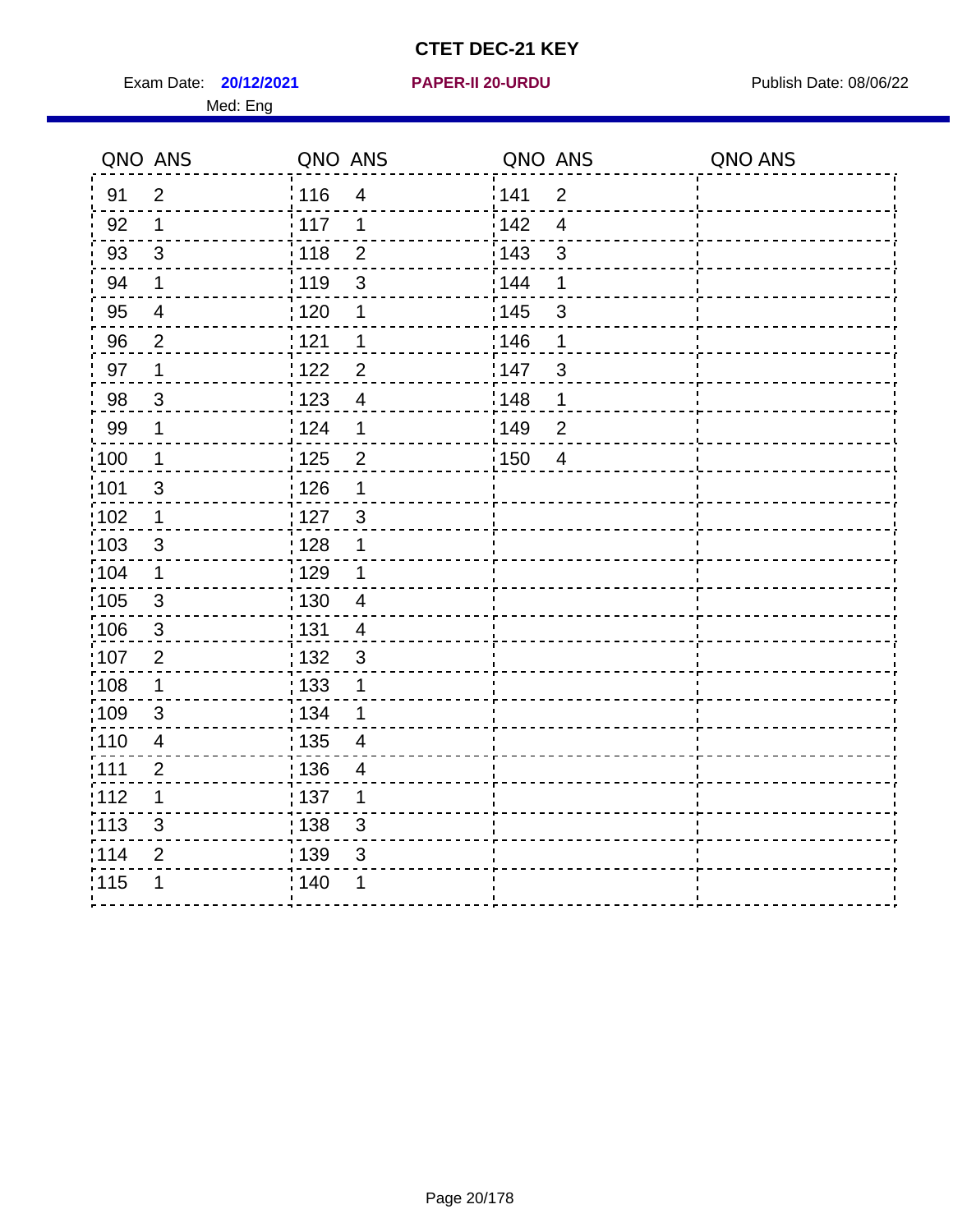Exam Date: **21/12/2021 PAPER-II -(MAT)** PUBLISH Date: 08/06/22

Med: Eng

**21/12/2021 PAPER-II -(MAT)**

|    | QNO ANS                  | QNO ANS |                         |      | QNO ANS                   | QNO ANS |                |
|----|--------------------------|---------|-------------------------|------|---------------------------|---------|----------------|
| 1  | $\overline{4}$           | 26      | 1                       | ່ 51 | $\overline{2}$            | 76      | $\mathbf 1$    |
| 2  | $\mathbf{1}$             | 27      | $\overline{4}$          | 52   | $\overline{4}$            | 77      | 3              |
| 3  | $\overline{4}$           | 28      | $\overline{4}$          | 53   | $\mathfrak{S}$            | 78      | $\overline{4}$ |
| 4  | $\overline{2}$           | 29      | 1                       | 54   | 1                         | 79      | $\mathbf{2}$   |
| 5  | $\overline{2}$           | 30      | $\sqrt{3}$              | 55   | 1                         | 80      | $\sqrt{3}$     |
| 6  | $\mathbf 1$              | 31      | $\mathfrak{B}$          | 56   | $\overline{2}$            | 81      | 3              |
| 7  | $\overline{2}$           | 32      | $\overline{2}$          | 57   | 3                         | 82      | $\mathfrak{S}$ |
| 8  | $\mathbf 1$              | 33      | $\sqrt{3}$              | 58   | $\overline{4}$            | 83      | $\overline{2}$ |
| 9  | $\overline{2}$           | 34      | $\overline{2}$          | 59   | $\overline{\mathcal{A}}$  | 84      | 3              |
| 10 | $\mathbf 1$              | 35      | $\overline{4}$          | 60   | $\boldsymbol{9}$          | 85      | $\mathbf 1$    |
| 11 | $\overline{\mathcal{A}}$ | 36      | $\sqrt{3}$              | 61   | $\overline{2}$            | 86      | $\overline{2}$ |
| 12 | $\overline{2}$           | 37      | $\mathbf 1$             | 62   | $\ensuremath{\mathsf{3}}$ | 87      | $\mathbf 1$    |
| 13 | 4                        | 38      | 2                       | .63  | 3                         | 88      | 4              |
| 14 | $\overline{2}$           | 39      | 3                       | 64   | 4                         | 89      | 4              |
| 15 | $\overline{4}$           | 40      | $\overline{2}$          | 65   | $\sqrt{3}$                | 90      | 1              |
| 16 | 2                        | 41      | $\overline{2}$          | 66   | $\overline{4}$            |         |                |
| 17 | 3                        | 42      | 1                       | 67   | 3                         |         |                |
| 18 | 2                        | 43      | $\overline{2}$          | 68   | $\overline{2}$            |         |                |
| 19 | $\overline{2}$           | 44      | $\overline{\mathbf{4}}$ | : 69 | 3                         |         |                |
| 20 | 3                        | 45      | $\overline{4}$          | 70   | 1                         |         |                |
| 21 | $\overline{2}$           | 46      | 1                       | 71   | $\overline{2}$            |         |                |
| 22 | $\mathbf{1}$             | 47      | $\overline{2}$          | 72   | $\mathbf 1$               |         |                |
| 23 | 1                        | 48      | 1                       | 73   | 3                         |         |                |
| 24 | 1                        | 49      | 4                       | 74   | 3                         |         |                |
| 25 | 3                        | 50      | 1                       | 75   | 4                         |         |                |

Answer key 9 means marks awarded to all the candidates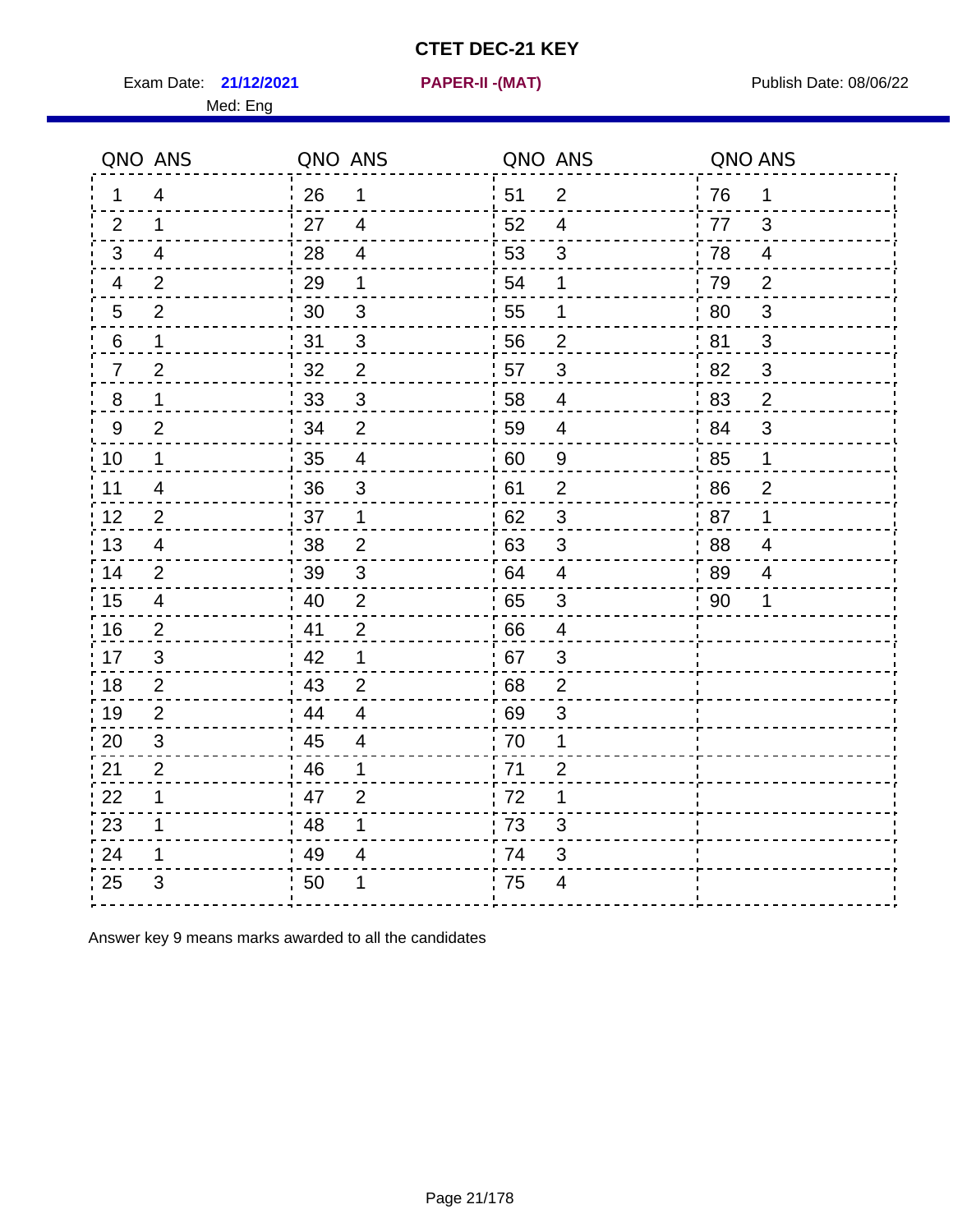Exam Date: **21/12/2021 PAPER-II - (SOS)** Publish Date: 08/06/22

Med: Eng

**21/12/2021 PAPER-II -(SOS)**

|                | QNO ANS                  | QNO ANS |                         | QNO ANS |                          | QNO ANS |                |
|----------------|--------------------------|---------|-------------------------|---------|--------------------------|---------|----------------|
| 1.             | $\overline{4}$           | 26      | $\mathbf{1}$            | 51      | 1                        | 76      | 1              |
| 2              | 1                        | 27      | $\overline{4}$          | 52      | 2                        | 77      | 3              |
| 3              | 4                        | 28      | $\overline{4}$          | 53      | 1                        | 78      | $\overline{4}$ |
| 4              | $\overline{2}$           | 29      | 1                       | 54      | $\overline{4}$           | 79      | $\overline{4}$ |
| 5              | $\overline{2}$           | 30      | 3                       | 55      | $\mathfrak{S}$           | 80      | $\overline{4}$ |
| 6              | 1                        | 31      | 1                       | 56      | 3                        | 81      | $\overline{2}$ |
| $\overline{7}$ | $\overline{2}$           | 32      | 4                       | 57      | $\overline{2}$           | 82      | 1              |
| $\,8\,$        | 1                        | 33      | $\overline{2}$          | 58      | $\overline{2}$           | 83      | $\overline{2}$ |
| 9              | $\overline{2}$           | 34      | $\overline{4}$          | 59      | $\mathfrak{S}$           | 84      | $\overline{4}$ |
| 10             | 1                        | 35      | $\overline{c}$          | 60      | 1                        | 85      | 3              |
| 11             | $\overline{\mathbf{4}}$  | 36      | $\overline{\mathbf{4}}$ | 61      | $\sqrt{3}$               | 86      | $\overline{c}$ |
| 12             | $\overline{2}$           | 37      | 1                       | 62      | $\overline{2}$           | 87      | 3              |
| 13             | $\overline{4}$           | 38      | $\overline{4}$          | 63      | 3                        | 88      | $\overline{4}$ |
| 14             | 2                        | 39      | 4                       | 64      | 1                        | 89      | 3              |
| 15             | $\overline{\mathcal{A}}$ | 40      | $\mathbf{1}$            | 65      | $\mathbf 2$              | 90      | 3              |
| 16             | $\overline{2}$           | 41      | $\overline{2}$          | 66      | 3                        |         |                |
| 17             | 3                        | 42      | 3                       | 67      | 1                        |         |                |
| 18             | $\overline{2}$           | 43      | $\mathfrak{S}$          | 68      | $\mathsf 3$              |         |                |
| 19             | $\overline{2}$           | 44      | $\mathfrak{S}$          | 69      | 1                        |         |                |
| 20             | 3                        | 45      | 1                       | 70      | 3                        |         |                |
| 21             | $\overline{2}$           | 46      | 4                       | 71      | 1                        |         |                |
| 22             | 1                        | 47      | 1                       | 72      | $\overline{\mathcal{A}}$ |         |                |
| 23             | 1                        | 48      | $\overline{4}$          | 73      | 1                        |         |                |
| 24             | 1                        | 49      | 4                       | 74      | $\overline{2}$           |         |                |
| 25             | 3                        | 50      | 3                       | 75      | 1                        |         |                |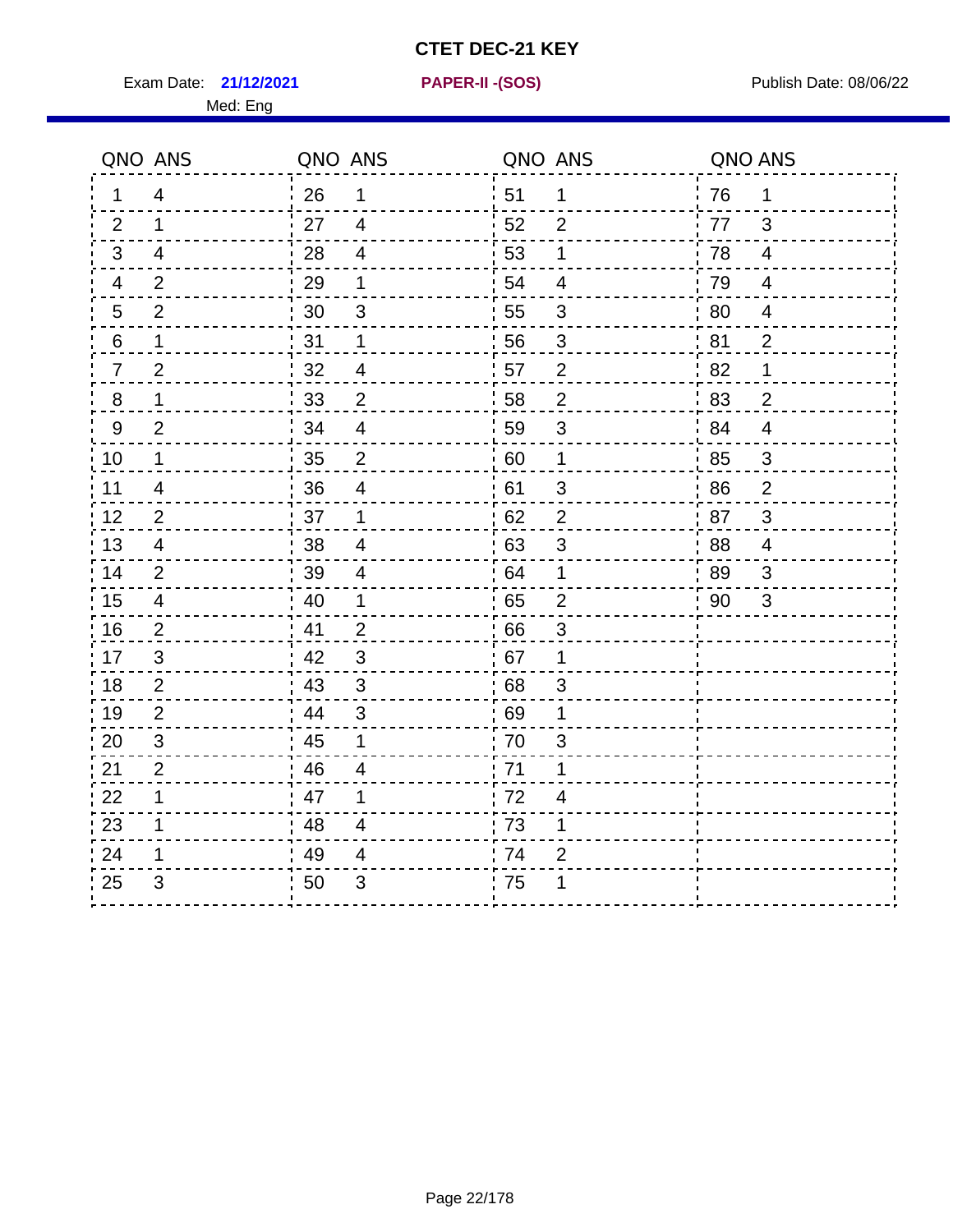Exam Date: 21/12/2021 **PAPER-II 01-ENGLISH Propriet Access 12/12/2021** Publish Date: 08/06/22 Med: Eng

#### **21/12/2021 PAPER-II 01-ENGLISH**

| QNO ANS           |                | QNO ANS           |                          | QNO ANS |                | QNO ANS |
|-------------------|----------------|-------------------|--------------------------|---------|----------------|---------|
| 91                | $\mathfrak{3}$ | : 116             | $\overline{2}$           | 141     | $\overline{4}$ |         |
| 92                | $\mathbf 1$    | 117               | 2                        | 142     | $\mathbf{3}$   |         |
| 93                | $\mathsf 3$    | 118               | $\mathfrak{S}$           | 143     | 1              |         |
| 94                | 1              | : 119             | $\overline{2}$           | 144     | 1              |         |
| 95                | $\mathbf 1$    | : 120             | $\overline{2}$           | : 145   | $\mathfrak{B}$ |         |
| 96                | $\overline{2}$ | 1121              | $\mathfrak{S}$           | 146     | 1              |         |
| 97                | $\mathbf 1$    | 122               | $\overline{2}$           | 147     | $\overline{2}$ |         |
| 98                | $\mathbf{3}$   | $\frac{1}{2}$ 123 | $\mathbf 1$              | 148     | 1              |         |
| 99                | $\mathbf 1$    | 124               | $\overline{9}$           | 149     | 1              |         |
| :100              | $\mathbf{3}$   | 125               | $\mathbf{1}$             | 150     | $\overline{2}$ |         |
| :101              | $\sqrt{3}$     | $\frac{1}{2}$ 126 | $\overline{2}$           |         |                |         |
| $\frac{1}{1}$ 102 | $\sqrt{3}$     | $\frac{1}{1}$ 127 | $\mathfrak{3}$           |         |                |         |
| 103               | 2              | : 128             | $\mathbf 1$              |         |                |         |
| 104               | 1              | : 129             | $\overline{2}$           |         |                |         |
| $\frac{1}{1}$ 105 | $\mathbf 1$    | : 130             | $\mathbf 1$              |         |                |         |
| :106              | $\mathfrak{3}$ | : 131             | $\mathbf{3}$             |         |                |         |
| 107               | 1              | : 132             | 3                        |         |                |         |
| 108               | $\overline{2}$ | : 133             | $\mathbf 1$              |         |                |         |
| $\frac{1}{1}$ 109 | $\mathfrak{S}$ | : 134             | $\mathbf{3}$             |         |                |         |
| 110               | $\mathfrak{S}$ | $\frac{1}{1}$ 135 | $\overline{\mathcal{A}}$ |         |                |         |
| : 111             | 1              | : 136             | 1                        |         |                |         |
| 112               | $\overline{2}$ | :137              | $\overline{4}$           |         |                |         |
| : 113             | $\mathbf{2}$   | 138               | $\overline{2}$           |         |                |         |
| 114               | 1              | : 139             | 3                        |         |                |         |
| 115               | 1              | : 140             | 4                        |         |                |         |
|                   |                |                   |                          |         |                |         |

Answer key 9 means marks awarded to all the candidates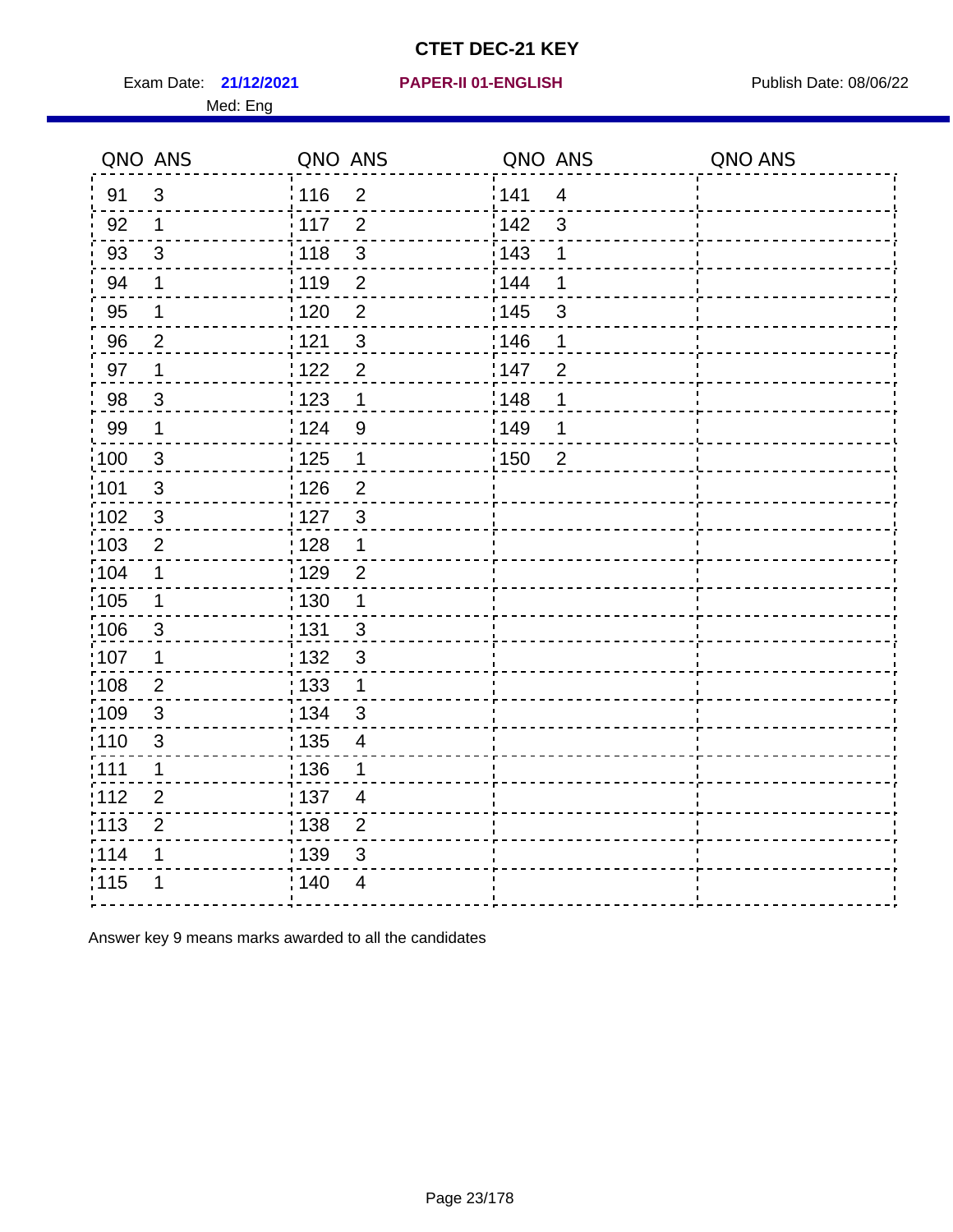Exam Date: 21/12/2021 **PAPER-II 02-HINDI Exam Date: 08/06/22** 

#### **21/12/2021 PAPER-II 02-HINDI**

Med: Eng

| QNO ANS                  | QNO ANS                                                                                                                     | QNO ANS                                                                                                                                                                                                     | QNO ANS                                         |
|--------------------------|-----------------------------------------------------------------------------------------------------------------------------|-------------------------------------------------------------------------------------------------------------------------------------------------------------------------------------------------------------|-------------------------------------------------|
| $\mathfrak{S}$           | 116<br>$\overline{2}$                                                                                                       | 1                                                                                                                                                                                                           |                                                 |
| $\overline{2}$           | $\frac{1}{2}$ 117<br>1                                                                                                      | 142<br>1                                                                                                                                                                                                    |                                                 |
| $\overline{4}$           | 118<br>3                                                                                                                    | : 143<br>$\overline{2}$                                                                                                                                                                                     |                                                 |
| $\mathfrak{S}$           | 119<br>$\overline{\mathbf{4}}$                                                                                              | $\overline{2}$<br>: 144                                                                                                                                                                                     |                                                 |
| $\overline{4}$           | : 120<br>$\mathfrak{S}$                                                                                                     | 3                                                                                                                                                                                                           |                                                 |
| $\overline{9}$           | 121<br>3                                                                                                                    | 1                                                                                                                                                                                                           |                                                 |
| 1                        | $\mathbf{3}$                                                                                                                | 3                                                                                                                                                                                                           |                                                 |
| $\mathbf 1$              | 1123<br>$\mathbf{3}$                                                                                                        | $\overline{4}$                                                                                                                                                                                              |                                                 |
| $\overline{2}$           | 124<br>$\mathfrak{3}$                                                                                                       | $\overline{2}$                                                                                                                                                                                              |                                                 |
| $\overline{2}$           | : 125<br>$\mathfrak{S}$                                                                                                     | $\overline{2}$                                                                                                                                                                                              |                                                 |
| $\overline{4}$           | : 126<br>1                                                                                                                  |                                                                                                                                                                                                             |                                                 |
| $\overline{\mathcal{A}}$ | : 127<br>$\sqrt{3}$                                                                                                         |                                                                                                                                                                                                             |                                                 |
| $\sqrt{2}$               | $\mathfrak{S}$<br>: 128                                                                                                     |                                                                                                                                                                                                             |                                                 |
| $\mathbf{2}$             | $\overline{2}$                                                                                                              |                                                                                                                                                                                                             |                                                 |
| $\overline{2}$           | : 130                                                                                                                       |                                                                                                                                                                                                             |                                                 |
| $\mathfrak{S}$           | : 131<br>$\overline{\mathcal{A}}$                                                                                           |                                                                                                                                                                                                             |                                                 |
| $\overline{4}$           | $\overline{4}$                                                                                                              |                                                                                                                                                                                                             |                                                 |
|                          |                                                                                                                             |                                                                                                                                                                                                             |                                                 |
|                          |                                                                                                                             |                                                                                                                                                                                                             |                                                 |
|                          |                                                                                                                             |                                                                                                                                                                                                             |                                                 |
|                          |                                                                                                                             |                                                                                                                                                                                                             |                                                 |
|                          |                                                                                                                             |                                                                                                                                                                                                             |                                                 |
|                          |                                                                                                                             |                                                                                                                                                                                                             |                                                 |
|                          |                                                                                                                             |                                                                                                                                                                                                             |                                                 |
|                          |                                                                                                                             |                                                                                                                                                                                                             |                                                 |
|                          | $\ensuremath{\mathsf{3}}$<br>$\overline{2}$<br>1<br>$\overline{2}$<br>$\ensuremath{\mathsf{3}}$<br>1<br>4<br>$\mathfrak{S}$ | 1122<br>: 129<br>132<br>$\overline{c}$<br>133<br>: 134<br>$\overline{2}$<br>: 135<br>4<br>136<br>$\overline{c}$<br>;137<br>$\mathfrak{S}$<br>138<br>$\overline{c}$<br>: 139<br>4<br>: 140<br>$\overline{2}$ | 141<br>: 145<br>146<br>147<br>148<br>149<br>150 |

Answer key 9 means marks awarded to all the candidates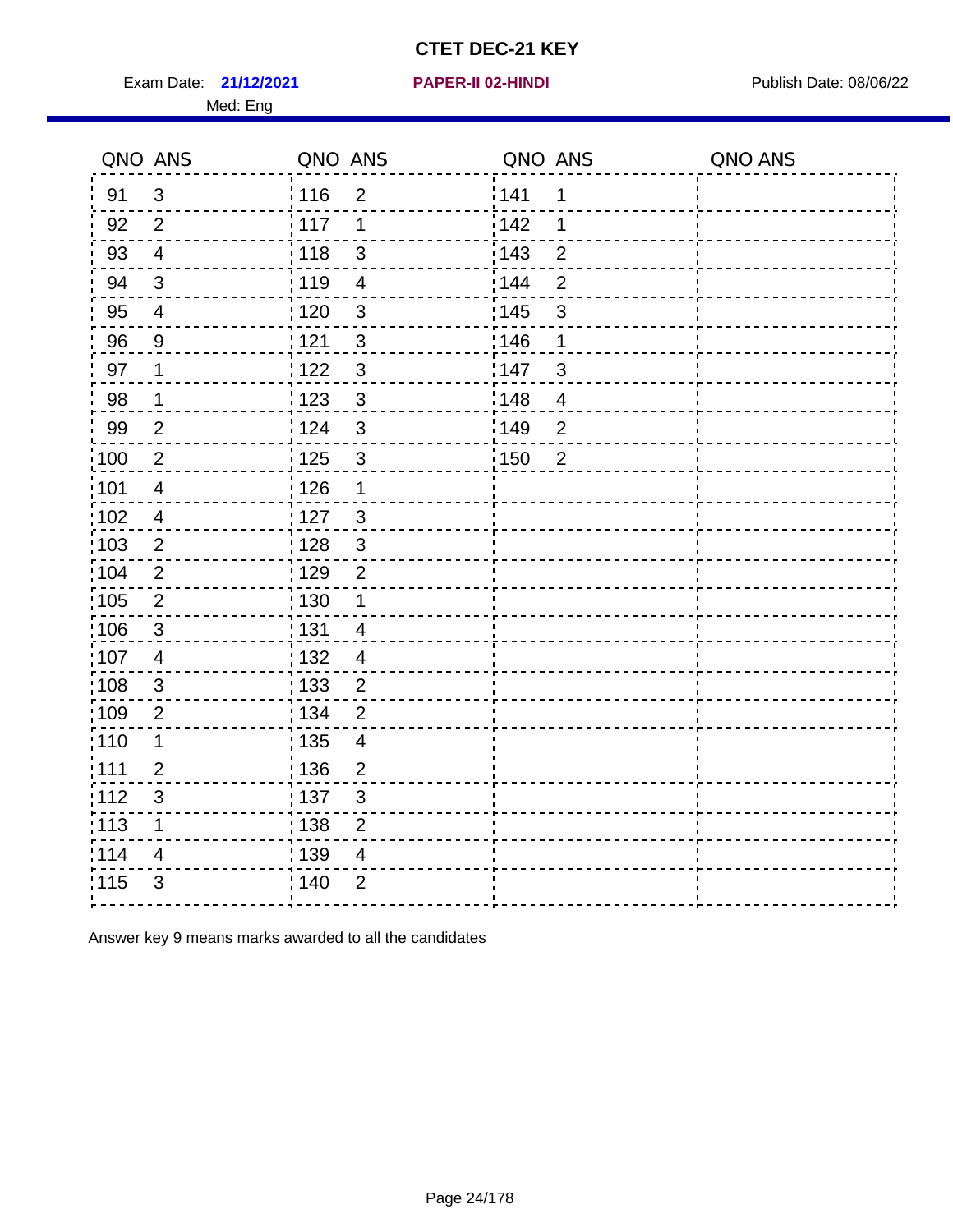|                   | QNO ANS                  | QNO ANS           |                          | QNO ANS           |                          | QNO ANS |
|-------------------|--------------------------|-------------------|--------------------------|-------------------|--------------------------|---------|
| 91                | $\mathfrak{S}$           | : 116             | $\overline{2}$           | 141               | $\mathfrak{3}$           |         |
| 92                | $\overline{4}$           | 117               | 1                        | 142               | $\overline{4}$           |         |
| 93                | $\mathbf 1$              | 118               | $\mathfrak{S}$           | 143               | $\overline{\mathbf{4}}$  |         |
| 94                | $\overline{4}$           | : 119             | 1                        | : 144             | $\overline{2}$           |         |
| 95                | $\overline{4}$           | : 120             | 1                        | : 145             | $\overline{2}$           |         |
| 96                | $\overline{2}$           | 121               | 3                        | 146               | 3                        |         |
| 97                | 1                        | 122               | $\overline{2}$           | 147               | 1                        |         |
| 98                | $\overline{2}$           | 123               | $\mathfrak{S}$           | 148               | $\overline{\mathcal{A}}$ |         |
| 99                | $\overline{4}$           | 124               | $\overline{2}$           | $\frac{1}{2}$ 149 | 1                        |         |
| $\frac{1}{1}$ 100 | $\mathbf{1}$             | $\frac{1}{1}$ 125 | $\mathbf 1$              | $\frac{1}{1}$ 150 | 1                        |         |
| :101              | $\sqrt{3}$               | 126               | 1                        |                   |                          |         |
| 102               | $\mathbf{3}$             | : 127             | $\overline{4}$           |                   |                          |         |
| 103               | $\mathbf 1$              | 128               | $\mathbf 1$              |                   |                          |         |
| :104              | $\overline{4}$           | $\frac{1}{1}$ 129 | $\overline{2}$           |                   |                          |         |
| 105               | $\overline{2}$           | : 130             | $\overline{2}$           |                   |                          |         |
| :106              | 1                        | : 131             | $\mathbf 1$              |                   |                          |         |
| ;107              | 1                        | 132               | $\overline{2}$           |                   |                          |         |
| 108               | $\sqrt{3}$               | : 133             | $\mathbf{1}$             |                   |                          |         |
| :109              | $\mathbf 1$              | : 134             | 3                        |                   |                          |         |
| :110              | $\overline{2}$           | 135               | $\overline{\mathcal{A}}$ |                   |                          |         |
| :111              | $\overline{\mathcal{A}}$ | 136               | $\mathbf{3}$             |                   |                          |         |
| 112               | $\overline{2}$           | 137               | $\overline{2}$           |                   |                          |         |
| 113               | $\mathbf{3}$             | : 138             | 1                        |                   |                          |         |
| 114               | 1                        | 139               | 2                        |                   |                          |         |
| 115               | 3                        | 140               | $\mathfrak{S}$           |                   |                          |         |
|                   |                          |                   |                          |                   |                          |         |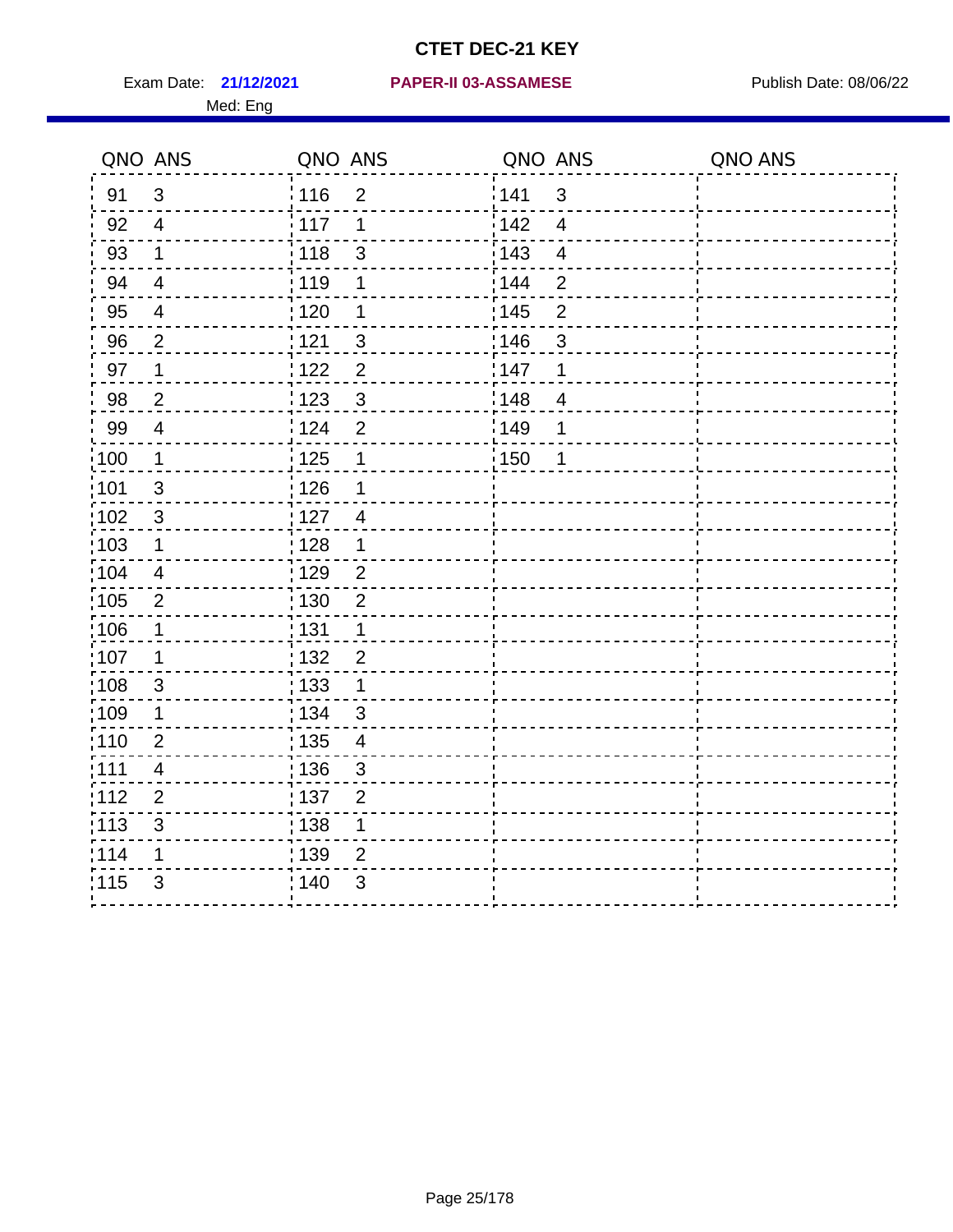Exam Date: 21/12/2021 **PAPER-II 04-BENGALI Exam Date: 08/06/22** Med: Eng

#### **21/12/2021 PAPER-II 04-BENGALI**

|                   | QNO ANS        | QNO ANS           |                  | QNO ANS           |                         | QNO ANS |
|-------------------|----------------|-------------------|------------------|-------------------|-------------------------|---------|
| 91                | $\overline{4}$ | 116               | $\overline{2}$   | 141               | $\mathbf{3}$            |         |
| 92                | $\mathbf 1$    | 117               | 1                | 142               | $\overline{\mathbf{4}}$ |         |
| 93                | $\sqrt{3}$     | 118               | $\mathsf 3$      | 143               | $\overline{\mathbf{4}}$ |         |
| 94                | 2              | 119               | 1                | 144               | $\overline{2}$          |         |
| 95                | $\mathbf{3}$   | : 120             | 1                | : 145             | $\overline{2}$          |         |
| 96                | $\overline{2}$ | 121               | $\mathfrak{S}$   | 146               | 3                       |         |
| 97                | $\overline{4}$ | 1122              | 1                | 147               | 1                       |         |
| 98                | $\mathbf 1$    | 123               | $\overline{2}$   | 148               | $\overline{4}$          |         |
| 99                | $\sqrt{3}$     | 124               | $\mathbf 2$      | 149               | 1                       |         |
| 100               | $\mathbf 1$    | 125               | $\mathbf 1$      | $\frac{1}{1}$ 150 | 1                       |         |
| 101               | $\mathbf 2$    | 126               | $\overline{2}$   |                   |                         |         |
| 102               | $\mathbf{3}$   | 127               | $\overline{2}$   |                   |                         |         |
| 103               | 4              | : 128             | $\overline{2}$   |                   |                         |         |
| $\frac{1}{104}$   | $\mathbf 1$    | : 129             | $\overline{4}$   |                   |                         |         |
| $\frac{1}{1}$ 105 | $\sqrt{3}$     | : 130             | $\boldsymbol{2}$ |                   |                         |         |
| :106              | $\mathbf 1$    | : 131             | $\mathbf{1}$     |                   |                         |         |
| 107               | 1              | : 132             | $\overline{4}$   |                   |                         |         |
| 108               | $\mathbf{3}$   | $\frac{1}{1}$ 133 | $\mathbf{3}$     |                   |                         |         |
| :109              | $\mathbf 1$    | : 134             | $\overline{4}$   |                   |                         |         |
| :110              | $\overline{2}$ | : 135             | 1                |                   |                         |         |
| : 111             | 4              | : 136             | $\mathsf 3$      |                   |                         |         |
| 112               | $\overline{2}$ | : 137             | $\overline{2}$   |                   |                         |         |
| $\frac{1}{1}$ 113 | $\mathfrak{S}$ | : 138             | 1                |                   |                         |         |
| 114               | 1              | : 139             | $\overline{2}$   |                   |                         |         |
| 115               | 3              | 140               | 3                |                   |                         |         |
|                   |                |                   |                  |                   |                         |         |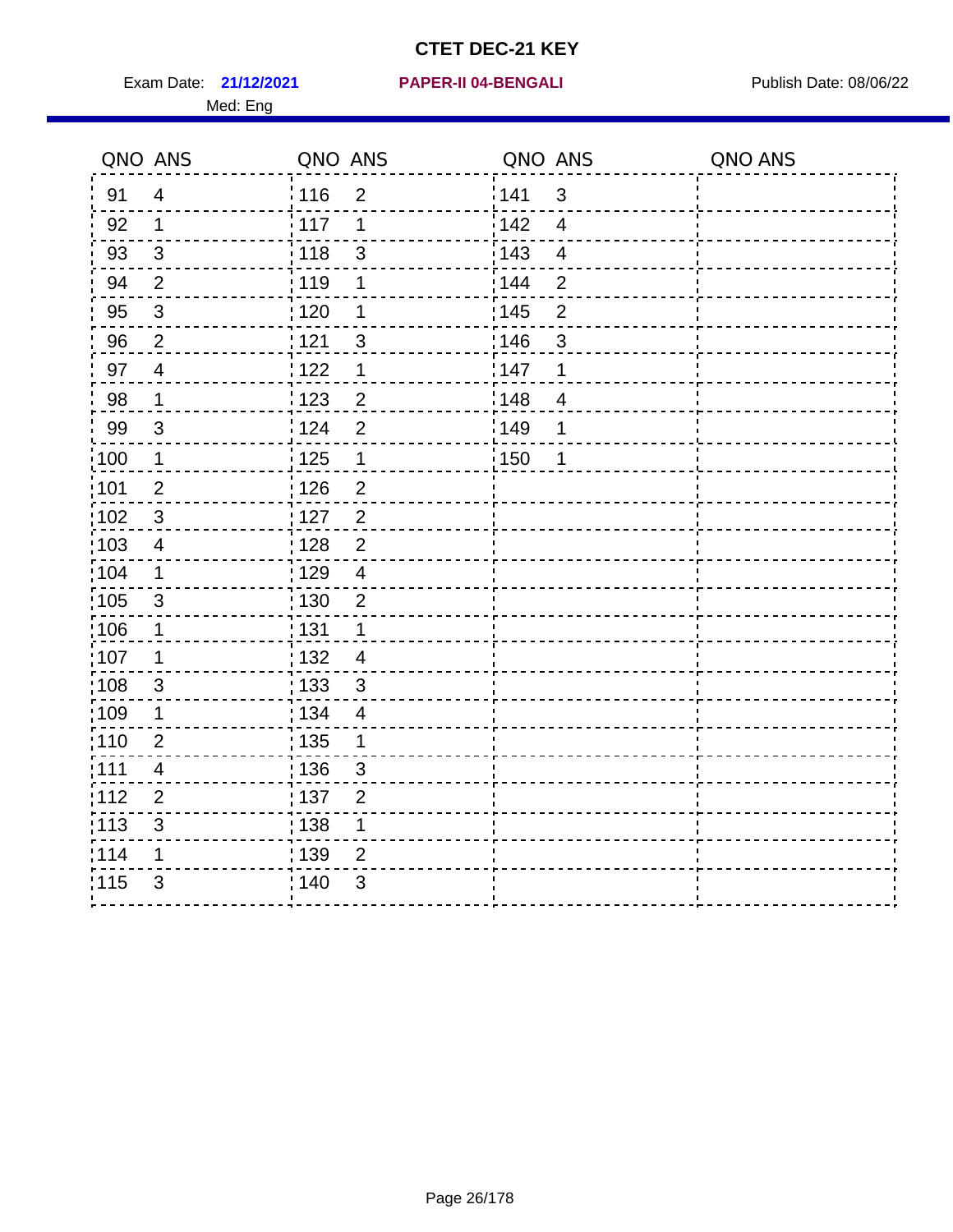Med: Eng

#### **21/12/2021 PAPER-II 06-GUJARATI** Exam Date: Publish Date: 08/06/22

|                   | QNO ANS                 | QNO ANS           |                          | QNO ANS           |                         | QNO ANS |
|-------------------|-------------------------|-------------------|--------------------------|-------------------|-------------------------|---------|
| 91                | 1                       | 116               | $\overline{2}$           | 141               | $\mathbf{3}$            |         |
| 92                | 1                       | 117               | 1                        | 142               | $\overline{\mathbf{4}}$ |         |
| 93                | $\overline{\mathbf{4}}$ | 118               | $\mathsf 3$              | 143               | $\overline{\mathbf{4}}$ |         |
| 94                | $\mathbf 1$             | 119               | 1                        | 144               | $\overline{2}$          |         |
| 95                | $\mathfrak{B}$          | : 120             | 1                        | : 145             | $\overline{2}$          |         |
| 96                | $\overline{2}$          | 121               | 1                        | 146               | 3                       |         |
| 97                | $\overline{2}$          | 1122              | $\mathfrak{B}$           | 147               | 1                       |         |
| 98                | $\mathbf 1$             | 123               | $\mathbf{3}$             | 148               | $\overline{4}$          |         |
| 99                | $\sqrt{3}$              | 124               | 1                        | 149               | 1                       |         |
| 100               | $\mathbf 1$             | $\frac{1}{1}$ 125 | $\mathfrak{S}$           | $\frac{1}{1}$ 150 | 1                       |         |
| 101               | $\mathbf 2$             | 126               | $\overline{2}$           |                   |                         |         |
| 102               | $\overline{2}$          | 127               | $\mathbf 1$              |                   |                         |         |
| 103               | $\mathfrak{S}$          | : 128             | $\overline{2}$           |                   |                         |         |
| $\frac{1}{1}$ 104 | $\mathbf 1$             | : 129             | 1                        |                   |                         |         |
| $\frac{1}{1}$ 105 | $\overline{4}$          | : 130             | $\mathbf{1}$             |                   |                         |         |
| :106              | $\mathbf 1$             | : 131             | $\overline{4}$           |                   |                         |         |
| 107               | $\mathbf 1$             | : 132             | $\overline{2}$           |                   |                         |         |
| 108               | $\mathbf{3}$            | : 133             | $\mathbf 1$              |                   |                         |         |
| :109              | $\mathbf 1$             | : 134             | $\mathfrak{3}$           |                   |                         |         |
| :110              | $\overline{2}$          | : 135             | $\overline{\mathcal{A}}$ |                   |                         |         |
| : 111             | 4                       | : 136             | $\sqrt{3}$               |                   |                         |         |
| 112               | $\overline{2}$          | : 137             | $\overline{2}$           |                   |                         |         |
| $\frac{1}{1}$ 113 | $\mathfrak{S}$          | : 138             | 1                        |                   |                         |         |
| 114               | 1                       | : 139             | $\overline{2}$           |                   |                         |         |
| 115               | 3                       | 140               | 3                        |                   |                         |         |
|                   |                         |                   |                          |                   |                         |         |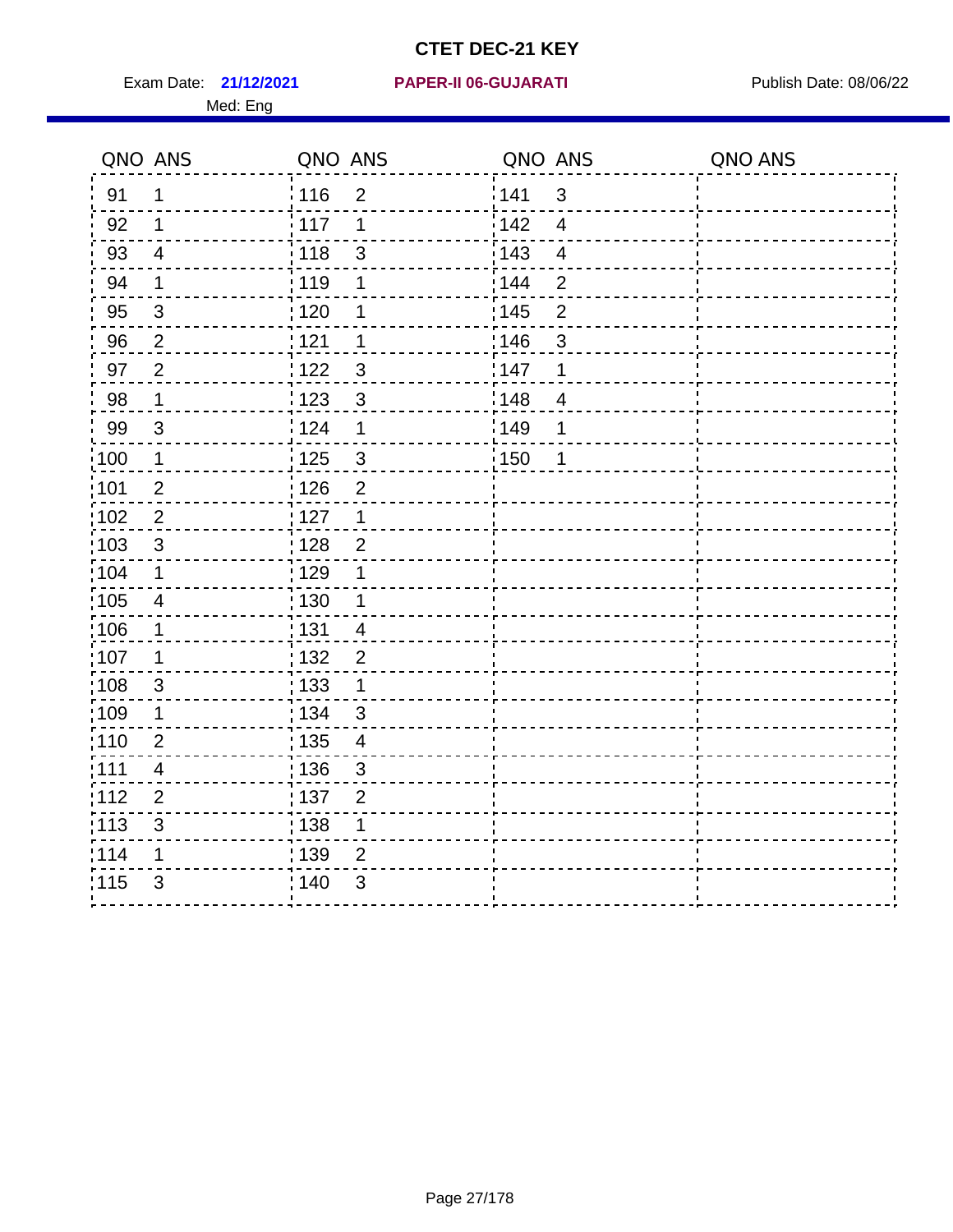Med: Eng

#### **21/12/2021 PAPER-II 07-KANNADA** Exam Date: Publish Date: 08/06/22

|                   | QNO ANS                  | QNO ANS           |                          | QNO ANS |                         | QNO ANS |
|-------------------|--------------------------|-------------------|--------------------------|---------|-------------------------|---------|
| 91                | $\overline{4}$           | 116               | $\overline{2}$           | 141     | $\mathbf{3}$            |         |
| 92                | $\mathbf 1$              | 117               | 1                        | 142     | $\overline{4}$          |         |
| 93                | $\mathfrak{S}$           | 118               | $\mathsf 3$              | 143     | $\overline{\mathbf{4}}$ |         |
| 94                | $\overline{2}$           | :119              | 1                        | 144     | $\overline{2}$          |         |
| 95                | $\overline{\mathcal{A}}$ | : 120             | 1                        | : 145   | $\mathbf 2$             |         |
| 96                | 1                        | 121               | $\overline{2}$           | 146     | 3                       |         |
| 97                | $\mathfrak{S}$           | 122               | 1                        | 147     | $\mathbf 1$             |         |
| 98                | $\overline{2}$           | 123               | $\overline{4}$           | 148     | $\overline{4}$          |         |
| 99                | $\mathbf 1$              | 124               | $\mathfrak{S}$           | 149     | 1                       |         |
| 100               | $\mathbf{3}$             | 125               | $\mathbf 1$              | 150     | 1                       |         |
| 101               | $\overline{2}$           | 126               | $\overline{2}$           |         |                         |         |
| 102               | $\overline{\mathbf{4}}$  | 127               | $\overline{\mathbf{4}}$  |         |                         |         |
| 103               | 1                        | : 128             | $\overline{2}$           |         |                         |         |
| 104               | 2                        | : 129             | $\overline{4}$           |         |                         |         |
| $\frac{1}{1}$ 105 | $\sqrt{3}$               | $\frac{1}{1}$ 130 | $\mathsf 3$              |         |                         |         |
| :106              | $\mathbf 1$              | : 131             | $\overline{2}$           |         |                         |         |
| :107              | 1                        | : 132             | $\mathbf 1$              |         |                         |         |
| 108               | $\mathbf{3}$             | : 133             | $\overline{2}$           |         |                         |         |
| :109              | $\mathbf 1$              | : 134             | $\mathfrak{S}$           |         |                         |         |
| : 110             | $\overline{2}$           | : 135             | $\overline{\mathcal{A}}$ |         |                         |         |
| :111              | 4                        | :136              | $\sqrt{3}$               |         |                         |         |
| 112               | $\overline{2}$           | : 137             | $\overline{2}$           |         |                         |         |
| : 113             | $\mathfrak{S}$           | : 138             | 1                        |         |                         |         |
| 114               | 1                        | 139               | $\overline{2}$           |         |                         |         |
| 115               | 3                        | 140               | 3                        |         |                         |         |
|                   |                          |                   |                          |         |                         |         |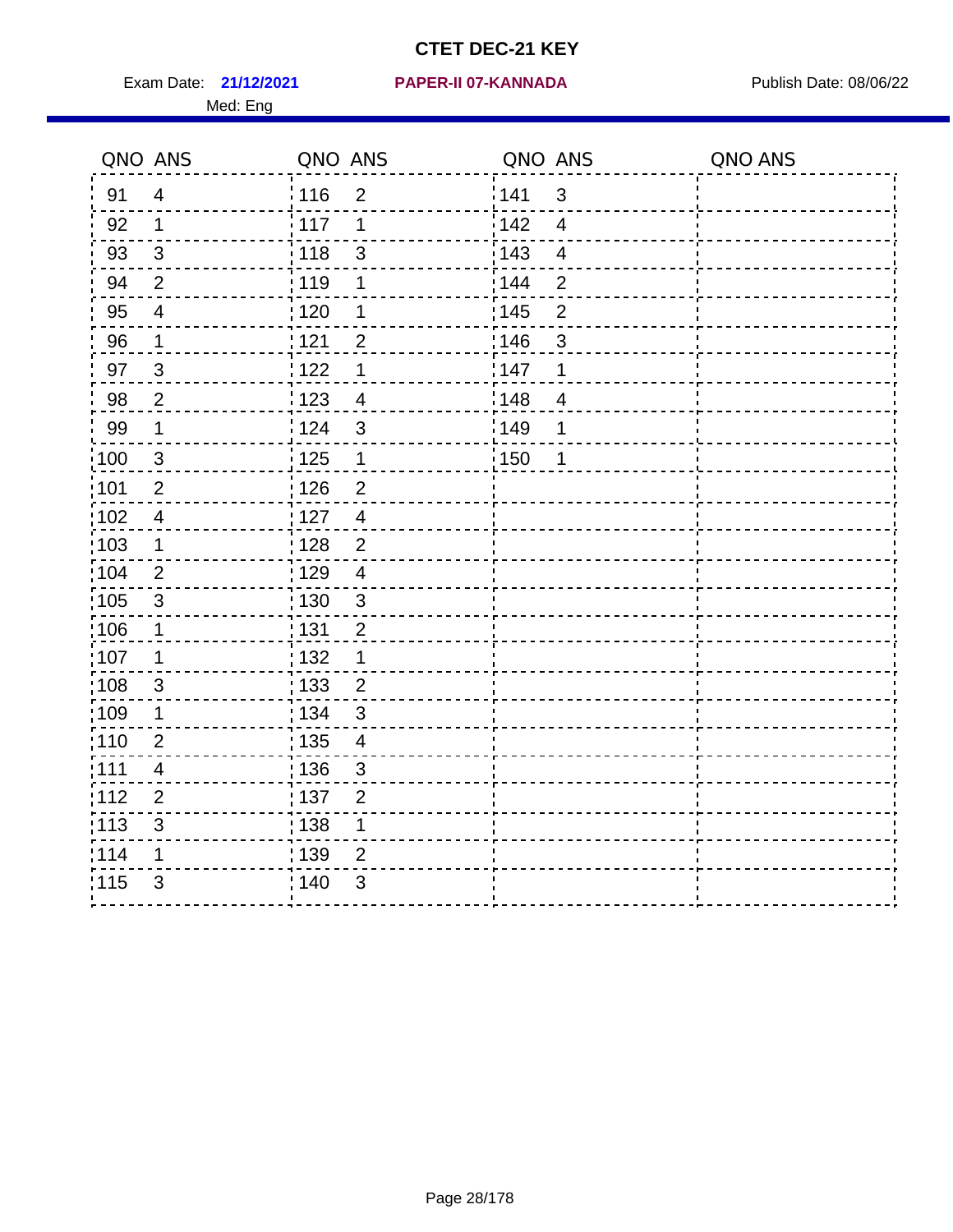|                   | QNO ANS                   | QNO ANS           |                | QNO ANS |                          | QNO ANS |
|-------------------|---------------------------|-------------------|----------------|---------|--------------------------|---------|
| 91                | $\overline{4}$            | 116               | $\overline{2}$ | 141     | $\mathfrak{S}$           |         |
| 92                | 3                         | 117               | 1              | 142     | $\overline{4}$           |         |
| 93                | $\overline{4}$            | 118               | 3              | 143     | $\overline{\mathbf{4}}$  |         |
| 94                | 3                         | : 119             | 1              | : 144   | $\overline{2}$           |         |
| 95                | 2                         | : 120             | 1              | : 145   | $\overline{2}$           |         |
| 96                | $\overline{4}$            | 121               | 3              | 146     | 3                        |         |
| 97                | $\overline{4}$            | 122               | 1              | 147     | 1                        |         |
| 98                | $\mathbf 1$               | 123               | $\overline{2}$ | 148     | $\overline{\mathcal{A}}$ |         |
| 99                | $\overline{\mathcal{A}}$  | 124               | $\mathfrak{S}$ | :149    | 1                        |         |
| $\frac{1}{1}$ 100 | $\overline{4}$            | 125               | $\overline{4}$ | 150     | $\mathbf 1$              |         |
| :101              | 4                         | 126               | 3              |         |                          |         |
| $\frac{1}{1}$ 102 | 3                         | : 127             | $\overline{2}$ |         |                          |         |
| 103               | $\overline{4}$            | : 128             | $\mathbf{3}$   |         |                          |         |
| 104               | $\mathbf 1$               | : 129             | $\overline{4}$ |         |                          |         |
| 105               | $\mathbf{2}$              | $\frac{1}{1}$ 130 | $\overline{c}$ |         |                          |         |
| 106               | 1                         | : 131             | $\overline{2}$ |         |                          |         |
| 107               | 1                         | : 132             | $\mathfrak{3}$ |         |                          |         |
| :108              | $\mathfrak{S}$            | : 133             | $\mathbf{1}$   |         |                          |         |
| :109              | $\mathbf 1$               | : 134             | $\mathfrak{S}$ |         |                          |         |
| 110               | $\overline{2}$            | 135               | $\mathfrak{S}$ |         |                          |         |
| : 111             | 4                         | : 136             | $\mathfrak{S}$ |         |                          |         |
| 112               | $\overline{2}$            | : 137             | $\overline{2}$ |         |                          |         |
| $\frac{1}{1}$ 113 | $\ensuremath{\mathsf{3}}$ | : 138             | 1              |         |                          |         |
| 114               | 1                         | : 139             | $\overline{2}$ |         |                          |         |
| 115               | 3                         | 140               | $\mathfrak{S}$ |         |                          |         |
|                   |                           |                   |                |         |                          |         |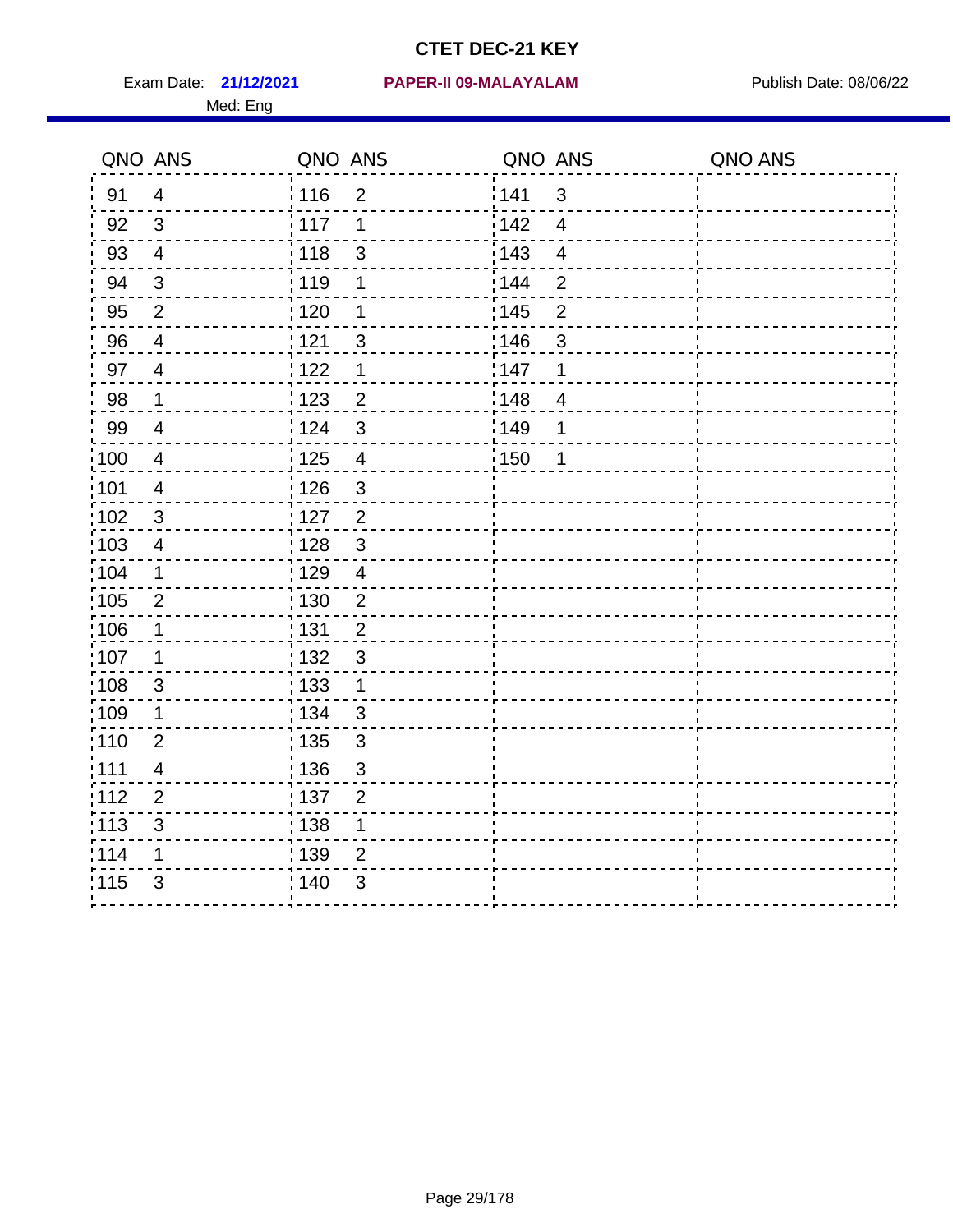Med: Eng

#### **21/12/2021 PAPER-II 10-MANIPURI** Exam Date: Publish Date: 08/06/22

|                   | QNO ANS                 | QNO ANS           |                         | QNO ANS           |                         | QNO ANS |
|-------------------|-------------------------|-------------------|-------------------------|-------------------|-------------------------|---------|
| 91                | $\overline{2}$          | :116              | $\overline{2}$          | 141               | 3                       |         |
| 92                | 3                       | 117               | 1                       | 142               | $\overline{4}$          |         |
| 93                | $\overline{2}$          | 118               | $\mathbf{3}$            | 143               | $\overline{\mathbf{4}}$ |         |
| 94                | $\mathbf 1$             | : 119             | $\mathbf 1$             | 144               | $\overline{2}$          |         |
| 95                | $\mathbf{3}$            | $\frac{1}{1}$ 120 | 1                       | : 145             | $\overline{2}$          |         |
| 96                | $\mathbf 1$             | 121               | $\sqrt{3}$              | 146               | 3                       |         |
| 97                | $\mathbf{3}$            | 122               | 1                       | 147               | 1                       |         |
| 98                | $\mathbf{3}$            | 123               | $\sqrt{3}$              | $\frac{1}{2}$ 148 | $\overline{4}$          |         |
| 99                | $\overline{2}$          | 124               | 1                       | 149               | 1                       |         |
| $\frac{1}{1}$ 100 | $\mathbf 1$             | 125               | $\overline{\mathbf{4}}$ | 150               | 1                       |         |
| :101              | $\overline{\mathbf{4}}$ | 126               | $\mathbf 1$             |                   |                         |         |
| :102              | $\overline{\mathbf{4}}$ | : 127             | $\overline{2}$          |                   |                         |         |
| $\frac{1}{1}$ 103 | 3                       | : 128             | 1                       |                   |                         |         |
| 104               | $\overline{4}$          | : 129             | $\overline{2}$          |                   |                         |         |
| $\frac{1}{1}$ 105 | $\boldsymbol{2}$        | 130               | $\sqrt{3}$              |                   |                         |         |
| 106               | $\mathbf 1$             | : 131             | $\mathbf 1$             |                   |                         |         |
| :107              | 1                       | :132              | 1                       |                   |                         |         |
| 108               | 3                       | 133               | $\overline{c}$          |                   |                         |         |
| $\frac{1}{1}$ 109 | $\mathbf 1$             | : 134             | $\overline{2}$          |                   |                         |         |
| : 110             | $\overline{2}$          | : 135             | $\overline{2}$          |                   |                         |         |
| :111              | 4                       | : 136             | $\mathfrak{S}$          |                   |                         |         |
| 112               | $\overline{2}$          | : 137             | $\overline{2}$          |                   |                         |         |
| : 113             | $\mathfrak{S}$          | : 138             | $\mathbf 1$             |                   |                         |         |
| 114               | 1                       | 139               | $\overline{2}$          |                   |                         |         |
| 115               | 3                       | 140               | 3                       |                   |                         |         |
|                   |                         |                   |                         |                   |                         |         |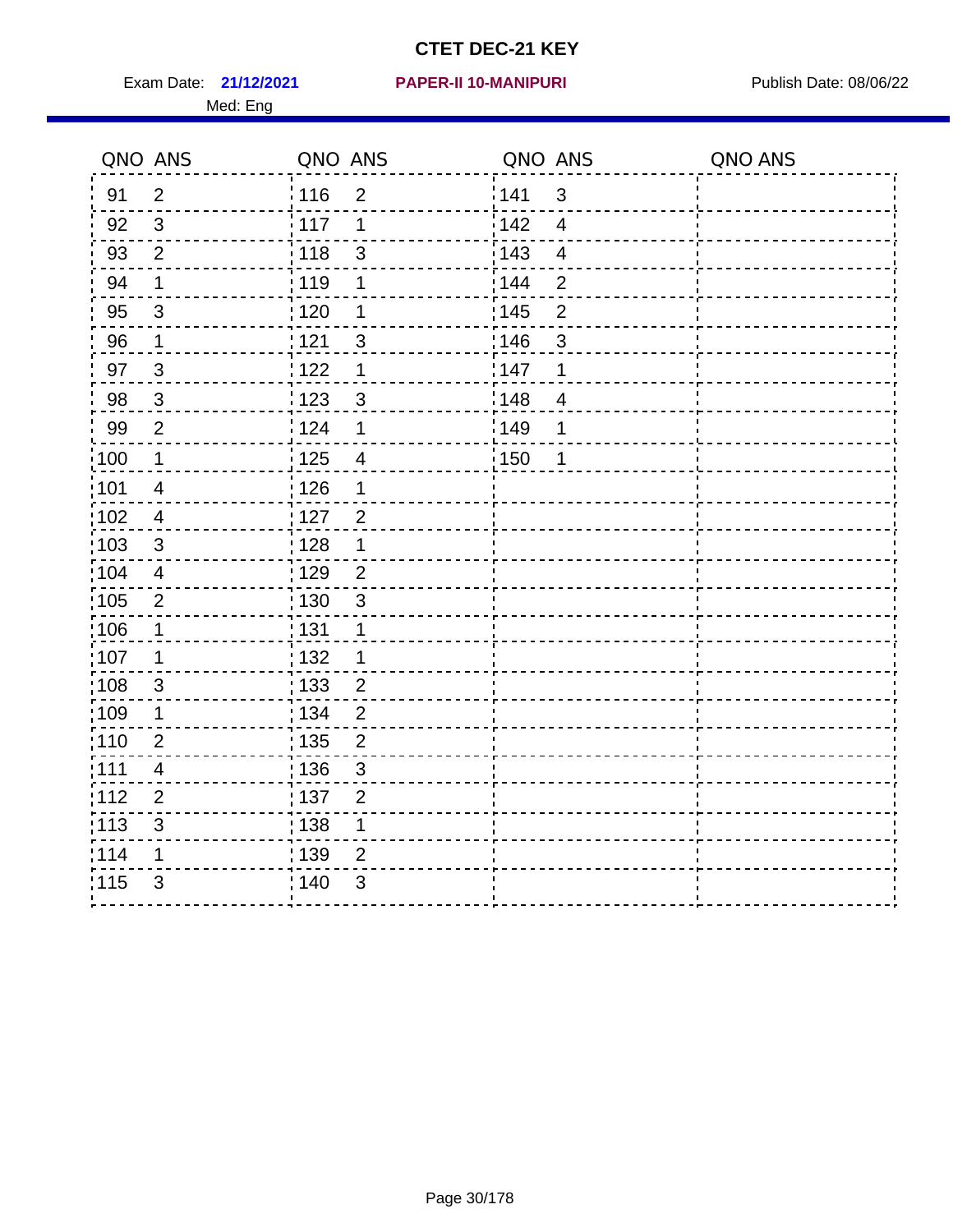Exam Date: 21/12/2021 **PAPER-II 11-MARATHI** 2008/22 Publish Date: 08/06/22 Med: Eng

#### **21/12/2021 PAPER-II 11-MARATHI**

|                   | QNO ANS                  | QNO ANS           |                          | QNO ANS |                         | QNO ANS |
|-------------------|--------------------------|-------------------|--------------------------|---------|-------------------------|---------|
| 91                | $\mathbf 1$              | : 116             | $\overline{2}$           | 141     | $\mathbf{3}$            |         |
| 92                | 2                        | : 117             | 1                        | 142     | $\overline{4}$          |         |
| 93                | $\overline{\mathcal{A}}$ | 118               | $\mathsf 3$              | 143     | $\overline{\mathbf{4}}$ |         |
| 94                | $\mathbf{3}$             | : 119             | 1                        | 144     | $\overline{2}$          |         |
| 95                | $\sqrt{3}$               | : 120             | 1                        | : 145   | $\mathbf 2$             |         |
| 96                | $\mathfrak{S}$           | 121               | $\overline{2}$           | 146     | 3                       |         |
| 97                | $\overline{2}$           | 122               | $\mathfrak{S}$           | 147     | $\mathbf 1$             |         |
| 98                | $\mathbf{3}$             | 123               | $\overline{2}$           | 148     | $\overline{4}$          |         |
| 99                | $\mathbf 1$              | : 124             | $\mathbf 2$              | 149     | 1                       |         |
| 100               | $\overline{4}$           | $\frac{1}{1}$ 125 | $\overline{\mathbf{4}}$  | : 150   | 1                       |         |
| 101               | $\mathbf{2}$             | 126               | $\overline{\mathcal{A}}$ |         |                         |         |
| 102               | $\overline{2}$           | : 127             | $\overline{1}$           |         |                         |         |
| 103               | 3                        | : 128             | $\mathbf{3}$             |         |                         |         |
| 104               | $\mathbf 1$              | : 129             | $\mathbf{3}$             |         |                         |         |
| $\frac{1}{1}$ 105 | $\mathbf{2}$             | : 130             | $\overline{4}$           |         |                         |         |
| 106               | $\mathbf 1$              | : 131             | $\overline{2}$           |         |                         |         |
| :107              | 1                        | : 132             | $\overline{2}$           |         |                         |         |
| 108               | $\mathbf{3}$             | 133               | $\mathbf{3}$             |         |                         |         |
| :109              | $\mathbf 1$              | : 134             | $\overline{4}$           |         |                         |         |
| : 110             | $\overline{2}$           | : 135             | $\mathfrak{B}$           |         |                         |         |
| :111              | 4                        | : 136             | $\sqrt{3}$               |         |                         |         |
| 112               | $\overline{2}$           | : 137             | $\overline{2}$           |         |                         |         |
| : 113             | $\mathfrak{S}$           | : 138             | $\mathbf 1$              |         |                         |         |
| 114               | 1                        | 139               | $\overline{2}$           |         |                         |         |
| 115               | 3                        | 140               | 3                        |         |                         |         |
|                   |                          |                   |                          |         |                         |         |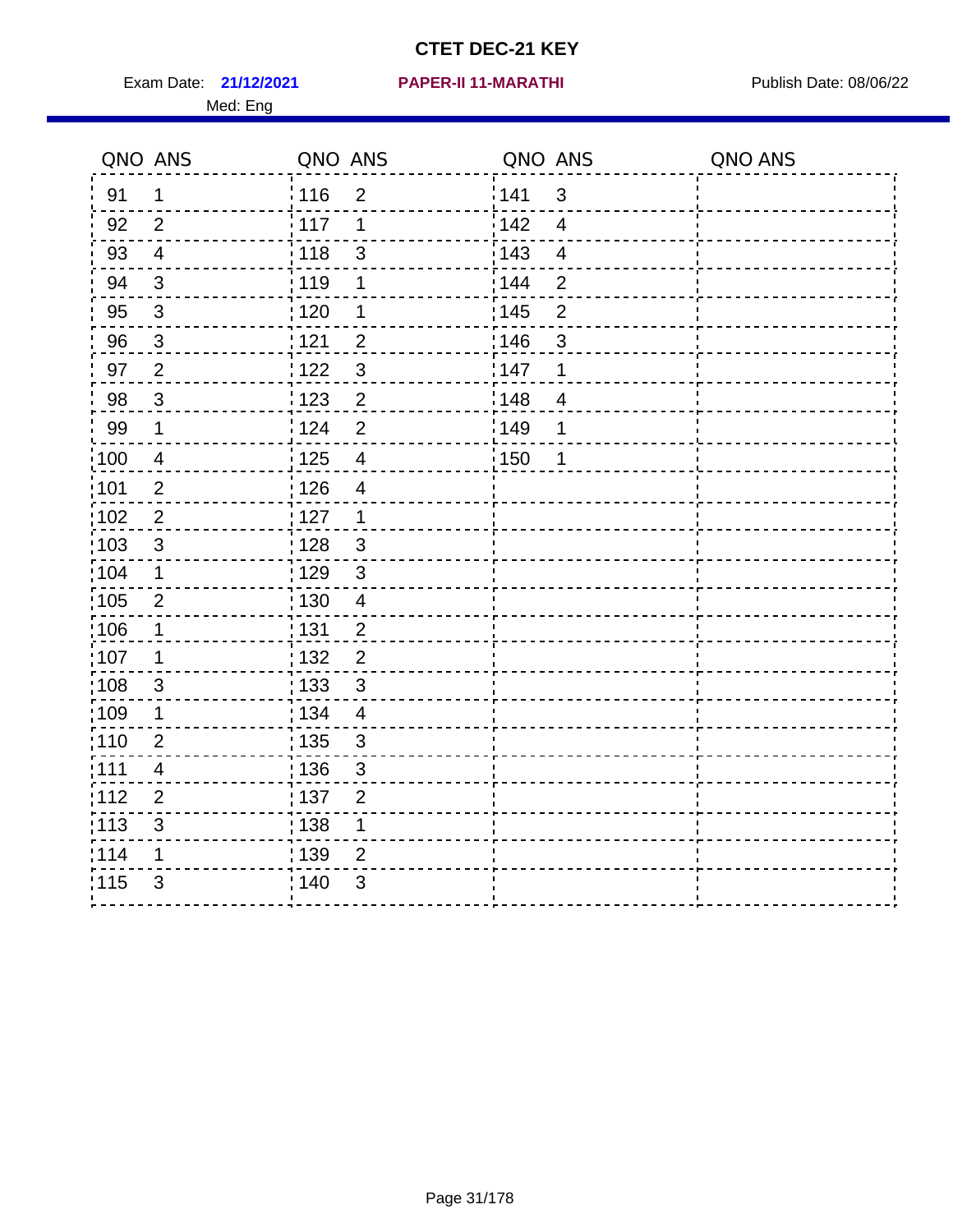Exam Date: 21/12/2021 **PAPER-II 13-NEPALI Exam Date: 08/06/22** Med: Eng

#### **21/12/2021 PAPER-II 13-NEPALI**

|                   | QNO ANS                 | QNO ANS           |                         | QNO ANS |                | QNO ANS |
|-------------------|-------------------------|-------------------|-------------------------|---------|----------------|---------|
| 91                | $\overline{4}$          | 116               | 2                       | 141     | 3              |         |
| 92                | $\overline{2}$          | 117               | 1                       | 142     | $\overline{4}$ |         |
| 93                | $\mathbf{3}$            | $\frac{1}{2}$ 118 | $\mathfrak{3}$          | 143     | $\overline{4}$ |         |
| 94                | 1                       | 119               | 1                       | 144     | $\overline{2}$ |         |
| 95                | $\sqrt{3}$              | : 120             | 1                       | : 145   | $\overline{2}$ |         |
| 96                | $\overline{4}$          | 121               | $\overline{4}$          | 146     | 3              |         |
| 97                | $\overline{2}$          | :122              | $\overline{2}$          | 147     | 1              |         |
| 98                | $\mathbf{3}$            | 123               | 3                       | : 148   | $\overline{4}$ |         |
| 99                | $\mathbf 1$             | 124               | $\mathbf 1$             | 1149    | 1              |         |
| $\frac{1}{2}100$  | $\overline{c}$          | 125               | $\mathbf 2$             | 150     | 1              |         |
| 101               | $\overline{\mathbf{4}}$ | : 126             | $\mathfrak{S}$          |         |                |         |
| 102               | $\sqrt{3}$              | : 127             | $\overline{4}$          |         |                |         |
| 103               | 4                       | : 128             | $\overline{2}$          |         |                |         |
| :104              | 3                       | : 129             | 4                       |         |                |         |
| $\frac{1}{1}$ 105 | $\mathbf 1$             | : 130             | $\mathbf{1}$            |         |                |         |
| 106               | $\mathbf 1$             | : 131             | $\mathfrak{3}$          |         |                |         |
| 107               | $\mathbf 1$             | :132              | $\overline{4}$          |         |                |         |
| :108              | $\mathbf{3}$            | 133               | $\overline{2}$          |         |                |         |
| :109              | 1                       | : 134             | $\mathfrak{3}$          |         |                |         |
| 110               | $\overline{2}$          | : 135             | $\overline{\mathbf{4}}$ |         |                |         |
| :111              | 4                       | 136               | $\mathfrak{B}$          |         |                |         |
| 112               | $\overline{2}$          | :137              | $\overline{2}$          |         |                |         |
| :113              | $\mathfrak{S}$          | : 138             | $\mathbf 1$             |         |                |         |
| 114               | 1                       | : 139             | $\overline{2}$          |         |                |         |
| 115               | 3                       | ; 140             | 3                       |         |                |         |
|                   |                         |                   |                         |         |                |         |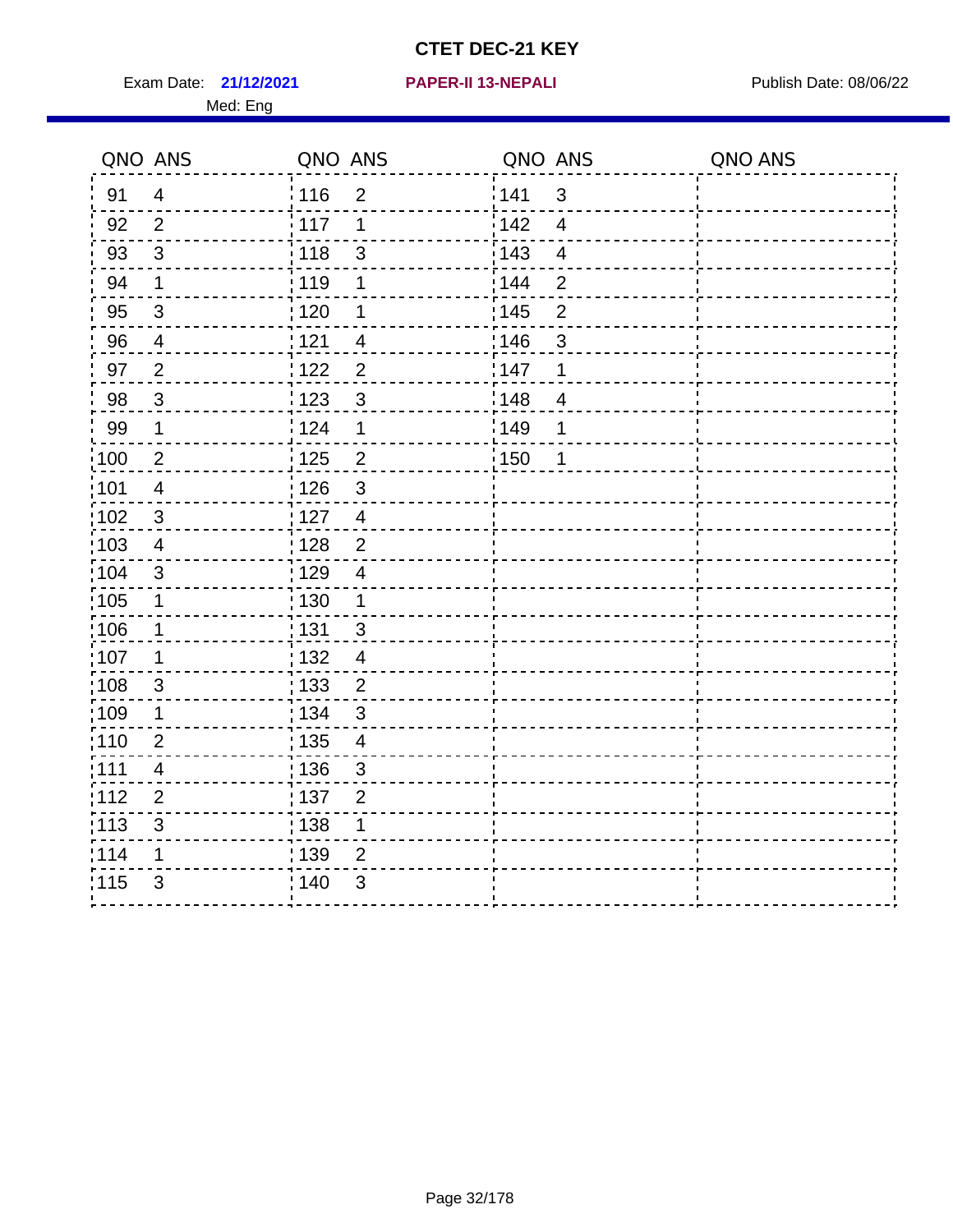Exam Date: 21/12/2021 PAPER-II 14-ORIYA Publish Date: 08/06/22 Med: Eng

#### **21/12/2021 PAPER-II 14-ORIYA**

|                   | QNO ANS        | QNO ANS           |                         | QNO ANS           |                | QNO ANS |
|-------------------|----------------|-------------------|-------------------------|-------------------|----------------|---------|
| 91                | $\overline{2}$ | : 116             | $\overline{2}$          | 141               | $\mathbf{3}$   |         |
| 92                | $\mathbf 1$    | 117               | 1                       | 142               | $\overline{4}$ |         |
| 93                | $\overline{4}$ | 118               | $\mathsf 3$             | 143               | $\overline{4}$ |         |
| 94                | $\overline{2}$ | : 119             | 1                       | 144               | $\overline{2}$ |         |
| 95                | $\mathfrak{S}$ | : 120             | 1                       | : 145             | $\mathbf 2$    |         |
| 96                | $\overline{2}$ | 121               | $\overline{2}$          | 146               | $\mathfrak{S}$ |         |
| 97                | $\overline{2}$ | 122               | 1                       | 147               | 1              |         |
| 98                | $\overline{2}$ | 123               | $\sqrt{3}$              | $\frac{1}{2}$ 148 | $\overline{4}$ |         |
| 99                | $\overline{2}$ | 124               | $\overline{\mathbf{4}}$ | 149               | 1              |         |
| $\frac{1}{1}$ 100 | $\mathbf 1$    | 125               | $\sqrt{3}$              | 150               | 1              |         |
| :101              | $\overline{2}$ | 126               | $\mathbf{3}$            |                   |                |         |
| $\frac{1}{1}$ 102 | $\sqrt{3}$     | : 127             | $\overline{2}$          |                   |                |         |
| :103              | 2              | : 128             | $\mathbf{3}$            |                   |                |         |
| 104               | 3              | : 129             | $\overline{2}$          |                   |                |         |
| :105              | $\sqrt{3}$     | $\frac{1}{1}$ 130 | $\mathbf{3}$            |                   |                |         |
| 106               | $\mathbf 1$    | : 131             | $\overline{2}$          |                   |                |         |
| 107               | 1              | : 132             | 1                       |                   |                |         |
| :108              | $\mathbf{3}$   | : 133             | $\overline{2}$          |                   |                |         |
| :109              | $\mathbf 1$    | : 134             | $\overline{2}$          |                   |                |         |
| :110              | $\overline{2}$ | : 135             | $\mathfrak{S}$          |                   |                |         |
| :111              | 4              | : 136             | 3                       |                   |                |         |
| 112               | $\overline{2}$ | :137              | $\overline{2}$          |                   |                |         |
| $\frac{1}{1}$ 113 | 3              | : 138             | $\mathbf 1$             |                   |                |         |
| 114               | 1              | : 139             | $\overline{2}$          |                   |                |         |
| 115               | $\mathfrak{S}$ | : 140             | 3                       |                   |                |         |
|                   |                |                   |                         |                   |                |         |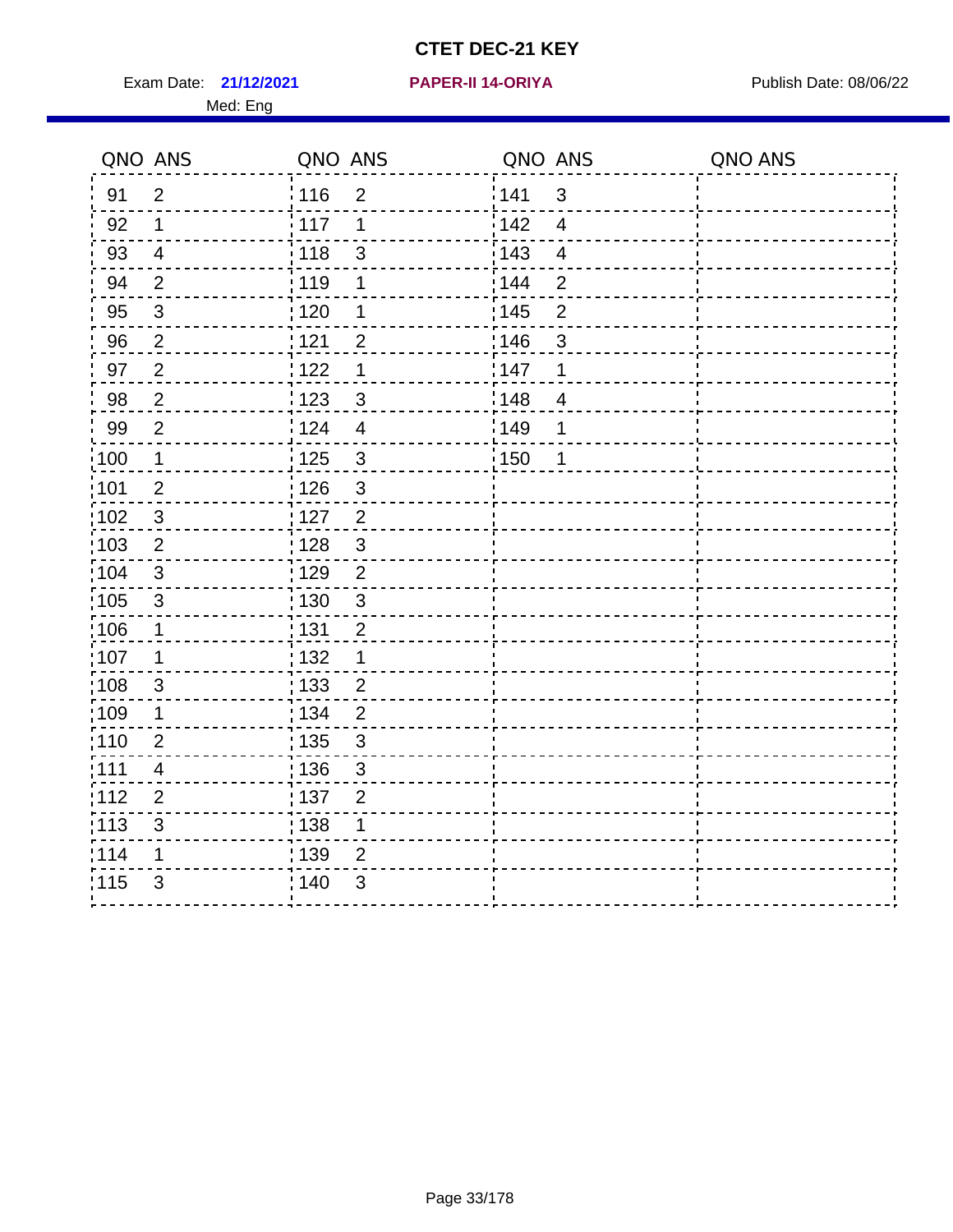Exam Date: 21/12/2021 **PAPER-II 15-PUNJABI** Publish Date: 08/06/22 Med: Eng

#### **21/12/2021 PAPER-II 15-PUNJABI**

| QNO ANS           |                | QNO ANS           |                | QNO ANS           |                         | QNO ANS |
|-------------------|----------------|-------------------|----------------|-------------------|-------------------------|---------|
| 91                | $\mathbf 1$    | 116               | $\overline{2}$ | 141               | $\mathbf{3}$            |         |
| 92                | 3              | 117               | 1              | 142               | $\overline{4}$          |         |
| 93                | $\mathfrak{S}$ | 118               | $\mathsf 3$    | 143               | $\overline{\mathbf{4}}$ |         |
| 94                | $\mathbf 1$    | : 119             | 1              | 144               | $\overline{2}$          |         |
| 95                | $\overline{2}$ | : 120             | 1              | : 145             | $\mathbf 2$             |         |
| 96                | 1              | 121               | $\mathfrak{B}$ | 146               | 3                       |         |
| 97                | $\overline{2}$ | 122               | $\mathbf{3}$   | 147               | 1                       |         |
| 98                | $\overline{4}$ | 123               | $\overline{4}$ | 148               | $\overline{4}$          |         |
| 99                | $\overline{4}$ | 1124              | $\mathbf 1$    | 149               | 1                       |         |
| 100               | $\sqrt{3}$     | $\frac{1}{1}$ 125 | $\overline{2}$ | $\frac{1}{1}$ 150 | 1                       |         |
| 101               | $\overline{2}$ | 126               | $\overline{2}$ |                   |                         |         |
| 102               | $\mathbf 1$    | 127               | 1              |                   |                         |         |
| 103               | 3              | : 128             | $\mathbf 1$    |                   |                         |         |
| $\frac{1}{104}$   | $\overline{4}$ | : 129             | $\mathbf{3}$   |                   |                         |         |
| 105               | $\sqrt{2}$     | : 130             | $\sqrt{2}$     |                   |                         |         |
| 106               | $\mathbf 1$    | : 131             | $\overline{2}$ |                   |                         |         |
| 107               | 1              | : 132             | $\overline{4}$ |                   |                         |         |
| $\frac{1}{1}$ 108 | $\sqrt{3}$     | : 133             | $\mathfrak{3}$ |                   |                         |         |
| :109              | 1              | : 134             | $\mathbf 1$    |                   |                         |         |
| :110              | $\overline{2}$ | : 135             | $\mathfrak{B}$ |                   |                         |         |
| : 111             | 4              | : 136             | $\mathfrak{S}$ |                   |                         |         |
| 112               | $\overline{2}$ | : 137             | $\overline{2}$ |                   |                         |         |
| : 113             | $\mathsf 3$    | : 138             | 1              |                   |                         |         |
| 114               | 1              | : 139             | $\overline{2}$ |                   |                         |         |
| 115               | 3              | 140               | 3              |                   |                         |         |
|                   |                |                   |                |                   |                         |         |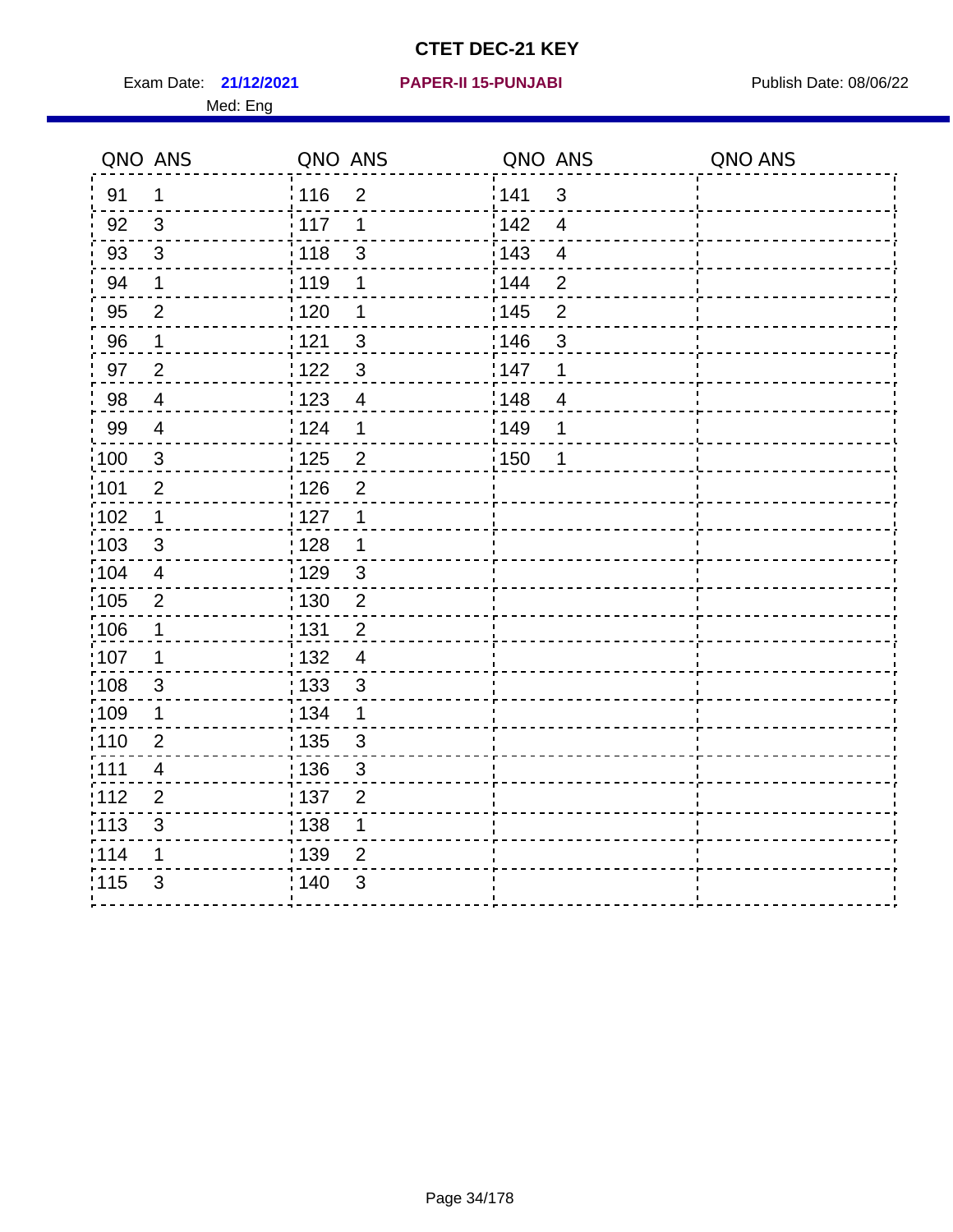Med: Eng

#### **21/12/2021 PAPER-II 16-SANSKRIT** Exam Date: Publish Date: 08/06/22

|                   | QNO ANS                  | QNO ANS           |                         | QNO ANS |                         | QNO ANS |
|-------------------|--------------------------|-------------------|-------------------------|---------|-------------------------|---------|
| 91                | $\overline{2}$           | : 116             | $\overline{2}$          | 141     | $\mathbf{3}$            |         |
| 92                | $\overline{4}$           | 117               | 1                       | 142     | $\overline{4}$          |         |
| 93                | $\mathbf 1$              | 118               | $\mathsf 3$             | 143     | $\overline{\mathbf{4}}$ |         |
| 94                | $\mathfrak{S}$           | :119              | 1                       | 144     | $\overline{2}$          |         |
| 95                | $\overline{\mathcal{A}}$ | : 120             | 1                       | : 145   | $\mathbf 2$             |         |
| 96                | 1                        | 121               | 1                       | 146     | 3                       |         |
| 97                | $\mathfrak{S}$           | 122               | $\overline{2}$          | 147     | $\mathbf 1$             |         |
| 98                | $\overline{2}$           | 1123              | $\sqrt{3}$              | 148     | $\overline{4}$          |         |
| 99                | $\overline{2}$           | 124               | $\overline{\mathbf{4}}$ | 149     | 1                       |         |
| 100               | $\mathbf 1$              | 125               | $\overline{\mathbf{4}}$ | 150     | 1                       |         |
| 101               | $\sqrt{3}$               | 126               | $\mathfrak{S}$          |         |                         |         |
| $\frac{1}{1}$ 102 | $\overline{2}$           | 127               | $\overline{1}$          |         |                         |         |
| 103               | 1                        | : 128             | $\mathbf{3}$            |         |                         |         |
| 104               | $\overline{2}$           | : 129             | $\mathbf 1$             |         |                         |         |
| $\frac{1}{1}$ 105 | $\mathbf 1$              | $\frac{1}{1}$ 130 | $\overline{2}$          |         |                         |         |
| 106               | $\mathbf 1$              | : 131             | $\overline{2}$          |         |                         |         |
| :107              | 1                        | : 132             | $\overline{2}$          |         |                         |         |
| 108               | $\mathbf{3}$             | : 133             | $\overline{2}$          |         |                         |         |
| :109              | $\mathbf 1$              | : 134             | 1                       |         |                         |         |
| : 110             | $\overline{2}$           | : 135             | 1                       |         |                         |         |
| :111              | 4                        | : 136             | $\sqrt{3}$              |         |                         |         |
| 112               | $\overline{2}$           | : 137             | $\overline{2}$          |         |                         |         |
| : 113             | $\mathfrak{S}$           | 138               | $\mathbf 1$             |         |                         |         |
| 114               | 1                        | 139               | $\overline{2}$          |         |                         |         |
| 115               | 3                        | 140               | 3                       |         |                         |         |
|                   |                          |                   |                         |         |                         |         |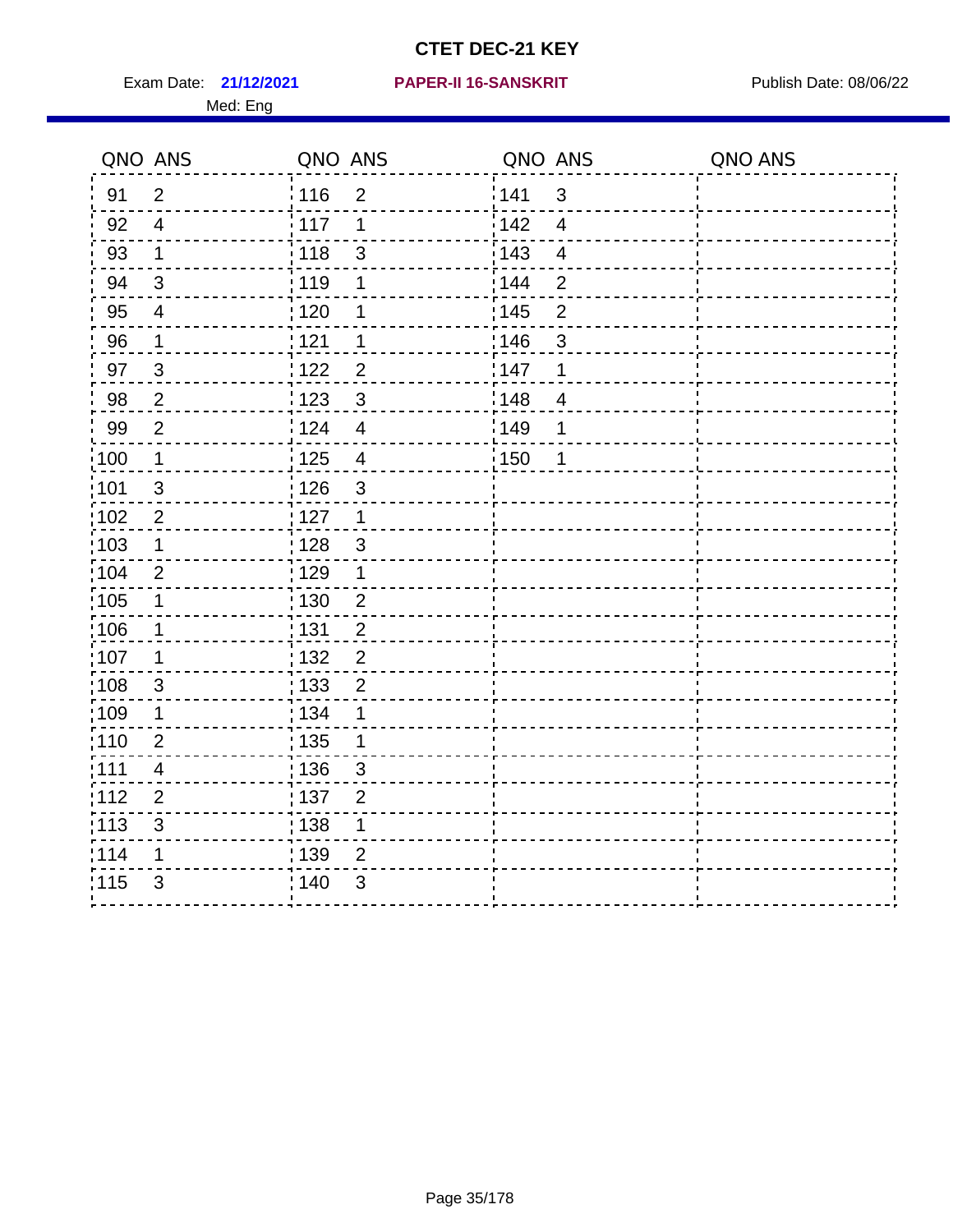**21/12/2021 PAPER-II 17-TAMIL** Exam Date: Publish Date: 08/06/22

|  |  |  | PAPER-II 17-TAMIL |  |
|--|--|--|-------------------|--|
|  |  |  |                   |  |

| QNO ANS                  |                                                                                                          |                                                                                                                 |                                                                                                                  |                                                 | QNO ANS |
|--------------------------|----------------------------------------------------------------------------------------------------------|-----------------------------------------------------------------------------------------------------------------|------------------------------------------------------------------------------------------------------------------|-------------------------------------------------|---------|
| $\overline{2}$           | 116                                                                                                      | $\overline{2}$                                                                                                  |                                                                                                                  | 3                                               |         |
| 1                        |                                                                                                          | 1                                                                                                               | 142                                                                                                              | $\overline{4}$                                  |         |
| 2                        | 118                                                                                                      | 3                                                                                                               | 143                                                                                                              | $\overline{4}$                                  |         |
| $\sqrt{3}$               | 119                                                                                                      | 1                                                                                                               | 144                                                                                                              | $\mathbf{2}$                                    |         |
| 1                        | 120                                                                                                      | 1                                                                                                               |                                                                                                                  | $\overline{2}$                                  |         |
| $\mathbf{3}$             | 121                                                                                                      | $\mathbf 1$                                                                                                     |                                                                                                                  | $\sqrt{3}$                                      |         |
| $\overline{2}$           |                                                                                                          | $\mathbf{3}$                                                                                                    |                                                                                                                  | 1                                               |         |
| $\overline{2}$           | : 123                                                                                                    | $\overline{2}$                                                                                                  |                                                                                                                  | $\overline{\mathcal{A}}$                        |         |
| 1                        | i 124                                                                                                    | $\overline{4}$                                                                                                  |                                                                                                                  | 1                                               |         |
| $\overline{2}$           | $\frac{1}{2}$ 125                                                                                        | $\overline{2}$                                                                                                  |                                                                                                                  | $\mathbf 1$                                     |         |
| $\mathbf{3}$             | 126                                                                                                      | $\overline{4}$                                                                                                  |                                                                                                                  |                                                 |         |
| $\overline{\mathcal{A}}$ | 127                                                                                                      | $\sqrt{3}$                                                                                                      |                                                                                                                  |                                                 |         |
| $\mathbf 1$              | 128                                                                                                      | $\mathfrak{S}$                                                                                                  |                                                                                                                  |                                                 |         |
| $\overline{2}$           |                                                                                                          | $\overline{2}$                                                                                                  |                                                                                                                  |                                                 |         |
| $\mathfrak{S}$           |                                                                                                          | 1                                                                                                               |                                                                                                                  |                                                 |         |
| 1                        |                                                                                                          | $\overline{2}$                                                                                                  |                                                                                                                  |                                                 |         |
| 1                        |                                                                                                          |                                                                                                                 |                                                                                                                  |                                                 |         |
|                          |                                                                                                          |                                                                                                                 |                                                                                                                  |                                                 |         |
|                          |                                                                                                          | 1                                                                                                               |                                                                                                                  |                                                 |         |
|                          |                                                                                                          |                                                                                                                 |                                                                                                                  |                                                 |         |
|                          |                                                                                                          |                                                                                                                 |                                                                                                                  |                                                 |         |
|                          |                                                                                                          |                                                                                                                 |                                                                                                                  |                                                 |         |
|                          |                                                                                                          |                                                                                                                 |                                                                                                                  |                                                 |         |
|                          |                                                                                                          |                                                                                                                 |                                                                                                                  |                                                 |         |
|                          |                                                                                                          |                                                                                                                 |                                                                                                                  |                                                 |         |
|                          | $\mathsf 3$<br>$\mathbf 1$<br>$\overline{2}$<br>4<br>$\mathbf{2}$<br>$\ensuremath{\mathsf{3}}$<br>1<br>3 | : 117<br>122<br>: 129<br>: 130<br>: 131<br>: 132<br>: 133<br>: 134<br>135<br>: 136<br>:137<br>138<br>139<br>140 | QNO ANS<br>$\mathfrak{S}$<br>$\overline{c}$<br>$\overline{2}$<br>3<br>$\overline{2}$<br>1<br>$\overline{2}$<br>3 | 141<br>: 145<br>146<br>147<br>148<br>149<br>150 | QNO ANS |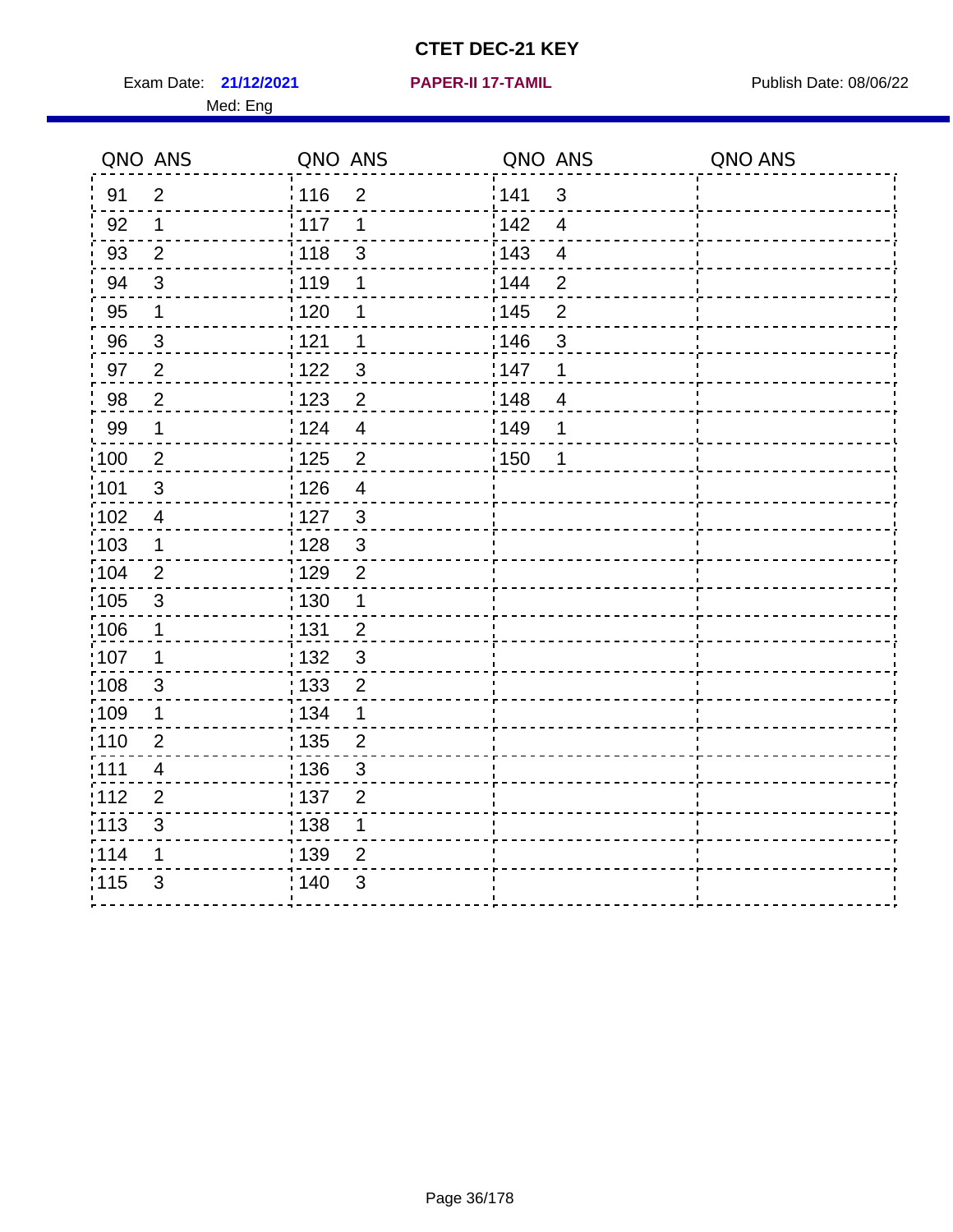Exam Date: **21/12/2021 PAPER-II 18-TELUGU Exam Date: 08/06/22** 

#### **21/12/2021 PAPER-II 18-TELUGU**

|                   | QNO ANS                   | QNO ANS          |                          | QNO ANS |                | QNO ANS |
|-------------------|---------------------------|------------------|--------------------------|---------|----------------|---------|
| 91                | $\overline{2}$            | <sup>'</sup> 116 | $\overline{2}$           | 141     | 3              |         |
| 92                | $\overline{4}$            | 117              | 1                        | 142     | $\overline{4}$ |         |
| 93                | 3                         | : 118            | $\mathbf{3}$             | : 143   | $\overline{4}$ |         |
| 94                | $\sqrt{3}$                | : 119            | 1                        | : 144   | $\overline{2}$ |         |
| 95                | 4                         | : 120            | 1                        | : 145   | $\overline{2}$ |         |
| 96                | 1                         | 121              | $\mathbf{3}$             | 146     | $\mathfrak{S}$ |         |
| 97                | 1                         | 1122             | $\mathbf{3}$             | 147     | 1              |         |
| 98                | 4                         | : 123            | $\mathbf 1$              | 148     | $\overline{4}$ |         |
| 99                | 1                         | 124              | 4                        | 149     | 1              |         |
| 100               | 1                         | : 125            | $\mathbf 1$              | :150    | 1              |         |
| $\frac{1}{1}$ 101 | $\overline{2}$            | : 126            | 3                        |         |                |         |
| 102               | 1                         | 127              | $\mathbf 1$              |         |                |         |
| 103               | 1                         | 128              | $\overline{\mathcal{A}}$ |         |                |         |
| 104               | $\overline{2}$            | : 129            | $\overline{2}$           |         |                |         |
| 105               |                           | :130             | $\overline{2}$           |         |                |         |
| 106               | 1                         | : 131            | 1                        |         |                |         |
| :107              | 1                         | : 132            | $\mathbf{3}$             |         |                |         |
| 108               | $\ensuremath{\mathsf{3}}$ | : 133            | $\overline{4}$           |         |                |         |
| 109               | 1                         | : 134            | $\overline{2}$           |         |                |         |
| :110              | $\overline{2}$            | : 135            | 4                        |         |                |         |
| :111              | 4                         | : 136            | $\mathfrak{S}$           |         |                |         |
| 112               | $\overline{2}$            | : 137            | $\overline{2}$           |         |                |         |
| 113               | $\ensuremath{\mathsf{3}}$ | 138              | 1                        |         |                |         |
| 114               | 1                         | : 139            | $\overline{2}$           |         |                |         |
| 115               | 3                         | 140              | 3                        |         |                |         |
|                   |                           |                  |                          |         |                |         |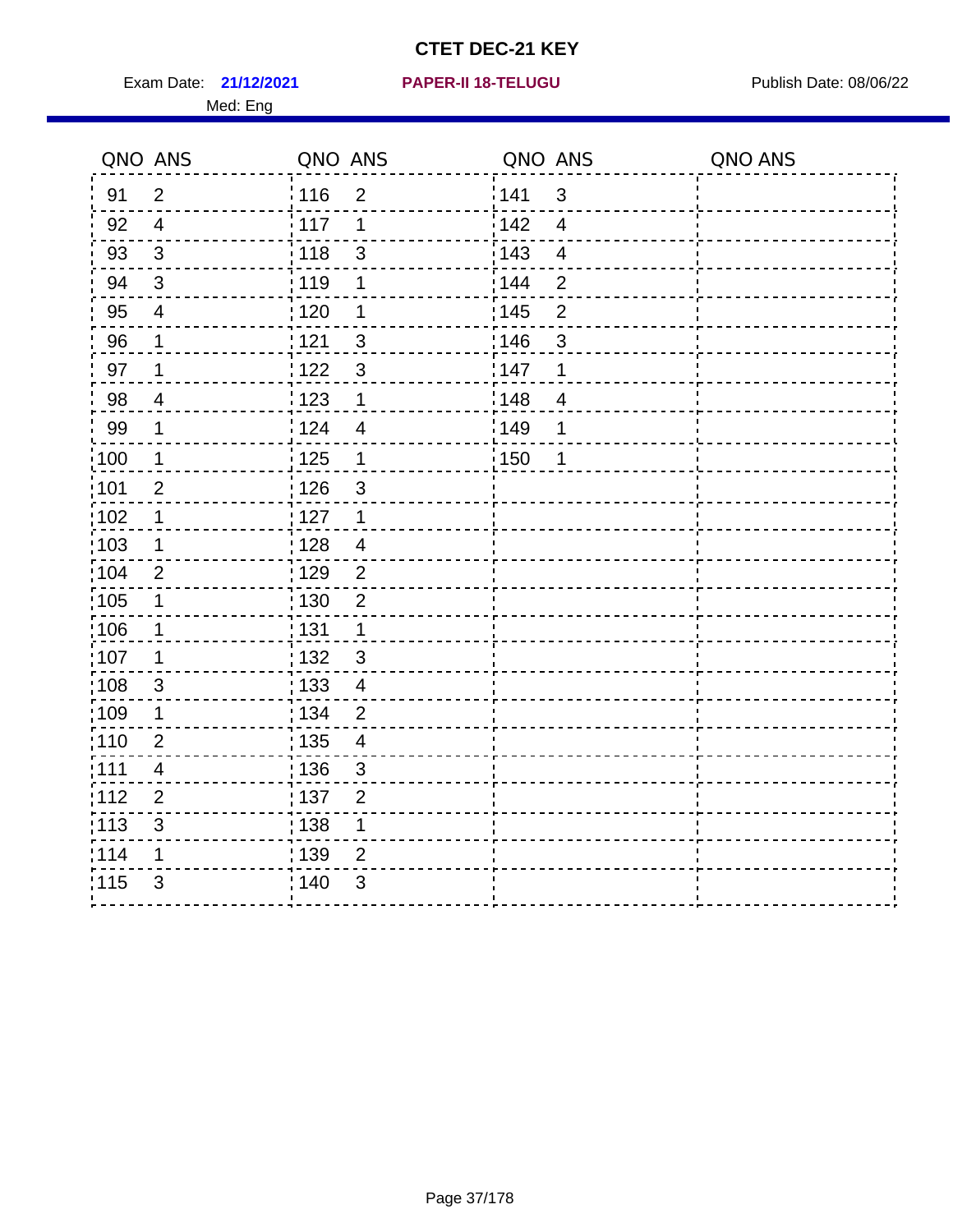Exam Date: **21/12/2021 PAPER-II 20-URDU Exam Date: 08/06/22** Med: Eng

#### **21/12/2021 PAPER-II 20-URDU**

| QNO ANS        |                                                  |                                                                                                                                            |                                                                                                                                         |                                                     | QNO ANS |
|----------------|--------------------------------------------------|--------------------------------------------------------------------------------------------------------------------------------------------|-----------------------------------------------------------------------------------------------------------------------------------------|-----------------------------------------------------|---------|
| $\mathfrak{S}$ | : 116                                            | $\overline{2}$                                                                                                                             |                                                                                                                                         | $\mathfrak{S}$                                      |         |
| $\mathbf 1$    | 117                                              | 1                                                                                                                                          | 142                                                                                                                                     | $\overline{4}$                                      |         |
| $\overline{2}$ | 118                                              | $\mathbf{3}$                                                                                                                               | 143                                                                                                                                     | $\overline{4}$                                      |         |
| $\sqrt{3}$     | 119                                              | 1                                                                                                                                          | 144                                                                                                                                     | $\overline{2}$                                      |         |
| $\overline{2}$ |                                                  | 1                                                                                                                                          |                                                                                                                                         | $\mathbf 2$                                         |         |
| 1              |                                                  |                                                                                                                                            |                                                                                                                                         | 3                                                   |         |
| 1              |                                                  |                                                                                                                                            |                                                                                                                                         | 1                                                   |         |
| 1              |                                                  | $\overline{2}$                                                                                                                             |                                                                                                                                         | $\overline{4}$                                      |         |
| $\mathbf 1$    |                                                  | 1                                                                                                                                          |                                                                                                                                         | 1                                                   |         |
| $\overline{c}$ | : 125                                            | $\mathfrak{S}$                                                                                                                             |                                                                                                                                         | 1                                                   |         |
| $\mathbf 1$    |                                                  | 1                                                                                                                                          |                                                                                                                                         |                                                     |         |
| $\sqrt{3}$     | : 127                                            | 1                                                                                                                                          |                                                                                                                                         |                                                     |         |
| $\overline{2}$ |                                                  | 1                                                                                                                                          |                                                                                                                                         |                                                     |         |
| 1              |                                                  | $\overline{2}$                                                                                                                             |                                                                                                                                         |                                                     |         |
| $\overline{2}$ |                                                  |                                                                                                                                            |                                                                                                                                         |                                                     |         |
| $\mathbf 1$    | : 131                                            |                                                                                                                                            |                                                                                                                                         |                                                     |         |
| 1              |                                                  |                                                                                                                                            |                                                                                                                                         |                                                     |         |
| $\mathfrak{S}$ | : 133                                            | 1                                                                                                                                          |                                                                                                                                         |                                                     |         |
| 1              |                                                  | 1                                                                                                                                          |                                                                                                                                         |                                                     |         |
|                |                                                  | 1                                                                                                                                          |                                                                                                                                         |                                                     |         |
| 4              |                                                  | 3                                                                                                                                          |                                                                                                                                         |                                                     |         |
|                |                                                  |                                                                                                                                            |                                                                                                                                         |                                                     |         |
|                |                                                  |                                                                                                                                            |                                                                                                                                         |                                                     |         |
| 1              |                                                  | $\overline{2}$                                                                                                                             |                                                                                                                                         |                                                     |         |
|                |                                                  |                                                                                                                                            |                                                                                                                                         |                                                     |         |
|                | $\mathbf 2$<br>$\overline{2}$<br>$\sqrt{3}$<br>3 | : 120<br>121<br>122<br>123<br>: 124<br>: 126<br>: 128<br>: 129<br>130<br>: 132<br>: 134<br>: 135<br>: 136<br>:137<br>138<br>: 139<br>; 140 | QNO ANS<br>$\overline{2}$<br>$\mathfrak{3}$<br>$\overline{2}$<br>$\overline{2}$<br>$\overline{2}$<br>$\overline{2}$<br>$\mathbf 1$<br>3 | 141<br>: 145<br>:146<br>147<br>148<br>:149<br>: 150 | QNO ANS |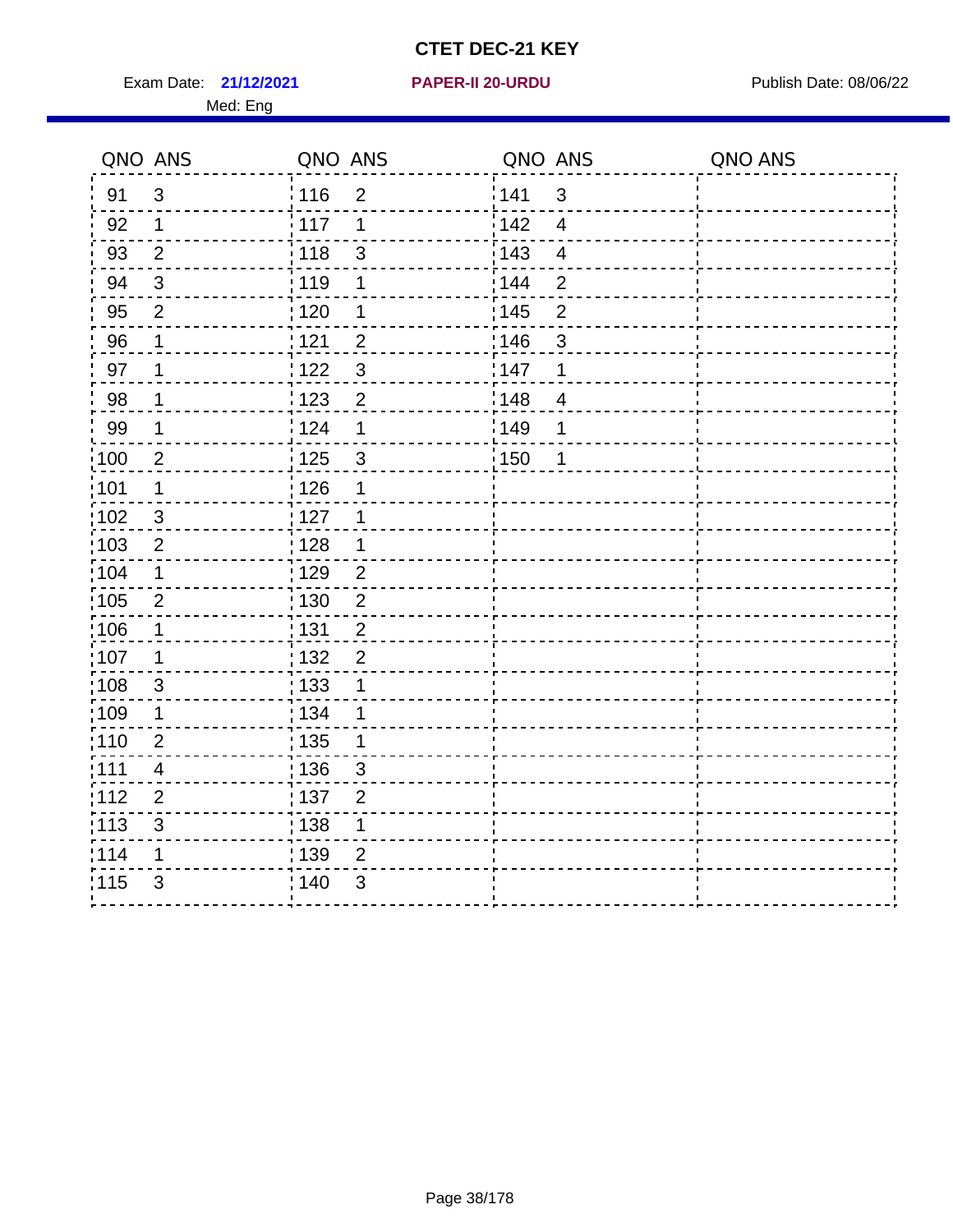Exam Date: 22/12/2021 **PAPER-II - (MAT)** PARE Exam Date: 08/06/22

Med: Eng

**22/12/2021 PAPER-II -(MAT)**

|                | QNO ANS        | QNO ANS |                | QNO ANS          |                         | QNO ANS          |                |
|----------------|----------------|---------|----------------|------------------|-------------------------|------------------|----------------|
| 1.             | 3              | 26      | $\mathbf{1}$   | ່ 51             | 3                       | 76               | $\mathfrak{S}$ |
| 2              | 2              | 27      | $\mathbf{3}$   | 52               | 1                       | 77               | 1              |
| 3              | $\mathbf 1$    | 28      | $\overline{4}$ | 53               | 3                       | 78               | 1              |
| 4              | 3              | 29      | 1              | 54               | $\overline{2}$          | 79               | $\overline{2}$ |
| 5              | $\overline{2}$ | 30      | 1              | 55               | $\overline{c}$          | 80               | 1              |
| 6              | $\overline{2}$ | 31      | 3              | 56               | 2                       | 81               | 3              |
| $\overline{7}$ | 3              | 32      | $\overline{4}$ | 57               | 1                       | 82               | 1              |
| 8              | 4              | 33      | $\mathbf 1$    | 58               | $\mathbf 1$             | 83               | $\overline{2}$ |
| 9              | $\mathbf{1}$   | 34      | $\sqrt{3}$     | 59               | 1                       | $\frac{1}{2}$ 84 | 1              |
| 10             | 4              | 35      | $\overline{4}$ | 60               | $\sqrt{3}$              | 85               | 1              |
| 11             | $\overline{2}$ | 36      | $\overline{2}$ | 61               | $\sqrt{3}$              | 86               | $\overline{4}$ |
| 12             | $\mathbf 1$    | 37      | $\overline{4}$ | 62               | $\sqrt{3}$              | 87               | 1              |
| 13             | 2              | 38      | 3              | 63               | $\overline{4}$          | 88               | 3              |
| 14             | 2              | 39      | 4              | 64               | 2                       | 89               | 3              |
| 15             | 9              | 40      | 1              | 65               | $\mathbf 1$             | 90               | 1              |
| 16             | 3              | 41      | $\overline{2}$ | 66               | $\overline{4}$          |                  |                |
| 17             | 3              | 42      | 1              | 67               | 3                       |                  |                |
| 18             | 3              | 43      | 1              | 68               | $\mathbf{2}$            |                  |                |
| 19             | $\mathfrak{S}$ | 44      | 1              | .69              | 3                       |                  |                |
| 20             | $\overline{4}$ | 45      | 1              | 70               | $\mathfrak{B}$          |                  |                |
| 21             | 4              | 46      | 3              | 71               | 4                       |                  |                |
| 22             | 3              | 47      | 3              | 72               | 3                       |                  |                |
| 23             | $\overline{2}$ | 48      | 1              | $\frac{1}{2}$ 73 | $\overline{\mathbf{4}}$ |                  |                |
| 24             | $\overline{2}$ | 49      | 4              | 74               | 3                       |                  |                |
| 25             | 3              | 50      | $\mathfrak{B}$ | 75               | $\overline{2}$          |                  |                |

Answer key 9 means marks awarded to all the candidates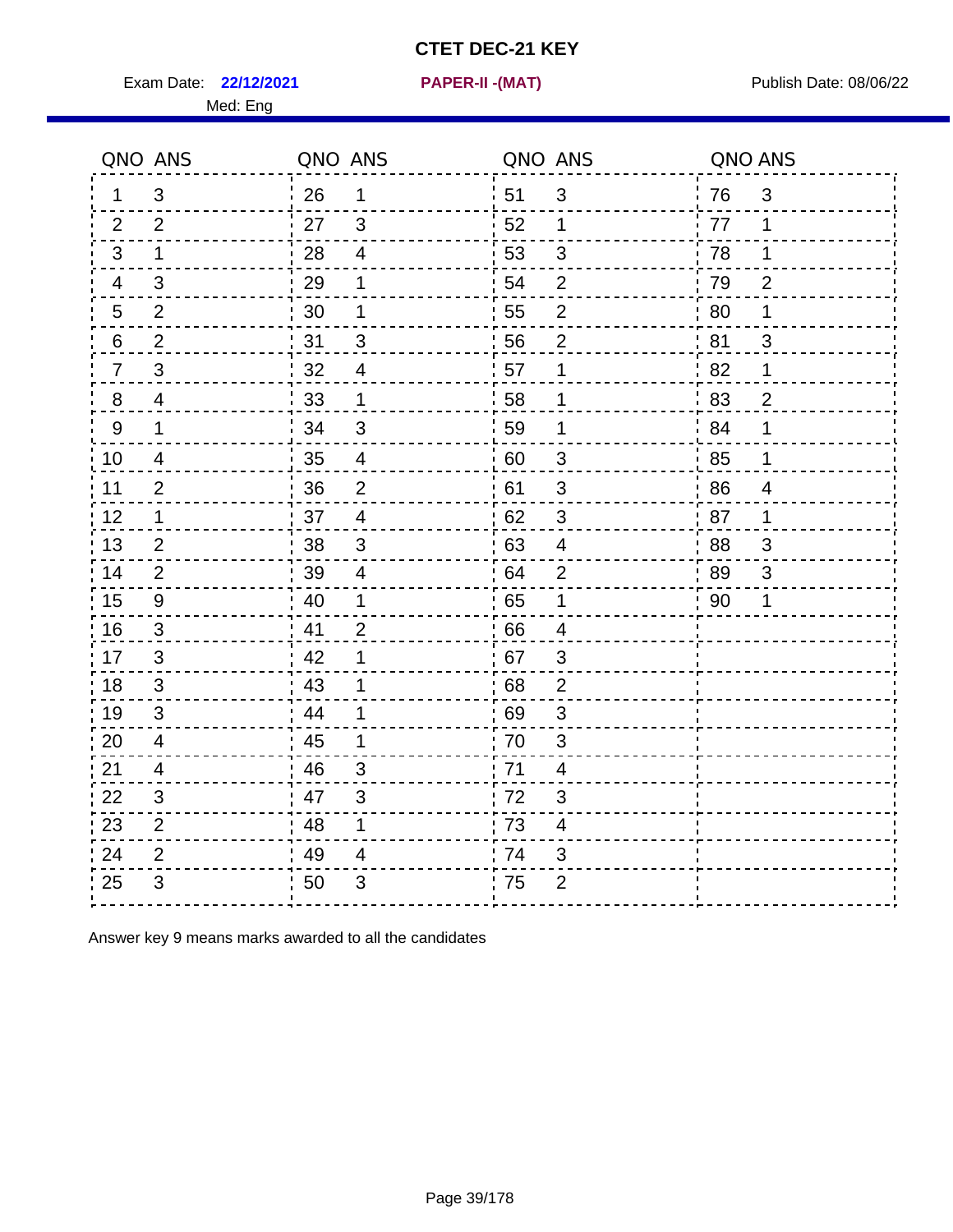Exam Date: 22/12/2021 **PAPER-II-(SOS)** PREXAMENT Publish Date: 08/06/22

Med: Eng

**22/12/2021 PAPER-II -(SOS)**

|                | QNO ANS                  | QNO ANS |                | QNO ANS          |                           | QNO ANS        |                |
|----------------|--------------------------|---------|----------------|------------------|---------------------------|----------------|----------------|
| 1.             | 3                        | 26      | 1              | 51               | $\overline{2}$            | 76             | 4              |
| 2              | 2                        | 27      | 3              | 52               | 3                         | 77             | $\overline{4}$ |
| 3              | 1                        | 28      | $\overline{4}$ | 53               | $\overline{4}$            | 78             | 3              |
| 4              | 3                        | 29      | 1              | 54               | 3                         | 79             | $\mathbf 1$    |
| 5              | $\overline{2}$           | 30      | 1              | 55               | 4                         | 80             | 3              |
| 6              | $\overline{2}$           | 31      | 3              | 56               | 3                         | 81             | 3              |
| $\overline{7}$ | 3                        | 32      | 1              | 57               | 4                         | $^{\prime}$ 82 | $\overline{2}$ |
| 8              | 4                        | 33      | 3              | 58               | 9                         | '83            | $\overline{2}$ |
| 9              | $\mathbf{1}$             | 34      | $\mathfrak{S}$ | 59               | $\overline{2}$            | 84             | $\mathbf{3}$   |
| 10             | 4                        | 35      | 1              | 60               | $\sqrt{3}$                | 85             | $\mathbf{3}$   |
| 11             | $\overline{2}$           | 36      | 1              | 61               | 3                         | 86             | $\overline{2}$ |
| 12             | 1                        | 37      |                | 62               | $\ensuremath{\mathsf{3}}$ | 87             | $\overline{4}$ |
| 13             | $\overline{2}$           | 38      | 1              | 63               | $\mathbf{2}$              | 88             | 1              |
| 14             | 2                        | 39      | 1              | 64               | $\overline{2}$            | -89            | 3              |
| 15             | 9                        | 40      | 1              | 65               | $\overline{4}$            | 90             | 1              |
| 16             | $\sqrt{3}$               | 41      | $\overline{4}$ | 66               | 1                         |                |                |
| 17             | 3                        | 42      | 3              | 67               | $\overline{2}$            |                |                |
| 18             | 3                        | 43      | 3              | 68               | 3                         |                |                |
| 19             | 3                        | 44      | $\overline{2}$ | 69               | $\overline{2}$            |                |                |
| 20             | $\overline{\mathcal{A}}$ | 45      | 1              | 70               | 1                         |                |                |
| 21             | 4                        | 46      | $\overline{2}$ | $\frac{1}{2}$ 71 | 3                         |                |                |
| 22             | 3                        | 47      | $\overline{4}$ | 72               | 4                         |                |                |
| 23             | 2                        | 48      | $\overline{2}$ | 73               | $\overline{2}$            |                |                |
| 24             | $\overline{2}$           | 49      | $\mathsf 3$    | 74               | 4                         |                |                |
| 25             | 3                        | 50      | $\overline{2}$ | .75              | 3                         |                |                |

Answer key 9 means marks awarded to all the candidates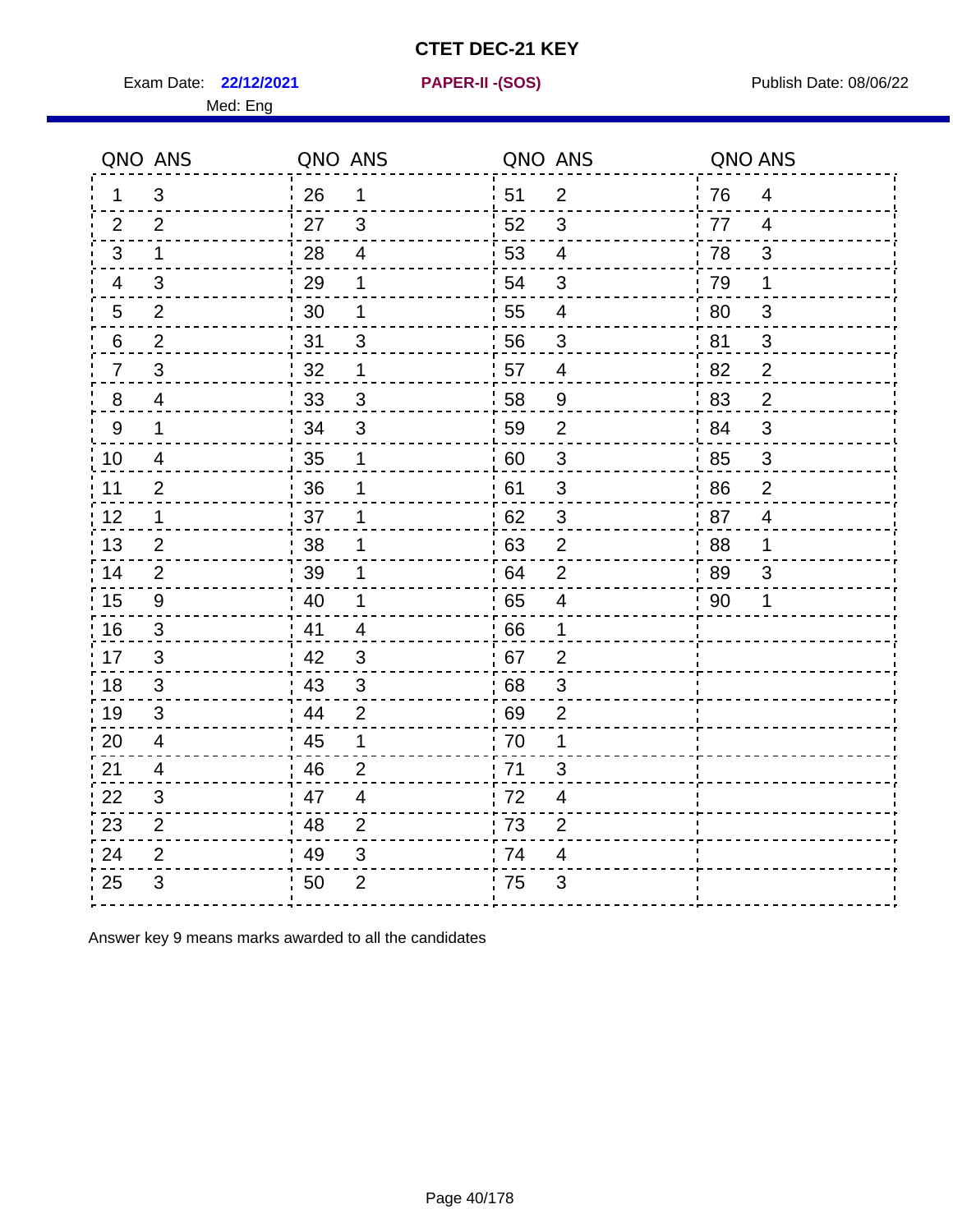Exam Date: 22/12/2021 **PAPER-II 01-ENGLISH Propriet Access 12/12/2021** Publish Date: 08/06/22 Med: Eng

#### **22/12/2021 PAPER-II 01-ENGLISH**

|                   | QNO ANS                 | QNO ANS           |                | QNO ANS           |                | QNO ANS |
|-------------------|-------------------------|-------------------|----------------|-------------------|----------------|---------|
| 91                | $\overline{2}$          | : 116             | 1              | 141               | 1              |         |
| 92                | $\overline{4}$          | : 117             | $\overline{4}$ | 142               | $\overline{2}$ |         |
| 93                | $\overline{\mathbf{4}}$ | 118               | $\overline{2}$ | 143               | $\mathbf 1$    |         |
| 94                | $\overline{4}$          | 119               | $\mathbf 1$    | 144               | $\overline{2}$ |         |
| 95                | $\sqrt{3}$              | $\frac{1}{1}$ 120 | $\overline{2}$ | : 145             | $\mathbf{2}$   |         |
| 96                | $\mathbf{3}$            | 121               | $\overline{4}$ | 146               | 1              |         |
| 97                | $\overline{2}$          | :122              | $\sqrt{3}$     | 147               | 1              |         |
| 98                | $\overline{2}$          | $\frac{1}{2}$ 123 | 1              | $\frac{1}{2}$ 148 | $\overline{4}$ |         |
| 99                | $\mathbf 1$             | 124               | $\overline{2}$ | 149               | $\sqrt{3}$     |         |
| $\frac{1}{1}$ 100 | $\mathbf{3}$            | 125               | $\overline{2}$ | 150               | 1              |         |
| :101              | $\mathbf 1$             | 126               | 1              |                   |                |         |
| :102              | $\overline{2}$          | : 127             | $\mathbf{3}$   |                   |                |         |
| 103               | $\overline{2}$          | : 128             | $\mathbf{3}$   |                   |                |         |
| 104               | $\mathbf 1$             | : 129             | 3              |                   |                |         |
| :105              | $\overline{\mathbf{4}}$ | 130               | $\overline{4}$ |                   |                |         |
| 106               | $\mathbf 1$             | : 131             | $\overline{2}$ |                   |                |         |
| :107              | 1                       | :132              | $\mathbf 1$    |                   |                |         |
| 108               | $\mathbf 1$             | 133               | $\mathfrak{3}$ |                   |                |         |
| :109              | $\mathbf 1$             | : 134             | $\overline{2}$ |                   |                |         |
| : 110             | 1                       | : 135             | $\sqrt{3}$     |                   |                |         |
| :111              | 4                       | : 136             | $\overline{2}$ |                   |                |         |
| 112               | $\sqrt{3}$              | : 137             | $\mathbf{2}$   |                   |                |         |
| : 113             | $\overline{2}$          | 138               | $\overline{2}$ |                   |                |         |
| 114               | $\overline{2}$          | : 139             | 1              |                   |                |         |
| 115               | 1                       | 140               | $\overline{4}$ |                   |                |         |
|                   |                         |                   |                |                   |                |         |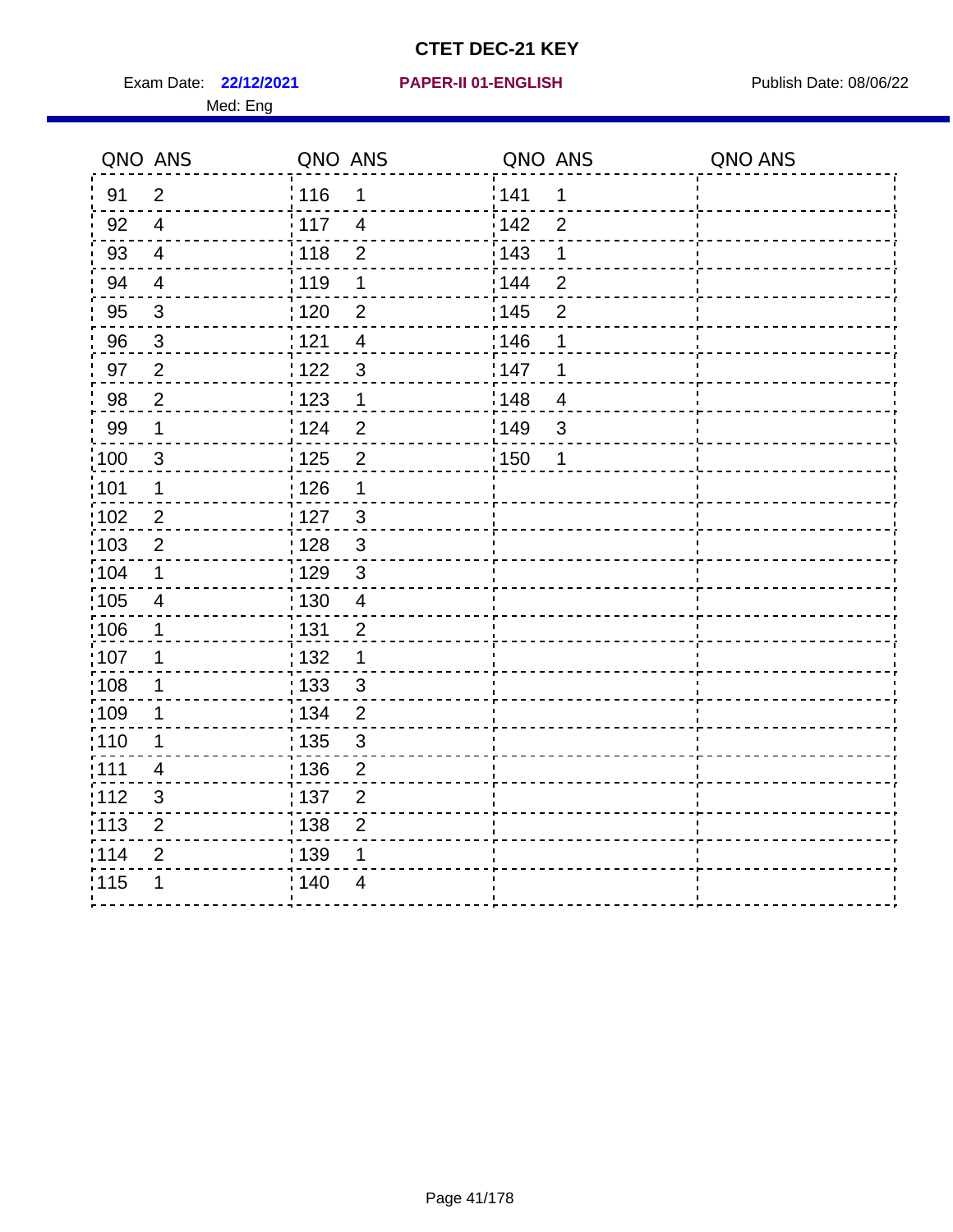Exam Date: 22/12/2021 **PAPER-II 02-HINDI Exam Date: 08/06/22** 

#### **22/12/2021 PAPER-II 02-HINDI**

|       | QNO ANS                   | QNO ANS           |                | QNO ANS          |                           | QNO ANS |
|-------|---------------------------|-------------------|----------------|------------------|---------------------------|---------|
| 91    | $\overline{4}$            | 116               | $\overline{2}$ | <sup>'</sup> 141 | 3                         |         |
| 92    | 2                         | : 117             | $\overline{2}$ | $\frac{1}{142}$  | $\overline{2}$            |         |
| 93    | $\overline{4}$            | 118               | $\overline{2}$ | : 143            | $\overline{2}$            |         |
| 94    | 1                         | 119               | $\mathbf{2}$   | : 144            | $\overline{2}$            |         |
| 95    | $\overline{4}$            | :120              | 1              | : 145            | $\ensuremath{\mathsf{3}}$ |         |
| 96    | $\overline{2}$            | $\frac{1}{1}$ 121 | $\overline{3}$ | 146              | $\overline{4}$            |         |
| 97    | $\overline{2}$            | 122               | $\overline{2}$ | 147              | $\overline{2}$            |         |
| 98    | 3                         | 123               | $\overline{4}$ | 148              | $\mathbf{3}$              |         |
| 99    | $\mathbf 1$               | i 124             | $\overline{4}$ | 149              | $\mathbf{3}$              |         |
| :100  | $\overline{2}$            | : 125             | $\overline{2}$ | 150              | $\overline{4}$            |         |
| :101  | $\overline{2}$            | : 126             | $\mathfrak{S}$ |                  |                           |         |
| 102   | $\sqrt{3}$                | : 127             | $\overline{4}$ |                  |                           |         |
| 103   | $\sqrt{2}$                | 128               | $\mathsf 3$    |                  |                           |         |
| 104   | $\ensuremath{\mathsf{3}}$ | : 129             | $\overline{2}$ |                  |                           |         |
| 105   | $\overline{\mathcal{A}}$  | 130               | 4              |                  |                           |         |
| 106   | $\mathfrak{S}$            | 131               | 1              |                  |                           |         |
| 107   | $\overline{2}$            | 132               | 4              |                  |                           |         |
| :108  | $\overline{4}$            | : 133             |                |                  |                           |         |
| :109  | 1                         | : 134             | 1              |                  |                           |         |
| :110  | $\overline{2}$            | : 135             | $\overline{2}$ |                  |                           |         |
| : 111 | 1                         | : 136             | $\overline{c}$ |                  |                           |         |
| 112   | $\overline{2}$            | 137               | $\overline{c}$ |                  |                           |         |
| : 113 | $\ensuremath{\mathsf{3}}$ | : 138             | $\mathsf 3$    |                  |                           |         |
| 114   | 4                         | : 139             | 4              |                  |                           |         |
| 115   | $\overline{2}$            | : 140             | 4              |                  |                           |         |
|       |                           |                   |                |                  |                           |         |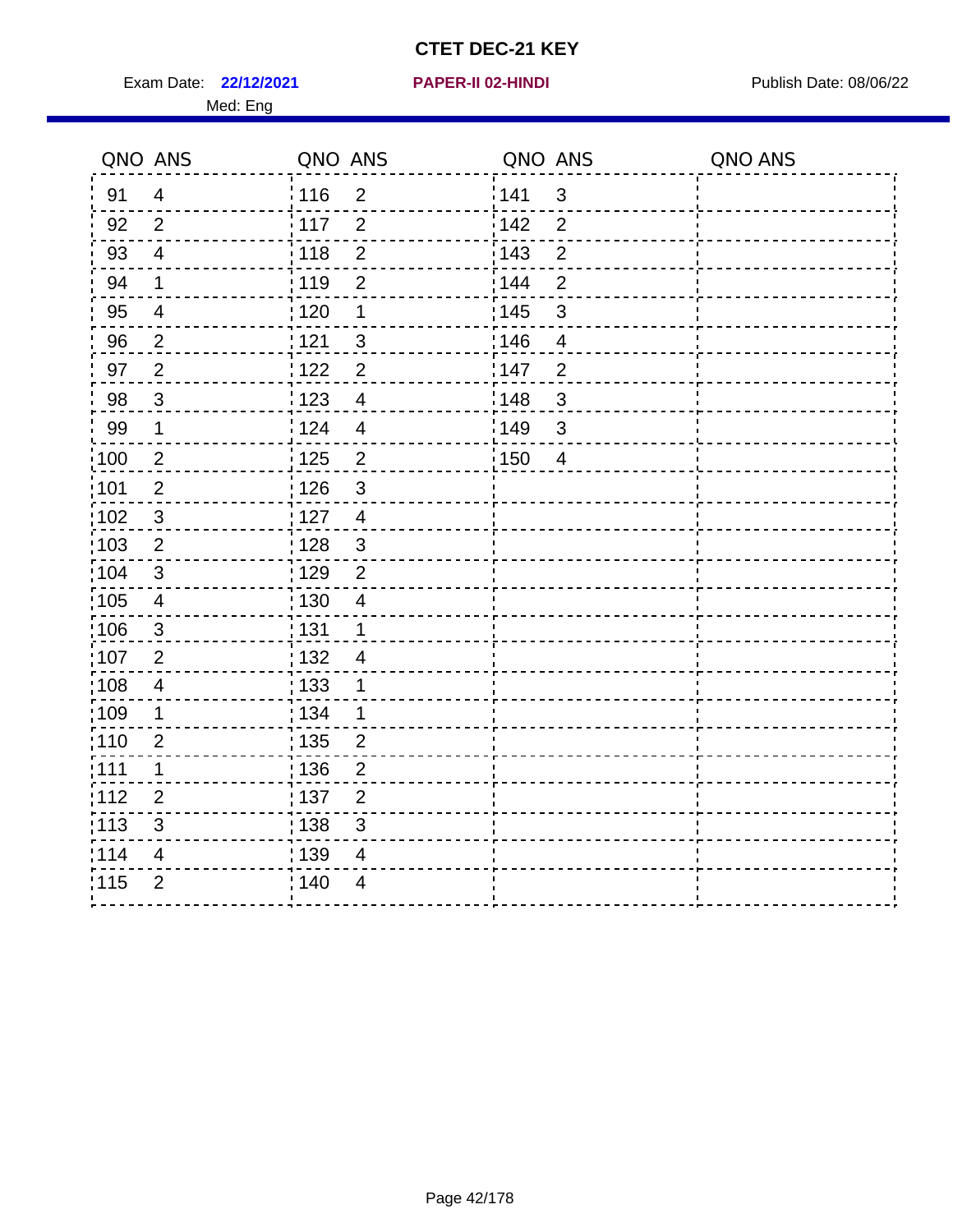|                   | QNO ANS        | QNO ANS           |                | QNO ANS           |                  | QNO ANS |
|-------------------|----------------|-------------------|----------------|-------------------|------------------|---------|
| 91                | $\overline{2}$ | : 116             | $\mathfrak{S}$ | 141               | 1                |         |
| 92                | $\overline{4}$ | 117               | $\overline{4}$ | 142               | $\overline{2}$   |         |
| 93                | $\mathbf 1$    | 118               | $\mathbf 2$    | 143               | 1                |         |
| 94                | $\mathfrak{B}$ | : 119             | $\overline{4}$ | 144               | 1                |         |
| 95                | $\overline{2}$ | : 120             | 1              | : 145             | 1                |         |
| 96                | 1              | 121               | 4              | :146              | 4                |         |
| 97                | $\mathbf{3}$   | 1122              | $\overline{2}$ | 147               | $\overline{2}$   |         |
| 98                | $\mathbf{3}$   | : 123             | 1              | :148              | 1                |         |
| 99                | $\mathbf{2}$   | 124               | $\overline{4}$ | 149               | $\boldsymbol{2}$ |         |
| 100               | $\overline{4}$ | $\frac{1}{1}$ 125 | $\mathbf 1$    | $\frac{1}{1}$ 150 | $\overline{2}$   |         |
| 101               | $\sqrt{3}$     | 126               | $\mathsf 3$    |                   |                  |         |
| 102               | $\mathbf 1$    | : 127             | $\mathbf{3}$   |                   |                  |         |
| :103              | $\overline{2}$ | : 128             | $\overline{2}$ |                   |                  |         |
| 104               | $\mathbf 1$    | : 129             | 1              |                   |                  |         |
| 105               | $\overline{2}$ | $\frac{1}{1}$ 130 | $\mathbf{2}$   |                   |                  |         |
| 106               | $\overline{2}$ | : 131             | 1              |                   |                  |         |
| :107              | 1              | : 132             | $\overline{2}$ |                   |                  |         |
| :108              | $\sqrt{3}$     | : 133             | $\sqrt{3}$     |                   |                  |         |
| :109              | 1              | : 134             | $\mathbf 1$    |                   |                  |         |
| :110              | 1              | 135               | 1              |                   |                  |         |
| : 111             | 1              | : 136             | 1              |                   |                  |         |
| 112               | 4              | : 137             | $\overline{2}$ |                   |                  |         |
| $\frac{1}{1}$ 113 | 1              | : 138             | 1              |                   |                  |         |
| 114               | 1              | 139               | 1              |                   |                  |         |
| 115               | 1              | 140               | $\overline{4}$ |                   |                  |         |
|                   |                |                   |                |                   |                  |         |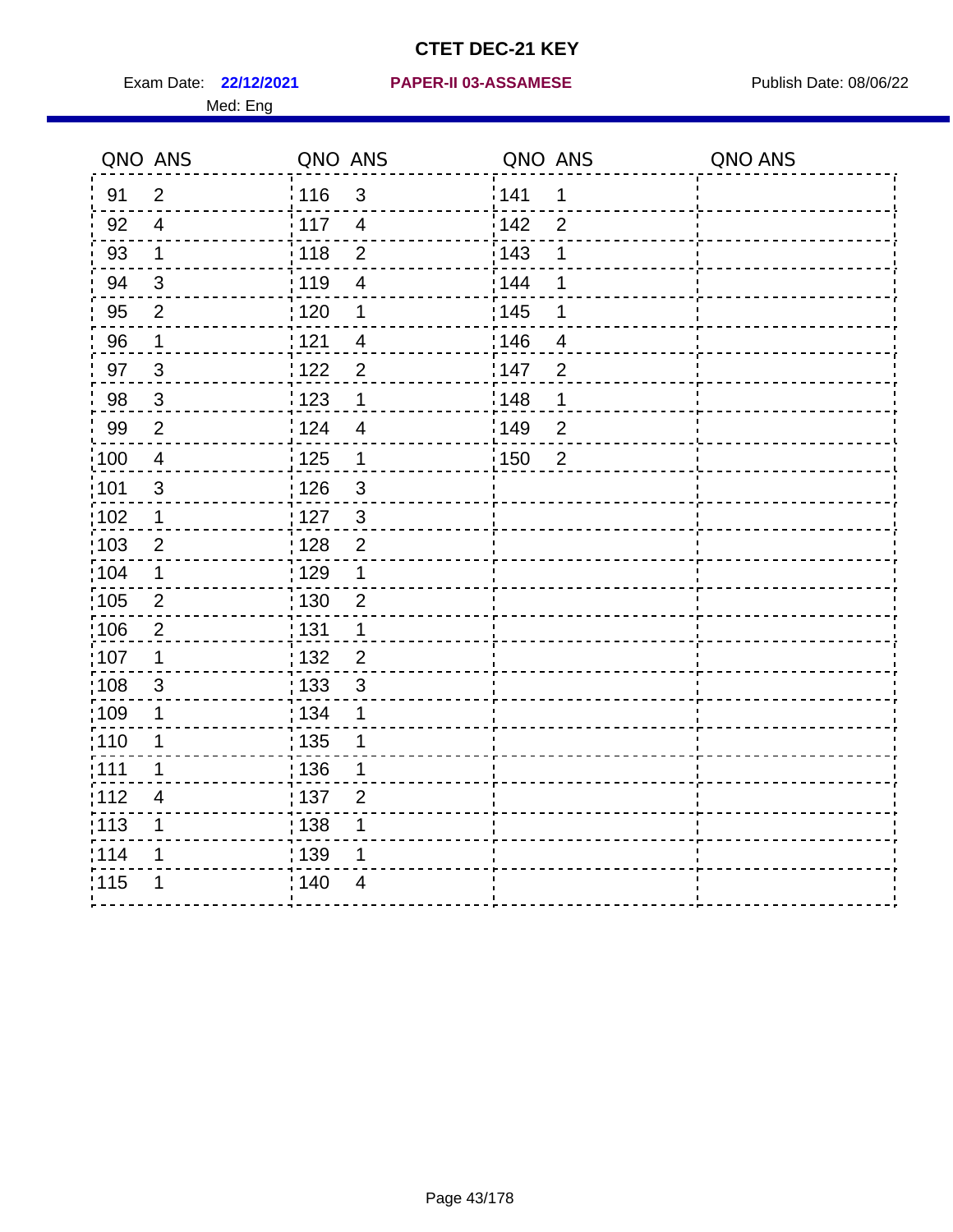Exam Date: 22/12/2021 **PAPER-II 04-BENGALI** PUBLISH Date: 08/06/22 Med: Eng

#### **22/12/2021 PAPER-II 04-BENGALI**

|                   | QNO ANS        | QNO ANS |                         | QNO ANS           |                | QNO ANS |
|-------------------|----------------|---------|-------------------------|-------------------|----------------|---------|
| 91                | $\mathbf 1$    | : 116   | $\mathfrak{S}$          | 141               | 1              |         |
| 92                | 3              | 117     | $\overline{4}$          | 142               | $\overline{2}$ |         |
| 93                | $\overline{2}$ | 118     | $\mathbf 2$             | 143               | 1              |         |
| 94                | $\mathbf{3}$   | 119     | $\overline{4}$          | 144               | 1              |         |
| 95                | 1              | : 120   | 1                       | : 145             | 1              |         |
| 96                | $\overline{2}$ | 121     | $\overline{2}$          | :146              | 4              |         |
| 97                | $\overline{4}$ | 122     | $\mathfrak{S}$          | 147               | $\overline{2}$ |         |
| 98                | $\mathbf 1$    | 123     | 1                       | 148               | 1              |         |
| 99                | $\overline{2}$ | 124     | $\overline{\mathbf{4}}$ | 149               | $\overline{2}$ |         |
| 100               | $\mathbf{3}$   | 125     | $\overline{\mathbf{4}}$ | $\frac{1}{1}$ 150 | $\overline{2}$ |         |
| 101               | $\mathbf 1$    | 126     | $\overline{2}$          |                   |                |         |
| 102               | $\overline{4}$ | : 127   | $\mathbf{1}$            |                   |                |         |
| 103               | $\overline{2}$ | : 128   | $\overline{2}$          |                   |                |         |
| $\frac{1}{1}$ 104 | $\mathbf{3}$   | : 129   | 1                       |                   |                |         |
| $\frac{1}{1}$ 105 | $\sqrt{2}$     | : 130   | $\overline{4}$          |                   |                |         |
| 106               | $\overline{2}$ | : 131   | $\overline{2}$          |                   |                |         |
| :107              | $\mathbf 1$    | : 132   | $\mathbf{3}$            |                   |                |         |
| 108               | $\sqrt{3}$     | : 133   | $\mathbf 1$             |                   |                |         |
| :109              | $\mathbf 1$    | : 134   | $\overline{4}$          |                   |                |         |
| :110              | 1              | : 135   | $\overline{2}$          |                   |                |         |
| : 111             | 1              | 136     | 1                       |                   |                |         |
| 112               | $\overline{4}$ | : 137   | $\overline{2}$          |                   |                |         |
| : 113             | 1              | : 138   | 1                       |                   |                |         |
| 114               | 1              | 139     | 1                       |                   |                |         |
| 115               | 1              | 140     | $\overline{4}$          |                   |                |         |
|                   |                |         |                         |                   |                |         |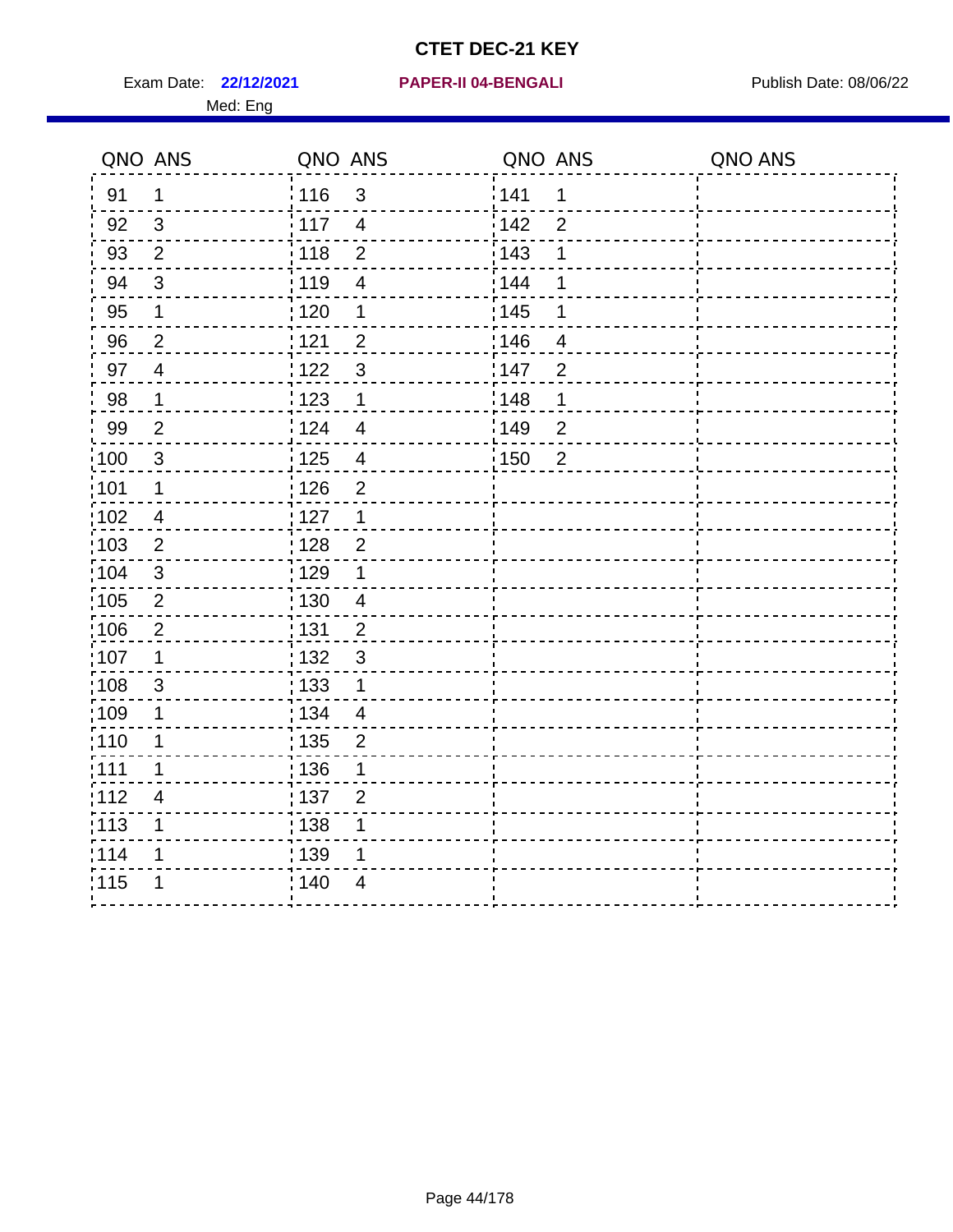Med: Eng

#### **22/12/2021 PAPER-II 06-GUJARATI** Exam Date: Publish Date: 08/06/22

|                   | QNO ANS                  | QNO ANS           |                         | QNO ANS           |                | QNO ANS |
|-------------------|--------------------------|-------------------|-------------------------|-------------------|----------------|---------|
| 91                | $\overline{2}$           | : 116             | $\mathfrak{S}$          | 141               | $\mathbf 1$    |         |
| 92                | 3                        | 117               | $\overline{4}$          | 142               | $\overline{2}$ |         |
| 93                | $\overline{\mathcal{A}}$ | 118               | $\mathbf 2$             | 143               | 1              |         |
| 94                | 1                        | : 119             | $\overline{4}$          | 144               | 1              |         |
| 95                | 1                        | : 120             | 1                       | : 145             | 1              |         |
| 96                | $\overline{4}$           | 121               | $\mathbf{2}$            | 146               | $\overline{4}$ |         |
| 97                | $\mathbf{3}$             | 122               | $\overline{2}$          | 147               | $\overline{2}$ |         |
| 98                | $\overline{4}$           | $\frac{1}{2}$ 123 | $\mathfrak{S}$          | : 148             | 1              |         |
| 99                | $\overline{4}$           | 1124              | $\overline{\mathbf{4}}$ | 149               | $\overline{2}$ |         |
| 100               | $\boldsymbol{2}$         | $\frac{1}{1}$ 125 | $\mathsf 3$             | $\frac{1}{1}$ 150 | $\overline{2}$ |         |
| 101               | $\mathbf 1$              | 126               | $\mathbf 1$             |                   |                |         |
| 102               | $\overline{2}$           | : 127             | $\overline{2}$          |                   |                |         |
| 103               | 2                        | : 128             | $\mathbf{3}$            |                   |                |         |
| 104               | 3                        | : 129             | $\overline{2}$          |                   |                |         |
| :105              | $\sqrt{3}$               | $\frac{1}{1}$ 130 | $\overline{4}$          |                   |                |         |
| 106               | $\overline{2}$           | : 131             | $\mathbf{3}$            |                   |                |         |
| :107              | 1                        | :132              | $\mathbf 1$             |                   |                |         |
| 108               | 3                        | : 133             | $\overline{4}$          |                   |                |         |
| 109               | $\mathbf 1$              | : 134             | $\mathbf{1}$            |                   |                |         |
| : 110             | 1                        | : 135             | $\overline{2}$          |                   |                |         |
| : 111             | 1                        | : 136             | 1                       |                   |                |         |
| 112               | $\overline{4}$           | : 137             | $\overline{2}$          |                   |                |         |
| $\frac{1}{1}$ 113 | 1                        | : 138             | 1                       |                   |                |         |
| 114               | 1                        | : 139             | 1                       |                   |                |         |
| 115               | 1                        | : 140             | $\overline{4}$          |                   |                |         |
|                   |                          |                   |                         |                   |                |         |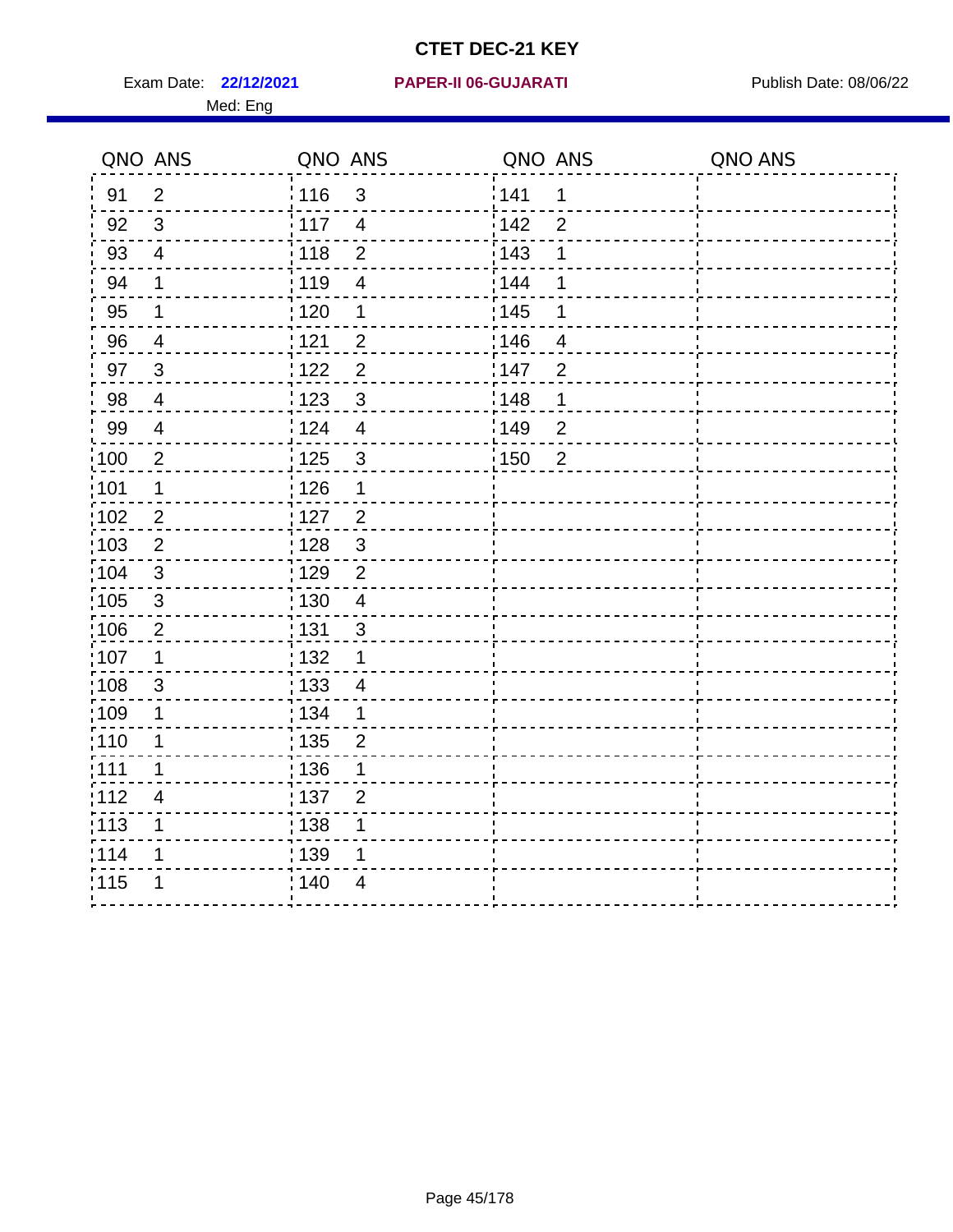Med: Eng

#### **22/12/2021 PAPER-II 07-KANNADA** Exam Date: Publish Date: 08/06/22

| QNO ANS           |                          | QNO ANS         |                          | QNO ANS |                | QNO ANS |
|-------------------|--------------------------|-----------------|--------------------------|---------|----------------|---------|
| 91                | $\mathbf 1$              | $\frac{1}{116}$ | $\mathbf{3}$             | 141     | 1              |         |
| 92                | 2                        | 117             | $\overline{4}$           | 142     | $\overline{2}$ |         |
| 93                | $\mathfrak{S}$           | 118             | $\overline{2}$           | 143     | 1              |         |
| 94                | $\overline{4}$           | 119             | $\overline{4}$           | 144     | 1              |         |
| 95                | $\mathbf 1$              | : 120           | 1                        | : 145   | 1              |         |
| 96                | $\overline{2}$           | 1121            | $\overline{2}$           | 146     | $\overline{4}$ |         |
| 97                | $\mathbf{3}$             | 122             | $\overline{4}$           | 147     | $\overline{2}$ |         |
| 98                | $\mathbf 1$              | ¦ 123           | $\mathbf{3}$             | 148     | 1              |         |
| 99                | $\overline{\mathcal{A}}$ | 124             | $\mathbf 1$              | 149     | $\overline{2}$ |         |
| 100               | $\sqrt{3}$               | 125             | $\overline{2}$           | 150     | $\overline{2}$ |         |
| 101               | $\mathbf 1$              | : 126           | $\overline{\mathcal{A}}$ |         |                |         |
| $\frac{1}{1}$ 102 | $\mathfrak{S}$           | : 127           | $\overline{2}$           |         |                |         |
| :103              | 2                        | : 128           | $\mathbf{3}$             |         |                |         |
| 104               | $\overline{4}$           | : 129           | $\overline{2}$           |         |                |         |
| 105               | $\mathbf 1$              | 130             | $\mathbf{1}$             |         |                |         |
| :106              | $\overline{2}$           | : 131           | $\overline{4}$           |         |                |         |
| 107               | 1                        | : 132           | $\overline{2}$           |         |                |         |
| 108               | $\sqrt{3}$               | : 133           | $\mathbf 1$              |         |                |         |
| :109              | 1                        | : 134           | 3                        |         |                |         |
| : 110             | 1                        | : 135           | 4                        |         |                |         |
| :111              | 1                        | : 136           | 1                        |         |                |         |
| 112               | $\overline{\mathbf{4}}$  | : 137           | $\overline{2}$           |         |                |         |
| $\frac{1}{1}$ 113 | 1                        | : 138           | 1                        |         |                |         |
| 114               | 1                        | 139             | 1                        |         |                |         |
| 115               | 1                        | 140             | 4                        |         |                |         |
|                   |                          |                 |                          |         |                |         |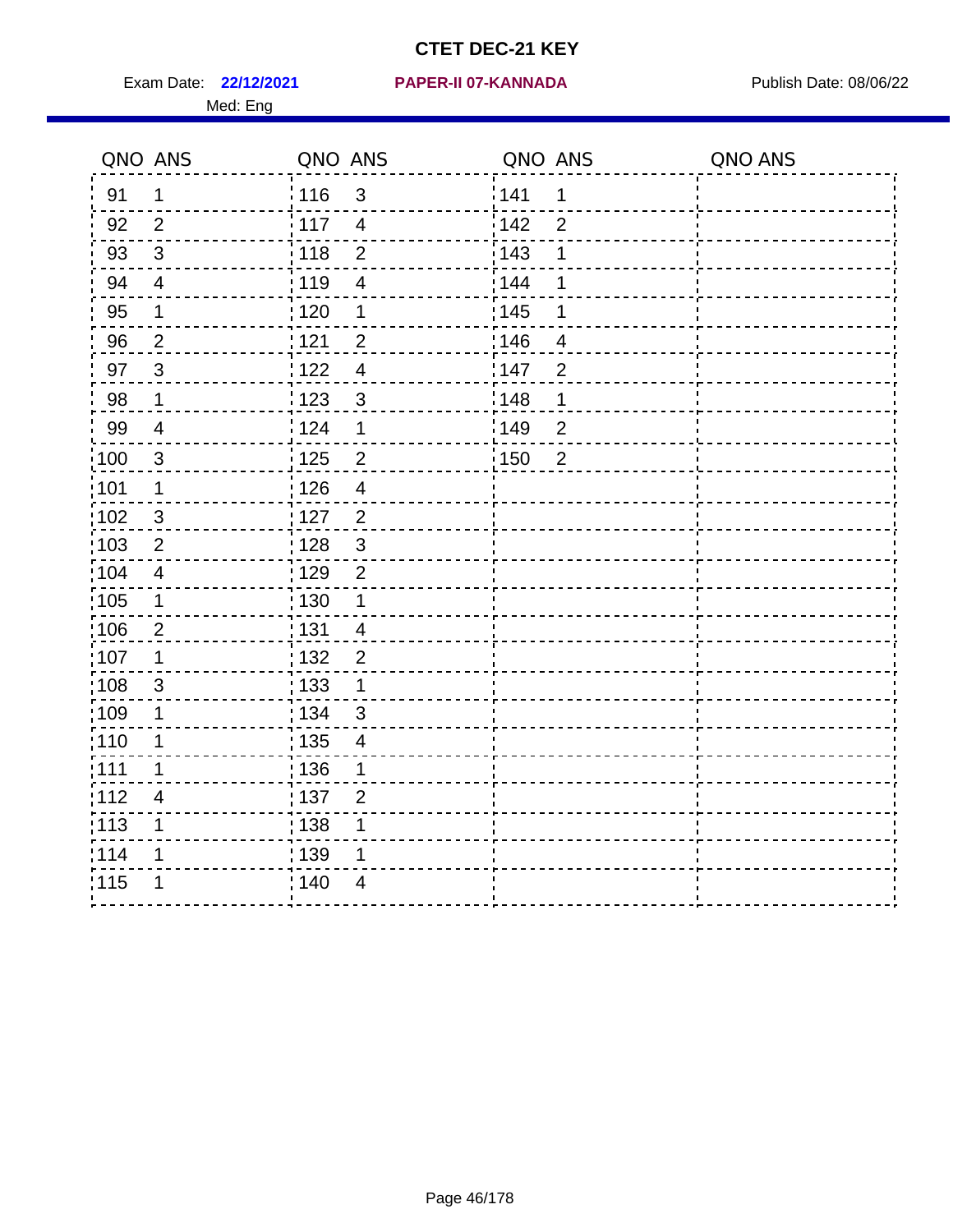| QNO ANS           |                         | QNO ANS           |                         | QNO ANS           |                | QNO ANS |
|-------------------|-------------------------|-------------------|-------------------------|-------------------|----------------|---------|
| 91                | $\overline{\mathbf{4}}$ | : 116             | $\mathfrak{S}$          | 141               | 1              |         |
| 92                | 1                       | 117               | $\overline{\mathbf{4}}$ | 142               | $\overline{2}$ |         |
| 93                | $\sqrt{3}$              | 118               | $\overline{2}$          | 143               | 1              |         |
| 94                | $\overline{2}$          | : 119             | $\overline{4}$          | : 144             | 1              |         |
| 95                | $\overline{\mathbf{4}}$ | : 120             | 1                       | $\frac{1}{1}$ 145 | 1              |         |
| 96                | 3                       | 121               | 3                       | :146              | 4              |         |
| 97                | $\overline{2}$          | 1122              | $\overline{\mathbf{4}}$ | 147               | $\overline{2}$ |         |
| 98                | $\overline{4}$          | $\frac{1}{2}$ 123 | $\overline{2}$          | 148               | $\mathbf 1$    |         |
| 99                | $\overline{2}$          | 124               | 3                       | $\frac{1}{2}$ 149 | $\overline{2}$ |         |
| $\frac{1}{1}$ 100 | $\mathbf{3}$            | $\frac{1}{1}$ 125 | $\mathbf 1$             | : 150             | $\overline{2}$ |         |
| 101               | $\mathbf 1$             | 126               | $\overline{2}$          |                   |                |         |
| :102              | $\overline{2}$          | : 127             | $\overline{c}$          |                   |                |         |
| 103               | 4                       | : 128             | 3                       |                   |                |         |
| 104               | $\overline{\mathbf{4}}$ | : 129             | $\overline{2}$          |                   |                |         |
| 105               | $\sqrt{3}$              | 130               | $\mathfrak{S}$          |                   |                |         |
| 106               | $\overline{2}$          | : 131             | $\overline{2}$          |                   |                |         |
| :107              | $\mathbf 1$             | : 132             | $\mathbf 1$             |                   |                |         |
| 108               | $\mathfrak{S}$          | : 133             | $\overline{4}$          |                   |                |         |
| :109              | 1                       | : 134             | $\overline{2}$          |                   |                |         |
| :110              | 1                       | : 135             | $\overline{2}$          |                   |                |         |
| 1111              | 1                       | :136              | 1                       |                   |                |         |
| 112               | $\overline{4}$          | : 137             | $\overline{2}$          |                   |                |         |
| : 113             | 1                       | : 138             | 1                       |                   |                |         |
| 114               | 1                       | : 139             | 1                       |                   |                |         |
| 115               | 1                       | ; 140             | 4                       |                   |                |         |
|                   |                         |                   |                         |                   |                |         |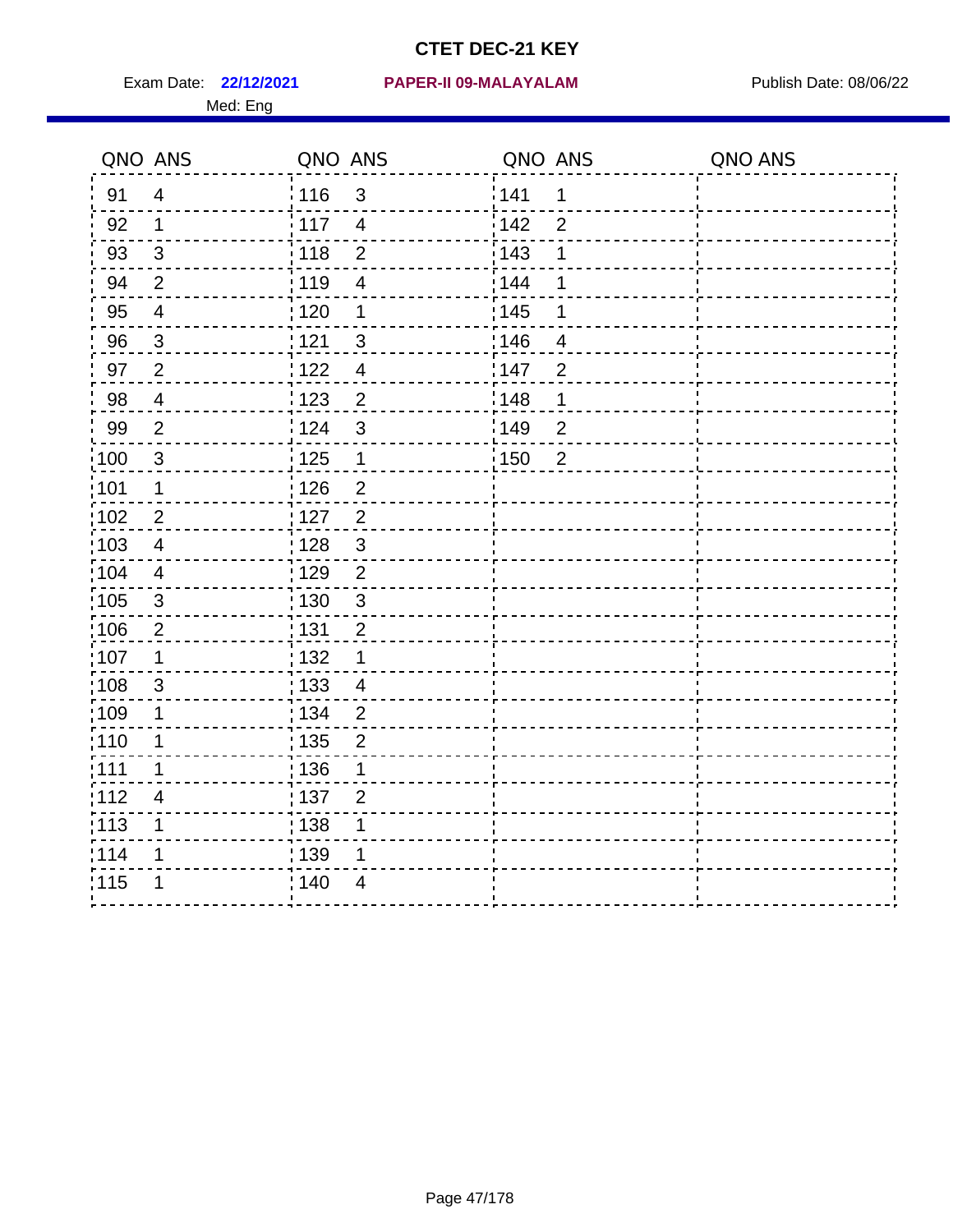Exam Date: 22/12/2021 **PAPER-II 11-MARATHI** Publish Date: 08/06/22 Med: Eng

#### **22/12/2021 PAPER-II 11-MARATHI**

|                   | QNO ANS                  | QNO ANS                        | QNO ANS           |                | QNO ANS |
|-------------------|--------------------------|--------------------------------|-------------------|----------------|---------|
| 91                | $\mathbf 1$              | :116<br>$\mathfrak{S}$         | 141               | 1              |         |
| 92                | $\mathbf{3}$             | 117<br>$\overline{4}$          | 142               | $\overline{2}$ |         |
| 93                | $\sqrt{3}$               | 118<br>$\overline{2}$          | 143               | 1              |         |
| 94                | $\overline{2}$           | : 119<br>$\overline{4}$        | 144               | 1              |         |
| 95                | $\overline{\mathcal{A}}$ | $\frac{1}{1}$ 120<br>1         | 145               | 1              |         |
| 96                | 1                        | 121<br>$\overline{4}$          | 146               | $\overline{4}$ |         |
| 97                | $\overline{2}$           | 122<br>$\overline{\mathbf{4}}$ | 147               | $\overline{2}$ |         |
| 98                | $\mathbf{3}$             | 123<br>$\overline{2}$          | $\frac{1}{2}$ 148 | $\mathbf 1$    |         |
| 99                | $\mathbf 1$              | 124<br>1                       | 149               | $\overline{2}$ |         |
| $\frac{1}{1}$ 100 | $\overline{2}$           | 125<br>$\mathbf 1$             | 150               | $\overline{2}$ |         |
| :101              | $\mathbf 1$              | 126<br>$\sqrt{3}$              |                   |                |         |
| $\frac{1}{1}$ 102 | $\mathbf{3}$             | : 127<br>1                     |                   |                |         |
| $\frac{1}{1}$ 103 | 4                        | : 128<br>1                     |                   |                |         |
| 104               | 3                        | : 129<br>4                     |                   |                |         |
| :105              | $\mathbf{1}$             | 130<br>$\mathbf 1$             |                   |                |         |
| 106               | $\overline{2}$           | : 131<br>$\overline{4}$        |                   |                |         |
| :107              | 1                        | :132<br>$\overline{2}$         |                   |                |         |
| 108               | 3                        | 133<br>$\mathbf 1$             |                   |                |         |
| :109              | $\mathbf 1$              | : 134<br>$\mathfrak{3}$        |                   |                |         |
| : 110             | 1                        | : 135<br>3                     |                   |                |         |
| :111              | 1                        | : 136<br>1                     |                   |                |         |
| 112               | $\overline{4}$           | : 137<br>$\overline{2}$        |                   |                |         |
| : 113             | 1                        | 138<br>1                       |                   |                |         |
| 114               | 1                        | 139<br>1                       |                   |                |         |
| 115               | 1                        | 140<br>$\overline{4}$          |                   |                |         |
|                   |                          |                                |                   |                |         |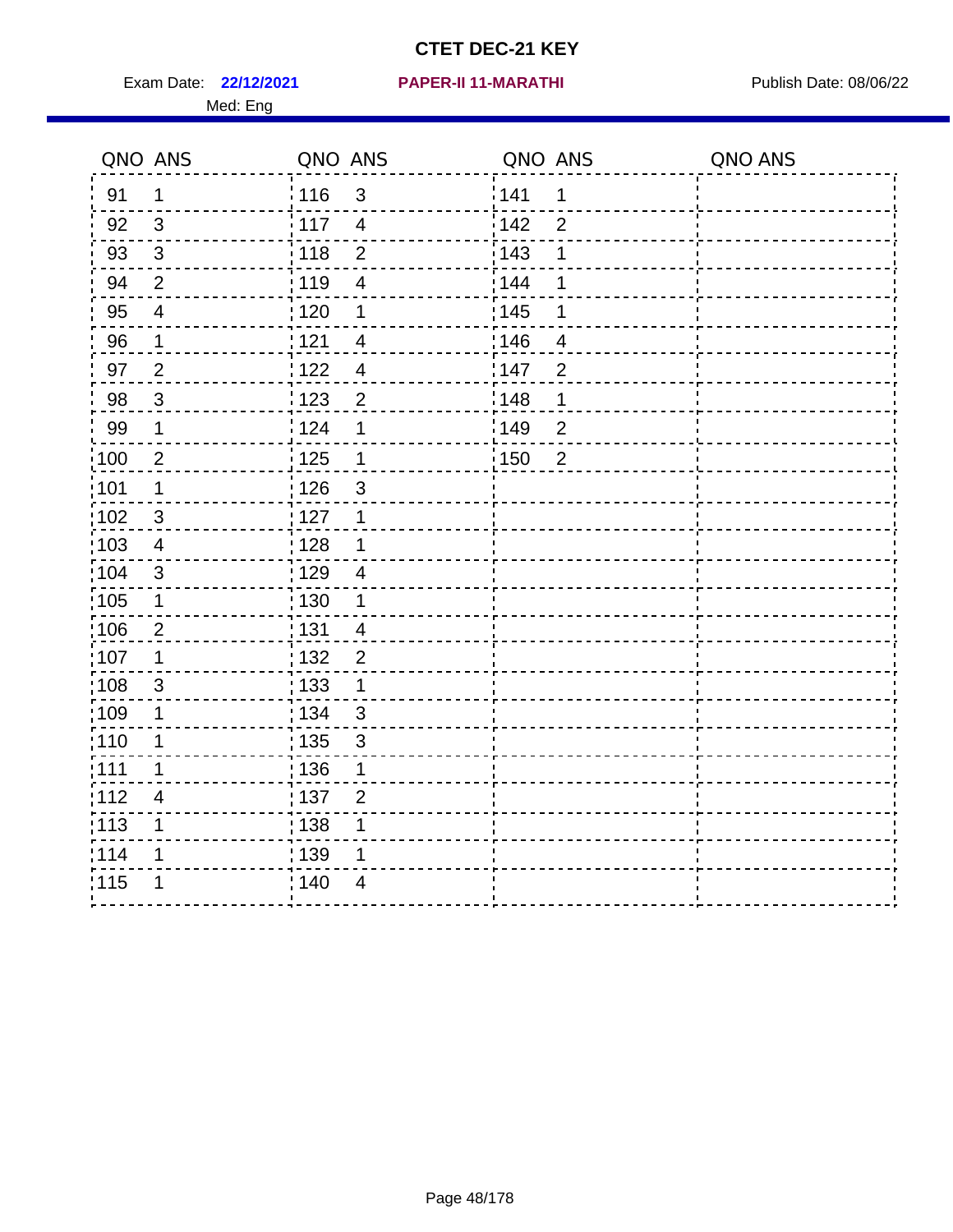Exam Date: 22/12/2021 **PAPER-II 13-NEPALI Exam Date: 08/06/22** Med: Eng

#### **22/12/2021 PAPER-II 13-NEPALI**

|                   | QNO ANS                 | QNO ANS                          | QNO ANS               | QNO ANS |
|-------------------|-------------------------|----------------------------------|-----------------------|---------|
| 91                | $\mathbf 1$             | : 116<br>$\mathfrak{S}$          | 141<br>1              |         |
| 92                | 2                       | : 117<br>$\overline{4}$          | 142<br>$\overline{2}$ |         |
| 93                | $\sqrt{3}$              | 118<br>$\overline{2}$            | 143<br>1              |         |
| 94                | $\mathbf{3}$            | : 119<br>$\overline{4}$          | 144<br>1              |         |
| 95                | $\sqrt{2}$              | : 120<br>1                       | : 145<br>1            |         |
| 96                | $\mathbf{3}$            | 121<br>$\overline{2}$            | 146<br>4              |         |
| 97                | $\overline{4}$          | 1122<br>$\mathbf 1$              | 147<br>$\overline{2}$ |         |
| 98                | $\mathbf 1$             | 123<br>$\overline{4}$            | 148<br>1              |         |
| 99                | 2                       | : 124<br>$\overline{2}$          | 149<br>$\overline{2}$ |         |
| $\frac{1}{2}100$  | $\overline{\mathbf{4}}$ | $\mathbf{3}$<br>125              | 150<br>$\overline{2}$ |         |
| 101               | $\overline{2}$          | 126<br>$\mathbf{3}$              |                       |         |
| 102               | $\mathfrak{3}$          | : 127<br>$\mathbf 1$             |                       |         |
| 103               | $\overline{4}$          | : 128<br>$\overline{2}$          |                       |         |
| 104               | 2                       | : 129<br>$\overline{4}$          |                       |         |
| $\frac{1}{1}$ 105 | $\sqrt{3}$              | 130<br>$\mathfrak{3}$            |                       |         |
| 106               | $\overline{2}$          | : 131<br>$\mathbf 1$             |                       |         |
| :107              | 1                       | : 132<br>$\mathbf{3}$            |                       |         |
| :108              | 3                       | 133<br>$\overline{2}$            |                       |         |
| $\frac{1}{1}$ 109 | 1                       | : 134<br>$\overline{\mathbf{4}}$ |                       |         |
| : 110             | 1                       | : 135<br>$\overline{2}$          |                       |         |
| : 111             | 1                       | : 136<br>1                       |                       |         |
| 112               | $\overline{4}$          | : 137<br>$\overline{2}$          |                       |         |
| :113              | 1                       | : 138<br>1                       |                       |         |
| 114               | 1                       | : 139<br>1                       |                       |         |
| 115               |                         | 140<br>4                         |                       |         |
|                   |                         |                                  |                       |         |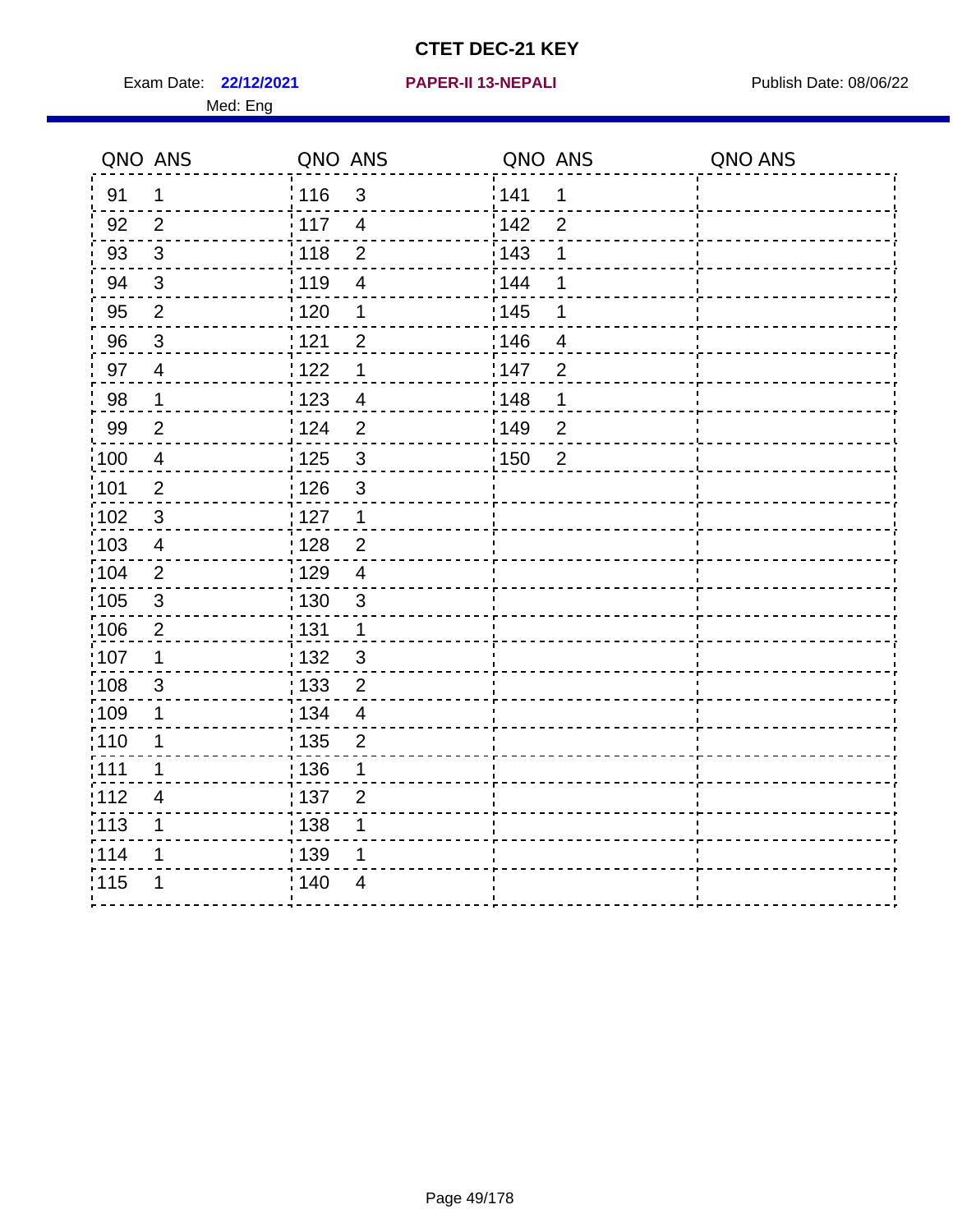**22/12/2021 PAPER-II 14-ORIYA** Exam Date: Publish Date: 08/06/22

|  | PAPER-II 14-ORIYA |  |
|--|-------------------|--|
|  |                   |  |

|       | QNO ANS                  | QNO ANS           |                | QNO ANS |                          | QNO ANS |
|-------|--------------------------|-------------------|----------------|---------|--------------------------|---------|
| 91    | $\overline{2}$           | 116               | $\mathfrak{S}$ | 141     | 1                        |         |
| 92    | 1                        | : 117             | $\overline{4}$ | 142     | $\overline{2}$           |         |
| 93    | $\mathbf 1$              | 118               | $\overline{2}$ | 143     | 1                        |         |
| 94    | $\mathbf 1$              | 119               | 4              | 144     | 1                        |         |
| 95    | $\overline{4}$           | $\frac{1}{1}$ 120 | 1              | : 145   | 1                        |         |
| 96    | $\mathbf{3}$             | 121               | $\overline{c}$ | 146     | $\overline{\mathcal{A}}$ |         |
| 97    | $\mathbf{3}$             | 122               | 3              | 147     | $\overline{2}$           |         |
| 98    | $\overline{2}$           | 123               | 1              | 148     | 1                        |         |
| 99    | $\overline{2}$           | 124               | $\overline{4}$ | 149     | $\overline{2}$           |         |
| 100   | $\mathbf{3}$             | $\frac{1}{2}$ 125 | $\overline{4}$ | 150     | $\overline{2}$           |         |
| :101  | $\overline{2}$           | 126               | $\overline{4}$ |         |                          |         |
| 102   | $\mathbf 1$              | 127               | 1              |         |                          |         |
| :103  | $\overline{4}$           | 128               | 1              |         |                          |         |
| 104   | $\overline{4}$           | : 129             | $\overline{2}$ |         |                          |         |
| 105   | 3                        | : 130             | $\overline{2}$ |         |                          |         |
| 106   | $\overline{c}$           | : 131             | $\mathsf 3$    |         |                          |         |
| :107  | 1                        | 132               | $\mathsf 3$    |         |                          |         |
| 108   | $\mathfrak{S}$           | $\frac{1}{1}$ 133 | $\overline{4}$ |         |                          |         |
| 109   | 1                        | : 134             | 1              |         |                          |         |
| :110  | 1                        | : 135             | 4              |         |                          |         |
| :111  | $\mathbf 1$              | 136               | 1              |         |                          |         |
| 112   | $\overline{\mathcal{A}}$ | $\frac{1}{1}$ 137 | $\overline{2}$ |         |                          |         |
| : 113 | 1                        | : 138             |                |         |                          |         |
| 114   | 1                        | : 139             | 1              |         |                          |         |
| 115   | 1                        | 140               | 4              |         |                          |         |
|       |                          |                   |                |         |                          |         |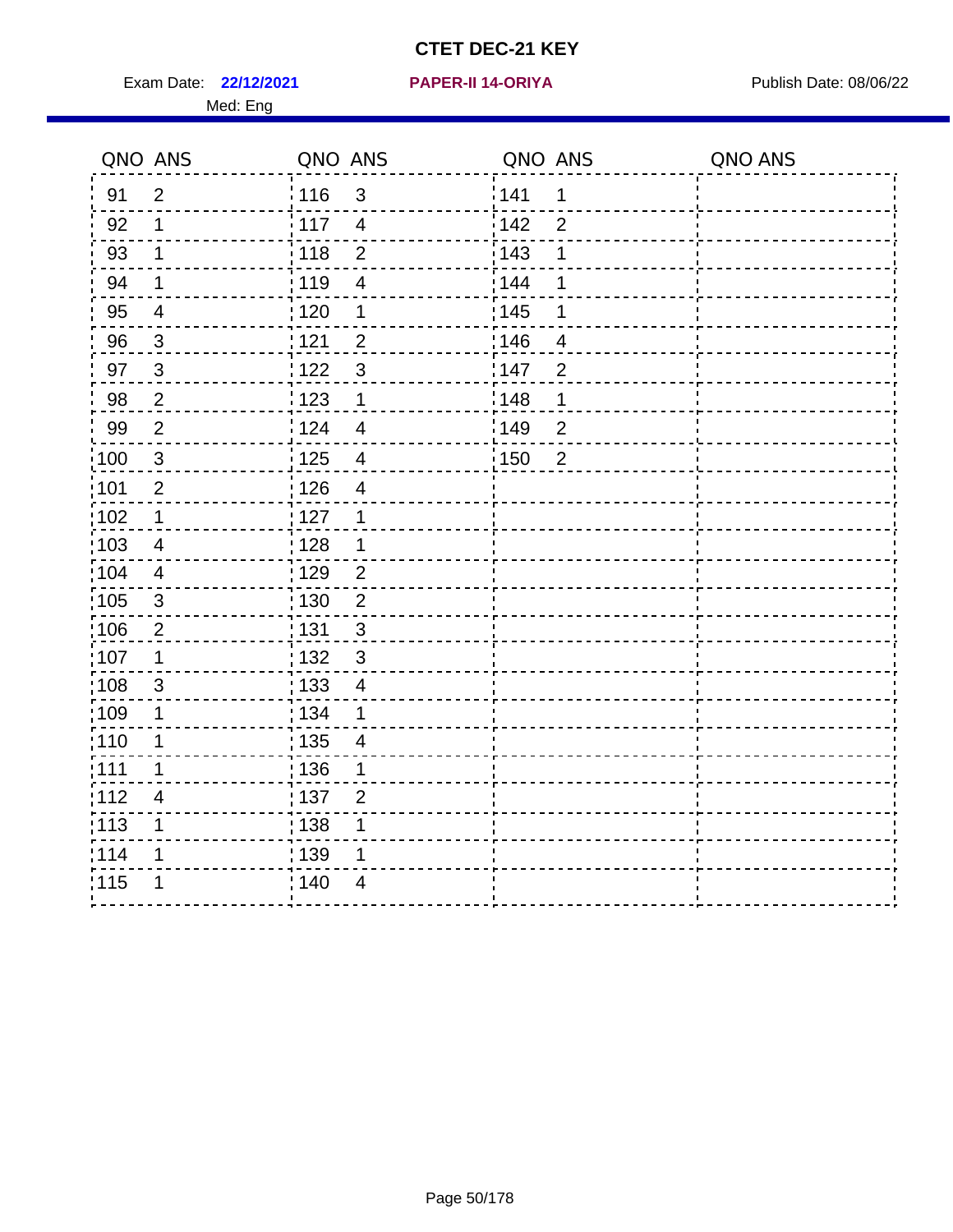Exam Date: 22/12/2021 **PAPER-II 15-PUNJABI** Publish Date: 08/06/22 Med: Eng

#### **22/12/2021 PAPER-II 15-PUNJABI**

|       | QNO ANS        | QNO ANS           |                          | QNO ANS           |                | QNO ANS |
|-------|----------------|-------------------|--------------------------|-------------------|----------------|---------|
| 91    | $\overline{2}$ | : 116             | $\mathfrak{S}$           | 1141              | $\mathbf 1$    |         |
| 92    | $\overline{4}$ | $\frac{1}{2}$ 117 | $\overline{4}$           | 142               | $\overline{2}$ |         |
| 93    | $\mathbf 1$    | 118               | $\mathbf 2$              | 143               | 1              |         |
| 94    | $\mathfrak{B}$ | 119               | $\overline{\mathbf{4}}$  | : 144             | 1              |         |
| 95    | $\overline{2}$ | : 120             | 1                        | : 145             | 1              |         |
| 96    | $\mathfrak{S}$ | 121               | $\overline{2}$           | :146              | 4              |         |
| 97    | $\overline{2}$ | 122               | $\overline{4}$           | 147               | $\overline{2}$ |         |
| 98    | $\mathbf{1}$   | 123               | $\overline{2}$           | : 148             | 1              |         |
| 99    | $\overline{2}$ | 124               | $\mathsf 3$              | :149              | $\mathbf 2$    |         |
| 100   | $\sqrt{2}$     | 125               | $\overline{2}$           | $\frac{1}{1}$ 150 | $\overline{2}$ |         |
| 101   | $\overline{4}$ | 126               | $\mathsf 3$              |                   |                |         |
| 102   | $\overline{4}$ | : 127             | $\overline{4}$           |                   |                |         |
| 103   | $\mathbf 1$    | : 128             | $\overline{2}$           |                   |                |         |
| 104   | 3              | : 129             | $\mathbf{3}$             |                   |                |         |
| 105   | $\mathbf 1$    | $\frac{1}{1}$ 130 | $\overline{\mathcal{A}}$ |                   |                |         |
| 106   | $\overline{2}$ | : 131             | $\mathbf 1$              |                   |                |         |
| 107   | 1              | : 132             | $\overline{2}$           |                   |                |         |
| 108   | $\sqrt{3}$     | 133               | $\overline{\mathbf{4}}$  |                   |                |         |
| :109  | $\mathbf 1$    | : 134             | $\overline{2}$           |                   |                |         |
| : 110 | 1              | : 135             | $\sqrt{3}$               |                   |                |         |
| : 111 | 1              | : 136             | 1                        |                   |                |         |
| 112   | 4              | : 137             | $\overline{2}$           |                   |                |         |
| : 113 | $\mathbf 1$    | : 138             | 1                        |                   |                |         |
| 114   | 1              | : 139             | 1                        |                   |                |         |
| 115   | 1              | 140               | $\overline{4}$           |                   |                |         |
|       |                |                   |                          |                   |                |         |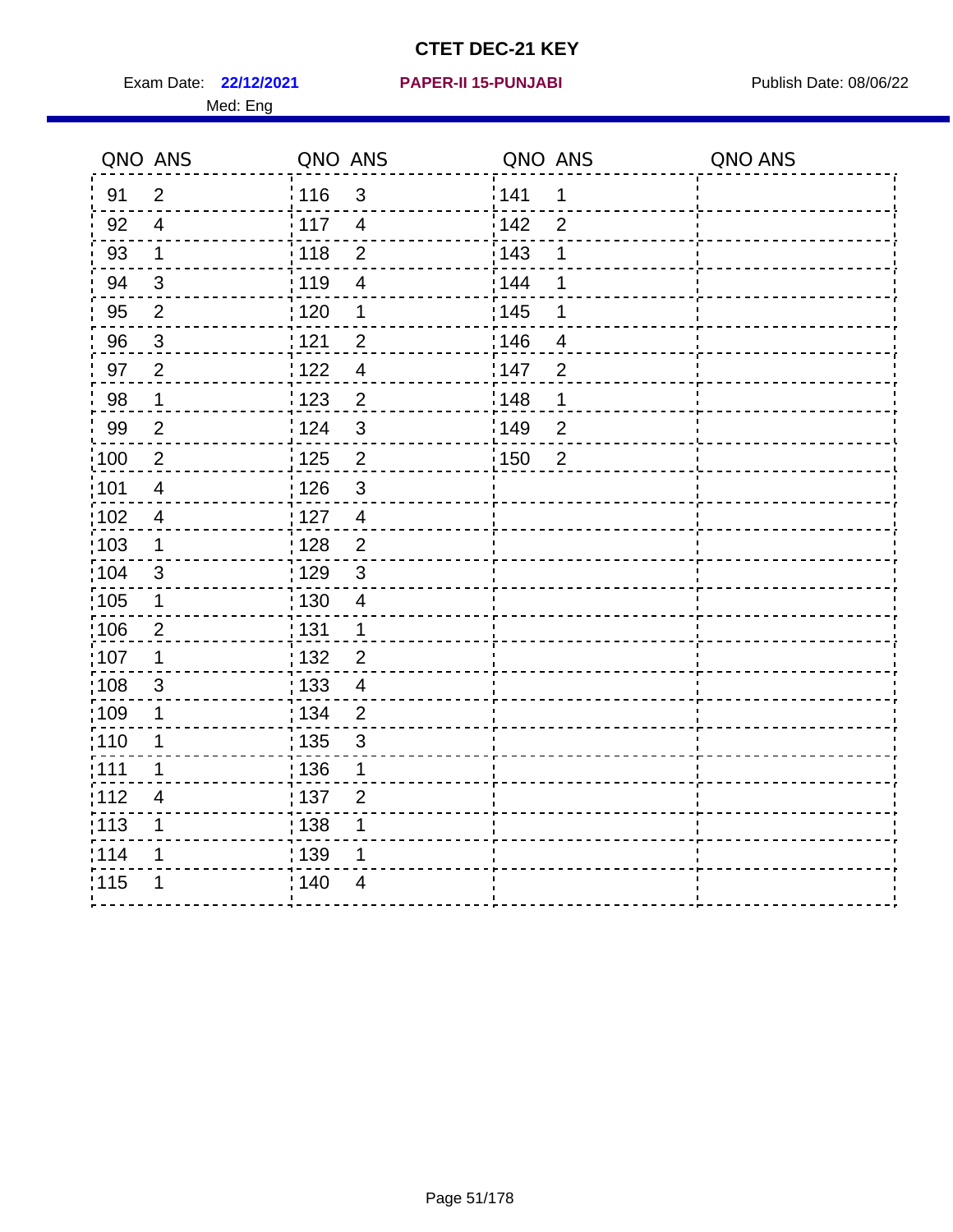Med: Eng

#### **22/12/2021 PAPER-II 16-SANSKRIT** Exam Date: Publish Date: 08/06/22

|                   | QNO ANS                  | QNO ANS           |                | QNO ANS           |                | QNO ANS |
|-------------------|--------------------------|-------------------|----------------|-------------------|----------------|---------|
| 91                | $\mathbf{3}$             | : 116             | $\mathbf{3}$   | 141               | 1              |         |
| 92                | 2                        | $\frac{1}{117}$   | $\overline{4}$ | 142               | $\overline{2}$ |         |
| 93                | $\mathfrak{S}$           | 118               | $\overline{2}$ | 143               | 1              |         |
| 94                | 1                        | :119              | $\overline{4}$ | 144               | 1              |         |
| 95                | 1                        | : 120             | 1              | : 145             | 1              |         |
| 96                | $\mathfrak{S}$           | 121               | 1              | 146               | $\overline{4}$ |         |
| 97                | $\overline{2}$           | 122               | 1              | 147               | $\overline{2}$ |         |
| 98                | $\mathbf 1$              | 123               | $\overline{2}$ | 148               | 1              |         |
| 99                | $\overline{\mathcal{A}}$ | 124               | $\overline{2}$ | :149              | $\overline{2}$ |         |
| 100               | $\sqrt{2}$               | $\frac{1}{1}$ 125 | $\mathfrak{S}$ | $\frac{1}{1}$ 150 | $\overline{2}$ |         |
| 101               | $\sqrt{3}$               | 126               | $\mathbf{3}$   |                   |                |         |
| 102               | $\overline{2}$           | 127               | $\mathbf{3}$   |                   |                |         |
| 103               | $\overline{\mathcal{A}}$ | : 128             | $\mathbf 1$    |                   |                |         |
| $\frac{1}{104}$   | 2                        | : 129             | 1              |                   |                |         |
| $\frac{1}{1}$ 105 | $\overline{\mathbf{4}}$  | $\frac{1}{1}$ 130 | $\overline{4}$ |                   |                |         |
| 106               | $\overline{2}$           | : 131             | $\mathbf 1$    |                   |                |         |
| 107               | 1                        | : 132             | $\mathbf{3}$   |                   |                |         |
| 108               | $\sqrt{3}$               | 133               | $\overline{2}$ |                   |                |         |
| 109               | $\mathbf 1$              | : 134             | $\overline{4}$ |                   |                |         |
| : 110             | 1                        | : 135             | 1              |                   |                |         |
| : 111             | 1                        | : 136             | 1              |                   |                |         |
| 112               | $\overline{\mathbf{4}}$  | : 137             | $\overline{2}$ |                   |                |         |
| $\frac{1}{1}$ 113 | 1                        | : 138             | 1              |                   |                |         |
| 114               | 1                        | 139               | 1              |                   |                |         |
| 115               | 1                        | 140               | $\overline{4}$ |                   |                |         |
|                   |                          |                   |                |                   |                |         |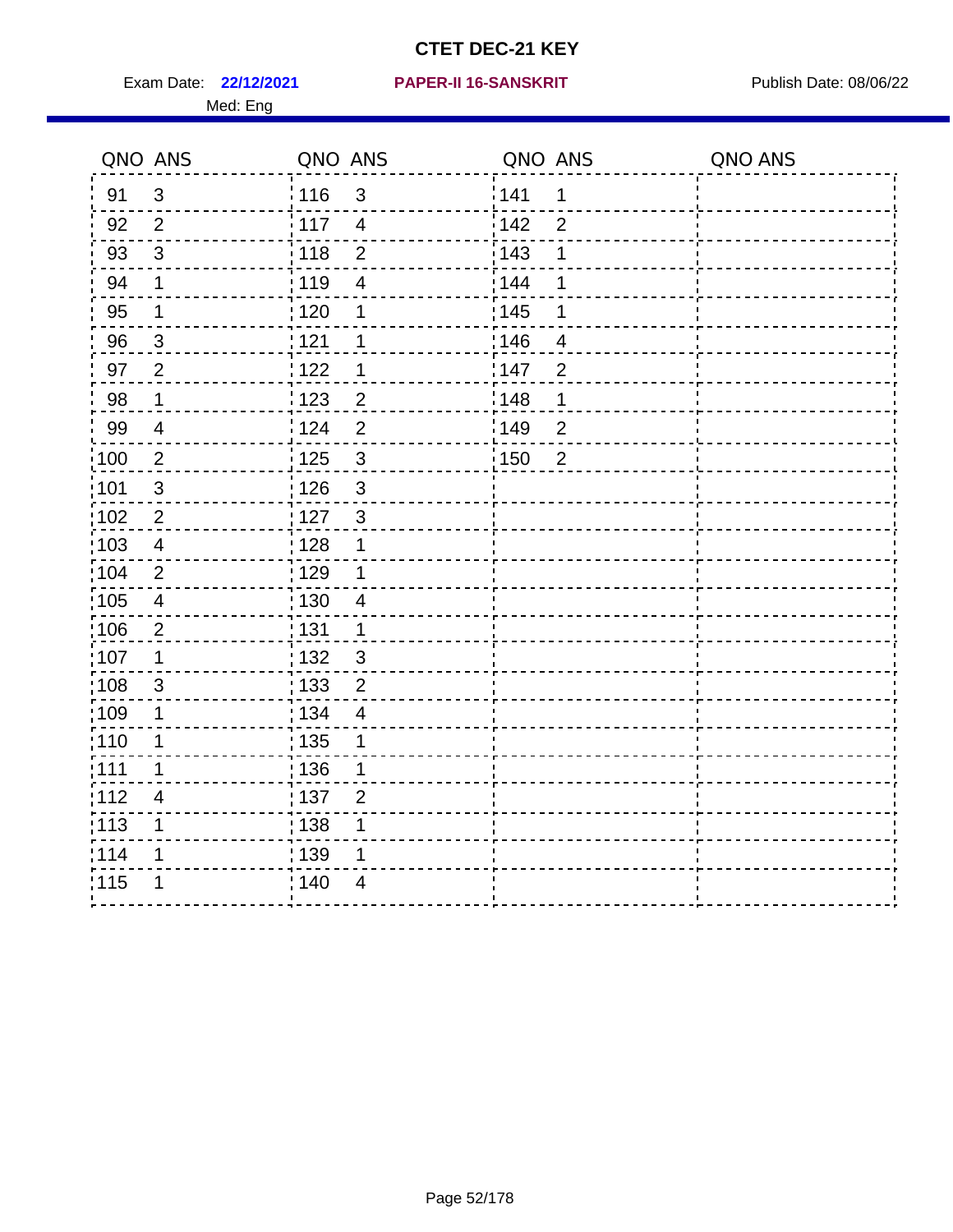**22/12/2021 PAPER-II 17-TAMIL** Exam Date: Publish Date: 08/06/22

|  |  | PAPER-II 17-TAMIL |  |  |
|--|--|-------------------|--|--|
|  |  |                   |  |  |

|       | QNO ANS                   | QNO ANS           |                | QNO ANS |                          | QNO ANS |
|-------|---------------------------|-------------------|----------------|---------|--------------------------|---------|
| 91    | $\overline{2}$            | 116               | 3              | ¦ 141   | 1                        |         |
| 92    | 3                         | 117               | $\overline{4}$ | 142     | $\overline{2}$           |         |
| 93    | $\overline{2}$            | 118               | $\overline{2}$ | 143     | 1                        |         |
| 94    | $\overline{2}$            | 119               | 4              | : 144   | 1                        |         |
| 95    | 1                         | 120               | 1              | : 145   | 1                        |         |
| 96    | $\mathbf{3}$              | 121               | $\overline{c}$ | 146     | $\overline{\mathcal{A}}$ |         |
| 97    | $\overline{2}$            | 122               | $\overline{2}$ | 147     | $\overline{2}$           |         |
| 98    | $\mathbf{3}$              | 123               | $\overline{4}$ | 148     | 1                        |         |
| 99    | $\overline{2}$            | 124               | $\overline{2}$ | 149     | $\overline{2}$           |         |
| 100   | $\overline{2}$            | : 125             | $\mathbf{3}$   | 150     | 2                        |         |
| :101  | $\mathbf{3}$              | 126               | $\overline{2}$ |         |                          |         |
| 102   | $\sqrt{3}$                | 127               | $\overline{2}$ |         |                          |         |
| :103  | $\mathbf 1$               | 128               | $\mathbf{3}$   |         |                          |         |
| 104   | $\overline{2}$            | : 129             | $\overline{2}$ |         |                          |         |
| 105   | $\sqrt{3}$                | : 130             | $\overline{2}$ |         |                          |         |
| 106   | $\overline{2}$            | : 131             | $\sqrt{3}$     |         |                          |         |
| ,107  | 1                         | 132               | $\mathfrak{S}$ |         |                          |         |
| 108   | $\ensuremath{\mathsf{3}}$ | $\frac{1}{1}$ 133 | $\overline{c}$ |         |                          |         |
| :109  | 1                         | : 134             | $\mathbf{3}$   |         |                          |         |
| :110  | 1                         | : 135             | 4              |         |                          |         |
| ;111  | 1                         | : 136             | 1              |         |                          |         |
| 112   | 4                         | :137              | $\overline{2}$ |         |                          |         |
| : 113 | 1                         | 138               | 1              |         |                          |         |
| 114   | 1                         | 139               | 1              |         |                          |         |
| 115   | 1                         | 140               | 4              |         |                          |         |
|       |                           |                   |                |         |                          |         |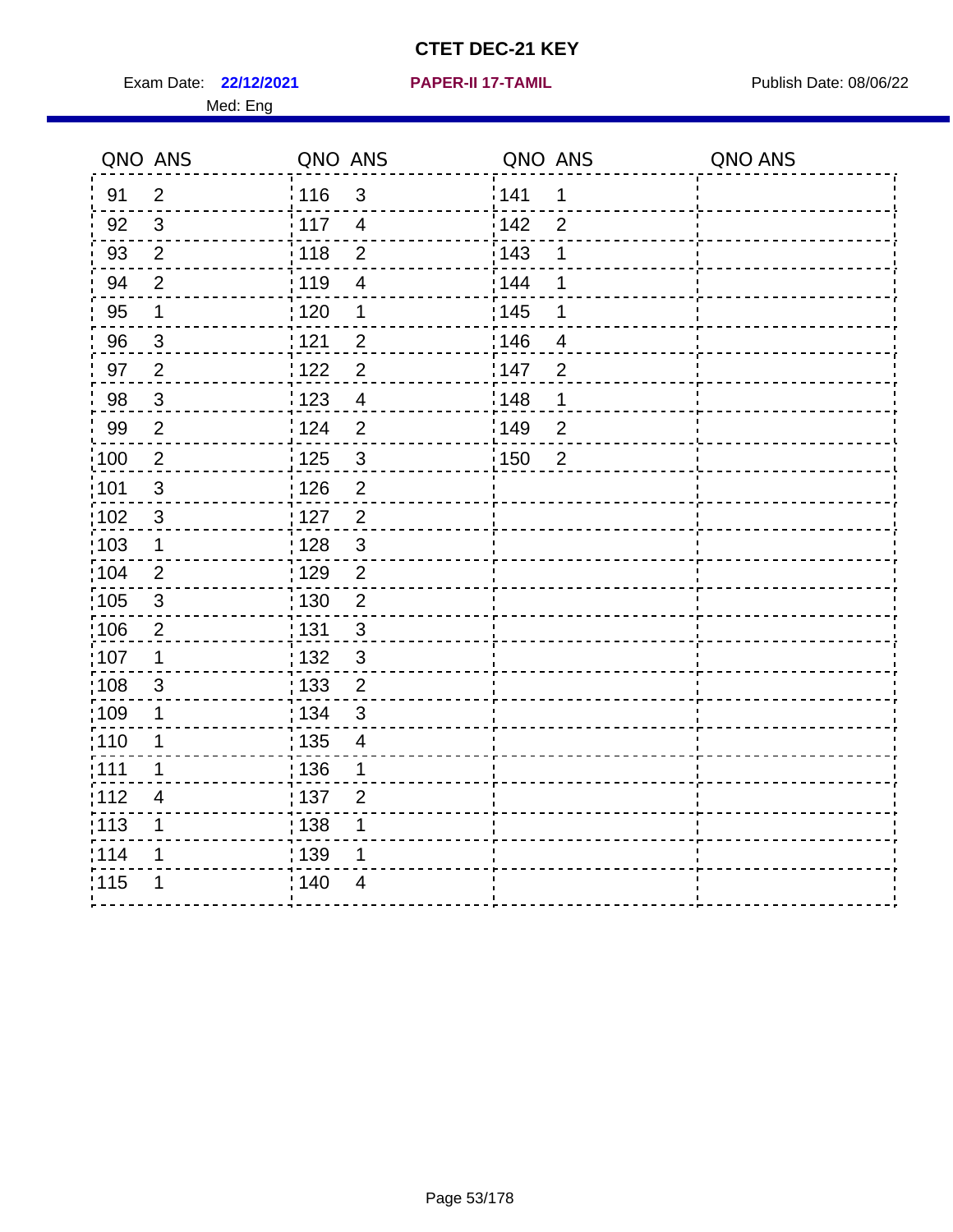Exam Date: 22/12/2021 **PAPER-II 18-TELUGU** PUBlish Date: 08/06/22 Med: Eng

#### **22/12/2021 PAPER-II 18-TELUGU**

| QNO ANS         |                | QNO ANS                             | QNO ANS                 | QNO ANS |
|-----------------|----------------|-------------------------------------|-------------------------|---------|
| 91              | $\overline{4}$ | : 116<br>$\mathfrak{S}$             | 141<br>1                |         |
| 92              | 3              | $\frac{1}{117}$<br>$\overline{4}$   | 142<br>$\overline{2}$   |         |
| 93              | $\overline{2}$ | $\overline{2}$<br>118               | 143<br>1                |         |
| 94              | $\sqrt{3}$     | : 119<br>$\overline{4}$             | 144<br>1                |         |
| 95              | $\overline{2}$ | :120<br>1                           | : 145<br>1              |         |
| 96              | $\overline{2}$ | 121<br>$\overline{2}$               | 146<br>$\overline{4}$   |         |
| 97              | $\sqrt{3}$     | :122<br>$\mathfrak{3}$              | 147<br>$\overline{2}$   |         |
| 98              | $\overline{2}$ | 1123<br>1                           | ¦148<br>1               |         |
| 99              | $\sqrt{3}$     | :124<br>$\mathbf{3}$                | :149<br>$\overline{2}$  |         |
| $\frac{1}{100}$ | $\mathbf{3}$   | $\mathbf{3}$<br>125                 | : 150<br>$\overline{2}$ |         |
| :101            | $\overline{2}$ | : 126<br>1                          |                         |         |
| 102             | $\mathbf 1$    | : 127<br>$\overline{4}$             |                         |         |
| 103             | $\overline{2}$ | : 128<br>$\mathbf{3}$               |                         |         |
| :104            | 4              | : 129<br>1                          |                         |         |
| 105             | $\sqrt{3}$     | $\frac{1}{1}$ 130<br>$\mathfrak{3}$ |                         |         |
| 106             | $\overline{2}$ | : 131<br>$\mathbf{3}$               |                         |         |
| 107             | 1              | : 132<br>$\overline{4}$             |                         |         |
| 108             | 3              | : 133<br>$\mathfrak{S}$             |                         |         |
| :109            | 1              | : 134<br>1                          |                         |         |
| : 110           | $\mathbf 1$    | 135<br>$\mathfrak{S}$               |                         |         |
| :111            | 1              | : 136<br>1                          |                         |         |
| 112             | $\overline{4}$ | :137<br>$\overline{2}$              |                         |         |
| :113            | $\mathbf 1$    | : 138<br>1                          |                         |         |
| 114             | 1              | 139<br>1                            |                         |         |
| 115             |                | ; 140<br>4                          |                         |         |
|                 |                |                                     |                         |         |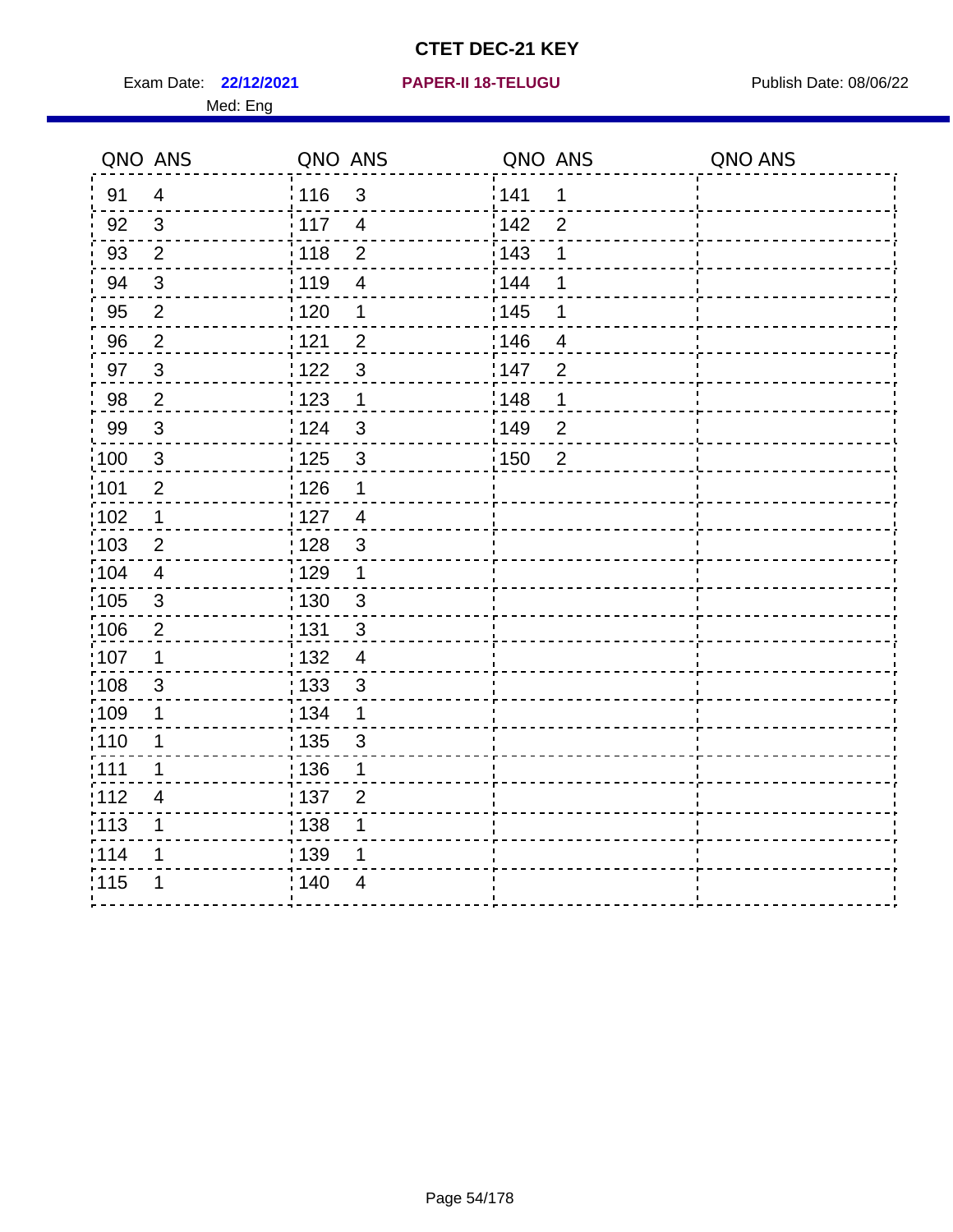Exam Date: 22/12/2021 **PAPER-II 20-URDU** PAPER Publish Date: 08/06/22 Med: Eng

#### **22/12/2021 PAPER-II 20-URDU**

| $\overline{2}$<br><sup>'</sup> 116<br>91<br>3<br>92<br>$\overline{2}$<br>: 117<br>$\overline{4}$<br>93<br>$\overline{2}$<br>: 118<br>$\overline{2}$<br>119<br>94<br>1<br>4 | ¦141<br>1<br>142<br>$\overline{2}$<br>$\frac{1}{2}$ 143<br>1<br>144<br>1 |  |
|----------------------------------------------------------------------------------------------------------------------------------------------------------------------------|--------------------------------------------------------------------------|--|
|                                                                                                                                                                            |                                                                          |  |
|                                                                                                                                                                            |                                                                          |  |
|                                                                                                                                                                            |                                                                          |  |
|                                                                                                                                                                            |                                                                          |  |
| 95<br>$\sqrt{3}$<br>: 120<br>$\mathbf 1$                                                                                                                                   | $\frac{1}{1}$ 145<br>1                                                   |  |
| 96<br>121<br>1<br>$\mathbf 1$                                                                                                                                              | 146<br>4                                                                 |  |
| 122<br>$\overline{2}$<br>97<br>3                                                                                                                                           | 147<br>$\overline{2}$                                                    |  |
| $\overline{2}$<br>98<br>123<br>$\mathbf 1$                                                                                                                                 | 148<br>1                                                                 |  |
| 99<br>$\overline{2}$<br>¦ 124<br>$\overline{2}$                                                                                                                            | :149<br>$\overline{2}$                                                   |  |
| 100<br>3<br>$\frac{1}{1}$ 125<br>1                                                                                                                                         | : 150<br>$\overline{2}$                                                  |  |
| :101<br>$\frac{1}{2}$ 126<br>1<br>1                                                                                                                                        |                                                                          |  |
| 102<br>:127<br>1<br>$\mathbf 1$                                                                                                                                            |                                                                          |  |
| :103<br>: 128<br>$\overline{2}$<br>1                                                                                                                                       |                                                                          |  |
| :104<br>: 129<br>$\mathbf{3}$<br>1                                                                                                                                         |                                                                          |  |
| 105<br>: 130<br>$\mathbf 1$<br>$\mathbf 1$                                                                                                                                 |                                                                          |  |
| :106<br>: 131<br>$\overline{2}$<br>$\overline{2}$                                                                                                                          |                                                                          |  |
| 107<br>: 132<br>1<br>4                                                                                                                                                     |                                                                          |  |
| 108 <br>$\frac{1}{1}$ 133<br>3<br>1                                                                                                                                        |                                                                          |  |
| :109<br>: 134<br>$\mathbf 1$<br>1                                                                                                                                          |                                                                          |  |
| :110<br>: 135<br>1<br>$\overline{2}$                                                                                                                                       |                                                                          |  |
| :111<br>:136<br>1<br>1                                                                                                                                                     |                                                                          |  |
| 112<br>$\frac{1}{1}$ 137<br>$\overline{4}$<br>$\overline{2}$                                                                                                               |                                                                          |  |
| 113<br>: 138<br>1<br>1                                                                                                                                                     |                                                                          |  |
| 1114<br>139<br>1<br>1                                                                                                                                                      |                                                                          |  |
| 115<br>140<br>$\overline{4}$                                                                                                                                               |                                                                          |  |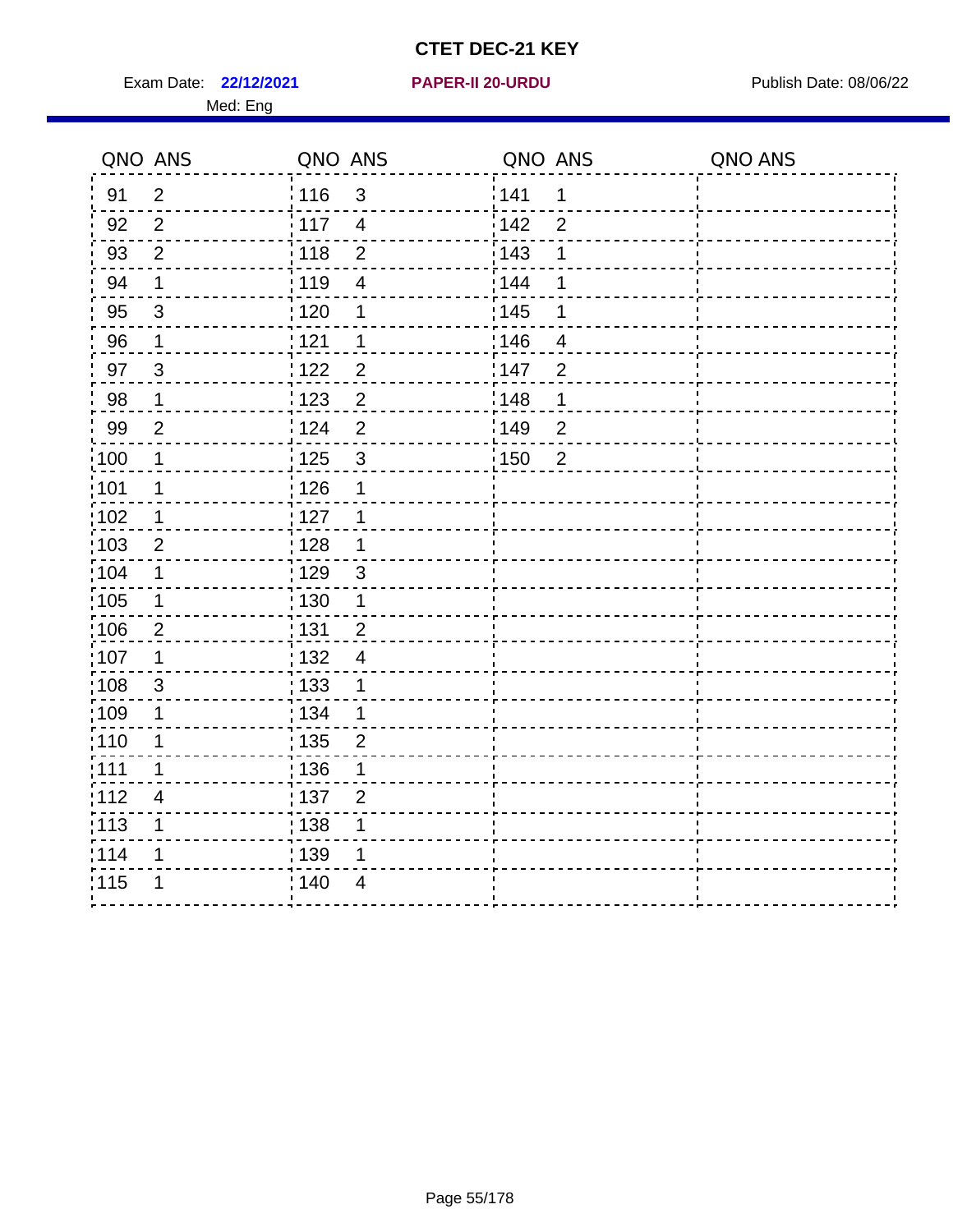Exam Date: 23/12/2021 PAPER-II - (MAT) PRER-IN - Publish Date: 08/06/22

Med: Eng

**23/12/2021 PAPER-II -(MAT)**

|                | QNO ANS        | QNO ANS |                | QNO ANS |                | QNO ANS |                           |
|----------------|----------------|---------|----------------|---------|----------------|---------|---------------------------|
| 1              | 3              | 26      | $\overline{4}$ | 51      | $\overline{4}$ | 76      | $\overline{4}$            |
| 2              | $\mathbf 1$    | 27      | $\overline{2}$ | 52      | 3              | 77      | 2                         |
| 3              | $\mathbf 1$    | 28      | $\overline{4}$ | 53      | $\mathbf{3}$   | 78      | 3                         |
| 4              | $\overline{2}$ | 29      | 1              | 54      | $\overline{4}$ | 79      | $\mathbf 1$               |
| 5              | 4              | 30      | $\overline{4}$ | 55      | $\overline{2}$ | 80      | $\overline{2}$            |
| 6              | $\mathbf 1$    | 31      | 1              | 56      | $\overline{c}$ | 81      | $\overline{c}$            |
| $\overline{7}$ | $\mathbf 1$    | 32      | $\mathbf 1$    | 57      | $\overline{2}$ | 82      | $\overline{2}$            |
| 8              | 4              | 33      | 4              | 58      | $\mathbf{1}$   | 83      | $\overline{2}$            |
| 9              | $\mathbf 1$    | 34      | 2              | 59      | 2              | 84      | 3                         |
| 10             | $\mathbf 1$    | 35      | $\mathbf{1}$   | 60      | $\overline{4}$ | 85      | 3                         |
| 11             | $\overline{2}$ | 36      | $\overline{2}$ | 61      | $\mathbf{3}$   | 86      | 3                         |
| 12             | $\overline{2}$ | 37      | $\overline{4}$ | 62      | $\overline{4}$ | 87      | $\ensuremath{\mathsf{3}}$ |
| 13             | $\mathfrak{S}$ | 38      | $\overline{4}$ | 63      | $\overline{2}$ | 88      | $\mathbf 1$               |
| 14             | 1              | 39      | $\mathfrak{S}$ | 64      | $\mathfrak{S}$ | 89      | 1                         |
| 15             | 3              | 40      | 2              | 65      | $\overline{2}$ | 90      | 4                         |
| 16             | $\overline{2}$ | 41      | $\overline{4}$ | 66      | $\overline{2}$ |         |                           |
| 17             | 1              | 42      | $\overline{2}$ | 67      | $\overline{2}$ |         |                           |
| 18             | $\mathbf 1$    | 43      | $\mathbf 1$    | 68      | $\mathbf{2}$   |         |                           |
| 19             | 1              | 44      | 3              | 69      | 3              |         |                           |
| 20             | 4              | 45      | 2              | 70      | 3              |         |                           |
| 21             | 3              | 46      | $\mathbf{3}$   | 71      | $\overline{2}$ |         |                           |
| 22             | $\mathbf 1$    | 47      | $\overline{2}$ | 72      | 4              |         |                           |
| 23             | $\sqrt{3}$     | 48      | $\overline{2}$ | 73      | 1              |         |                           |
| 24             | 4              | 49      | 3              | 74      | $\mathfrak{S}$ |         |                           |
| 25             | 1              | 50      | 3              | 75      | 1              |         |                           |
|                |                |         |                |         |                |         |                           |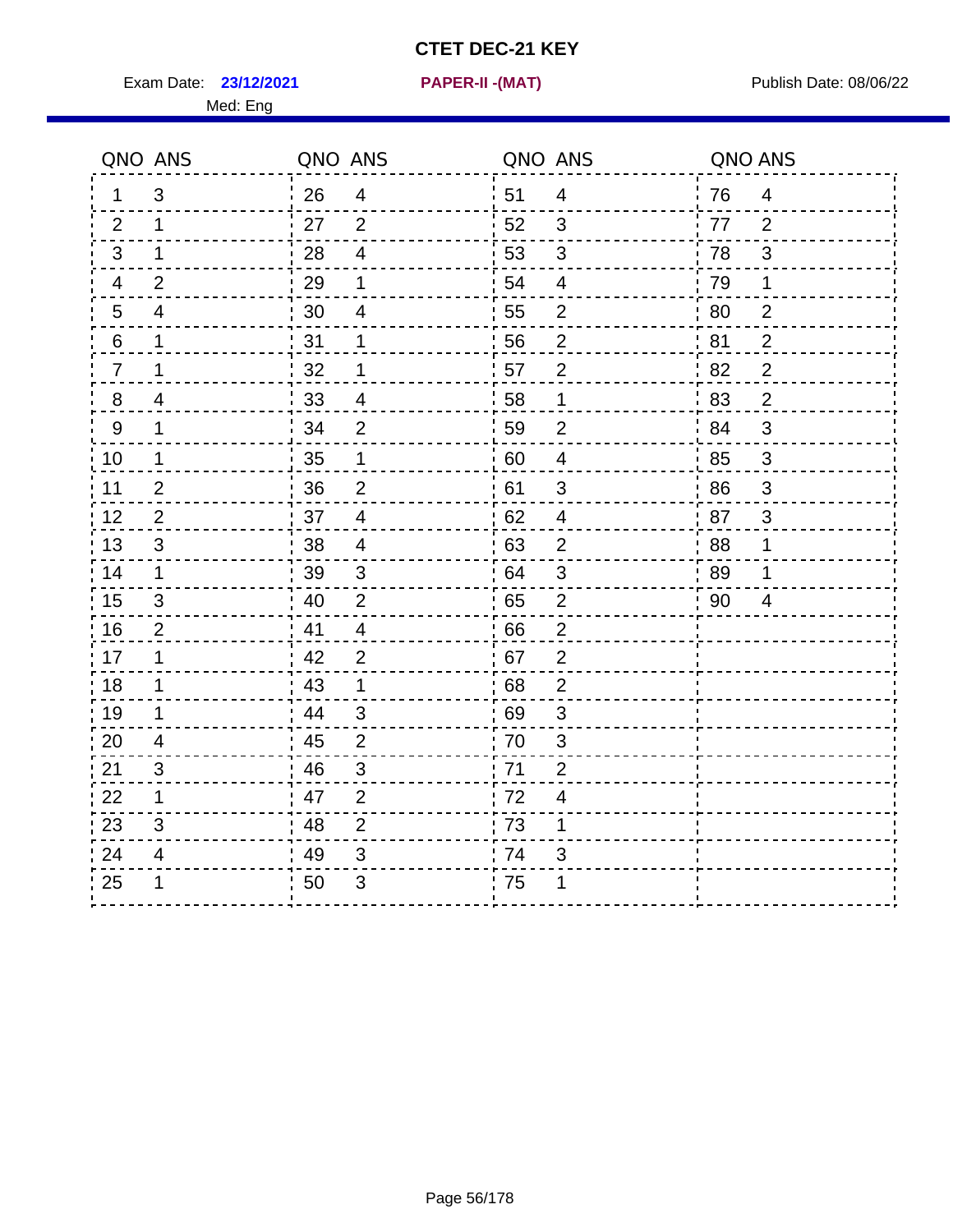Exam Date: **23/12/2021 PAPER-II - (SOS)** Publish Date: 08/06/22

Med: Eng

**23/12/2021 PAPER-II -(SOS)**

|                  | QNO ANS        | QNO ANS |                         |    | QNO ANS                   | QNO ANS |                |
|------------------|----------------|---------|-------------------------|----|---------------------------|---------|----------------|
| 1.               | $\mathfrak{S}$ | 26      | $\overline{4}$          | 51 | $\overline{2}$            | 76      | 1              |
| 2                | 1              | 27      | 2                       | 52 | $\overline{4}$            | 77      | 1              |
| 3                | 1              | 28      | $\overline{4}$          | 53 | $\mathfrak{B}$            | 78      | 4              |
| 4                | $\overline{2}$ | 29      | 1                       | 54 | 1                         | 79      | 2              |
| $5\overline{)}$  | $\overline{4}$ | 30      | $\overline{\mathbf{4}}$ | 55 | $\sqrt{3}$                | 80      | $\overline{4}$ |
| 6                | 1              | 31      | 4                       | 56 | 4                         | 81      | 3              |
| $\overline{7}$   | 1              | 32      | 1                       | 57 | $\sqrt{3}$                | 82      | $\mathbf 1$    |
| $\bf 8$          | 4              | 33      | $\overline{4}$          | 58 | $\overline{4}$            | 83      | $\overline{4}$ |
| $\boldsymbol{9}$ | 1              | 34      | $\overline{2}$          | 59 | $\mathfrak{S}$            | 84      | 1              |
| 10               | 1              | 35      | 1                       | 60 | $\ensuremath{\mathsf{3}}$ | 85      | $\mathbf 1$    |
| 11               | $\overline{2}$ | 36      | 1                       | 61 | $\mathfrak{S}$            | 86      | $\overline{2}$ |
| 12               | 2              | 37      | $\mathfrak{3}$          | 62 | $\overline{4}$            | 87      | 3              |
| 13               | 3              | 38      | 3                       | 63 | $\overline{4}$            | 88      | 3              |
| 14               | 1              | 39      | $\mathbf{3}$            | 64 | 4                         | 89      | 4              |
| 15               | $\sqrt{3}$     | 40      | 1                       | 65 | $\sqrt{3}$                | 90      | $\overline{4}$ |
| 16               | $\overline{2}$ | 41      | $\overline{4}$          | 66 | $\overline{2}$            |         |                |
| 17               | 1              | 42      | $\overline{4}$          | 67 | 1                         |         |                |
| 18               | 1              | 43      | $\mathbf 1$             | 68 | $\sqrt{3}$                |         |                |
| 19               | 1              | 44      | $\overline{4}$          | 69 | $\overline{\mathcal{A}}$  |         |                |
| 20               | $\overline{4}$ | 45      | $\overline{4}$          | 70 | 1                         |         |                |
| 21               | 3              | 46      | 3                       | 71 | 4                         |         |                |
| 22               | 1              | 47      | $\overline{2}$          | 72 | $\overline{4}$            |         |                |
| 23               | 3              | 48      | $\overline{2}$          | 73 | 1                         |         |                |
| 24               | $\overline{4}$ | 49      | $\overline{2}$          | 74 | 3                         |         |                |
| 25               | 1              | 50      | 1                       | 75 | $\overline{2}$            |         |                |
|                  |                |         |                         |    |                           |         |                |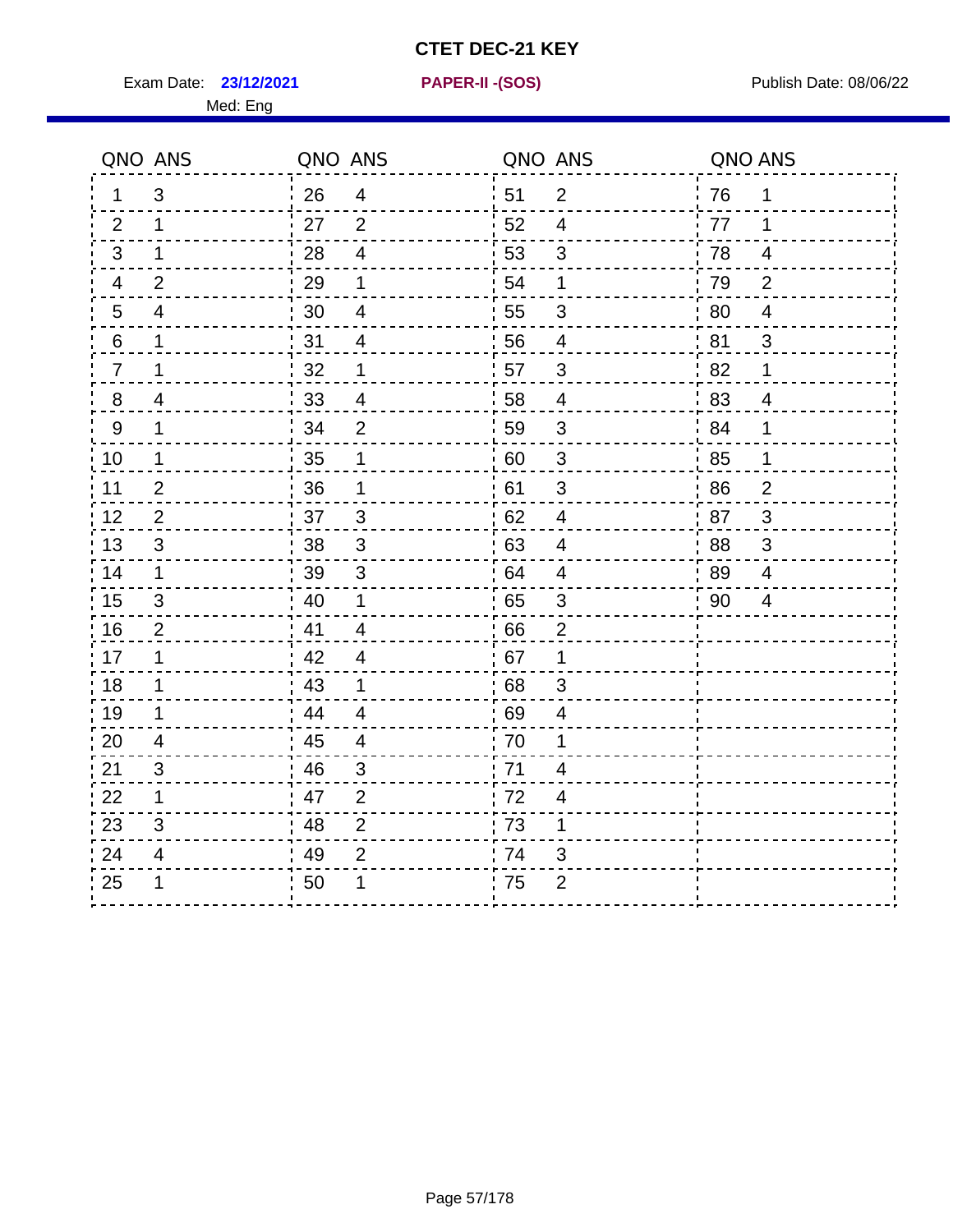Exam Date: 23/12/2021 **PAPER-II 01-ENGLISH Propriet Access 12-12/2021** Publish Date: 08/06/22 Med: Eng

#### **23/12/2021 PAPER-II 01-ENGLISH**

|       | QNO ANS                  | QNO ANS           |                          | QNO ANS           |                | QNO ANS |
|-------|--------------------------|-------------------|--------------------------|-------------------|----------------|---------|
| 91    | $\mathfrak{S}$           | : 116             | $\overline{2}$           | 1141              | $\overline{2}$ |         |
| 92    | 1                        | 117               | $\overline{2}$           | 142               | $\overline{4}$ |         |
| 93    | $\mathbf{2}$             | $\frac{1}{118}$   | $\mathsf 3$              | 143               | 1              |         |
| 94    | $\overline{2}$           | : 119             | $\overline{\mathbf{4}}$  | : 144             | 1              |         |
| 95    | $\overline{2}$           | : 120             | 1                        | : 145             | $\overline{4}$ |         |
| 96    | 1                        | 121               | 1                        | :146              | $\mathfrak{S}$ |         |
| 97    | $\mathbf{3}$             | 1122              | $\mathfrak{S}$           | 147               | $\overline{4}$ |         |
| 98    | $\mathbf{3}$             | 123               | $\overline{2}$           | 148               | $\sqrt{3}$     |         |
| 99    | $\overline{\mathcal{A}}$ | 124               | $\overline{\mathbf{4}}$  | :149              | $\overline{4}$ |         |
| 100   | $\mathbf 2$              | 125               | $\mathbf 2$              | $\frac{1}{1}$ 150 | 1              |         |
| 101   | $\mathbf 1$              | : 126             | $\overline{\mathcal{A}}$ |                   |                |         |
| 102   | $\mathbf 1$              | : 127             | $\overline{2}$           |                   |                |         |
| 103   | 4                        | : 128             | $\overline{2}$           |                   |                |         |
| 104   | $\mathbf{3}$             | : 129             | $\mathbf{3}$             |                   |                |         |
| 105   | $\sqrt{2}$               | $\frac{1}{1}$ 130 | $\mathbf 2$              |                   |                |         |
| 106   | $\mathbf 1$              | : 131             | $\overline{2}$           |                   |                |         |
| 107   | 3                        | : 132             | $\overline{4}$           |                   |                |         |
| :108  | $\sqrt{2}$               | 133               | $\mathbf{3}$             |                   |                |         |
| :109  | $\mathbf 1$              | : 134             | $\overline{2}$           |                   |                |         |
| :110  | $\overline{2}$           | : 135             | $\sqrt{3}$               |                   |                |         |
| : 111 | $\mathfrak{S}$           | : 136             | $\overline{4}$           |                   |                |         |
| 112   | 1                        | : 137             | $\overline{2}$           |                   |                |         |
| : 113 | $\sqrt{3}$               | : 138             | $\overline{\mathbf{4}}$  |                   |                |         |
| 114   | 2                        | : 139             | 3                        |                   |                |         |
| 115   | $\overline{4}$           | : 140             | 1                        |                   |                |         |
|       |                          |                   |                          |                   |                |         |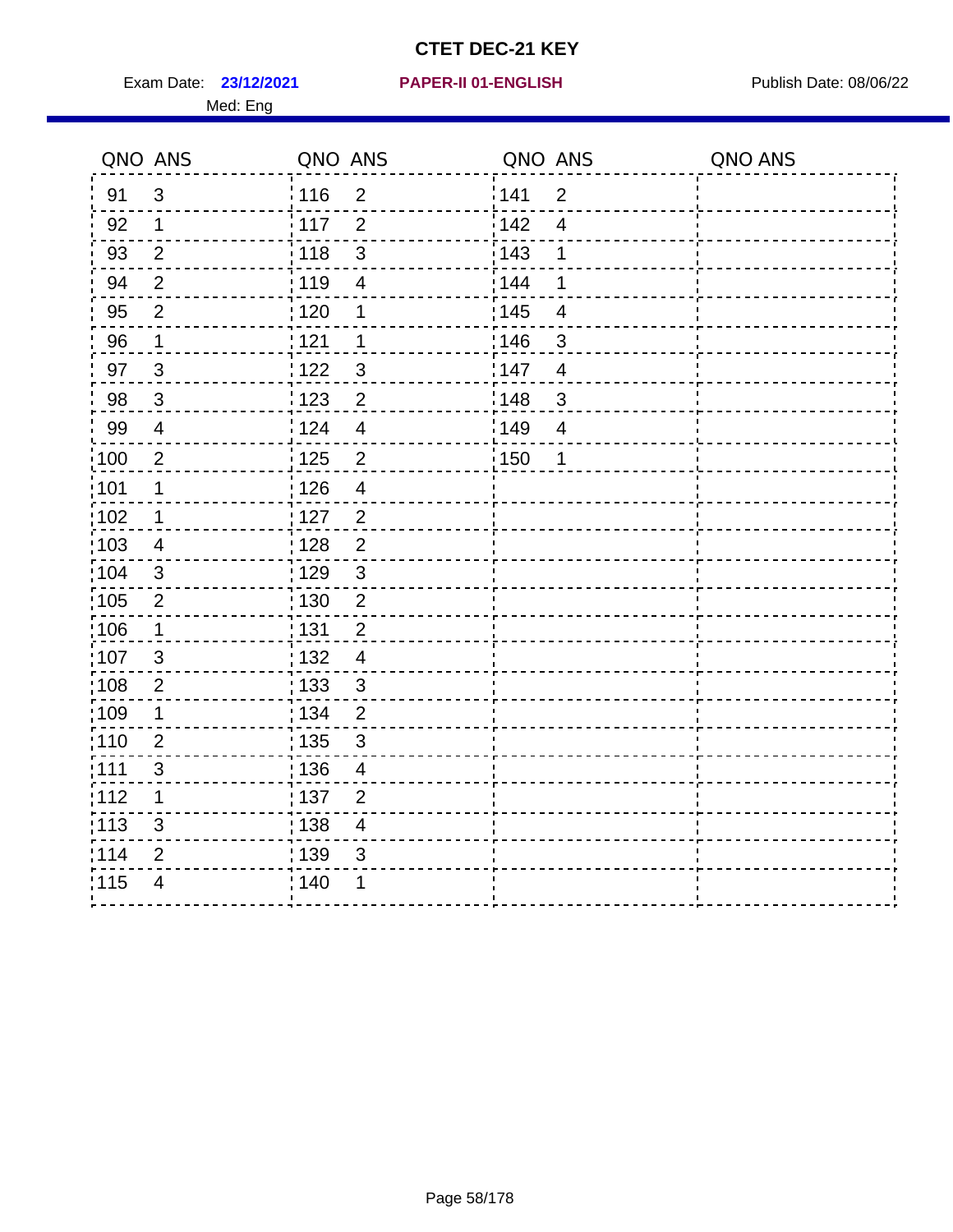Exam Date: 23/12/2021 **PAPER-II 02-HINDI Exam Date: 08/06/22** Med: Eng

#### **23/12/2021 PAPER-II 02-HINDI**

| QNO ANS |                | QNO ANS           |                         | QNO ANS          |                          | QNO ANS |
|---------|----------------|-------------------|-------------------------|------------------|--------------------------|---------|
| 91      | $\mathfrak{S}$ | 116               | $\overline{2}$          | 141              | $\overline{2}$           |         |
| 92      | $\overline{2}$ | 117               | $\overline{2}$          | <sup>'</sup> 142 | $\overline{4}$           |         |
| 93      | $\mathbf 1$    | 118               | $\mathbf{3}$            | : 143            | 1                        |         |
| 94      | $\mathbf{3}$   | 119               | $\overline{4}$          | 144              | 1                        |         |
| 95      | $\overline{4}$ | : 120             | 1                       | : 145            | $\overline{4}$           |         |
| 96      | 1              | 121               | $\overline{2}$          | 146              | 3                        |         |
| 97      | $\mathbf{3}$   | 122               | $\overline{2}$          | 147              | $\overline{4}$           |         |
| 98      | $\mathbf{3}$   | $\frac{1}{2}$ 123 | $\overline{2}$          | 148              | $\sqrt{3}$               |         |
| 99      | $\mathbf 1$    | 124               | $\mathbf{3}$            | :149             | $\overline{\mathcal{A}}$ |         |
| 100     | $\overline{4}$ | $\frac{1}{1}$ 125 | $\mathbf{1}$            | 150              | 1                        |         |
| :101    | $\overline{4}$ | $\frac{1}{2}$ 126 | $\overline{2}$          |                  |                          |         |
| 102     | $\overline{2}$ | 127               | $\mathbf{3}$            |                  |                          |         |
| :103    | 4              | : 128             | $\overline{4}$          |                  |                          |         |
| 104     | 3              | : 129             | $\overline{2}$          |                  |                          |         |
| 105     | $\mathbf 1$    | : 130             | $\mathbf 2$             |                  |                          |         |
| 106     | $\mathbf 1$    | : 131             | $\overline{4}$          |                  |                          |         |
| 107     | 3              | 132               | $\overline{2}$          |                  |                          |         |
| 108     | $\overline{2}$ | $\frac{1}{1}$ 133 | $\overline{2}$          |                  |                          |         |
| :109    | 1              | : 134             | $\mathbf{3}$            |                  |                          |         |
| :110    | $\overline{2}$ | : 135             | 1                       |                  |                          |         |
| 111     | 3              | : 136             | $\overline{4}$          |                  |                          |         |
| 112     | 1              | 137               | $\overline{2}$          |                  |                          |         |
| : 113   | 3              | : 138             | $\overline{\mathbf{4}}$ |                  |                          |         |
| 114     | $\overline{2}$ | : 139             | 3                       |                  |                          |         |
| 115     | $\overline{4}$ | 140               | 1                       |                  |                          |         |
|         |                |                   |                         |                  |                          |         |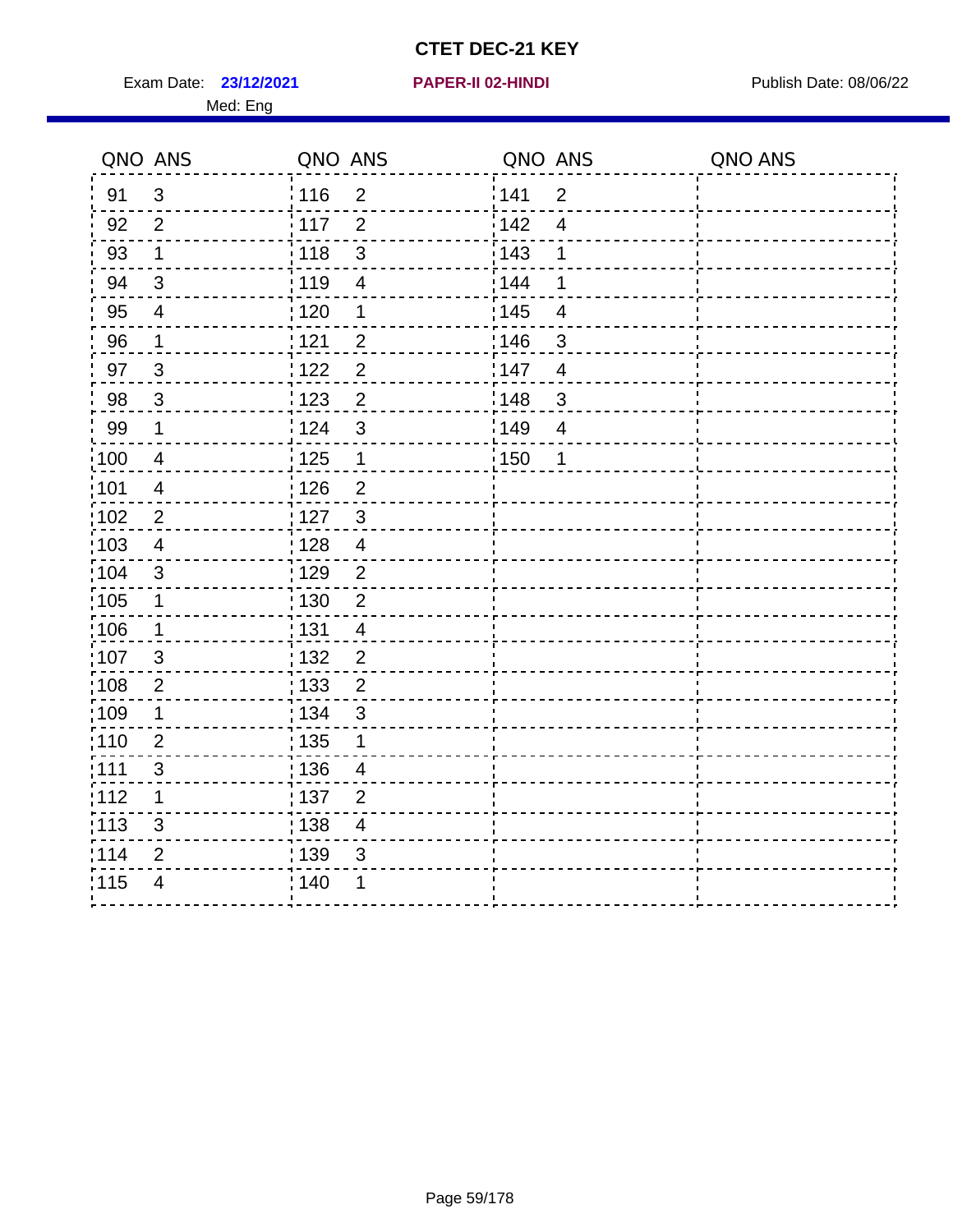|       | QNO ANS        | QNO ANS           |                          | QNO ANS           |                | QNO ANS |
|-------|----------------|-------------------|--------------------------|-------------------|----------------|---------|
| 91    | $\mathbf{3}$   | : 116             | $\overline{2}$           | 1141              | $\overline{2}$ |         |
| 92    | $\overline{4}$ | 117               | $\overline{2}$           | 142               | $\overline{4}$ |         |
| 93    | $\mathbf{2}$   | $\frac{1}{118}$   | $\mathsf 3$              | 143               | 1              |         |
| 94    | 3              | : 119             | $\overline{\mathbf{4}}$  | : 144             | 1              |         |
| 95    | 3              | : 120             | 1                        | : 145             | $\overline{4}$ |         |
| 96    | 1              | 121               | $\sqrt{3}$               | :146              | $\mathfrak{S}$ |         |
| 97    | $\mathfrak{S}$ | 1122              | $\overline{\mathcal{A}}$ | 147               | $\overline{4}$ |         |
| 98    | $\mathbf{1}$   | 123               | $\overline{c}$           | 148               | $\sqrt{3}$     |         |
| 99    | $\overline{2}$ | 124               | $\overline{\mathbf{4}}$  | :149              | $\overline{4}$ |         |
| 100   | $\sqrt{3}$     | 125               | $\mathbf 1$              | $\frac{1}{1}$ 150 | 1              |         |
| 101   | $\sqrt{3}$     | 126               | $\sqrt{3}$               |                   |                |         |
| 102   | $\mathbf 1$    | : 127             | $\mathbf{3}$             |                   |                |         |
| 103   | 4              | : 128             | $\overline{2}$           |                   |                |         |
| 104   | $\mathbf 1$    | : 129             | $\overline{2}$           |                   |                |         |
| 105   | $\mathbf 1$    | $\frac{1}{1}$ 130 | $\mathbf{3}$             |                   |                |         |
| 106   | $\mathbf 1$    | : 131             | $\overline{2}$           |                   |                |         |
| 107   | 3              | : 132             | $\mathbf 1$              |                   |                |         |
| :108  | $\sqrt{2}$     | : 133             | $\overline{4}$           |                   |                |         |
| :109  | $\mathbf 1$    | : 134             | $\mathbf 1$              |                   |                |         |
| :110  | $\overline{2}$ | : 135             | $\overline{2}$           |                   |                |         |
| : 111 | $\mathfrak{S}$ | : 136             | $\overline{4}$           |                   |                |         |
| 112   | 1              | : 137             | $\overline{2}$           |                   |                |         |
| : 113 | $\sqrt{3}$     | : 138             | $\overline{\mathbf{4}}$  |                   |                |         |
| 114   | 2              | : 139             | 3                        |                   |                |         |
| 115   | $\overline{4}$ | : 140             | 1                        |                   |                |         |
|       |                |                   |                          |                   |                |         |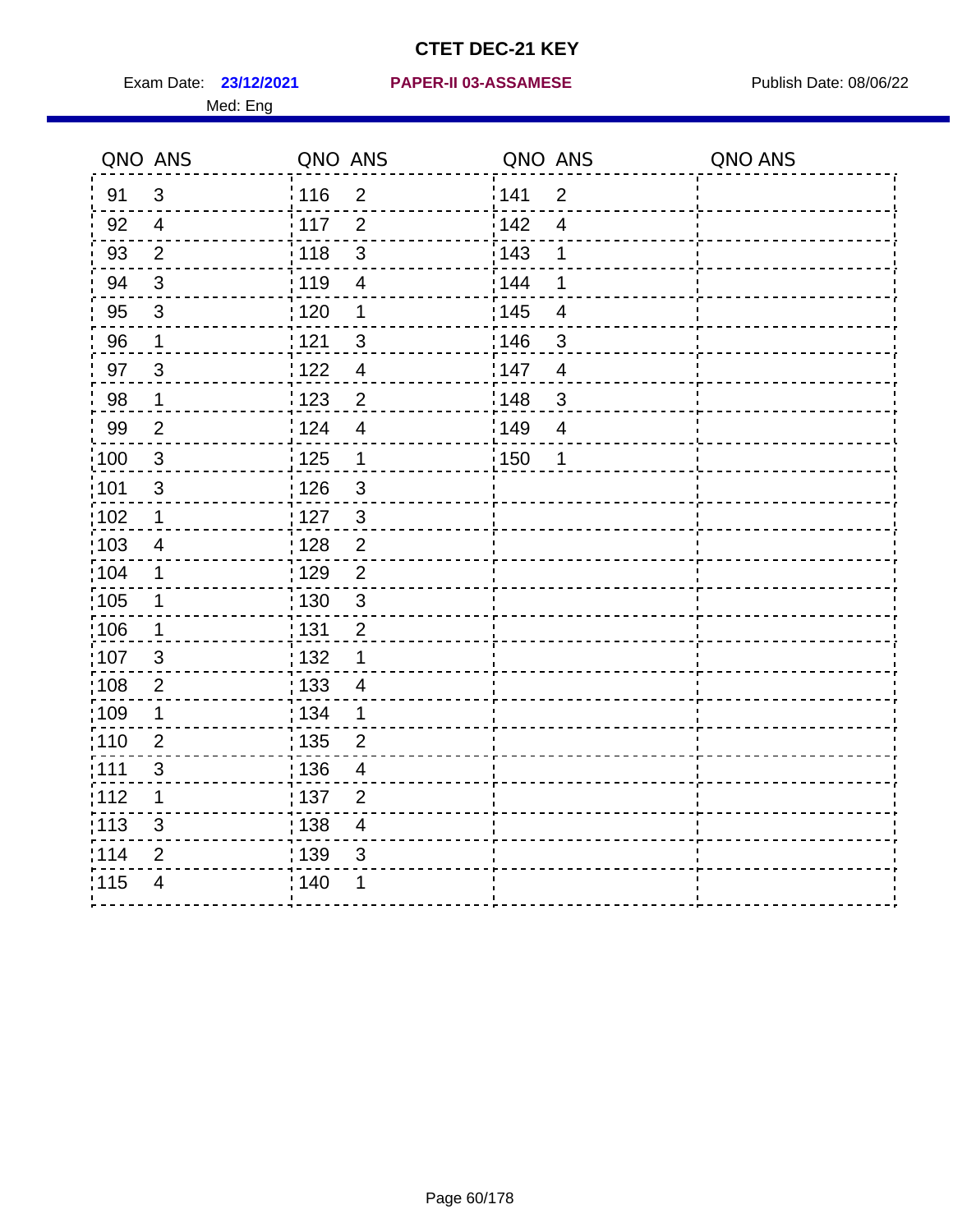Med: Eng

#### **23/12/2021 PAPER-II 16-SANSKRIT** Exam Date: Publish Date: 08/06/22

|                   | QNO ANS                  | QNO ANS           |                         | QNO ANS |                         | QNO ANS |
|-------------------|--------------------------|-------------------|-------------------------|---------|-------------------------|---------|
| 91                | $\mathbf 1$              | : 116             | $\overline{2}$          | 141     | $\overline{2}$          |         |
| 92                | $\overline{4}$           | : 117             | $\overline{2}$          | 142     | $\overline{4}$          |         |
| 93                | $\mathfrak{S}$           | 118               | $\mathfrak{S}$          | 143     | 1                       |         |
| 94                | 1                        | :119              | $\overline{4}$          | 144     | 1                       |         |
| 95                | 1                        | : 120             | 1                       | : 145   | $\overline{\mathbf{4}}$ |         |
| 96                | $\overline{2}$           | 121               | $\mathfrak{B}$          | 146     | 3                       |         |
| 97                | $\overline{2}$           | 122               | $\overline{2}$          | 147     | $\overline{4}$          |         |
| 98                | $\mathbf{3}$             | 123               | $\mathbf 1$             | 148     | $\sqrt{3}$              |         |
| 99                | $\overline{\mathcal{A}}$ | 124               | $\mathbf{3}$            | 149     | $\overline{4}$          |         |
| 100               | $\mathbf 1$              | $\frac{1}{1}$ 125 | $\mathbf{3}$            | : 150   | 1                       |         |
| 101               | $\overline{\mathbf{4}}$  | 126               | $\overline{\mathbf{4}}$ |         |                         |         |
| $\frac{1}{1}$ 102 | $\mathbf{3}$             | : 127             | $\mathbf 1$             |         |                         |         |
| 103               | 1                        | : 128             | $\overline{4}$          |         |                         |         |
| $\frac{1}{1}$ 104 | 3                        | : 129             | $\overline{2}$          |         |                         |         |
| $\frac{1}{1}$ 105 | $\sqrt{3}$               | : 130             | $\mathbf 1$             |         |                         |         |
| :106              | $\mathbf 1$              | : 131             | $\overline{4}$          |         |                         |         |
| 107               | 3                        | : 132             | $\mathbf{3}$            |         |                         |         |
| 108               | $\overline{2}$           | 133               | $\mathbf{3}$            |         |                         |         |
| :109              | $\mathbf 1$              | : 134             | $\overline{2}$          |         |                         |         |
| : 110             | $\overline{2}$           | : 135             | $\mathfrak{S}$          |         |                         |         |
| : 111             | $\mathfrak{S}$           | : 136             | 4                       |         |                         |         |
| 112               | 1                        | : 137             | $\overline{2}$          |         |                         |         |
| : 113             | $\mathfrak{S}$           | : 138             | $\overline{4}$          |         |                         |         |
| 114               | 2                        | 139               | 3                       |         |                         |         |
| 115               | $\overline{4}$           | : 140             | 1                       |         |                         |         |
|                   |                          |                   |                         |         |                         |         |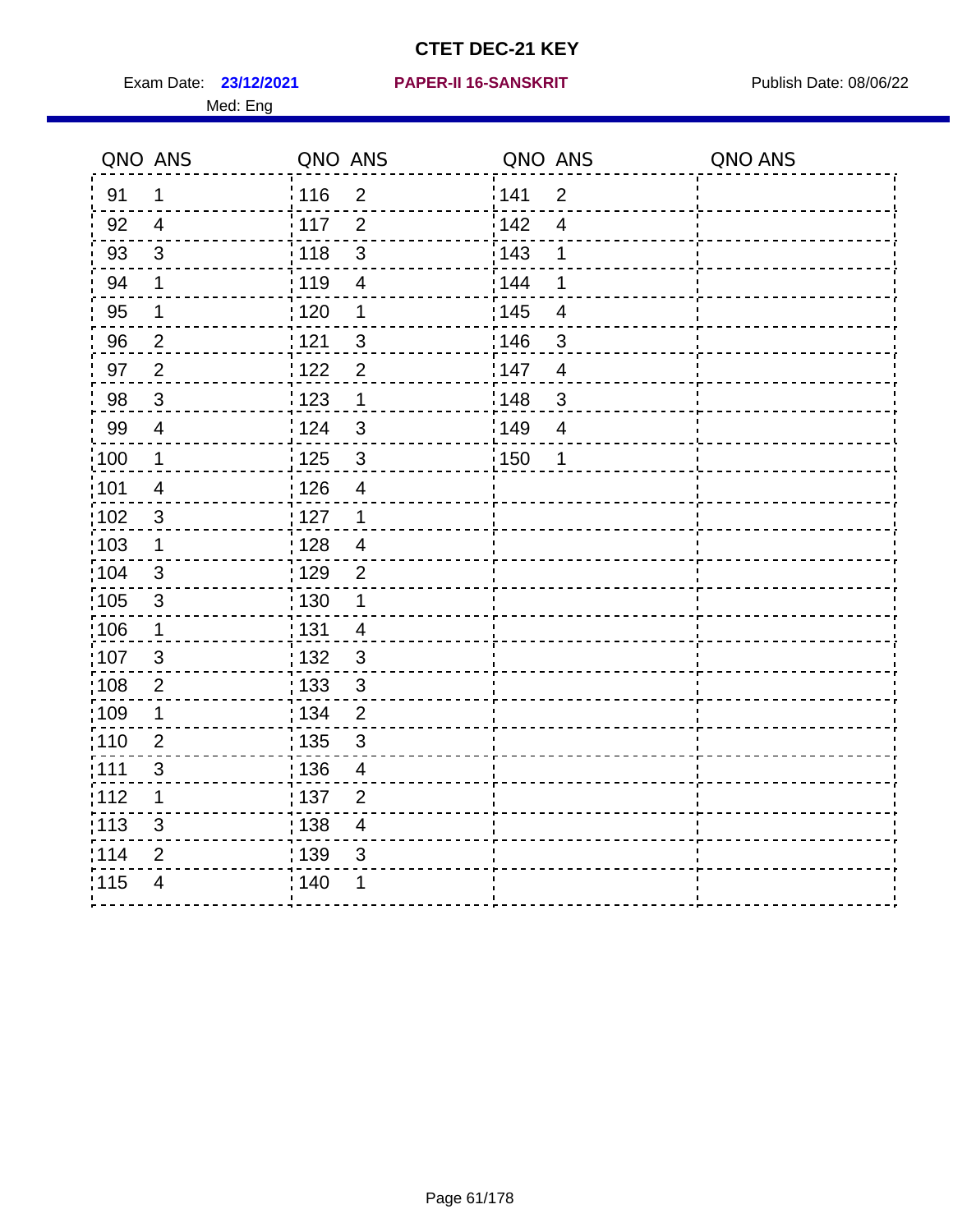Exam Date: 23/12/2021 **PAPER-II 20-URDU** PAPER Publish Date: 08/06/22 Med: Eng

#### **23/12/2021 PAPER-II 20-URDU**

|                   | QNO ANS        | QNO ANS           |                         | QNO ANS           |                | QNO ANS |
|-------------------|----------------|-------------------|-------------------------|-------------------|----------------|---------|
| 91                | 1              | :116              | $\overline{2}$          | 141               | $\overline{2}$ |         |
| 92                | $\overline{2}$ | 117               | $\overline{2}$          | 142               | $\overline{4}$ |         |
| 93                | $\sqrt{3}$     | 118               | $\mathsf 3$             | 143               | 1              |         |
| 94                | $\overline{4}$ | : 119             | $\overline{4}$          | 144               | 1              |         |
| 95                | $\overline{2}$ | : 120             | 1                       | : 145             | $\overline{4}$ |         |
| 96                | 3              | 121               | 1                       | 146               | 3              |         |
| 97                | 1              | 1122              | $\sqrt{3}$              | 147               | $\overline{4}$ |         |
| 98                | 1              | : 123             | 1                       | 148               | $\sqrt{3}$     |         |
| 99                | $\mathbf{2}$   | 124               | $\overline{4}$          | :149              | $\overline{4}$ |         |
| 100               | $\mathbf 1$    | $\frac{1}{1}$ 125 | $\mathbf 1$             | $\frac{1}{1}$ 150 | 1              |         |
| :101              | $\sqrt{3}$     | 126               | 1                       |                   |                |         |
| 102               | $\mathbf 1$    | : 127             | $\overline{2}$          |                   |                |         |
| 103               | 3              | : 128             | 1                       |                   |                |         |
| :104              | $\mathfrak{B}$ | : 129             | $\mathbf 1$             |                   |                |         |
| 105               | $\mathbf 1$    | 130               | $\mathbf{3}$            |                   |                |         |
| 106               | 1              | : 131             | 1                       |                   |                |         |
| 107               | 3              | :132              | $\mathfrak{B}$          |                   |                |         |
| $\frac{1}{1}$ 108 | $\mathbf{2}$   | : 133             | $\boldsymbol{2}$        |                   |                |         |
| 109               | 1              | : 134             | 1                       |                   |                |         |
| :110              | $\overline{2}$ | : 135             | 1                       |                   |                |         |
| 111               | $\sqrt{3}$     | : 136             | $\overline{4}$          |                   |                |         |
| 112               | 1              | $\frac{1}{1}$ 137 | $\overline{2}$          |                   |                |         |
| : 113             | 3              | : 138             | $\overline{\mathbf{4}}$ |                   |                |         |
| 114               | $\overline{2}$ | : 139             | 3                       |                   |                |         |
| 115               | $\overline{4}$ | 140               | 1                       |                   |                |         |
|                   |                |                   |                         |                   |                |         |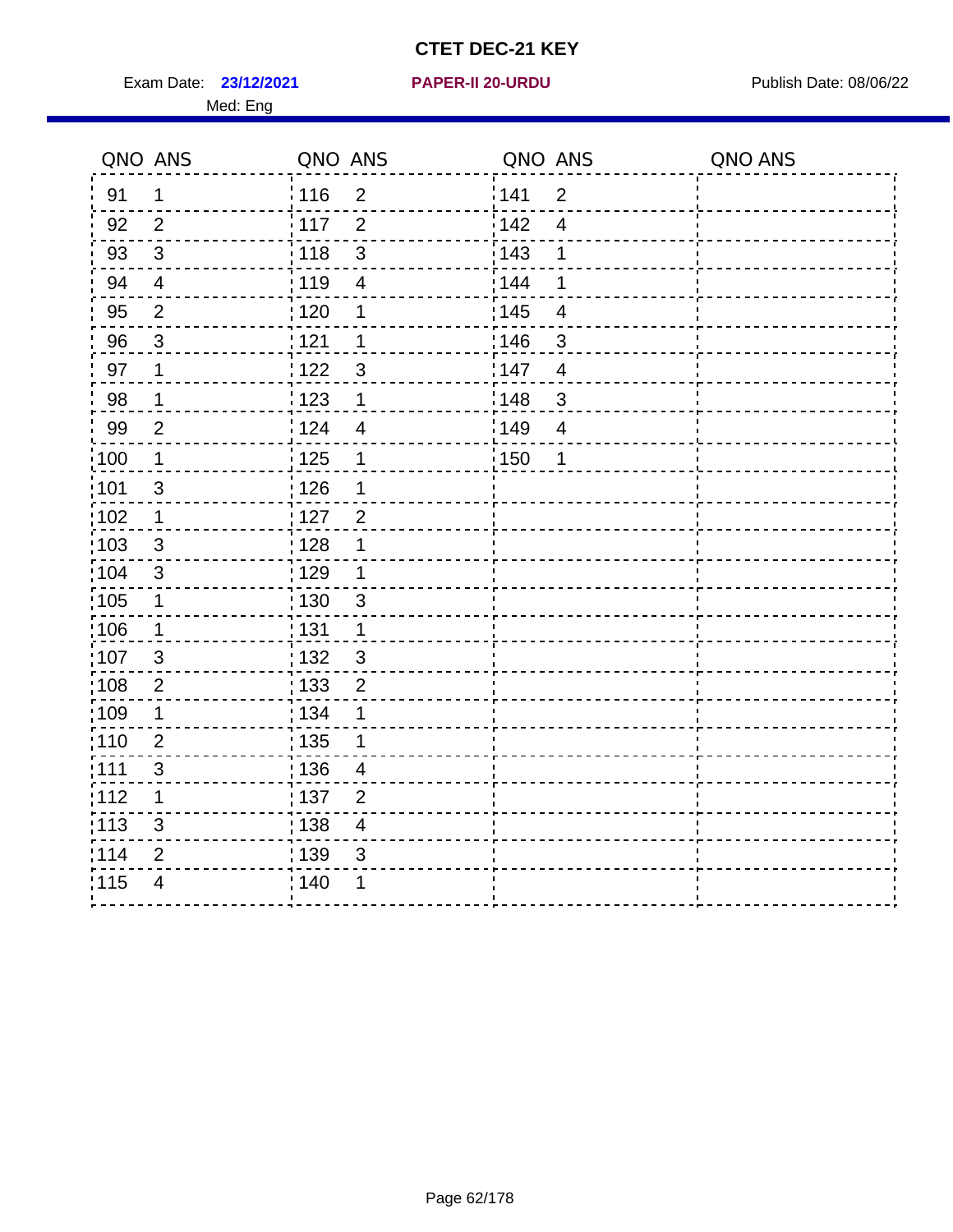Exam Date: **24/12/2021 PAPER-II -(MAT)** PUBLISH Date: 08/06/22

Med: Eng

**24/12/2021 PAPER-II -(MAT)**

|                | QNO ANS        | QNO ANS |                          |      | QNO ANS                   | QNO ANS |                |
|----------------|----------------|---------|--------------------------|------|---------------------------|---------|----------------|
| 1.             | $\overline{2}$ | 26      | $\mathbf{3}$             | ່ 51 | $\mathbf 1$               | 76      | $\overline{4}$ |
| 2              | 3              | 27      | $\overline{2}$           | 52   | $\overline{4}$            | 77      | 2              |
| 3              | $\mathbf 1$    | 28      | 1                        | 53   | $\mathbf 1$               | 78      | $\mathfrak{S}$ |
| $\overline{4}$ | 1              | 29      | 1                        | 54   | 4                         | 79      | $\overline{2}$ |
| 5              | 4              | 30      | $\sqrt{3}$               | 55   | $\overline{4}$            | 80      | $\overline{2}$ |
| 6              | $\mathbf 1$    | 31      | $\overline{2}$           | 56   | 4                         | 81      | 1              |
| $\overline{7}$ | $\overline{2}$ | 32      | $\overline{2}$           | 57   | $\overline{2}$            | 82      | 3              |
| $8\phantom{1}$ | $\overline{2}$ | 33      | $\sqrt{3}$               | 58   | $\boldsymbol{2}$          | 83      | $\sqrt{3}$     |
| 9              | $\mathbf 1$    | 34      | $\overline{2}$           | 59   | $\overline{\mathbf{4}}$   | 84      | $\overline{2}$ |
| 10             | $\mathbf 1$    | 35      | $\boldsymbol{9}$         | 60   | $\ensuremath{\mathsf{3}}$ | 85      | $\mathbf 1$    |
| 11             | 4              | 36      | $\mathsf 3$              | 61   | 4                         | 86      | $\overline{4}$ |
| 12             | $\mathfrak{S}$ | 37      | $\overline{2}$           | 62   | $\mathbf 1$               | 87      | $\mathfrak{3}$ |
| 13             | $\mathbf 1$    | 38      | 3                        | .63  | 3                         | 88      | 3              |
| 14             | 4              | 39      | 1                        | 64   | 3                         | 89      | 1              |
| 15             | $\mathbf 1$    | 40      | $\mathbf 1$              | 65   | $\sqrt{3}$                | 90      | $\mathfrak{S}$ |
| 16             | 4              | 41      | $\mathfrak{3}$           | 66   | 1                         |         |                |
| 17             | 3              | 42      | 2                        | 67   | 4                         |         |                |
| 18             | 3              | 43      | $\boldsymbol{2}$         | 68   | $\overline{2}$            |         |                |
| 19             | $\overline{4}$ | 44      | $\overline{2}$           | .69  | 1                         |         |                |
| 20             | 3              | 45      | $\mathfrak{S}$           | 70   | 1                         |         |                |
| 21             | $\overline{2}$ | 46      | $\overline{2}$           | 71   | 1                         |         |                |
| 22             | $\mathbf 1$    | 47      | $\overline{\mathcal{A}}$ | 72   | 3                         |         |                |
| 23             | $\mathbf 1$    | 48      | $\overline{4}$           | 73   | 1                         |         |                |
| 24             | $\overline{2}$ | 49      | $\overline{2}$           | 74   | $\overline{2}$            |         |                |
| 25             | 1              | 50      | $\overline{2}$           | 75   | 3                         |         |                |

Answer key 9 means marks awarded to all the candidates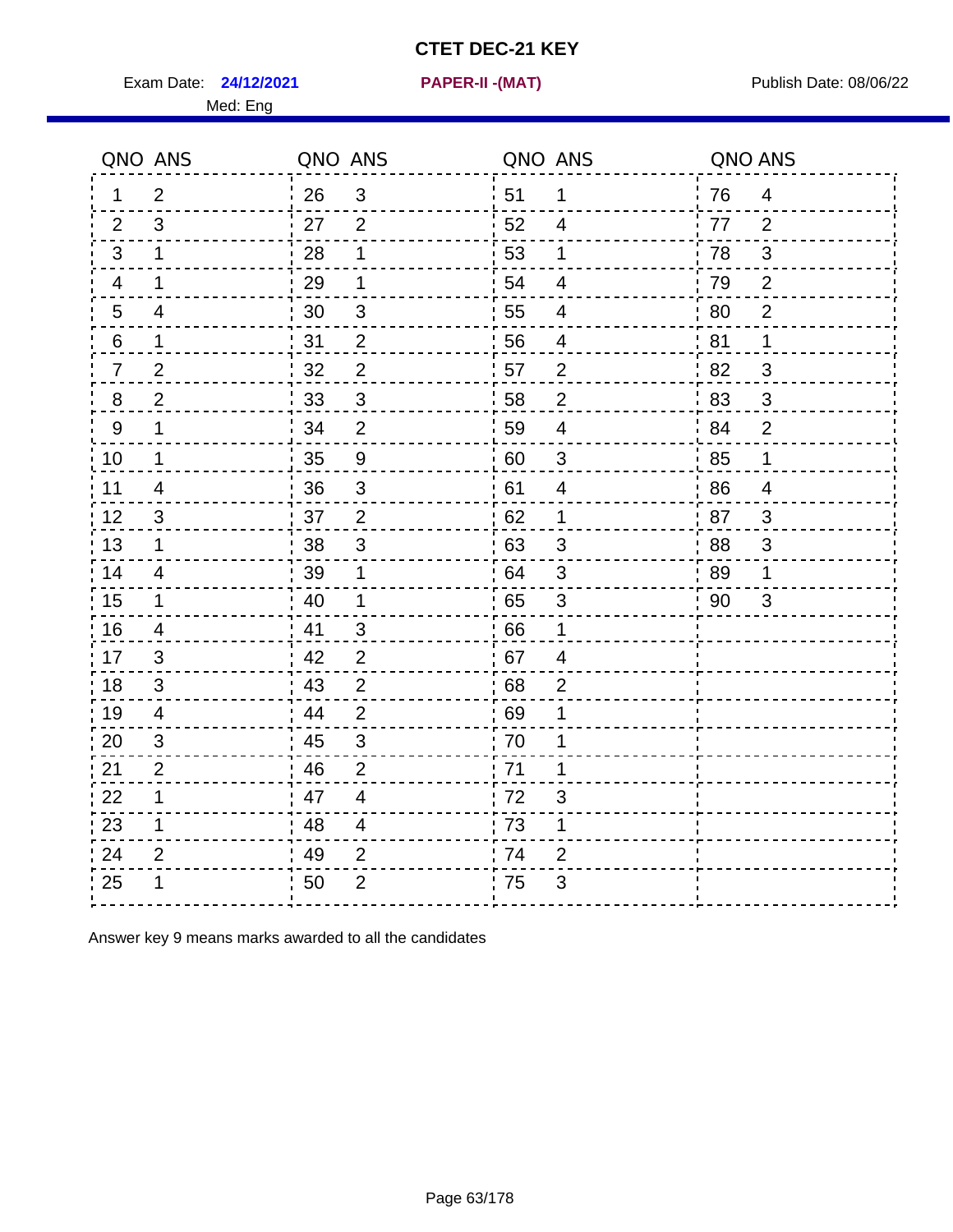Exam Date: **24/12/2021 PAPER-II - (SOS)** Publish Date: 08/06/22

Med: Eng

**24/12/2021 PAPER-II -(SOS)**

|                  | QNO ANS        | QNO ANS |                |    | QNO ANS                   | QNO ANS |                           |
|------------------|----------------|---------|----------------|----|---------------------------|---------|---------------------------|
| 1                | $\overline{2}$ | 26      | 3              | 51 | 2                         | 76      | $\overline{4}$            |
| 2                | 3              | 27      | $\overline{2}$ | 52 | $\overline{4}$            | 77      | 2                         |
| 3                | 1              | 28      | 1              | 53 | $\overline{4}$            | 78      | 3                         |
| 4                | 1              | 29      | 1              | 54 | $\mathfrak{S}$            | 79      | $\overline{2}$            |
| $5\overline{)}$  | $\overline{4}$ | 30      | 3              | 55 | $\mathfrak{S}$            | 80      | 1                         |
| 6                | 1              | 31      | $\mathfrak{B}$ | 56 | 1                         | 81      | 3                         |
| $\overline{7}$   | $\overline{2}$ | 32      | $\overline{2}$ | 57 | $\overline{2}$            | 82      | $\overline{2}$            |
| $\bf 8$          | $\overline{2}$ | 33      | 1              | 58 | 1                         | 83      | 1                         |
| $\boldsymbol{9}$ | 1              | 34      | 1              | 59 | $\overline{4}$            | 84      | 1                         |
| 10               | 1              | 35      | 1              | 60 | $\ensuremath{\mathsf{3}}$ | 85      | $\overline{2}$            |
| 11               | $\overline{4}$ | 36      | $\overline{4}$ | 61 | $\mathbf 2$               | 86      | $\ensuremath{\mathsf{3}}$ |
| 12               | 3              | 37      | $\overline{2}$ | 62 | $\sqrt{3}$                | 87      | $\overline{4}$            |
| 13               | 1              | 38      | 3              | 63 | 3                         | 88      | $\overline{2}$            |
| 14               | $\overline{4}$ | 39      | 3              | 64 | $\overline{4}$            | 89      | 3                         |
| 15               | 1              | 40      | 1              | 65 | $\overline{2}$            | 90      | $\overline{4}$            |
| 16               | $\overline{4}$ | 41      | $\mathbf 1$    | 66 | $\overline{4}$            |         |                           |
| 17               | 3              | 42      | $\overline{2}$ | 67 | $\overline{2}$            |         |                           |
| 18               | 3              | 43      | $\overline{2}$ | 68 | $\sqrt{3}$                |         |                           |
| 19               | $\overline{4}$ | 44      | $\mathfrak{S}$ | 69 | $\sqrt{3}$                |         |                           |
| 20               | 3              | 45      | 3              | 70 | $\overline{2}$            |         |                           |
| 21               | $\overline{2}$ | 46      | 4              | 71 | 3                         |         |                           |
| 22               | 1              | 47      | $\overline{2}$ | 72 | $\overline{2}$            |         |                           |
| 23               | 1              | 48      | $\overline{2}$ | 73 | $\overline{\mathbf{4}}$   |         |                           |
| 24               | $\overline{2}$ | 49      | $\overline{2}$ | 74 | $\overline{2}$            |         |                           |
| 25               | 1              | 50      | 4              | 75 | 4                         |         |                           |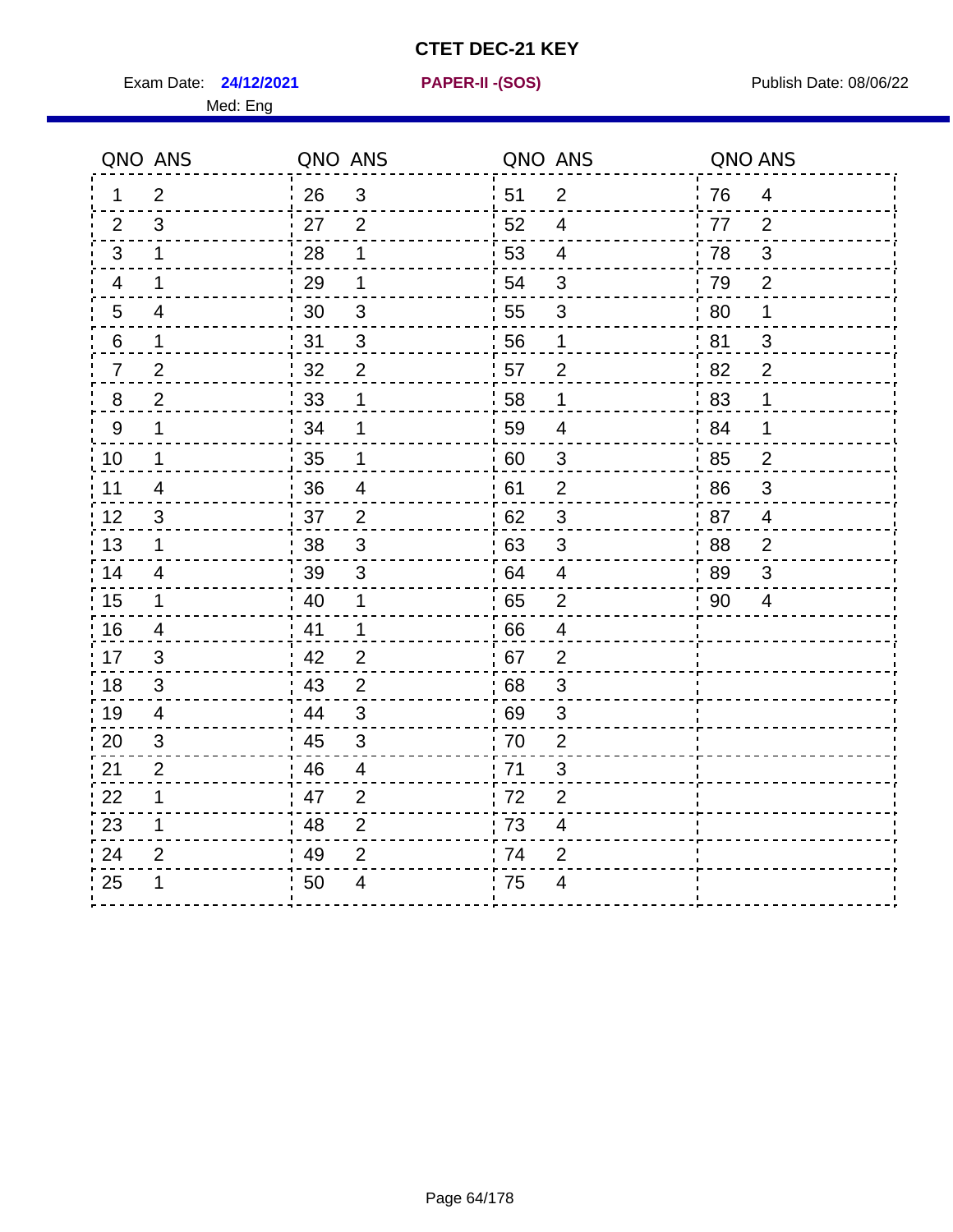Exam Date: 24/12/2021 PAPER-II 01-ENGLISH PREERENT Publish Date: 08/06/22 Med: Eng

#### **24/12/2021 PAPER-II 01-ENGLISH**

|                   | QNO ANS                 | QNO ANS           |                | QNO ANS |                | QNO ANS |
|-------------------|-------------------------|-------------------|----------------|---------|----------------|---------|
| 91                | 3                       | : 116             | 3              | 141     | 1              |         |
| 92                | $\overline{2}$          | 117               | $\mathbf{3}$   | 142     | $\overline{4}$ |         |
| 93                | $\mathbf 1$             | 118               | $\mathbf 1$    | 143     | $\mathbf{3}$   |         |
| 94                | $\mathbf 1$             | : 119             | $\overline{2}$ | 144     | 1              |         |
| 95                | $\mathfrak{B}$          | : 120             | $\overline{4}$ | : 145   | 1              |         |
| 96                | 4                       | 121               | $\overline{2}$ | 146     | $\overline{2}$ |         |
| 97                | $\mathbf 1$             | :122              | $\mathbf 2$    | 147     | 1              |         |
| 98                | $\overline{2}$          | $\frac{1}{2}$ 123 | $\overline{2}$ | 148     | 1              |         |
| 99                | $\overline{\mathbf{4}}$ | 124               | $\overline{2}$ | 149     | $\overline{4}$ |         |
| 100               | $\sqrt{2}$              | $\frac{1}{1}$ 125 | $\overline{2}$ | 150     | $\overline{4}$ |         |
| 101               | $\overline{4}$          | 126               | 1              |         |                |         |
| 102               | $\overline{2}$          | :127              | $\overline{1}$ |         |                |         |
| 103               | 3                       | : 128             | $\mathbf{3}$   |         |                |         |
| $\frac{1}{1}$ 104 | $\mathbf{3}$            | : 129             | $\overline{2}$ |         |                |         |
| $\frac{1}{1}$ 105 | $\overline{4}$          | : 130             | $\overline{2}$ |         |                |         |
| :106              | $\overline{4}$          | : 131             | $\overline{4}$ |         |                |         |
| 107               | $\mathfrak{B}$          | : 132             | $\overline{2}$ |         |                |         |
| $\frac{1}{1}$ 108 | $\overline{2}$          | 133               | $\overline{2}$ |         |                |         |
| 109               | $\sqrt{3}$              | : 134             | $\mathbf{3}$   |         |                |         |
| :110              | $\overline{2}$          | : 135             | $\overline{2}$ |         |                |         |
| : 111             | 3                       | : 136             | 1              |         |                |         |
| 112               | 1                       | : 137             | 1              |         |                |         |
| $\frac{1}{1}$ 113 | $\overline{2}$          | : 138             | $\overline{2}$ |         |                |         |
| 114               | $\overline{2}$          | : 139             | 1              |         |                |         |
| 115               | $\overline{2}$          | 140               | $\overline{2}$ |         |                |         |
|                   |                         |                   |                |         |                |         |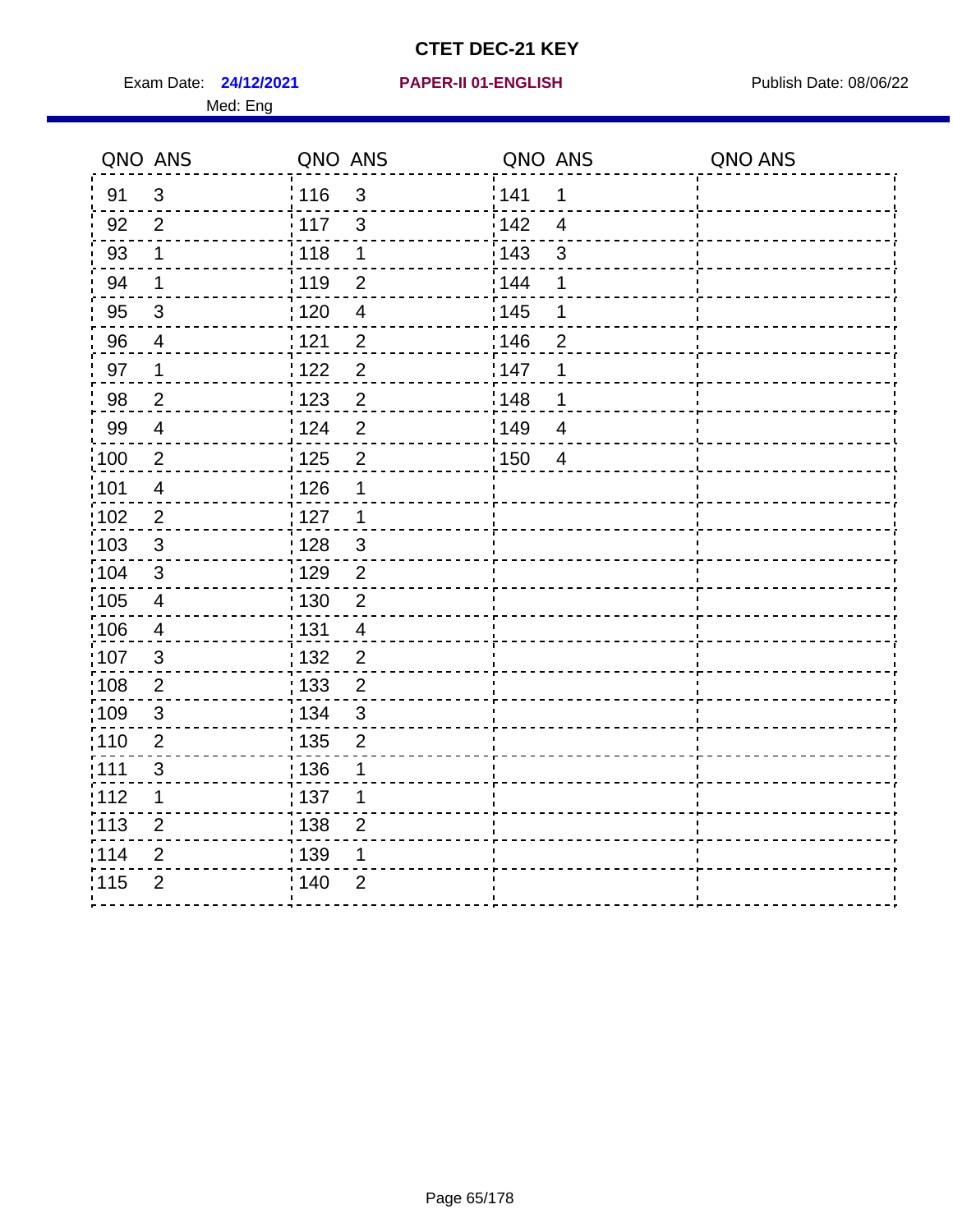Exam Date: 24/12/2021 **PAPER-II 02-HINDI Exam Date: 08/06/22** Med: Eng

# **24/12/2021 PAPER-II 02-HINDI**

| QNO ANS           |                          | QNO ANS                          | QNO ANS                | QNO ANS |
|-------------------|--------------------------|----------------------------------|------------------------|---------|
| 91                | $\mathfrak{3}$           | :116<br>3                        | 141<br>$\mathbf 1$     |         |
| 92                | $\overline{2}$           | 117<br>3                         | 142<br>$\overline{4}$  |         |
| 93                | $\mathbf 1$              | $\frac{1}{2}$ 118<br>$\mathbf 1$ | 143<br>3               |         |
| 94                | $\overline{2}$           | : 119<br>$\overline{2}$          | 144<br>1               |         |
| 95                | $\overline{2}$           | : 120<br>$\overline{4}$          | $\frac{1}{1}$ 145<br>1 |         |
| 96                | $\overline{4}$           | 121<br>1                         | 146<br>$\overline{2}$  |         |
| 97                | $\mathbf{3}$             | 122<br>$\overline{4}$            | 147<br>1               |         |
| 98                | $\mathbf 1$              | 1123<br>$\mathbf 1$              | 148<br>1               |         |
| 99                | $\mathfrak{S}$           | 124<br>$\overline{4}$            | 149<br>$\overline{4}$  |         |
| $\frac{1}{1}$ 100 | $\overline{2}$           | : 125<br>$\overline{\mathbf{4}}$ | 150<br>$\overline{4}$  |         |
| :101              | $\overline{2}$           | : 126<br>$\overline{4}$          |                        |         |
| 102               | $\mathbf 1$              | : 127<br>$\overline{4}$          |                        |         |
| :103              | $\overline{4}$           | : 128<br>$\overline{2}$          |                        |         |
| :104              | 2                        | : 129<br>$\overline{2}$          |                        |         |
| 105               | $\overline{\mathcal{A}}$ | : 130<br>$\overline{2}$          |                        |         |
| 106               | $\overline{4}$           | : 131<br>$\mathbf 1$             |                        |         |
| :107              | 3                        | :132<br>$\mathbf{3}$             |                        |         |
| 108               | $\overline{2}$           | : 133<br>$\overline{2}$          |                        |         |
| 109               | $\sqrt{3}$               | : 134<br>1                       |                        |         |
| :110              | $\overline{2}$           | : 135<br>1                       |                        |         |
| 111               | 3                        | : 136<br>1                       |                        |         |
| 112               | $\mathbf 1$              | : 137<br>1                       |                        |         |
| $\frac{1}{1}$ 113 | $\overline{2}$           | 138<br>$\overline{2}$            |                        |         |
| 114               | $\overline{2}$           | : 139<br>1                       |                        |         |
| 115               | $\overline{2}$           | 140<br>$\overline{2}$            |                        |         |
|                   |                          |                                  |                        |         |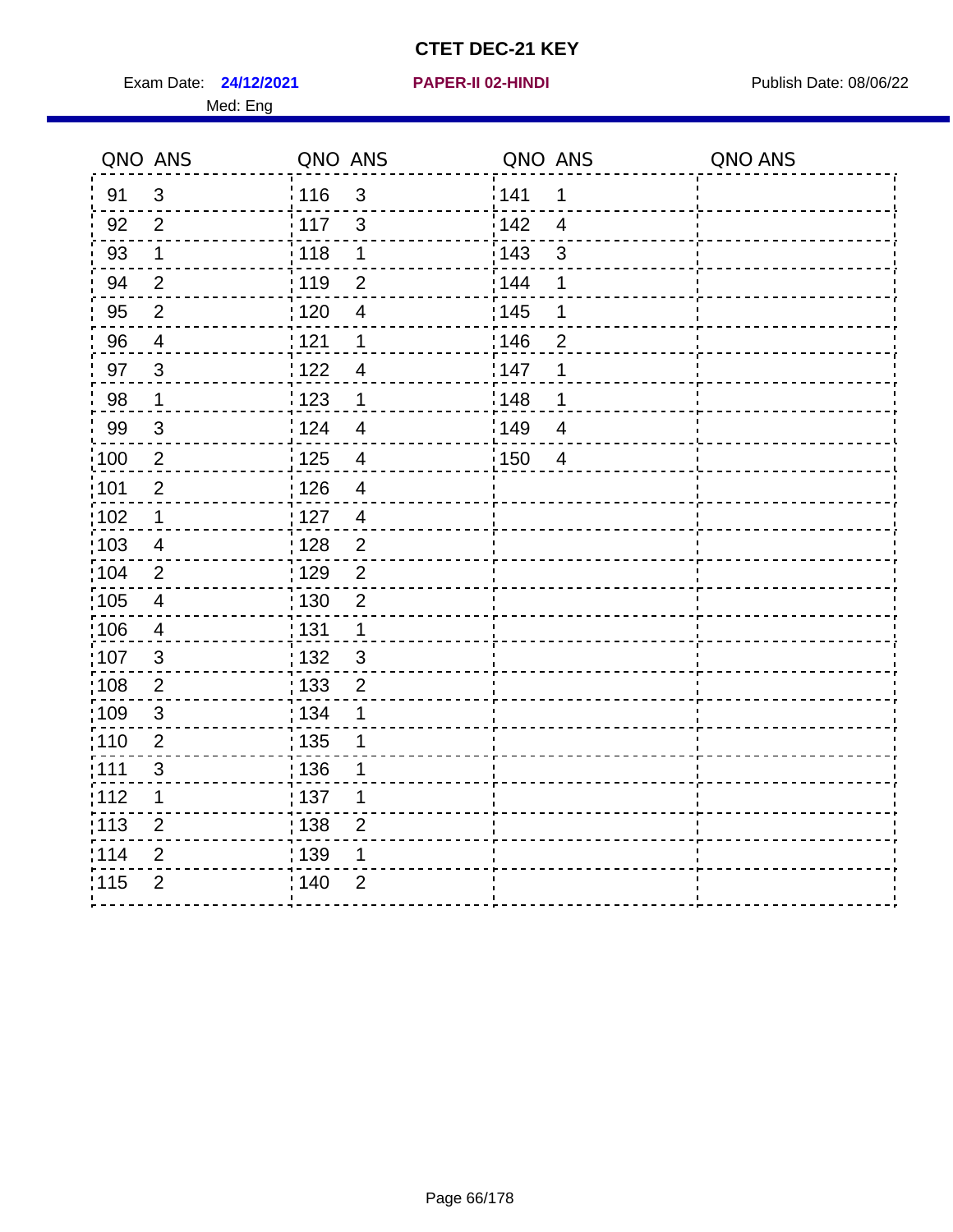Med: Eng

#### **24/12/2021 PAPER-II 16-SANSKRIT** Exam Date: Publish Date: 08/06/22

|                   | QNO ANS        | QNO ANS |                          | QNO ANS           |                | QNO ANS |
|-------------------|----------------|---------|--------------------------|-------------------|----------------|---------|
| 91                | $\overline{2}$ | : 116   | $\mathbf{3}$             | 141               | $\mathbf 1$    |         |
| 92                | $\mathbf 1$    | : 117   | $\mathbf{3}$             | 142               | $\overline{4}$ |         |
| 93                | $\mathfrak{S}$ | 118     | $\mathbf 1$              | 143               | $\mathsf 3$    |         |
| 94                | $\mathbf{3}$   | : 119   | $\overline{2}$           | 144               | 1              |         |
| 95                | $\overline{2}$ | : 120   | $\overline{4}$           | : 145             | 1              |         |
| 96                | $\mathbf{3}$   | 121     | $\mathfrak{B}$           | 146               | $\overline{2}$ |         |
| 97                | $\mathbf{3}$   | 122     | $\mathbf 1$              | 147               | 1              |         |
| 98                | $\mathbf{3}$   | 123     | $\overline{4}$           | 148               | 1              |         |
| 99                | $\overline{4}$ | 124     | $\mathbf 2$              | 149               | $\overline{4}$ |         |
| 100               | $\mathbf{3}$   | 125     | $\mathbf 1$              | $\frac{1}{1}$ 150 | $\overline{4}$ |         |
| 101               | $\sqrt{3}$     | 126     | $\overline{\mathcal{A}}$ |                   |                |         |
| 102               | $\mathbf{1}$   | : 127   | $\mathbf 1$              |                   |                |         |
| 103               | $\overline{2}$ | : 128   | $\overline{2}$           |                   |                |         |
| 104               | $\overline{4}$ | : 129   | $\overline{2}$           |                   |                |         |
| $\frac{1}{1}$ 105 | $\mathbf 1$    | : 130   | $\mathfrak{S}$           |                   |                |         |
| 106               | $\overline{4}$ | : 131   | $\overline{2}$           |                   |                |         |
| 107               | 3              | : 132   | $\overline{2}$           |                   |                |         |
| 108               | $\overline{2}$ | : 133   | $\mathbf 1$              |                   |                |         |
| :109              | $\sqrt{3}$     | : 134   | $\overline{2}$           |                   |                |         |
| : 110             | $\overline{2}$ | : 135   | 4                        |                   |                |         |
| : 111             | $\mathfrak{S}$ | :136    | 1                        |                   |                |         |
| 112               | 1              | : 137   | 1                        |                   |                |         |
| : 113             | $\overline{2}$ | 138     | $\overline{2}$           |                   |                |         |
| 114               | $\overline{2}$ | : 139   | 1                        |                   |                |         |
| 115               | $\overline{2}$ | 140     | $\overline{2}$           |                   |                |         |
|                   |                |         |                          |                   |                |         |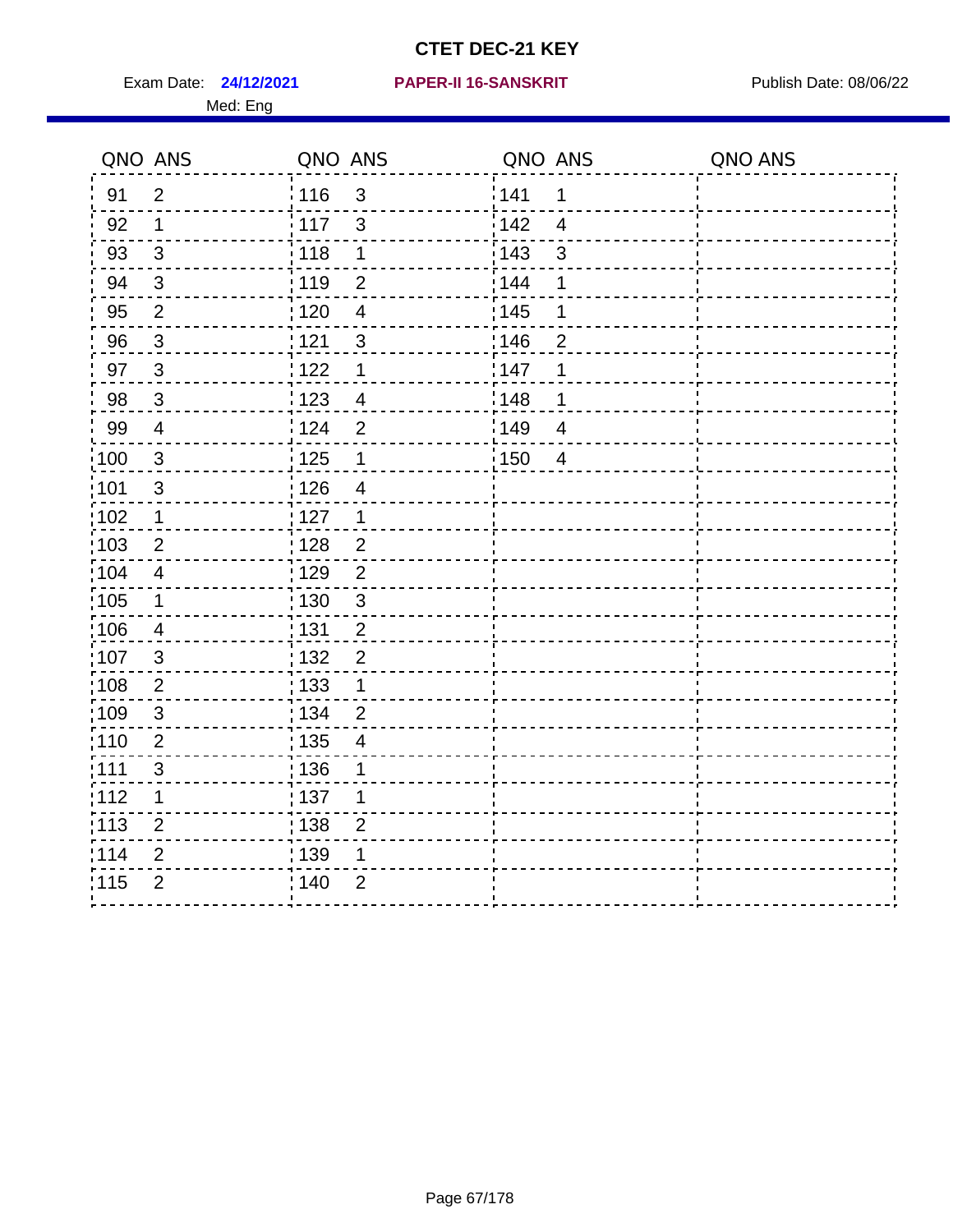Exam Date: 27/12/2021 **PAPER-II-(MAT)** Pressure Publish Date: 08/06/22 Med: Eng

**27/12/2021 PAPER-II -(MAT)**

|                | QNO ANS                  | QNO ANS |                           | QNO ANS |                | QNO ANS |                           |
|----------------|--------------------------|---------|---------------------------|---------|----------------|---------|---------------------------|
| 1              | 3                        | 26      | $\overline{4}$            | ່ 51    | $\overline{4}$ | 76      | $\mathfrak{S}$            |
| 2              | $\mathbf 1$              | 27      | $\overline{4}$            | 52      | $\mathbf 1$    | 77      | 3                         |
| 3              | 1                        | 28      | $\mathfrak{S}$            | 53      | $\overline{2}$ | 78      | $\mathbf 1$               |
| 4              | 1                        | 29      | $\sqrt{3}$                | 54      | $\sqrt{3}$     | 79      | $\mathsf 3$               |
| 5              | $\overline{2}$           | 30      | $\sqrt{3}$                | 55      | 1              | 80      | $\sqrt{3}$                |
| 6              | 1                        | 31      | 3                         | 56      | $\overline{2}$ | 81      | 1                         |
| $\overline{7}$ | 1                        | 32      | $\mathbf{3}$              | 57      | 3              | 82      | $\overline{2}$            |
| $\bf 8$        | 1                        | 33      | $\sqrt{3}$                | 58      | $\sqrt{3}$     | 83      | $\mathfrak{S}$            |
| 9              | $\overline{2}$           | 34      | $\overline{4}$            | 59      | $\overline{2}$ | 84      | $\overline{4}$            |
| 10             | $\mathbf 1$              | 35      | $\overline{2}$            | 60      | $\overline{4}$ | 85      | $\mathbf 1$               |
| 11             | $\overline{\mathcal{A}}$ | 36      | $\ensuremath{\mathsf{3}}$ | 61      | $\overline{4}$ | 86      | $\ensuremath{\mathsf{3}}$ |
| 12             | $\overline{4}$           | 37      | $\overline{4}$            | 62      | $\overline{2}$ | 87      | $\overline{4}$            |
| 13             | 1                        | 38      | 3                         | 63      | $\overline{2}$ | 88      | 3                         |
| 14             | 3                        | 39      | 1                         | 64      | $\overline{2}$ | 89      | 1                         |
| 15             | $\mathbf 1$              | 40      | $\overline{\mathcal{A}}$  | 65      | $\mathbf 2$    | 90      | $\overline{2}$            |
| 16             | $\mathbf 1$              | 41      | $\overline{2}$            | 66      | 3              |         |                           |
| 17             | $\overline{2}$           | 42      | 4                         | 67      | $\overline{4}$ |         |                           |
| 18             | 2                        | 43      | $\mathbf 1$               | 68      | 1              |         |                           |
| 19             | $\overline{4}$           | 44      | $\mathfrak{S}$            | 69      | 1              |         |                           |
| 20             | 1                        | 45      | 1                         | 70      | 1              |         |                           |
| 21             | 1                        | 46      | 3                         | 71      | 3              |         |                           |
| 22             | 1                        | 47      | $\overline{4}$            | 72      | $\overline{2}$ |         |                           |
| 23             | $\overline{4}$           | 48      | $\overline{\mathbf{4}}$   | 73      | 3              |         |                           |
| 24             | 1                        | 49      | 2                         | .74     | $\overline{2}$ |         |                           |
| 25             | 4                        | 50      | $\overline{2}$            | 75      | $\overline{2}$ |         |                           |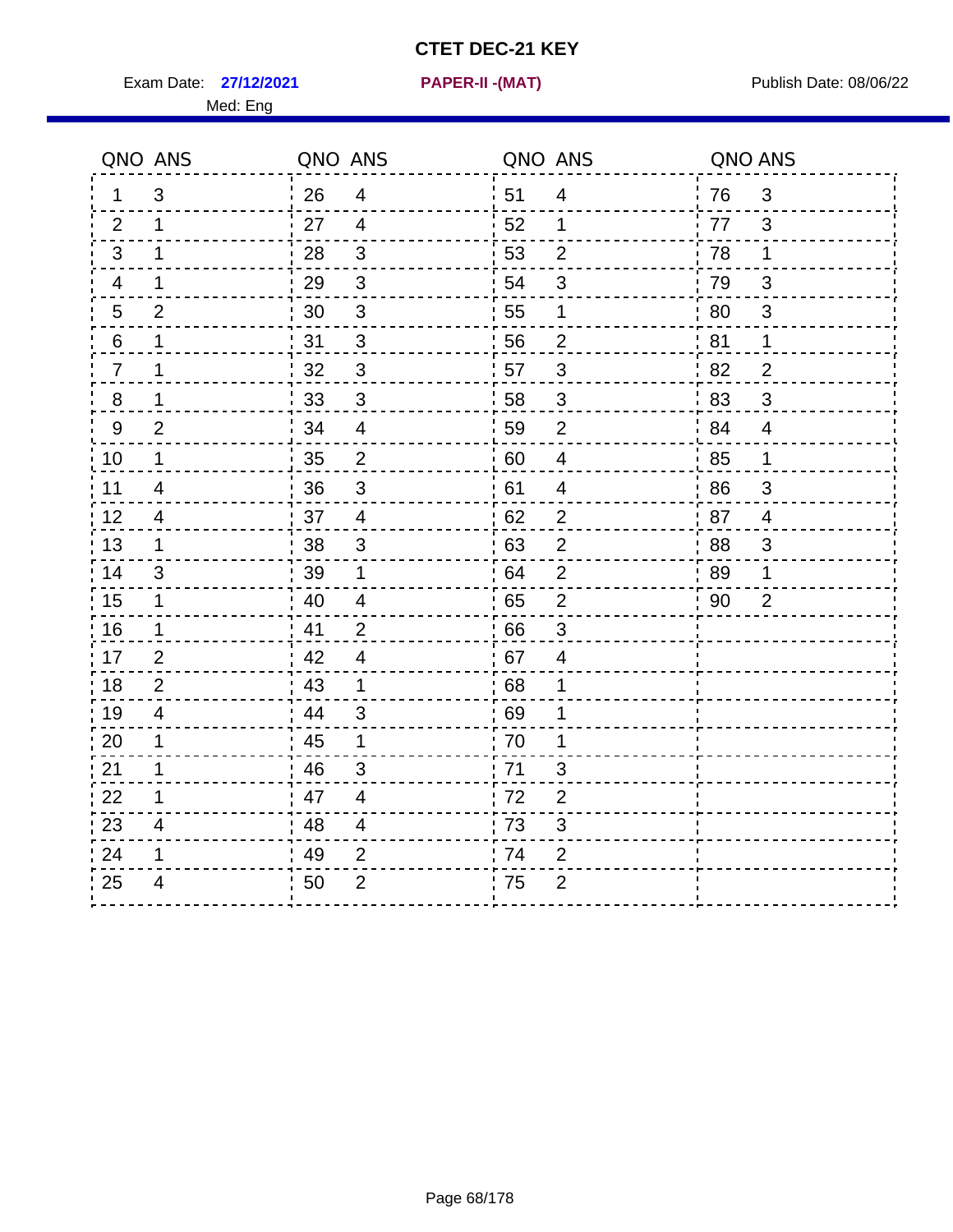Exam Date: 27/12/2021 **PAPER-II-(SOS)** Provided a Publish Date: 08/06/22

Med: Eng

**27/12/2021 PAPER-II -(SOS)**

|                | QNO ANS                  | QNO ANS |                           | QNO ANS |                           | QNO ANS |                |
|----------------|--------------------------|---------|---------------------------|---------|---------------------------|---------|----------------|
| 1.             | 3                        | 26      | $\overline{4}$            | 51      | $\overline{4}$            | 76      | 1              |
| 2              | 1                        | 27      | $\overline{4}$            | 52      | 2                         | 77      | 1              |
| 3              | 1                        | 28      | $\mathfrak{3}$            | 53      | 1                         | 78      | $\overline{2}$ |
| 4              | 1                        | 29      | $\mathfrak{S}$            | 54      | $\mathfrak{S}$            | 79      | $\overline{2}$ |
| 5              | $\overline{2}$           | 30      | $\ensuremath{\mathsf{3}}$ | 55      | $\overline{4}$            | 80      | $\overline{2}$ |
| 6              | 1                        | 31      | $\mathbf{1}$              | 56      | 1                         | 81      | 3              |
| $\overline{7}$ | 1                        | 32      | 3                         | 57      | 3                         | 82      | 3              |
| $\,8\,$        | 1                        | 33      | $\overline{2}$            | 58      | $\sqrt{3}$                | 83      | $\overline{4}$ |
| 9              | $\overline{2}$           | 34      | $\overline{2}$            | 59      | 1                         | 84      | 1              |
| 10             | 1                        | 35      | $\overline{c}$            | 60      | $\mathfrak{S}$            | 85      | 3              |
| 11             | $\overline{\mathcal{A}}$ | 36      | $\overline{\mathcal{A}}$  | 61      | 1                         | 86      | $\overline{4}$ |
| 12             | $\overline{4}$           | 37      | $\mathbf{3}$              | 62      | $\overline{\mathbf{4}}$   | 87      | 3              |
| 13             | 1                        | 38      | 1                         | 63      | 2                         | 88      | 3              |
| 14             | 3                        | 39      | $\overline{4}$            | 64      | 2                         | 89      | 3              |
| 15             | $\mathbf 1$              | 40      | $\mathfrak{S}$            | 65      | $\ensuremath{\mathsf{3}}$ | 90      | $\overline{2}$ |
| 16             | $\mathbf 1$              | 41      | $\overline{4}$            | 66      | 3                         |         |                |
| 17             | 2                        | 42      | $\overline{4}$            | 67      | $\overline{2}$            |         |                |
| 18             | 2                        | 43      | $\mathfrak{3}$            | 68      | $\overline{2}$            |         |                |
| 19             | $\overline{\mathcal{A}}$ | 44      | $\overline{4}$            | 69      | 4                         |         |                |
| 20             | 1                        | 45      | 3                         | 70      | $\overline{2}$            |         |                |
| 21             | 1                        | 46      | 1                         | 71      | 3                         |         |                |
| 22             | 1                        | 47      | $\overline{2}$            | 72      | $\overline{2}$            |         |                |
| 23             | $\overline{4}$           | 48      | 3                         | 73      | 1                         |         |                |
| 24             | 1                        | 49      | 4                         | 74      | $\overline{2}$            |         |                |
| 25             | 4                        | 50      | $\overline{2}$            | 75      | 1                         |         |                |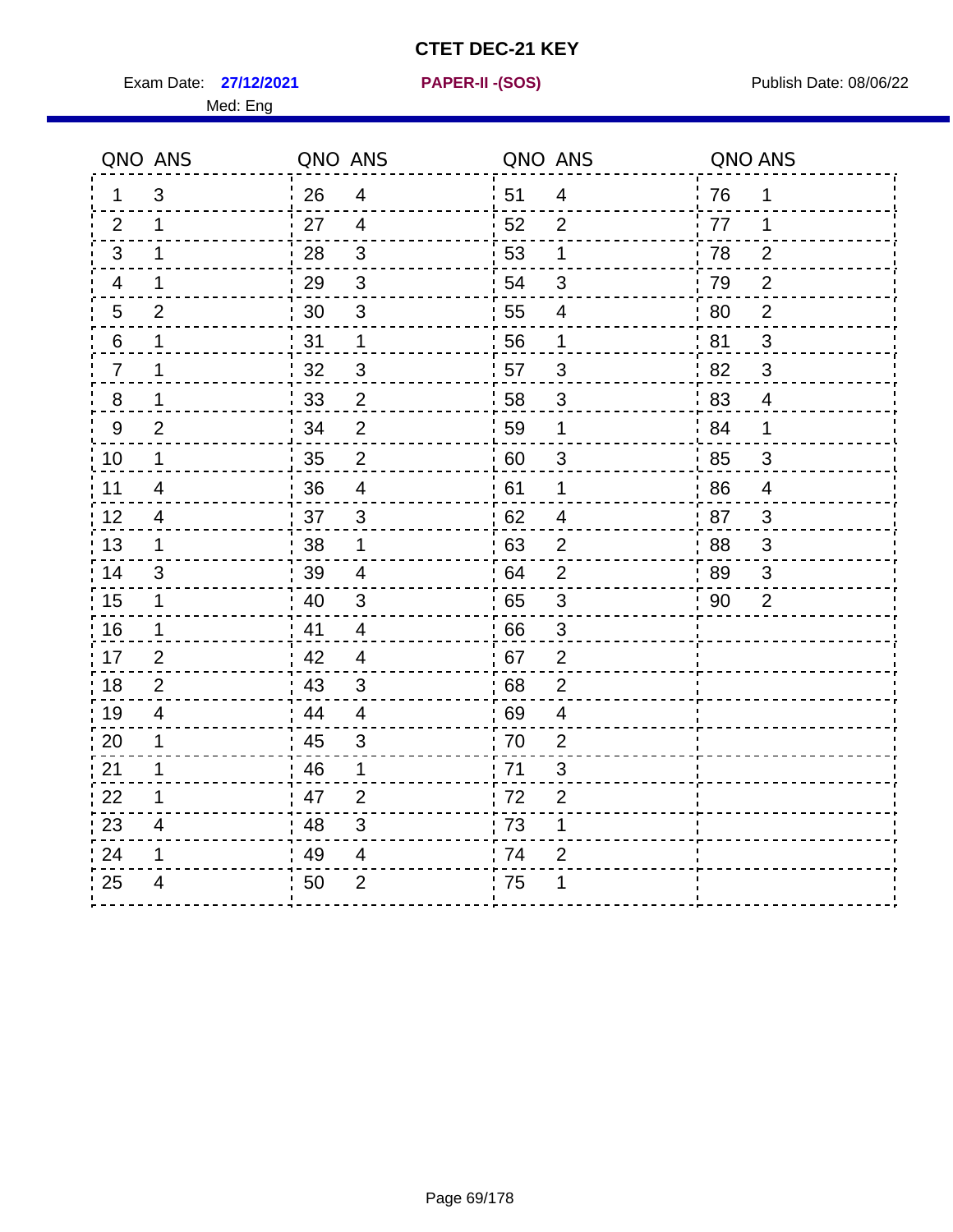Exam Date: 27/12/2021 **PAPER-II 01-ENGLISH Propriet Access 127/12/2021** Publish Date: 08/06/22 Med: Eng

#### **27/12/2021 PAPER-II 01-ENGLISH**

|                   | QNO ANS                  | QNO ANS           |                          | QNO ANS           |                         | QNO ANS |
|-------------------|--------------------------|-------------------|--------------------------|-------------------|-------------------------|---------|
| 91                | $\overline{4}$           | 116               | $\overline{2}$           | 1141              | $\overline{\mathbf{4}}$ |         |
| 92                | 1                        | $\frac{1}{2}$ 117 | $\overline{4}$           | 142               | 1                       |         |
| 93                | $\sqrt{3}$               | 118               | $\mathbf 1$              | 143               | 1                       |         |
| 94                | $\overline{2}$           | 119               | $\overline{\mathbf{4}}$  | : 144             | 1                       |         |
| 95                | $\overline{2}$           | : 120             | $\overline{\mathcal{A}}$ | : 145             | 1                       |         |
| 96                | 3                        | 121               | $\sqrt{3}$               | :146              | 1                       |         |
| 97                | $\mathbf 1$              | 1122              | $\mathfrak{S}$           | 147               | $\mathfrak{S}$          |         |
| 98                | $\overline{c}$           | 123               | $\overline{c}$           | 148               | $\overline{2}$          |         |
| 99                | $\overline{2}$           | 124               | 1                        | :149              | $\mathbf 2$             |         |
| 100               | $\mathbf 1$              | 125               | $\mathbf{2}$             | $\frac{1}{1}$ 150 | 1                       |         |
| 101               | $\mathbf 1$              | 126               | 1                        |                   |                         |         |
| 102               | 3                        | : 127             | $\overline{2}$           |                   |                         |         |
| 103               | $\mathbf{3}$             | : 128             | $\mathbf 1$              |                   |                         |         |
| 104               | $\mathbf{3}$             | : 129             | $\overline{4}$           |                   |                         |         |
| 105               | $\sqrt{2}$               | $\frac{1}{1}$ 130 | $\mathbf 2$              |                   |                         |         |
| 106               | $\mathbf{3}$             | : 131             | 3                        |                   |                         |         |
| 107               | $\mathbf 1$              | : 132             | $\mathbf{3}$             |                   |                         |         |
| 108               | $\overline{2}$           | 133               | $\mathbf{3}$             |                   |                         |         |
| :109              | $\overline{\mathcal{A}}$ | : 134             | $\overline{2}$           |                   |                         |         |
| :110              | 1                        | : 135             | 1                        |                   |                         |         |
| : 111             | 1                        | : 136             | 1                        |                   |                         |         |
| 112               | 1                        | : 137             | $\overline{2}$           |                   |                         |         |
| $\frac{1}{1}$ 113 | $\overline{4}$           | : 138             | $\overline{4}$           |                   |                         |         |
| 114               | 3                        | : 139             | 4                        |                   |                         |         |
| 115               | $\overline{4}$           | 140               | 1                        |                   |                         |         |
|                   |                          |                   |                          |                   |                         |         |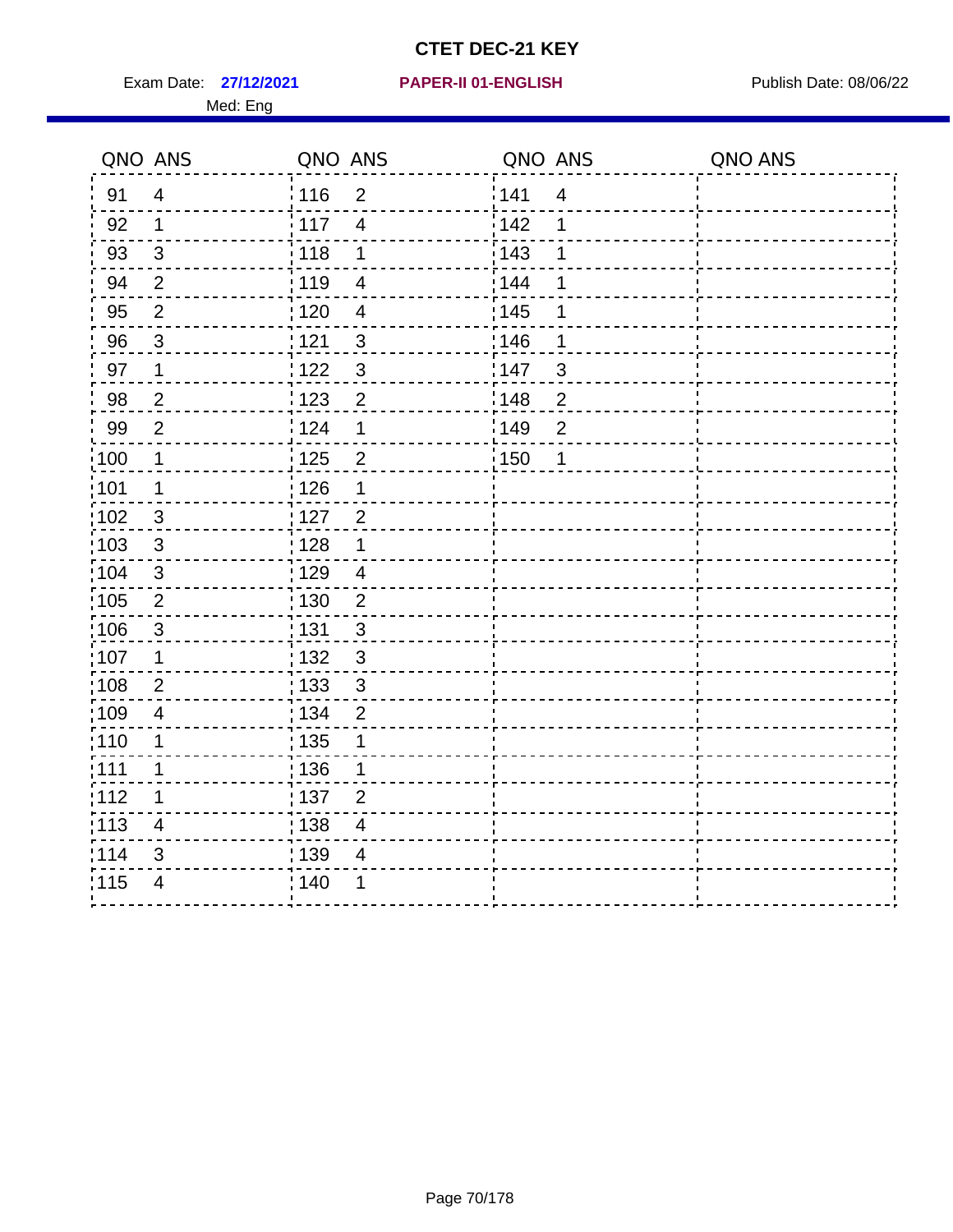Exam Date: 27/12/2021 **PAPER-II 02-HINDI Exam Date: 08/06/22** 

#### **27/12/2021 PAPER-II 02-HINDI**

|                   | QNO ANS                 | QNO ANS                             | QNO ANS |                | QNO ANS |
|-------------------|-------------------------|-------------------------------------|---------|----------------|---------|
| 91                | $\overline{2}$          | 116<br>$\overline{2}$               | 141     | $\overline{4}$ |         |
| 92                | $\sqrt{3}$              | 117<br>$\overline{\mathbf{4}}$      | 142     | 1              |         |
| 93                | $\mathsf 3$             | 118<br>1                            | 143     | 1              |         |
| 94                | $\overline{2}$          | : 119<br>$\overline{4}$             | 144     | 1              |         |
| 95                | $\overline{4}$          | : 120<br>$\overline{4}$             | : 145   | 1              |         |
| 96                | $\mathbf 1$             | 121<br>3                            | 146     | 1              |         |
| 97                | $\overline{4}$          | : 122<br>$\overline{4}$             | 147     | 3              |         |
| 98                | $\mathbf{1}$            | 123<br>1                            | 148     | $\overline{c}$ |         |
| 99                | $\overline{2}$          | 124<br>$\mathbf{3}$                 | 149     | $\mathbf{2}$   |         |
| :100              | $\overline{4}$          | 125<br>$\overline{4}$               | 150     | 1              |         |
| 101               | $\overline{\mathbf{4}}$ | 126<br>$\mathfrak{S}$               |         |                |         |
| 102               | $\overline{2}$          | : 127<br>$\overline{2}$             |         |                |         |
| :103              | $\mathbf{3}$            | 3<br>:128                           |         |                |         |
| 104               | $\mathbf 1$             | : 129<br>$\overline{2}$             |         |                |         |
| 105               | $\overline{2}$          | : 130<br>$\mathbf{3}$               |         |                |         |
| 106               | $\mathfrak{S}$          | : 131<br>$\overline{4}$             |         |                |         |
| 107               | $\mathbf 1$             | 132<br>$\overline{4}$               |         |                |         |
| $\frac{1}{1}$ 108 | $\overline{2}$          | $\frac{1}{1}$ 133<br>$\overline{c}$ |         |                |         |
| :109              | $\overline{\mathbf{4}}$ | : 134<br>$\overline{4}$             |         |                |         |
| :110              | 1                       | : 135<br>$\overline{4}$             |         |                |         |
| 1111              | 1                       | 136<br>1                            |         |                |         |
| 112               | 1                       | $\frac{1}{1}$ 137<br>$\overline{2}$ |         |                |         |
| $\frac{1}{1}$ 113 | $\overline{\mathbf{4}}$ | 138<br>4                            |         |                |         |
| 114               | $\mathfrak{S}$          | 139<br>4                            |         |                |         |
| 115               | 4                       | 140<br>1                            |         |                |         |
|                   |                         |                                     |         |                |         |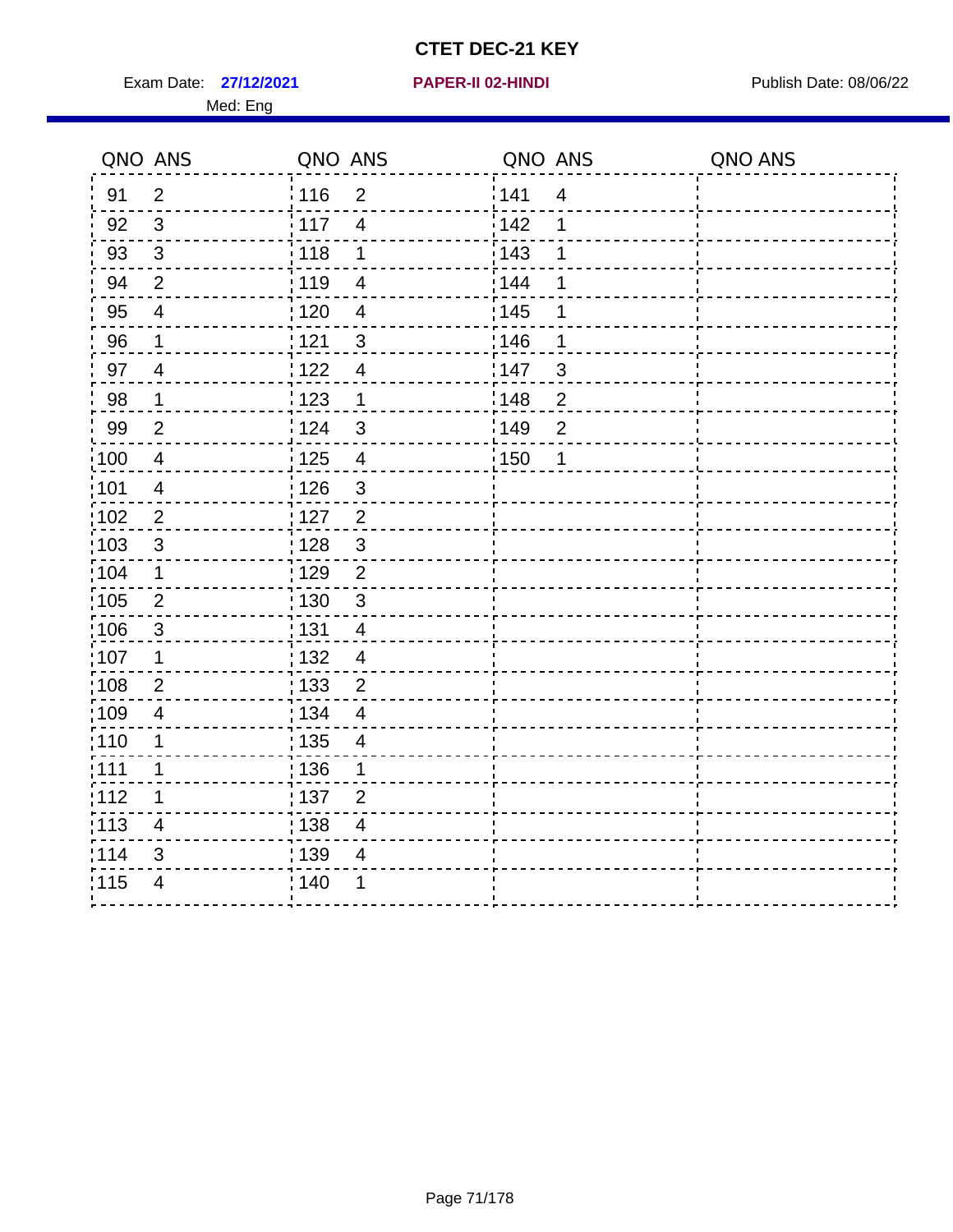Med: Eng

#### **27/12/2021 PAPER-II 16-SANSKRIT** Exam Date: Publish Date: 08/06/22

|                   | QNO ANS                 | QNO ANS           |                          | QNO ANS |                | QNO ANS |
|-------------------|-------------------------|-------------------|--------------------------|---------|----------------|---------|
| 91                | $\mathbf{3}$            | : 116             | $\overline{2}$           | 141     | $\overline{4}$ |         |
| 92                | $\mathbf{3}$            | : 117             | $\overline{4}$           | 142     | 1              |         |
| 93                | $\mathbf 1$             | 118               | 1                        | 143     |                |         |
| 94                | $\overline{2}$          | : 119             | $\overline{4}$           | 144     | 1              |         |
| 95                | $\overline{2}$          | : 120             | $\overline{4}$           | : 145   |                |         |
| 96                | 1                       | 121               | $\mathfrak{S}$           | 146     | 1              |         |
| 97                | $\mathbf 1$             | 122               | $\mathbf 1$              | 147     | $\mathfrak{S}$ |         |
| 98                | $\overline{4}$          | 123               | $\mathbf{3}$             | 148     | $\overline{2}$ |         |
| 99                | $\mathbf{2}$            | 124               | $\overline{4}$           | 149     | $\overline{2}$ |         |
| 100               | $\sqrt{2}$              | $\frac{1}{1}$ 125 | $\overline{4}$           | 150     | 1              |         |
| 101               | $\overline{\mathbf{4}}$ | 126               | $\overline{\mathcal{A}}$ |         |                |         |
| 102               | $\overline{2}$          | : 127             | $\overline{2}$           |         |                |         |
| 103               | 2                       | : 128             | 1                        |         |                |         |
| 104               | 3                       | : 129             | $\overline{2}$           |         |                |         |
| $\frac{1}{1}$ 105 | $\mathbf 1$             | : 130             | $\mathbf{1}$             |         |                |         |
| 106               | $\mathbf{3}$            | : 131             | $\overline{2}$           |         |                |         |
| 107               | 1                       | : 132             | $\overline{2}$           |         |                |         |
| 108               | $\overline{2}$          | : 133             | $\overline{\mathcal{A}}$ |         |                |         |
| :109              | $\overline{4}$          | : 134             | $\mathbf 1$              |         |                |         |
| : 110             | 1                       | : 135             | $\overline{2}$           |         |                |         |
| :111              | 1                       | :136              | 1                        |         |                |         |
| 112               | 1                       | : 137             | $\overline{2}$           |         |                |         |
| : 113             | $\overline{4}$          | $\frac{1}{1}$ 138 | $\overline{4}$           |         |                |         |
| 114               | 3                       | 139               | 4                        |         |                |         |
| 115               | $\overline{4}$          | : 140             | 1                        |         |                |         |
|                   |                         |                   |                          |         |                |         |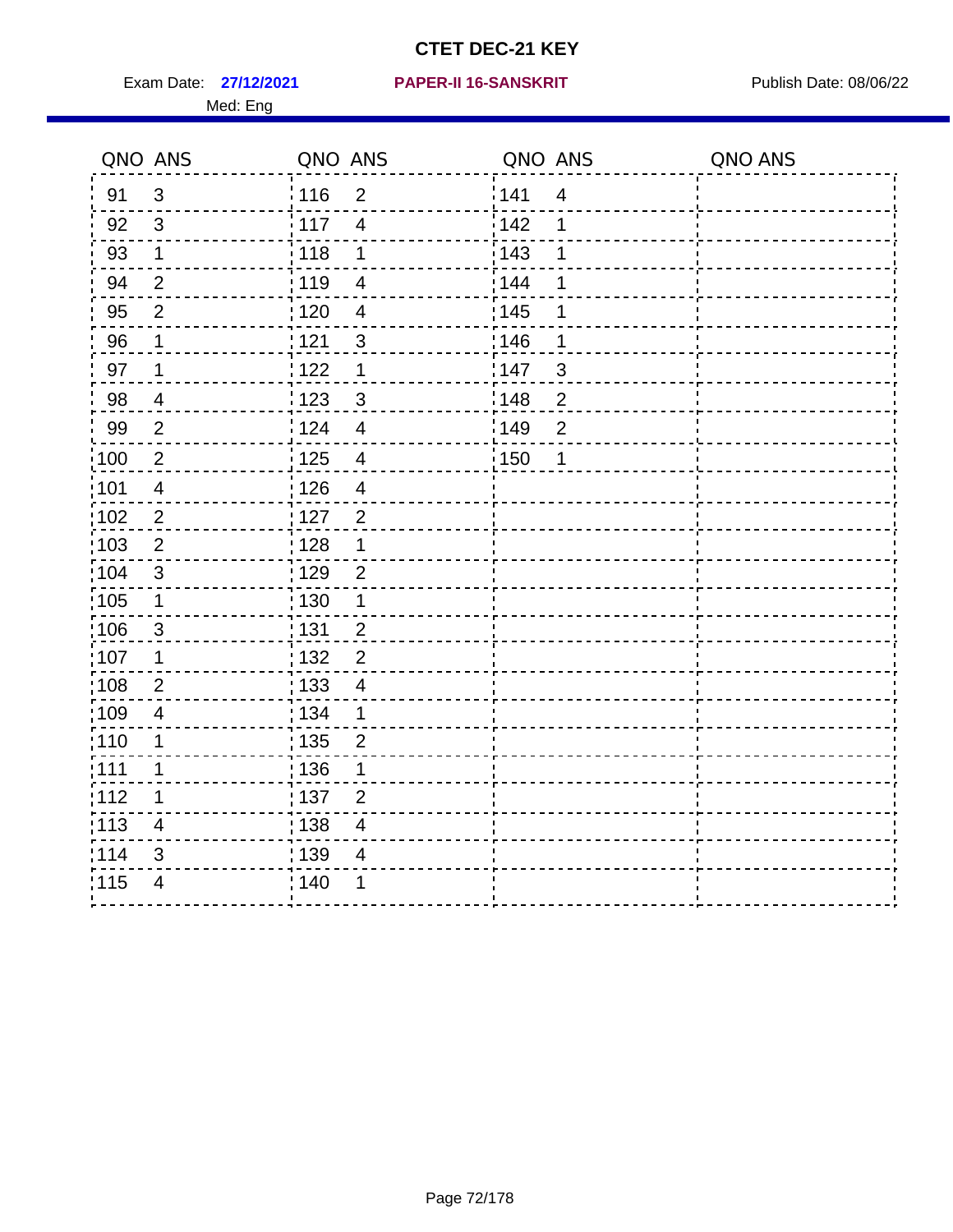Exam Date: **28/12/2021 PAPER-II -(MAT)** PUblish Date: 08/06/22

Med: Eng

**28/12/2021 PAPER-II -(MAT)**

|                | QNO ANS        | QNO ANS |                         | QNO ANS          |                         | QNO ANS |                |
|----------------|----------------|---------|-------------------------|------------------|-------------------------|---------|----------------|
| $\mathbf 1$    | $\overline{4}$ | 26      | $\mathbf{1}$            | ່ 51             | 3                       | 76      | $\overline{4}$ |
| 2              | 4              | 27      | $\mathbf{3}$            | 52               | 2                       | 77      | 1              |
| $\mathbf{3}$   | $\overline{2}$ | 28      | $\mathbf{3}$            | 53               | $\overline{4}$          | 78      | $\overline{2}$ |
| 4              | $\overline{2}$ | 29      | 1                       | 54               | 4                       | 79      | 1              |
| 5              | $\overline{2}$ | 30      | $\overline{\mathbf{4}}$ | 55               | $\overline{c}$          | 80      | $\overline{2}$ |
| 6              | 1              | 31      | $\overline{4}$          | 56               | 3                       | .81     | 3              |
| $\overline{7}$ | 1              | 32      | $\mathbf{3}$            | 57               | $\mathfrak{B}$          | 82      | 1              |
| 8              | 3              | 33      | 1,3                     | 58               | $\overline{2}$          | 83      | 1              |
| 9              | $\overline{4}$ | 34      | $\overline{4}$          | 59               | $\sqrt{3}$              | ' 84    | $\overline{4}$ |
| 10             | $\overline{4}$ | 35      | $\overline{4}$          | 60               | $\overline{c}$          | 85      | $\overline{4}$ |
| 11             | $\overline{2}$ | 36      | $\overline{2}$          | 61               | $\sqrt{3}$              | 86      | $\mathbf 2$    |
| 12             | $\mathbf{1}$   | 37      | $\boldsymbol{9}$        | 62               | $\mathbf 1$             | 87      | $\overline{4}$ |
| 13             | 4              | 38      | 3                       | 63               | $\overline{4}$          | 88      | 2              |
| 14             | 2              | 39      | $\mathbf{3}$            | 64               | 4                       | 89      | 4              |
| 15             | 3              | 40      | $\mathbf 1$             | 65               | 4                       | 90      | $\overline{2}$ |
| 16             | $\mathbf{1}$   | 41      | $\overline{4}$          | 66               | $\overline{4}$          |         |                |
| 17             | 4              | 42      | 3                       | 67               | $\overline{4}$          |         |                |
| 18             | $\overline{4}$ | 43      | $\overline{2}$          | 68               | 3                       |         |                |
| 19             | $\overline{4}$ | 44      | 1                       | .69              | 3                       |         |                |
| 20             | $\overline{2}$ | 45      | $\overline{4}$          | 70               | $\overline{\mathbf{4}}$ |         |                |
| 21             | 4              | 46      | 2                       | 71               | 4                       |         |                |
| 22             | $\mathbf 1$    | 47      | $\sqrt{3}$              | 72               | 3                       |         |                |
| 23             | 3              | 48      | $\mathfrak{S}$          | $\frac{1}{2}$ 73 | $\overline{\mathbf{4}}$ |         |                |
| 24             | 1              | 49      | 1                       | 74               | 3                       |         |                |
| 25             | $\overline{2}$ | 50      | 4                       | 75               | 1                       |         |                |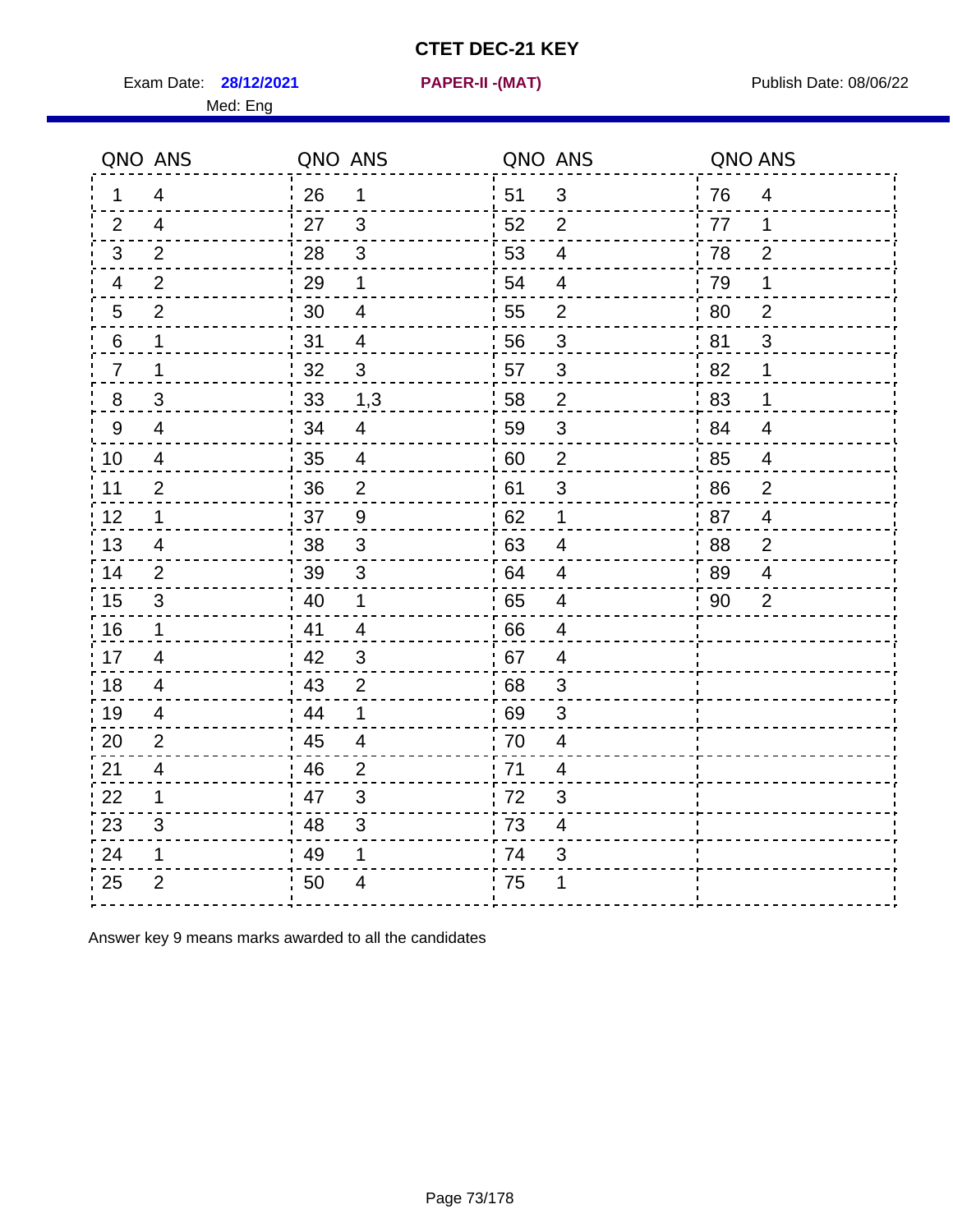Exam Date: **28/12/2021 PAPER-II - (SOS)** Publish Date: 08/06/22

Med: Eng

**28/12/2021 PAPER-II -(SOS)**

|                  | QNO ANS                  | QNO ANS |                          |    | QNO ANS        | QNO ANS |                         |
|------------------|--------------------------|---------|--------------------------|----|----------------|---------|-------------------------|
| 1                | 4                        | 26      | $\mathbf 1$              | 51 | 2              | 76      | 1                       |
| 2                | $\overline{4}$           | 27      | 3                        | 52 | 1              | 77      | 1                       |
| 3                | 2                        | 28      | 3                        | 53 | 1              | 78      | $\overline{\mathbf{4}}$ |
| 4                | $\overline{2}$           | 29      | 1                        | 54 | $\overline{4}$ | 79      | 3                       |
| 5                | $\overline{2}$           | 30      | 4                        | 55 | 1              | 80      | 1                       |
| 6                | 1                        | 31      | 3                        | 56 | $\overline{2}$ | 81      | 1                       |
| $\overline{7}$   | 1                        | 32      | 1                        | 57 | $\overline{2}$ | 82      | 1                       |
| $\bf 8$          | 3                        | 33      | $\overline{2}$           | 58 | $\sqrt{3}$     | 83      | $\overline{4}$          |
| $\boldsymbol{9}$ | $\overline{\mathcal{A}}$ | 34      | $\mathfrak{S}$           | 59 | $\sqrt{3}$     | 84      | 3                       |
| 10               | $\overline{4}$           | 35      | $\overline{\mathcal{A}}$ | 60 | $\overline{4}$ | 85      | $\overline{c}$          |
| 11               | $\overline{2}$           | 36      | 1                        | 61 | $\mathbf 2$    | 86      | $\mathbf 2$             |
| 12               | 1                        | 37      | $\overline{2}$           | 62 | 1              | 87      | 1                       |
| 13               | $\overline{4}$           | 38      | $\overline{2}$           | 63 | 4              | 88      | 1                       |
| 14               | 2                        | 39      | $\overline{2}$           | 64 | 2              | 89      | 4                       |
| 15               | $\sqrt{3}$               | 40      | $\mathbf 1$              | 65 | 1              | 90      | 1                       |
| 16               | 1                        | 41      | 3                        | 66 | $\overline{2}$ |         |                         |
| 17               | $\overline{4}$           | 42      | $\overline{2}$           | 67 | $\overline{2}$ |         |                         |
| 18               | 4                        | 43      | 1                        | 68 | $\overline{2}$ |         |                         |
| 19               | 4                        | 44      | $\mathfrak{S}$           | 69 | 3              |         |                         |
| 20               | $\overline{2}$           | 45      | 1                        | 70 | $\overline{2}$ |         |                         |
| 21               | $\overline{4}$           | 46      | 4                        | 71 | $\overline{2}$ |         |                         |
| 22               | 1                        | 47      | 1                        | 72 | 1              |         |                         |
| 23               | $\mathfrak{S}$           | 48      | $\overline{2}$           | 73 | 3              |         |                         |
| 24               | 1                        | 49      | 4                        | 74 | $\mathsf 3$    |         |                         |
| 25               | $\overline{2}$           | 50      | $\overline{2}$           | 75 | 1              |         |                         |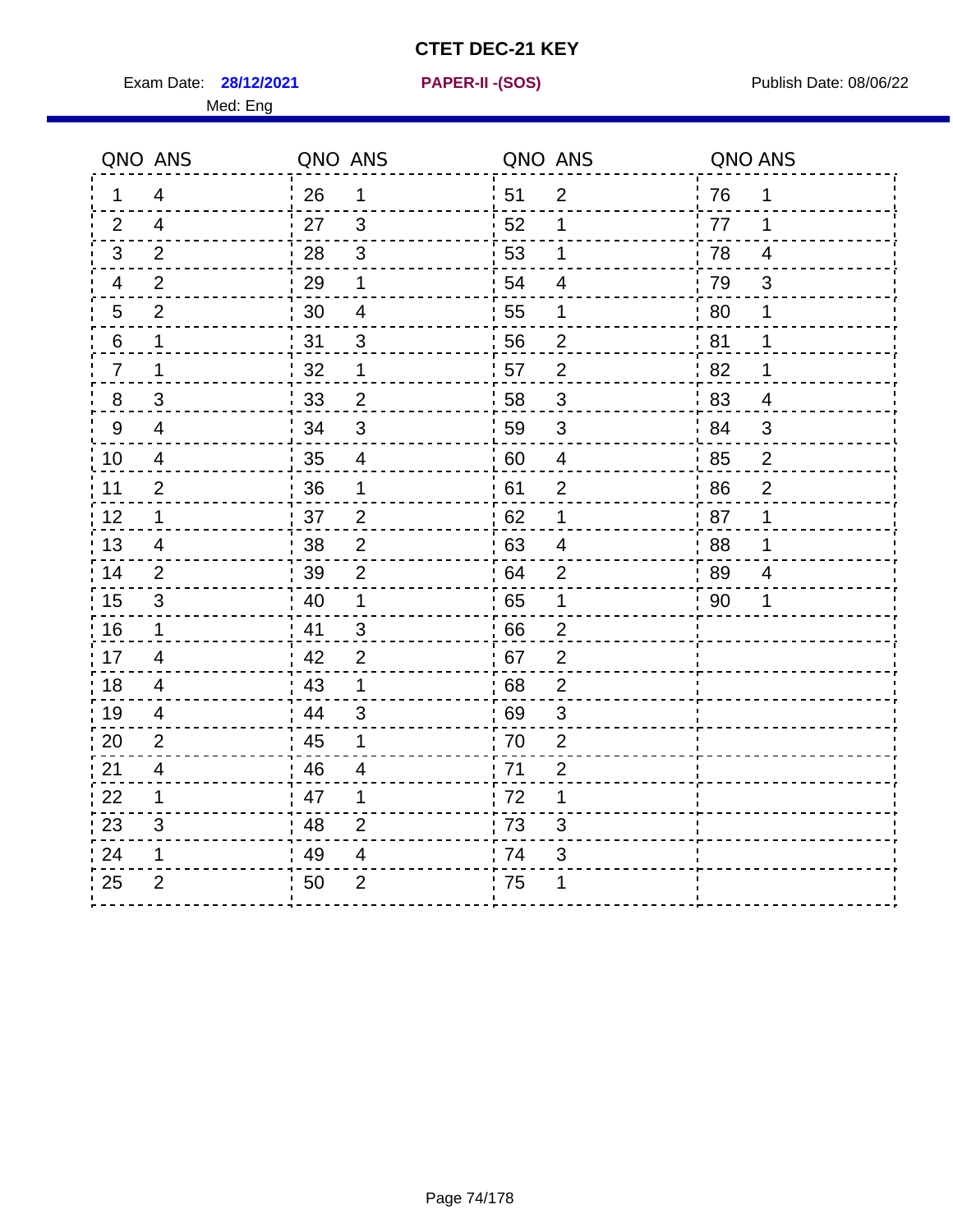Exam Date: 28/12/2021 PAPER-II 01-ENGLISH PREERENT Publish Date: 08/06/22

114 4

<u> - - - - - - - -</u>

 $\frac{1}{115}$  2  $\frac{1}{140}$  3

 $\frac{1}{1}$  139 4

#### **28/12/2021 PAPER-II 01-ENGLISH**

#### Med: Eng

| QNO ANS |                         | QNO ANS           |                | QNO ANS |                | QNO ANS |
|---------|-------------------------|-------------------|----------------|---------|----------------|---------|
| 91      | 3                       | 116               | $\mathfrak{S}$ | 141     | 1              |         |
| 92      | 1                       | $\frac{1}{2}$ 117 | $\overline{2}$ | 142     | 1              |         |
| 93      | $\overline{2}$          | : 118             | $\overline{2}$ | : 143   | $\mathbf{3}$   |         |
| 94      | $\mathsf 3$             | : 119             | $\mathbf 1$    | : 144   | 1              |         |
| 95      | $\overline{\mathbf{4}}$ | : 120             | $\mathfrak{S}$ | : 145   | $\overline{2}$ |         |
| 96      | $\overline{\mathbf{4}}$ | 121               | $\mathbf{2}$   | :146    | 1              |         |
| 97      | $\overline{\mathbf{4}}$ | 1122              | 1              | 147     | 1              |         |
| 98      | 1                       | 1123              | 1              | : 148   | $\mathbf{3}$   |         |
| 99      | $\overline{2}$          | 124               | $\mathbf 1$    | 149     | $\overline{4}$ |         |
| 100     | $\overline{\mathbf{4}}$ | $\frac{1}{2}$ 125 | $\mathbf 1$    | :150    | $\sqrt{3}$     |         |
| 101     | 3                       | : 126             | $\overline{2}$ |         |                |         |
| 102     | $\overline{2}$          | $\frac{1}{1}$ 127 | $\mathbf 1$    |         |                |         |
| 103     | $\overline{2}$          | : 128             | $\mathfrak{S}$ |         |                |         |
| :104    | $\mathfrak{B}$          | : 129             | $\mathbf 1$    |         |                |         |
| 105     | $\mathbf 1$             | : 130             | 3              |         |                |         |
| 106     | $\mathbf 1$             | : 131             | $\overline{c}$ |         |                |         |
| 107     | $\overline{2}$          | : 132             | $\mathbf 1$    |         |                |         |
| 108     | $\mathfrak{S}$          | 133               | $\overline{2}$ |         |                |         |
| 109     | $\mathfrak{S}$          | 134               | $\overline{4}$ |         |                |         |
| 110     | $\overline{2}$          | : 135             | 1              |         |                |         |
| :111    | 1                       | : 136             | $\mathfrak{B}$ |         |                |         |
| 112     | $\overline{2}$          | $\frac{1}{2}$ 137 | 1              |         |                |         |
| 113     | $\overline{2}$          | 138               | 1              |         |                |         |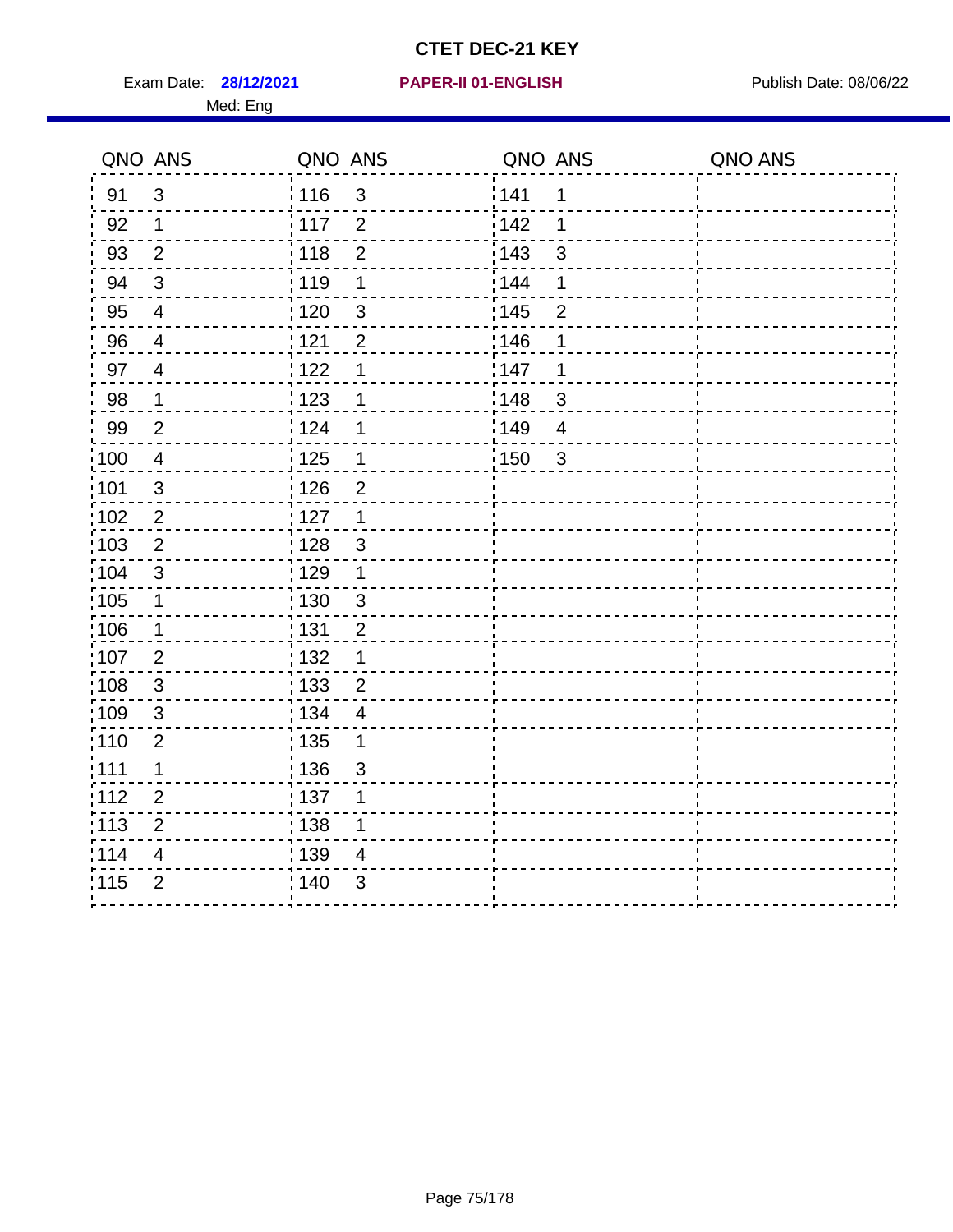Exam Date: **28/12/2021 PAPER-II 02-HINDI Exam Date: 08/06/22** 

#### **28/12/2021 PAPER-II 02-HINDI**

Med: Eng

|       | QNO ANS        | QNO ANS                             | QNO ANS                 | QNO ANS |
|-------|----------------|-------------------------------------|-------------------------|---------|
| 91    | $\overline{2}$ | : 116<br>$\mathfrak{S}$             | 141<br>1                |         |
| 92    | $\overline{4}$ | $\frac{1}{2}$ 117<br>$\overline{2}$ | i 142<br>1              |         |
| 93    | $\overline{4}$ | : 118<br>$\overline{2}$             | 143<br>3                |         |
| 94    | $\mathbf{2}$   | 119<br>1                            | : 144<br>1              |         |
| 95    | $\overline{4}$ | : 120<br>$\mathfrak{S}$             | : 145<br>$\overline{2}$ |         |
| 96    | $\overline{c}$ | 121<br>$\overline{2}$               | 146<br>1                |         |
| 97    | $\overline{2}$ | 1122<br>1                           | 147<br>1                |         |
| 98    | $\overline{4}$ | 123<br>$\overline{2}$               | 148<br>$\mathbf{3}$     |         |
| 99    | $\overline{2}$ | i 124<br>$\overline{4}$             | ¦149<br>$\overline{4}$  |         |
| :100  | 3              | : 125<br>$\mathbf 1$                | 150<br>$\overline{3}$   |         |
| :101  | $\overline{4}$ | : 126<br>$\mathfrak{B}$             |                         |         |
| 102   | $\mathbf{2}$   | : 127<br>$\overline{4}$             |                         |         |
| 103   | $\mathsf 3$    | $\overline{\mathbf{c}}$<br>: 128    |                         |         |
| 104   | $\overline{4}$ | : 129<br>$\overline{4}$             |                         |         |
| 105   | $\overline{2}$ | : 130<br>$\overline{2}$             |                         |         |
| 106   | 1              | 131<br>1                            |                         |         |
| 107   | $\overline{2}$ | 132                                 |                         |         |
| 108   | $\sqrt{3}$     | : 133<br>$\overline{2}$             |                         |         |
| :109  | $\sqrt{3}$     | : 134                               |                         |         |
| :110  | $\overline{2}$ | : 135<br>4                          |                         |         |
| : 111 | $\mathbf 1$    | 136<br>3                            |                         |         |
| 112   | $\overline{2}$ | $\frac{1}{1}$ 137                   |                         |         |
| : 113 | $\mathbf 2$    | 138                                 |                         |         |
| 114   | 4              | : 139<br>4                          |                         |         |
| 115   | $\overline{2}$ | : 140<br>3                          |                         |         |
|       |                |                                     |                         |         |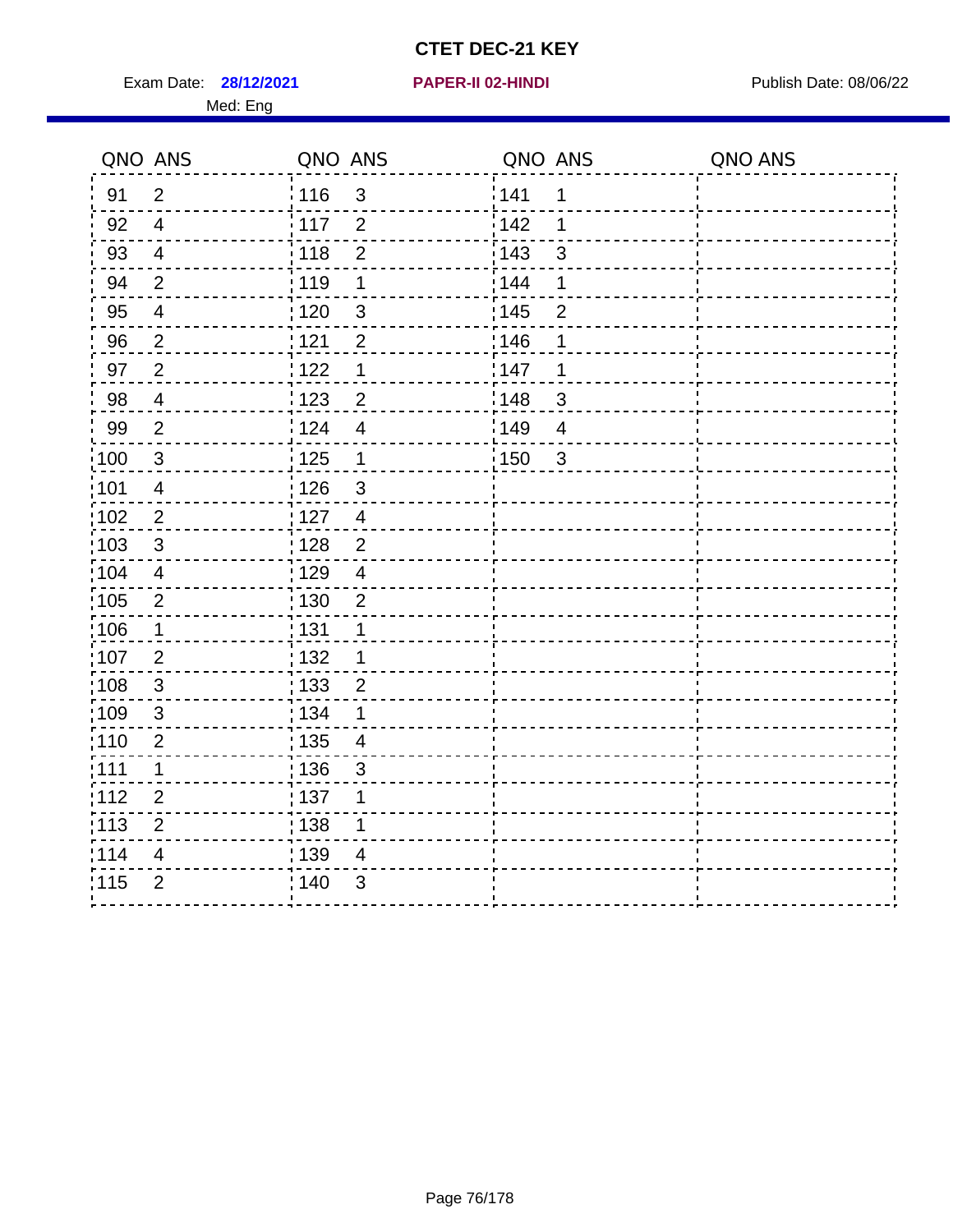Med: Eng

#### **28/12/2021 PAPER-II 16-SANSKRIT** Exam Date: Publish Date: 08/06/22

|                 | QNO ANS                  | QNO ANS           |                | QNO ANS |                | QNO ANS |
|-----------------|--------------------------|-------------------|----------------|---------|----------------|---------|
| 91              | $\overline{4}$           | : 116             | $\mathfrak{3}$ | 141     | 1              |         |
| 92              | $\mathbf 1$              | 117               | $\overline{2}$ | 142     | 1              |         |
| 93              | $\sqrt{3}$               | 118               | $\overline{2}$ | 143     | 3              |         |
| 94              | $\sqrt{3}$               | : 119             | 1              | 144     | 1              |         |
| 95              | $\overline{\mathcal{A}}$ | : 120             | 3              | : 145   | $\overline{2}$ |         |
| 96              | $\overline{2}$           | 121               | 1              | 146     | 1              |         |
| 97              | 1                        | 122               | $\overline{2}$ | 147     | 1              |         |
| 98              | $\overline{4}$           | 123               | $\mathbf 1$    | 148     | $\mathfrak{S}$ |         |
| 99              | $\mathfrak{S}$           | 124               | $\overline{4}$ | 149     | $\overline{4}$ |         |
| 100             | $\overline{4}$           | $\frac{1}{1}$ 125 | $\overline{2}$ | 150     | $\mathfrak{S}$ |         |
| 101             | $\sqrt{3}$               | : 126             | 1              |         |                |         |
| 102             | 2                        | : 127             | $\mathbf{3}$   |         |                |         |
| 103             | 1                        | : 128             | $\mathbf 1$    |         |                |         |
| $\frac{1}{104}$ | $\overline{4}$           | : 129             | $\overline{2}$ |         |                |         |
| :105            | $\sqrt{3}$               | : 130             | $\overline{4}$ |         |                |         |
| 106             | 1                        | : 131             | 3              |         |                |         |
| :107            | $\overline{2}$           | : 132             | $\overline{2}$ |         |                |         |
| :108            | $\sqrt{3}$               | : 133             | $\mathfrak{S}$ |         |                |         |
| 109             | $\mathfrak{B}$           | : 134             | $\overline{2}$ |         |                |         |
| : 110           | $\overline{2}$           | 135               | 3              |         |                |         |
| 111             | 1                        | : 136             | $\sqrt{3}$     |         |                |         |
| 112             | $\overline{2}$           | : 137             | 1              |         |                |         |
| : 113           | $\overline{2}$           | : 138             | 1              |         |                |         |
| 114             | 4                        | 139               | 4              |         |                |         |
| 115             | $\overline{2}$           | 140               | 3              |         |                |         |
|                 |                          |                   |                |         |                |         |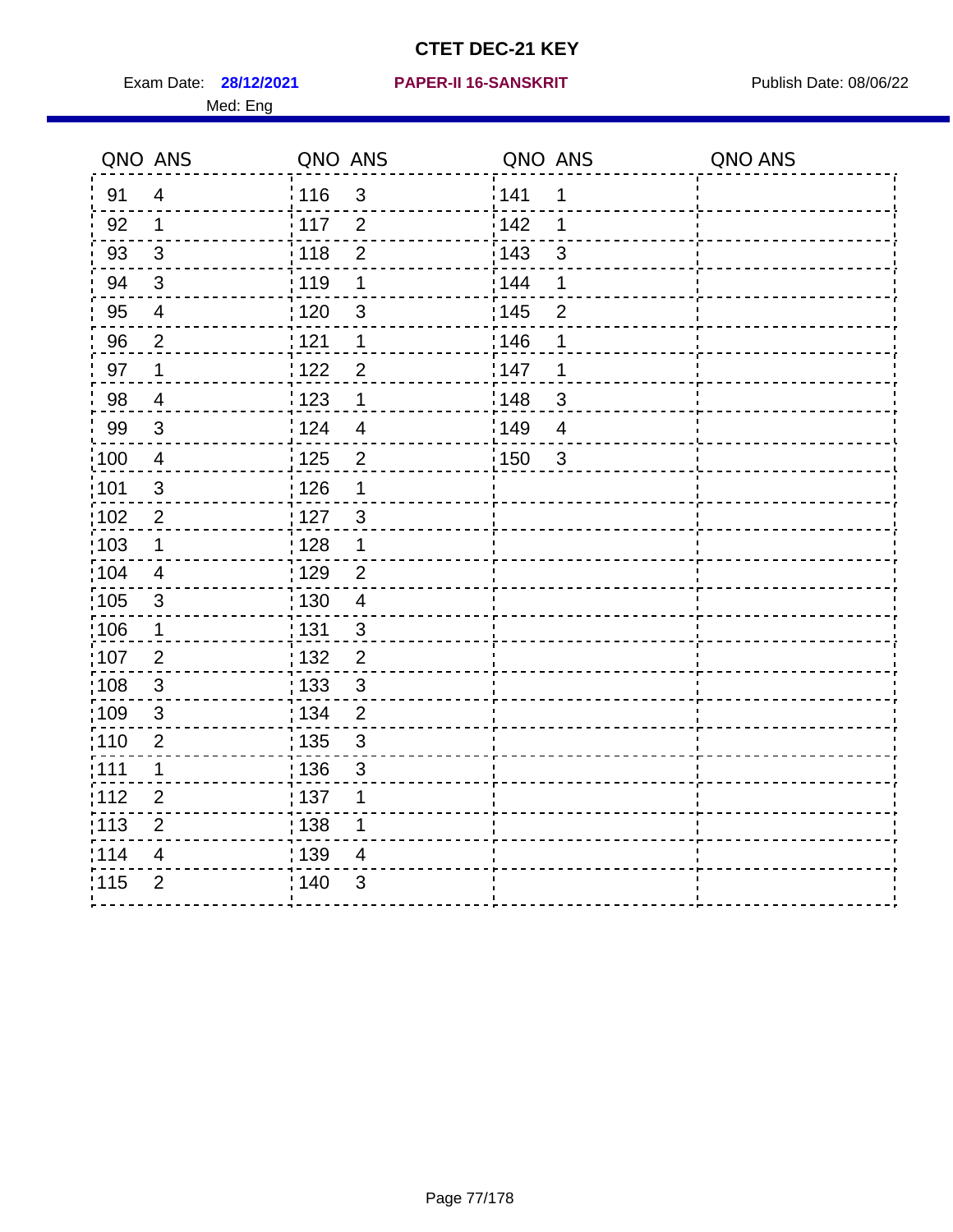Exam Date: **29/12/2021 PAPER-II -(MAT)** PUblish Date: 08/06/22

Med: Eng

**29/12/2021 PAPER-II -(MAT)**

|                | QNO ANS                  | QNO ANS |                          |     | QNO ANS                   | QNO ANS |                |
|----------------|--------------------------|---------|--------------------------|-----|---------------------------|---------|----------------|
| 1.             | 3                        | 26      | $\mathbf 1$              | 51  | $\mathbf 1$               | 76      | $\mathbf 1$    |
| 2              | 3                        | 27      | $\overline{2}$           | 52  | $\overline{2}$            | 77      | 2              |
| 3              | $\mathbf 1$              | 28      | $\overline{2}$           | 53  | $\sqrt{3}$                | 78      | $\overline{4}$ |
| $\overline{4}$ | $\overline{\mathcal{A}}$ | 29      | $\overline{\mathbf{4}}$  | 54  | 1                         | 79      | 1              |
| 5              | 3                        | 30      | $\overline{4}$           | 55  | $\overline{2}$            | 80      | $\sqrt{3}$     |
| 6              | $\overline{2}$           | 31      | $\overline{\mathcal{A}}$ | 56  | 3                         | 81      | 4              |
| $\overline{7}$ | 1                        | 32      | $\overline{2}$           | 57  | $\overline{2}$            | 82      | 1              |
| $\bf 8$        | $\overline{2}$           | 33      | $\sqrt{3}$               | 58  | $\ensuremath{\mathsf{3}}$ | 83      | 1              |
| 9              | $\overline{4}$           | 34      | $\overline{2}$           | 59  | $\overline{2}$            | 84      | 3              |
| 10             | $\mathfrak{S}$           | 35      | $\overline{4}$           | 60  | $\mathbf 1$               | 85      | $\mathsf 3$    |
| 11             | $\overline{2}$           | 36      | $\overline{2}$           | 61  | 1                         | 86      | $\sqrt{3}$     |
| 12             | $\sqrt{3}$               | 37      | $\mathbf 1$              | 62  | $\sqrt{3}$                | 87      | 1              |
| 13             | $\mathbf 1$              | 38      | 1                        | .63 | 2                         | 88      | $\overline{2}$ |
| 14             | 9                        | 39      | 1                        | 64  | $\overline{2}$            | 89      | 1              |
| 15             | 4                        | 40      | $\mathsf 3$              | 65  | $\overline{\mathbf{4}}$   | 90      | 1              |
| 16             | 3                        | 41      | $\mathfrak{S}$           | 66  | $\mathbf 1$               |         |                |
| 17             | 1                        | 42      | 4                        | 67  | 3                         |         |                |
| 18             | $\mathbf 1$              | 43      | $\overline{\mathbf{4}}$  | 68  | $\overline{2}$            |         |                |
| 19             | $\mathfrak{S}$           | 44      | $\sqrt{3}$               | 69  | $\overline{2}$            |         |                |
| 20             | 3                        | 45      | $\overline{2}$           | 70  | $\overline{2}$            |         |                |
| 21             | 4                        | 46      | 4                        | 71  | 3                         |         |                |
| 22             | $\mathbf 1$              | 47      | $\mathfrak{B}$           | 72  | 3                         |         |                |
| 23             | 1                        | 48      | $\mathfrak{S}$           | 73  | 1                         |         |                |
| 24             | 4                        | 49      | 3                        | 74  | $\overline{2}$            |         |                |
| 25             | 4                        | 50      | 4                        | 75  | $\overline{2}$            |         |                |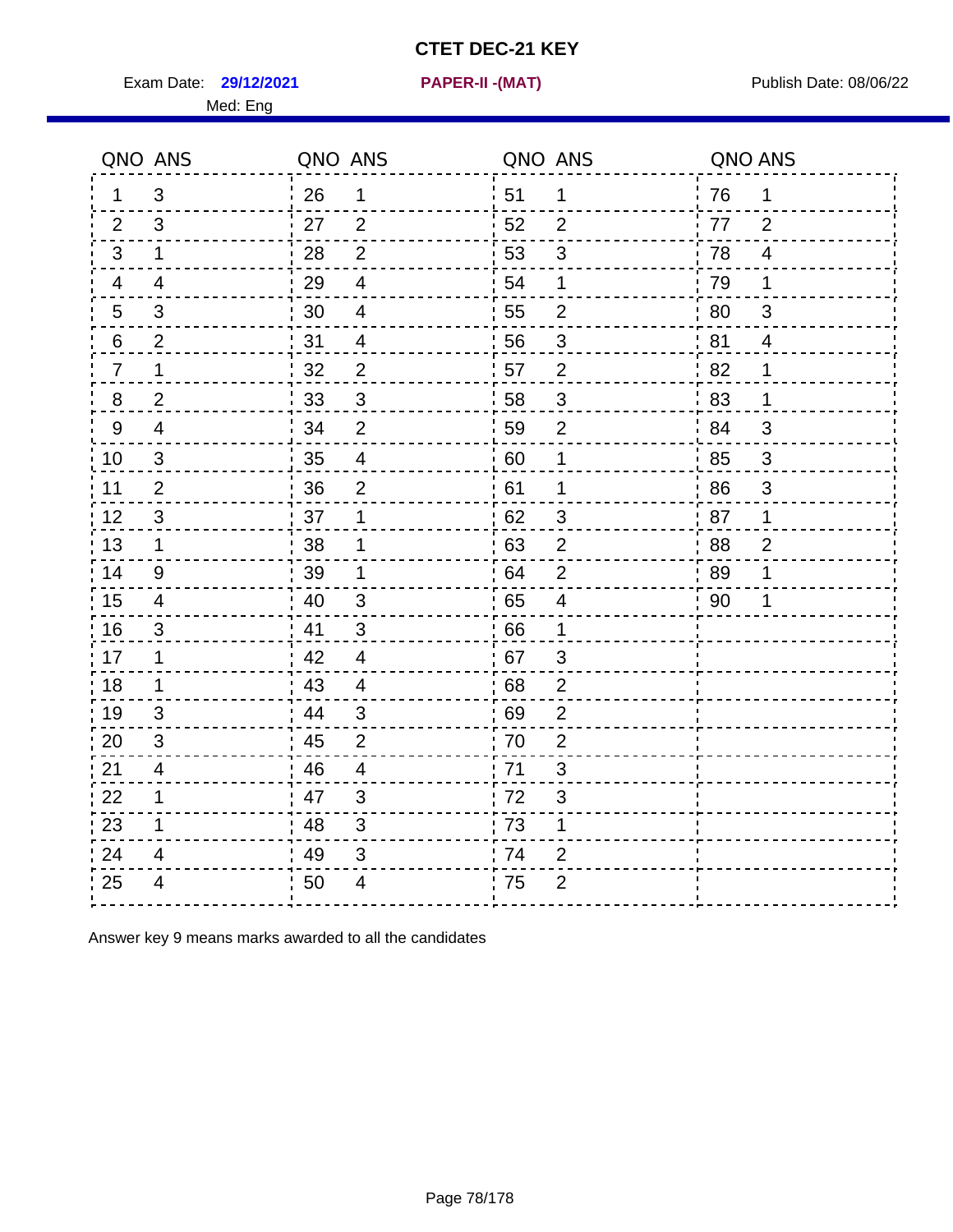Exam Date: **29/12/2021 PAPER-II - (SOS)** Publish Date: 08/06/22

Med: Eng

**29/12/2021 PAPER-II -(SOS)**

|                | QNO ANS        | QNO ANS |                          | QNO ANS |                         | QNO ANS |                |
|----------------|----------------|---------|--------------------------|---------|-------------------------|---------|----------------|
| 1.             | 3              | 26      | 1                        | 51      | $\overline{2}$          | 76      | 3              |
| 2              | 3              | 27      | 2                        | 52      | 4                       | 77      | 3              |
| 3              | $\mathbf 1$    | 28      | $\overline{2}$           | 53      | 1                       | 78      | $\overline{4}$ |
| 4              | $\overline{4}$ | 29      | $\overline{4}$           | 54      | $\overline{2}$          | 79      | 3              |
| 5              | 3              | 30      | $\overline{4}$           | 55      | $\mathbf{2}$            | 80      | 1              |
| 6              | $\overline{2}$ | 31      | 3                        | 56      | $\overline{2}$          | 81      | $\overline{2}$ |
| $\overline{7}$ | 1              | 32      | $\mathbf{3}$             | 57      | 4                       | .82     | 1              |
| 8              | $\overline{2}$ | 33      | $\mathfrak{B}$           | 58      | $\overline{2}$          | '83     | $\overline{4}$ |
| 9              | $\overline{4}$ | 34      | 1                        | 59      | $\overline{4}$          | :84     | 3              |
| 10             | 3              | 35      | 1                        | 60      | $\overline{2}$          | 85      | 1              |
| 11             | $\overline{2}$ | 36      | 1                        | 61      | 1                       | 86      | $\overline{4}$ |
| 12             | $\sqrt{3}$     | 37      | $\mathfrak{S}$           | 62      | $\overline{4}$          | 87      | $\overline{4}$ |
| 13             | 1              | 38      | $\overline{\mathcal{A}}$ | 63      | 3                       | 88      | 4              |
| 14             | 9              | 39      | $\overline{4}$           | 64      | 3                       | : 89    | $\overline{4}$ |
| 15             | $\overline{4}$ | 40      | $\overline{2}$           | 65      | $\mathfrak{B}$          | 90      | $\overline{2}$ |
| 16             | $\sqrt{3}$     | 41      | $\overline{2}$           | 66      | 1                       |         |                |
| 17             | 1              | 42      | 1                        | 67      | 4                       |         |                |
| 18             | 1              | 43      | 2                        | 68      | $\overline{2}$          |         |                |
| 19             | 3              | 44      | $\overline{2}$           | 69      | $\mathfrak{S}$          |         |                |
| 20             | $\mathfrak{B}$ | 45      | $\overline{4}$           | 70      | $\overline{\mathbf{4}}$ |         |                |
| 21             | 4              | 46      | $\overline{4}$           | : 71    | 1                       |         |                |
| 22             | 1              | 47      | 3                        | 72      | 4                       |         |                |
| 23             | 1              | 48      | $\overline{2}$           | 73      | 4                       |         |                |
| 24             | 4              | 49      | $\overline{2}$           | 74      | $\overline{2}$          |         |                |
| 25             | $\overline{4}$ | 50      | $\overline{2}$           | .75     | 1                       |         |                |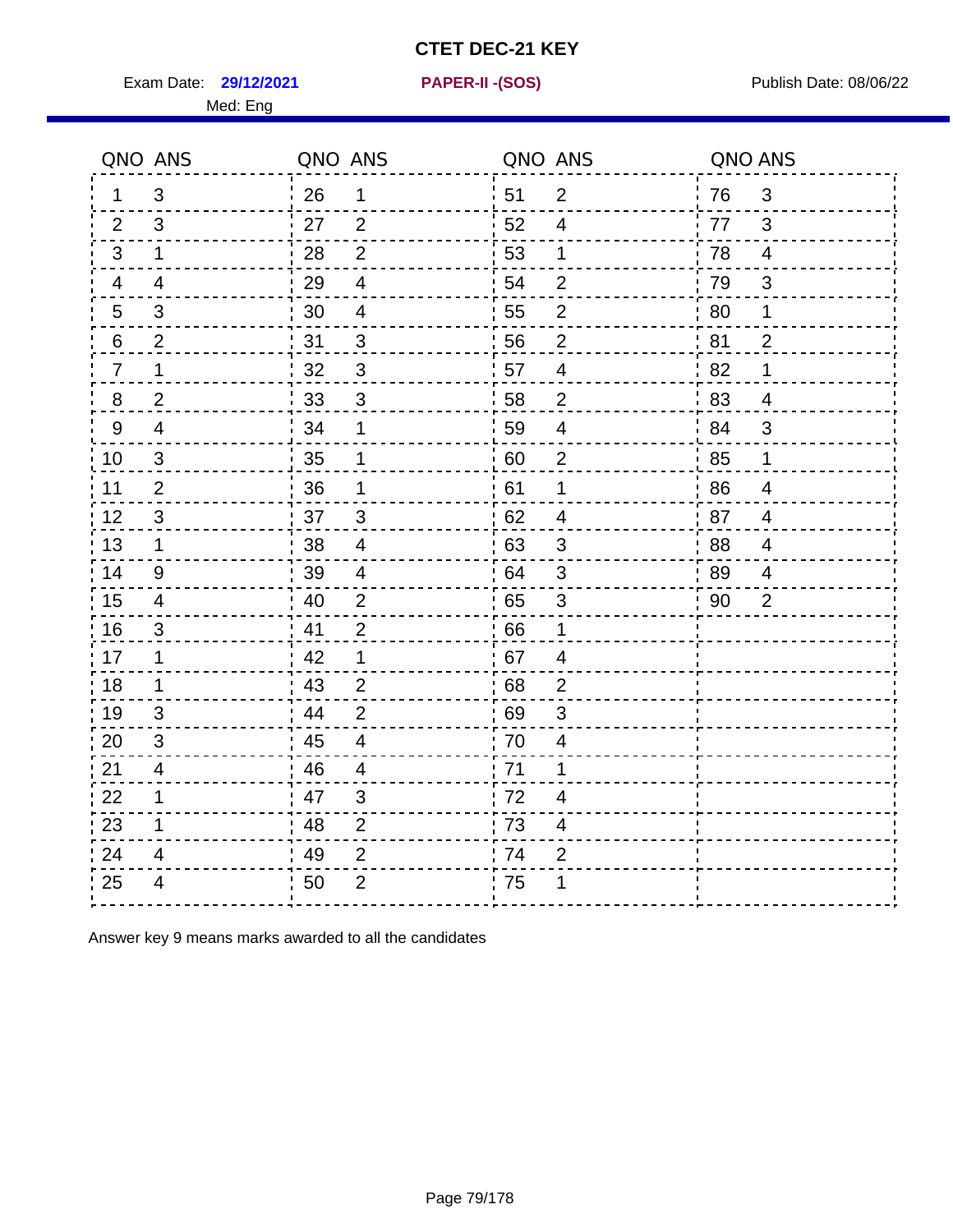Exam Date: **29/12/2021 PAPER-II 01-ENGLISH Proposed by Publish Date: 08/06/22** Med: Eng

#### **29/12/2021 PAPER-II 01-ENGLISH**

|       | QNO ANS                  | QNO ANS           |                         | QNO ANS           |                | QNO ANS |
|-------|--------------------------|-------------------|-------------------------|-------------------|----------------|---------|
| 91    | $\overline{2}$           | 116               | $\overline{2}$          | 1141              | $\sqrt{3}$     |         |
| 92    | 3                        | 117               | 1                       | 142               | 1              |         |
| 93    | $\sqrt{3}$               | 118               | $\mathsf 3$             | 143               | 1              |         |
| 94    | $\mathfrak{B}$           | : 119             | 1                       | : 144             | $\overline{2}$ |         |
| 95    | 1                        | :120              | 2                       | : 145             | 1              |         |
| 96    | $\overline{2}$           | 121               | $\overline{2}$          | :146              | 4              |         |
| 97    | $\overline{4}$           | 1122              | $\mathfrak{S}$          | 147               | $\overline{2}$ |         |
| 98    | $\overline{\mathcal{A}}$ | 123               | $\mathfrak{3}$          | : 148             | 1              |         |
| 99    | $\overline{2}$           | 124               | $\overline{\mathbf{4}}$ | :149              | 1              |         |
| 100   | $\overline{4}$           | 125               | $\mathbf 1$             | $\frac{1}{1}$ 150 | $\mathbf{3}$   |         |
| 101   | $\sqrt{3}$               | 126               | $\overline{2}$          |                   |                |         |
| 102   | $\mathbf 1$              | : 127             | $\mathbf{3}$            |                   |                |         |
| :103  | 4                        | : 128             | $\mathbf{3}$            |                   |                |         |
| 104   | $\mathbf 1$              | : 129             | $\overline{2}$          |                   |                |         |
| 105   | $\overline{4}$           | $\frac{1}{1}$ 130 | $\overline{\mathbf{4}}$ |                   |                |         |
| 106   | $\mathbf 1$              | : 131             | $\mathbf{1}$            |                   |                |         |
| 107   | $\overline{2}$           | : 132             | $\overline{4}$          |                   |                |         |
| :108  | $\mathbf 1$              | 133               | $\overline{2}$          |                   |                |         |
| :109  | $\overline{4}$           | : 134             | $\overline{2}$          |                   |                |         |
| :110  | $\overline{4}$           | : 135             | $\sqrt{3}$              |                   |                |         |
| : 111 | 3                        | : 136             | 1                       |                   |                |         |
| 112   | 1                        | $\frac{1}{1}$ 137 | $\sqrt{3}$              |                   |                |         |
| : 113 | $\sqrt{3}$               | : 138             | $\boldsymbol{2}$        |                   |                |         |
| 114   | 3                        | : 139             | $\overline{2}$          |                   |                |         |
| 115   | 1                        | 140               | $\overline{2}$          |                   |                |         |
|       |                          |                   |                         |                   |                |         |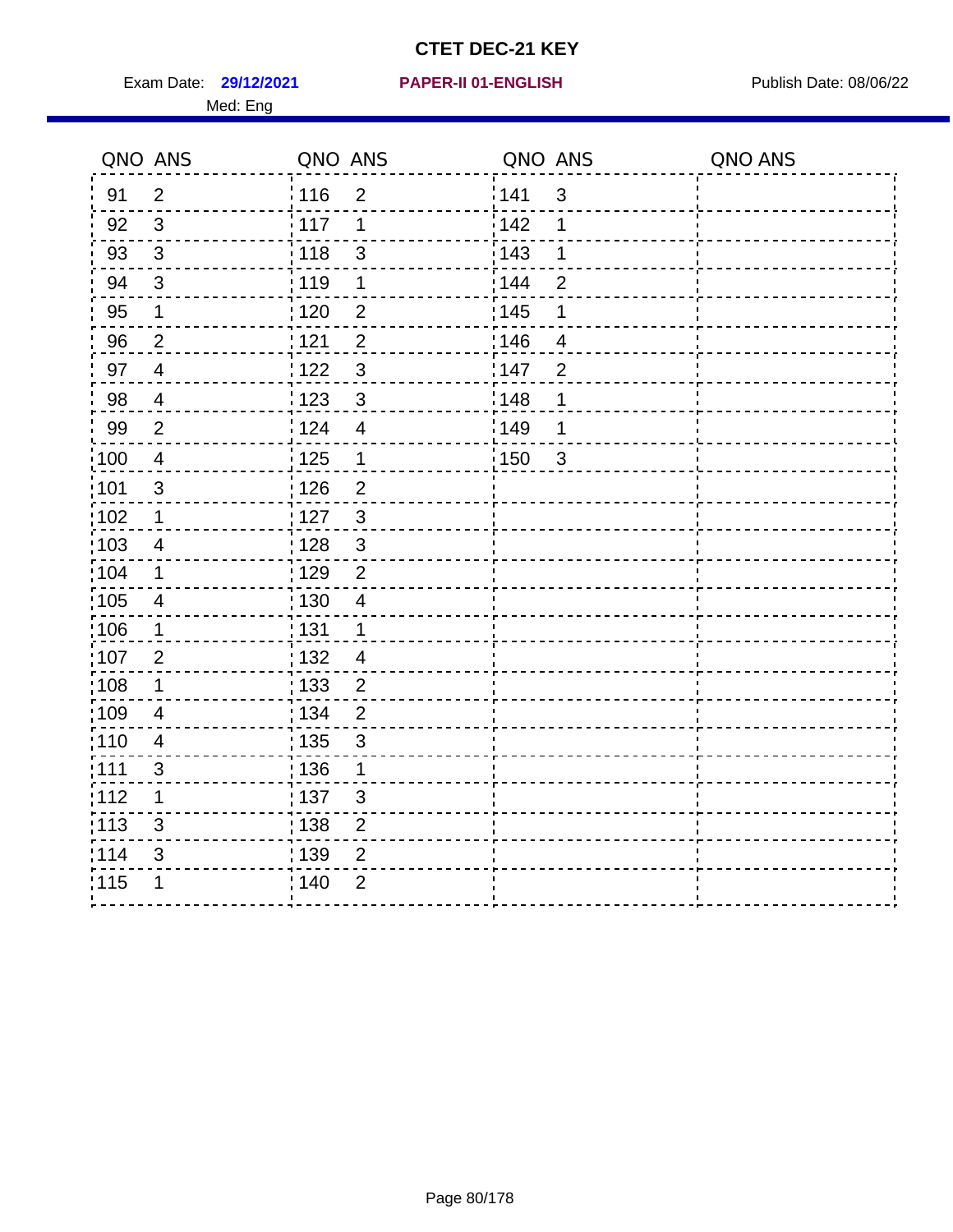Exam Date: 29/12/2021 **PAPER-II 02-HINDI Exam Date: 08/06/22** Med: Eng

## **29/12/2021 PAPER-II 02-HINDI**

|                   | QNO ANS                  | QNO ANS                             |       | QNO ANS        | QNO ANS |
|-------------------|--------------------------|-------------------------------------|-------|----------------|---------|
| 91                | $\overline{2}$           | :116<br>$\overline{2}$              | 141   | 3              |         |
| 92                | $\overline{4}$           | : 117<br>1                          | 142   | 1              |         |
| 93                | $\overline{2}$           | 3<br>118                            | 143   | 1              |         |
| 94                | $\mathbf 1$              | : 119<br>1                          | 144   | $\overline{2}$ |         |
| 95                | $\overline{4}$           | : 120<br>$\overline{2}$             | : 145 | 1              |         |
| 96                | $\mathbf 1$              | 121<br>1                            | 146   | 4              |         |
| 97                | $\overline{4}$           | 122<br>1                            | 147   | $\overline{2}$ |         |
| 98                | $\mathbf{3}$             | $\mathbf{3}$<br>123                 | 148   | 1              |         |
| 99                | 3                        | 3<br>124                            | 149   | 1              |         |
| $\frac{1}{1}$ 100 | $\overline{2}$           | $\frac{1}{2}$ 125<br>$\mathbf 1$    | 150   | $\mathbf{3}$   |         |
| 101               | $\overline{\mathcal{A}}$ | 126<br>1                            |       |                |         |
| :102              | $\overline{4}$           | : 127<br>$\overline{1}$             |       |                |         |
| 103               | 3                        | : 128<br>$\overline{4}$             |       |                |         |
| 104               | 3                        | : 129<br>$\mathbf{3}$               |       |                |         |
| :105              | $\overline{2}$           | : 130<br>$\mathfrak{S}$             |       |                |         |
| $\frac{1}{1}$ 106 | $\mathbf 1$              | : 131<br>$\overline{2}$             |       |                |         |
| 107               | $\overline{2}$           | $\mathbf{3}$<br>: 132               |       |                |         |
| :108              | $\mathbf 1$              | : 133<br>$\mathbf 1$                |       |                |         |
| $\frac{1}{1}$ 109 | $\overline{4}$           | : 134<br>$\overline{2}$             |       |                |         |
| : 110             | $\overline{4}$           | $\frac{1}{1}$ 135<br>$\overline{4}$ |       |                |         |
| :111              | 3                        | : 136<br>1                          |       |                |         |
| 112               | 1                        | : 137<br>$\mathbf{3}$               |       |                |         |
| : 113             | $\mathsf 3$              | $\frac{1}{1}$ 138<br>$\overline{2}$ |       |                |         |
| 114               | 3                        | : 139<br>$\overline{2}$             |       |                |         |
| 115               | 1                        | : 140<br>$\overline{2}$             |       |                |         |
|                   |                          |                                     |       |                |         |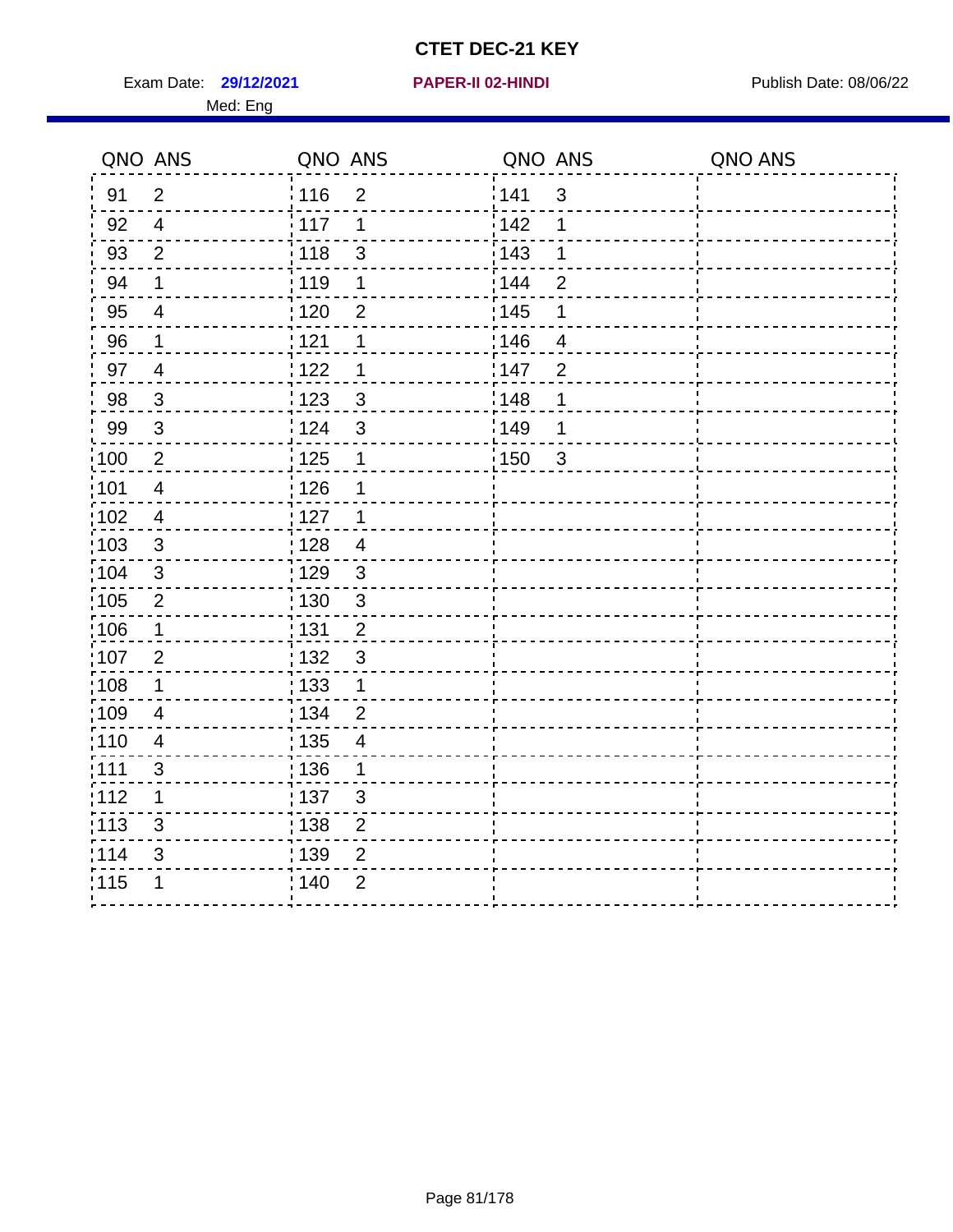Med: Eng

#### **29/12/2021 PAPER-II 16-SANSKRIT** Exam Date: Publish Date: 08/06/22

|                   | QNO ANS                 | QNO ANS           |                         | QNO ANS           |                | QNO ANS |
|-------------------|-------------------------|-------------------|-------------------------|-------------------|----------------|---------|
| 91                | $\overline{4}$          | $\frac{1}{116}$   | $\overline{2}$          | 141               | $\mathfrak{3}$ |         |
| 92                | $\overline{2}$          | 117               | 1                       | 142               | 1              |         |
| 93                | $\overline{4}$          | 118               | 3                       | 143               | 1              |         |
| 94                | $\mathbf 1$             | : 119             | 1                       | : 144             | $\overline{2}$ |         |
| 95                | $\mathfrak{B}$          | $\frac{1}{1}$ 120 | $\overline{2}$          | : 145             | 1              |         |
| 96                | $\overline{4}$          | 1121              | 1                       | 146               | $\overline{4}$ |         |
| 97                | $\mathbf 1$             | 122               | 1                       | 147               | $\overline{2}$ |         |
| 98                | $\overline{2}$          | $\frac{1}{2}$ 123 | $\overline{2}$          | 148               | $\mathbf 1$    |         |
| 99                | $\sqrt{3}$              | 124               | $\overline{\mathbf{4}}$ | $\frac{1}{2}$ 149 | 1              |         |
| $\frac{1}{1}$ 100 | $\overline{4}$          | $\frac{1}{1}$ 125 | $\mathbf 1$             | $\frac{1}{1}$ 150 | $\mathfrak{3}$ |         |
| :101              | $\mathbf 1$             | 126               | $\overline{\mathbf{4}}$ |                   |                |         |
| 102               | $\overline{4}$          | 127               | $\mathbf{1}$            |                   |                |         |
| 103               | 2                       | : 128             | $\overline{2}$          |                   |                |         |
| 104               | $\mathbf{3}$            | 129               | $\overline{2}$          |                   |                |         |
| 105               | $\overline{2}$          | $\frac{1}{1}$ 130 | $\mathfrak{S}$          |                   |                |         |
| :106              | $\mathbf{1}$            | : 131             | $\mathbf{1}$            |                   |                |         |
| 107               | $\overline{2}$          | : 132             | $\mathbf 1$             |                   |                |         |
| 108               | $\mathbf 1$             | : 133             | $\mathbf{3}$            |                   |                |         |
| :109              | $\overline{\mathbf{4}}$ | : 134             | $\overline{2}$          |                   |                |         |
| :110              | $\overline{4}$          | 135               | 1                       |                   |                |         |
| ;111              | $\mathfrak{S}$          | 136               | 1                       |                   |                |         |
| 112               | 1                       | : 137             | $\mathfrak{S}$          |                   |                |         |
| 113               | $\mathbf{3}$            | : 138             | $\overline{2}$          |                   |                |         |
| 114               | 3                       | :139              | $\overline{2}$          |                   |                |         |
| 115               | 1                       | 140               | $\overline{2}$          |                   |                |         |
|                   |                         |                   |                         |                   |                |         |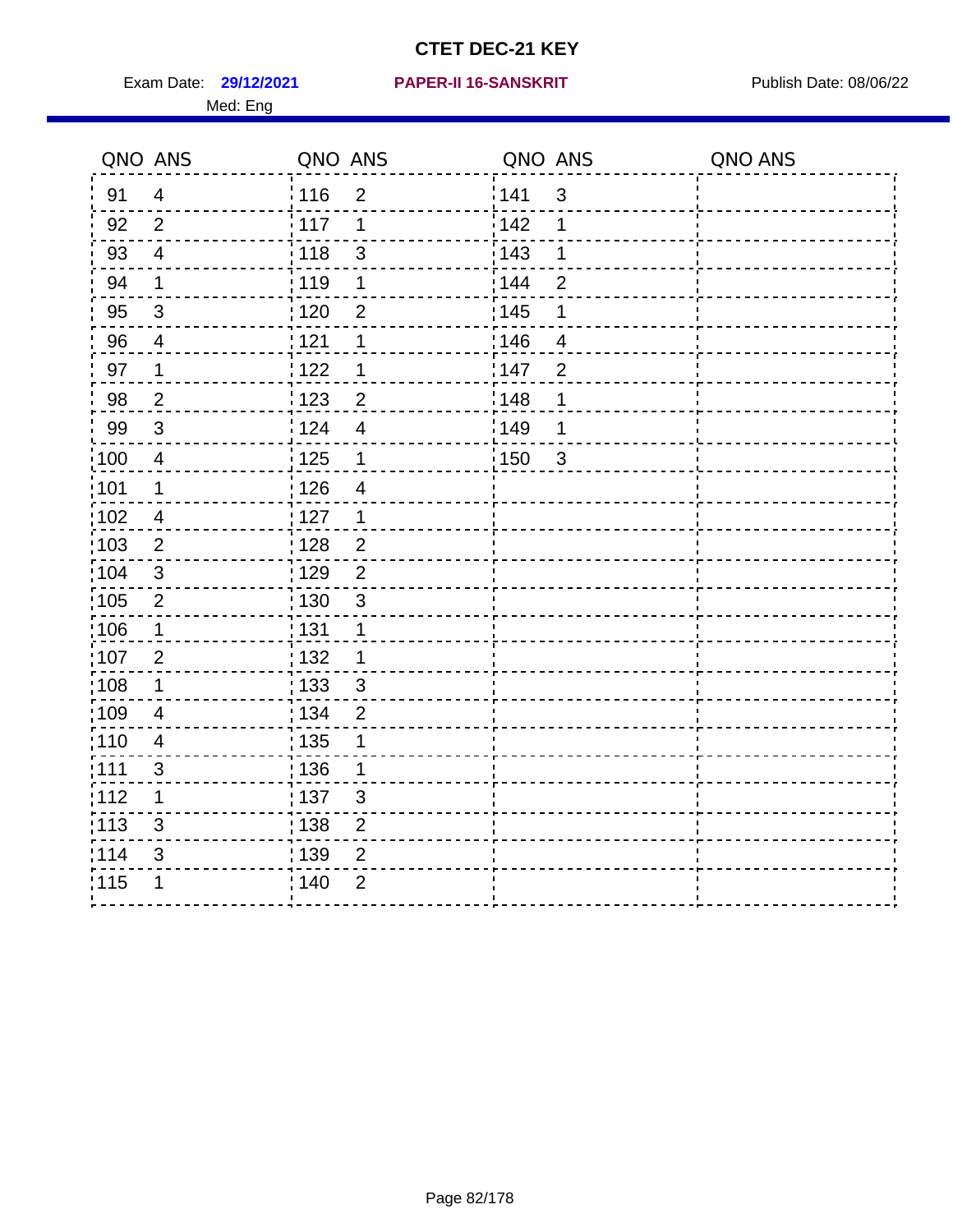Exam Date: **30/12/2021 PAPER-II -(MAT)** Publish Date: 08/06/22 Med: Eng

**30/12/2021 PAPER-II -(MAT)**

|                 | QNO ANS                   | QNO ANS                            | QNO ANS              | QNO ANS              |
|-----------------|---------------------------|------------------------------------|----------------------|----------------------|
| $\mathbf 1$     | 1                         | 26<br>$\overline{4}$               | 51<br>$\overline{4}$ | 76<br>$\overline{4}$ |
| 2               | $\overline{4}$            | 27<br>3                            | 52<br>2              | 77<br>3              |
| 3               | 3                         | 28<br>1                            | 53<br>$\overline{4}$ | 78<br>3              |
| $\overline{4}$  | $\mathbf{1}$              | 29<br>$\overline{4}$               | 54<br>$\mathbf 1$    | 79<br>$\mathbf 1$    |
| 5               | $\mathbf 1$               | 30<br>$\overline{4}$               | 55<br>$\overline{4}$ | 80<br>4              |
| $6\phantom{.}6$ | $\ensuremath{\mathsf{3}}$ | 31<br>$\sqrt{3}$                   | 56<br>4              | 81<br>$\overline{2}$ |
| $\overline{7}$  | 3                         | 32<br>$\mathbf{3}$                 | 57<br>1              | 82<br>$\overline{4}$ |
| 8               | 3                         | 33<br>$\overline{4}$               | 58<br>4              | 83<br>3              |
| 9               | $\overline{2}$            | 34<br>$\overline{2}$               | 59<br>1              | 84<br>$\overline{2}$ |
| 10              | $\mathfrak{S}$            | 35<br>$\mathfrak{S}$               | 60<br>3              | $\mathbf{3}$<br>85   |
| 11              | $\overline{2}$            | 36<br>$\overline{4}$               | 61<br>3              | 86<br>1              |
| 12              | $\mathbf{2}$              | 37<br>$\mathsf 3$                  | $\sqrt{3}$<br>62     | 87<br>$\overline{4}$ |
| 13              | $\overline{2}$            | 38<br>1                            | 63<br>$\overline{2}$ | 88<br>3              |
| 14              | $\mathbf{1}$              | 39<br>2                            | 64<br>$\overline{4}$ | 89<br>$\overline{2}$ |
| 15              | $\mathbf 1$               | $\overline{2}$<br>40               | 65<br>$\overline{2}$ | $\overline{2}$<br>90 |
| 16              | $\overline{2}$            | $\frac{1}{2}$ 41<br>$\overline{4}$ | 66<br>$\overline{4}$ |                      |
| 17              | $\overline{4}$            | 42<br>1                            | 67<br>4              |                      |
| 18              | $\mathbf 1$               | 43<br>3                            | 68<br>1              |                      |
| 19              | $\mathbf 1$               | 44<br>1                            | 69<br>$\overline{2}$ |                      |
| 20              | $\overline{2}$            | 45<br>$\overline{4}$               | 70<br>4              |                      |
| 21              | $\mathbf 1$               | 46<br>$\overline{4}$               | 71<br>1              |                      |
| 22              | 3                         | 47<br>$\overline{2}$               | 72<br>$\overline{2}$ |                      |
| 23              | $\mathfrak{B}$            | 48<br>3                            | 73<br>3              |                      |
| 24              | $\overline{2}$            | 49<br>1                            | 74<br>1              |                      |
| 25              | $\overline{2}$            | 3<br>50                            | 75<br>$\overline{2}$ |                      |
|                 |                           |                                    |                      |                      |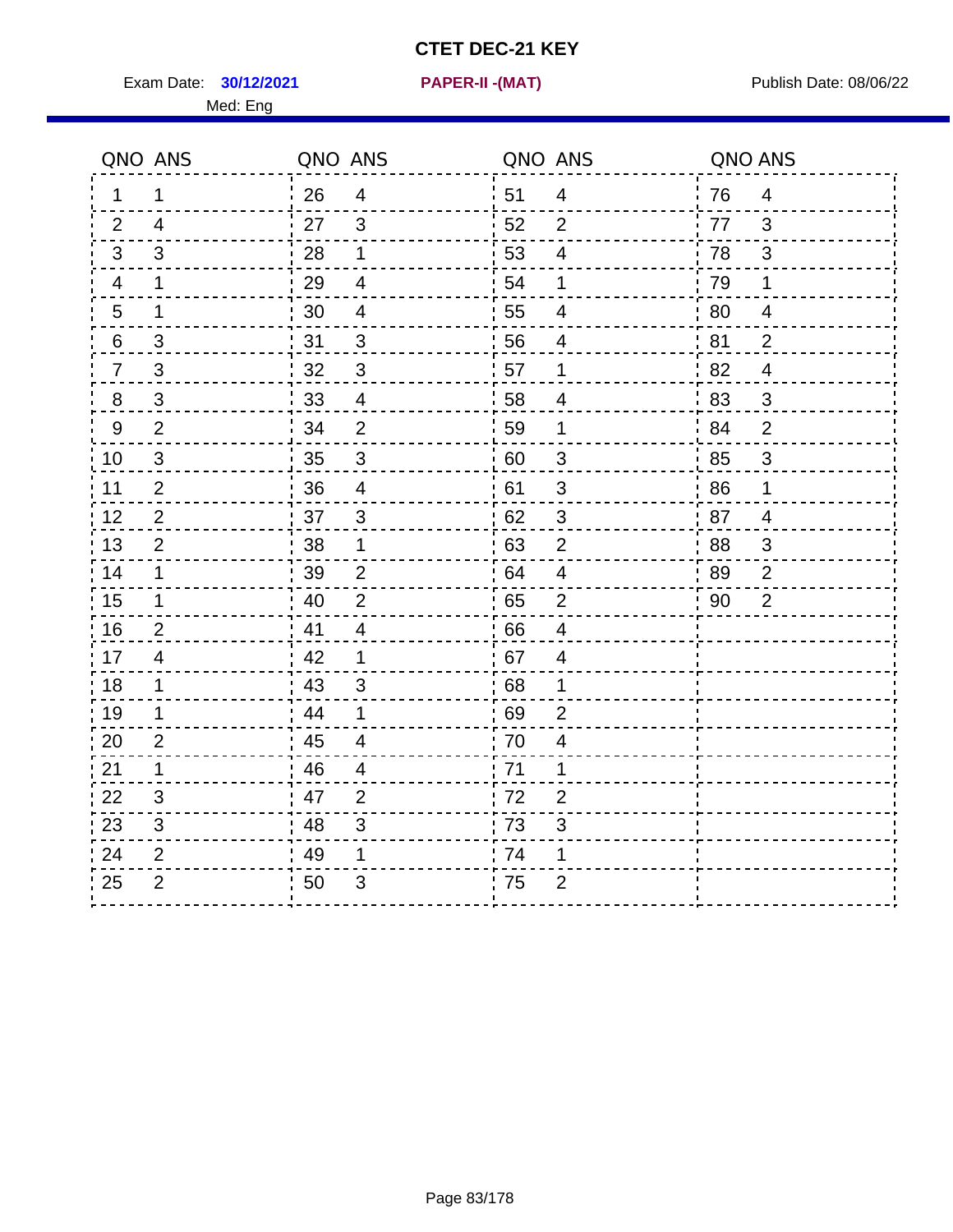**30/12/2021 PAPER-II -(SOS)**

Exam Date: **30/12/2021 PAPER-II - (SOS)** Publish Date: 08/06/22 Med: Eng

| QNO ANS                      | QNO ANS          |                         | QNO ANS |                | QNO ANS |                |
|------------------------------|------------------|-------------------------|---------|----------------|---------|----------------|
| 1<br>$\mathbf{1}$            | 26               | $\overline{\mathbf{4}}$ | 51      | $\overline{2}$ | 76      | $\mathbf 1$    |
| 2<br>$\overline{4}$          | 27               | 3                       | 52      | $\mathbf 1$    | 77      | $\overline{4}$ |
| 3<br>3                       | 28               | 1                       | 53      | 3              | 78      | 3              |
| 1<br>4                       | 29               | 4                       | 54      | 3              | 79      | 4              |
| 5<br>1                       | 30               | $\overline{4}$          | 55      | 3              | 80      | $\overline{2}$ |
| $\mathsf 3$<br>6             | 31               | $\overline{2}$          | 56      | $\overline{2}$ | 81      | $\overline{2}$ |
| $\sqrt{3}$<br>$\overline{7}$ | 32               | 3                       | 57      | 1              | 82      | 1              |
| 3<br>8                       | 33               | 1                       | 58      | $\overline{2}$ | 83      | $\overline{4}$ |
| $\overline{2}$<br>9          | 34               | 3                       | 59      | 3              | 84      | $\overline{4}$ |
| 10<br>$\mathfrak{S}$         | 35               | 4                       | 60      | $\mathfrak{S}$ | 85      | $\overline{2}$ |
| $\overline{2}$<br>11         | 36               | 1                       | 61      | 3              | 86      | 1              |
| 12<br>$\overline{2}$         | 37               | 1                       | 62      | $\mathbf{2}$   | 87      | $\mathfrak{B}$ |
| 13<br>$\overline{2}$         | 38               | 1                       | 63      | $\overline{2}$ | 88      | 1              |
| 14<br>1                      | 39               | 3                       | 64      | 1              | 89      | 4              |
| 15<br>1                      | 40               | 3                       | 65      | 3              | 90      | 3              |
| $\overline{2}$<br>16         | 41               | $\overline{2}$          | 66      | $\overline{2}$ |         |                |
| 17<br>$\overline{4}$         | 42               | 1                       | 67      | 1              |         |                |
| 18<br>1                      | $\frac{1}{2}$ 43 | 3                       | 68      | 1              |         |                |
| 19<br>$\mathbf 1$            | 44               | $\overline{2}$          | 69      | 3              |         |                |
| 20<br>$\overline{2}$         | 45               | 3                       | 70      | 3              |         |                |
| 21<br>$\mathbf 1$            | 46               | 3                       | 71      | $\overline{2}$ |         |                |
| 3<br>22                      | 47               | $\mathbf 1$             | 72      | $\overline{2}$ |         |                |
| 23<br>3                      | 48               | 3                       | 73      | 3              |         |                |
| 24<br>$\overline{2}$         | 49               | 3                       | 74      | 3              |         |                |
| $\overline{2}$<br>25         | 50               | $\overline{2}$          | 75      | $\overline{2}$ |         |                |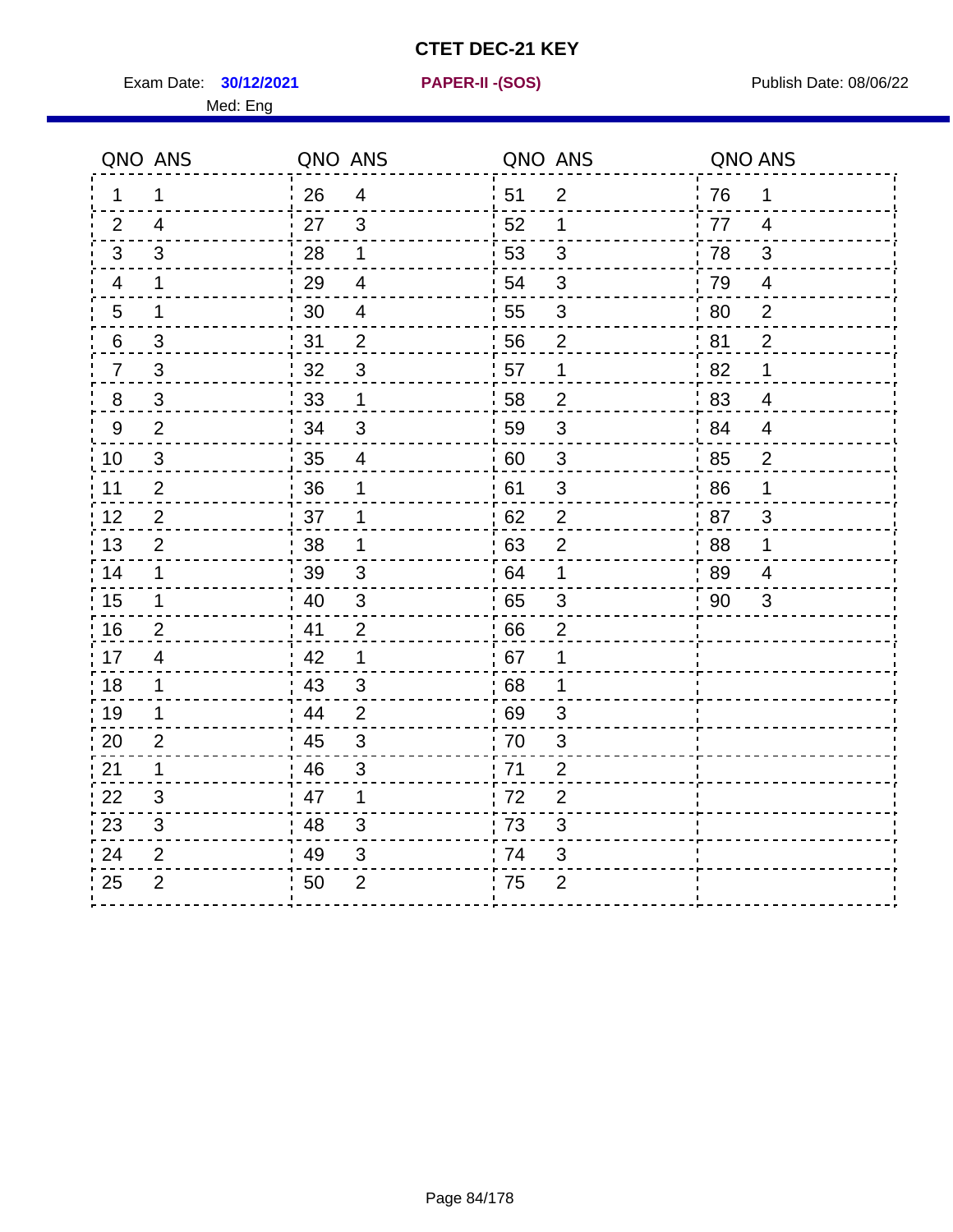Exam Date: **30/12/2021 PAPER-II 01-ENGLISH Proposed by Publish Date: 08/06/22** Med: Eng

#### **30/12/2021 PAPER-II 01-ENGLISH**

| QNO ANS           |                         | QNO ANS                 | QNO ANS                             | QNO ANS |
|-------------------|-------------------------|-------------------------|-------------------------------------|---------|
| 91                | $\mathbf 1$             | : 116<br>1              | 141<br>3                            |         |
| 92                | 1                       | 117<br>$\overline{2}$   | 142<br>$\overline{2}$               |         |
| 93                | $\overline{\mathbf{4}}$ | 118<br>$\mathsf 3$      | 143<br>$\ensuremath{\mathsf{3}}$    |         |
| 94                | $\overline{4}$          | :119<br>1               | 144<br>$\overline{2}$               |         |
| 95                | $\mathbf{3}$            | : 120<br>1              | : 145<br>$\mathbf{3}$               |         |
| 96                | $\overline{2}$          | 1121<br>4               | 146<br>$\overline{2}$               |         |
| 97                | $\mathbf{3}$            | 122<br>$\overline{4}$   | 1<br>147                            |         |
| 98                | $\mathbf{1}$            | $\overline{c}$<br>: 123 | $\frac{1}{2}$ 148<br>$\overline{4}$ |         |
| 99                | $\overline{2}$          | 124<br>$\overline{4}$   | 149<br>$\overline{2}$               |         |
| $\frac{1}{100}$   | $\sqrt{2}$              | $\mathsf 3$<br>125      | : 150<br>1                          |         |
| :101              | 3                       | $\overline{2}$<br>: 126 |                                     |         |
| $\frac{1}{1}$ 102 | $\sqrt{2}$              | 127<br>$\overline{2}$   |                                     |         |
| 103               | 3                       | 128<br>1                |                                     |         |
| :104              | 3                       | : 129<br>$\overline{2}$ |                                     |         |
| $\frac{1}{1}$ 105 | $\overline{\mathbf{4}}$ | : 130<br>$\mathbf 1$    |                                     |         |
| 106               | $\mathbf 1$             | : 131<br>$\overline{2}$ |                                     |         |
| 107               | $\overline{2}$          | : 132<br>$\overline{4}$ |                                     |         |
| 108               | 4                       | 133<br>$\overline{2}$   |                                     |         |
| 109               | $\overline{2}$          | : 134<br>$\mathfrak{S}$ |                                     |         |
| :110              | $\overline{\mathbf{4}}$ | : 135<br>$\mathbf 1$    |                                     |         |
| :111              | 1                       | 136<br>3                |                                     |         |
| 112               | $\overline{4}$          | : 137<br>1              |                                     |         |
| : 113             | $\overline{2}$          | : 138<br>1              |                                     |         |
| 114               | 1                       | 139<br>3                |                                     |         |
| 115               | $\overline{2}$          | : 140                   |                                     |         |
|                   |                         |                         |                                     |         |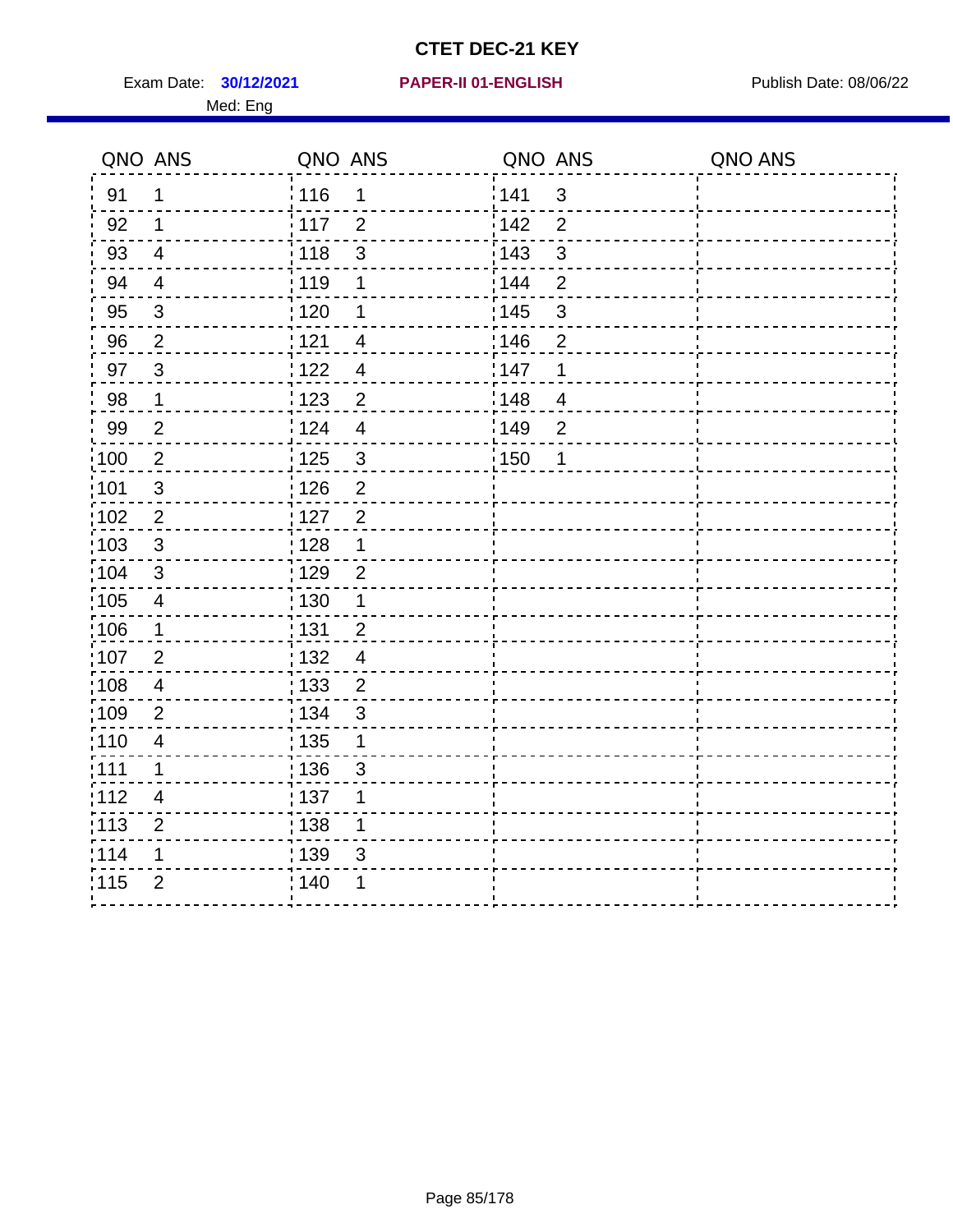Exam Date: **30/12/2021 PAPER-II 02-HINDI Exam Date: 08/06/22** Med: Eng

 $\frac{1}{115}$  2  $\frac{1}{140}$  1

 $\frac{1}{2}$ 

 $\overline{a}$ 

. . . . . . . . . . .

#### **30/12/2021 PAPER-II 02-HINDI**

 $- - - - - - - - -$ - - - i  $- - - 1$  $- - - 1$ 

 $\sim$   $\sim$   $\sim$  $- - -1$ 

 $\sim$   $\sim$   $\sim$  $- - - - \sim$   $\sim$   $\sim$  $- - - - - - - - - - -$ 

|        | QNO ANS                 | QNO ANS           |                           | QNO ANS           |                | QNO ANS |
|--------|-------------------------|-------------------|---------------------------|-------------------|----------------|---------|
| 91     | $\overline{2}$          | 116               | 1                         | 141               | 3              |         |
| 92     | 1                       | $\frac{1}{2}$ 117 | $\overline{2}$            | 142               | $\overline{2}$ |         |
| 93     | $\mathbf 2$             | 118               | $\mathbf{3}$              | 143               | 3              |         |
| 94     | $\overline{2}$          | 119               | 1                         | : 144             | $\overline{2}$ |         |
| 95     | $\mathfrak{S}$          | 120               | $\mathbf 1$               | : 145             | $\mathbf{3}$   |         |
| 96     | 1                       | 121               | $\overline{2}$            | 146               | $\overline{2}$ |         |
| $97\,$ | $\mathfrak{S}$          | 122               | $\sqrt{3}$                | 147               | $\mathbf 1$    |         |
| 98     | $\overline{2}$          | 123               | 1                         | 148               | $\overline{4}$ |         |
| 99     | $\mathbf 1$             | 124               | $\mathbf 1$               | 149               | $\overline{2}$ |         |
| 100    | $\mathfrak{S}$          | 125               | $\overline{2}$            | $\frac{1}{2}$ 150 | $\mathbf 1$    |         |
| 101    | $\overline{2}$          | $\frac{1}{126}$   | $\overline{4}$            |                   |                |         |
| 102    | $\overline{\mathbf{4}}$ | : 127             | $\overline{2}$            |                   |                |         |
| :103   | 1                       | : 128             | 1                         |                   |                |         |
| 104    | 3                       | : 129             | $\overline{2}$            |                   |                |         |
| :105   | $\overline{2}$          | : 130             | $\overline{2}$            |                   |                |         |
| 106    | $\mathbf{1}$            | : 131             | $\overline{\mathbf{4}}$   |                   |                |         |
| 107    | $\overline{2}$          | : 132             | $\ensuremath{\mathsf{3}}$ |                   |                |         |
| 108    | $\overline{\mathbf{4}}$ | : 133             | $\mathbf 2$               |                   |                |         |
| 109    | $\overline{2}$          | : 134             | $\mathfrak{S}$            |                   |                |         |
| :110   | $\overline{\mathbf{4}}$ | : 135             | $\overline{\mathcal{A}}$  |                   |                |         |
| : 111  | 1                       | : 136             | $\sqrt{3}$                |                   |                |         |
| 112    | $\overline{\mathbf{4}}$ | : 137             | 1                         |                   |                |         |
| : 113  | $\overline{2}$          | : 138             | $\mathbf 1$               |                   |                |         |
| 114    |                         | : 139             | $\mathsf 3$               |                   |                |         |
| 1445   | C                       | 1.110             | 1                         |                   |                |         |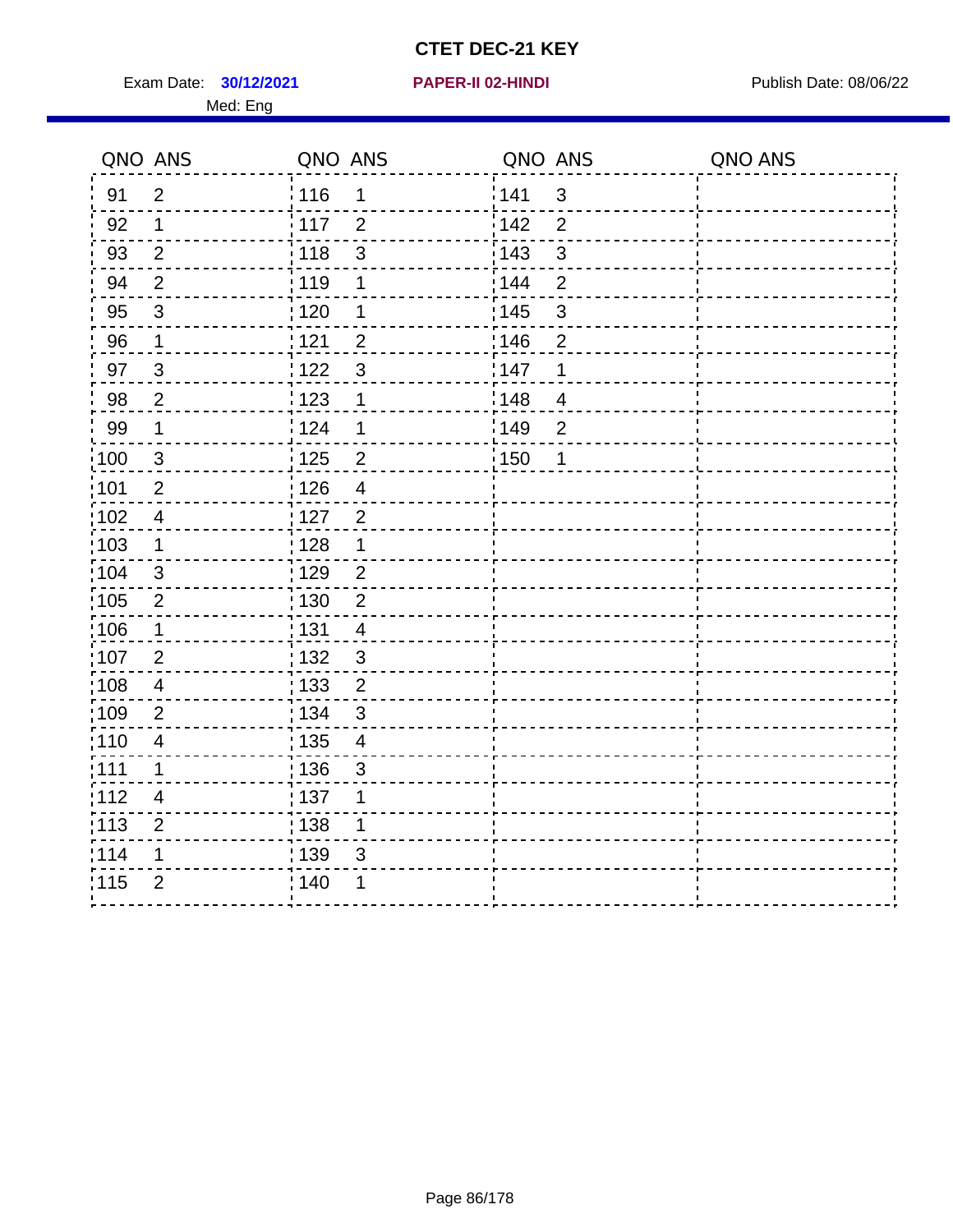Med: Eng

|                   | QNO ANS                  | QNO ANS           |                | QNO ANS |                          | QNO ANS |
|-------------------|--------------------------|-------------------|----------------|---------|--------------------------|---------|
| 91                | 1                        | 116               | 1              | 141     | $\mathbf{3}$             |         |
| 92                | $\overline{2}$           | 117               | $\overline{2}$ | 142     | $\overline{2}$           |         |
| 93                | $\overline{2}$           | 118               | $\mathsf 3$    | 143     | $\mathfrak{S}$           |         |
| 94                | $\mathbf 1$              | : 119             | 1              | : 144   | $\overline{2}$           |         |
| 95                | $\overline{2}$           | : 120             | 1              | : 145   | $\mathbf{3}$             |         |
| 96                | $\overline{2}$           | : 121             | $\overline{2}$ | 146     | $\overline{2}$           |         |
| 97                | $\overline{\mathbf{4}}$  | 122               | $\overline{2}$ | 147     | 1                        |         |
| 98                | $\overline{2}$           | $\frac{1}{2}$ 123 | 1              | 148     | $\overline{\mathcal{A}}$ |         |
| 99                | $\overline{4}$           | 124               | $\mathbf 1$    | :149    | $\mathbf 2$              |         |
| $\frac{1}{1}$ 100 | $\sqrt{2}$               | $\frac{1}{1}$ 125 | $\mathbf 2$    | : 150   | 1                        |         |
| :101              | $\overline{\mathcal{A}}$ | : 126             | $\overline{4}$ |         |                          |         |
| 102               | $\mathbf{1}$             | : 127             | $\overline{4}$ |         |                          |         |
| 103               | $\mathbf{3}$             | : 128             | $\mathbf{3}$   |         |                          |         |
| :104              | $\mathbf{3}$             | $\frac{1}{1}$ 129 | $\mathbf{3}$   |         |                          |         |
| 105               | $\sqrt{3}$               | : 130             | $\mathsf 3$    |         |                          |         |
| :106              | $\mathbf{1}$             | : 131             | $\mathbf 1$    |         |                          |         |
| :107              | $\overline{2}$           | 132               | $\sqrt{3}$     |         |                          |         |
| 108               | $\overline{4}$           | $\frac{1}{1}$ 133 | $\sqrt{3}$     |         |                          |         |
| :109              | $\overline{2}$           | : 134             | $\overline{4}$ |         |                          |         |
| :110              | $\overline{4}$           | : 135             | 2              |         |                          |         |
| :111              | $\mathbf 1$              | : 136             | 3              |         |                          |         |
| 112               | $\overline{4}$           | : 137             | 1              |         |                          |         |
| 113               | $\overline{2}$           | : 138             | 1              |         |                          |         |
| 114               | 1                        | 139               | 3              |         |                          |         |
| 115               | $\overline{2}$           | 140               | 1              |         |                          |         |
|                   |                          |                   |                |         |                          |         |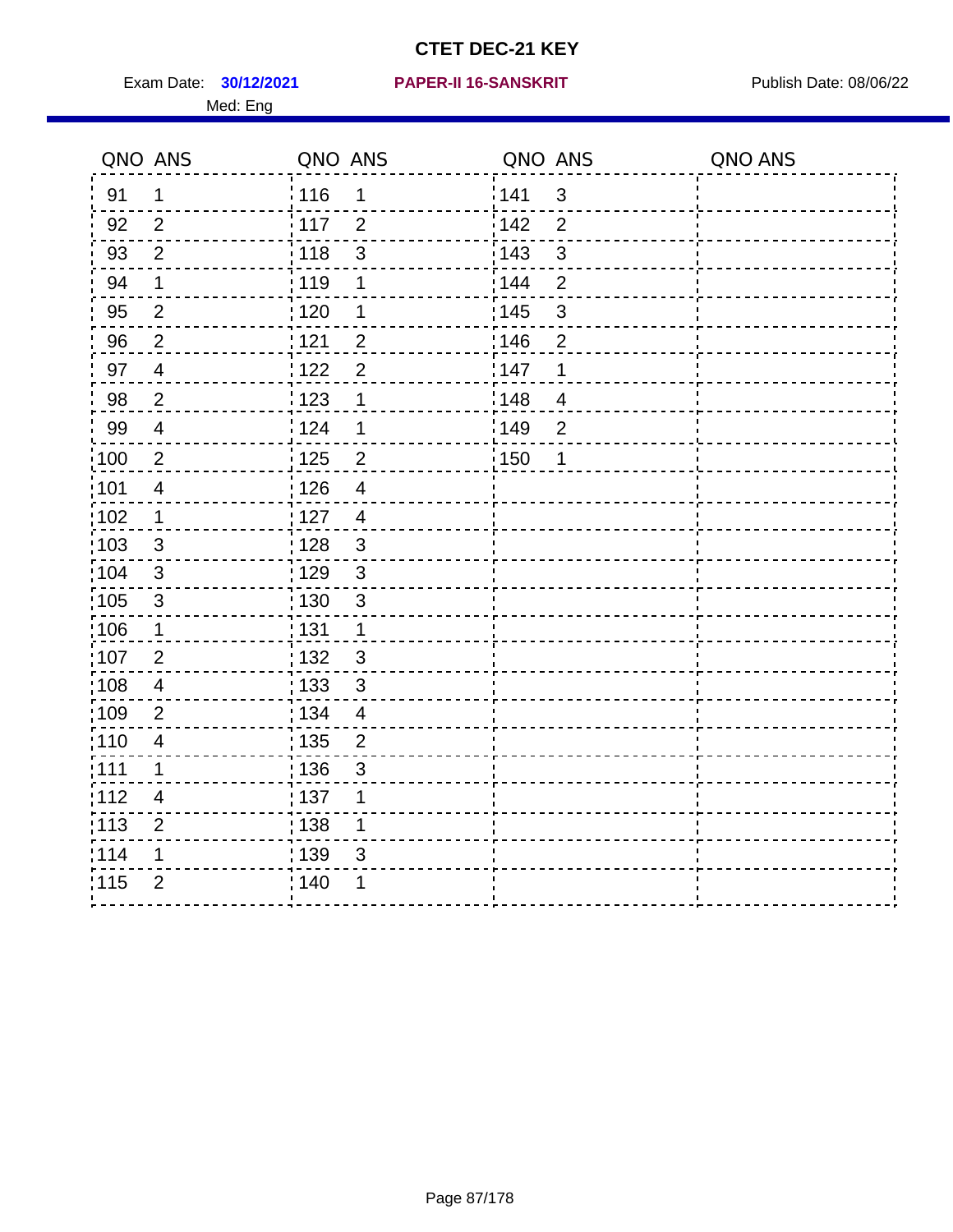Exam Date: 31/12/2021 **PAPER-II - (MAT)** PARE Exam Date: 08/06/22

Med: Eng

**31/12/2021 PAPER-II -(MAT)**

|                | QNO ANS                  | QNO ANS |                          |      | QNO ANS                  | QNO ANS |                |
|----------------|--------------------------|---------|--------------------------|------|--------------------------|---------|----------------|
| 1              | $\overline{4}$           | 26      | $\overline{2}$           | ່ 51 | $\overline{2}$           | 76      | 1              |
| 2              | $\overline{4}$           | 27      | $\mathbf{3}$             | 52   | $\overline{4}$           | 77      | $\overline{4}$ |
| 3              | 3                        | 28      | $\mathbf{3}$             | 53   | $\mathfrak{S}$           | 78      | $\overline{2}$ |
| $\overline{4}$ | $\overline{2}$           | 29      | $\sqrt{3}$               | 54   | 1                        | 79      | $\mathbf{2}$   |
| 5              | 9                        | 30      | $\mathbf 2$              | 55   | $\overline{4}$           | 80      | $\overline{2}$ |
| 6              | 3                        | 31      | 1                        | 56   | 4                        | 81      | 3              |
| $\overline{7}$ | 4                        | 32      | $\overline{2}$           | 57   | $\overline{2}$           | 82      | $\overline{2}$ |
| 8              | $\overline{2}$           | 33      | $\overline{\mathcal{A}}$ | 58   | $\mathbf{2}$             | 83      | $\overline{2}$ |
| 9              | $\overline{2}$           | 34      | $\overline{2}$           | 59   | $\mathfrak{B}$           | 84      | $\overline{2}$ |
| 10             | $\overline{2}$           | 35      | $\overline{4}$           | 60   | $\overline{2}$           | 85      | $\overline{2}$ |
| 11             | 3                        | 36      | $\overline{\mathcal{A}}$ | 61   | 1                        | 86      | $\overline{4}$ |
| 12             | $\sqrt{3}$               | 37      | $\overline{2}$           | 62   | $\overline{2}$           | 87      | $\overline{4}$ |
| 13             | 4                        | 38      | $\overline{4}$           | .63  | 1                        | 88      | 4              |
| 14             | 3                        | 39      | $\overline{2}$           | 64   | 4                        | 89      | 4              |
| 15             | $\mathfrak{S}$           | 40      | $\mathbf 1$              | 65   | $\sqrt{3}$               | 90      | 1              |
| 16             | $\mathbf 1$              | 41      | $\overline{2}$           | 66   | 1                        |         |                |
| 17             | 1                        | 42      | 3                        | 67   | 1                        |         |                |
| 18             | 4                        | 43      | $\overline{2}$           | 68   | 3                        |         |                |
| 19             | $\overline{\mathcal{A}}$ | 44      | $\overline{2}$           | .69  | 4                        |         |                |
| 20             | 2                        | 45      | $\overline{2}$           | 70   | $\overline{2}$           |         |                |
| 21             | 4                        | 46      | $\overline{2}$           | 71   | 3                        |         |                |
| 22             | 3                        | 47      | $\overline{\mathcal{A}}$ | 72   | 4                        |         |                |
| 23             | $\mathbf 1$              | 48      | 1                        | 73   | $\overline{\mathcal{A}}$ |         |                |
| 24             | 3                        | 49      | 1                        | 74   | 3                        |         |                |
| 25             | 1                        | 50      | $\overline{2}$           | 75   | $\overline{4}$           |         |                |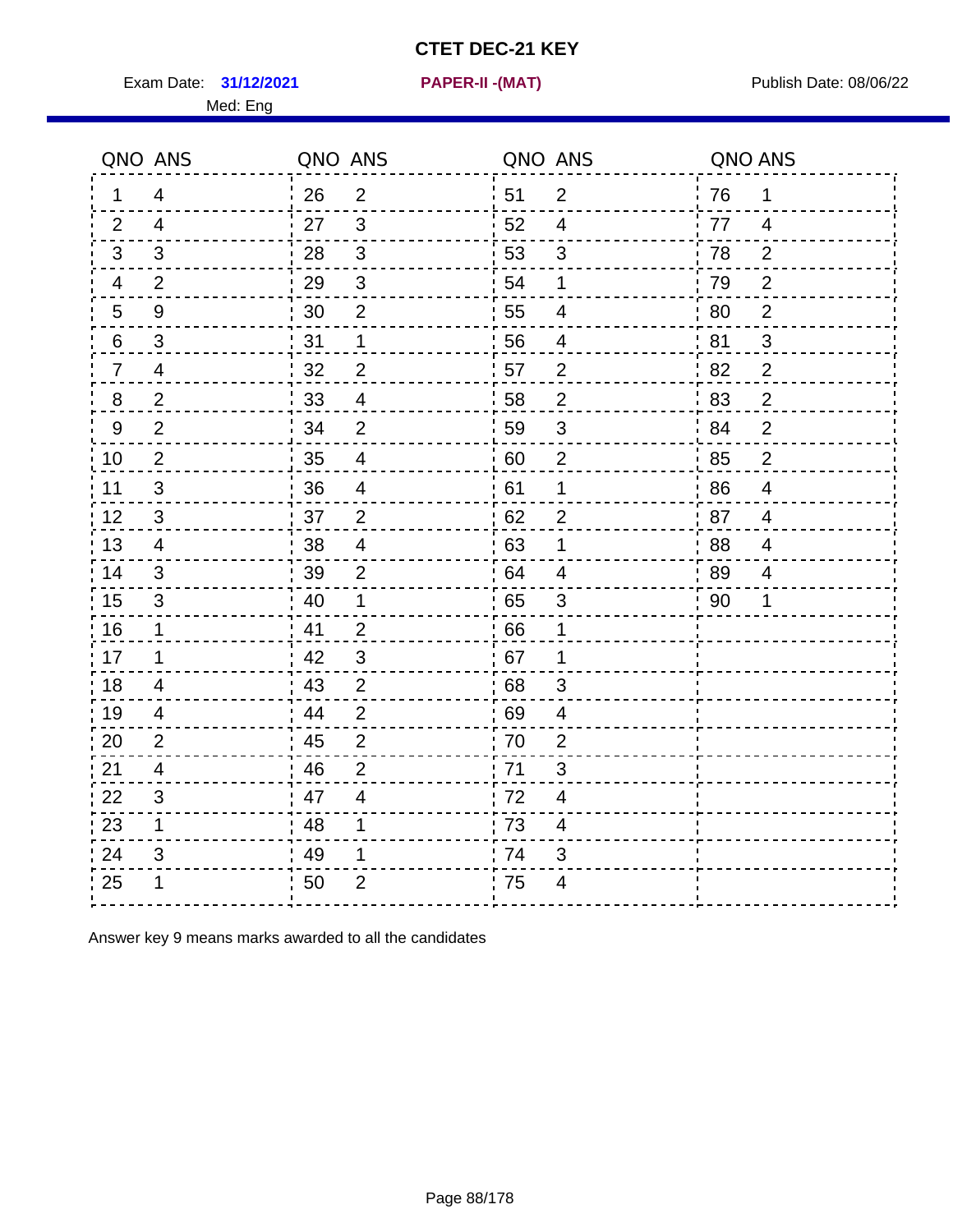Exam Date: 31/12/2021 **PAPER-II-(SOS)** PARER-IN Publish Date: 08/06/22

Med: Eng

**31/12/2021 PAPER-II -(SOS)**

|                | QNO ANS        | QNO ANS |                | QNO ANS |                          | QNO ANS |                |
|----------------|----------------|---------|----------------|---------|--------------------------|---------|----------------|
| 1              | 4              | 26      | $\overline{2}$ | 51      | 3                        | 76      | 1              |
| 2              | 4              | 27      | 3              | 52      | 4                        | 77      | 2              |
| 3              | 3              | 28      | $\mathbf{3}$   | 53      | 1                        | 78      | 1              |
| 4              | 2              | 29      | $\sqrt{3}$     | 54      | $\overline{4}$           | 79      | $\overline{4}$ |
| 5              | $9\,$          | 30      | $\mathbf 2$    | 55      | $\overline{\mathcal{A}}$ | 80      | $\overline{4}$ |
| 6              | 3              | 31      | 1              | 56      | 1                        | 81      | 1              |
| $\overline{7}$ | 4              | 32      | $\overline{4}$ | 57      | $\overline{4}$           | .82     | 1              |
| 8              | $\overline{2}$ | 33      | $\overline{2}$ | 58      | $\mathbf 1$              | 83      | $\overline{4}$ |
| 9              | $\overline{2}$ | 34      | 1              | 59      | 3                        | :84     | $\overline{4}$ |
| 10             | $\overline{2}$ | 35      | 1              | 60      | $\mathbf 1$              | 85      | $\overline{4}$ |
| 11             | 3              | 36      | $\overline{2}$ | 61      | $\sqrt{3}$               | 86      | 1              |
| 12             | $\sqrt{3}$     | 37      | $\overline{2}$ | 62      | $\overline{2}$           | 87      | 1              |
| 13             | 4              | 38      | 1              | 63      | $\overline{4}$           | 88      | 1              |
| 14             | 3              | 39      | 3              | 64      | 4                        | : 89    | 3              |
| 15             | 3              | 40      | $\sqrt{3}$     | 65      | $\mathfrak{S}$           | 90      | 3              |
| 16             | $\mathbf 1$    | 41      | $\overline{2}$ | 66      | 1                        |         |                |
| 17             | 1              | 42      | $\overline{2}$ | 67      | $\overline{2}$           |         |                |
| 18             | 4              | 43      | 3              | 68      | $\overline{2}$           |         |                |
| 19             | $\overline{4}$ | 44      | $\mathfrak{3}$ | 69      | 1                        |         |                |
| 20             | $\overline{2}$ | 45      | $\sqrt{3}$     | 70      | $\overline{\mathbf{4}}$  |         |                |
| 21             | 4              | 46      | $\overline{2}$ | 71      | 3                        |         |                |
| 22             | 3              | 47      | 1              | 72      | 4                        |         |                |
| 23             | $\mathbf 1$    | 48      | 3              | 73      | 4                        |         |                |
| 24             | 3              | 49      | 1              | 74      | 1                        |         |                |
| 25             | 1              | 50      | 3              | .75     | $\overline{4}$           |         |                |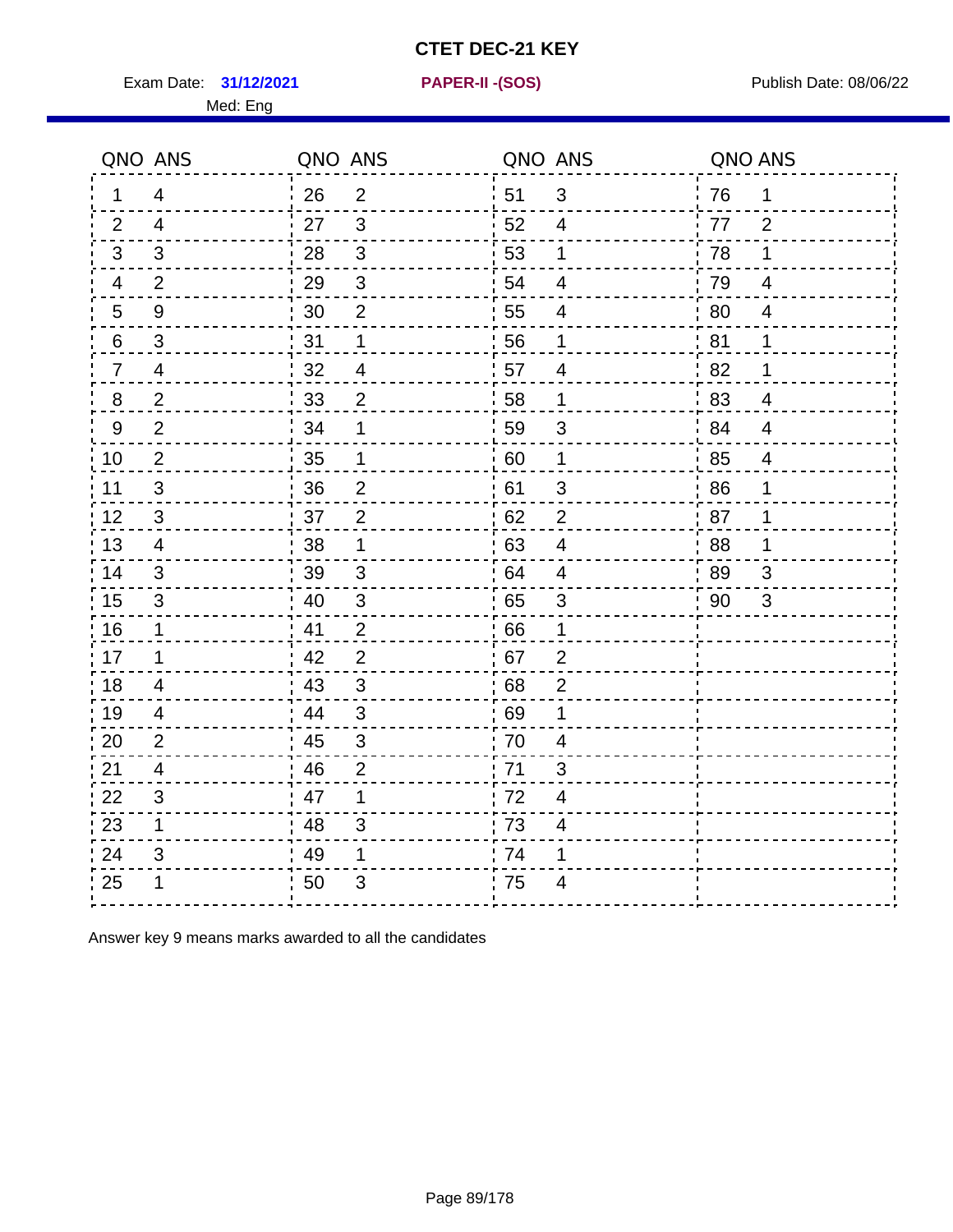Exam Date: 31/12/2021 **PAPER-II 01-ENGLISH Propriet Access 14/12/2021** Publish Date: 08/06/22 Med: Eng

#### **31/12/2021 PAPER-II 01-ENGLISH**

|                   | QNO ANS                 | QNO ANS |                         | QNO ANS |                         | QNO ANS |
|-------------------|-------------------------|---------|-------------------------|---------|-------------------------|---------|
| 91                | $\overline{4}$          | 116     | $\overline{2}$          | 141     | 1                       |         |
| 92                | 1                       | 117     | 1                       | 142     | 1                       |         |
| 93                | $\overline{\mathbf{4}}$ | 118     | $\overline{\mathbf{4}}$ | 143     | $\overline{\mathbf{4}}$ |         |
| 94                | $\mathbf 1$             | 119     | $\overline{2}$          | 144     | 1                       |         |
| 95                | 3                       | : 120   | 1                       | : 145   | $\mathbf{3}$            |         |
| 96                | 1                       | 121     | 1                       | 146     | $\overline{2}$          |         |
| 97                | $\mathfrak{B}$          | 1122    | $\mathfrak{B}$          | 147     | 1                       |         |
| 98                | $\overline{2}$          | 123     | $\mathfrak{3}$          | 148     | $\mathbf{2}$            |         |
| 99                | $\overline{4}$          | 124     | $\overline{\mathbf{4}}$ | 149     | $\sqrt{3}$              |         |
| 100               | $\sqrt{3}$              | 125     | $\mathsf 3$             | 150     | $\overline{4}$          |         |
| 101               | $\overline{\mathbf{4}}$ | 126     | $\mathbf 1$             |         |                         |         |
| 102               | $\mathbf 1$             | : 127   | $\mathbf{3}$            |         |                         |         |
| 103               | 1                       | 128     | $\mathbf{3}$            |         |                         |         |
| $\frac{1}{1}$ 104 | $\mathbf{3}$            | : 129   | $\overline{4}$          |         |                         |         |
| $\frac{1}{1}$ 105 | $\mathfrak{Z}$          | : 130   | $\mathbf 1$             |         |                         |         |
| 106               | $\overline{4}$          | : 131   | $\mathbf{1}$            |         |                         |         |
| 107               | $\overline{4}$          | : 132   | $\mathbf{3}$            |         |                         |         |
| $\frac{1}{1}$ 108 | $\overline{\mathbf{4}}$ | 133     | $\mathbf{3}$            |         |                         |         |
| :109              | $\mathbf 1$             | : 134   | $\sqrt{3}$              |         |                         |         |
| :110              | $\overline{2}$          | : 135   | $\overline{2}$          |         |                         |         |
| : 111             | $\overline{2}$          | : 136   | $\sqrt{3}$              |         |                         |         |
| 112               | $\overline{4}$          | : 137   | $\overline{4}$          |         |                         |         |
| $\frac{1}{1}$ 113 | $\overline{2}$          | : 138   | 4                       |         |                         |         |
| 114               | 3                       | 139     | 1                       |         |                         |         |
| 115               | $\overline{4}$          | : 140   | 1                       |         |                         |         |
|                   |                         |         |                         |         |                         |         |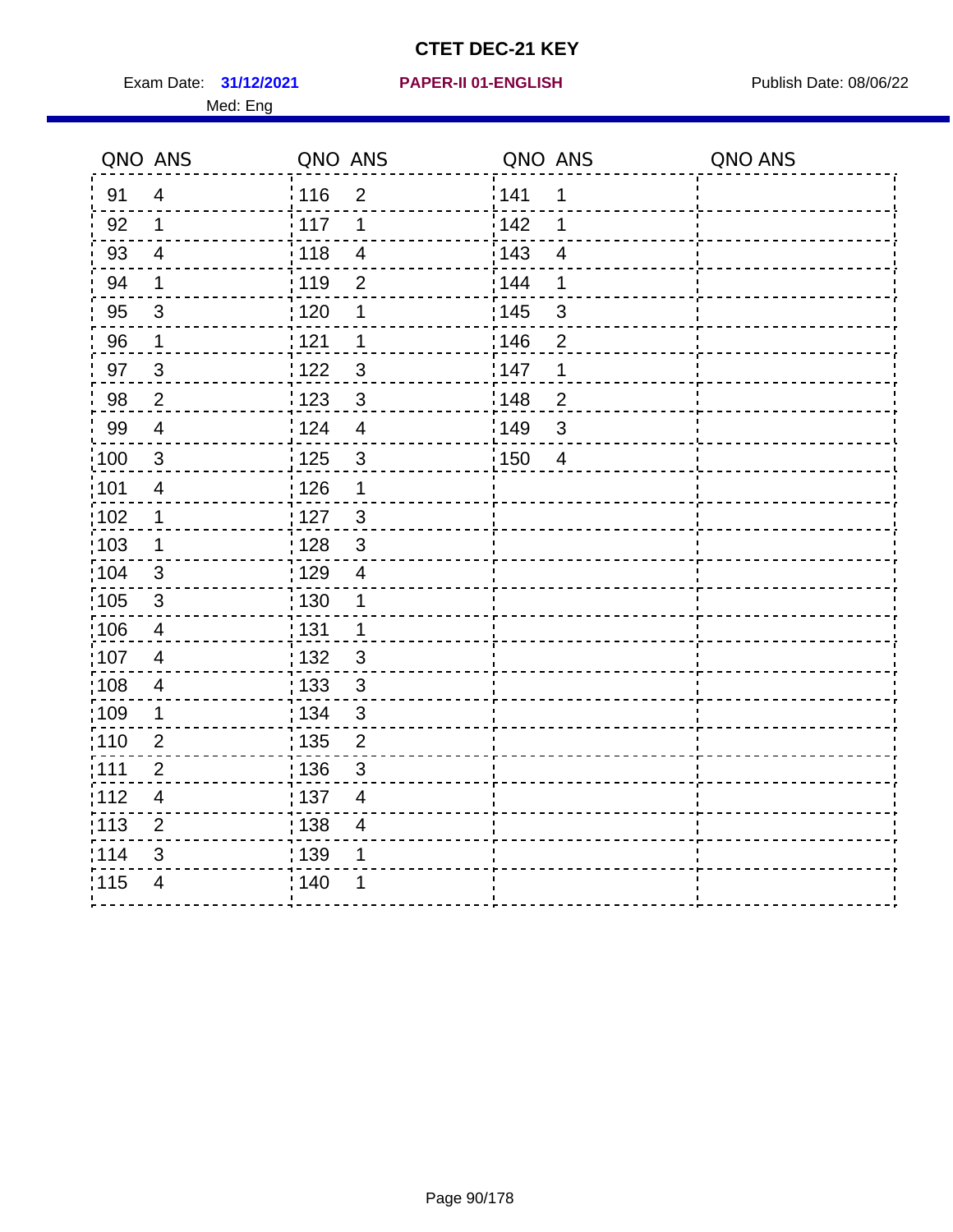Exam Date: 31/12/2021 **PAPER-II 02-HINDI Exam Date: 08/06/22** Med: Eng

#### **31/12/2021 PAPER-II 02-HINDI**

| QNO ANS           |                | QNO ANS |                          | QNO ANS           |                | QNO ANS |
|-------------------|----------------|---------|--------------------------|-------------------|----------------|---------|
| 91                | $\mathfrak{S}$ | :116    | $\overline{2}$           | 141               | 1              |         |
| 92                | $\overline{2}$ | : 117   | 1                        | 142               | 1              |         |
| 93                | $\mathbf{1}$   | : 118   | $\overline{4}$           | 143               | $\overline{4}$ |         |
| 94                | $\overline{4}$ | : 119   | $\overline{2}$           | 144               | 1              |         |
| 95                | $\overline{4}$ | : 120   | $\mathbf 1$              | $\frac{1}{1}$ 145 | $\mathfrak{S}$ |         |
| 96                | $\mathbf{3}$   | 121     | $\overline{\mathbf{4}}$  | 146               | $\overline{2}$ |         |
| 97                | 2              | 1122    | $\overline{2}$           | 147               | 1              |         |
| 98                | $\mathbf 1$    | 123     | 3                        | 148               | $\overline{2}$ |         |
| 99                | 3              | : 124   | $\mathbf 1$              | 149               | 3              |         |
| 100               | $\overline{2}$ | 125     | $\mathbf 1$              | $\frac{1}{1}$ 150 | $\overline{4}$ |         |
| :101              | $\mathbf 2$    | : 126   | 3                        |                   |                |         |
| 102               | $\mathbf 1$    | : 127   | $\mathbf{1}$             |                   |                |         |
| :103              | 2              | : 128   | 3                        |                   |                |         |
| :104              | 3              | : 129   | $\overline{4}$           |                   |                |         |
| 105               | $9$            | : 130   | $\mathbf 1$              |                   |                |         |
| $\frac{1}{106}$   | $\overline{4}$ | : 131   | $\overline{2}$           |                   |                |         |
| :107              | $\overline{4}$ | : 132   | 1                        |                   |                |         |
| 108               | $\overline{4}$ | : 133   | 3                        |                   |                |         |
| $\frac{1}{1}$ 109 | 1              | : 134   | 1                        |                   |                |         |
| 110               | $\overline{2}$ | : 135   | 1                        |                   |                |         |
| :111              | $\overline{2}$ | :136    | 3                        |                   |                |         |
| 112               | $\overline{4}$ | : 137   | $\overline{\mathbf{4}}$  |                   |                |         |
| $\frac{1}{1}$ 113 | $\overline{2}$ | 138     | $\overline{\mathcal{A}}$ |                   |                |         |
| 114               | 3              | : 139   | 1                        |                   |                |         |
| 115               | 4              | 140     |                          |                   |                |         |
|                   |                |         |                          |                   |                |         |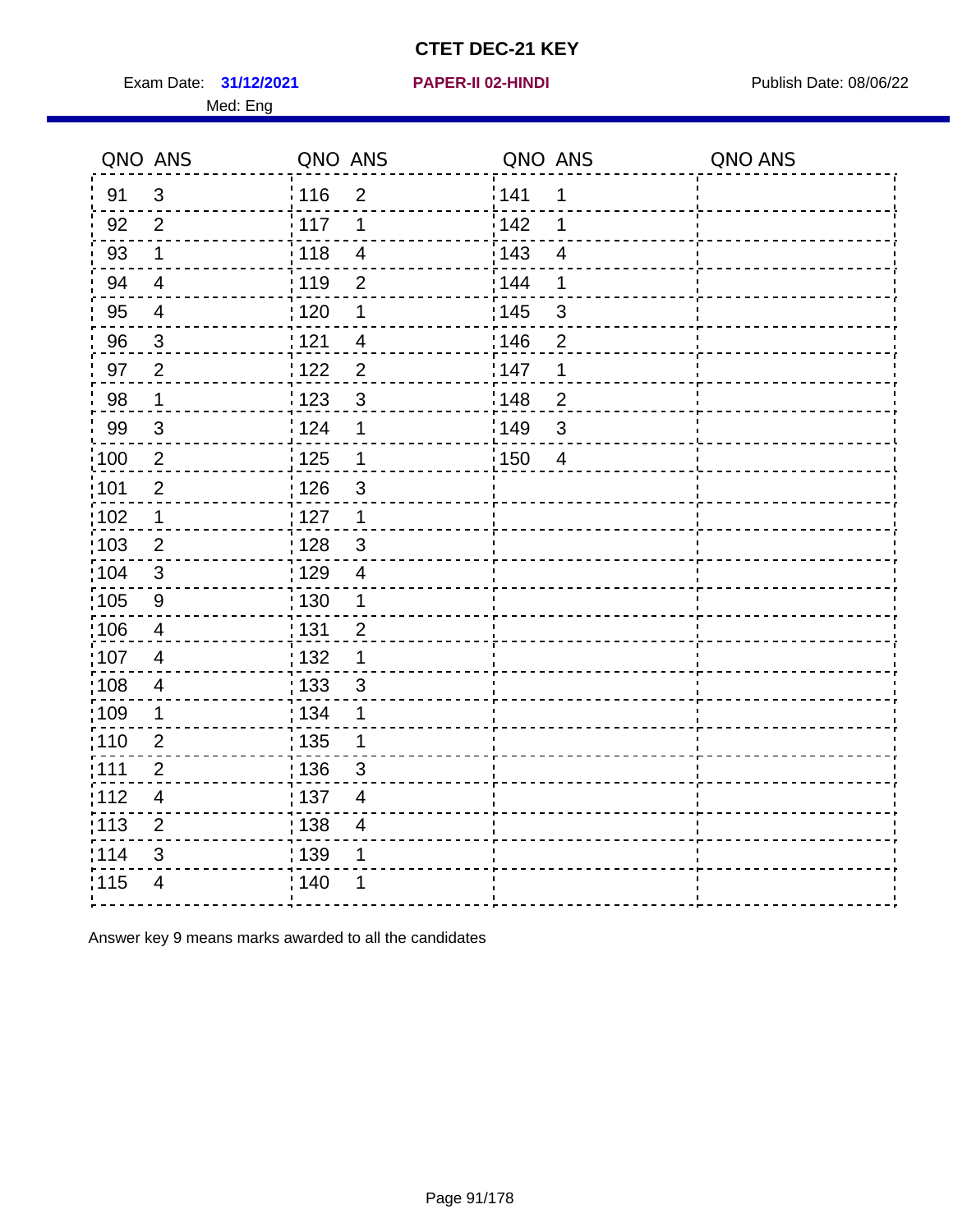Med: Eng

#### **31/12/2021 PAPER-II 16-SANSKRIT** Exam Date: Publish Date: 08/06/22

|                   | QNO ANS                  | QNO ANS |                          | QNO ANS |                         | QNO ANS |
|-------------------|--------------------------|---------|--------------------------|---------|-------------------------|---------|
| 91                | $\mathbf{3}$             | : 116   | $\overline{2}$           | 141     | 1                       |         |
| 92                | $\overline{2}$           | 117     | 1                        | 142     | 1                       |         |
| 93                | $\overline{\mathbf{4}}$  | 118     | $\overline{\mathbf{4}}$  | 143     | $\overline{\mathbf{4}}$ |         |
| 94                | $\mathbf 1$              | 119     | $\overline{2}$           | 144     | 1                       |         |
| 95                | $\overline{2}$           | : 120   | 1                        | : 145   | $\mathfrak{S}$          |         |
| 96                | $\overline{4}$           | 121     | $\overline{2}$           | 146     | $\overline{2}$          |         |
| 97                | $\overline{4}$           | 1122    | $\mathfrak{S}$           | 147     | 1                       |         |
| 98                | $\mathbf 1$              | 123     | $\mathbf 1$              | 148     | $\mathbf{2}$            |         |
| 99                | $\sqrt{3}$               | 124     | $\mathfrak{S}$           | 149     | $\mathsf 3$             |         |
| 100               | $\sqrt{3}$               | 125     | $\overline{2}$           | 150     | $\overline{4}$          |         |
| 101               | $\mathbf 2$              | 126     | 1                        |         |                         |         |
| 102               | $\mathbf 1$              | 127     | 1                        |         |                         |         |
| 103               | 4                        | : 128   | $\overline{4}$           |         |                         |         |
| $\frac{1}{1}$ 104 | 4                        | : 129   | $\mathbf 1$              |         |                         |         |
| $\frac{1}{1}$ 105 | $\mathbf{2}$             | : 130   | $\mathbf{3}$             |         |                         |         |
| 106               | $\overline{\mathcal{A}}$ | : 131   | $\overline{2}$           |         |                         |         |
| 107               | $\overline{4}$           | : 132   | $\mathbf{3}$             |         |                         |         |
| $\frac{1}{1}$ 108 | $\overline{\mathbf{4}}$  | : 133   | $\overline{\mathbf{4}}$  |         |                         |         |
| :109              | $\mathbf 1$              | : 134   | $\overline{2}$           |         |                         |         |
| :110              | $\overline{2}$           | : 135   | $\overline{\mathcal{A}}$ |         |                         |         |
| : 111             | $\overline{2}$           | : 136   | $\sqrt{3}$               |         |                         |         |
| 112               | $\overline{4}$           | : 137   | 4                        |         |                         |         |
| $\frac{1}{1}$ 113 | $\overline{2}$           | : 138   | 4                        |         |                         |         |
| 114               | 3                        | 139     | 1                        |         |                         |         |
| 115               | $\overline{4}$           | : 140   | 1                        |         |                         |         |
|                   |                          |         |                          |         |                         |         |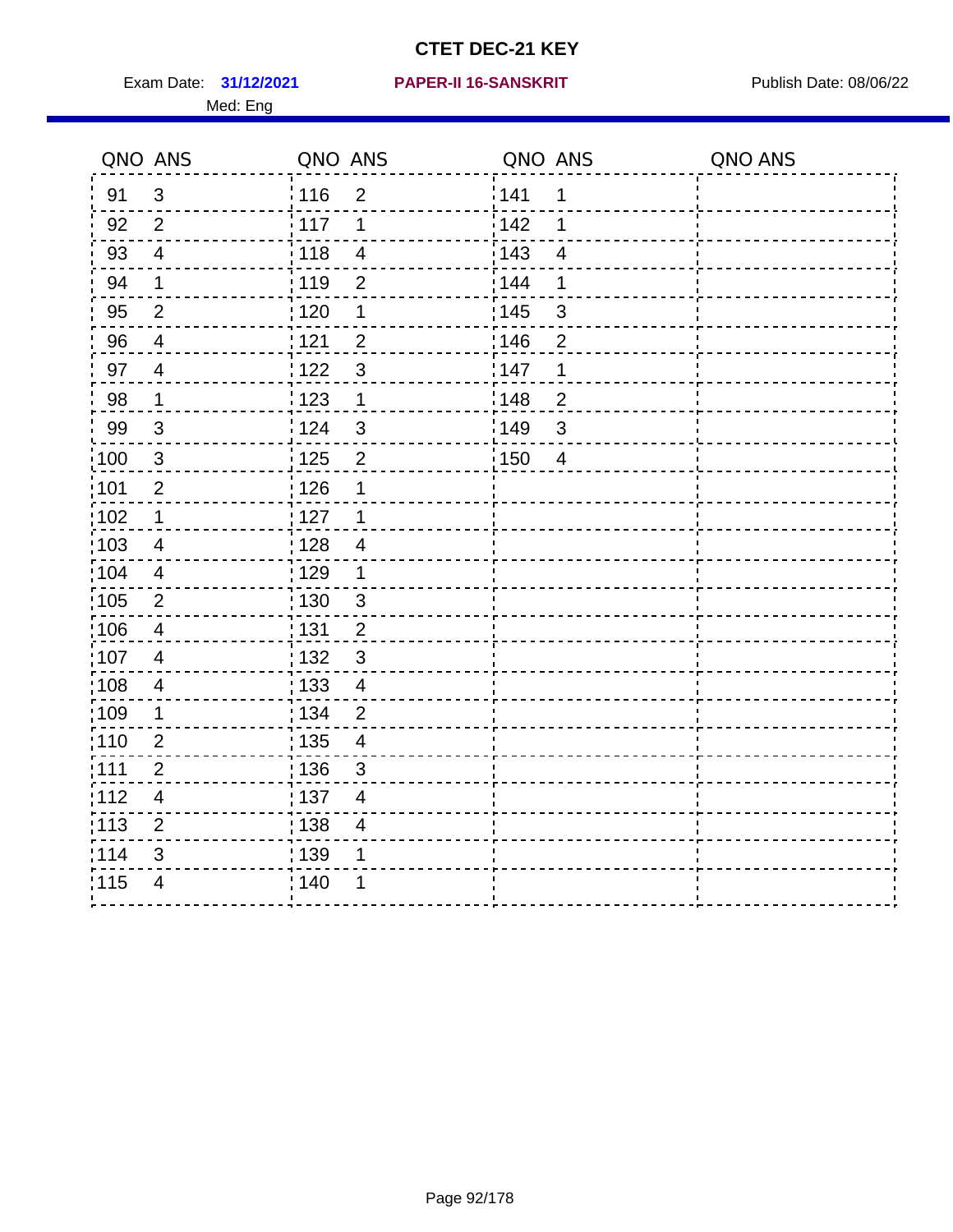Exam Date: **01/01/2022 PAPER-II -(MAT)** PUBLISH Date: 08/06/22

Med: Eng

**01/01/2022 PAPER-II -(MAT)**

|                | QNO ANS        | QNO ANS |                | QNO ANS |                           | QNO ANS |                |
|----------------|----------------|---------|----------------|---------|---------------------------|---------|----------------|
| 1              | 2              | 26      | $\overline{2}$ | i 51    | $\overline{2}$            | 76      | $\overline{4}$ |
| 2              | $\mathbf 1$    | 27      | $\overline{4}$ | 52      | 3                         | 77      | 1              |
| 3              | $\overline{4}$ | 28      | $\overline{4}$ | 53      | $\overline{4}$            | 78      | $\overline{4}$ |
| 4              | 3              | 29      | 1              | 54      | 1                         | 79      | 4              |
| 5              | $\overline{2}$ | 30      | 1              | 55      | $\ensuremath{\mathsf{3}}$ | 80      | $\sqrt{3}$     |
| 6              | 3              | 31      | 3              | 56      | 1                         | 81      | 1              |
| $\overline{7}$ | 1              | 32      | 3              | 57      | 3                         | 82      | 1              |
| 8              | 1              | 33      | $\overline{4}$ | 58      | $\overline{4}$            | 83      | $\mathbf 1$    |
| $9\,$          | $\mathbf{1}$   | 34      | $\mathbf{3}$   | 59      | $\overline{2}$            | 84      | $\overline{2}$ |
| 10             | $\overline{4}$ | 35      | $\overline{4}$ | 60      | $\sqrt{3}$                | 85      | $\overline{4}$ |
| 11             | $\overline{4}$ | 36      | $\mathbf 2$    | 61      | $\mathbf 1$               | 86      | 1              |
| 12             | $\overline{4}$ | 37      | $\mathbf 2$    | 62      | $\overline{4}$            | 87      | $\overline{c}$ |
| 13             | 3              | 38      | 1              | 63      | 1                         | 88      | $\overline{2}$ |
| 14             | 3              | 39      | 3              | 64      | 3                         | 89      | 3              |
| 15             | 2              | 40      | $\overline{2}$ | 65      | $\mathbf{3}$              | 90      | $\overline{2}$ |
| 16             | $\mathfrak{S}$ | 41      | $\overline{4}$ | 66      | 3                         |         |                |
| 17             | 1              | 42      | 3              | 67      | $\overline{2}$            |         |                |
| 18             | 1              | 43      | $\overline{4}$ | 68      | 3                         |         |                |
| 19             | 4              | 44      | $\overline{4}$ | 69      | 1                         |         |                |
| 20             | $\mathfrak{B}$ | 45      | $\overline{4}$ | 70      | $\overline{2}$            |         |                |
| 21             | 3              | 46      | 3              | 71      | 4                         |         |                |
| 22             | 2              | 47      | 2              | 72      | 1                         |         |                |
| 23             | $\mathbf{1}$   | 48      | $\overline{2}$ | 73      | 1                         |         |                |
| 24             | 4              | 49      | 9              | 74      | 2                         |         |                |
| 25             | 3              | 50      | 3              | 75      | 3                         |         |                |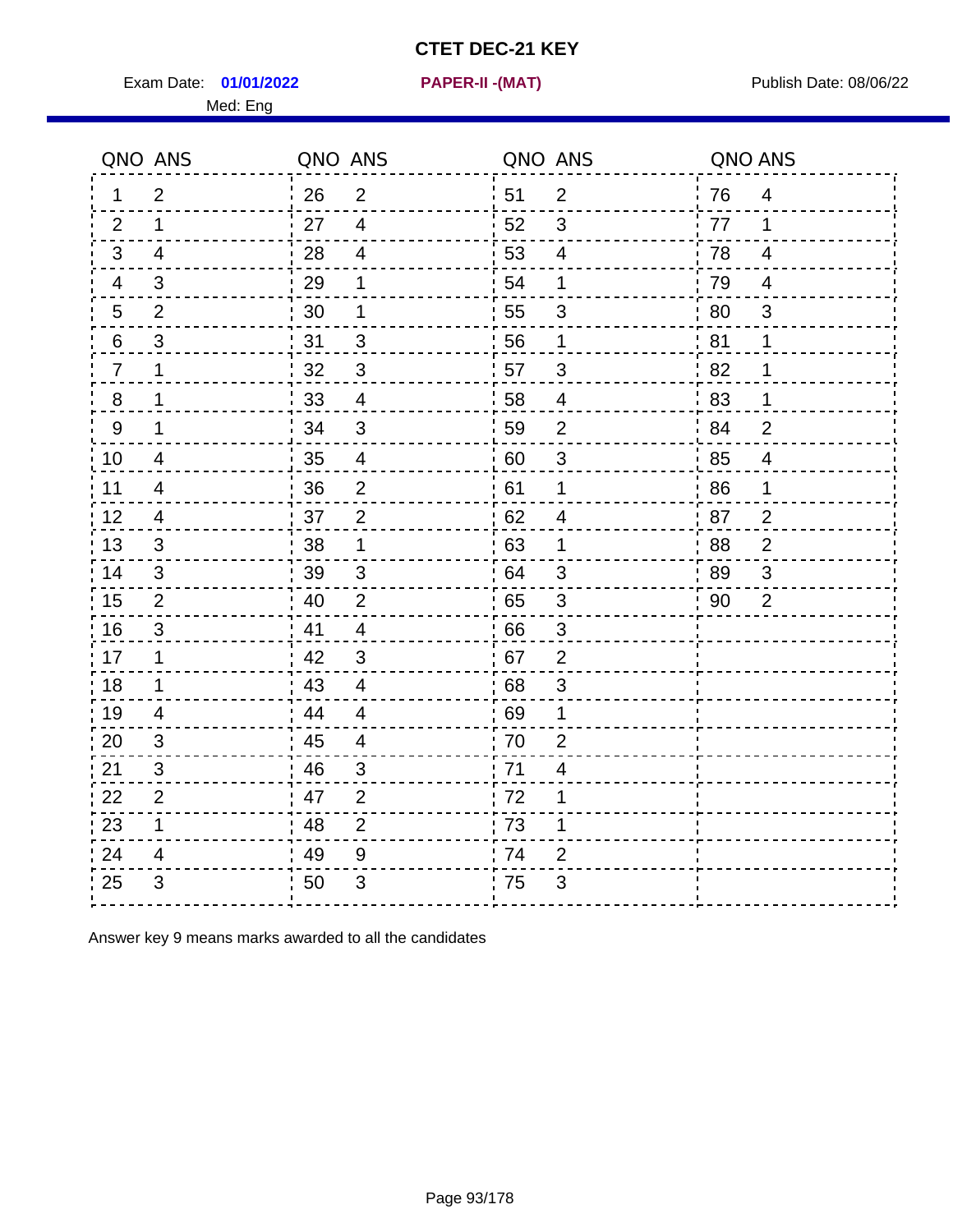Exam Date: **01/01/2022 PAPER-II - (SOS)** PUBLISH Date: 08/06/22

Med: Eng

**01/01/2022 PAPER-II -(SOS)**

|                | QNO ANS                  | QNO ANS |                          | QNO ANS |                          | QNO ANS |                |
|----------------|--------------------------|---------|--------------------------|---------|--------------------------|---------|----------------|
| 1.             | $\overline{2}$           | 26      | $\overline{2}$           | 51      | $\overline{4}$           | 76      | $\overline{4}$ |
| 2              | 1                        | 27      | $\overline{4}$           | 52      | 4                        | 77      | 1              |
| 3              | $\overline{4}$           | 28      | $\overline{4}$           | 53      | $\overline{2}$           | 78      | 1              |
| 4              | $\mathfrak{B}$           | 29      | 1                        | 54      | $\mathfrak{S}$           | 79      | $\overline{2}$ |
| 5              | $\overline{2}$           | $30\,$  | 1                        | 55      | $\overline{4}$           | 80      | 1              |
| 6              | 3                        | 31      | 3                        | 56      | 4                        | 81      | $\overline{2}$ |
| $\overline{7}$ | 1                        | 32      | $\overline{\mathcal{A}}$ | 57      | $\overline{2}$           | 82      | $\overline{2}$ |
| $\bf 8$        | 1                        | 33      | 1                        | 58      | $\overline{\mathcal{A}}$ | 83      | $\overline{2}$ |
| $9\,$          | 1                        | 34      | $\mathfrak{S}$           | 59      | $\overline{\mathbf{4}}$  | 84      | 1              |
| 10             | $\overline{\mathcal{A}}$ | 35      | 1                        | 60      | $\overline{4}$           | 85      | $\mathfrak{S}$ |
| 11             | $\overline{\mathcal{A}}$ | 36      | $\overline{\mathbf{4}}$  | 61      | $\mathfrak{S}$           | 86      | $\overline{4}$ |
| 12             | $\overline{4}$           | 37      | $\mathbf 1$              | 62      | $\sqrt{3}$               | 87      | $\overline{2}$ |
| 13             | 3                        | 38      | $\mathbf{3}$             | 63      | $\overline{2}$           | 88      | $\overline{2}$ |
| 14             | 3                        | 39      | $\overline{2}$           | 64      | 3                        | 89      | $\overline{4}$ |
| 15             | $\mathbf{2}$             | 40      | $\overline{2}$           | 65      | $\mathbf 2$              | 90      | $\overline{2}$ |
| 16             | 3                        | 41      | $\mathbf{1}$             | 66      | 1                        |         |                |
| 17             | 1                        | 42      | 1                        | 67      | $\overline{2}$           |         |                |
| 18             | $\mathbf{1}$             | 43      | $\mathbf 1$              | 68      | 1                        |         |                |
| 19             | $\overline{4}$           | 44      | 1,3                      | 69      | 1                        |         |                |
| 20             | 3                        | 45      | $\overline{4}$           | 70      | 1                        |         |                |
| 21             | 3                        | 46      | 2                        | 71      | $\mathsf 3$              |         |                |
| 22             | $\mathbf 2$              | 47      | 1                        | 72      | 1                        |         |                |
| 23             | 1                        | 48      | 3                        | 73      | 4                        |         |                |
| 24             | 4                        | 49      | 1                        | 74      | 4                        |         |                |
| 25             | 3                        | 50      | 3                        | 75      | 4                        |         |                |
|                |                          |         |                          |         |                          |         |                |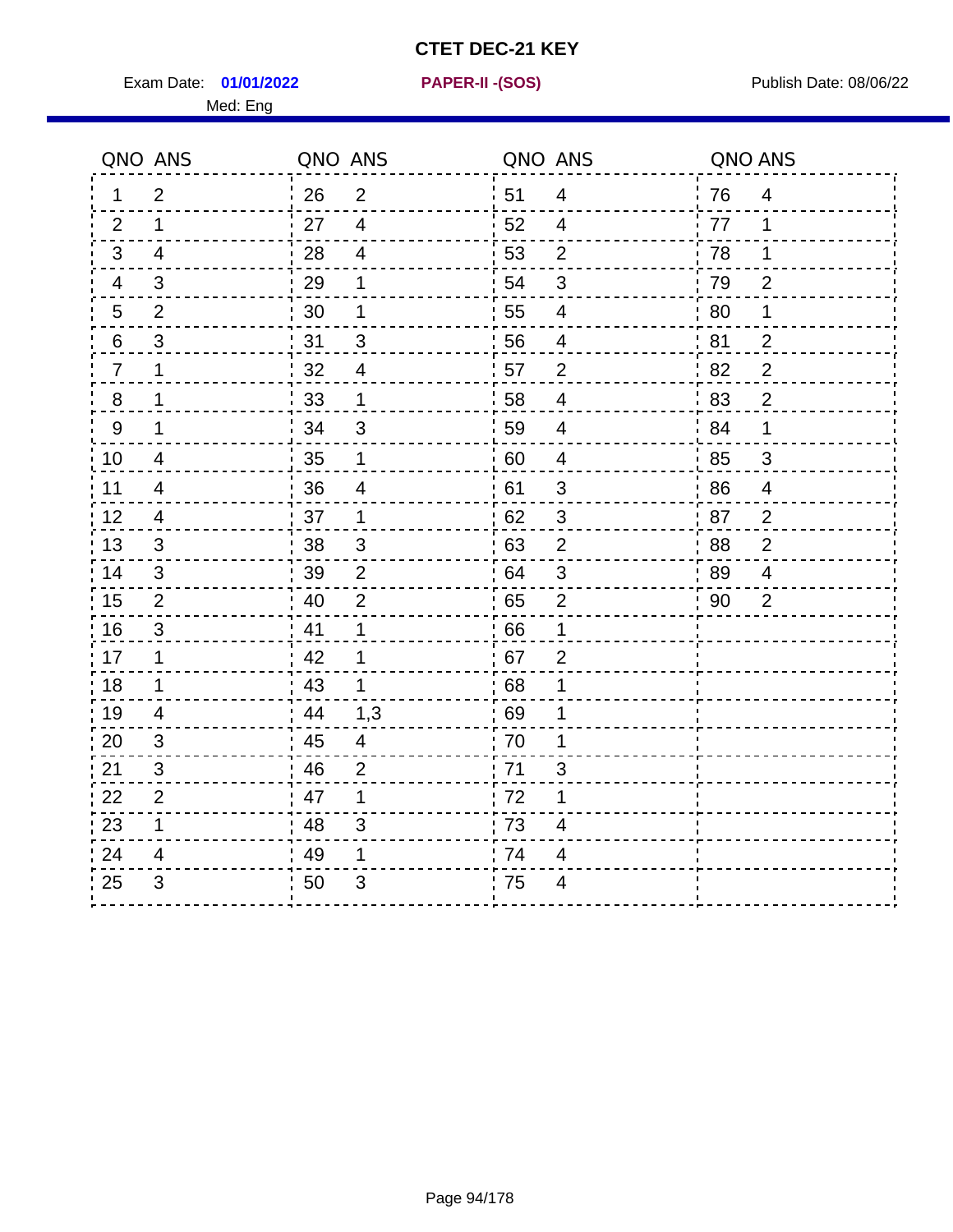Exam Date: 01/01/2022 PAPER-II 01-ENGLISH PREERENT Publish Date: 08/06/22 Med: Eng

#### **01/01/2022 PAPER-II 01-ENGLISH**

|                   | QNO ANS                 | QNO ANS                             |                   | QNO ANS                 | QNO ANS |
|-------------------|-------------------------|-------------------------------------|-------------------|-------------------------|---------|
| 91                | $\mathbf{3}$            | 116<br>$\mathfrak{S}$               | 141               | $\overline{2}$          |         |
| 92                | $\mathfrak{S}$          | 117<br>1                            | 142               | 1                       |         |
| 93                | $\mathbf 1$             | 118<br>$\overline{\mathbf{4}}$      | 143               | $\overline{\mathbf{4}}$ |         |
| 94                | 3                       | : 119<br>1                          | : 144             | 1                       |         |
| 95                | 1                       | $\frac{1}{1}$ 120<br>1              | : 145             | 1                       |         |
| 96                | 3                       | : 121<br>$\mathfrak{S}$             | :146              | 1                       |         |
| 97                | $\mathbf 1$             | 122<br>$\overline{2}$               | 147               | $\overline{2}$          |         |
| 98                | $\overline{4}$          | $\frac{1}{2}$ 123<br>$\overline{4}$ | $\frac{1}{2}$ 148 | $\sqrt{3}$              |         |
| 99                | $\mathbf 1$             | 124<br>$\sqrt{3}$                   | :149              | $\mathbf 2$             |         |
| $\frac{1}{1}$ 100 | $\mathbf{3}$            | $\frac{1}{1}$ 125<br>$\mathfrak{S}$ | : 150             | 1                       |         |
| :101              | $\mathbf 2$             | : 126<br>$\mathfrak{S}$             |                   |                         |         |
| 102               | 3                       | : 127<br>$\overline{4}$             |                   |                         |         |
| 103               | 3                       | : 128<br>$\mathbf 1$                |                   |                         |         |
| :104              | $\overline{2}$          | $\frac{1}{1}$ 129<br>$\mathfrak{3}$ |                   |                         |         |
| 105               | $\overline{\mathbf{4}}$ | 130<br>1                            |                   |                         |         |
| :106              | $\overline{2}$          | : 131<br>$\mathbf 1$                |                   |                         |         |
| ;107              | $\overline{2}$          | : 132<br>$\overline{2}$             |                   |                         |         |
| 108               | $\overline{2}$          | : 133<br>$\mathbf{1}$               |                   |                         |         |
| :109              | $\mathfrak{3}$          | : 134<br>$\mathbf{3}$               |                   |                         |         |
| :110              | 1                       | : 135<br>$\overline{\mathcal{A}}$   |                   |                         |         |
| : 111             | 1                       | : 136<br>$\mathsf 3$                |                   |                         |         |
| 112               | 1                       | : 137<br>1                          |                   |                         |         |
| 113               | $\overline{\mathbf{4}}$ | : 138<br>3                          |                   |                         |         |
| 114               | $\overline{2}$          | : 139<br>1                          |                   |                         |         |
| 115               | 1                       | 140<br>$\overline{2}$               |                   |                         |         |
|                   |                         |                                     |                   |                         |         |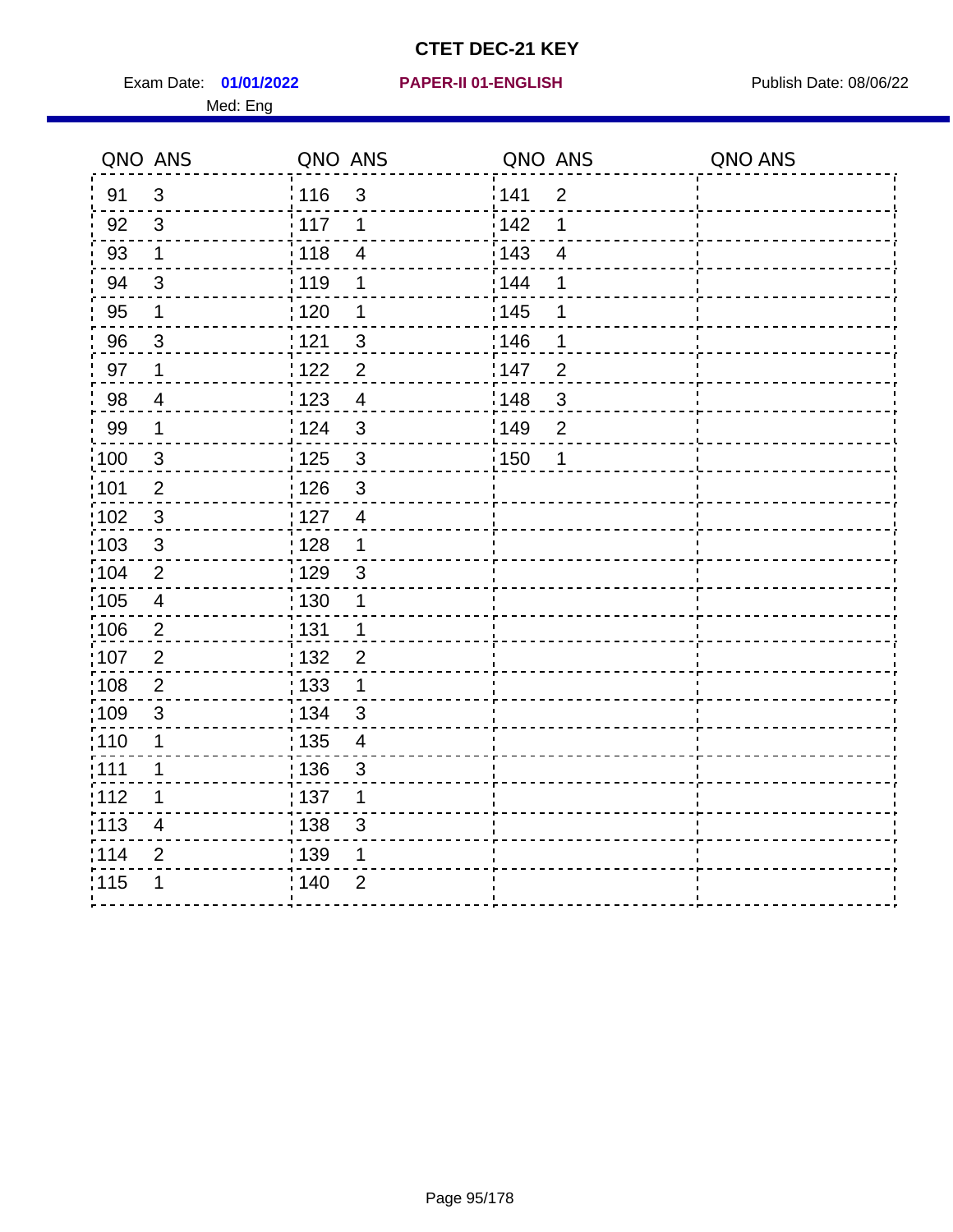Exam Date: 01/01/2022 **PAPER-II 02-HINDI Exam Date: 08/06/22** Med: Eng

#### **01/01/2022 PAPER-II 02-HINDI**

| QNO ANS           |                           | QNO ANS           |                | QNO ANS |                | QNO ANS |
|-------------------|---------------------------|-------------------|----------------|---------|----------------|---------|
| 91                | $\mathfrak{S}$            | : 116             | $\mathfrak{S}$ | 141     | $\overline{2}$ |         |
| 92                | $\mathbf 1$               | 117               | 1              | 142     | 1              |         |
| 93                | $\overline{4}$            | 118               | $\overline{4}$ | 143     | $\overline{4}$ |         |
| 94                | $\overline{2}$            | : 119             | 1              | 144     | 1              |         |
| 95                | 1,3                       | :120              | 1              | : 145   | 1              |         |
| 96                | $\overline{2}$            | 1121              | $\overline{2}$ | 146     | 1              |         |
| 97                | $\overline{4}$            | 1122              | 1              | 147     | $\overline{2}$ |         |
| 98                | $\overline{2}$            | 1123              | $\mathfrak{B}$ | 148     | $\mathfrak{S}$ |         |
| 99                | $\mathbf 1$               | 124               | $\overline{4}$ | 149     | $\overline{2}$ |         |
| $\frac{1}{100}$   | $\mathbf{3}$              | $\frac{1}{1}$ 125 | $\mathbf 1$    | : 150   | 1              |         |
| :101              | $\mathbf 1$               | : 126             | $\overline{2}$ |         |                |         |
| $\frac{1}{1}$ 102 | $\sqrt{2}$                | : 127             | $\mathbf{3}$   |         |                |         |
| 103               | 4                         | : 128             | $\overline{2}$ |         |                |         |
| :104              | $\overline{2}$            | : 129             | 3              |         |                |         |
| 105               | $\mathfrak{3}$            | : 130             | $\overline{4}$ |         |                |         |
| 106               | $\overline{2}$            | : 131             | $\mathbf 1$    |         |                |         |
| 107               | 2                         | : 132             | $\overline{2}$ |         |                |         |
| 108               | $\overline{2}$            | : 133             | $\mathbf{3}$   |         |                |         |
| $\frac{1}{1}$ 109 | $\ensuremath{\mathsf{3}}$ | : 134             | 1              |         |                |         |
| : 110             | $\mathbf 1$               | : 135             | $\overline{4}$ |         |                |         |
| :111              | 1                         | : 136             | 3              |         |                |         |
| :112              | $\mathbf 1$               | : 137             | 1              |         |                |         |
| :113              | $\overline{4}$            | : 138             | $\mathfrak{S}$ |         |                |         |
| 114               | $\overline{2}$            | 139               | 1              |         |                |         |
| 115               | 1                         | 140               | $\overline{2}$ |         |                |         |
|                   |                           |                   |                |         |                |         |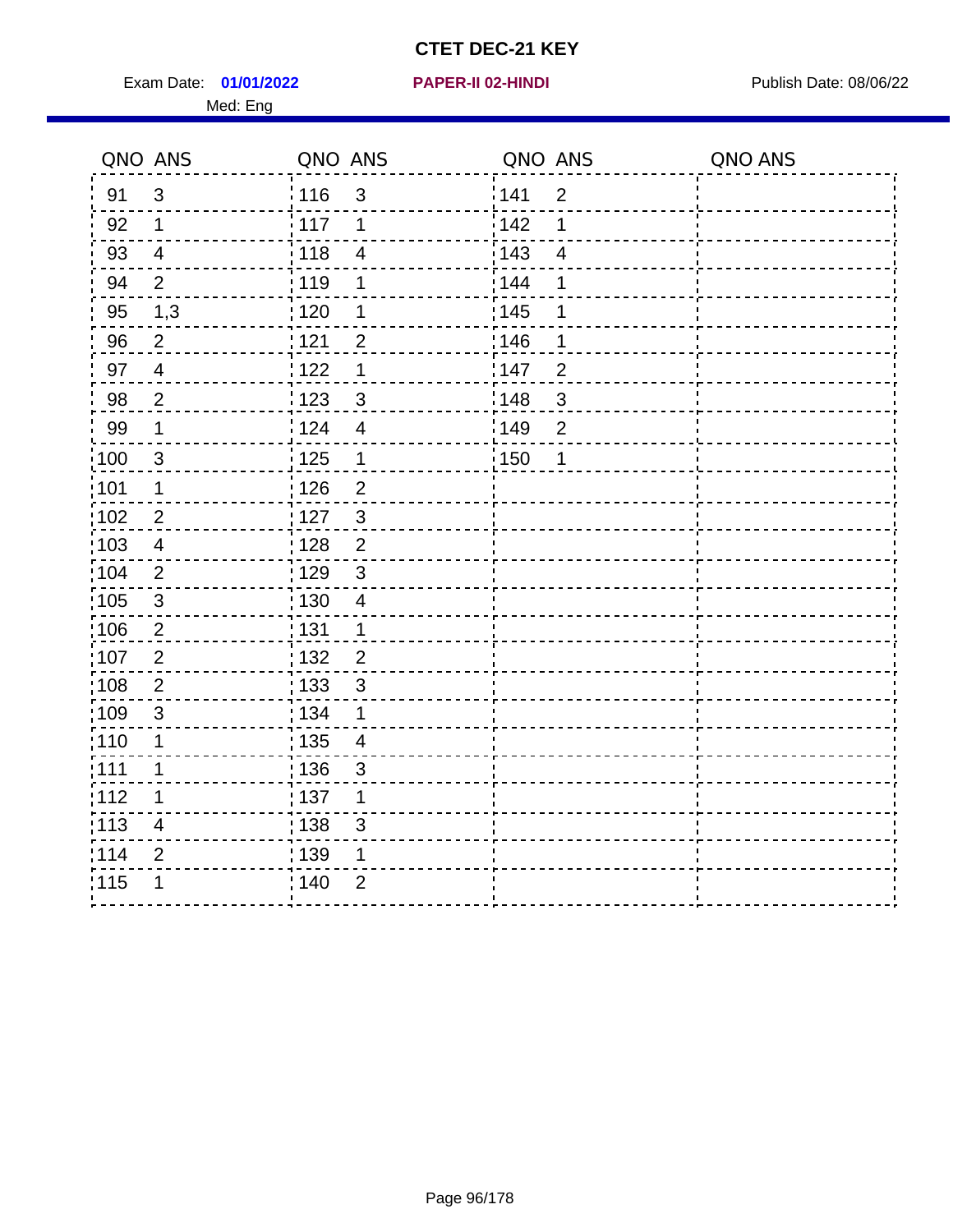Exam Date: 03/01/2022 **PAPER-II - (MAT)** PARE Exam Date: 08/06/22 Med: Eng

**03/01/2022 PAPER-II -(MAT)**

|                 | QNO ANS        | QNO ANS |                          | QNO ANS |                         | QNO ANS |                |
|-----------------|----------------|---------|--------------------------|---------|-------------------------|---------|----------------|
| 1               | 1              | 26      | $\overline{2}$           | 51      | 1                       | 76      | $\overline{4}$ |
| 2               | 1              | 27      | $\overline{4}$           | 52      | 1                       | 77      | $\mathfrak{3}$ |
| 3               | $\overline{4}$ | 28      | 3                        | 53      | 3                       | 78      | 1              |
| $\overline{4}$  | 3              | 29      | 3                        | 54      | $\overline{2}$          | 79      | $\overline{4}$ |
| $5\phantom{.0}$ | 3              | 30      | 1                        | 55      | 3                       | 80      | 3              |
| 6               | 4              | 31      | $\mathfrak{S}$           | 56      | 4                       | 81      | 1              |
| $\overline{7}$  | 1              | 32      | $\overline{2}$           | 57      | 4                       | 82      | $\overline{2}$ |
| 8               | 1              | 33      | 3                        | 58      | $\overline{2}$          | ' 83    | 3              |
| 9               | 1              | 34      | $\overline{4}$           | 59      | $\overline{4}$          | 84      | 3              |
| 10              | 4              | 35      | 9                        | 60      | 4                       | 85      | $\overline{2}$ |
| 11              | 1              | 36      | $\mathbf 1$              | 61      | 1                       | 86      | $\overline{4}$ |
| 12              | $\mathbf{3}$   | 37      | 2,3                      | 62      | $\overline{2}$          | 87      | 1              |
| 13              | $\mathbf{1}$   | 38      | $\overline{\mathcal{A}}$ | 63      | $\overline{2}$          | 88      | 1              |
| 14              | $\overline{4}$ | 39      | 2                        | 64      | 1                       | 89      | 2              |
| 15              | 3              | 40      | 3                        | 65      | $\overline{2}$          | 90      | 1              |
| 16              | 3              | 41      | $\overline{2}$           | 66      | 4                       |         |                |
| 17              | 2              | 42      | $9\,$                    | 67      | 9                       |         |                |
| 18              | 1              | 43      | 3                        | 68      | $\overline{2}$          |         |                |
| 19              | 1              | 44      | $\overline{2}$           | 69      | 3                       |         |                |
| 20              | $\overline{2}$ | 45      | $\overline{2}$           | 70      | 3                       |         |                |
| 21              | 4              | 46      | 2                        | 71      | $\overline{4}$          |         |                |
| 22              | 3              | 47      | $\overline{4}$           | 72      | $\overline{2}$          |         |                |
| 23              | $\mathbf{1}$   | 48      | $\mathbf 1$              | 73      | 1                       |         |                |
| 24              | 4              | 49      | 3                        | 74      | 3                       |         |                |
| 25              | $\overline{2}$ | 50      | $\overline{2}$           | 75      | $\overline{\mathbf{4}}$ |         |                |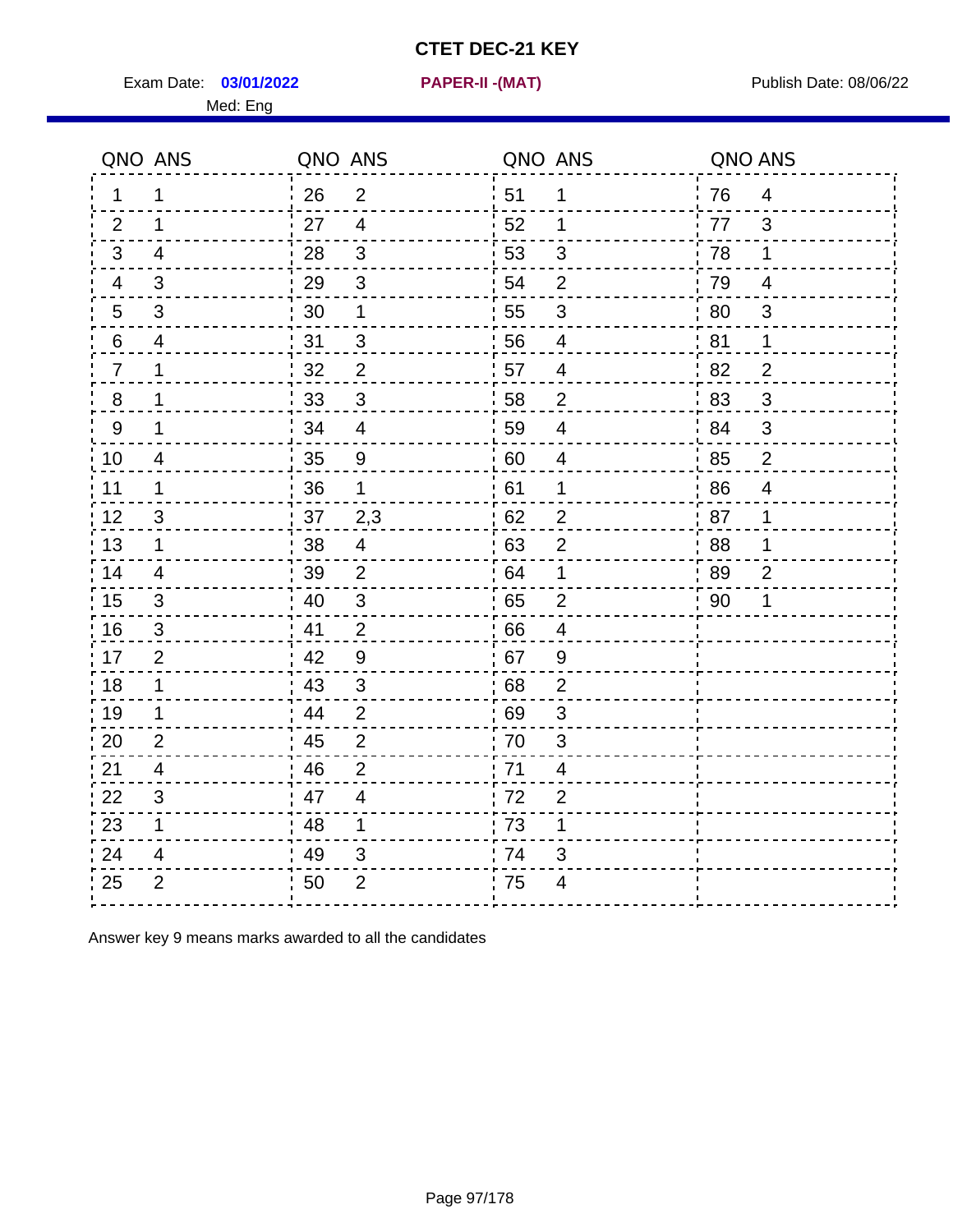Exam Date: 03/01/2022 **PAPER-II-(SOS)** Provided by Publish Date: 08/06/22 Med: Eng

**03/01/2022 PAPER-II -(SOS)**

|                 | QNO ANS                   | QNO ANS |                          | QNO ANS |                | QNO ANS |                |
|-----------------|---------------------------|---------|--------------------------|---------|----------------|---------|----------------|
| $\mathbf 1$     | 1                         | 26      | 2                        | 51      | 4              | 76      | $\overline{4}$ |
| 2               | 1                         | 27      | $\overline{4}$           | 52      | 2              | 77      | 1              |
| 3               | 4                         | 28      | 3                        | 53      | $\overline{4}$ | 78      | $\overline{2}$ |
| 4               | 3                         | 29      | $\mathbf{3}$             | 54      | 1              | 79      | $\mathbf 1$    |
| $5\phantom{.0}$ | 3                         | 30      | 1                        | 55      | 1              | 80      | 4              |
| 6               | $\overline{4}$            | 31      | $\overline{2}$           | 56      | $\overline{2}$ | 81      | 1              |
| $\overline{7}$  | 1                         | 32      | $\overline{4}$           | 57      | $\overline{4}$ | 82      | $\overline{4}$ |
| 8               | 1                         | 33      | 3                        | 58      | 3              | 83      | $\overline{4}$ |
| 9               | 1                         | 34      | $\overline{2}$           | 59      | 1              | 84      | $\overline{4}$ |
| 10              | $\overline{4}$            | 35      | $\overline{\mathcal{A}}$ | 60      | $\sqrt{3}$     | 85      | $\overline{2}$ |
| 11              | 1                         | 36      | $\mathfrak{S}$           | 61      | 1              | 86      | 1              |
| 12              | $\ensuremath{\mathsf{3}}$ | 37      | $\overline{2}$           | 62      | 1              | 87      | $\overline{2}$ |
| 13              | 1                         | 38      | 1                        | 63      | 1              | 88      | 1              |
| 14              | $\overline{4}$            | 39      | 1                        | 64      | 1              | 89      | 2              |
| 15              | 3                         | 40      | $\mathfrak{S}$           | 65      | 3              | 90      | 4              |
| 16              | 3                         | 41      | $\overline{4}$           | 66      | 3              |         |                |
| 17              | $\overline{2}$            | 42      | $\mathbf 1$              | 67      | 4              |         |                |
| 18              | 1                         | 43      | 3                        | 68      | $\overline{2}$ |         |                |
| 19              | 1                         | 44      | $\overline{2}$           | 69      | 3              |         |                |
| 20              | $\overline{2}$            | 45      | 1                        | 70      | 1              |         |                |
| 21              | 4                         | 46      | 1                        | 71      | $\overline{2}$ |         |                |
| 22              | 3                         | 47      | 2                        | 72      | 3              |         |                |
| 23              | 1                         | 48      | $\overline{2}$           | 73      | $\mathbf{2}$   |         |                |
| 24              | 4                         | 49      | 3                        | 74      | $\overline{2}$ |         |                |
| 25              | $\overline{2}$            | 50      | $\overline{2}$           | 75      | $\overline{2}$ |         |                |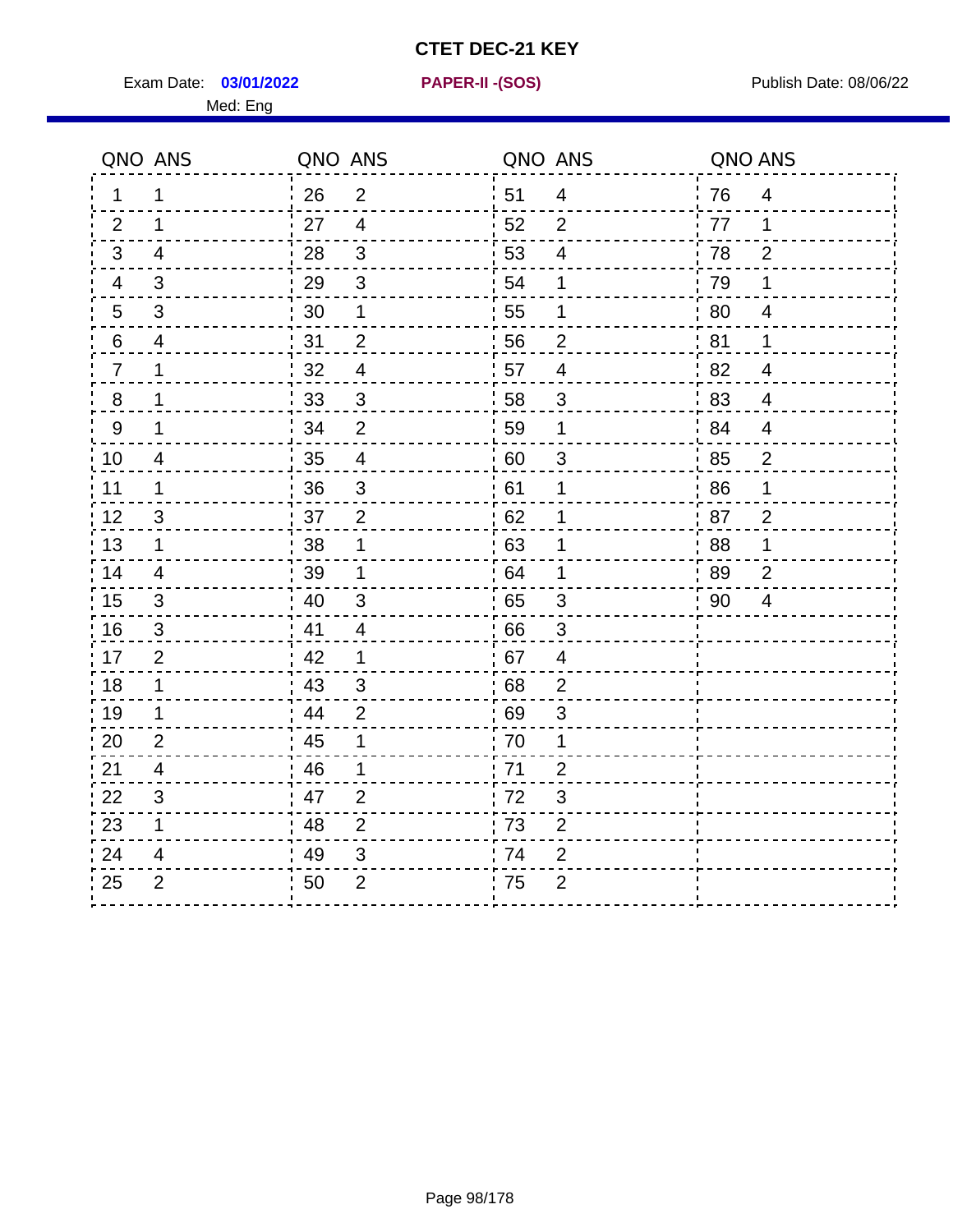Exam Date: 03/01/2022 PAPER-II 01-ENGLISH PREERENT Publish Date: 08/06/22 Med: Eng

|                   | QNO ANS                 | QNO ANS           |                         | QNO ANS |                | QNO ANS |
|-------------------|-------------------------|-------------------|-------------------------|---------|----------------|---------|
| 91                | $\mathfrak{3}$          | : 116             | 1                       | 141     | $\overline{2}$ |         |
| 92                | $\overline{4}$          | $\frac{1}{2}$ 117 | $\overline{4}$          | 142     | $\mathbf{3}$   |         |
| 93                | $\mathfrak{S}$          | 118               | $\overline{2}$          | 143     | 1              |         |
| 94                | $\mathbf 1$             | : 119             | 1                       | 144     | 1              |         |
| 95                | $\overline{4}$          | : 120             | 1                       | : 145   | 1              |         |
| 96                | $\mathbf{3}$            | 121               | 1                       | 146     | 3              |         |
| 97                | $\overline{2}$          | 122               | $\overline{2}$          | 147     | 9              |         |
| 98                | $\mathbf 1$             | 123               | $\overline{2}$          | 148     | 1              |         |
| 99                | $\mathfrak{3}$          | 124               | 3                       | 149     | 1              |         |
| $\frac{1}{1}$ 100 | $\mathbf{3}$            | $\frac{1}{2}$ 125 | $\overline{\mathbf{c}}$ | 150     | 1              |         |
| 101               | $\sqrt{3}$              | 126               | 3                       |         |                |         |
| $\frac{1}{1}$ 102 | $\mathbf{3}$            | : 127             | $\mathfrak{3}$          |         |                |         |
| 103               | 1                       | : 128             | $\overline{4}$          |         |                |         |
| :104              | 3                       | : 129             | 3                       |         |                |         |
| $\frac{1}{1}$ 105 | $\sqrt{3}$              | $\frac{1}{1}$ 130 | $\overline{2}$          |         |                |         |
| 106               | $\overline{4}$          | : 131             | $\overline{4}$          |         |                |         |
| 107               | 3                       | : 132             | $\mathbf{3}$            |         |                |         |
| :108              | $\overline{\mathbf{4}}$ | : 133             | $\mathbf{3}$            |         |                |         |
| :109              | $\mathbf 1$             | : 134             | $\overline{2}$          |         |                |         |
| : 110             | $\mathbf 1$             | : 135             | $\mathfrak{S}$          |         |                |         |
| :111              | 4                       | : 136             | $\overline{2}$          |         |                |         |
| 112               | $\overline{2}$          | :137              | 1                       |         |                |         |
| $\frac{1}{1}$ 113 | $\sqrt{3}$              | : 138             | $\mathbf{1}$            |         |                |         |
| 114               | $\overline{2}$          | : 139             | 3                       |         |                |         |
| 115               | $\overline{2}$          | ; 140             | 4                       |         |                |         |
|                   |                         |                   |                         |         |                |         |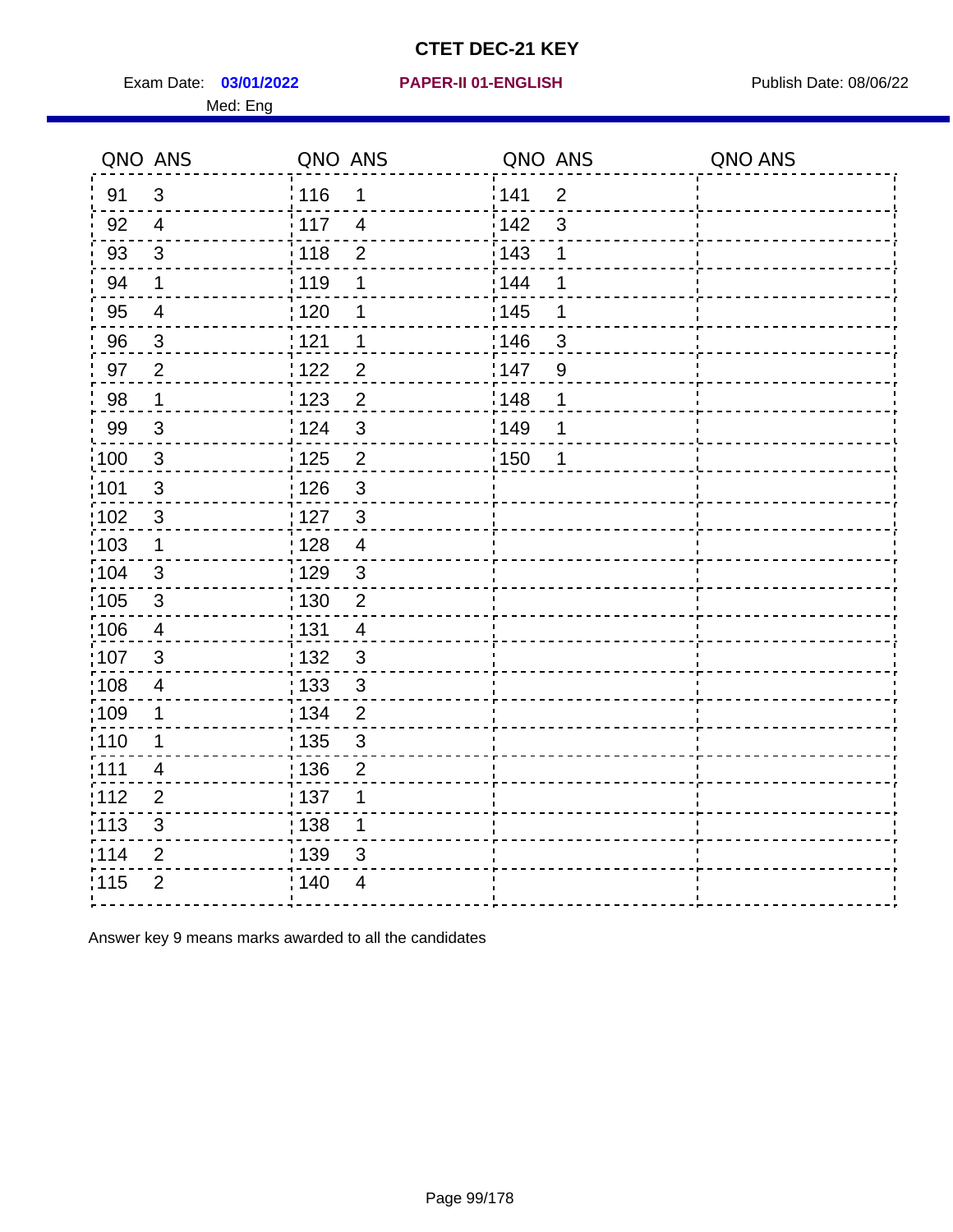Exam Date: 03/01/2022 **PAPER-II 02-HINDI Exam Date: 08/06/22** Med: Eng

|                   | QNO ANS                 | QNO ANS                          | QNO ANS               | QNO ANS |
|-------------------|-------------------------|----------------------------------|-----------------------|---------|
| 91                | $\overline{2}$          | : 116<br>1                       | 141<br>$\overline{2}$ |         |
| 92                | $\mathfrak{S}$          | 117<br>$\overline{4}$            | 142<br>3              |         |
| 93                | $\overline{2}$          | 118<br>$\overline{2}$            | 143<br>1              |         |
| 94                | $\overline{2}$          | : 119<br>1                       | 144<br>1              |         |
| 95                | $\overline{2}$          | 120<br>1                         | : 145<br>1            |         |
| 96                | $\mathfrak{S}$          | 1121<br>$\overline{2}$           | 146<br>3              |         |
| 97                | $\overline{4}$          | 122<br>$\mathbf{3}$              | 147<br>$\overline{4}$ |         |
| 98                | $\mathbf{3}$            | 123<br>$\mathbf 1$               | 1148<br>1             |         |
| 99                | $\overline{4}$          | 124<br>$\overline{2}$            | 149<br>1              |         |
| $\frac{1}{1}$ 100 | $\mathbf{1}$            | 125<br>$\mathbf{1}$              | 150<br>1              |         |
| :101              | $\sqrt{3}$              | : 126<br>$\overline{4}$          |                       |         |
| 102               | $\mathfrak{3}$          | : 127<br>$\overline{4}$          |                       |         |
| 103               | 1                       | : 128<br>$\overline{2}$          |                       |         |
| :104              | $\overline{4}$          | : 129<br>$\mathbf{3}$            |                       |         |
| $\frac{1}{1}$ 105 | $\mathbf{2}$            | 130<br>$\overline{2}$            |                       |         |
| 106               | $\overline{4}$          | : 131<br>$\mathbf{1}$            |                       |         |
| 107               | 3                       | : 132<br>$\mathbf{3}$            |                       |         |
| 108               | $\overline{\mathbf{4}}$ | $\frac{1}{1}$ 133<br>$\mathbf 1$ |                       |         |
| $\frac{1}{1}$ 109 | $\mathbf 1$             | : 134<br>$\overline{4}$          |                       |         |
| :110              | 1                       | : 135<br>$\overline{2}$          |                       |         |
| : 111             | 9                       | : 136<br>$\overline{2}$          |                       |         |
| 112               | $\overline{2}$          | 137<br>1                         |                       |         |
| : 113             | $\sqrt{3}$              | 138<br>9                         |                       |         |
| 114               | $\overline{2}$          | : 139<br>$\mathfrak{S}$          |                       |         |
| 115               | $\overline{2}$          | 140<br>4                         |                       |         |
|                   |                         |                                  |                       |         |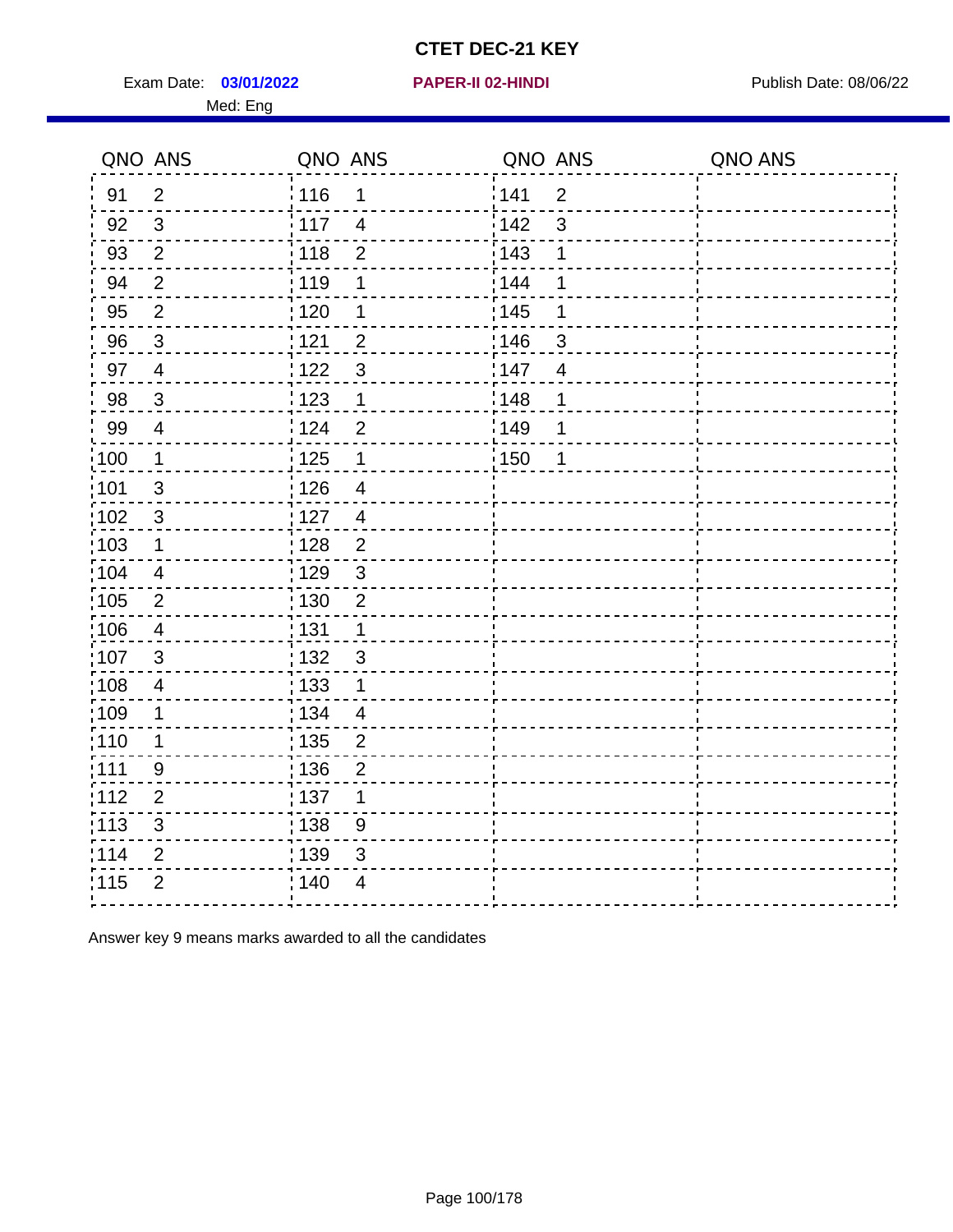Exam Date: 04/01/2022 PAPER-II -(MAT) Pressure and Publish Date: 08/06/22

Med: Eng

**04/01/2022 PAPER-II -(MAT)**

|                | QNO ANS        | QNO ANS |                         | QNO ANS          |                          | QNO ANS |                |
|----------------|----------------|---------|-------------------------|------------------|--------------------------|---------|----------------|
| 1.             | 3              | 26      | 1                       | ່ 51             | 3                        | 76      | 1              |
| 2              | 1              | 27      | 2                       | 52               | 3                        | 77      | $\overline{4}$ |
| 3              | 3              | 28      | $\overline{2}$          | 53               | $\mathbf 2$              | 78      | 1              |
| 4              | 3              | 29      | 1                       | 54               | $\overline{2}$           | 79      | $\overline{2}$ |
| 5              | 3              | 30      | $\overline{\mathbf{4}}$ | 55               | $\sqrt{3}$               | 80      | 1              |
| 6              | 3              | 31      | 3                       | 56               | 1                        | 81      | $\overline{4}$ |
| $\overline{7}$ | 2              | 32      | $\overline{4}$          | 57               | 1                        | 82      | 1              |
| 8              | 3              | 33      | 1                       | 58               | $\overline{\mathcal{A}}$ | 83      | 1              |
| 9              | $\mathbf{1}$   | 34      | $\overline{2}$          | 59               | 3                        | 84      | $\overline{4}$ |
| 10             | $\mathfrak{S}$ | 35      | $\sqrt{3}$              | 60               | $\sqrt{3}$               | 85      | $\overline{2}$ |
| 11             | 4              | 36      | $\mathfrak{S}$          | 61               | $\mathfrak{S}$           | 86      | 3              |
| 12             | $\overline{2}$ | 37      | $\mathbf 2$             | 62               | 1                        | 87      | $\mathbf 2$    |
| 13             | 4              | 38      | $\boldsymbol{9}$        | 63               | 1                        | 88      | 4              |
| 14             | 3              | 39      | 1                       | 64               | 1                        | 89      | $\overline{2}$ |
| 15             | 2              | 40      | $\overline{2}$          | 65               | $\overline{2}$           | 90      | 1              |
| 16             | 3              | 41      | 1                       | 66               | $\overline{4}$           |         |                |
| 17             | $\overline{4}$ | 42      | 3                       | 67               | $\overline{2}$           |         |                |
| 18             | 2              | 43      | $\overline{4}$          | 68               | 3                        |         |                |
| 19             | 4              | 44      | $\mathfrak{3}$          | 69               | $\mathbf{2}$             |         |                |
| 20             | 3              | 45      | $\overline{\mathbf{4}}$ | $\frac{1}{2}$ 70 | $\overline{2}$           |         |                |
| 21             | 3              | 46      | $\overline{4}$          | : 71             | 1                        |         |                |
| 22             | $\mathbf 1$    | 47      | 2                       | 72               | $\overline{2}$           |         |                |
| 23             | $\overline{2}$ | 48      | $\overline{2}$          | 73               | 1                        |         |                |
| 24             | 1              | 49      | $\sqrt{3}$              | 74               | 1                        |         |                |
| 25             |                | 50      | $\mathfrak{B}$          | .75              | 1                        |         |                |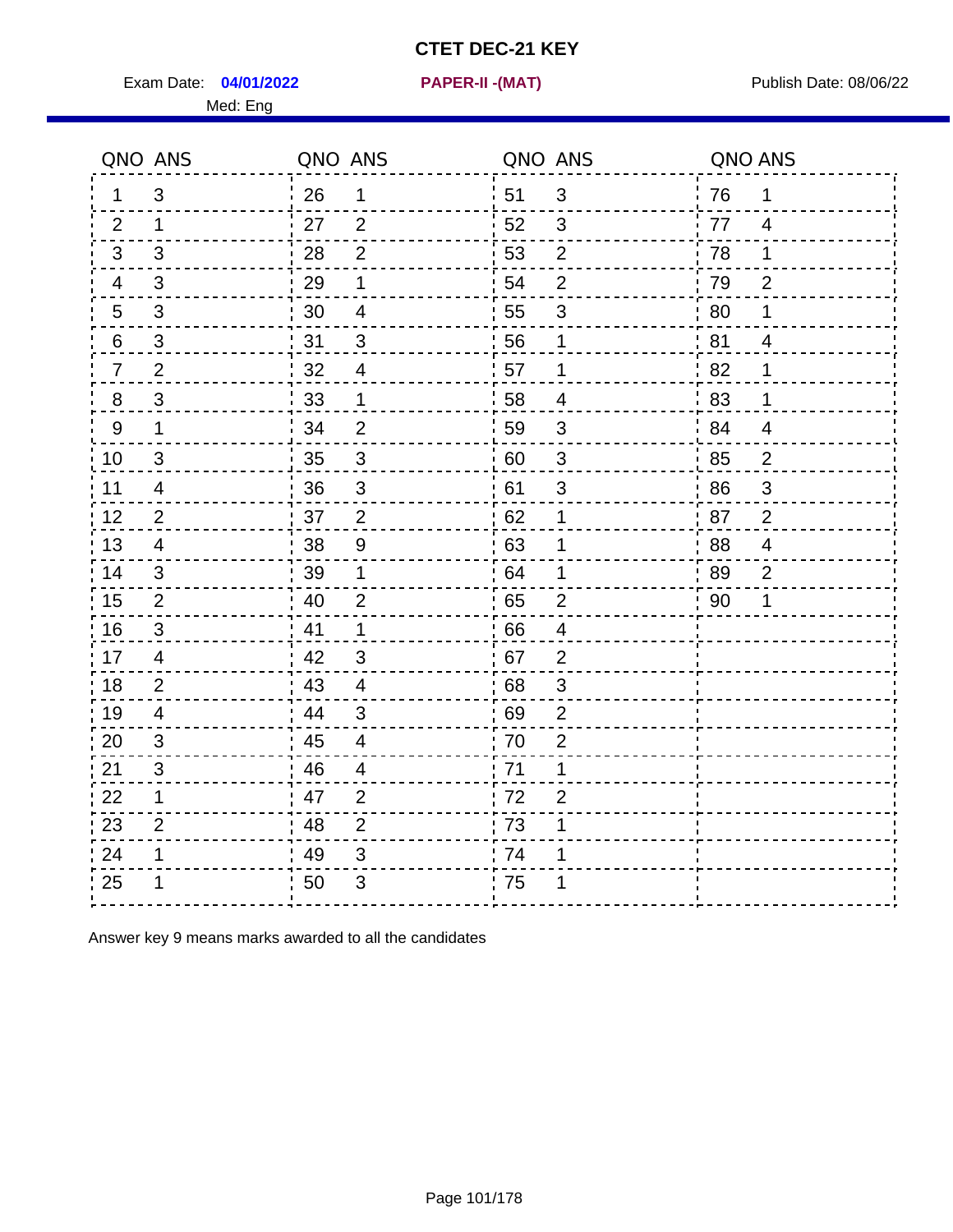Exam Date: 04/01/2022 **PAPER-II-(SOS)** Provided by Publish Date: 08/06/22

Med: Eng

**04/01/2022 PAPER-II -(SOS)**

|                  | QNO ANS                 | QNO ANS |                           |    | QNO ANS                   | QNO ANS |                           |
|------------------|-------------------------|---------|---------------------------|----|---------------------------|---------|---------------------------|
| 1                | 3                       | 26      | $\mathbf 1$               | 51 | 1                         | 76      | $\overline{4}$            |
| 2                | 1                       | 27      | $\overline{2}$            | 52 | 3                         | 77      | 1                         |
| 3                | 3                       | 28      | $\overline{2}$            | 53 | 1                         | 78      | 1                         |
| 4                | $\mathfrak{B}$          | 29      | 1                         | 54 | $\mathfrak{S}$            | 79      | $\overline{2}$            |
| 5                | $\mathfrak{S}$          | 30      | $\overline{\mathbf{4}}$   | 55 | 1                         | 80      | $\overline{4}$            |
| 6                | 3                       | 31      | $\overline{2}$            | 56 | $\overline{2}$            | 81      | $\overline{4}$            |
| $\overline{7}$   | $\overline{2}$          | 32      | 1                         | 57 | 1                         | 82      | $\overline{4}$            |
| $\bf 8$          | $\mathfrak{S}$          | 33      | $\mathbf{2}$              | 58 | 1                         | 83      | $\overline{4}$            |
| $\boldsymbol{9}$ | 1                       | 34      | 1                         | 59 | $\overline{\mathbf{4}}$   | 84      | 3                         |
| 10               | $\sqrt{3}$              | 35      | $\mathsf 3$               | 60 | $\ensuremath{\mathsf{3}}$ | 85      | $\overline{4}$            |
| 11               | $\overline{\mathbf{4}}$ | 36      | $\overline{\mathbf{4}}$   | 61 | 1                         | 86      | $\ensuremath{\mathsf{3}}$ |
| 12               | $\overline{2}$          | 37      | $\overline{2}$            | 62 | $\overline{4}$            | 87      | $\overline{2}$            |
| 13               | $\overline{4}$          | 38      | 1                         | 63 | 1                         | 88      | $\overline{4}$            |
| 14               | 3                       | 39      | 1                         | 64 | $\overline{2}$            | 89      | $\overline{2}$            |
| 15               | $\mathbf{2}$            | 40      | $\ensuremath{\mathsf{3}}$ | 65 | $\ensuremath{\mathsf{3}}$ | 90      | $\overline{2}$            |
| 16               | 3                       | 41      | 3                         | 66 | 1                         |         |                           |
| 17               | $\overline{4}$          | 42      | $\overline{4}$            | 67 | 3                         |         |                           |
| 18               | $\overline{2}$          | 43      | $\mathbf 1$               | 68 | $\overline{\mathbf{4}}$   |         |                           |
| 19               | $\overline{4}$          | 44      | 3                         | 69 | $\overline{\mathcal{A}}$  |         |                           |
| 20               | 3                       | 45      | 1                         | 70 | 1                         |         |                           |
| 21               | 3                       | 46      | $\overline{2}$            | 71 | $\mathfrak{S}$            |         |                           |
| 22               | 1                       | 47      | $\overline{2}$            | 72 | 1                         |         |                           |
| 23               | $\overline{2}$          | 48      | $\overline{4}$            | 73 | 4                         |         |                           |
| 24               | 1                       | 49      | 4                         | 74 | 3                         |         |                           |
| 25               | 1                       | 50      | 4                         | 75 | $\overline{4}$            |         |                           |
|                  |                         |         |                           |    |                           |         |                           |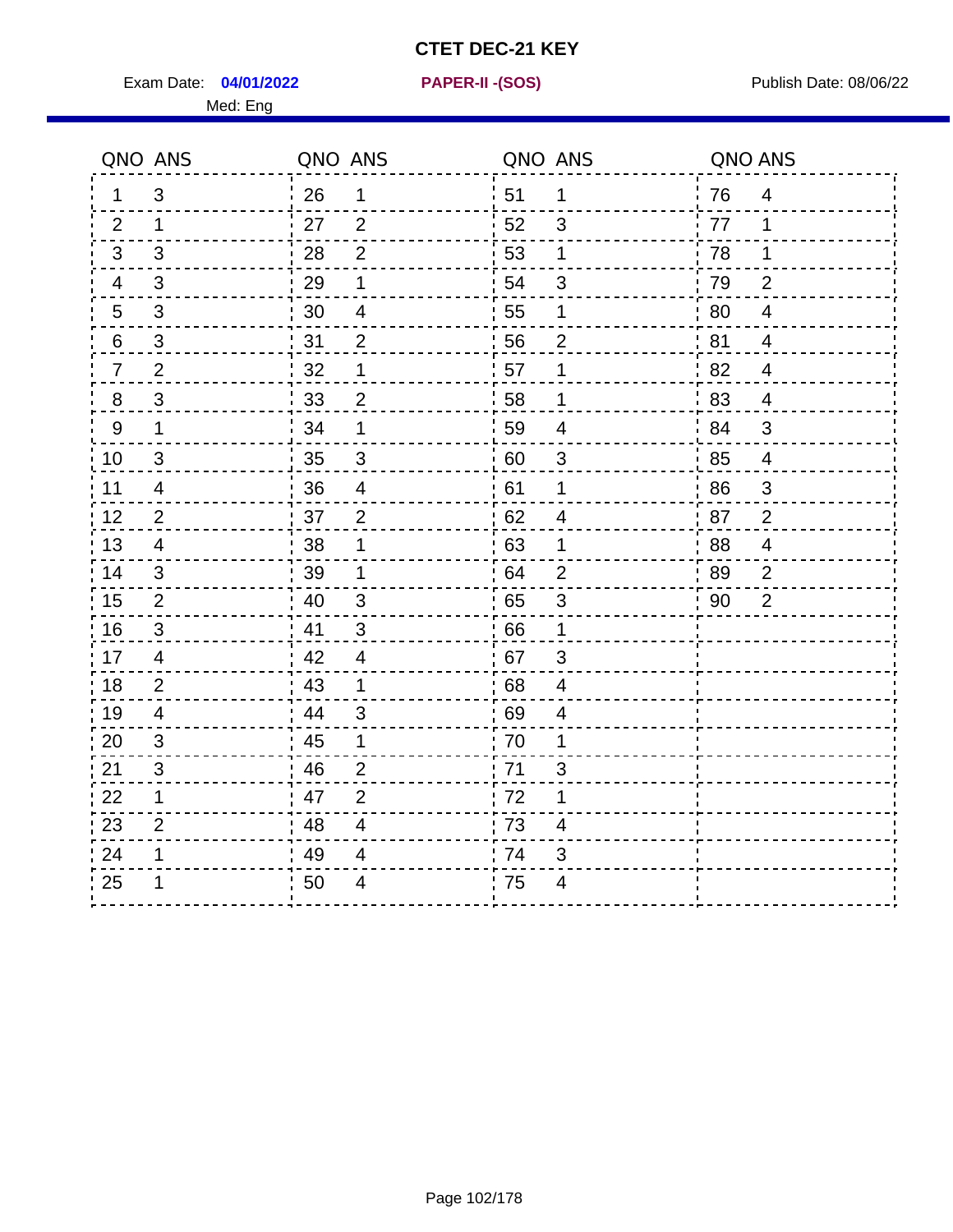Exam Date: 04/01/2022 PAPER-II 01-ENGLISH PREERENT Publish Date: 08/06/22 Med: Eng

#### **04/01/2022 PAPER-II 01-ENGLISH**

|                   | QNO ANS        | QNO ANS           |                | QNO ANS           |                | QNO ANS |
|-------------------|----------------|-------------------|----------------|-------------------|----------------|---------|
| 91                | $\overline{4}$ | : 116             | $\overline{4}$ | 141               | $\mathbf{3}$   |         |
| 92                | $\mathbf{1}$   | 117               | $\overline{4}$ | 142               | 3              |         |
| 93                | $\sqrt{3}$     | 118               | 1              | 143               | $\overline{2}$ |         |
| 94                | $\overline{2}$ | : 119             | $\overline{2}$ | 144               | 1              |         |
| 95                | $\sqrt{3}$     | : 120             | $\overline{2}$ | : 145             | 4              |         |
| 96                | $\overline{2}$ | 121               | 1              | 146               | 1              |         |
| 97                | $\overline{4}$ | 122               | $\mathbf{3}$   | 147               | $\overline{4}$ |         |
| 98                | $\overline{4}$ | 123               | $\overline{4}$ | :148              | $\overline{2}$ |         |
| 99                | $\mathbf{2}$   | $\frac{1}{2}$ 124 | $\mathbf 1$    | :149              | $\mathbf{3}$   |         |
| $\frac{1}{1}$ 100 | $\mathbf{1}$   | $\frac{1}{1}$ 125 | $\mathsf 3$    | $\frac{1}{1}$ 150 | 1              |         |
| :101              | $\sqrt{3}$     | : 126             | 1              |                   |                |         |
| 102               | $\overline{2}$ | 127               | $\mathbf 1$    |                   |                |         |
| 103               | 3              | : 128             | $\mathbf{3}$   |                   |                |         |
| 104               | $\overline{2}$ | : 129             | $\overline{2}$ |                   |                |         |
| 105               | $\sqrt{2}$     | $\frac{1}{1}$ 130 | $\mathbf{1}$   |                   |                |         |
| :106              | $\overline{4}$ | : 131             | 2              |                   |                |         |
| :107              | $\overline{4}$ | : 132             | 3              |                   |                |         |
| 108               | $\overline{4}$ | $\frac{1}{1}$ 133 | $\overline{2}$ |                   |                |         |
| :109              | $\sqrt{3}$     | : 134             | 1              |                   |                |         |
| :110              | 3              | : 135             | 1              |                   |                |         |
| : 111             | 1              | 136               | 4              |                   |                |         |
| 112               | $\mathbf{2}$   | 137               | 1              |                   |                |         |
| : 113             | $\overline{2}$ | : 138             | 3              |                   |                |         |
| 114               | 3              | :139              | 3              |                   |                |         |
| 115               | 1              | 140               | 1              |                   |                |         |
|                   |                |                   |                |                   |                |         |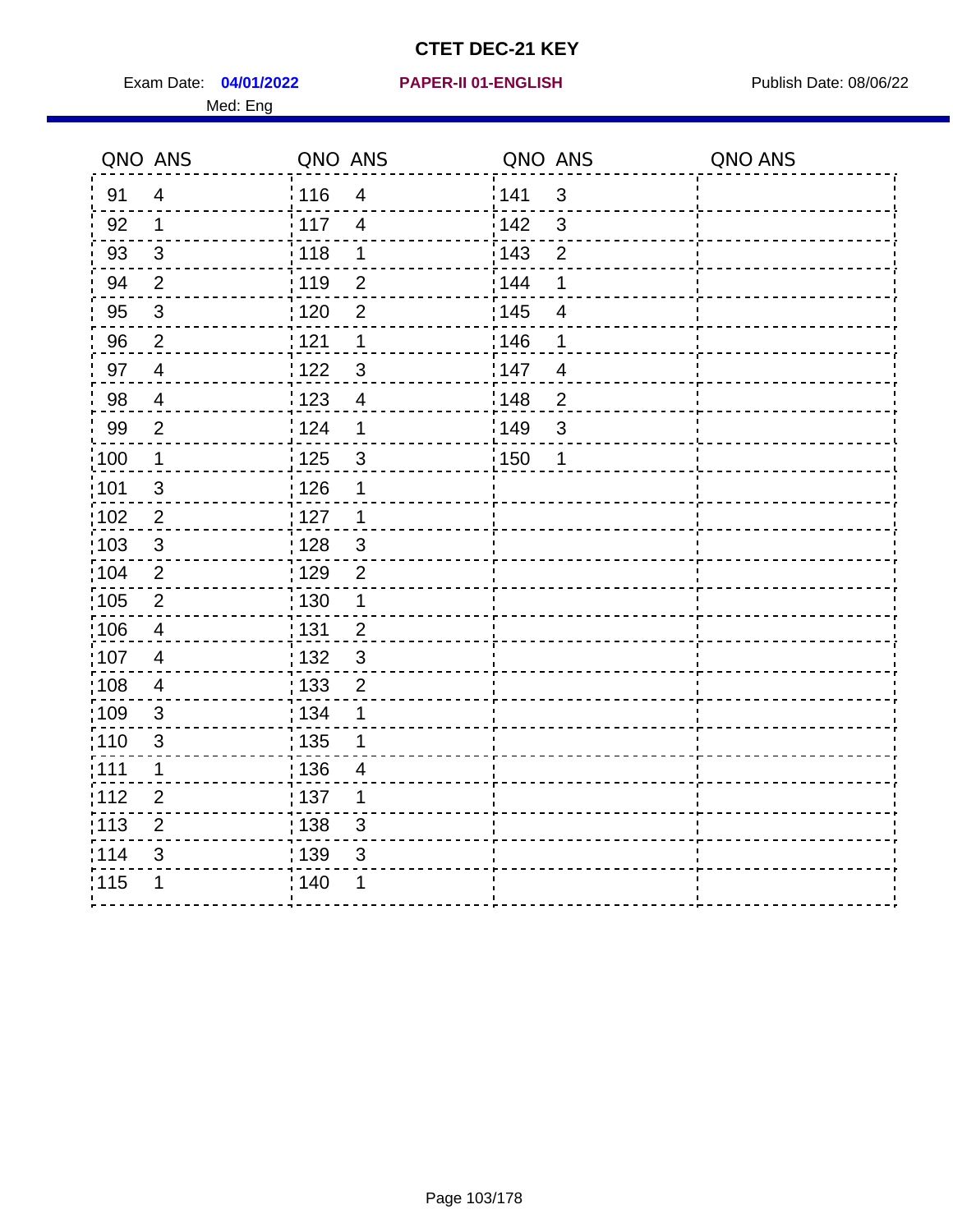Exam Date: 04/01/2022 **PAPER-II 02-HINDI Exam Date: 08/06/22** Med: Eng

|                   | QNO ANS        | QNO ANS           |                           | QNO ANS           |                | QNO ANS |
|-------------------|----------------|-------------------|---------------------------|-------------------|----------------|---------|
| 91                | $\overline{2}$ | 116               | $\overline{4}$            | 1141              | $\mathfrak{B}$ |         |
| 92                | $\mathfrak{S}$ | 117               | $\overline{4}$            | 142               | $\mathfrak{S}$ |         |
| 93                | $\overline{4}$ | 118               | $\mathbf 1$               | 143               | $\overline{2}$ |         |
| 94                | 1              | : 119             | $\overline{2}$            | 144               | 1              |         |
| 95                | 3              | : 120             | $\overline{2}$            | : 145             | $\overline{4}$ |         |
| 96                | $\overline{2}$ | 121               | 3                         | 146               | 1              |         |
| 97                | 3              | 122               | $\overline{4}$            | 147               | $\overline{4}$ |         |
| 98                | $\mathbf 1$    | 123               | 1                         | :148              | $\overline{2}$ |         |
| 99                | $\mathbf 1$    | 124               | 1                         | :149              | $\mathsf 3$    |         |
| 100               | $\mathbf{3}$   | 125               | $\overline{\mathbf{4}}$   | $\frac{1}{1}$ 150 | 1              |         |
| 101               | $\sqrt{3}$     | 126               | $\overline{2}$            |                   |                |         |
| $102$             | $\mathbf{3}$   | : 127             | $\overline{c}$            |                   |                |         |
| 103               | $\overline{4}$ | 128               | $\overline{4}$            |                   |                |         |
| 104               | $\mathbf 1$    | : 129             | $\overline{4}$            |                   |                |         |
| $\frac{1}{1}$ 105 | $\mathbf 1$    | $\frac{1}{1}$ 130 | $\mathsf 3$               |                   |                |         |
| 106               | $\overline{4}$ | : 131             | $\mathbf{1}$              |                   |                |         |
| :107              | 4              | :132              | $\mathbf{3}$              |                   |                |         |
| $\frac{1}{1}$ 108 | $\overline{4}$ | : 133             | $\mathbf{1}$              |                   |                |         |
| $\frac{1}{1}$ 109 | $\mathfrak{S}$ | : 134             | $\overline{2}$            |                   |                |         |
| 110               | $\sqrt{3}$     | : 135             | $\sqrt{3}$                |                   |                |         |
| :111              | 1              | : 136             | 4                         |                   |                |         |
| 112               | $\overline{2}$ | : 137             | 1                         |                   |                |         |
| : 113             | $\overline{2}$ | : 138             | $\ensuremath{\mathsf{3}}$ |                   |                |         |
| 114               | 3              | : 139             | 3                         |                   |                |         |
| 115               | 1              | 140               | 1                         |                   |                |         |
|                   |                |                   |                           |                   |                |         |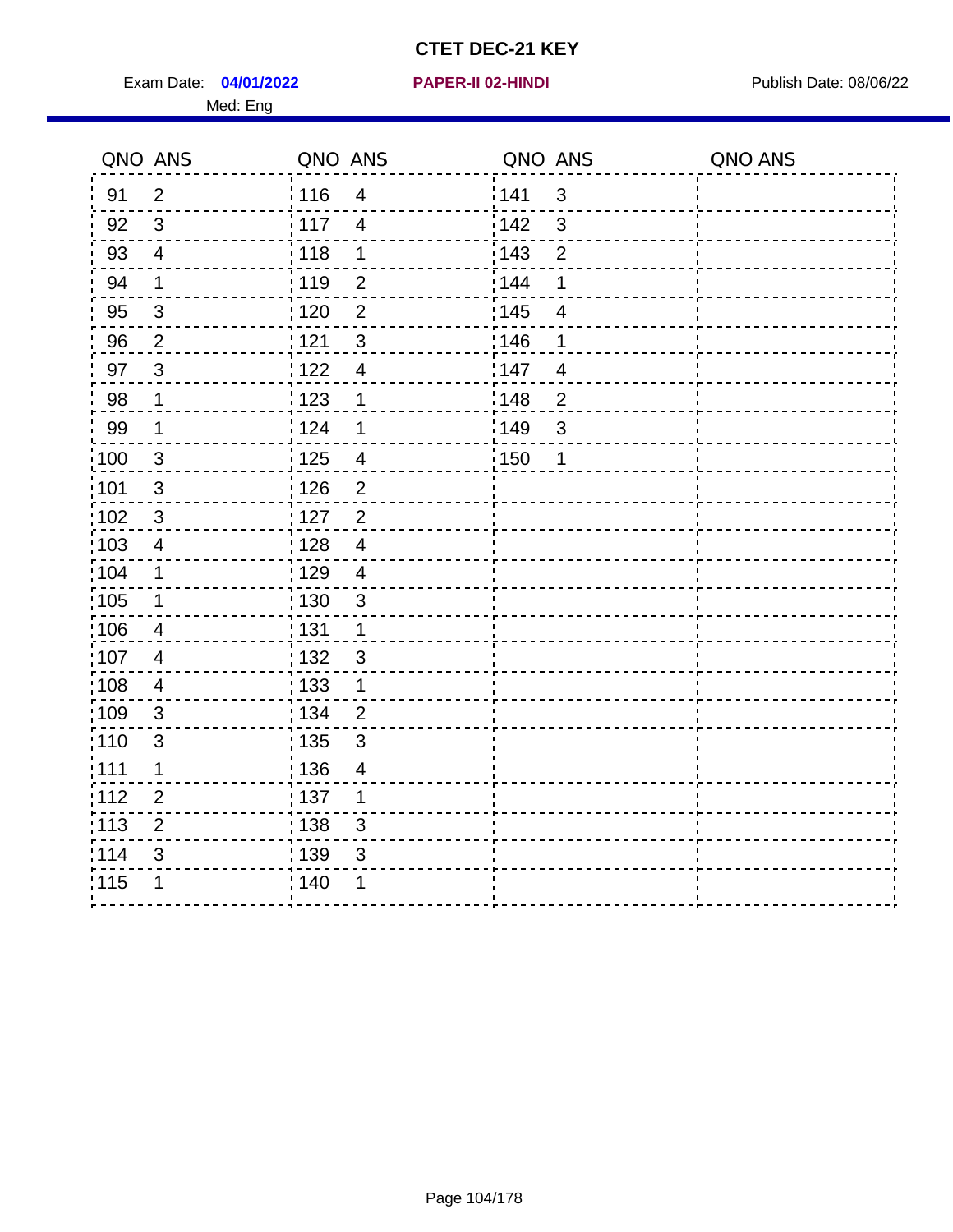**05/01/2022 PAPER-II -(MAT)**

Exam Date: **05/01/2022 PAPER-II -(MAT)** Publish Date: 08/06/22 Med: Eng

|                | QNO ANS                  | QNO ANS |                         | QNO ANS |                | QNO ANS |                |
|----------------|--------------------------|---------|-------------------------|---------|----------------|---------|----------------|
| 1.             | 1                        | 26      | $\mathfrak{S}$          | 51      | $\mathbf{3}$   | 76      | $\mathfrak{S}$ |
| 2              | 1                        | 27      | 3                       | 52      | 2              | 77      | 1              |
| 3              | $\overline{4}$           | 28      | 3                       | 53      | 4              | 78      | $\overline{2}$ |
| 4              | $\mathbf 1$              | 29      | 2                       | 54      | $\mathbf 1$    | 79      | $\mathbf 1$    |
| $\overline{5}$ | 4                        | 30      | $\overline{\mathbf{4}}$ | 55      | 4              | 80      | 4              |
| 6              | 1                        | 31      | 4                       | 56      | $\overline{4}$ | 81      | $\mathbf 1$    |
| $\overline{7}$ | 3                        | 32      | $\mathbf 1$             | 57      | 1              | 82      | $\mathbf 1$    |
| 8              | 1                        | 33      | 3                       | 58      | 1              | 83      | 4              |
| $9\,$          | $\overline{2}$           | 34      | $\overline{4}$          | 59      | $\overline{4}$ | 84      | $\overline{4}$ |
| 10             | $\overline{2}$           | 35      | $\mathbf{3}$            | 60      | $\overline{4}$ | 85      | 4              |
| 11             | $\overline{4}$           | 36      | $\overline{2}$          | 61      | $9\,$          | 86      | $\overline{2}$ |
| 12             | $\overline{\mathcal{A}}$ | 37      | $\mathbf 1$             | 62      | $\mathfrak{S}$ | 87      | $\overline{9}$ |
| 13             | $\overline{4}$           | 38      | 3                       | 63      | $\overline{4}$ | 88      | 4              |
| 14             | 2                        | 39      | $\mathbf{1}$            | 64      | 3              | 89      | $\overline{2}$ |
| 15             | $\mathbf 1$              | 40      | $\overline{2}$          | 65      | $\mathbf 1$    | 90      | 1              |
| 16             | 3                        | 41      | $\overline{4}$          | 66      | $\overline{4}$ |         |                |
| 17             | 3                        | 42      | 3                       | 67      | 1              |         |                |
| 18             | $\overline{4}$           | 43      | $\mathbf 1$             | 68      | 1              |         |                |
| 19             | 1                        | 44      | $\overline{\mathbf{4}}$ | 69      | 4              |         |                |
| 20             | 3                        | 45      | 1                       | 70      | 4              |         |                |
| 21             | $\mathbf{1}$             | 46      | 4                       | 71      | 3              |         |                |
| 22             | 3                        | 47      | $\overline{2}$          | 72      | $\overline{2}$ |         |                |
| 23             | 4                        | 48      | $\overline{2}$          | 73      | 3              |         |                |
| 24             | 3                        | 49      | $\overline{2}$          | 74      | 3              |         |                |
| 25             | 4                        | 50      | $\overline{2}$          | 75      | $\overline{2}$ |         |                |
|                |                          |         |                         |         |                |         |                |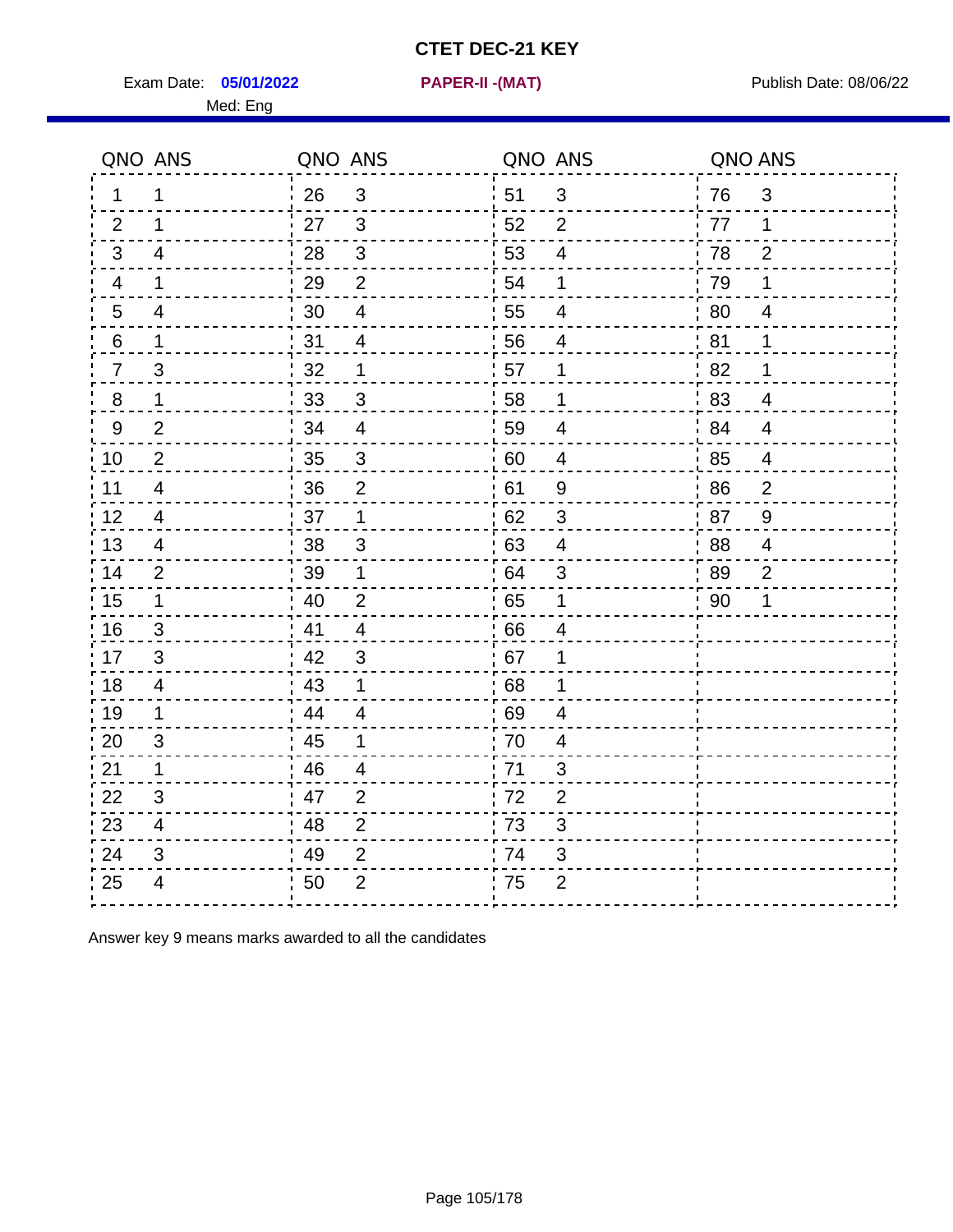Exam Date: **05/01/2022 PAPER-II - (SOS)** PUBLISH Date: 08/06/22 Med: Eng

**05/01/2022 PAPER-II -(SOS)**

|                  | QNO ANS                 | QNO ANS |                         | QNO ANS |                | QNO ANS |                |
|------------------|-------------------------|---------|-------------------------|---------|----------------|---------|----------------|
| $\mathbf{1}$     | 1                       | 26      | 3                       | 51      | $\overline{4}$ | 76      | $\overline{2}$ |
| 2                | 1                       | 27      | 3                       | 52      | 3              | 77      | 3              |
| 3                | 4                       | 28      | $\mathfrak{S}$          | 53      | $\overline{2}$ | 78      | 1              |
| 4                | $\mathbf 1$             | 29      | $\overline{2}$          | 54      | $\overline{4}$ | 79      | $\overline{4}$ |
| 5                | 4                       | 30      | $\overline{\mathbf{4}}$ | 55      | $\overline{2}$ | 80      | $\mathfrak{S}$ |
| 6                | $\mathbf 1$             | 31      | $\mathbf 1$             | 56      | 3              | 81      | 1              |
| $\overline{7}$   | 3                       | 32      | 1                       | 57      | $\overline{2}$ | 82      | 1              |
| 8                | $\mathbf 1$             | 33      | $\overline{2}$          | 58      | $\mathsf 3$    | 83      | 3              |
| $\boldsymbol{9}$ | $\overline{2}$          | 34      | 1                       | 59      | $\mathfrak{S}$ | 84      | $\mathbf{1}$   |
| 10               | $\overline{2}$          | 35      | $\mathfrak{S}$          | 60      | $\overline{c}$ | 85      | $\overline{c}$ |
| 11               | $\overline{4}$          | 36      | $\overline{2}$          | 61      | $\mathfrak{S}$ | 86      | $\overline{2}$ |
| 12               | $\overline{4}$          | 37      | 1                       | 62      | $\overline{2}$ | 87      | 1              |
| 13               | $\overline{4}$          | 38      | 1                       | 63      | $\overline{2}$ | 88      | 4              |
| 14               | 2                       | 39      | 4                       | 64      | 2              | 89      | $\overline{2}$ |
| 15               | $\mathbf{1}$            | 40      | $\mathsf 3$             | 65      | $\mathbf 1$    | 90      | 1              |
| 16               | 3                       | 41      | $\mathbf{1}$            | 66      | $\overline{2}$ |         |                |
| 17               | 3                       | -42     | $\mathbf 1$             | 67      | $\overline{4}$ |         |                |
| 18               | $\overline{4}$          | 43      | $\mathbf{3}$            | 68      | $\overline{2}$ |         |                |
| 19               | 1                       | 44      | $\overline{2}$          | .69     | 1              |         |                |
| 20               | 3                       | 45      | 2                       | 70      | 2              |         |                |
| 21               | 1                       | 46      | $\mathbf{1}$            | 71      | $\overline{2}$ |         |                |
| 22               | 3                       | 47      | 4                       | 72      | $\overline{2}$ |         |                |
| 23               | $\overline{\mathbf{4}}$ | 48      | 3                       | 73      | $\mathfrak{S}$ |         |                |
| 24               | 3                       | 49      | 3                       | 74      | 1              |         |                |
| 25               | 4                       | 50      | $\overline{2}$          | 75      | $\overline{2}$ |         |                |
|                  |                         |         |                         |         |                |         |                |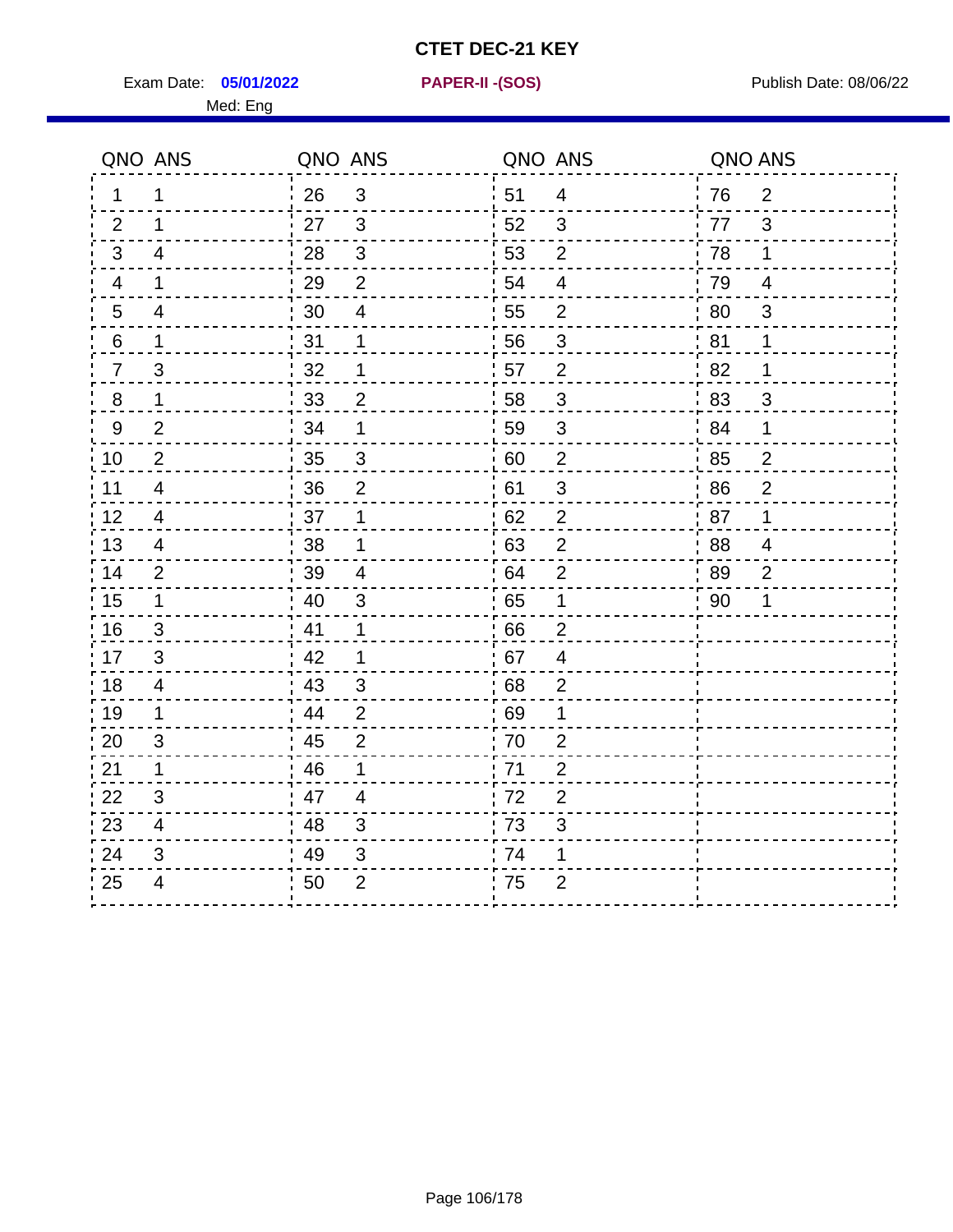Exam Date: 05/01/2022 **PAPER-II 01-ENGLISH Propriet Access 198/06/22** Med: Eng

#### **05/01/2022 PAPER-II 01-ENGLISH**

|      | QNO ANS                 | QNO ANS           |                | QNO ANS |                | QNO ANS |
|------|-------------------------|-------------------|----------------|---------|----------------|---------|
| 91   | $\overline{2}$          | 116               | $\overline{2}$ | 141     | $\mathbf{3}$   |         |
| 92   | $\mathfrak{S}$          | 117               | $\mathbf{3}$   | 142     | $\mathbf{3}$   |         |
| 93   | $\mathbf 1$             | 118               | $\sqrt{3}$     | 143     | 1              |         |
| 94   | $\mathbf 1$             | : 119             | $\mathfrak{S}$ | : 144   | 1              |         |
| 95   | $\overline{2}$          | :120              | $\overline{2}$ | : 145   | 4              |         |
| 96   | $\mathbf{3}$            | 121               | $\overline{2}$ | 146     | 3              |         |
| 97   | $\mathbf{3}$            | 122               | $\overline{c}$ | 147     | 1              |         |
| 98   | $\overline{2}$          | 123               | $\overline{2}$ | 148     | $\overline{2}$ |         |
| 99   | $\mathbf{2}$            | 124               | $\mathbf 1$    | :149    | 1              |         |
| 100  | $\sqrt{3}$              | 125               | $\mathbf 1$    | : 150   | $\overline{2}$ |         |
| 101  | $\overline{\mathbf{4}}$ | : 126             | 3              |         |                |         |
| 102  | 1                       | : 127             | $\overline{4}$ |         |                |         |
| 103  | $\mathbf{3}$            | 128               | $\overline{4}$ |         |                |         |
| 104  | $\overline{2}$          | :129              | 2              |         |                |         |
| :105 | $\overline{4}$          | : 130             | $\overline{4}$ |         |                |         |
| :106 | 1                       | : 131             | $\overline{2}$ |         |                |         |
| 107  | 1                       | : 132             | 1              |         |                |         |
| 108  | $\sqrt{3}$              | : 133             | $\overline{2}$ |         |                |         |
| :109 | 1                       | : 134             | $\overline{2}$ |         |                |         |
| :110 | $\overline{4}$          | : 135             | $\overline{2}$ |         |                |         |
| 111  | $\mathbf{1}$            | : 136             | $\overline{2}$ |         |                |         |
| 112  | $\mathbf 1$             | $\frac{1}{1}$ 137 | $\overline{2}$ |         |                |         |
| 113  | 1                       | : 138             | $\overline{2}$ |         |                |         |
| 114  | 4                       | 139               | 4              |         |                |         |
| 115  | $\overline{2}$          | 140               | $\mathfrak{B}$ |         |                |         |
|      |                         |                   |                |         |                |         |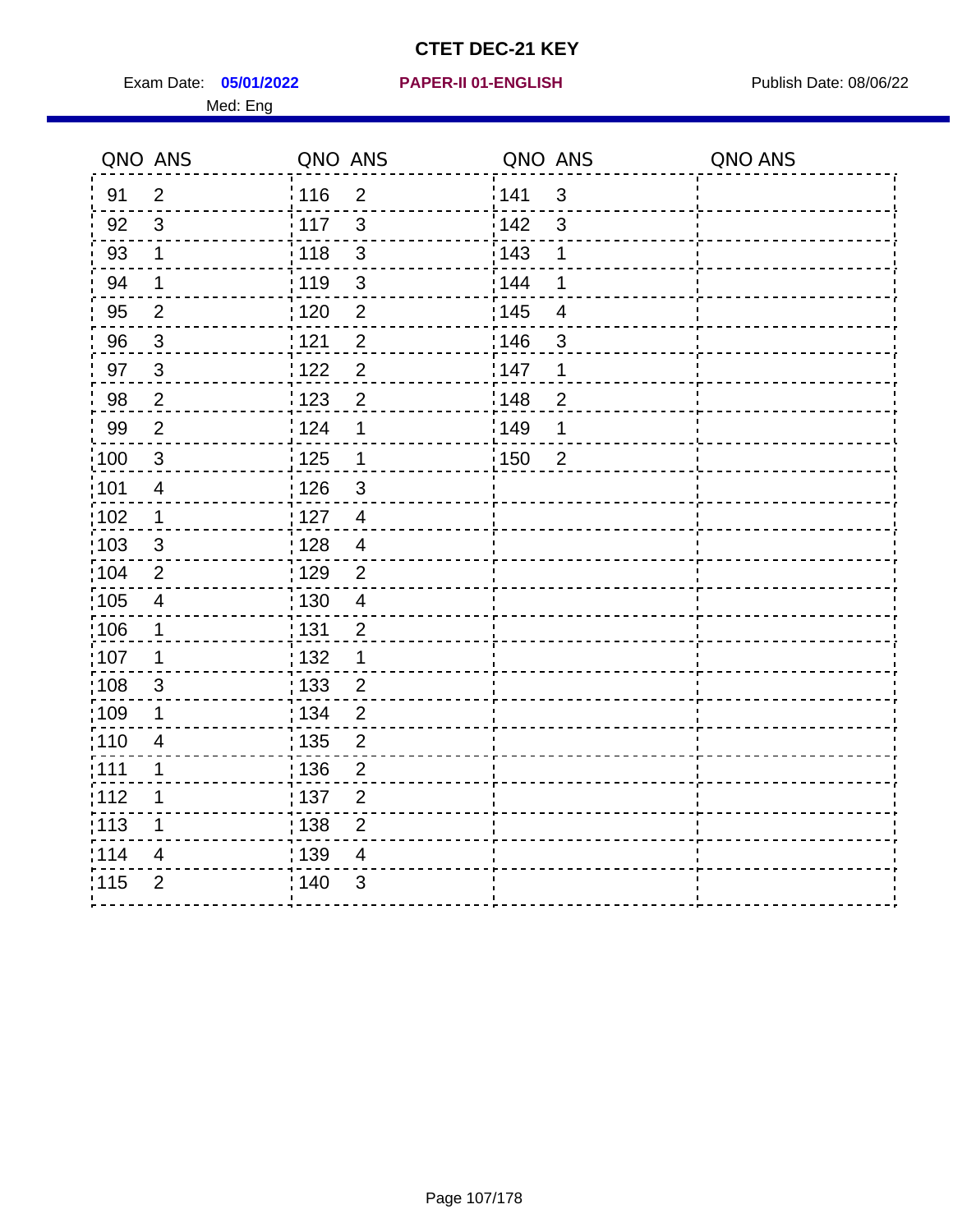Exam Date: 05/01/2022 **PAPER-II 02-HINDI Exam Date: 08/06/22** Med: Eng

**05/01/2022 PAPER-II 02-HINDI**

|                   | QNO ANS        | QNO ANS |                         | QNO ANS           |                         | QNO ANS |
|-------------------|----------------|---------|-------------------------|-------------------|-------------------------|---------|
| 91                | $\overline{4}$ | 116     | $\overline{2}$          | 141               | 3                       |         |
| 92                | $\mathbf{3}$   | : 117   | 3                       | 142               | 3                       |         |
| 93                | $\overline{2}$ | 118     | $\mathfrak{S}$          | 143               | 1                       |         |
| 94                | $\overline{4}$ | : 119   | $\mathfrak{S}$          | : 144             | 1                       |         |
| 95                | $\mathfrak{B}$ | : 120   | $\overline{2}$          | : 145             | $\overline{\mathbf{4}}$ |         |
| 96                | $\overline{2}$ | 121     | $\overline{2}$          | 146               | 3,4                     |         |
| 97                | $\overline{2}$ | : 122   | $\mathbf{3}$            | 147               | 1                       |         |
| 98                | $\mathbf{1}$   | 123     | $\overline{c}$          | 148               | $\overline{2}$          |         |
| 99                | $\overline{2}$ | : 124   | $\overline{\mathbf{4}}$ | $\frac{1}{2}$ 149 | 1                       |         |
| 100               | $\mathbf{3}$   | 125     | $\overline{2}$          | 150               | $\overline{2}$          |         |
| :101              | $\overline{2}$ | : 126   | $\overline{2}$          |                   |                         |         |
| 102               | $\overline{2}$ | : 127   | $\overline{2}$          |                   |                         |         |
| 103               | 1              | :128    | $\overline{2}$          |                   |                         |         |
| :104              | $\overline{2}$ | : 129   | $\overline{2}$          |                   |                         |         |
| $\frac{1}{1}$ 105 | $\overline{4}$ | : 130   | $\mathbf 1$             |                   |                         |         |
| :106              | 1              | : 131   | $\mathbf{3}$            |                   |                         |         |
| :107              | 1              | : 132   | $\overline{2}$          |                   |                         |         |
| 108               | $\sqrt{3}$     | : 133   | $\mathbf 1$             |                   |                         |         |
| :109              | 1              | : 134   | $\overline{4}$          |                   |                         |         |
| :110              | $\overline{4}$ | : 135   | $\mathfrak{S}$          |                   |                         |         |
| : 111             | $\mathbf 1$    | : 136   | $\overline{c}$          |                   |                         |         |
| 112               | 1              | 137     | $\overline{2}$          |                   |                         |         |
| 113               | 1              | : 138   | $\overline{2}$          |                   |                         |         |
| 114               | 4              | 139     | 4                       |                   |                         |         |
| 115               | $\overline{2}$ | : 140   | 3                       |                   |                         |         |
|                   |                |         |                         |                   |                         |         |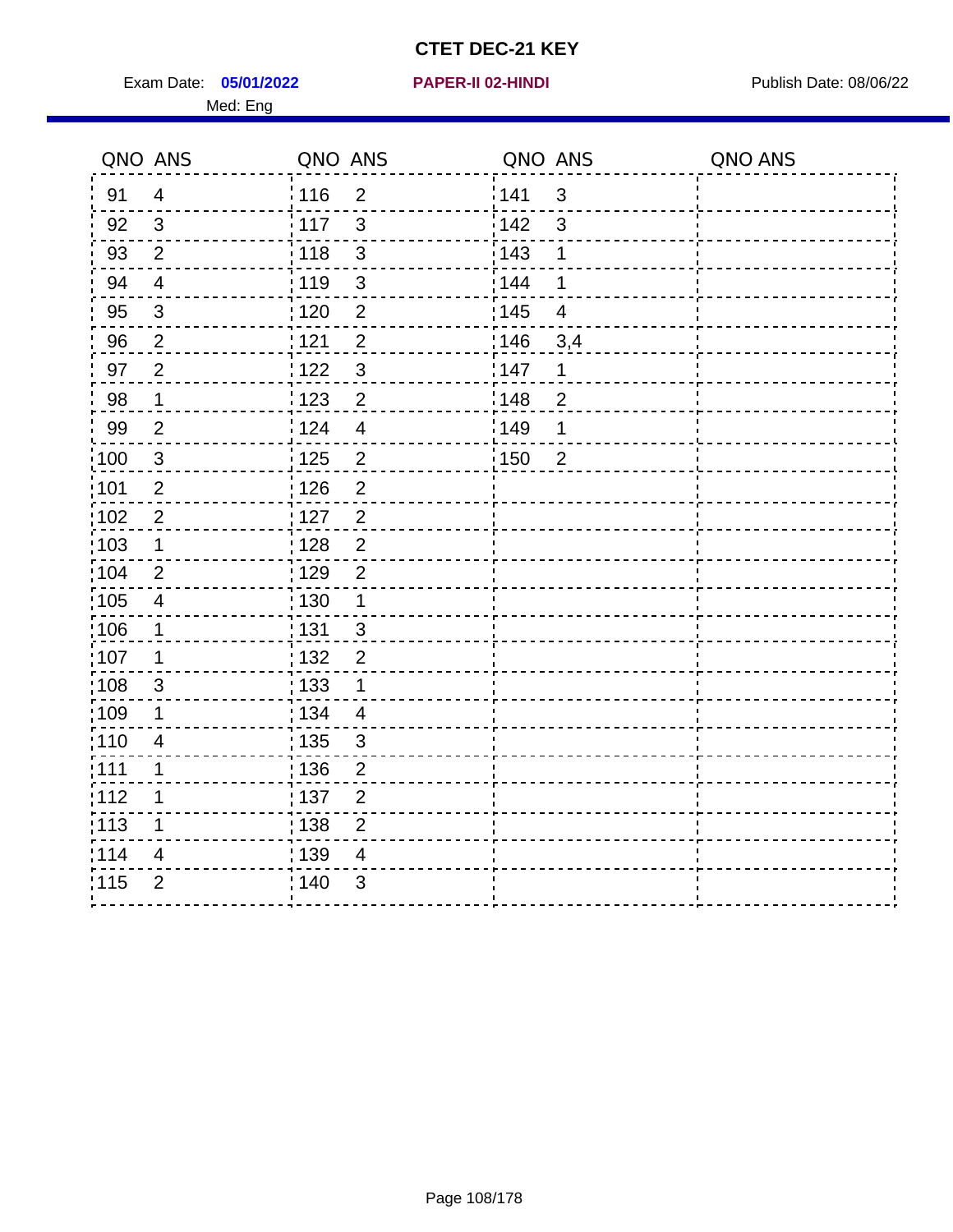Exam Date: **06/01/2022 PAPER-II -(MAT)** Publish Date: 08/06/22 Med: Eng

**06/01/2022 PAPER-II -(MAT)**

|    | QNO ANS                  | QNO ANS |                           | QNO ANS |                          | QNO ANS |                |
|----|--------------------------|---------|---------------------------|---------|--------------------------|---------|----------------|
| 1. | 1                        | 26      | $\overline{2}$            | ່ 51    | $\overline{4}$           | 76      | 1              |
| 2  | 4                        | 27      | $\mathbf{3}$              | 52      | $\overline{2}$           | 77      | $\overline{4}$ |
| 3  | 2                        | 28      | $\mathbf 1$               | 53      | $\mathfrak{S}$           | 78      | $\overline{2}$ |
| 4  | 4                        | 29      | $\overline{4}$            | 54      | 3                        | 79      | 1              |
| 5  | $\overline{2}$           | 30      | 1                         | 55      | $\mathbf 1$              | 80      | $\overline{2}$ |
| 6  | $\overline{2}$           | 31      | 4                         | 56      | 4                        | 81      | 2              |
| 7  | $\overline{2}$           | 32      | $\mathbf{3}$              | 57      | 3                        | 82      | 3              |
| 8  | $\sqrt{3}$               | 33      | $\mathbf{2}$              | 58      | $\mathbf 1$              | 83      | $\mathfrak{S}$ |
| 9  | $\overline{4}$           | 34      | $\overline{4}$            | 59      | $\overline{4}$           | 84      | 1              |
| 10 | $\overline{2}$           | 35      | $\sqrt{3}$                | 60      | $\overline{\mathcal{A}}$ | 85      | $\mathfrak{S}$ |
| 11 | $\overline{\mathcal{A}}$ | 36      | $\mathfrak{S}$            | 61      | $\mathbf 2$              | 86      | 1              |
| 12 | 1                        | 37      | 1                         | 62      | 1                        | 87      | $\overline{2}$ |
| 13 | 3                        | 38      | $\overline{2}$            | 63      | $\overline{4}$           | 88      | $\overline{2}$ |
| 14 | 3                        | 39      | 1                         | 64      | 1                        | 89      | 2              |
| 15 | 2                        | 40      | 1                         | 65      | $\overline{2}$           | 90      | $\overline{2}$ |
| 16 | $\overline{2}$           | 41      | $\overline{2}$            | 66      | 3                        |         |                |
| 17 | 3                        | 42      | $\overline{2}$            | 67      | 1                        |         |                |
| 18 | $\mathbf{1}$             | 43      | 3                         | 68      | $\overline{2}$           |         |                |
| 19 | $\overline{2}$           | 44      | $\overline{2}$            | 69      | 1                        |         |                |
| 20 | $\overline{2}$           | 45      | $\mathsf 3$               | 70      | 1                        |         |                |
| 21 | 1                        | 46      | 1                         | .71     | 1                        |         |                |
| 22 | $\overline{2}$           | 47      | 3                         | 72      | 1                        |         |                |
| 23 | 1                        | 48      | $\mathbf 1$               | 73      | 3                        |         |                |
| 24 | 1                        | 49      | $\ensuremath{\mathsf{3}}$ | 74      | $\mathbf{2}$             |         |                |
| 25 |                          | 50      | $\overline{2}$            | 75      |                          |         |                |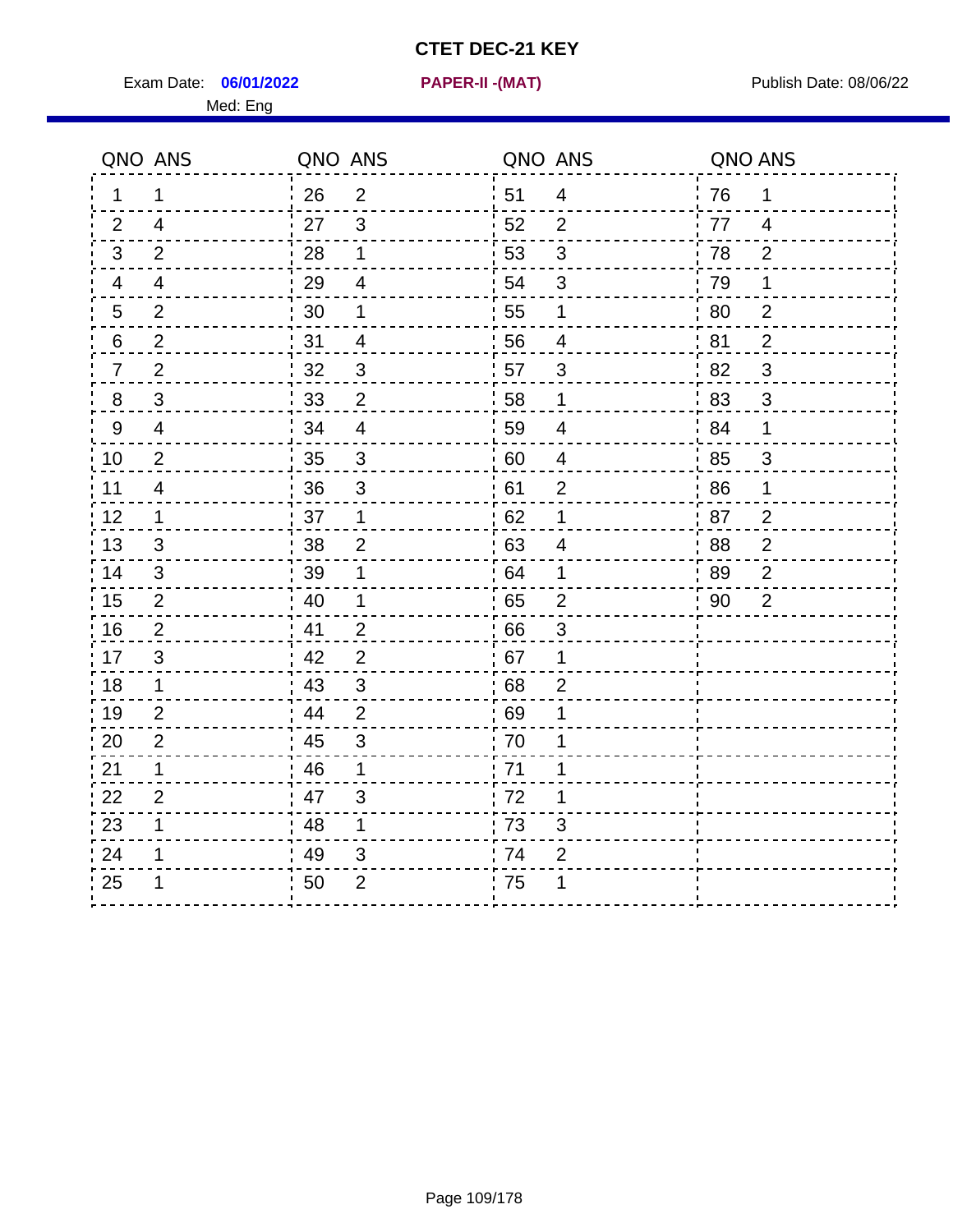Exam Date: **06/01/2022 PAPER-II - (SOS)** Publish Date: 08/06/22

Med: Eng

**06/01/2022 PAPER-II -(SOS)**

|                  | QNO ANS                  | QNO ANS |                           |    | QNO ANS                   | QNO ANS |                |
|------------------|--------------------------|---------|---------------------------|----|---------------------------|---------|----------------|
| 1                | 1                        | 26      | 2                         | 51 | 3                         | 76      | $\mathbf{3}$   |
| 2                | $\overline{4}$           | 27      | 3                         | 52 | 3                         | 77      | 3              |
| 3                | $\overline{2}$           | 28      | $\mathbf 1$               | 53 | $\overline{\mathcal{A}}$  | 78      | $\overline{2}$ |
| 4                | $\overline{\mathcal{A}}$ | 29      | 4                         | 54 | $\overline{\mathcal{A}}$  | 79      | 3              |
| 5                | $\overline{2}$           | $30\,$  | 1                         | 55 | 1                         | 80      | $\mathfrak{S}$ |
| 6                | $\overline{2}$           | 31      | 1                         | 56 | $\overline{2}$            | 81      | 1              |
| 7                | $\overline{2}$           | 32      | $\mathbf{3}$              | 57 | $\overline{2}$            | 82      | $\overline{2}$ |
| 8                | $\mathfrak{S}$           | 33      | $\overline{c}$            | 58 | $\mathfrak{S}$            | 83      | $\overline{2}$ |
| $\boldsymbol{9}$ | $\overline{\mathbf{4}}$  | 34      | $\overline{\mathbf{4}}$   | 59 | 1                         | 84      | $\overline{4}$ |
| 10               | $\overline{2}$           | 35      | 1                         | 60 | $\ensuremath{\mathsf{3}}$ | 85      | $\overline{2}$ |
| 11               | $\overline{\mathcal{A}}$ | 36      | $\sqrt{3}$                | 61 | $\sqrt{3}$                | 86      | $\mathbf 1$    |
| 12               | $\mathbf 1$              | 37      | $\overline{4}$            | 62 | $\overline{\mathbf{4}}$   | 87      | $\overline{4}$ |
| 13               | 3                        | 38      | $\overline{4}$            | 63 | 3                         | 88      | 3              |
| 14               | 3                        | 39      | 4                         | 64 | 1                         | 89      | $\overline{2}$ |
| 15               | $\mathbf{2}$             | 40      | $\ensuremath{\mathsf{3}}$ | 65 | $\overline{\mathbf{4}}$   | 90      | 1              |
| 16               | 2                        | 41      | $\mathbf 1$               | 66 | 1                         |         |                |
| 17               | 3                        | 42      | $\overline{2}$            | 67 | $\overline{2}$            |         |                |
| 18               | $\mathbf 1$              | 43      | $\overline{\mathbf{4}}$   | 68 | $\overline{2}$            |         |                |
| 19               | $\overline{2}$           | 44      | $\overline{4}$            | 69 | 3                         |         |                |
| 20               | 2                        | 45      | $\overline{4}$            | 70 | 1                         |         |                |
| 21               | 1                        | 46      | 1                         | 71 | 1                         |         |                |
| 22               | $\overline{2}$           | 47      | 4                         | 72 | $\overline{2}$            |         |                |
| 23               | 1                        | 48      | 3                         | 73 | $\ensuremath{\mathsf{3}}$ |         |                |
| 24               | 1                        | 49      | 2                         | 74 | 2                         |         |                |
| 25               |                          | 50      | $\overline{2}$            | 75 | 1                         |         |                |
|                  |                          |         |                           |    |                           |         |                |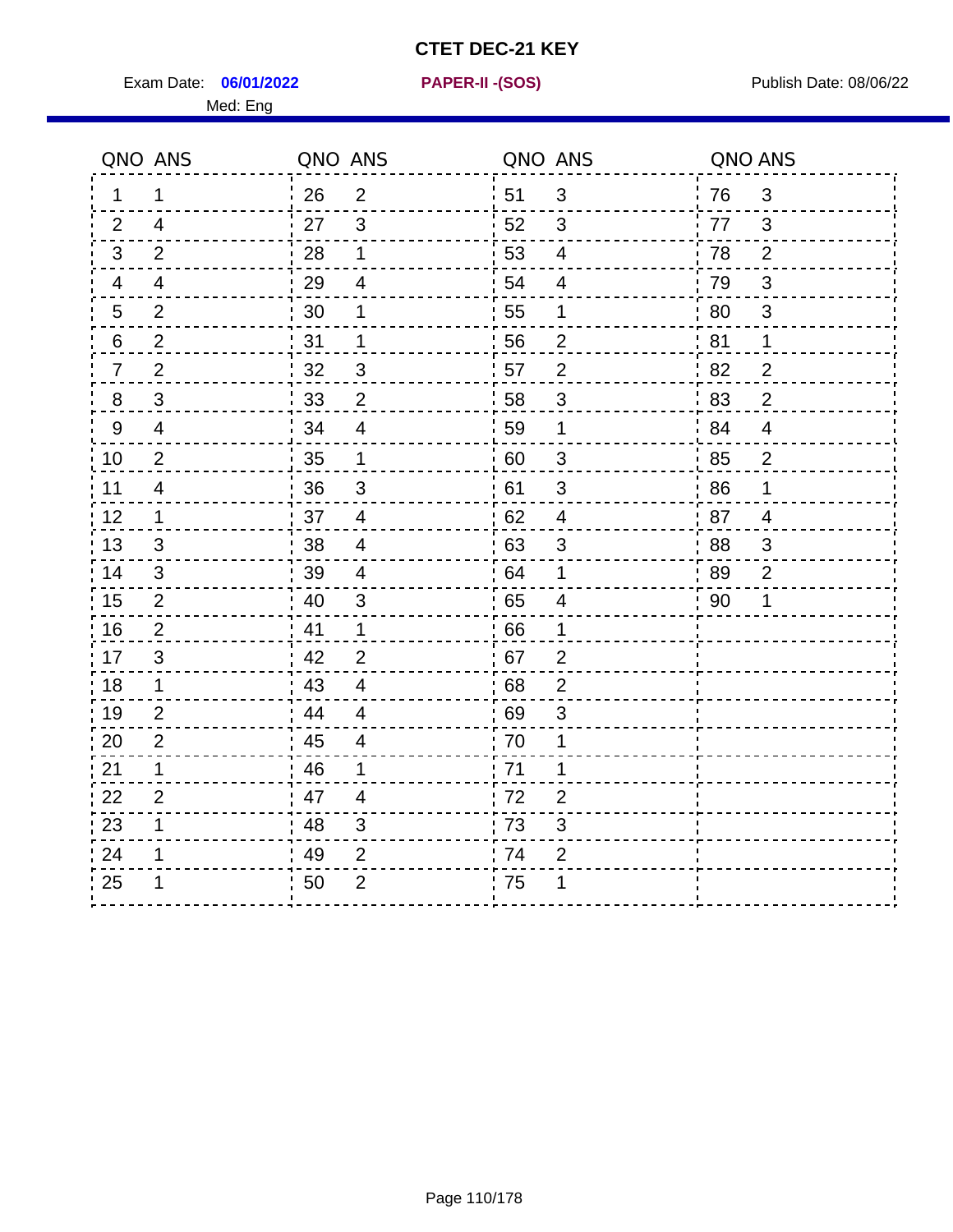Exam Date: 06/01/2022 **PAPER-II 01-ENGLISH Propriet Access 198/06/22** Med: Eng

#### **06/01/2022 PAPER-II 01-ENGLISH**

|                   | QNO ANS          | QNO ANS           |                         | QNO ANS           |                | QNO ANS |
|-------------------|------------------|-------------------|-------------------------|-------------------|----------------|---------|
| 91                | $\overline{2}$   | 116               | 1                       | 141               | $\overline{2}$ |         |
| 92                | $\mathbf{3}$     | : 117             | $\overline{2}$          | 142               | $\overline{2}$ |         |
| 93                | $\overline{4}$   | 118               | $\mathsf 3$             | 143               | 1              |         |
| 94                | $\overline{4}$   | : 119             | $\mathbf 1$             | : 144             | $\overline{2}$ |         |
| 95                | $\mathfrak{B}$   | : 120             | $\overline{\mathbf{4}}$ | : 145             | 4              |         |
| 96                | 1                | : 121             | $\overline{2}$          | 146               | 4              |         |
| 97                | $\overline{2}$   | 122               | $\overline{2}$          | 147               | $\overline{2}$ |         |
| 98                | $\overline{2}$   | $\frac{1}{2}$ 123 | $\overline{4}$          | 148               | 3              |         |
| 99                | $\overline{4}$   | 124               | 1                       | $\frac{1}{2}$ 149 | $\overline{4}$ |         |
| $\frac{1}{1}$ 100 | $\boldsymbol{2}$ | $\frac{1}{1}$ 125 | $\mathbf{3}$            | $\frac{1}{1}$ 150 | 1              |         |
| :101              | 1                | 126               | 1                       |                   |                |         |
| 102               | 3                | : 127             | $\mathbf{1}$            |                   |                |         |
| 103               | $\overline{2}$   | : 128             | $\overline{2}$          |                   |                |         |
| 104               | $\mathbf{3}$     | $\frac{1}{1}$ 129 | $\mathbf{3}$            |                   |                |         |
| 105               | $\overline{2}$   | $\frac{1}{1}$ 130 | $\overline{4}$          |                   |                |         |
| :106              | $\mathbf 1$      | 131               | 3                       |                   |                |         |
| :107              | $\overline{2}$   | 132               | $\mathfrak{3}$          |                   |                |         |
| 108               | $\mathbf 1$      | : 133             | $\overline{2}$          |                   |                |         |
| :109              | $\overline{2}$   | : 134             | $\overline{2}$          |                   |                |         |
| :110              | $\overline{2}$   | 135               | 3                       |                   |                |         |
| :111              | $\mathfrak{S}$   | : 136             | $\mathbf{3}$            |                   |                |         |
| 112               | 1                | : 137             | $\overline{4}$          |                   |                |         |
| 113               | $\overline{2}$   | : 138             | $\overline{2}$          |                   |                |         |
| 114               | 3                | 139               | 3                       |                   |                |         |
| 115               | 1                | 140               | $\mathfrak{S}$          |                   |                |         |
|                   |                  |                   |                         |                   |                |         |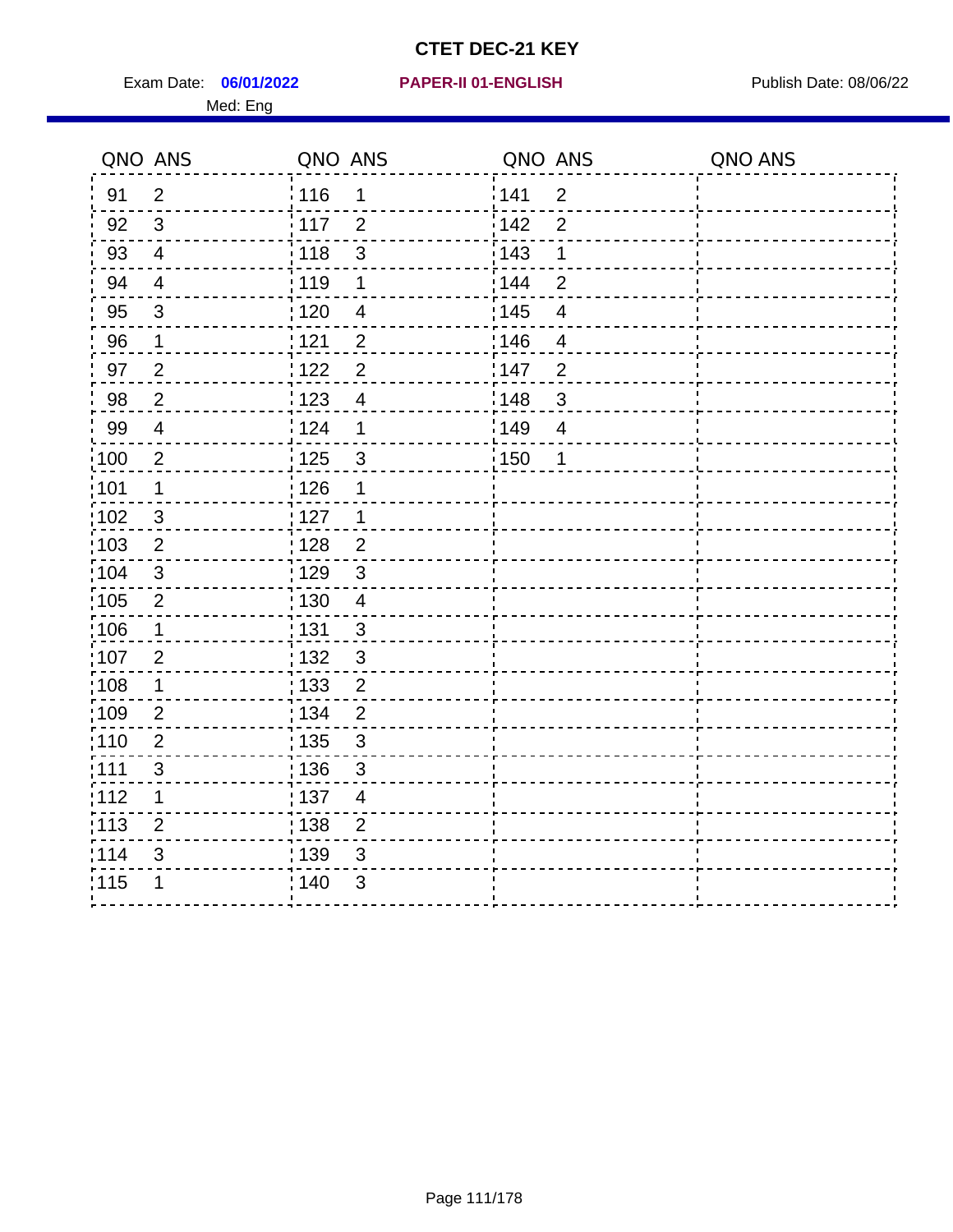Exam Date: 06/01/2022 **PAPER-II 02-HINDI Exam Date: 08/06/22** Med: Eng

**06/01/2022 PAPER-II 02-HINDI**

|       | QNO ANS        | QNO ANS           |                          | QNO ANS |                          | QNO ANS |
|-------|----------------|-------------------|--------------------------|---------|--------------------------|---------|
| 91    | $\mathbf{1}$   | 116               | 1                        | 141     | $\overline{2}$           |         |
| 92    | $\overline{4}$ | 117               | $\overline{2}$           | 142     | $\overline{2}$           |         |
| 93    | $\overline{2}$ | 118               | $\mathfrak{S}$           | 143     | 1                        |         |
| 94    | $\overline{2}$ | 119               | $\mathbf 1$              | : 144   | $\overline{2}$           |         |
| 95    | $\overline{4}$ | :120              | $\overline{\mathcal{A}}$ | : 145   | $\overline{4}$           |         |
| 96    | $\overline{2}$ | 121               | $\overline{2}$           | 146     | $\overline{\mathcal{A}}$ |         |
| 97    | 1              | 122               | 1                        | : 147   | $\overline{2}$           |         |
| 98    | $\mathbf{3}$   | 123               | $\mathbf 1$              | 148     | $\sqrt{3}$               |         |
| 99    | $\sqrt{3}$     | 124               | $\mathfrak{3}$           | 149     | $\overline{4}$           |         |
| 100   | $\mathbf 1$    | $\frac{1}{1}$ 125 | $\overline{2}$           | 150     | 1                        |         |
| :101  | $\mathbf 2$    | : 126             | $\mathsf 3$              |         |                          |         |
| 102   | $\mathfrak{S}$ | : 127             | $\overline{4}$           |         |                          |         |
| 103   | $\mathbf 1$    | : 128             | $\mathbf 1$              |         |                          |         |
| 104   | $\overline{2}$ | : 129             | $\overline{2}$           |         |                          |         |
| 105   | $\sqrt{3}$     | : 130             | $\mathbf{3}$             |         |                          |         |
| ;106  | $\mathbf 1$    | : 131             | $\overline{4}$           |         |                          |         |
| :107  | $\overline{2}$ | : 132             | $\overline{4}$           |         |                          |         |
| 108   | $\mathbf 1$    | $\frac{1}{1}$ 133 | $\sqrt{3}$               |         |                          |         |
| :109  | $\overline{2}$ | : 134             | $\overline{4}$           |         |                          |         |
| :110  | $\overline{2}$ | : 135             | $\overline{4}$           |         |                          |         |
| : 111 | $\sqrt{3}$     | : 136             | $\mathbf{3}$             |         |                          |         |
| 112   | 1              | : 137             | $\overline{4}$           |         |                          |         |
| 113   | $\overline{2}$ | : 138             | $\overline{2}$           |         |                          |         |
| 1114  | 3              | : 139             | 3                        |         |                          |         |
| 115   | 1              | 140               | $\mathfrak{S}$           |         |                          |         |
|       |                |                   |                          |         |                          |         |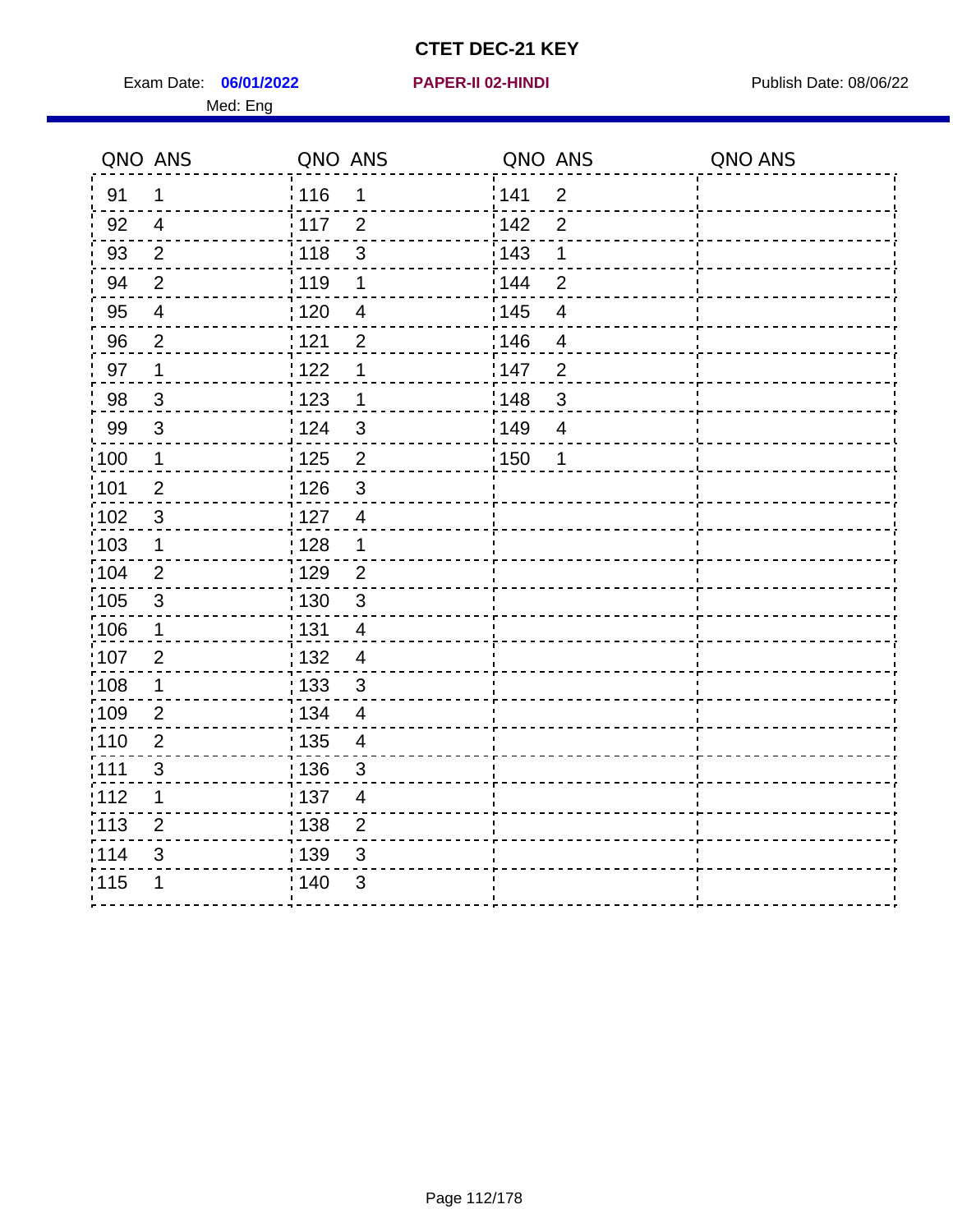Exam Date: 07/01/2022 **PAPER-II - (MAT)** Exam Date: 08/06/22 Med: Eng

**07/01/2022 PAPER-II -(MAT)**

| QNO ANS        |                | QNO ANS |                | QNO ANS          |                | QNO ANS |                |
|----------------|----------------|---------|----------------|------------------|----------------|---------|----------------|
| $\mathbf 1$    | 1              | 26      | $\overline{2}$ | 51               | 4              | 76      | $\overline{2}$ |
| 2              | 1              | 27      | $\overline{2}$ | 52               | 3              | 77      | 3              |
| 3              | $\overline{4}$ | 28      | $\overline{4}$ | 53               | 4              | 78      | $\overline{4}$ |
| 4              | $\overline{2}$ | 29      | $\overline{4}$ | 54               | 3              | 79      | $\mathbf{1}$   |
| 5              | $\overline{4}$ | 30      | $\mathfrak{B}$ | 55               | 1              | 80      | 4              |
| 6              | 3              | 31      | $\overline{2}$ | 56               | 1              | 81      | 1              |
| $\overline{7}$ | 1              | 32      | $\mathfrak{S}$ | 57               | 1              | 82      | 3              |
| 8              | 3              | 33      | $\overline{4}$ | 58               | 4              | 83      | $\overline{2}$ |
| 9              | 3              | 34      | $\overline{2}$ | 59               | 3              | 84      | $\overline{2}$ |
| 10             | 3              | 35      | $\overline{4}$ | 60               | $\overline{4}$ | 85      | $\overline{2}$ |
| 11             | 1              | 36      | 1              | 61               | 3              | 86      | 1              |
| 12             | $\mathbf 1$    | 37      | $\overline{2}$ | 62               | $\sqrt{3}$     | 87      | 1              |
| 13             | 3              | 38      | 1              | .63              | 3              | 88      | 4              |
| 14             | 2              | 39      | 1              | : 64             | 2              | 89      | 1              |
| 15             | 4              | 40      | $\overline{2}$ | .65              | $\overline{4}$ | 90      | 4              |
| 16             | 3              | 41      | 1              | 66               | 4              |         |                |
| 17             | 1              | 42      | $\overline{4}$ | .67              | 3              |         |                |
| 18             | 1              | 43      | 2              | .68              | 4              |         |                |
| 19             | $\overline{4}$ | 44      | 3              | .69              | 3              |         |                |
| 20             | $\overline{4}$ | 45      | $\mathbf{3}$   | $\frac{1}{1}$ 70 | 3              |         |                |
| 21             | 1              | 46      | $\overline{4}$ | : 71             | 1              |         |                |
| 22             | $\overline{4}$ | 47      | 2              | 72               | $\overline{2}$ |         |                |
| 23             | 4              | 48      | $\overline{2}$ | .73              | $\overline{2}$ |         |                |
| 24             | $\overline{2}$ | 49      | $\overline{2}$ | 74               | 4              |         |                |
| 25             | 4              | 50      | 1              | .75              | 1              |         |                |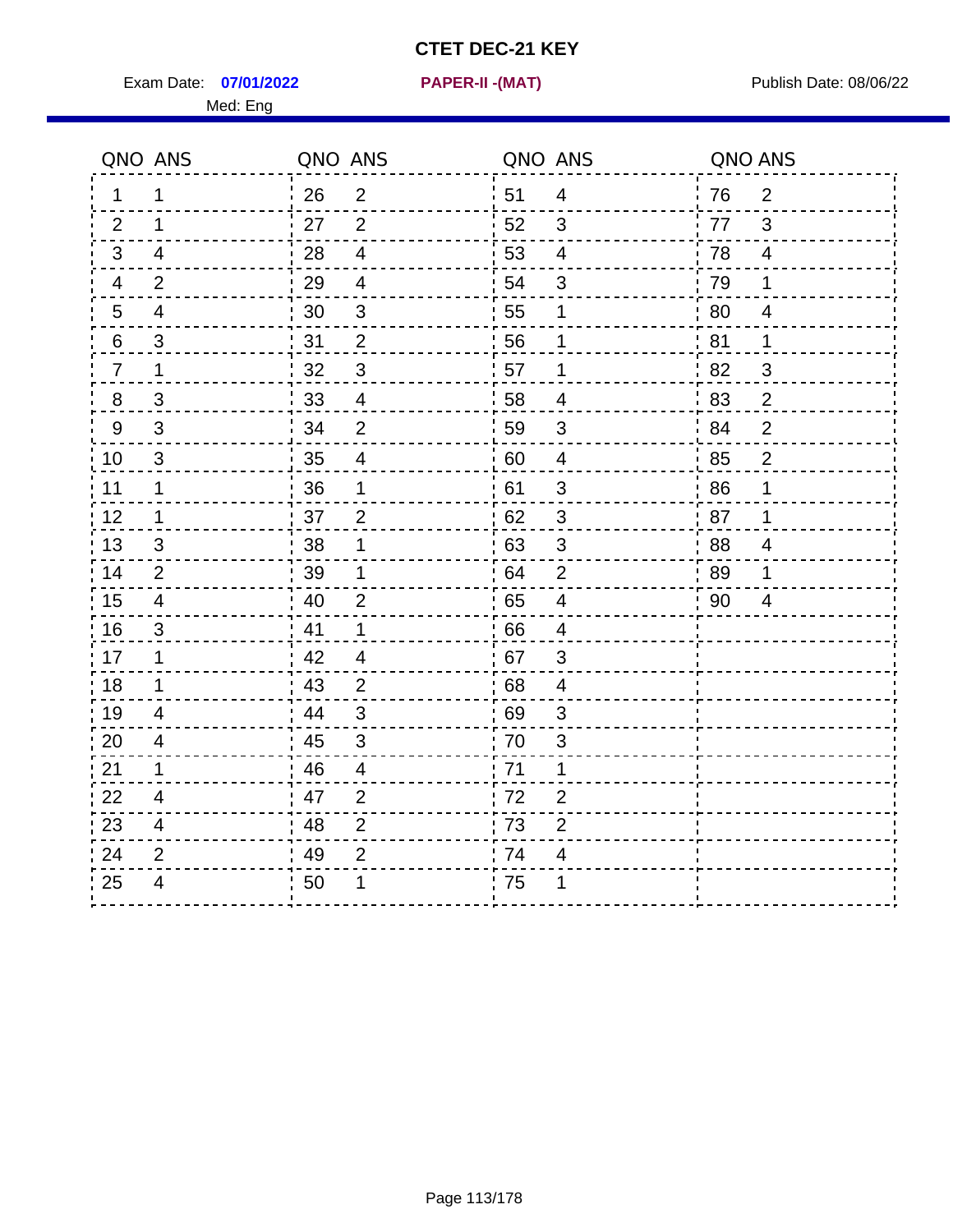Exam Date: 07/01/2022 **PAPER-II-(SOS)** PARER-IN PUBLISH Date: 08/06/22 Med: Eng

**07/01/2022 PAPER-II -(SOS)**

|                | QNO ANS                 | QNO ANS |                | QNO ANS |                          | QNO ANS |                |
|----------------|-------------------------|---------|----------------|---------|--------------------------|---------|----------------|
| 1              | 1                       | 26      | $\overline{2}$ | 51      | 4                        | 76      | $\mathbf 1$    |
| 2              | 1                       | 27      | $\overline{2}$ | 52      | 1                        | 77      | $\overline{4}$ |
| 3              | 4                       | 28      | $\overline{4}$ | 53      | $\overline{4}$           | 78      | 1              |
| 4              | 2                       | 29      | $\overline{4}$ | 54      | 1                        | 79      | $\overline{2}$ |
| 5              | 4                       | 30      | $\mathbf{3}$   | 55      | 4                        | 80      | 1              |
| 6              | 3                       | 31      | $\overline{2}$ | 56      | 3                        | 81      | 4              |
| $\overline{7}$ | 1                       | 32      | $\overline{c}$ | 57      | 1                        | 82      | 3              |
| 8              | 3                       | 33      | $\overline{2}$ | 58      | 2                        | 83      | 1              |
| 9              | 3                       | 34      | $\overline{4}$ | 59      | 3                        | 84      | 3              |
| 10             | 3                       | 35      | 3              | 60      | 3                        | 85      | $\overline{2}$ |
| 11             | 1                       | 36      | $\overline{2}$ | 61      | 1                        | 86      | $\overline{2}$ |
| 12             | $\mathbf 1$             | 37      | $\overline{4}$ | 62      | $\overline{2}$           | 87      | 3              |
| 13             | 3                       | 38      | 1              | .63     | $\overline{2}$           | 88      | $\overline{2}$ |
| 14             | 2                       | 39      | 3              | .64     | 4                        | 89      | 4              |
| 15             | 4                       | 40      | $\overline{2}$ | 65      | 3                        | 90      | $\overline{2}$ |
| 16             | 3                       | 41      | 1              | 66      | 4                        |         |                |
| 17             | 1                       | 42      | $\overline{4}$ | 67      | 4                        |         |                |
| 18             | 1                       | : 43    | 3              | .68     | 1                        |         |                |
| 19             | 4                       | 44      | 3              | 69      | $\overline{2}$           |         |                |
| 20             | $\overline{4}$          | 45      | $\overline{2}$ | .70     | 1                        |         |                |
| 21             | $\mathbf 1$             | 46      | $\mathbf{1}$   | 71      | 1                        |         |                |
| 22             | 4                       | 47      | 3              | 72      | 4                        |         |                |
| 23             | 4                       | 48      | $\overline{2}$ | 73      | $\overline{2}$           |         |                |
| 24             | $\overline{2}$          | 49      | 4              | 74      | 3                        |         |                |
| 25             | $\overline{\mathbf{4}}$ | 50      | 3              | 75      | $\overline{\mathcal{A}}$ |         |                |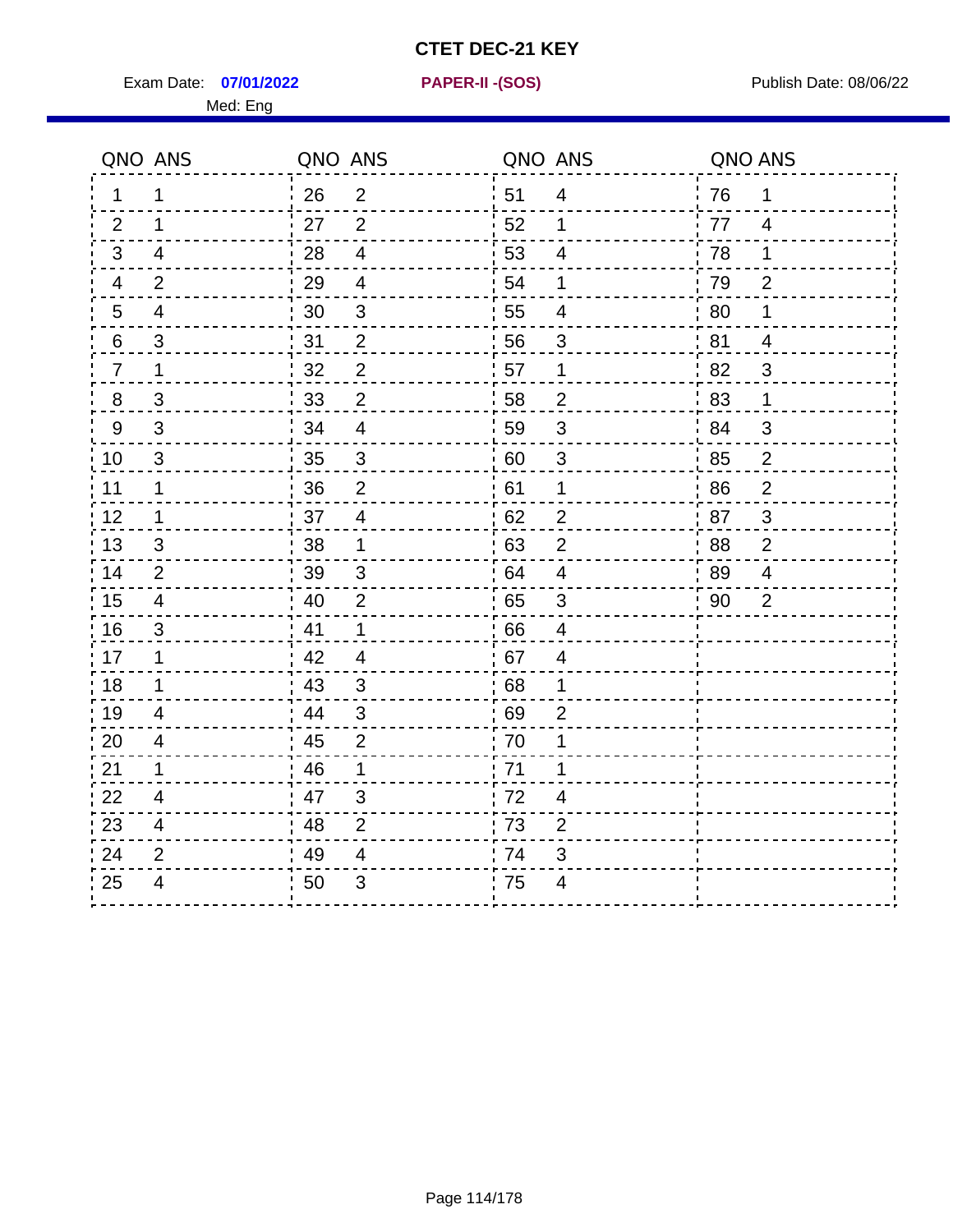Exam Date: 07/01/2022 PAPER-II 01-ENGLISH PREERENT Publish Date: 08/06/22 Med: Eng

#### **07/01/2022 PAPER-II 01-ENGLISH**

|                   | QNO ANS                  | QNO ANS           |                          | QNO ANS           |                         | QNO ANS |
|-------------------|--------------------------|-------------------|--------------------------|-------------------|-------------------------|---------|
| 91                | $\overline{4}$           | : 116             | 1                        | 141               | $\overline{4}$          |         |
| 92                | 3                        | $\frac{1}{117}$   | $\mathbf{3}$             | 142               | 1                       |         |
| 93                | $\overline{4}$           | 118               | $\overline{2}$           | 143               | $\overline{2}$          |         |
| 94                | 3                        | : 119             | $\mathbf 1$              | : 144             | $\overline{2}$          |         |
| 95                | 1                        | : 120             | $\mathfrak{B}$           | : 145             | $\overline{\mathbf{4}}$ |         |
| 96                | $\overline{2}$           | 121               | $\overline{2}$           | 146               | 3                       |         |
| 97                | $\overline{3}$           | 122               | 1                        | 147               | $\overline{4}$          |         |
| 98                | $\mathbf{1}$             | 123               | $\mathfrak{S}$           | 148               | $\overline{4}$          |         |
| 99                | $\overline{4}$           | 124               | $\overline{\mathbf{4}}$  | 149               | $\mathfrak{S}$          |         |
| $\frac{1}{1}$ 100 | $\sqrt{2}$               | $\frac{1}{1}$ 125 | $\mathfrak{S}$           | $\frac{1}{1}$ 150 | $\overline{4}$          |         |
| :101              | $\sqrt{3}$               | : 126             | $\overline{2}$           |                   |                         |         |
| 102               | $\overline{4}$           | : 127             | $\mathbf{1}$             |                   |                         |         |
| :103              | 3                        | : 128             | $\mathbf 1$              |                   |                         |         |
| $\frac{1}{104}$   | $\overline{4}$           | : 129             | $\overline{4}$           |                   |                         |         |
| 105               | $\overline{2}$           | : 130             | $\mathbf{1}$             |                   |                         |         |
| 106               | $\mathfrak{S}$           | 131               | $\overline{2}$           |                   |                         |         |
| 107               | $\mathbf{3}$             | : 132             | $\overline{4}$           |                   |                         |         |
| 108               | $\mathbf 1$              | : 133             | $\overline{4}$           |                   |                         |         |
| :109              | $\boldsymbol{2}$         | : 134             | $\overline{2}$           |                   |                         |         |
| :110              | $\overline{2}$           | : 135             | $\overline{\mathcal{A}}$ |                   |                         |         |
| :111              | $\overline{4}$           | 136               | 1                        |                   |                         |         |
| 112               | $\overline{\mathcal{A}}$ | 137               | $\overline{2}$           |                   |                         |         |
| 113               | 1                        | : 138             | $\overline{c}$           |                   |                         |         |
| 114               | 1                        | 139               | 2                        |                   |                         |         |
| 115               | $\overline{4}$           | 140               | $\mathfrak{S}$           |                   |                         |         |
|                   |                          |                   |                          |                   |                         |         |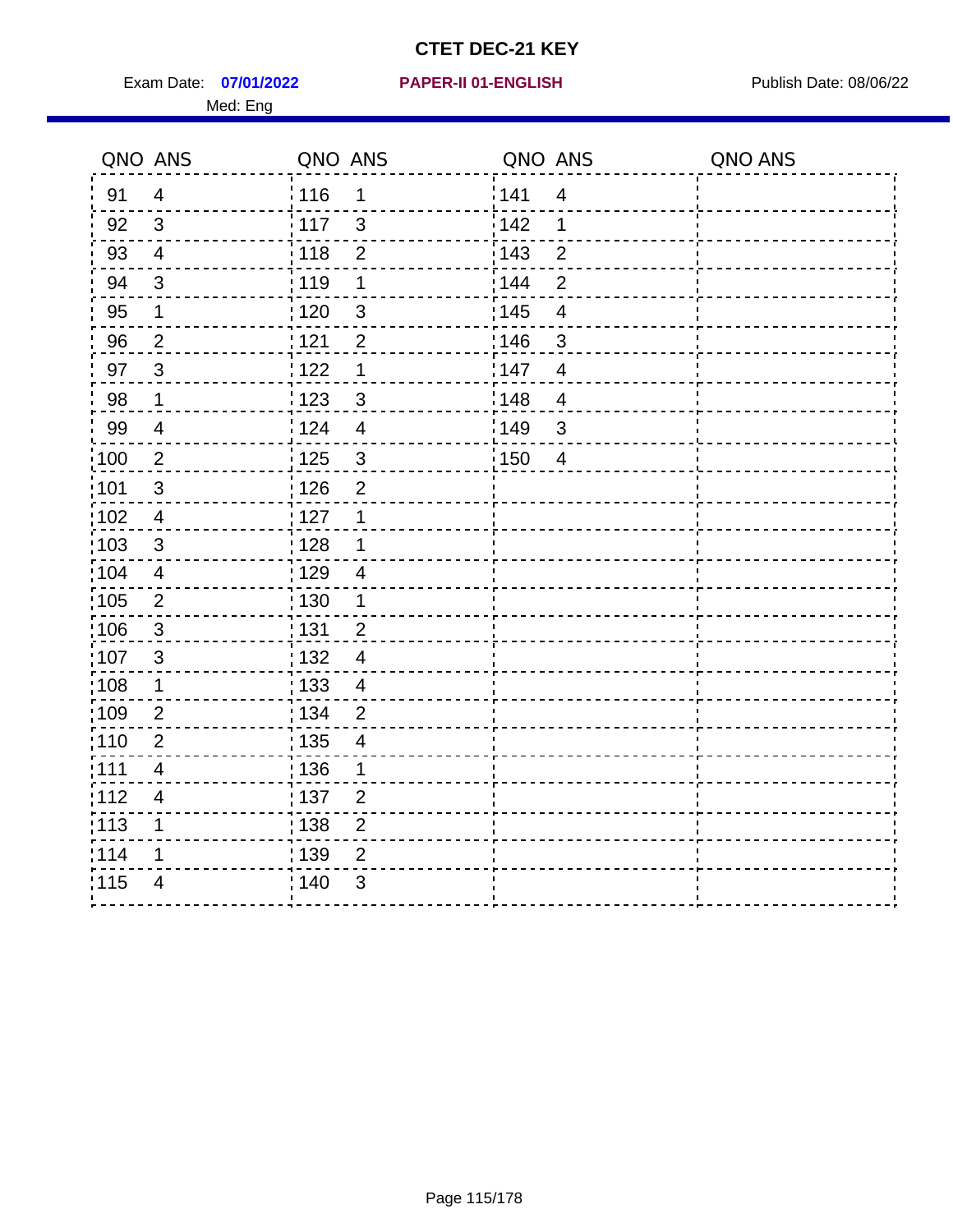Exam Date: 07/01/2022 PAPER-II 02-HINDI PREER PREER PUblish Date: 08/06/22 Med: Eng

|                   | QNO ANS        | QNO ANS           |                | QNO ANS |                | QNO ANS |
|-------------------|----------------|-------------------|----------------|---------|----------------|---------|
| 91                | $\mathfrak{3}$ | : 116             | $\mathbf 1$    | 141     | $\overline{4}$ |         |
| 92                | 2              | 117               | $\mathbf{3}$   | 142     | 1              |         |
| 93                | $\overline{4}$ | 118               | $\overline{2}$ | 143     | $\overline{2}$ |         |
| 94                | $\overline{2}$ | 119               | 1              | 144     | $\overline{2}$ |         |
| 95                | $\sqrt{3}$     | $\frac{1}{1}$ 120 | $\mathfrak{3}$ | : 145   | $\overline{4}$ |         |
| 96                | $\overline{2}$ | 1121              | $\mathbf{3}$   | 146     | 3              |         |
| 97                | $\mathbf{1}$   | 122               | $\overline{2}$ | 147     | $\overline{4}$ |         |
| 98                | $\overline{4}$ | 123               | $\mathbf{3}$   | 148     | $\overline{4}$ |         |
| 99                | $\overline{4}$ | 124               | $\mathbf 1$    | 149     | $\mathfrak{B}$ |         |
| $\frac{1}{1}$ 100 | $\overline{2}$ | 125               | $\mathbf{3}$   | 150     | $\overline{4}$ |         |
| :101              | $\mathbf 2$    | : 126             | $\overline{9}$ |         |                |         |
| $\frac{1}{1}$ 102 | $\sqrt{3}$     | : 127             | $\overline{4}$ |         |                |         |
| 103               | $\overline{2}$ | : 128             | 2              |         |                |         |
| 104               | 2              | :129              | $\overline{2}$ |         |                |         |
| $\frac{1}{1}$ 105 | $\overline{2}$ | : 130             | $\overline{2}$ |         |                |         |
| 106               | $\mathbf{3}$   | : 131             | $\overline{4}$ |         |                |         |
| 107               | $\mathfrak{S}$ | : 132             | $\mathbf 1$    |         |                |         |
| 108               | $\mathbf{1}$   | $\frac{1}{1}$ 133 | $\mathbf{3}$   |         |                |         |
| :109              | $\overline{2}$ | : 134             | $\overline{2}$ |         |                |         |
| :110              | $\overline{2}$ | : 135             | $\mathfrak{S}$ |         |                |         |
| : 111             | $\overline{4}$ | : 136             | 1              |         |                |         |
| 112               | 4              | : 137             | $\overline{2}$ |         |                |         |
| 113               | 1              | : 138             | $\mathbf 2$    |         |                |         |
| 114               | 1              | : 139             | $\overline{2}$ |         |                |         |
| 115               | $\overline{4}$ | 140               | $\sqrt{3}$     |         |                |         |
|                   |                |                   |                |         |                |         |

Answer key 9 means marks awarded to all the candidates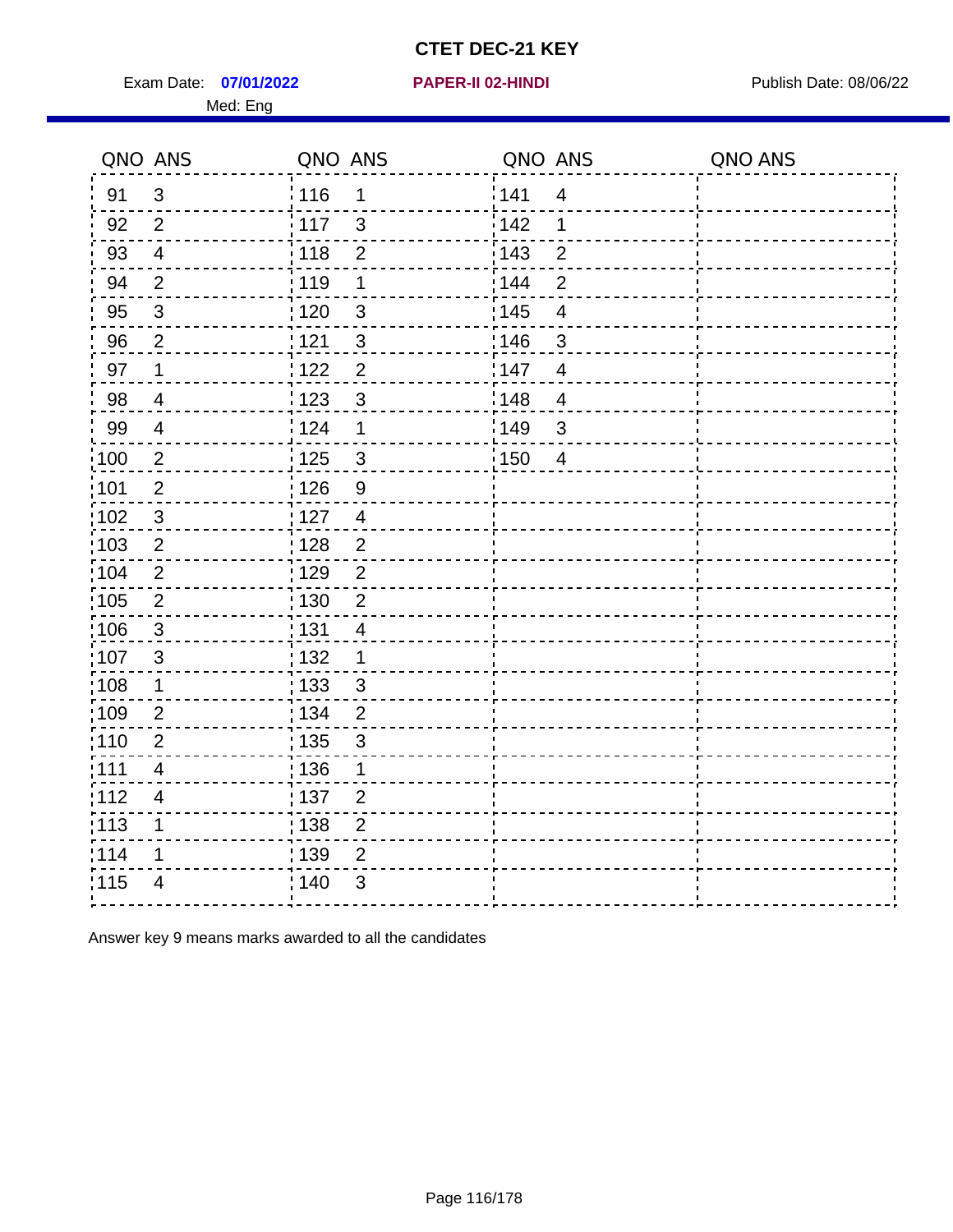Exam Date: 08/01/2022 **PAPER-II-(MAT)** Pressure Publish Date: 08/06/22 Med: Eng

**08/01/2022 PAPER-II -(MAT)**

|                 | QNO ANS                   | QNO ANS              | QNO ANS |                         | QNO ANS |                |
|-----------------|---------------------------|----------------------|---------|-------------------------|---------|----------------|
| $\mathbf 1$     | 3                         | 26<br>$\overline{2}$ | 51      | 1                       | 76      | 3              |
| 2               | 3                         | 27<br>$\overline{4}$ | 52      | 2                       | 77      | 2              |
| 3               | 1                         | 2<br>28              | 53      | $\overline{2}$          | 78      | 3              |
| 4               | $\overline{4}$            | 29<br>3              | 54      | 3                       | 79      | $\overline{4}$ |
| $\overline{5}$  | $\mathbf 1$               | 30<br>1              | 55      | $\overline{2}$          | 80      | 1              |
| $6\phantom{.}6$ | $\overline{c}$            | 31<br>$\mathfrak{B}$ | 56      | $\sqrt{3}$              | 81      | $\overline{2}$ |
| $\overline{7}$  | $\mathbf{1}$              | 32<br>3              | 57      | $\overline{4}$          | 82      | 3              |
| 8               | 4                         | 33<br>3              | 58      | $\overline{2}$          | 83      | $\overline{4}$ |
| 9               | $\mathbf{1}$              | 34<br>$\overline{4}$ | 59      | $\overline{2}$          | 84      | $\overline{4}$ |
| 10              | $\mathbf 1$               | 35<br>$\overline{4}$ | 60      | $\overline{4}$          | 85      | $\overline{4}$ |
| 11              | 1                         | 36<br>1              | 61      | $\overline{4}$          | 86      | $\overline{2}$ |
| 12              | $\ensuremath{\mathsf{3}}$ | 37<br>$\overline{4}$ | 62      | $\overline{\mathbf{4}}$ | 87      | 3              |
| 13              | $\overline{4}$            | 38<br>3              | 63      | 1                       | 88      | $\overline{2}$ |
| 14              | 4                         | 39<br>$\overline{4}$ | 64      | $\overline{2}$          | 89      | 3              |
| 15              | $\overline{2}$            | 40<br>$\overline{2}$ | 65      | $\mathbf 1$             | 90      | $\overline{4}$ |
| 16              | 3                         | 41<br>$\mathbf{1}$   | 66      | $\overline{4}$          |         |                |
| 17              | 3                         | 42<br>$\overline{4}$ | 67      | 2                       |         |                |
| 18              | 1                         | 43<br>2              | 68      | 1                       |         |                |
| 19              | $\overline{4}$            | 44<br>3              | 69      | 3                       |         |                |
| 20              | 3                         | 45<br>$\overline{4}$ | 70      | 1                       |         |                |
| 21              | $\mathbf 1$               | -46<br>1             | 71      | 4                       |         |                |
| 22              | $\mathbf 1$               | 47<br>2              | 72      | 1                       |         |                |
| 23              | $\overline{2}$            | 48<br>1              | 73      | 3                       |         |                |
| 24              | 3                         | 49                   | 74      | 4                       |         |                |
| 25              | 3                         | 50<br>3              | 75      | $\overline{2}$          |         |                |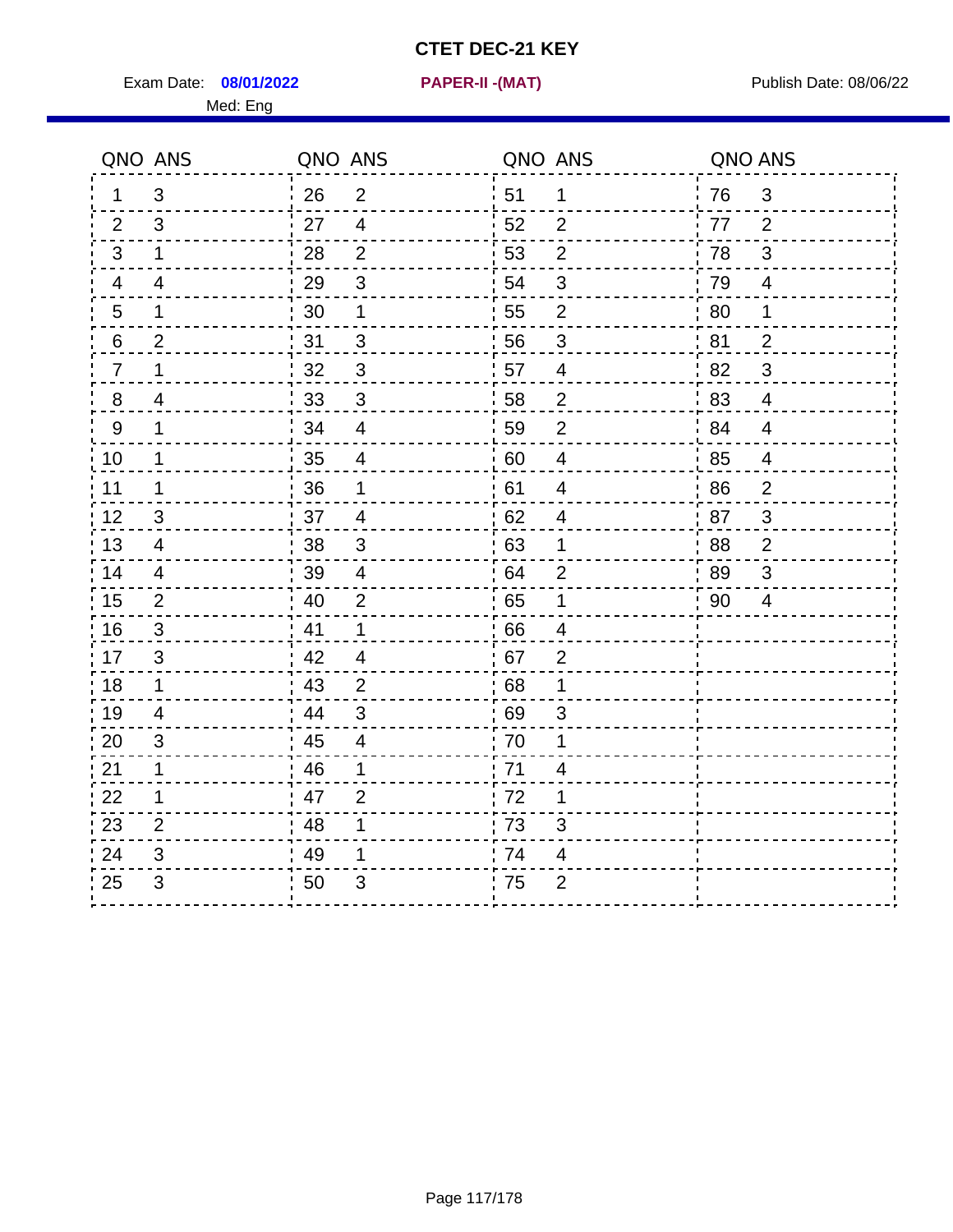Exam Date: 08/01/2022 **PAPER-II-(SOS)** Provided by Publish Date: 08/06/22 Med: Eng

**08/01/2022 PAPER-II -(SOS)**

|                | QNO ANS                   | QNO ANS |                | QNO ANS |                          | QNO ANS |                |
|----------------|---------------------------|---------|----------------|---------|--------------------------|---------|----------------|
| 1              | 3                         | 26      | 2              | 51      | 2                        | 76      | 2              |
| 2              | 3                         | 27      | 4              | 52      | 3                        | 77      | 1              |
| 3              | 1                         | 28      | 2              | 53      | $\overline{2}$           | 78      | 4              |
| 4              | $\overline{\mathbf{4}}$   | 29      | $\sqrt{3}$     | 54      | $\mathbf 1$              | 79      | $\overline{2}$ |
| 5              | 1                         | 30      | 1              | 55      | 4                        | 80      | 3              |
| 6              | $\overline{2}$            | 31      | $\mathbf 1$    | 56      | 3                        | 81      | $\overline{4}$ |
| $\overline{7}$ | 1                         | 32      | 3              | 57      | 2                        | 82      | 3              |
| 8              | 4                         | 33      | $\overline{4}$ | 58      | $\overline{2}$           | 83      | $\overline{4}$ |
| 9              | 1                         | 34      | $\overline{4}$ | 59      | 3                        | 84      | $\overline{2}$ |
| 10             | $\mathbf 1$               | 35      | $\sqrt{3}$     | 60      | $\mathbf{3}$             | 85      | 3              |
| 11             | 1                         | 36      | 3              | 61      | 3                        | 86      | 3              |
| 12             | $\ensuremath{\mathsf{3}}$ | 37      | $\sqrt{3}$     | 62      | $\mathbf 1$              | 87      | $\overline{2}$ |
| 13             | 4                         | 38      | 1              | 63      | 1                        | 88      | 3              |
| 14             | 4                         | 39      | $\overline{2}$ | 64      | 2                        | -89     | 4              |
| 15             | 2                         | 40      | $\mathbf{1}$   | 65      | 1                        | 90      | 4              |
| 16             | 3                         | 41      | $\mathfrak{B}$ | 66      | 3                        |         |                |
| 17             | 3                         | 42      | 3              | 67      | $\overline{2}$           |         |                |
| 18             | $\mathbf 1$               | 43      | 3              | 68      | 1                        |         |                |
| 19             | 4                         | 44      | $\mathbf 1$    | 69      | $\overline{2}$           |         |                |
| 20             | 3                         | 45      | $\overline{4}$ | 70      | $\mathsf 3$              |         |                |
| 21             | 1                         | 46      | 3              | : 71    | 1                        |         |                |
| 22             | $\mathbf 1$               | 47      | 2              | 72      | $\overline{2}$           |         |                |
| 23             | $\overline{2}$            | 48      | 3              | 73      | $\mathbf 1$              |         |                |
| 24             | 3                         | 49      | 3              | 74      | $\overline{\mathcal{A}}$ |         |                |
| 25             | 3                         | 50      | 1              | 75      | $\overline{2}$           |         |                |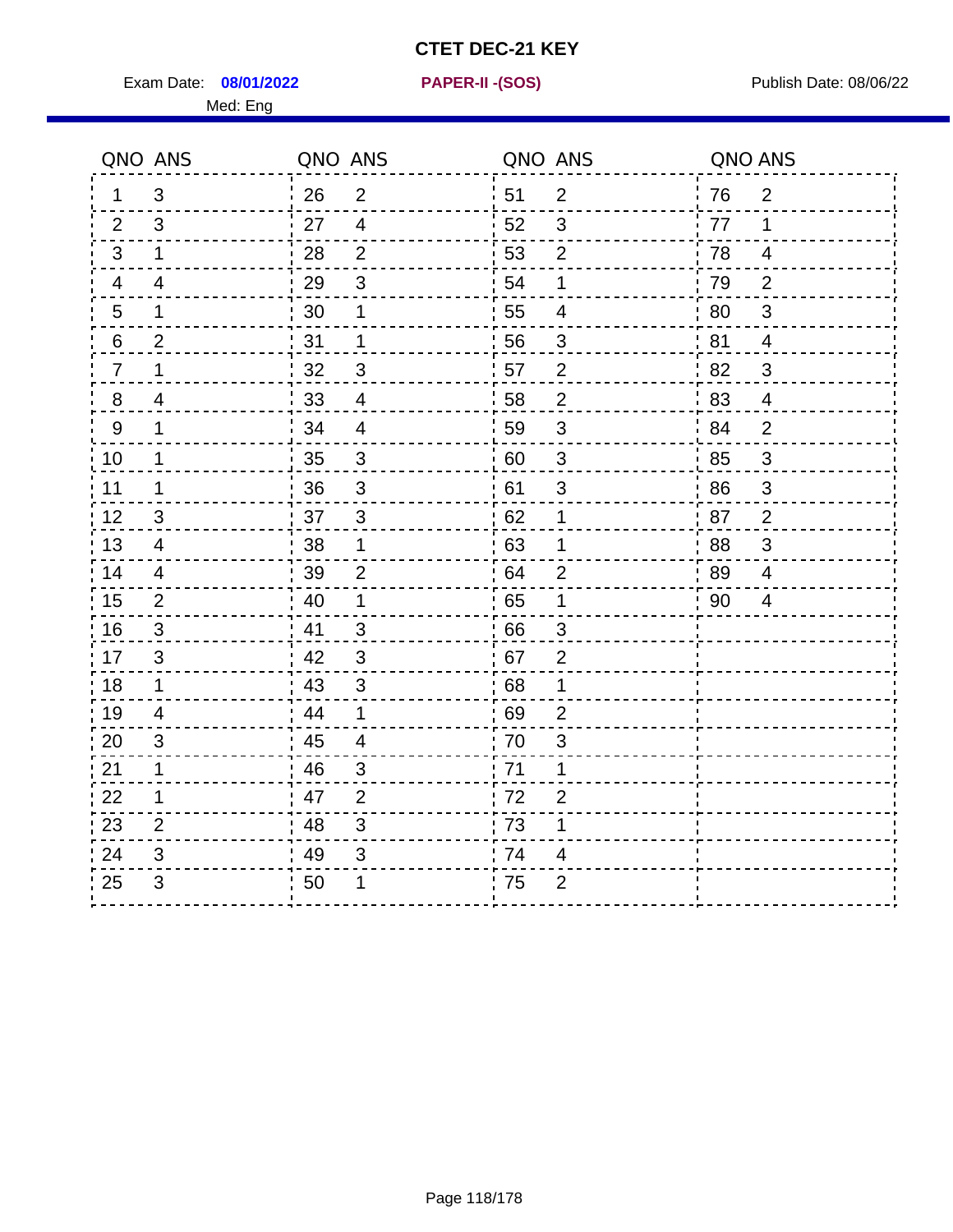Exam Date: 08/01/2022 **PAPER-II 01-ENGLISH Propriet Access 198/06/22** Publish Date: 08/06/22 Med: Eng

#### **08/01/2022 PAPER-II 01-ENGLISH**

|                   | QNO ANS        | QNO ANS           |                         | QNO ANS           |                | QNO ANS |
|-------------------|----------------|-------------------|-------------------------|-------------------|----------------|---------|
| 91                | $\mathbf{3}$   | 116               | $\mathfrak{3}$          | 141               | $\mathbf 1$    |         |
| 92                | $\overline{2}$ | 117               | 3                       | 142               | 1              |         |
| 93                | $\mathbf 1$    | 118               | $\overline{\mathbf{4}}$ | 143               | $\overline{2}$ |         |
| 94                | 3              | : 119             | $\overline{2}$          | : 144             | $\overline{2}$ |         |
| 95                | $\overline{4}$ | : 120             | 1                       | : 145             | 3              |         |
| 96                | $\mathbf{3}$   | 121               | 3                       | 146               | $\overline{4}$ |         |
| 97                | $\overline{2}$ | : 122             | $\overline{2}$          | 147               | 1              |         |
| 98                | $\mathbf{1}$   | 123               | $\mathbf{1}$            | 148               | $\overline{c}$ |         |
| 99                | $\overline{4}$ | 124               | $\overline{\mathbf{4}}$ | $\frac{1}{2}$ 149 | 1              |         |
| $\frac{1}{1}$ 100 | $\overline{4}$ | $\frac{1}{1}$ 125 | $\mathbf{3}$            | 150               | $\mathbf{3}$   |         |
| :101              | $\mathbf 2$    | : 126             | $\overline{2}$          |                   |                |         |
| 102               | $\mathbf 1$    | 127               | $\overline{4}$          |                   |                |         |
| ;103              | $\overline{2}$ | :128              | $\mathbf{3}$            |                   |                |         |
| 104               | $\mathbf 1$    | : 129             | $\overline{\mathbf{4}}$ |                   |                |         |
| 105               | $\mathbf 1$    | 130               | $\overline{2}$          |                   |                |         |
| :106              | $\overline{2}$ | : 131             | $\mathbf 1$             |                   |                |         |
| 107               | 3              | :132              | $\mathfrak{B}$          |                   |                |         |
| 108               | $\overline{4}$ | : 133             | $\overline{\mathbf{4}}$ |                   |                |         |
| :109              | $\mathbf 1$    | : 134             | $\mathbf{3}$            |                   |                |         |
| : 110             | 1              | : 135             | 3                       |                   |                |         |
| 111               | $\overline{2}$ | : 136             | $\overline{c}$          |                   |                |         |
| 112               | $\mathbf 2$    | 137               | $\overline{4}$          |                   |                |         |
| 113               | $\overline{2}$ | 138               | 1                       |                   |                |         |
| 114               | 1              | 139               | 3                       |                   |                |         |
| 115               | 1              | 140               | $\mathfrak{S}$          |                   |                |         |
|                   |                |                   |                         |                   |                |         |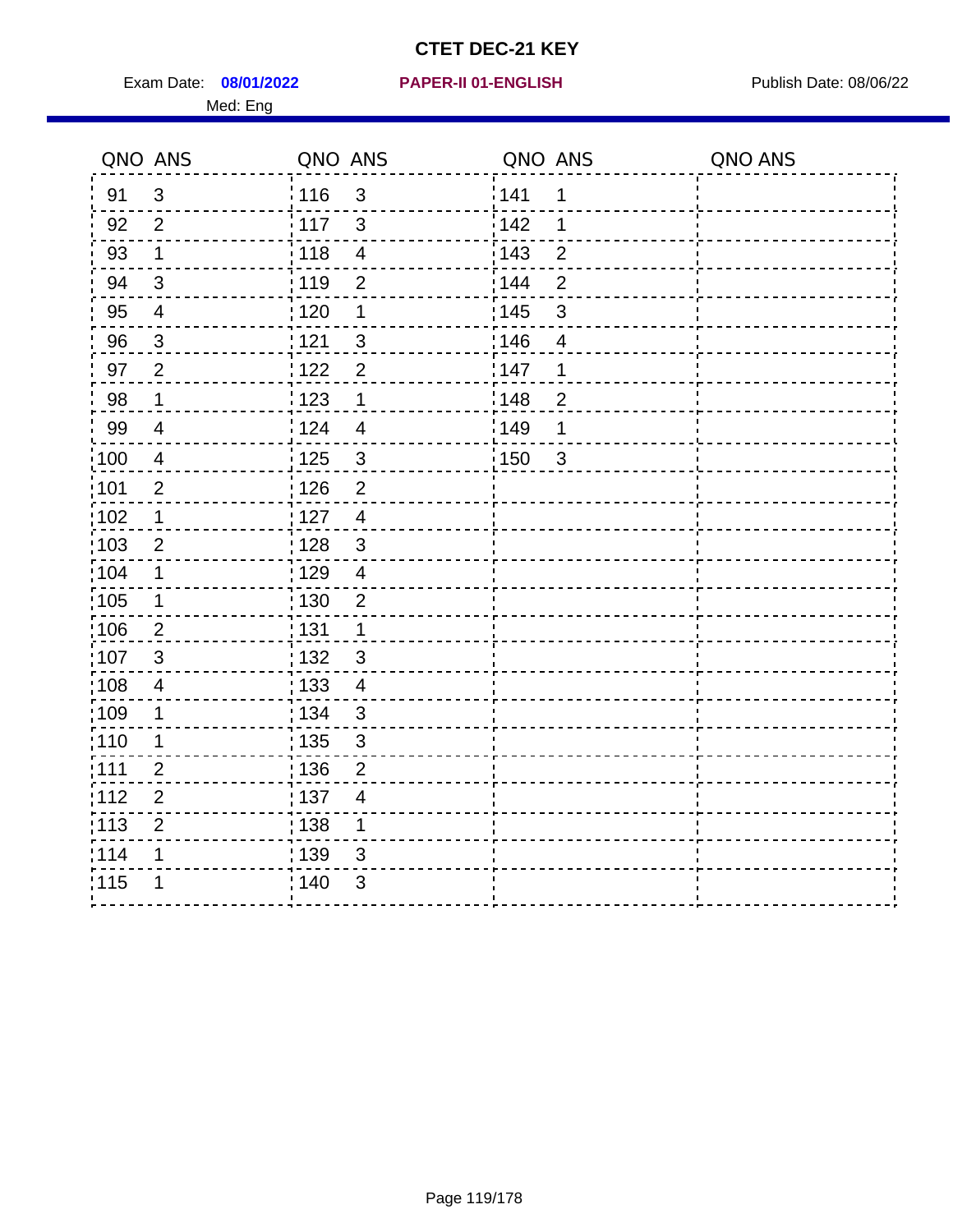Exam Date: 08/01/2022 **PAPER-II 02-HINDI Exam Date: 08/06/22** Med: Eng

**08/01/2022 PAPER-II 02-HINDI**

|      | QNO ANS                 | QNO ANS               |                          | QNO ANS |                | QNO ANS |
|------|-------------------------|-----------------------|--------------------------|---------|----------------|---------|
| 91   | $\overline{2}$          | 116                   | $\mathbf{3}$             | 1141    | $\mathbf 1$    |         |
| 92   | 1                       | 117                   | $\mathfrak{S}$           | 142     | 1              |         |
| 93   | 1                       | 118                   | $\overline{\mathbf{4}}$  | 143     | $\overline{2}$ |         |
| 94   | 1                       | : 119                 | 2                        | 144     | $\overline{2}$ |         |
| 95   | 1                       | : 120                 | 1                        | : 145   | 3              |         |
| 96   | 3                       | 121                   | $\overline{2}$           | 146     | 4              |         |
| 97   | $\overline{2}$          | $\overline{2}$<br>122 |                          | 147     | 1              |         |
| 98   | $\mathbf{3}$            | $\mathbf{3}$<br>123   |                          | 148     | $\overline{2}$ |         |
| 99   | $\overline{4}$          | : 124                 | $\overline{\mathbf{4}}$  | :149    | 1              |         |
| 100  | $\overline{2}$          | 125<br>$\mathbf{3}$   |                          | 150     | $\mathbf{3}$   |         |
| :101 | $\overline{\mathbf{4}}$ | : 126                 | $\mathsf 3$              |         |                |         |
| 102  | $\overline{2}$          | : 127<br>$\mathbf{1}$ |                          |         |                |         |
| 103  | $\overline{2}$          | $\mathbf{3}$<br>: 128 |                          |         |                |         |
| 104  | $\overline{4}$          | 129<br>$\mathbf 1$    |                          |         |                |         |
| 105  | $\mathbf 1$             | 130                   | $\overline{4}$           |         |                |         |
| :106 | $\overline{2}$          | : 131                 | $\overline{4}$           |         |                |         |
| 107  | $\mathbf{3}$            | 132                   | $\overline{4}$           |         |                |         |
| 108  | $\overline{4}$          | 133                   | $\sqrt{2}$               |         |                |         |
| ;109 | 1                       | : 134<br>$\mathbf{3}$ |                          |         |                |         |
| :110 | 1                       | : 135                 | 1                        |         |                |         |
| ;111 | $\overline{2}$          | : 136                 | $\overline{2}$           |         |                |         |
| 112  | $\overline{2}$          | : 137                 | $\overline{\mathcal{A}}$ |         |                |         |
| :113 | $\boldsymbol{2}$        | : 138                 | 1                        |         |                |         |
| 1114 | 1                       | : 139                 | 3                        |         |                |         |
| 115  | 1                       | 140                   | 3                        |         |                |         |
|      |                         |                       |                          |         |                |         |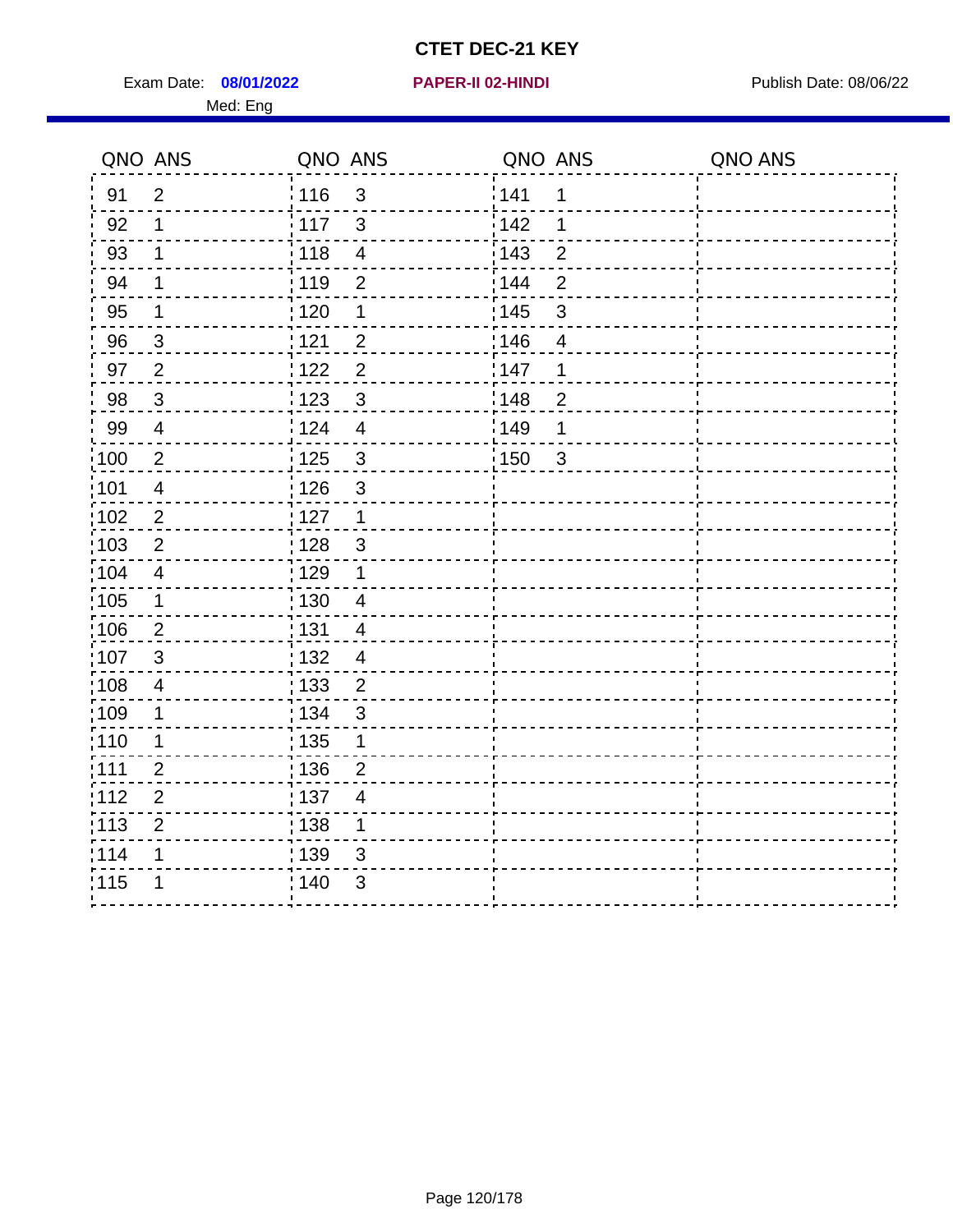Exam Date: **10/01/2022 PAPER-II -(MAT)** Publish Date: 08/06/22 Med: Eng

**10/01/2022 PAPER-II -(MAT)**

|                | QNO ANS        | QNO ANS        |                | QNO ANS |                | QNO ANS |                |
|----------------|----------------|----------------|----------------|---------|----------------|---------|----------------|
| 1              | 4              | 26             | $\sqrt{3}$     | 51      | $\mathbf 1$    | 76      | $\overline{4}$ |
| 2              | $\overline{4}$ | 27             | 3              | 52      | $\overline{2}$ | 77      | 2              |
| 3              | 3              | 28             | 2              | 53      | 3              | 78      | 3              |
| $\overline{4}$ | 1              | 29             | 2              | 54      | $\overline{4}$ | 79      | $\overline{4}$ |
| 5              | $\overline{4}$ | 30             | $\overline{4}$ | 55      | $\mathbf 1$    | 80      | $\mathbf 1$    |
| 6              | 1              | 31             | 4              | 56      | 3              | 81      | $\overline{4}$ |
| $\overline{7}$ | $\overline{2}$ | 32             | 1              | 57      | 3              | 82      | $\overline{4}$ |
| 8              | 9              | $^{\prime}$ 33 | 3              | 58      | 3              | '83     | $\mathbf 1$    |
| 9              | $\overline{4}$ | 34             | 1              | 59      | $\overline{4}$ | i 84    | 3              |
| 10             | 4              | 35             | 1              | 60      | $\overline{2}$ | 85      | 3              |
| 11             | $\overline{4}$ | 36             | $\overline{2}$ | 61      | 1              | 86      | 3              |
| 12             | 4              | 37             | $\overline{2}$ | 62      | $\mathfrak{S}$ | 87      | $\overline{2}$ |
| 13             | $\overline{2}$ | 38             | $\overline{2}$ | 63      | 4              | 88      | 3              |
| 14             | 4              | 39             | 4              | 64      | $\overline{2}$ | - 89    | $\overline{2}$ |
| 15             | 4              | 40             | 2              | 65      | $\overline{2}$ | 90      | 1              |
| 16             | $\overline{2}$ | 41             | 3              | 66      | $\overline{4}$ |         |                |
| 17             | $\overline{2}$ | 42             | $\overline{4}$ | 67      | $\overline{2}$ |         |                |
| 18             | 4              | 43             | $\overline{2}$ | 68      | 3              |         |                |
| 19             | 3              | 44             | 1              | 69      | 4              |         |                |
| 20             | 1              | 45             | $\overline{2}$ | 70      | 1              |         |                |
| 21             | 3              | 46             | $\overline{2}$ | 71      | 2              |         |                |
| 22             | 3              | 47             | 1              | 72      | $\overline{4}$ |         |                |
| 23             | 4              | 48             | 3              | 73      | $\overline{2}$ |         |                |
| 24             | 1              | 49             | 3              | 74      | 3              |         |                |
| 25             | 3              | 50             | 4              | 75      | 3              |         |                |
|                |                |                |                |         |                |         |                |

Answer key 9 means marks awarded to all the candidates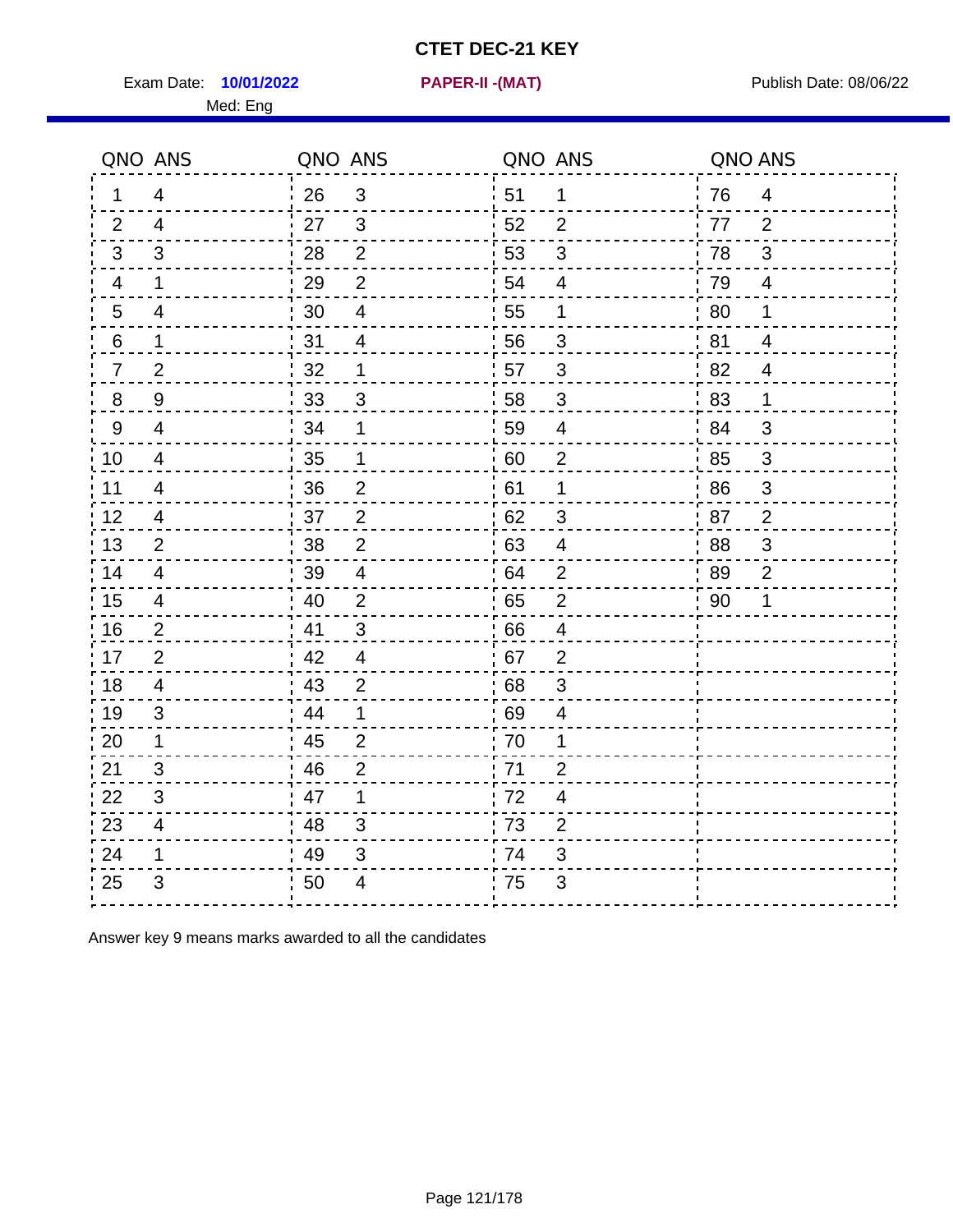Exam Date: **10/01/2022 PAPER-II - (SOS)** PUblish Date: 08/06/22

Med: Eng

**10/01/2022 PAPER-II -(SOS)**

|                 | QNO ANS                 | QNO ANS |                         | QNO ANS |                         | QNO ANS |                |
|-----------------|-------------------------|---------|-------------------------|---------|-------------------------|---------|----------------|
| 1               | 4                       | 26      | $\mathbf{3}$            | ່ 51    | $\mathbf 1$             | 76      | 3              |
| 2               | $\overline{4}$          | 27      | $\mathbf{3}$            | 52      | 3                       | 77      | 3              |
| 3               | 3                       | 28      | $\overline{2}$          | 53      | 3                       | 78      | 1              |
| 4               | $\mathbf 1$             | 29      | $\overline{2}$          | 54      | 3                       | 79      | $\overline{2}$ |
| $5\phantom{.0}$ | 4                       | 30      | $\overline{\mathbf{4}}$ | 55      | $\sqrt{3}$              | 80      | 1              |
| 6               | 1                       | 31      | 1                       | 56      | 4                       | 81      | $\overline{4}$ |
| 7               | $\overline{2}$          | 32      | $\overline{4}$          | 57      | $\overline{2}$          | 82      | 3              |
| 8               | 9                       | 33      | 1                       | 58      | $\overline{2}$          | 83      | $\overline{4}$ |
| 9               | $\overline{4}$          | 34      | 3                       | 59      | $\overline{2}$          | 84      | 3              |
| 10              | $\overline{4}$          | 35      | $\overline{4}$          | 60      | $\overline{c}$          | 85      | $\overline{4}$ |
| 11              | $\overline{4}$          | 36      | $\overline{2}$          | 61      | $\overline{\mathbf{4}}$ | 86      | 3              |
| 12              | $\overline{\mathbf{4}}$ | 37      | $\mathbf 1$             | 62      | $\overline{c}$          | 87      | 1              |
| 13              | $\overline{2}$          | 38      | $\overline{2}$          | 63      | 3                       | 88      | 1              |
| 14              | 4                       | 39      | $\overline{2}$          | 64      | 1                       | 89      | 1              |
| 15              | 4                       | 40      | $\overline{4}$          | 65      | 3                       | 90      | 3              |
| 16              | $\overline{2}$          | 41      | $\mathfrak{B}$          | .66     | $\overline{4}$          |         |                |
| 17              | $\overline{2}$          | 42      | 1                       | .67     | $\overline{2}$          |         |                |
| 18              | 4                       | 43      | 4                       | 68      | 3                       |         |                |
| 19              | 3                       | 44      | 3                       | 69      | 3                       |         |                |
| 20              | $\mathbf 1$             | 45      | 1                       | 70      | $\mathbf{2}$            |         |                |
| 21              | 3                       | 46      | 3                       | .71     | 3                       |         |                |
| 22              | 3                       | 47      | 1                       | 72      | $\overline{2}$          |         |                |
| 23              | $\overline{4}$          | 48      | $\mathfrak{S}$          | 73      | 4                       |         |                |
| 24              | 1                       | 49      | 1                       | 74      | $\sqrt{3}$              |         |                |
| 25              | 3                       | 50      | 3                       | 75      | 1                       |         |                |

Answer key 9 means marks awarded to all the candidates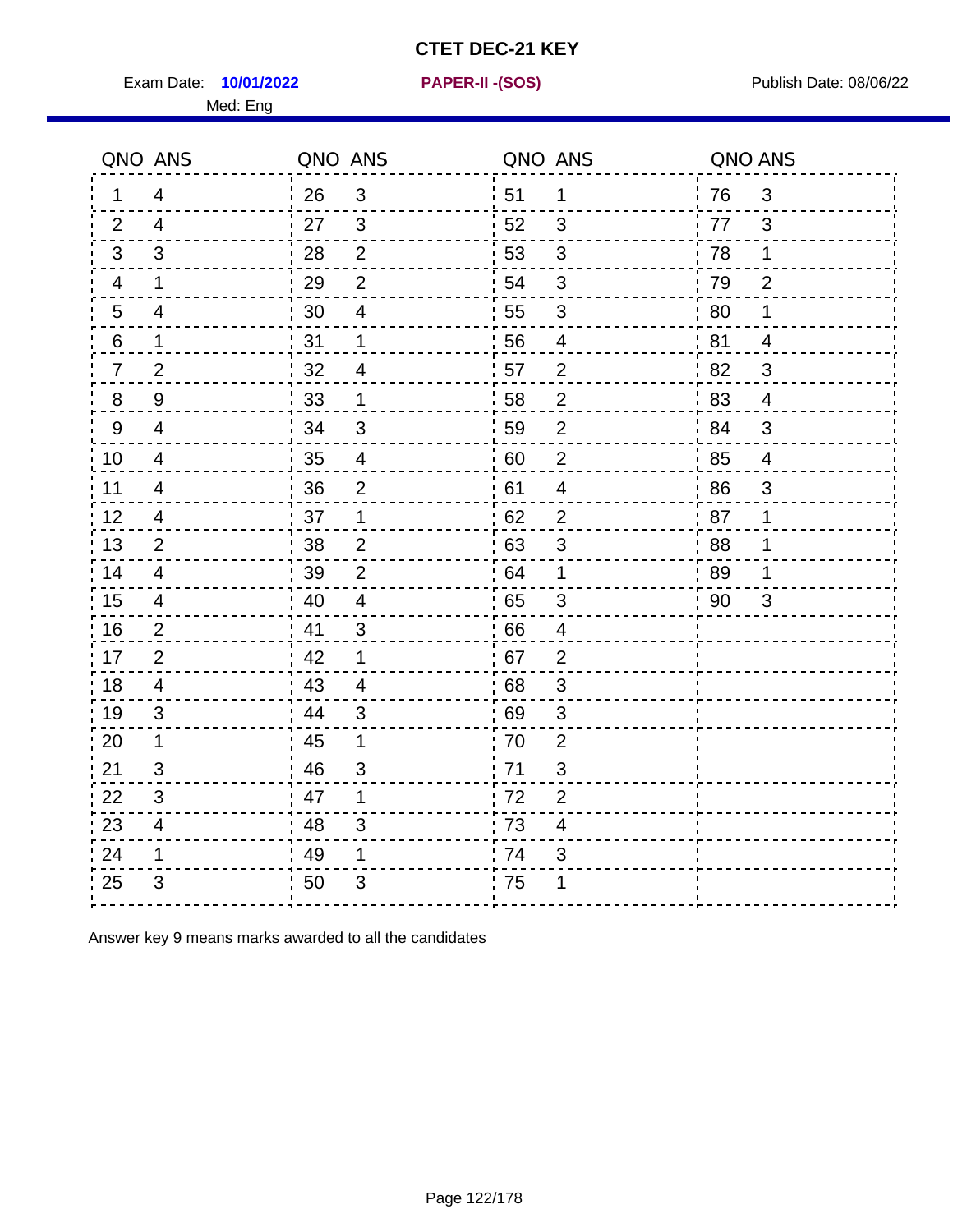Exam Date: 10/01/2022 **PAPER-II 01-ENGLISH Exam Date: 08/06/22** Med: Eng

**10/01/2022 PAPER-II 01-ENGLISH**

|                   | QNO ANS                   | QNO ANS           |                          | QNO ANS |                         | QNO ANS |
|-------------------|---------------------------|-------------------|--------------------------|---------|-------------------------|---------|
| 91                | 3                         | : 116             | 1                        | 141     | $\overline{2}$          |         |
| 92                | $\overline{4}$            | 117               | $\overline{2}$           | 142     | $\overline{\mathbf{4}}$ |         |
| 93                | $\overline{2}$            | 118               | 1                        | 143     | $\overline{2}$          |         |
| 94                | $\overline{4}$            | : 119             | $\overline{2}$           | : 144   | $\overline{4}$          |         |
| 95                | $\overline{2}$            | : 120             | $\overline{2}$           | : 145   | 1                       |         |
| 96                | 3                         | 121               | 3                        | :146    | 4                       |         |
| 97                | $\overline{4}$            | 122               | $\overline{4}$           | 147     | 1                       |         |
| 98                | $\overline{2}$            | 123               | $\mathbf 1$              | 148     | 1                       |         |
| 99                | $\ensuremath{\mathsf{3}}$ | 124               | $\overline{2}$           | 149     | $\boldsymbol{2}$        |         |
| $\frac{1}{1}$ 100 | $\overline{2}$            | $\frac{1}{1}$ 125 | $\overline{2}$           | 150     | 1                       |         |
| :101              | $\sqrt{3}$                | : 126             | $\mathfrak{S}$           |         |                         |         |
| 102               | $\overline{2}$            | 127               | $\mathbf{3}$             |         |                         |         |
| 103               | 3                         | : 128             | $\mathbf{3}$             |         |                         |         |
| 104               | $\mathbf 1$               | : 129             | $\overline{2}$           |         |                         |         |
| 105               | $\mathbf 1$               | $\frac{1}{1}$ 130 | $\mathbf 2$              |         |                         |         |
| :106              | $\overline{4}$            | : 131             | 3                        |         |                         |         |
| :107              | $\mathbf 1$               | : 132             | $\overline{2}$           |         |                         |         |
| 108               | $\sqrt{3}$                | : 133             | $\mathbf{3}$             |         |                         |         |
| :109              | $\overline{\mathbf{4}}$   | : 134             | $\overline{2}$           |         |                         |         |
| :110              | 1                         | : 135             | 3                        |         |                         |         |
| : 111             | $\mathbf 1$               | 136               | $\overline{\mathcal{A}}$ |         |                         |         |
| 112               | $\sqrt{3}$                | : 137             | $\sqrt{3}$               |         |                         |         |
| 113               | $\sqrt{3}$                | : 138             | $\overline{2}$           |         |                         |         |
| 114               | $\overline{2}$            | : 139             | 3                        |         |                         |         |
| 115               | $\overline{2}$            | 140               | 1                        |         |                         |         |
|                   |                           |                   |                          |         |                         |         |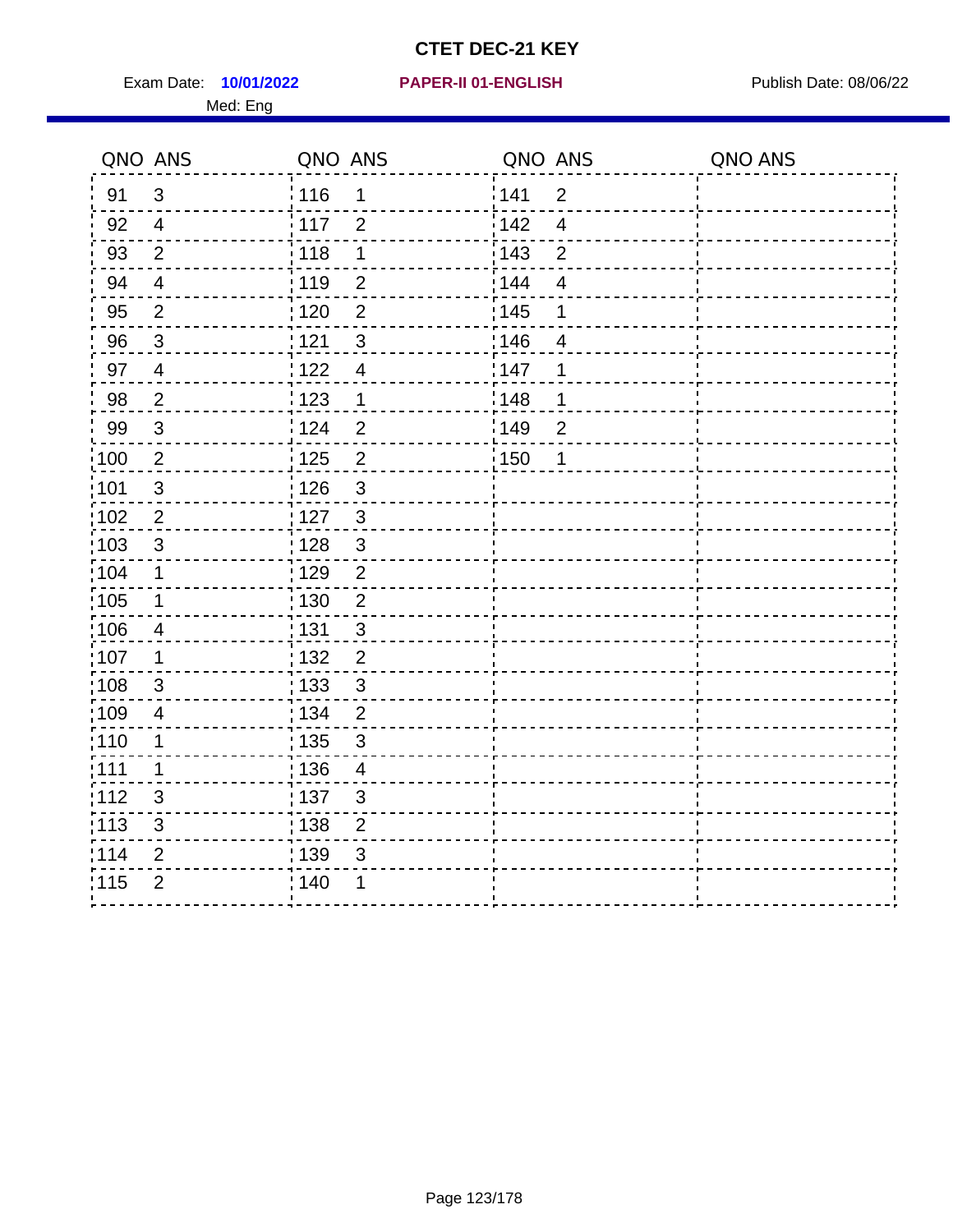Exam Date: 10/01/2022 **PAPER-II 02-HINDI Exam Date: 08/06/22** Med: Eng

#### **10/01/2022 PAPER-II 02-HINDI**

|                   | QNO ANS        | QNO ANS           |                | QNO ANS           |                | QNO ANS |
|-------------------|----------------|-------------------|----------------|-------------------|----------------|---------|
| 91                | $\mathbf{3}$   | : 116             | 1              | 141               | $\overline{2}$ |         |
| 92                | 2              | 117               | $\overline{2}$ | 142               | $\overline{4}$ |         |
| 93                | $\overline{4}$ | 118               | 1              | 143               | $\overline{2}$ |         |
| 94                | $\overline{2}$ | 119               | $\overline{2}$ | 144               | $\overline{4}$ |         |
| 95                | $\overline{4}$ | 120               | $\overline{2}$ | : 145             | $\mathbf 1$    |         |
| 96                | $\overline{2}$ | 121               | $\overline{2}$ | : 146             | $\overline{4}$ |         |
| 97                | $\mathbf{3}$   | 122               | $\mathfrak{3}$ | 147               | 1              |         |
| 98                | $\overline{2}$ | 123               | $\mathbf{3}$   | 148               | $\mathbf 1$    |         |
| 99                | $\overline{2}$ | 124               | $\overline{2}$ | 149               | $\overline{2}$ |         |
| $\frac{1}{100}$   | $\overline{2}$ | 125               | $\overline{2}$ | $\frac{1}{1}$ 150 | $\mathbf 1$    |         |
| :101              | $\sqrt{3}$     | : 126             | 1              |                   |                |         |
| 102               | $\mathbf{3}$   | 127               | $\mathbf{1}$   |                   |                |         |
| 103               | 3              | : 128             | $\overline{2}$ |                   |                |         |
| :104              | 2              | 129               | $\mathbf{3}$   |                   |                |         |
| $\frac{1}{1}$ 105 | $\overline{4}$ | : 130             | $\overline{2}$ |                   |                |         |
| 106               | $\overline{4}$ | : 131             | $\overline{4}$ |                   |                |         |
| 107               | 1              | : 132             | $\mathbf{3}$   |                   |                |         |
| 108               | 3              | $\frac{1}{1}$ 133 | $\overline{2}$ |                   |                |         |
| $\frac{1}{1}$ 109 | 4              | : 134             | $\overline{2}$ |                   |                |         |
| : 110             | $\mathbf 1$    | : 135             | $\mathbf{3}$   |                   |                |         |
| :111              | 1              | :136              | 4              |                   |                |         |
| 112               | 3              | :137              | $\mathbf{3}$   |                   |                |         |
| :113              | $\sqrt{3}$     | : 138             | $\overline{2}$ |                   |                |         |
| 114               | $\overline{2}$ | : 139             | $\mathsf 3$    |                   |                |         |
| 115               | $\overline{2}$ | ; 140             |                |                   |                |         |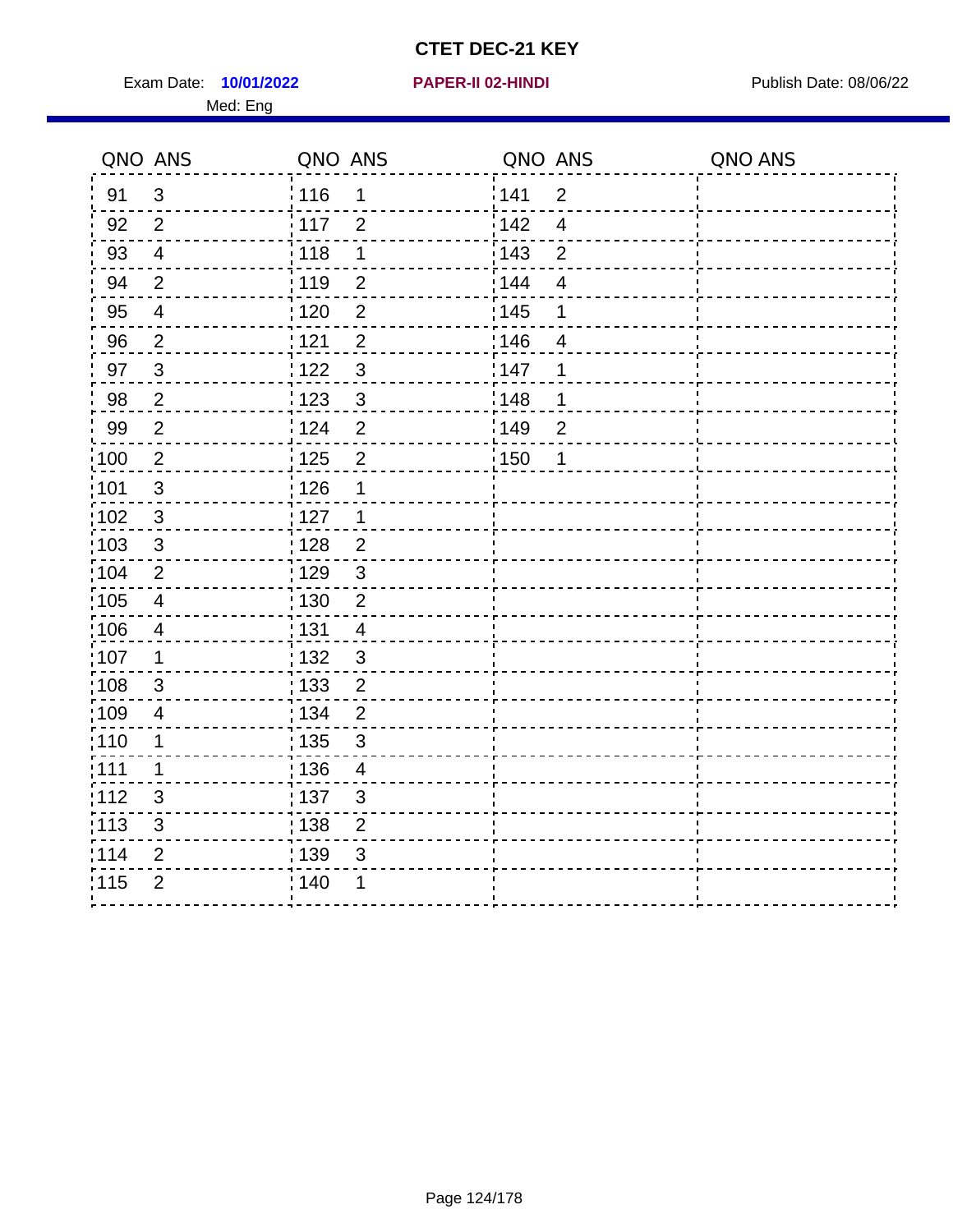Exam Date: **11/01/2022 PAPER-II -(MAT)** Publish Date: 08/06/22

Med: Eng

**11/01/2022 PAPER-II -(MAT)**

|         | QNO ANS        | QNO ANS |                           | QNO ANS |                | QNO ANS |                |
|---------|----------------|---------|---------------------------|---------|----------------|---------|----------------|
| 1       | $\overline{2}$ | 26      | 1                         | ່ 51    | 3              | 76      | $\mathfrak{3}$ |
| 2       | $\mathbf 1$    | 27      | $\overline{2}$            | 52      | $\mathbf 1$    | 77      | 1              |
| 3       | $\overline{4}$ | 28      | $\mathbf{3}$              | 53      | $\mathfrak{B}$ | 78      | 1              |
| 4       | $\overline{2}$ | 29      | $\overline{4}$            | 54      | $\overline{2}$ | 79      | 1              |
| 5       | 1              | 30      | $\overline{4}$            | 55      | $\mathfrak{S}$ | 80      | $\overline{2}$ |
| 6       | 1              | 31      | 3                         | 56      | 4              | 81      | $\overline{4}$ |
| 7       | 3              | 32      | 1                         | 57      | 4              | 82      | 3              |
| $\bf 8$ | 1              | 33      | $\overline{4}$            | 58      | $\mathbf 1$    | 83      | $\overline{2}$ |
| 9       | 1              | 34      | 3                         | 59      | 3              | 84      | 1              |
| 10      | $\overline{2}$ | 35      | $\ensuremath{\mathsf{3}}$ | 60      | $\sqrt{2}$     | 85      | 3              |
| 11      | $\sqrt{3}$     | 36      | $\overline{2}$            | 61      | $\overline{2}$ | 86      | 1              |
| 12      | $\overline{2}$ | 37      | $\overline{2}$            | 62      | 1              | 87      | $\overline{2}$ |
| 13      | 4              | 38      | $\mathbf{3}$              | .63     | 2              | 88      | $\overline{2}$ |
| 14      | 4              | 39      | $\overline{4}$            | 64      | 1              | 89      | 3              |
| 15      | $\sqrt{3}$     | 40      | 1                         | 65      | $\mathbf 1$    | 90      | 3              |
| 16      | $\mathbf 1$    | 41      | $\overline{4}$            | 66      | 1              |         |                |
| 17      | 1              | 42      | 4                         | : 67    | 3              |         |                |
| 18      | $\mathbf 1$    | 43      | 3                         | 68      | 1              |         |                |
| 19      | $\mathfrak{B}$ | 44      | $9\,$                     | .69     | 4              |         |                |
| 20      | 4              | 45      | $\overline{2}$            | 70      | $\overline{4}$ |         |                |
| 21      | 3              | 46      | 3                         | 71      | 4              |         |                |
| 22      | $\overline{2}$ | 47      | 1                         | 72      | 1              |         |                |
| 23      | $\overline{2}$ | 48      | 1                         | 73      | 3              |         |                |
| 24      | 1              | 49      | 4                         | 74      | $\overline{2}$ |         |                |
| 25      | 4              | 50      | 3                         | 75      | 3              |         |                |

Answer key 9 means marks awarded to all the candidates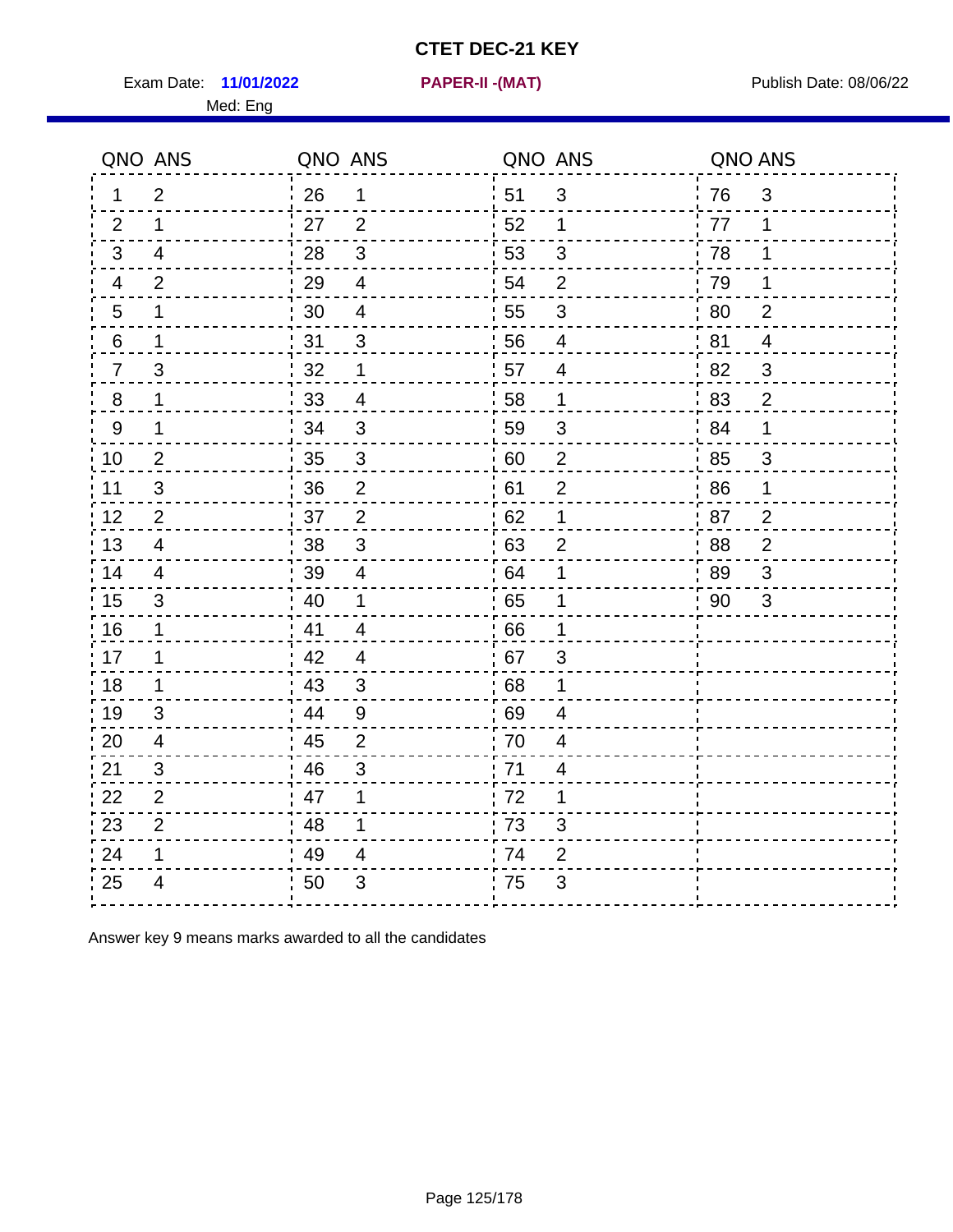Exam Date: **11/01/2022 PAPER-II - (SOS)** Publish Date: 08/06/22

Med: Eng

**11/01/2022 PAPER-II -(SOS)**

|                  | QNO ANS        | QNO ANS |                | QNO ANS |                          | QNO ANS |                |
|------------------|----------------|---------|----------------|---------|--------------------------|---------|----------------|
| 1.               | $\overline{2}$ | 26      | $\mathbf 1$    | 51      | $\mathfrak{S}$           | 76      | 3              |
| 2                | 1              | 27      | $\overline{2}$ | 52      | $\mathbf 1$              | 77      | $\overline{4}$ |
| 3                | $\overline{4}$ | 28      | $\mathfrak{3}$ | 53      | $\overline{4}$           | 78      | $\overline{4}$ |
| 4                | $\overline{2}$ | 29      | $\overline{4}$ | 54      | 3                        | 79      | 1              |
| 5                | 1              | 30      | 4              | 55      | $\mathbf{2}$             | 80      | $\overline{2}$ |
| 6                | 1              | 31      | $\overline{4}$ | 56      | 3                        | 81      | 3              |
| $\overline{7}$   | 3              | 32      | $\mathbf{3}$   | 57      | $\mathfrak{B}$           | 82      | 3              |
| 8                | 1              | 33      | 1              | 58      | $\overline{\mathcal{A}}$ | 83      | $\mathbf{3}$   |
| $\boldsymbol{9}$ | 1              | 34      | $\mathfrak{S}$ | 59      | $\sqrt{3}$               | 84      | $\mathbf 1$    |
| 10               | $\overline{2}$ | 35      | $\sqrt{3}$     | 60      | $\overline{\mathbf{c}}$  | 85      | $\overline{4}$ |
| 11               | $\mathfrak{S}$ | 36      | 1              | 61      | $\overline{\mathbf{4}}$  | 86      | 1              |
| 12               | $\overline{2}$ | 37      | $\mathfrak{3}$ | 62      | 1                        | 87      | $\mathbf 1$    |
| 13               | 4              | 38      | $\overline{4}$ | 63      | 1                        | 88      | $\overline{4}$ |
| 14               | $\overline{4}$ | 39      | $\overline{2}$ | 64      | 1                        | 89      | 1              |
| 15               | $\mathfrak{S}$ | 40      | $\mathfrak{S}$ | 65      | $\mathbf 2$              | 90      | 3              |
| 16               | 1              | 41      | 3              | 66      | 3                        |         |                |
| 17               | 1              | 42      | $\overline{2}$ | 67      | $\overline{4}$           |         |                |
| 18               | 1              | 43      | $\mathbf{3}$   | 68      | $\mathfrak{S}$           |         |                |
| 19               | $\mathfrak{S}$ | 44      | $\overline{4}$ | 69      | 1                        |         |                |
| 20               | $\overline{4}$ | 45      | 1              | 70      | 1                        |         |                |
| 21               | 3              | 46      | 4              | 71      | 1                        |         |                |
| 22               | $\overline{2}$ | 47      | $\overline{2}$ | 72      | $\sqrt{3}$               |         |                |
| 23               | $\overline{2}$ | 48      | $\overline{2}$ | 73      | $\mathfrak{S}$           |         |                |
| 24               | 1              | 49      | 1              | 74      | 4                        |         |                |
| 25               | 4              | 50      | 1              | 75      | 4                        |         |                |
|                  |                |         |                |         |                          |         |                |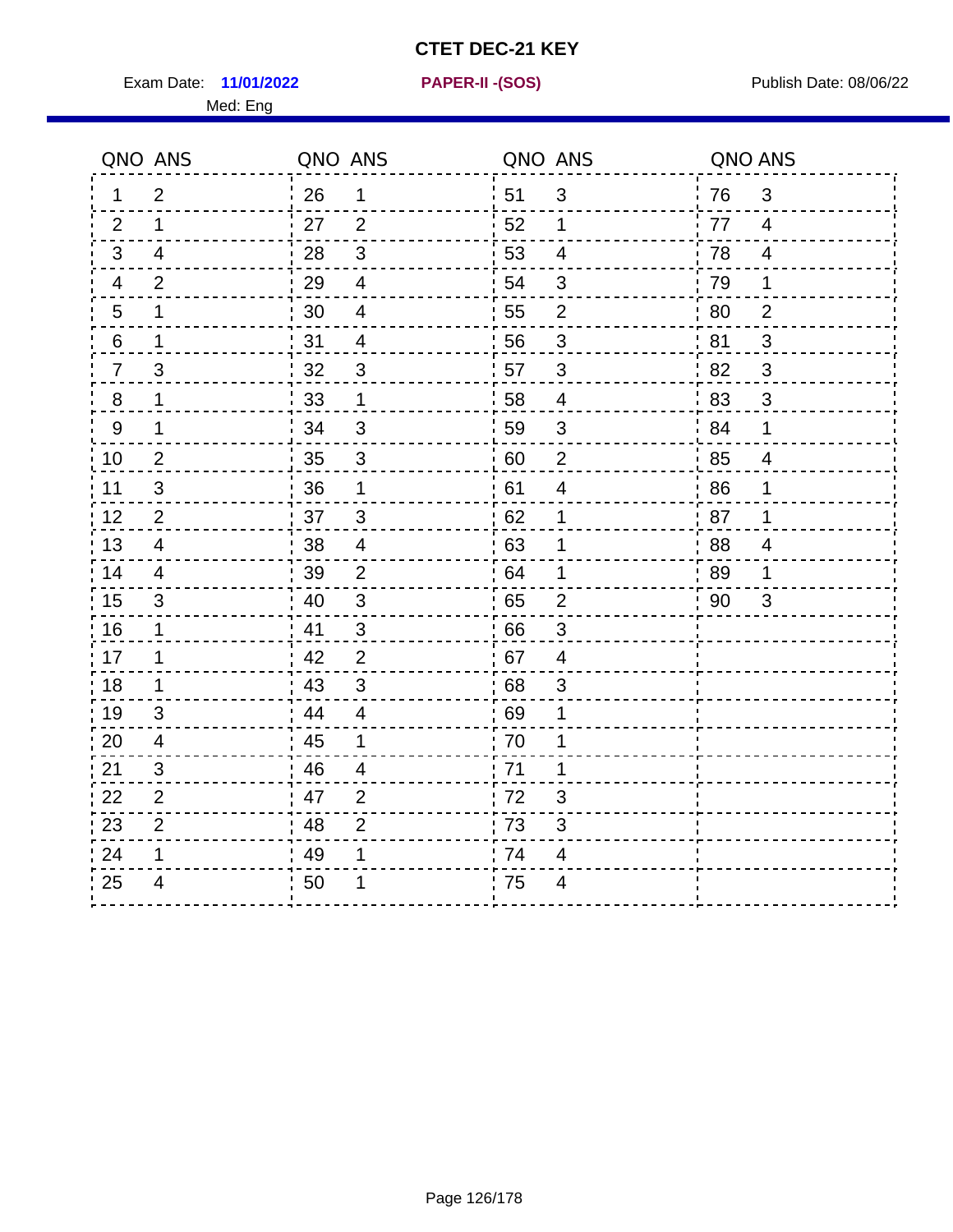Exam Date: 11/01/2022 **PAPER-II 01-ENGLISH Exam Date: 08/06/22** Med: Eng

#### **11/01/2022 PAPER-II 01-ENGLISH**

|                   | QNO ANS                  | QNO ANS           |                          | QNO ANS |                          | QNO ANS |
|-------------------|--------------------------|-------------------|--------------------------|---------|--------------------------|---------|
| 91                | $\mathfrak{S}$           | : 116             | $\overline{2}$           | 141     | $\overline{2}$           |         |
| 92                | $\overline{4}$           | 117               | 1                        | 142     | 3                        |         |
| 93                | $\overline{\mathcal{A}}$ | 118               | $\overline{2}$           | 143     | $\overline{\mathcal{A}}$ |         |
| 94                | $\overline{4}$           | 119               | 1                        | 144     | 1                        |         |
| 95                | $\overline{4}$           | : 120             | $\overline{2}$           | : 145   | $\overline{2}$           |         |
| 96                | 1                        | 121               | $\overline{2}$           | 146     | 1                        |         |
| 97                | $\overline{2}$           | 1122              | $\mathfrak{S}$           | 147     | $\overline{4}$           |         |
| 98                | $\mathbf{3}$             | 123               | $\mathbf 1$              | 148     | 1                        |         |
| 99                | $\sqrt{3}$               | 124               | $\overline{\mathcal{A}}$ | 149     | $\sqrt{3}$               |         |
| 100               | $\mathbf 1$              | $\frac{1}{2}$ 125 | $\overline{\mathbf{4}}$  | 150     | $\overline{4}$           |         |
| 101               | $\mathbf 2$              | 126               | $\overline{2}$           |         |                          |         |
| $102$             | $\overline{4}$           | 127               | $\mathbf{3}$             |         |                          |         |
| 103               | $\overline{2}$           | 128               | $\overline{4}$           |         |                          |         |
| $\frac{1}{104}$   | $\mathbf{3}$             | : 129             | $\mathbf 1$              |         |                          |         |
| $\frac{1}{1}$ 105 | $\mathbf 1$              | : 130             | $\mathbf{3}$             |         |                          |         |
| :106              | $\mathbf 1$              | : 131             | $\overline{4}$           |         |                          |         |
| 107               | $\overline{4}$           | : 132             | $\mathbf{3}$             |         |                          |         |
| $\frac{1}{1}$ 108 | $\mathbf{3}$             | $\frac{1}{1}$ 133 | $\mathbf{3}$             |         |                          |         |
| :109              | $\sqrt{3}$               | : 134             | 1                        |         |                          |         |
| 110               | $\overline{2}$           | : 135             | $\overline{4}$           |         |                          |         |
| : 111             | 1                        | : 136             | 1                        |         |                          |         |
| 112               | 1                        | : 137             | 4                        |         |                          |         |
| : 113             | $\mathfrak{S}$           | 138               | 1                        |         |                          |         |
| 114               | 4                        | 139               | 3                        |         |                          |         |
| 115               | 1                        | 140               | $\overline{\mathbf{4}}$  |         |                          |         |
|                   |                          |                   |                          |         |                          |         |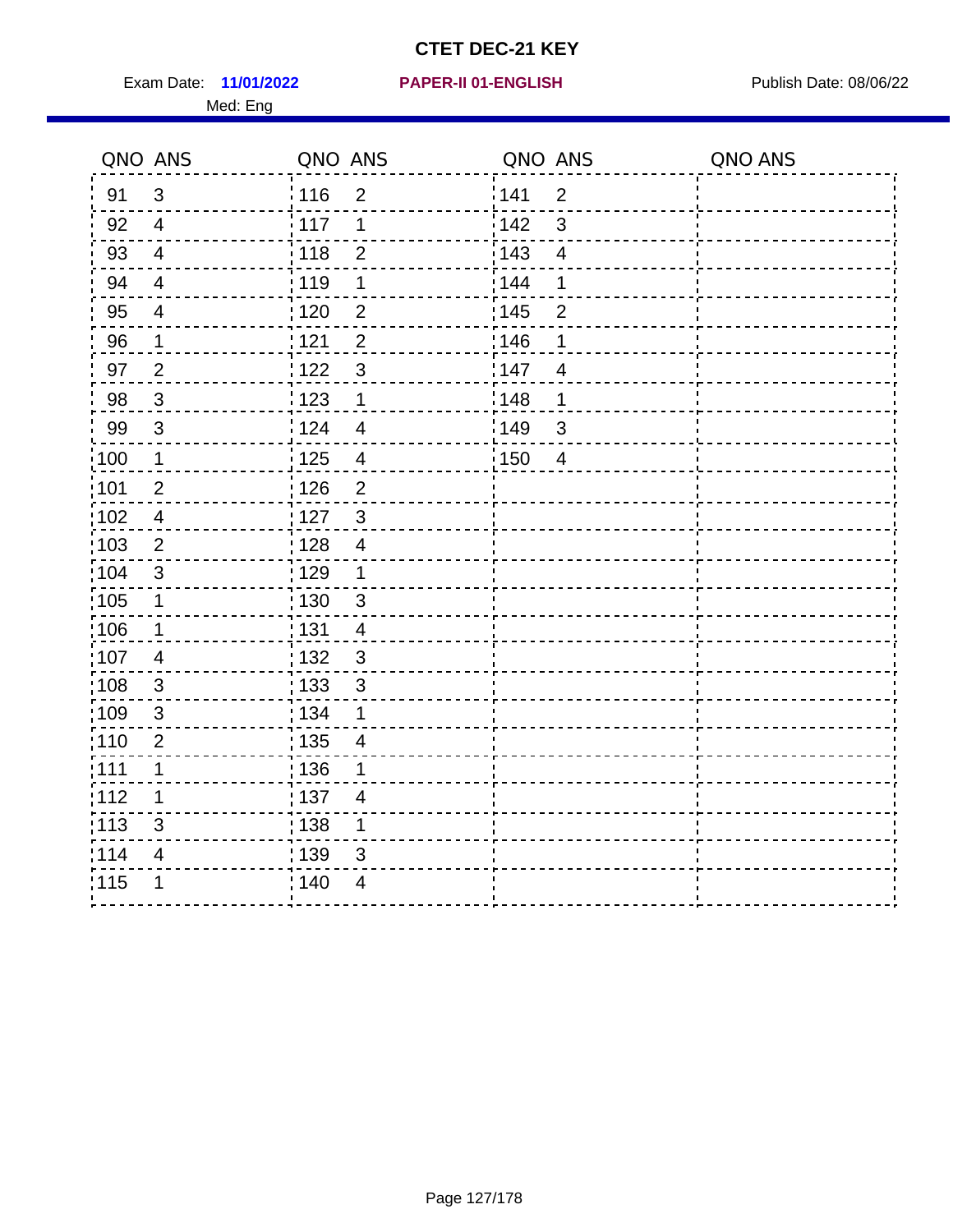Exam Date: 11/01/2022 **PAPER-II 02-HINDI Exam Date: 08/06/22** Med: Eng

#### **11/01/2022 PAPER-II 02-HINDI**

|                   | QNO ANS                 | QNO ANS           |                         | QNO ANS           |                | QNO ANS |
|-------------------|-------------------------|-------------------|-------------------------|-------------------|----------------|---------|
| 91                | $\overline{2}$          | : 116             | $\overline{2}$          | 141               | $\overline{2}$ |         |
| 92                | $\overline{2}$          | $\frac{1}{117}$   | 1                       | 142               | 3              |         |
| 93                | $\overline{2}$          | 118               | $\overline{2}$          | 143               | $\overline{4}$ |         |
| 94                | $\mathfrak{S}$          | : 119             | $\mathbf 1$             | 144               | 1              |         |
| 95                | $\mathfrak{S}$          | : 120             | $\overline{2}$          | : 145             | $\overline{2}$ |         |
| 96                | 1                       | 121               | $\mathfrak{S}$          | 146               | 1              |         |
| 97                | $\overline{2}$          | 122               | $\overline{\mathbf{4}}$ | 147               | $\overline{4}$ |         |
| 98                | $\overline{4}$          | 1123              | $\sqrt{3}$              | 148               | 1              |         |
| 99                | $\mathbf 1$             | 124               | $\mathbf 2$             | 149               | $\mathbf{3}$   |         |
| 100               | $\overline{2}$          | 125               | $\mathbf 1$             | $\frac{1}{1}$ 150 | $\overline{4}$ |         |
| 101               | $\mathbf 1$             | 126               | $\mathsf 3$             |                   |                |         |
| 102               | $\overline{\mathbf{4}}$ | : 127             | $\overline{4}$          |                   |                |         |
| 103               | 1                       | : 128             | 1                       |                   |                |         |
| 104               | $\mathbf 1$             | : 129             | 1                       |                   |                |         |
| $\frac{1}{1}$ 105 | $\mathbf{2}$            | $\frac{1}{1}$ 130 | $\mathbf 1$             |                   |                |         |
| 106               | $\mathbf 1$             | : 131             | $\mathbf{3}$            |                   |                |         |
| :107              | $\overline{4}$          | : 132             | $\mathbf 1$             |                   |                |         |
| 108               | $\mathbf{3}$            | 133               | $\mathbf{3}$            |                   |                |         |
| :109              | $\sqrt{3}$              | : 134             | $\overline{2}$          |                   |                |         |
| : 110             | $\overline{2}$          | : 135             | 3                       |                   |                |         |
| : 111             | 1                       | :136              | 1                       |                   |                |         |
| 112               | 1                       | : 137             | $\overline{4}$          |                   |                |         |
| : 113             | $\mathfrak{S}$          | 138               | 1                       |                   |                |         |
| 114               | 4                       | 139               | 3                       |                   |                |         |
| 115               | 1                       | 140               | $\overline{4}$          |                   |                |         |
|                   |                         |                   |                         |                   |                |         |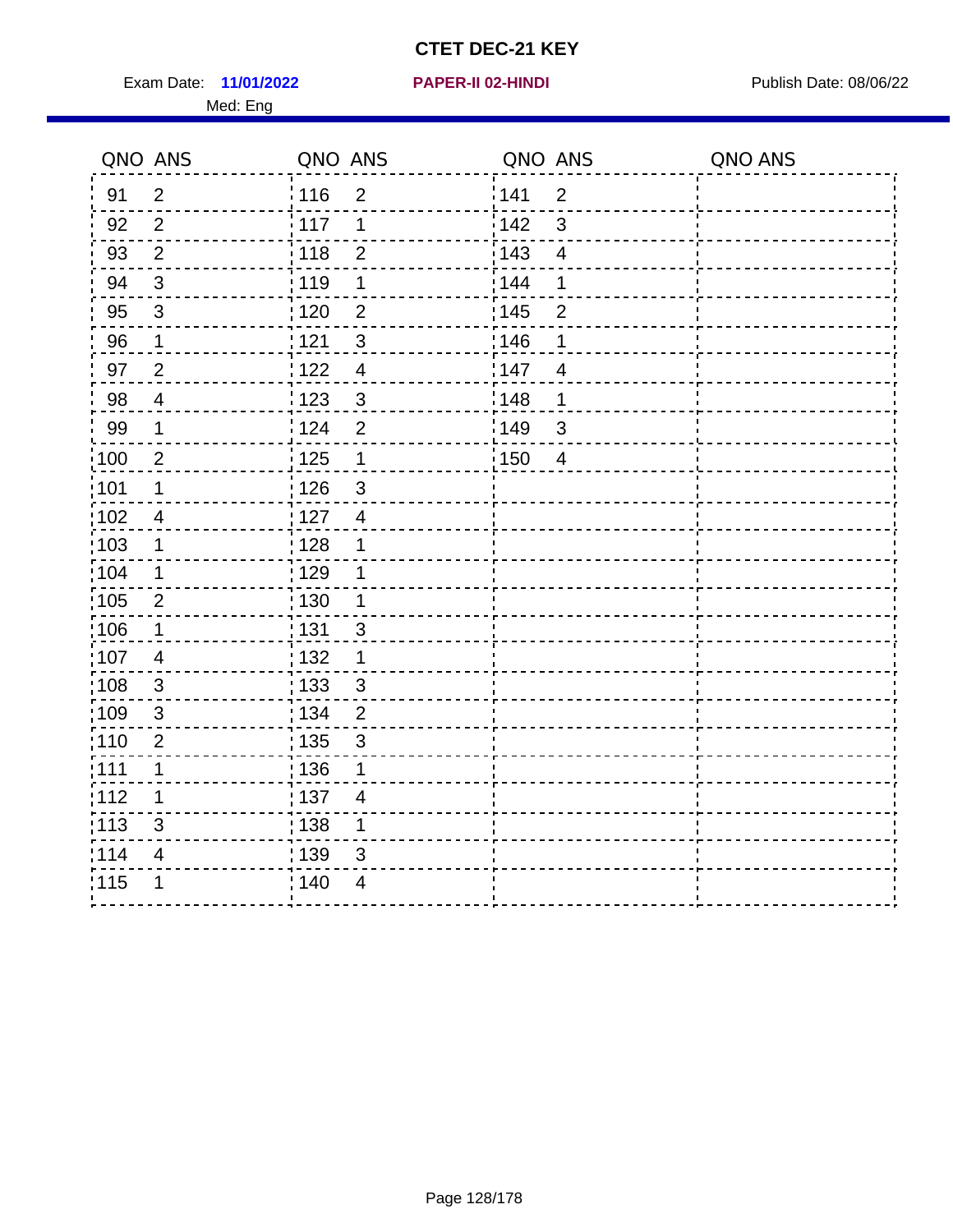Med: Eng

#### **11/01/2022 PAPER-II 16-SANSKRIT** Exam Date: Publish Date: 08/06/22

|                   | QNO ANS                 | QNO ANS           |                          | QNO ANS |                | QNO ANS |
|-------------------|-------------------------|-------------------|--------------------------|---------|----------------|---------|
| 91                | $\overline{2}$          | : 116             | $\overline{2}$           | 141     | $\overline{2}$ |         |
| 92                | $\overline{2}$          | 117               | 1                        | 142     | 3              |         |
| 93                | $\mathbf 1$             | 118               | $\overline{2}$           | 143     | $\overline{4}$ |         |
| 94                | $\overline{2}$          | : 119             | 1                        | : 144   | 1              |         |
| 95                | $\mathfrak{S}$          | : 120             | $\overline{2}$           | : 145   | $\overline{2}$ |         |
| 96                | 3                       | 121               | $\mathfrak{S}$           | :146    | 1              |         |
| 97                | $\mathbf 1$             | 122               | $\overline{2}$           | 147     | 4              |         |
| 98                | $\overline{2}$          | $\frac{1}{2}$ 123 | $\mathbf 1$              | : 148   | 1              |         |
| 99                | $\mathbf 1$             | 124               | $\overline{\mathcal{A}}$ | :149    | $\mathfrak{S}$ |         |
| $\frac{1}{1}$ 100 | $\mathbf{3}$            | $\frac{1}{1}$ 125 | $\mathbf 2$              | 150     | $\overline{4}$ |         |
| :101              | $\sqrt{3}$              | : 126             | $\overline{2}$           |         |                |         |
| 102               | $\overline{4}$          | : 127             | $\mathbf 1$              |         |                |         |
| 103               | 3                       | : 128             | $\overline{2}$           |         |                |         |
| $\frac{1}{104}$   | 3                       | $\frac{1}{1}$ 129 | $\overline{4}$           |         |                |         |
| 105               | $\overline{\mathbf{4}}$ | 130               | $\mathbf{1}$             |         |                |         |
| :106              | $\mathbf 1$             | : 131             | $\overline{2}$           |         |                |         |
| ;107              | $\overline{4}$          | 132               | $\mathbf{3}$             |         |                |         |
| 108               | $\mathbf 3$             | $\frac{1}{1}$ 133 | $\overline{2}$           |         |                |         |
| :109              | $\mathfrak{S}$          | : 134             | 1                        |         |                |         |
| :110              | $\overline{2}$          | : 135             | 1                        |         |                |         |
| : 111             | 1                       | : 136             | 1                        |         |                |         |
| 112               | 1                       | : 137             | 4                        |         |                |         |
| 113               | $\mathfrak{S}$          | : 138             | 1                        |         |                |         |
| 114               | 4                       | 139               | 3                        |         |                |         |
| 115               | 1                       | 140               | $\overline{4}$           |         |                |         |
|                   |                         |                   |                          |         |                |         |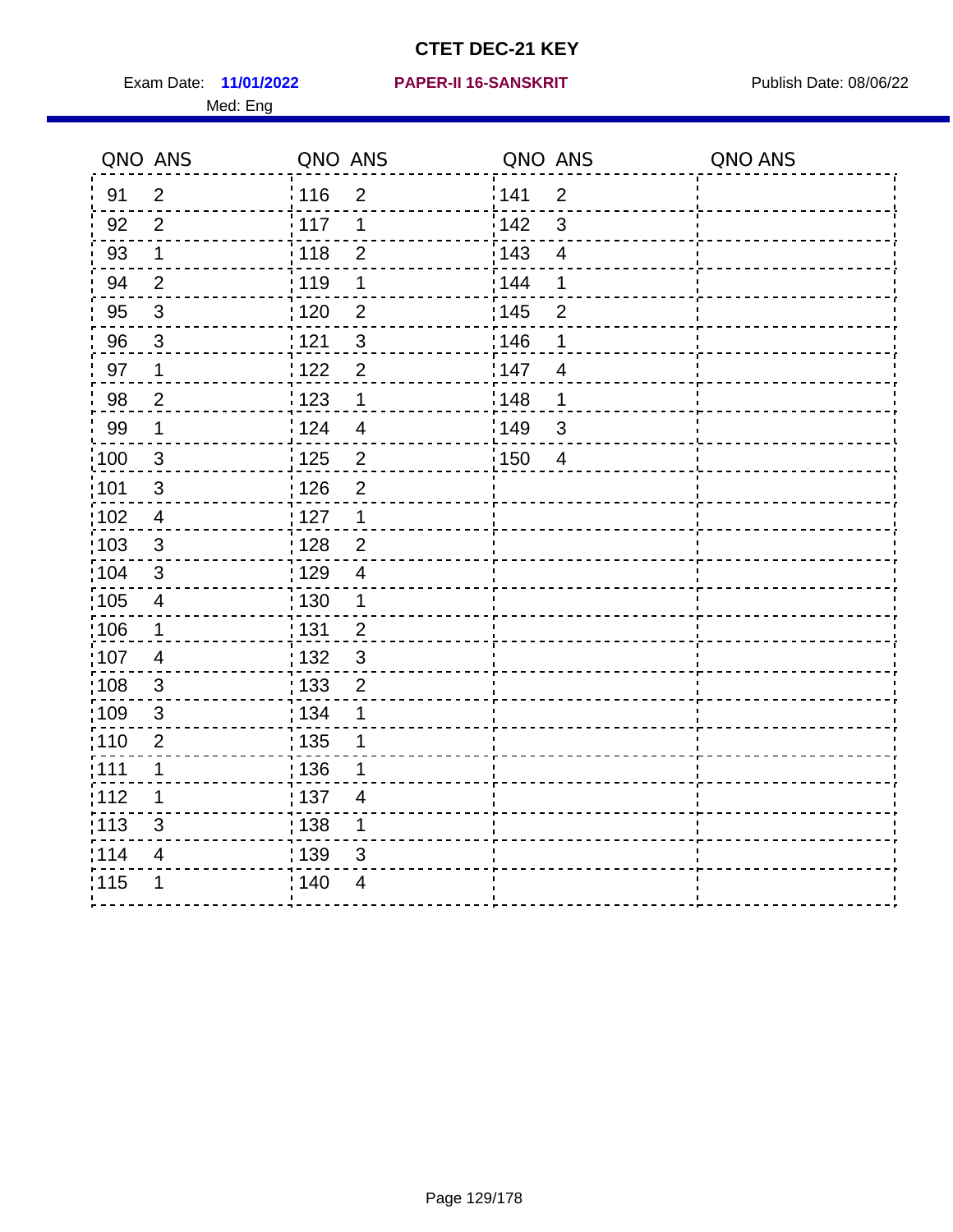Exam Date: 12/01/2022 **PAPER-II - (MAT)** Publish Date: 08/06/22 Med: Eng

**12/01/2022 PAPER-II -(MAT)**

|                  | QNO ANS        | QNO ANS |                | QNO ANS          |                | QNO ANS |                |
|------------------|----------------|---------|----------------|------------------|----------------|---------|----------------|
| 1.               | 4              | 26      | $\mathfrak{S}$ | 51               | 1              | 76      | $\overline{4}$ |
| 2                | $\mathbf 1$    | 27      | 1              | 52               | 1              | 77      | $\overline{4}$ |
| 3                | 2              | 28      | 1              | 53               | $\overline{2}$ | 78      | 3              |
| 4                | 4              | 29      | $\sqrt{3}$     | 54               | 1              | 79      | 3              |
| $\overline{5}$   | 1              | 30      | $\mathbf{2}$   | 55               | $\sqrt{3}$     | 80      | $\overline{4}$ |
| 6                | 1              | 31      | 3              | 56               | 3              | 81      | $\overline{4}$ |
| $\overline{7}$   | 4              | 32      | $\mathbf{3}$   | 57               | $\overline{2}$ | 82      | $\overline{2}$ |
| $\,8\,$          | $\mathbf 1$    | 33      | $\overline{2}$ | 58               | $\mathbf 2$    | 83      | 1              |
| $\boldsymbol{9}$ | $\mathbf 1$    | 34      | 1              | 59               | $\overline{2}$ | 84      | 3              |
| 10               | $\mathbf{1}$   | 35      | $\sqrt{3}$     | 60               | $\mathbf 1$    | 85      | $\mathbf{3}$   |
| 11               | 4              | 36      | 1              | 61               | 1              | 86      | $\overline{4}$ |
| 12               | 2              | 37      | $\overline{4}$ | 62               | 3              | 87      | $\overline{4}$ |
| 13               | 2              | 38      | $\overline{4}$ | 63               | 1              | 88      | 1              |
| 14               | 3              | 39      | 4              | 64               | 4              | 89      | $\overline{2}$ |
| 15               | $\mathbf 1$    | 40      | $\sqrt{3}$     | 65               | $\mathbf{2}$   | 90      | 3              |
| 16               | 3              | : 41    | 3              | 66               | $\overline{4}$ |         |                |
| 17               | $\overline{2}$ | 42      | $\mathbf{3}$   | 67               | $\mathbf 1$    |         |                |
| 18               | $\overline{4}$ | 43      | $\overline{2}$ | 68               | $\mathfrak{S}$ |         |                |
| 19               | $\mathfrak{S}$ | 44      | $\overline{4}$ | 69               | $\sqrt{3}$     |         |                |
| 20               | 1              | .45     | 4              | 70               | 1              |         |                |
| 21               | $\overline{2}$ | 46      | $\overline{2}$ | 71               | $\mathbf 2$    |         |                |
| 22               | 3              | 47      | 3              | $\frac{1}{1}$ 72 | $\overline{2}$ |         |                |
| 23               | 3              | 48      | $\overline{4}$ | 73               | 1              |         |                |
| 24               | $\overline{4}$ | 49      | 1              | 74               | $\overline{4}$ |         |                |
| 25               | 4              | 50      | $\overline{2}$ | 75               | 1              |         |                |
|                  |                |         |                |                  |                |         |                |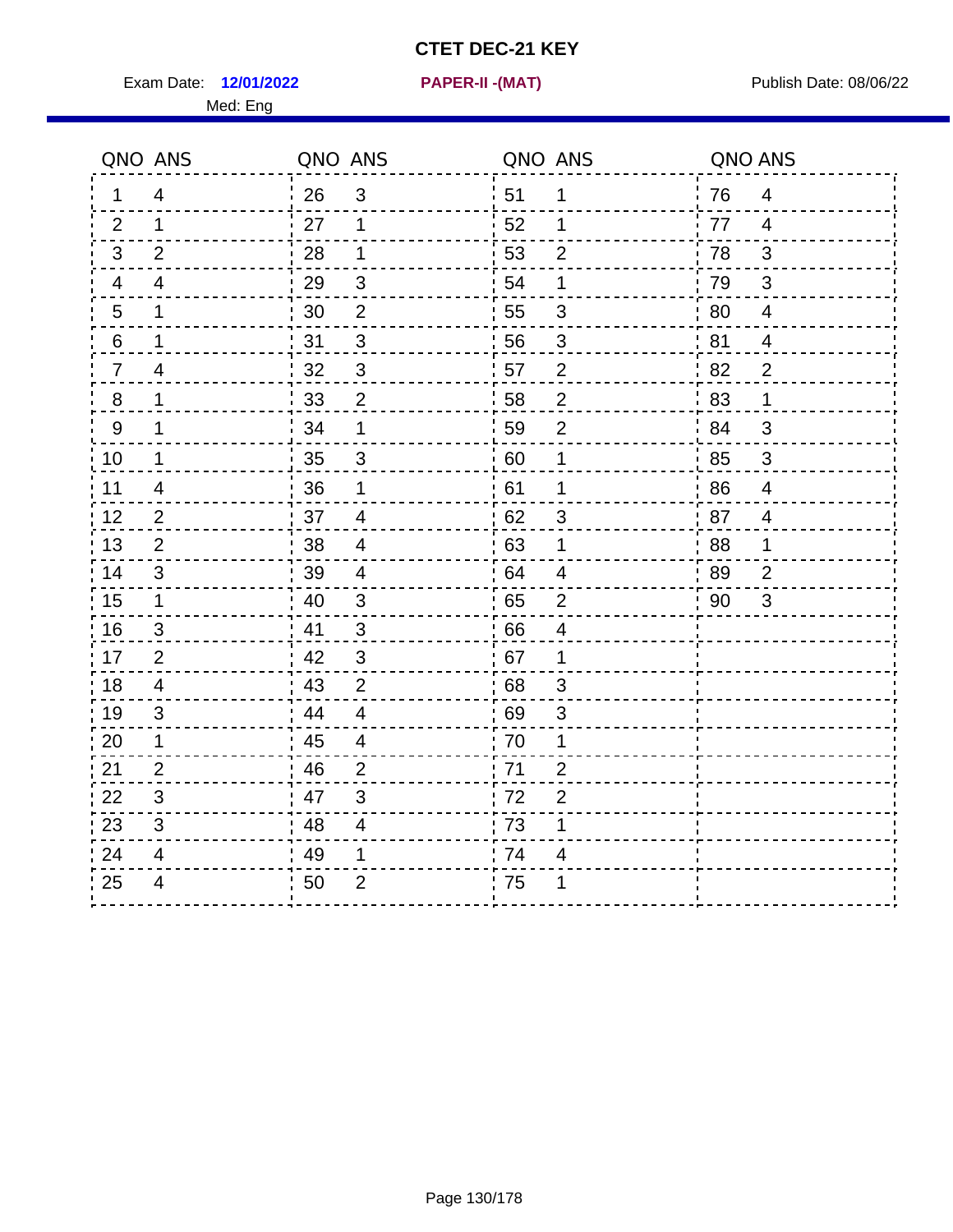Exam Date: 12/01/2022 **PAPER-II-(SOS)** PARER-IN Publish Date: 08/06/22

Med: Eng

**12/01/2022 PAPER-II -(SOS)**

|                | QNO ANS                  | QNO ANS |                          | QNO ANS |                           | QNO ANS |                |
|----------------|--------------------------|---------|--------------------------|---------|---------------------------|---------|----------------|
| 1.             | 4                        | 26      | $\mathfrak{S}$           | 51      | 3                         | 76      | 3              |
| 2              | 1                        | 27      | 1                        | 52      | 4                         | 77      | 2              |
| 3              | 2                        | 28      | 1                        | 53      | 3                         | 78      | $\overline{4}$ |
| 4              | 4                        | 29      | 3                        | 54      | $9\,$                     | 79      | 2              |
| 5              | 1                        | 30      | $\overline{2}$           | 55      | $\ensuremath{\mathsf{3}}$ | 80      | $\overline{4}$ |
| 6              | 1                        | 31      | $\mathfrak{S}$           | 56      | $\mathfrak{S}$            | 81      | $\overline{4}$ |
| $\overline{7}$ | 4                        | 32      | 9                        | 57      | 3                         | .82     | 3              |
| 8              | 1                        | 33      | 1                        | 58      | 4                         | '83     | $\mathfrak{S}$ |
| 9              | 1                        | 34      | $\overline{4}$           | 59      | $\overline{4}$            | :84     | $\overline{4}$ |
| 10             | 1                        | 35      | 1                        | 60      | $\overline{2}$            | 85      | $\overline{2}$ |
| 11             | $\overline{4}$           | 36      | 1                        | 61      | $\overline{2}$            | 86      | $\overline{4}$ |
| 12             | $\mathbf{2}$             | 37      | $\overline{\mathcal{A}}$ | 62      | $\overline{2}$            | 87      | $\overline{2}$ |
| 13             | $\overline{2}$           | 38      | $\overline{2}$           | 63      | 3                         | 88      | 4              |
| 14             | 3                        | 39      | 1                        | 64      | $\overline{2}$            | : 89    | 3              |
| 15             | $\mathbf 1$              | 40      | 1                        | 65      | $\mathfrak{S}$            | 90      | $\mathfrak{S}$ |
| 16             | 3                        | 41      | 3                        | 66      | 1                         |         |                |
| 17             | 2                        | 42      | 3                        | 67      | $\overline{2}$            |         |                |
| 18             | 4                        | 43      | $\overline{4}$           | 68      | 4                         |         |                |
| 19             | 3                        | 44      | $\overline{2}$           | 69      | 1                         |         |                |
| 20             | 1                        | 45      | $\overline{2}$           | 70      | $\mathfrak{S}$            |         |                |
| 21             | 2                        | 46      | 1                        | : 71    | 3                         |         |                |
| 22             | 3                        | 47      | 1                        | 72      | 1                         |         |                |
| 23             | 3                        | 48      | 1                        | 73      | 3                         |         |                |
| 24             | $\overline{\mathcal{A}}$ | 49      | 1                        | 74      | $\ensuremath{\mathsf{3}}$ |         |                |
| 25             | $\overline{4}$           | 50      | $\overline{2}$           | .75     |                           |         |                |

Answer key 9 means marks awarded to all the candidates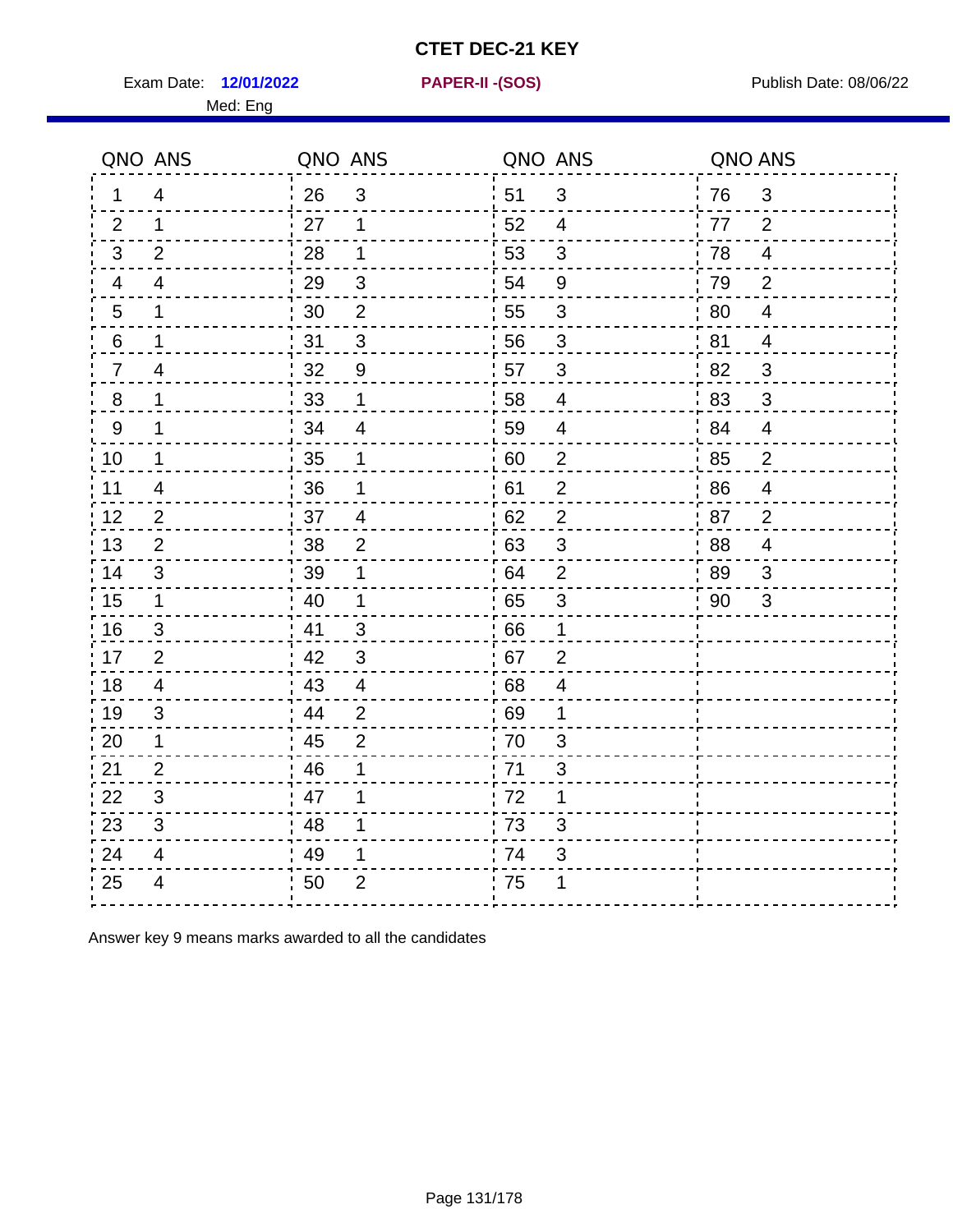Exam Date: 12/01/2022 **PAPER-II 01-ENGLISH** PUBLISH Publish Date: 08/06/22 Med: Eng

#### **12/01/2022 PAPER-II 01-ENGLISH**

|                   | QNO ANS                  | QNO ANS           |                         | QNO ANS           |                         | QNO ANS |
|-------------------|--------------------------|-------------------|-------------------------|-------------------|-------------------------|---------|
| 91                | $\overline{2}$           | 116               | $\overline{\mathbf{4}}$ | 141               | $\mathbf{3}$            |         |
| 92                | $\overline{2}$           | : 117             | $\overline{4}$          | 142               | 1                       |         |
| 93                | $\mathbf{3}$             | 118               | $\overline{2}$          | 143               | 1                       |         |
| 94                | $\overline{4}$           | : 119             | $\mathbf 1$             | 144               | $\overline{4}$          |         |
| 95                | $\overline{\mathcal{A}}$ | $\frac{1}{1}$ 120 | $\mathbf 1$             | $\frac{1}{1}$ 145 | $\overline{\mathbf{4}}$ |         |
| 96                | 3                        | 121               | 3                       | 146               | $\overline{2}$          |         |
| 97                | $\mathbf{3}$             | 122               | $\mathbf 1$             | 147               | $\mathfrak{S}$          |         |
| 98                | $\mathbf{3}$             | ¦ 123             | $\mathfrak{S}$          | 148               | $\overline{c}$          |         |
| 99                | $\overline{4}$           | 124               | $\overline{4}$          | 149               | $\overline{2}$          |         |
| $\frac{1}{1}$ 100 | $\overline{4}$           | 125               | 9                       | 150               | $\mathbf{3}$            |         |
| :101              | $\overline{2}$           | : 126             | $\overline{2}$          |                   |                         |         |
| $\frac{1}{1}$ 102 | $\sqrt{2}$               | : 127             | $\overline{1}$          |                   |                         |         |
| 103               | 4                        | : 128             | $\mathbf{3}$            |                   |                         |         |
| :104              | 3                        | :129              | 3                       |                   |                         |         |
| $\frac{1}{1}$ 105 | $\mathfrak{S}$           | : 130             | $\mathfrak{3}$          |                   |                         |         |
| 106               | $\mathbf 1$              | : 131             | 3                       |                   |                         |         |
| 107               | 3                        | : 132             | $\overline{4}$          |                   |                         |         |
| 108               | $\overline{2}$           | : 133             | $\mathbf 1$             |                   |                         |         |
| :109              | $\overline{\mathbf{4}}$  | : 134             | $\mathfrak{S}$          |                   |                         |         |
| :110              | $\mathbf 1$              | $\frac{1}{1}$ 135 | $\overline{4}$          |                   |                         |         |
| : 111             | 3                        | : 136             | $\overline{4}$          |                   |                         |         |
| 112               | 1                        | :137              | 3                       |                   |                         |         |
| : 113             | 4                        | : 138             | $\overline{4}$          |                   |                         |         |
| 114               | $\mathbf{2}$             | : 139             | $\mathfrak{B}$          |                   |                         |         |
| 115               | 3                        | 140               | 3                       |                   |                         |         |
|                   |                          |                   |                         |                   |                         |         |

Answer key 9 means marks awarded to all the candidates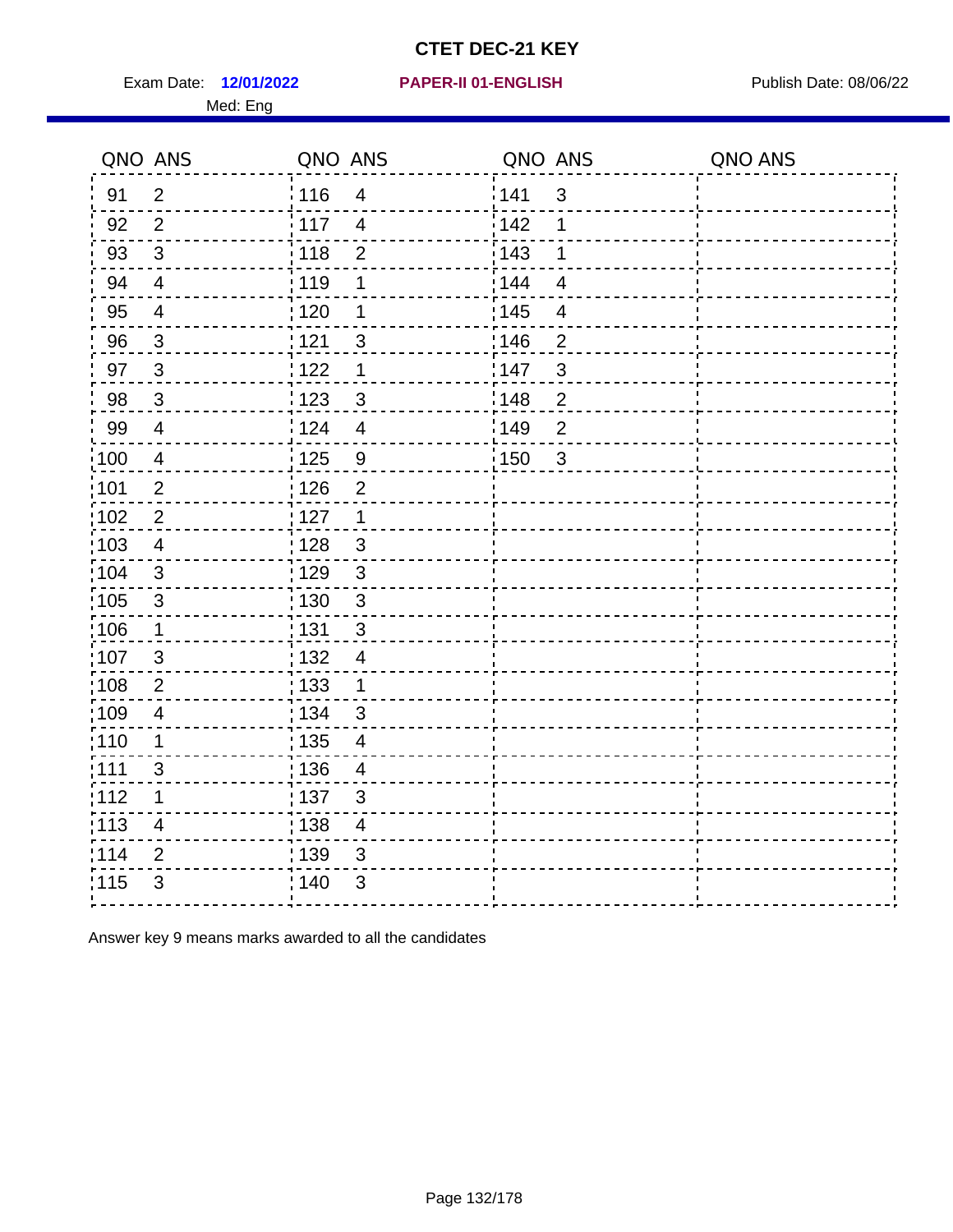Exam Date: 12/01/2022 **PAPER-II 02-HINDI Exam Date: 08/06/22** Med: Eng

#### **12/01/2022 PAPER-II 02-HINDI**

|                   | QNO ANS        | QNO ANS         |                          | QNO ANS |                | QNO ANS |
|-------------------|----------------|-----------------|--------------------------|---------|----------------|---------|
| 91                | $\overline{2}$ | : 116           | $\overline{4}$           | 141     | 3              |         |
| 92                | $\mathbf 1$    | $\frac{1}{117}$ | $\overline{4}$           | 142     | 1              |         |
| 93                | $\overline{4}$ | 118             | $\overline{2}$           | 143     | 1              |         |
| 94                | $\overline{2}$ | 119             | 1                        | 144     | $\overline{4}$ |         |
| 95                | $\overline{2}$ | :120            | 1                        | : 145   | $\overline{4}$ |         |
| 96                | $\overline{2}$ | 121             | $\overline{4}$           | 146     | $\overline{2}$ |         |
| 97                | 1              | 122             | $\mathbf{3}$             | 147     | $\mathbf{3}$   |         |
| 98                | $\overline{2}$ | 123             | $\mathbf 1$              | 148     | $\overline{2}$ |         |
| 99                | $\mathbf{3}$   | :124            | $\mathbf{3}$             | 149     | $\overline{2}$ |         |
| $\frac{1}{100}$   | $\overline{2}$ | : 125           | $\overline{c}$           | : 150   | 3              |         |
| :101              | $\overline{2}$ | : 126           | $\overline{4}$           |         |                |         |
| 102               | $\mathsf 3$    | : 127           | $\mathbf{3}$             |         |                |         |
| 103               | $\mathfrak{S}$ | : 128           | $\overline{\mathcal{A}}$ |         |                |         |
| :104              | 1              | :129            | 2                        |         |                |         |
| 105               | $\overline{2}$ | 130             | $\overline{2}$           |         |                |         |
| $\frac{1}{1}$ 106 | $\mathbf 1$    | : 131           | $\mathbf{3}$             |         |                |         |
| 107               | 3              | : 132           | $\mathbf 1$              |         |                |         |
| 108               | $\overline{2}$ | : 133           | $\overline{2}$           |         |                |         |
| 109               | 4              | : 134           | $\overline{4}$           |         |                |         |
| : 110             | $\mathbf 1$    | : 135           | $\overline{2}$           |         |                |         |
| :111              | 3              | : 136           | 4                        |         |                |         |
| :112              | 1              | :137            | 3                        |         |                |         |
| :113              | $\overline{4}$ | : 138           | $\overline{\mathcal{A}}$ |         |                |         |
| 114               | $\mathbf 2$    | : 139           | $\mathbf{3}$             |         |                |         |
| 115               | $\mathfrak{B}$ | : 140           | 3                        |         |                |         |
|                   |                |                 |                          |         |                |         |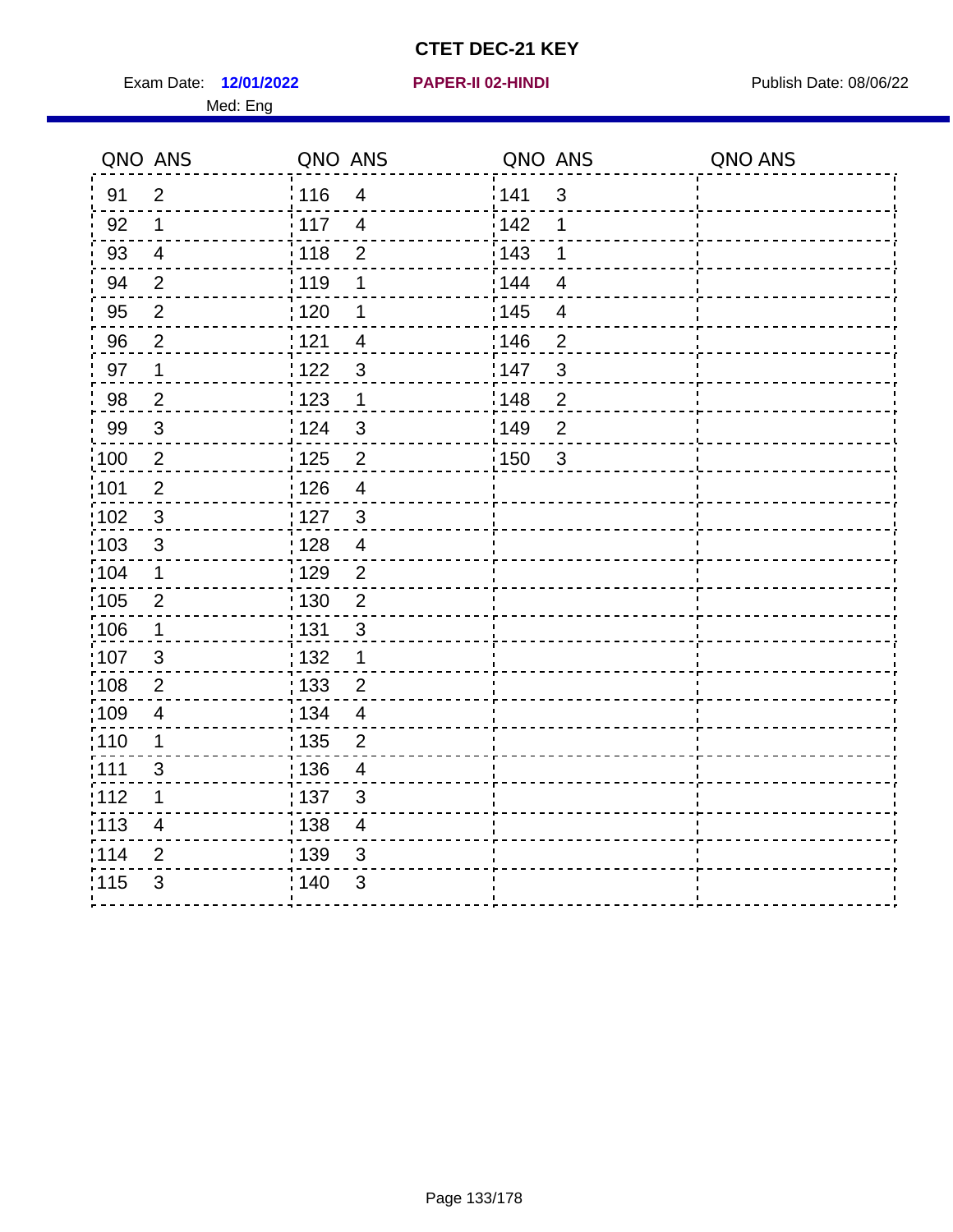Med: Eng

|                   | QNO ANS                 | QNO ANS           |                          | QNO ANS           |                          | QNO ANS |
|-------------------|-------------------------|-------------------|--------------------------|-------------------|--------------------------|---------|
| 91                | 1                       | : 116             | $\overline{4}$           | 141               | $\mathbf{3}$             |         |
| 92                | $\mathbf{3}$            | 117               | $\overline{4}$           | 142               | 1                        |         |
| 93                | $\overline{2}$          | 118               | $\mathbf 2$              | 143               | 1                        |         |
| 94                | 1                       | : 119             | 1                        | : 144             | $\overline{4}$           |         |
| 95                | 1                       | $\frac{1}{1}$ 120 | 1                        | : 145             | $\overline{\mathcal{A}}$ |         |
| 96                | $\overline{2}$          | : 121             | $\overline{2}$           | 146               | $\overline{2}$           |         |
| 97                | 1                       | 122               | 1                        | 147               | $\mathsf 3$              |         |
| 98                | $\mathbf{3}$            | : 123             | 1                        | 148               | $\overline{2}$           |         |
| 99                | $\mathbf{2}$            | : 124             | $\mathfrak{S}$           | 149               | $\overline{2}$           |         |
| $\frac{1}{1}$ 100 | $\sqrt{3}$              | $\frac{1}{1}$ 125 | $\overline{\mathbf{4}}$  | $\frac{1}{1}$ 150 | 3                        |         |
| :101              | $\overline{4}$          | : 126             | 1                        |                   |                          |         |
| 102               | $\overline{2}$          | 127               | $\overline{2}$           |                   |                          |         |
| 103               | $\mathbf 1$             | : 128             | $\mathbf 1$              |                   |                          |         |
| 104               | 2                       | : 129             | $\mathbf{3}$             |                   |                          |         |
| :105              | $\mathbf 1$             | $\frac{1}{1}$ 130 | $\boldsymbol{2}$         |                   |                          |         |
| :106              | $\mathbf 1$             | : 131             | 3                        |                   |                          |         |
| 107               | 3                       | : 132             | $\overline{2}$           |                   |                          |         |
| 108               | $\overline{2}$          | 133               | 1                        |                   |                          |         |
| :109              | $\overline{4}$          | : 134             | $\mathbf 1$              |                   |                          |         |
| :110              | 1                       | : 135             | $\mathbf{3}$             |                   |                          |         |
| :111              | 3                       | 136               | $\overline{\mathcal{A}}$ |                   |                          |         |
| 112               | 1                       | : 137             | $\sqrt{3}$               |                   |                          |         |
| : 113             | $\overline{\mathbf{4}}$ | : 138             | $\overline{\mathcal{A}}$ |                   |                          |         |
| 114               | $\overline{2}$          | :139              | 3                        |                   |                          |         |
| 115               | 3                       | 140               | 3                        |                   |                          |         |
|                   |                         |                   |                          |                   |                          |         |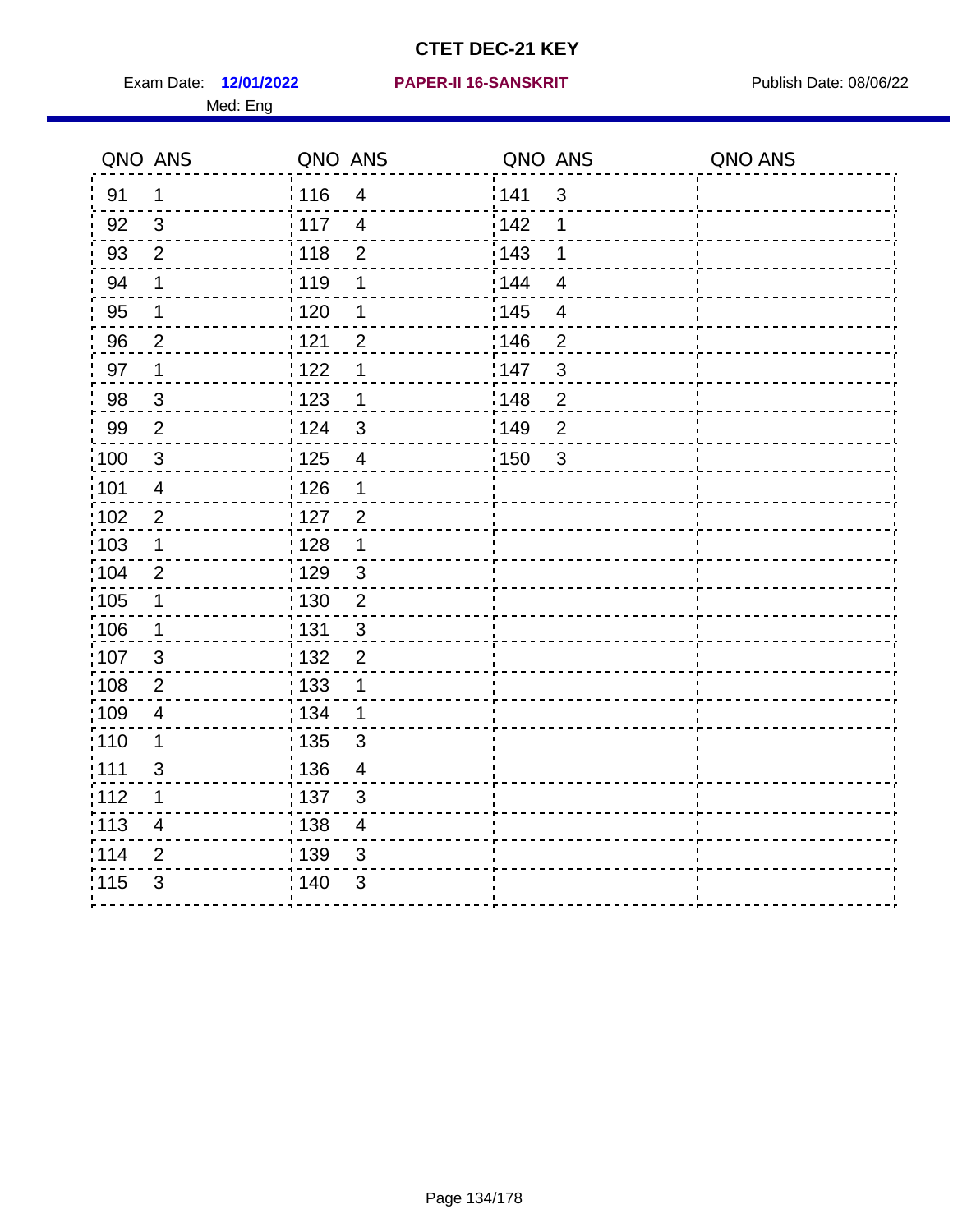Exam Date: 17/01/2022 **PAPER-II - (MAT)** Publish Date: 08/06/22

Med: Eng

**17/01/2022 PAPER-II -(MAT)**

|    | QNO ANS                  | QNO ANS |                         | QNO ANS |                  | QNO ANS |                |
|----|--------------------------|---------|-------------------------|---------|------------------|---------|----------------|
| 1  | 1                        | 26      | $\overline{4}$          | 51      | $\overline{4}$   | 76      | 1              |
| 2  | $\overline{4}$           | 27      | $\overline{4}$          | 52      | $\overline{2}$   | 77      | $\overline{2}$ |
| 3  | 2                        | 28      | $\sqrt{3}$              | 53      | $\mathbf 2$      | 78      | $\overline{4}$ |
| 4  | 4                        | 29      | $\overline{4}$          | 54      | 3                | 79      | $\overline{2}$ |
| 5  | 1                        | 30      | $\overline{2}$          | 55      | $\overline{2}$   | 80      | 1              |
| 6  | $\overline{2}$           | 31      | 3                       | 56      | 3                | 81      | $\overline{2}$ |
| 7  | 1                        | 32      | 9                       | 57      | 1                | 82      | $\overline{2}$ |
| 8  | 3                        | 33      | $\overline{4}$          | 58      | $\overline{2}$   | 83      | $\overline{4}$ |
| 9  | 1                        | 34      | 1                       | 59      | $\mathbf 2$      | 84      | $\overline{4}$ |
| 10 | $\overline{2}$           | 35      | $\mathfrak{S}$          | 60      | $\boldsymbol{2}$ | 85      | 1              |
| 11 | $\overline{\mathcal{A}}$ | 36      | $\overline{2}$          | 61      | $\overline{2}$   | 86      | $\overline{c}$ |
| 12 | $\sqrt{3}$               | 37      | 3                       | 62      | $\overline{2}$   | 87      | $\overline{2}$ |
| 13 | 1                        | 38      | 2                       | 63      | 4                | 88      | $\overline{2}$ |
| 14 | 4                        | 39      | $\overline{2}$          | 64      | 2                | 89      | 3              |
| 15 | $\mathbf 1$              | 40      | $\overline{4}$          | 65      | $\mathbf 1$      | '90     | 1              |
| 16 | $\overline{4}$           | 41      | $\overline{2}$          | .66     | $\overline{2}$   |         |                |
| 17 | 1                        | 42      | 3                       | .67     | $\overline{4}$   |         |                |
| 18 | 2                        | 43      | $\mathbf{3}$            | 68      | 4                |         |                |
| 19 | 2                        | 44      | $\sqrt{3}$              | 69      | 3                |         |                |
| 20 | 3                        | 45      | $\overline{2}$          | 70      | 1                |         |                |
| 21 | 2                        | 46      | 1                       | .71     | 3                |         |                |
| 22 | $\overline{4}$           | 47      | $\overline{4}$          | 72      | $\mathfrak{B}$   |         |                |
| 23 | 1                        | 48      | $\overline{\mathbf{4}}$ | 73      | 3                |         |                |
| 24 | 1                        | 49      | 4                       | 74      | 1                |         |                |
| 25 |                          | 50      | $\overline{2}$          | 75      | 3                |         |                |

Answer key 9 means marks awarded to all the candidates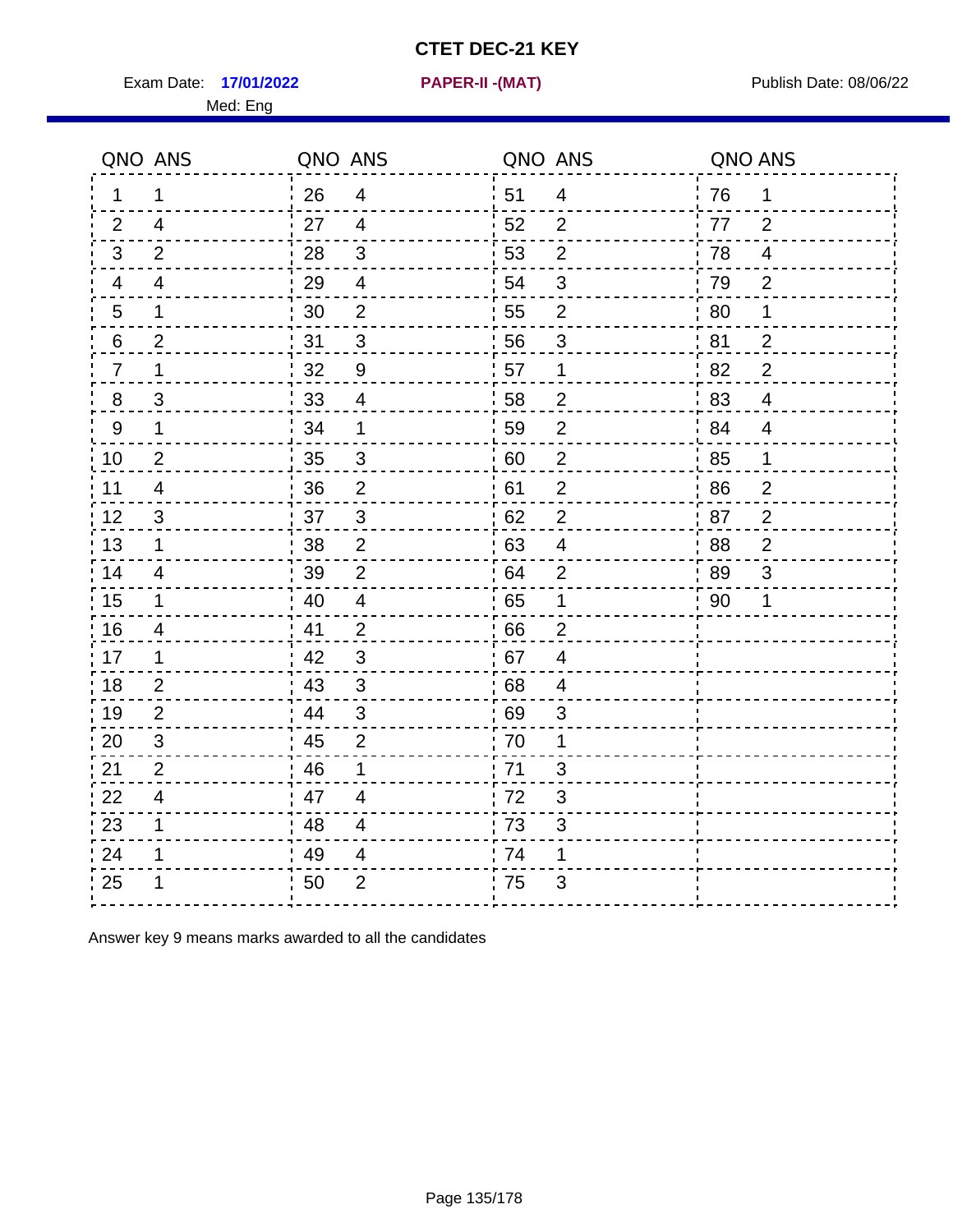Exam Date: 17/01/2022 **PAPER-II-(SOS)** Presset Material Publish Date: 08/06/22

Med: Eng

**17/01/2022 PAPER-II -(SOS)**

|                  | QNO ANS        | QNO ANS |                         | QNO ANS          |                           | QNO ANS |                |
|------------------|----------------|---------|-------------------------|------------------|---------------------------|---------|----------------|
| 1                | 1              | 26      | $\overline{4}$          | ¦ 51             | $\overline{4}$            | 76      | $\overline{4}$ |
| 2                | $\overline{4}$ | 27      | $\overline{4}$          | 52               | 1                         | 77      | 3              |
| 3                | $\overline{2}$ | 28      | 3                       | 53               | $\mathfrak{B}$            | 78      | $\overline{2}$ |
| 4                | $\overline{4}$ | 29      | $\overline{\mathbf{4}}$ | 54               | 3                         | 79      | $\sqrt{3}$     |
| 5                | 1              | 30      | $\mathbf 2$             | 55               | 1                         | 80      | $\overline{2}$ |
| 6                | $\overline{2}$ | 31      | 3                       | 56               | 1                         | 81      | 1              |
| $\overline{7}$   | 1              | 32      | $\mathfrak{S}$          | 57               | 4                         | 82      | 3              |
| $\bf 8$          | 3              | 33      | $\overline{2}$          | 58               | $\mathbf{1}$              | 83      | $\mathbf 1$    |
| $\boldsymbol{9}$ | 1              | 34      | $\mathbf 1$             | 59               | $\mathbf{2}$              | 84      | 3              |
| 10               | $\overline{2}$ | 35      | $\overline{4}$          | 60               | $\ensuremath{\mathsf{3}}$ | 85      | $\overline{4}$ |
| 11               | $\overline{4}$ | 36      | $\overline{2}$          | 61               | $\overline{4}$            | 86      | $\sqrt{3}$     |
| 12               | 3              | 37      | $\overline{4}$          | 62               | $\mathfrak{B}$            | 87      | $\mathbf{3}$   |
| 13               | 1              | 38      | $\overline{2}$          | 63               | $\overline{2}$            | 88      | $\overline{2}$ |
| 14               | 4              | 39      | $\overline{2}$          | 64               | 1                         | 89      | $\overline{4}$ |
| 15               | 1              | 40      | $\overline{2}$          | 65               | $\overline{2}$            | 90      | 1              |
| 16               | $\overline{4}$ | 41      | 1                       | 66               | 3                         |         |                |
| 17               | 1              | 42      | 1                       | 67               | 1,4                       |         |                |
| 18               | $\overline{2}$ | 43      | $\overline{2}$          | 68               | $\mathfrak{S}$            |         |                |
| 19               | 2              | 44      | 3                       | 69               | $\overline{2}$            |         |                |
| 20               | 3              | 45      | 1                       | 70               | 1                         |         |                |
| 21               | $\overline{2}$ | 46      | 4                       | 71               | 3                         |         |                |
| 22               | $\overline{4}$ | 47      | 3                       | $\frac{1}{1}$ 72 | $\overline{\mathcal{A}}$  |         |                |
| 23               | 1              | 48      | 1                       | 73               | $\overline{\mathcal{A}}$  |         |                |
| 24               | 1              | 49      | $\overline{2}$          | 74               | $\overline{2}$            |         |                |
| 25               | 1              | 50      | $\overline{2}$          | 75               | 3                         |         |                |
|                  |                |         |                         |                  |                           |         |                |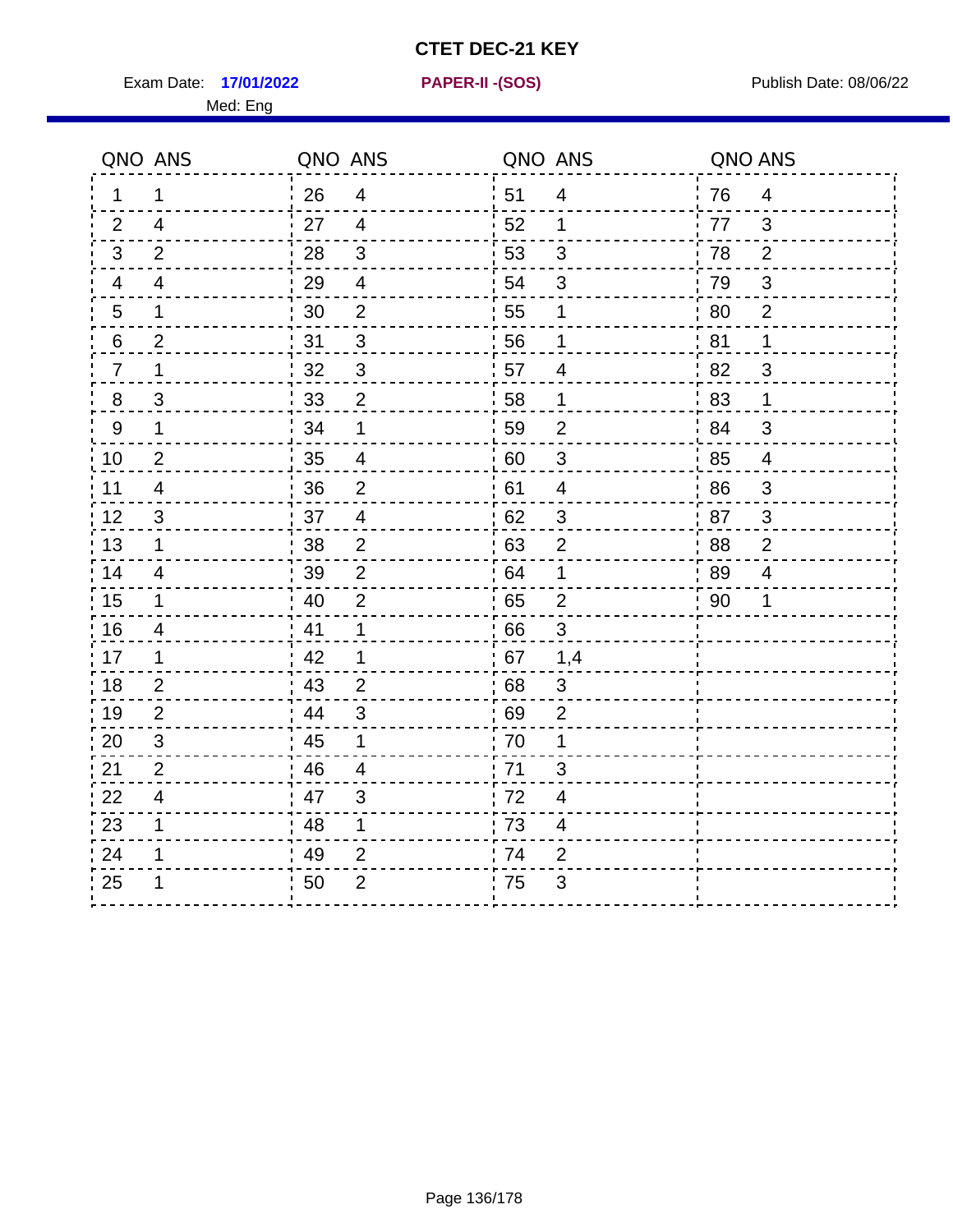Exam Date: 17/01/2022 **PAPER-II 01-ENGLISH Exam Date: 08/06/22** Med: Eng

#### **17/01/2022 PAPER-II 01-ENGLISH**

|                 | QNO ANS                  | QNO ANS           |                          | QNO ANS           |                | QNO ANS |
|-----------------|--------------------------|-------------------|--------------------------|-------------------|----------------|---------|
| 91              | 1                        | 116               | 1                        | 141               | 1              |         |
| 92              | $\mathbf{3}$             | $\frac{1}{2}$ 117 | $\overline{2}$           | 142               | $\overline{2}$ |         |
| 93              | $\overline{2}$           | 118               | 1                        | 143               | 1              |         |
| 94              | $\mathbf 1$              | : 119             | 1                        | : 144             | $\overline{2}$ |         |
| 95              | $\overline{2}$           | : 120             | 1                        | : 145             | 3              |         |
| 96              | 1                        | 121               | $\overline{2}$           | 146               | $\overline{4}$ |         |
| 97              | $\mathbf 1$              | 122               | $\mathbf{3}$             | 147               | 3              |         |
| 98              | $\mathbf{3}$             | ¦ 123             | $\overline{4}$           | 148               | 3              |         |
| 99              | $\overline{2}$           | 124               | 1                        | 149               | 3              |         |
| 100             | $\mathbf 3$              | $\frac{1}{1}$ 125 | $\mathbf{3}$             | $\frac{1}{1}$ 150 | $\overline{4}$ |         |
| :101            | $\overline{\mathcal{A}}$ | 126               | $\overline{2}$           |                   |                |         |
| 102             | $\overline{2}$           | : 127             | $\overline{4}$           |                   |                |         |
| 103             | $\overline{4}$           | : 128             | $\overline{2}$           |                   |                |         |
| $\frac{1}{104}$ | $\overline{2}$           | $\frac{1}{1}$ 129 | $\overline{2}$           |                   |                |         |
| 105             | $\overline{2}$           | 130               | $\overline{2}$           |                   |                |         |
| 106             | $\overline{4}$           | : 131             | $\mathbf 1$              |                   |                |         |
| ;107            | $\overline{4}$           | 132               | $\mathfrak{S}$           |                   |                |         |
| 108             | $\mathbf{2}$             | : 133             | $\overline{2}$           |                   |                |         |
| :109            | $\mathbf 1$              | : 134             | $\overline{4}$           |                   |                |         |
| :110            | $\overline{4}$           | : 135             | $\overline{\mathcal{A}}$ |                   |                |         |
| :111            | 3                        | 136               | $\overline{2}$           |                   |                |         |
| 112             | $\mathbf{2}$             | 137               | $\mathfrak{S}$           |                   |                |         |
| 113             | $\mathbf 2$              | : 138             | 1                        |                   |                |         |
| 114             | 3                        | 139               | 4                        |                   |                |         |
| 115             | $\overline{2}$           | 140               | 1                        |                   |                |         |
|                 |                          |                   |                          |                   |                |         |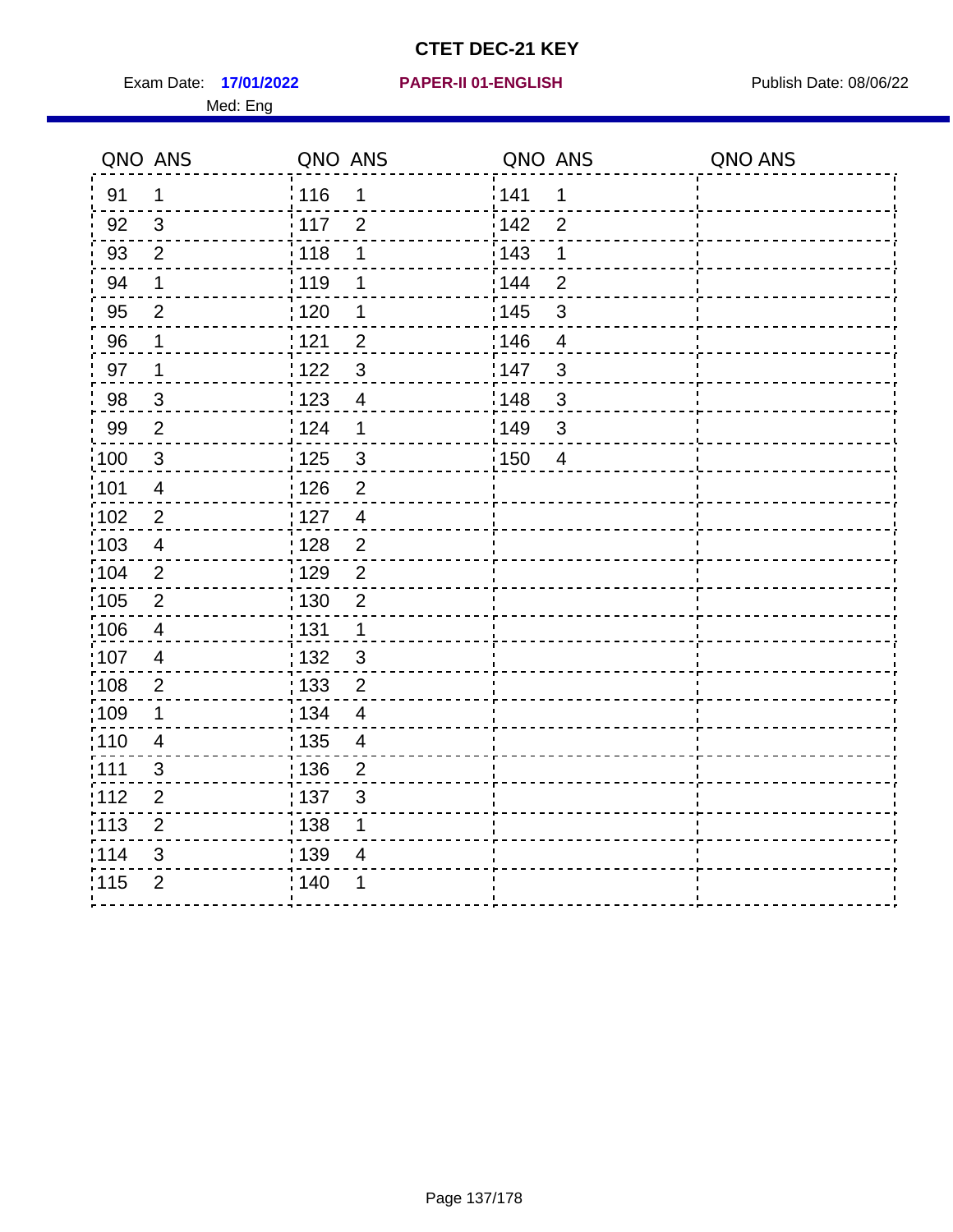Exam Date: 17/01/2022 **PAPER-II 02-HINDI Exam Date: 08/06/22** Med: Eng

#### **17/01/2022 PAPER-II 02-HINDI**

|                   | QNO ANS                 | QNO ANS           |                | QNO ANS |                | QNO ANS |
|-------------------|-------------------------|-------------------|----------------|---------|----------------|---------|
| 91                | $\mathfrak{S}$          | : 116             | 1              | 141     | 1              |         |
| 92                | 3                       | 117               | $\overline{2}$ | 142     | $\overline{2}$ |         |
| 93                | $\mathfrak{S}$          | 118               | 1              | 143     | $\mathbf 1$    |         |
| 94                | $\sqrt{3}$              | : 119             | 1              | 144     | $\overline{2}$ |         |
| 95                | $\overline{2}$          | : 120             | 1              | : 145   | $\mathfrak{S}$ |         |
| 96                | $\mathbf 1$             | 1121              | 1              | 146     | $\overline{4}$ |         |
| 97                | $\overline{2}$          | 1122              | $\mathbf{3}$   | 147     | 3              |         |
| 98                | $\overline{2}$          | 1123              | $\overline{2}$ | 148     | 3              |         |
| 99                | $\overline{2}$          | 124               | $\overline{2}$ | 149     | 3              |         |
| $\frac{1}{100}$   | $\mathbf{3}$            | : 125             | 3              | : 150   | 4              |         |
| :101              | $\overline{2}$          | : 126             | 1              |         |                |         |
| $\frac{1}{1}$ 102 | $\overline{4}$          | $\frac{1}{1}$ 127 | $\overline{2}$ |         |                |         |
| 103               | 3                       | : 128             | 1              |         |                |         |
| :104              | $\mathbf 1$             | : 129             | $\overline{4}$ |         |                |         |
| 105               | $\overline{2}$          | : 130             | $\mathbf{3}$   |         |                |         |
| $\frac{1}{1}$ 106 | $\overline{\mathbf{4}}$ | : 131             | $\mathfrak{3}$ |         |                |         |
| 107               | $\overline{4}$          | 132               | 3              |         |                |         |
| 108               | $\overline{2}$          | : 133             | $\mathbf 1$    |         |                |         |
| $\frac{1}{1}$ 109 | $\mathbf 1$             | : 134             | $\overline{2}$ |         |                |         |
| : 110             | $\overline{\mathbf{4}}$ | 135               | $\mathfrak{S}$ |         |                |         |
| :111              | 3                       | : 136             | 2              |         |                |         |
| 112               | $\overline{2}$          | : 137             | $\mathbf{3}$   |         |                |         |
| :113              | $\mathbf{2}$            | : 138             | $\mathbf 1$    |         |                |         |
| 114               | 3                       | 139               | 4              |         |                |         |
| 115               | $\overline{2}$          | : 140             |                |         |                |         |
|                   |                         |                   |                |         |                |         |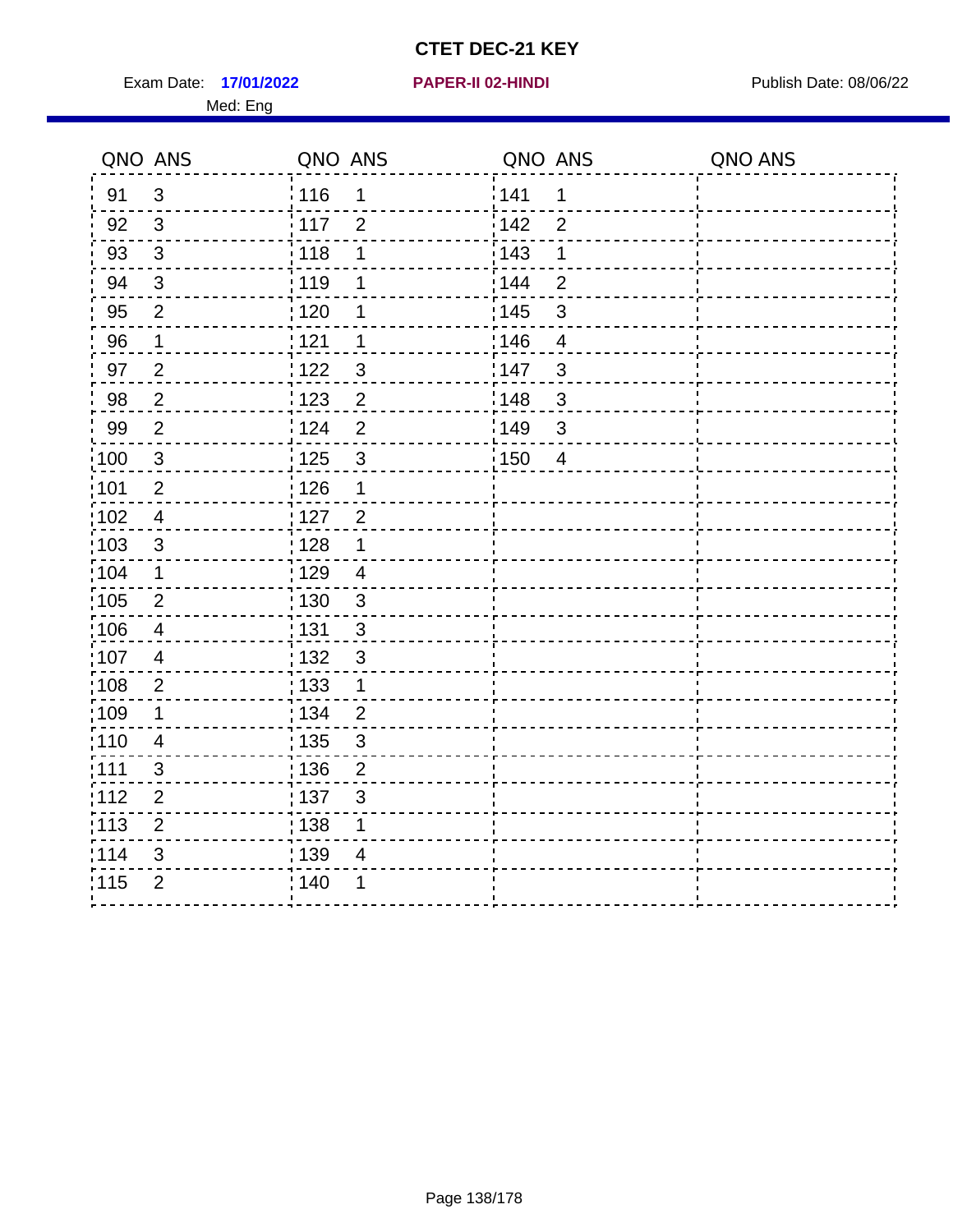Med: Eng

#### **17/01/2022 PAPER-II 03-ASSAMESE** Exam Date: Publish Date: 08/06/22

|                   | QNO ANS        | QNO ANS |                         | QNO ANS |                | QNO ANS |
|-------------------|----------------|---------|-------------------------|---------|----------------|---------|
| 91                | $\mathbf{3}$   | 116     | 1                       | 141     | 1              |         |
| 92                | $\overline{4}$ | 117     | $\overline{2}$          | 142     | $\overline{2}$ |         |
| 93                | $\mathbf 1$    | 118     | 1                       | 143     | 1              |         |
| 94                | $\overline{2}$ | : 119   | 1                       | 144     | $\overline{2}$ |         |
| 95                | 1              | : 120   | 1                       | : 145   | $\sqrt{3}$     |         |
| 96                | 1              | 121     | $\overline{2}$          | 146     | $\overline{4}$ |         |
| 97                | $\mathbf{3}$   | 122     | $\mathbf{3}$            | 147     | $\mathfrak{S}$ |         |
| 98                | $\overline{2}$ | 123     | $\mathbf{1}$            | 148     | $\mathbf{3}$   |         |
| 99                | $\sqrt{3}$     | 124     | $\mathfrak{3}$          | 149     | $\sqrt{3}$     |         |
| 100               | $\sqrt{2}$     | 125     | $\overline{\mathbf{4}}$ | 150     | $\overline{4}$ |         |
| 101               | $\overline{2}$ | 126     | $\mathbf 1$             |         |                |         |
| 102               | $\overline{2}$ | 127     | $\overline{4}$          |         |                |         |
| 103               | 3              | : 128   | $\overline{2}$          |         |                |         |
| $\frac{1}{104}$   | 2              | : 129   | $\overline{2}$          |         |                |         |
| $\frac{1}{1}$ 105 | $\overline{4}$ | : 130   | $\mathsf 3$             |         |                |         |
| 106               | $\overline{4}$ | : 131   | $\overline{2}$          |         |                |         |
| 107               | $\overline{4}$ | : 132   | $\mathbf 1$             |         |                |         |
| 108               | $\sqrt{2}$     | : 133   | $\overline{2}$          |         |                |         |
| :109              | $\mathbf 1$    | : 134   | $\mathbf 1$             |         |                |         |
| :110              | 4              | 135     | $\overline{2}$          |         |                |         |
| : 111             | 3              | : 136   | $\overline{2}$          |         |                |         |
| 112               | $\overline{2}$ | : 137   | $\sqrt{3}$              |         |                |         |
| $\frac{1}{1}$ 113 | $\overline{2}$ | : 138   | 1                       |         |                |         |
| 114               | 3              | : 139   | 4                       |         |                |         |
| 115               | $\overline{2}$ | 140     | 1                       |         |                |         |
|                   |                |         |                         |         |                |         |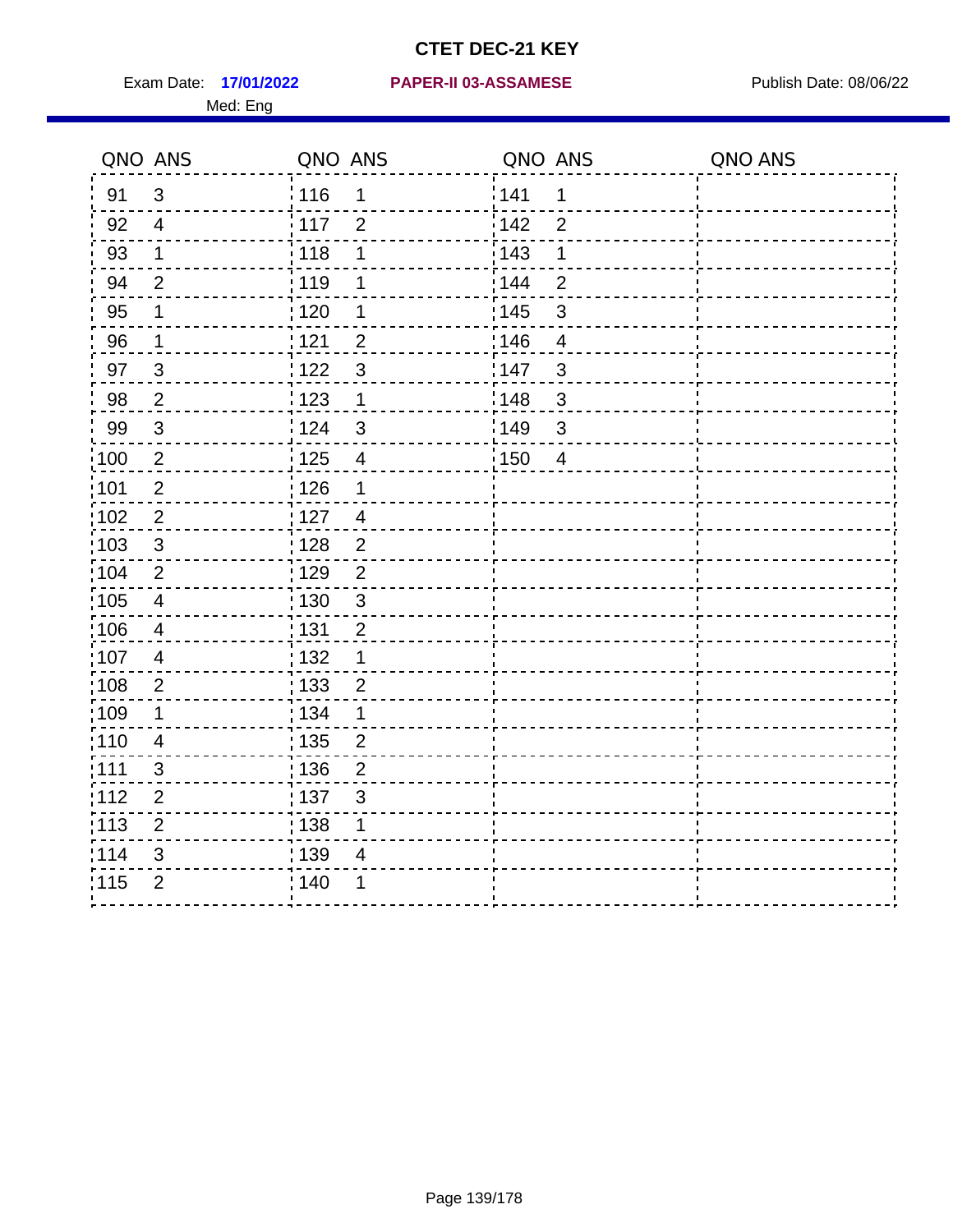Exam Date: 17/01/2022 **PAPER-II 04-BENGALI Exam Date: 08/06/22** Med: Eng

#### **17/01/2022 PAPER-II 04-BENGALI**

|                   | QNO ANS        | QNO ANS |                         | QNO ANS |                | QNO ANS |
|-------------------|----------------|---------|-------------------------|---------|----------------|---------|
| 91                | $\overline{2}$ | 116     | 1                       | 141     | 1              |         |
| 92                | $\overline{4}$ | 117     | $\overline{2}$          | 142     | $\overline{2}$ |         |
| 93                | $\sqrt{3}$     | 118     | 1                       | 143     | 1              |         |
| 94                | $\mathbf 1$    | 119     | 1                       | 144     | $\overline{2}$ |         |
| 95                | $\overline{2}$ | : 120   | 1                       | : 145   | $\mathfrak{S}$ |         |
| 96                | 3              | 121     | 1                       | 146     | 4              |         |
| 97                | $\overline{4}$ | 1122    | $\overline{4}$          | 147     | $\mathbf{3}$   |         |
| 98                | $\mathbf 1$    | 123     | $\overline{4}$          | 148     | $\mathbf{3}$   |         |
| 99                | $\overline{2}$ | 124     | $\sqrt{3}$              | 149     | $\mathsf 3$    |         |
| 100               | $\mathbf 1$    | 125     | $\overline{\mathbf{4}}$ | 150     | $\overline{4}$ |         |
| 101               | $\overline{4}$ | 126     | $\mathbf 1$             |         |                |         |
| $102$             | $\overline{2}$ | : 127   | $\mathbf{3}$            |         |                |         |
| 103               | $\mathbf{3}$   | 128     | $\overline{2}$          |         |                |         |
| $\frac{1}{1}$ 104 | $\mathbf 1$    | : 129   | $\mathbf 1$             |         |                |         |
| $\frac{1}{1}$ 105 | $\overline{4}$ | : 130   | $\mathfrak{S}$          |         |                |         |
| 106               | $\overline{4}$ | : 131   | $\overline{2}$          |         |                |         |
| 107               | $\overline{4}$ | : 132   | $\overline{4}$          |         |                |         |
| 108               | $\sqrt{2}$     | 133     | $\mathbf{1}$            |         |                |         |
| :109              | $\mathbf 1$    | : 134   | $\mathfrak{3}$          |         |                |         |
| :110              | $\overline{4}$ | : 135   | $\overline{2}$          |         |                |         |
| : 111             | $\mathfrak{S}$ | 136     | $\overline{2}$          |         |                |         |
| 112               | $\overline{2}$ | : 137   | $\sqrt{3}$              |         |                |         |
| $\frac{1}{1}$ 113 | $\overline{2}$ | 138     | 1                       |         |                |         |
| 114               | 3              | : 139   | 4                       |         |                |         |
| 115               | $\overline{2}$ | 140     | 1                       |         |                |         |
|                   |                |         |                         |         |                |         |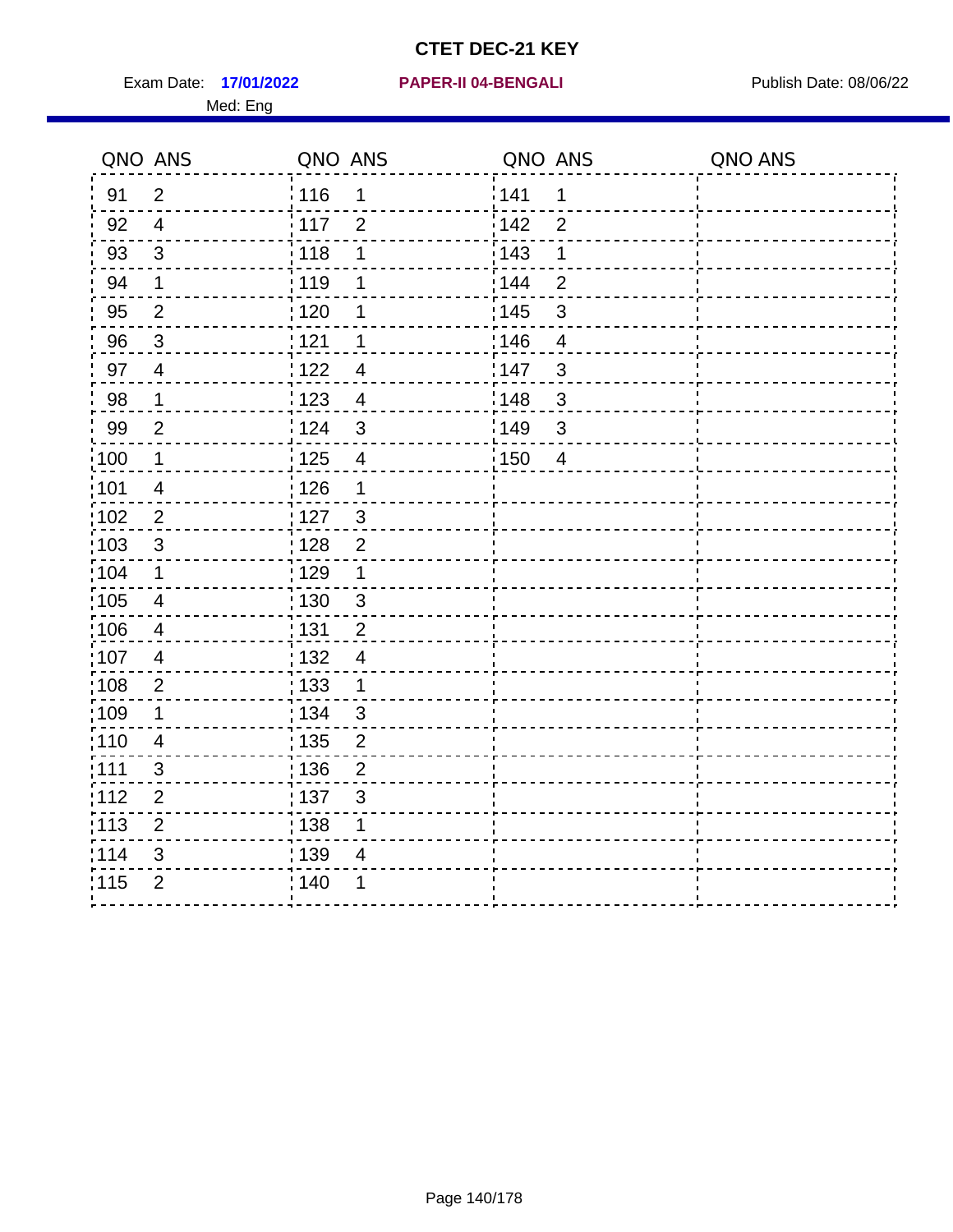Exam Date: 17/01/2022 **PAPER-II 05-GARO** Publish Date: 08/06/22 Med: Eng

#### **17/01/2022 PAPER-II 05-GARO**

| QNO ANS           |                | QNO ANS                             | QNO ANS                                        | QNO ANS |
|-------------------|----------------|-------------------------------------|------------------------------------------------|---------|
| 91                | $\overline{2}$ | : 116<br>1                          | <sup>'</sup> 141<br>$\mathbf 1$                |         |
| 92                | $\overline{2}$ | : 117<br>$\overline{2}$             | 142<br>$\overline{2}$                          |         |
| 93                | $\overline{2}$ | 118<br>1                            | 143<br>$\mathbf 1$                             |         |
| 94                | $\mathbf 1$    | :119<br>1                           | 144<br>$\overline{2}$                          |         |
| 95                | $\overline{4}$ | : 120<br>1                          | $\frac{1}{1}$ 145<br>$\ensuremath{\mathsf{3}}$ |         |
| 96                | $\mathbf{3}$   | 121<br>1                            | 146<br>4                                       |         |
| 97                | $\mathbf 1$    | :122<br>$\mathbf{3}$                | 147<br>3                                       |         |
| 98                | $\mathfrak{S}$ | $\frac{1}{2}$ 123<br>$\overline{2}$ | 148<br>3                                       |         |
| 99                | $\overline{2}$ | 124<br>$\mathbf{3}$                 | :149<br>$\mathbf{3}$                           |         |
| $\frac{1}{1}$ 100 | $\overline{2}$ | $\frac{1}{1}$ 125<br>$\mathbf 1$    | : 150<br>4                                     |         |
| 101               | $\mathbf 2$    | 126<br>$\overline{2}$               |                                                |         |
| 102               | $\mathbf{3}$   | 127<br>$\overline{2}$               |                                                |         |
| 103               | 4              | $\mathbf{3}$<br>: 128               |                                                |         |
| 104               | 3              | : 129<br>$\overline{2}$             |                                                |         |
| 105               | $\mathbf 1$    | : 130<br>$\mathbf 1$                |                                                |         |
| 106               | 4              | : 131<br>$\overline{4}$             |                                                |         |
| 107               | $\overline{4}$ | : 132<br>$\overline{2}$             |                                                |         |
| 108               | $\overline{2}$ | : 133<br>$\mathbf 1$                |                                                |         |
| 109               | 1              | : 134<br>$\overline{4}$             |                                                |         |
| :110              | 4              | : 135<br>$\overline{2}$             |                                                |         |
| 111               | 3              | : 136<br>$\overline{c}$             |                                                |         |
| 112               | $\overline{2}$ | $\frac{1}{1}$ 137<br>$\mathsf 3$    |                                                |         |
| : 113             | $\overline{2}$ | : 138<br>1                          |                                                |         |
| 114               | 3              | 139<br>4                            |                                                |         |
| 115               | $\overline{2}$ | 140<br>1                            |                                                |         |
|                   |                |                                     |                                                |         |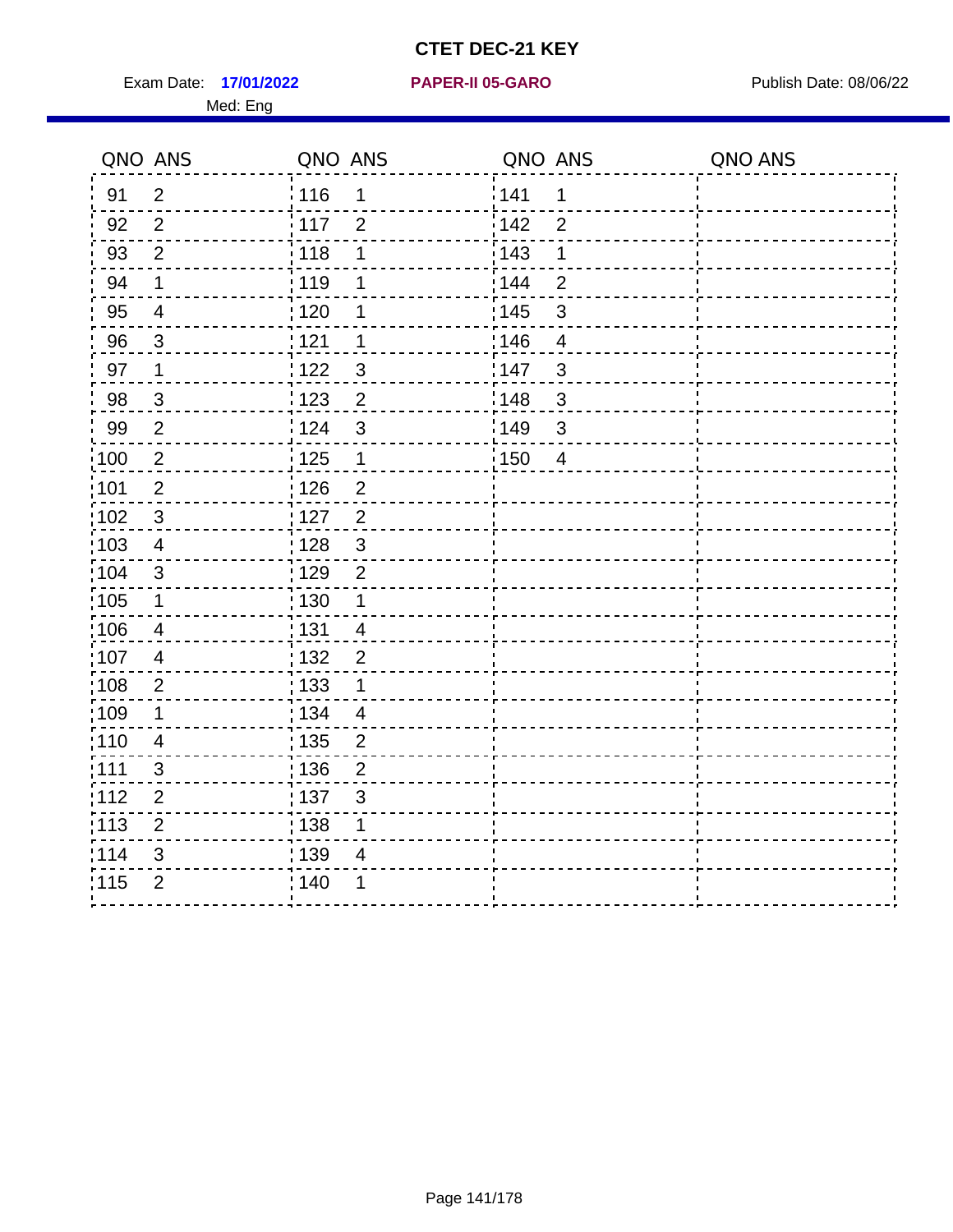Med: Eng

#### **17/01/2022 PAPER-II 06-GUJARATI** Exam Date: Publish Date: 08/06/22

|                   | QNO ANS                  | QNO ANS           |                         | QNO ANS           |                          | QNO ANS |
|-------------------|--------------------------|-------------------|-------------------------|-------------------|--------------------------|---------|
| 91                | $\mathbf{3}$             | ່ 116             | 1                       | 141               | 1                        |         |
| 92                | $\mathbf{1}$             | 117               | $\overline{2}$          | 142               | $\overline{2}$           |         |
| 93                | $\mathbf 1$              | 118               | 1                       | 143               | 1                        |         |
| 94                | $\sqrt{3}$               | : 119             | 1                       | : 144             | $\overline{2}$           |         |
| 95                | 1                        | 120               | 1                       | : 145             | 3                        |         |
| 96                | $\overline{4}$           | 121               | 1                       | 146               | $\overline{\mathcal{A}}$ |         |
| 97                | $\mathbf{3}$             | 122               | $\overline{2}$          | 147               | 3                        |         |
| 98                | $\overline{2}$           | 123               | $\mathfrak{S}$          | 148               | $\mathbf{3}$             |         |
| 99                | $\mathbf 1$              | 124               | $\overline{\mathbf{4}}$ | 149               | $\mathfrak{S}$           |         |
| $\frac{1}{1}$ 100 | $\overline{4}$           | $\frac{1}{1}$ 125 | $\mathfrak{S}$          | $\frac{1}{1}$ 150 | $\overline{4}$           |         |
| :101              | $\mathbf 2$              | : 126             | 1                       |                   |                          |         |
| 102               | $\mathbf 1$              | 127               | $\mathbf{3}$            |                   |                          |         |
| 103               | $\mathbf 1$              | : 128             | $\mathbf 1$             |                   |                          |         |
| 104               | $\mathbf{1}$             | : 129             | $\mathfrak{3}$          |                   |                          |         |
| 105               | $\mathbf 1$              | : 130             | $\mathfrak{S}$          |                   |                          |         |
| :106              | $\overline{4}$           | : 131             | $\overline{4}$          |                   |                          |         |
| 107               | $\overline{\mathcal{A}}$ | 132               | $\overline{2}$          |                   |                          |         |
| 108               | $\overline{2}$           | 133               | $\mathbf{1}$            |                   |                          |         |
| :109              | $\mathbf 1$              | : 134             | 3                       |                   |                          |         |
| 110               | $\overline{4}$           | 135               | $\overline{2}$          |                   |                          |         |
| 111               | 3                        | : 136             | $\overline{2}$          |                   |                          |         |
| 112               | $\overline{2}$           | 137               | $\mathfrak{B}$          |                   |                          |         |
| 113               | $\mathbf 2$              | 138               | 1                       |                   |                          |         |
| 114               | 3                        | 139               | 4                       |                   |                          |         |
| 115               | $\overline{2}$           | 140               | 1                       |                   |                          |         |
|                   |                          |                   |                         |                   |                          |         |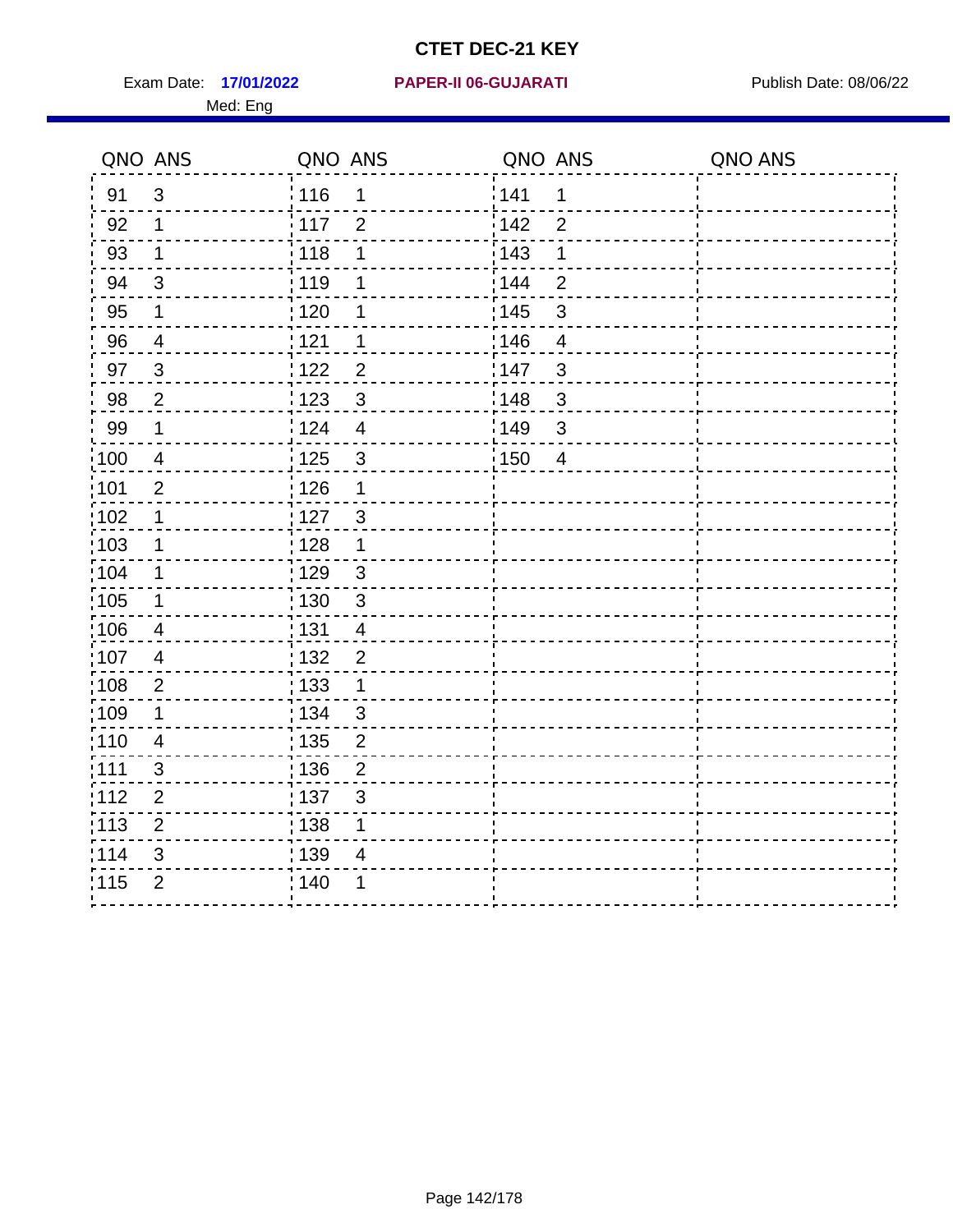Med: Eng

#### **17/01/2022 PAPER-II 07-KANNADA** Exam Date: Publish Date: 08/06/22

|                   | QNO ANS        | QNO ANS                                      | QNO ANS                             | QNO ANS |
|-------------------|----------------|----------------------------------------------|-------------------------------------|---------|
| 91                | $\mathfrak{S}$ | : 116<br>1                                   | 141<br>1                            |         |
| 92                | $\mathbf 1$    | 117<br>$\overline{2}$                        | 142<br>$\overline{2}$               |         |
| 93                | $\overline{2}$ | 118<br>1                                     | 143<br>$\mathbf 1$                  |         |
| 94                | $\mathfrak{S}$ | 119<br>1                                     | 144<br>$\overline{2}$               |         |
| 95                | $\sqrt{3}$     | $\frac{1}{1}$ 120<br>1                       | : 145<br>$\mathbf{3}$               |         |
| 96                | $\mathbf{1}$   | 1121<br>1                                    | 146<br>4                            |         |
| 97                | $\mathbf{3}$   | 122<br>$\overline{2}$                        | 147<br>$\mathfrak{S}$               |         |
| 98                | $\mathbf{3}$   | 123<br>$\overline{4}$                        | 148<br>$\mathbf{3}$                 |         |
| 99                | $\mathbf 1$    | 124<br>$\mathfrak{S}$                        | :149<br>$\mathfrak{S}$              |         |
| $\frac{1}{1}$ 100 | $\mathfrak{3}$ | $\frac{1}{2}$ 125<br>$\overline{\mathbf{4}}$ | $\frac{1}{1}$ 150<br>$\overline{4}$ |         |
| :101              | $\mathbf{1}$   | $\frac{1}{2}$ 126<br>$\overline{2}$          |                                     |         |
| 102               | $\overline{2}$ | 127<br>1                                     |                                     |         |
| 103               | 3              | 128<br>$\mathbf{1}$                          |                                     |         |
| 104               | $\overline{2}$ | : 129<br>$\mathbf{3}$                        |                                     |         |
| 105               | $\sqrt{2}$     | $\frac{1}{1}$ 130<br>$\mathbf 1$             |                                     |         |
| :106              | 4              | : 131<br>$\mathbf 1$                         |                                     |         |
| :107              | $\overline{4}$ | : 132<br>3                                   |                                     |         |
| 108               | $\overline{2}$ | 133<br>$\mathbf{1}$                          |                                     |         |
| :109              | $\mathbf 1$    | : 134<br>$\overline{2}$                      |                                     |         |
| :110              | $\overline{4}$ | : 135<br>3                                   |                                     |         |
| 111               | $\mathfrak{S}$ | : 136<br>$\overline{2}$                      |                                     |         |
| 112               | $\overline{2}$ | 137<br>$\mathfrak{B}$                        |                                     |         |
| 113               | $\mathbf 2$    | 138<br>1                                     |                                     |         |
| 114               | 3              | 139<br>4                                     |                                     |         |
| 115               | $\overline{2}$ | 140<br>1                                     |                                     |         |
|                   |                |                                              |                                     |         |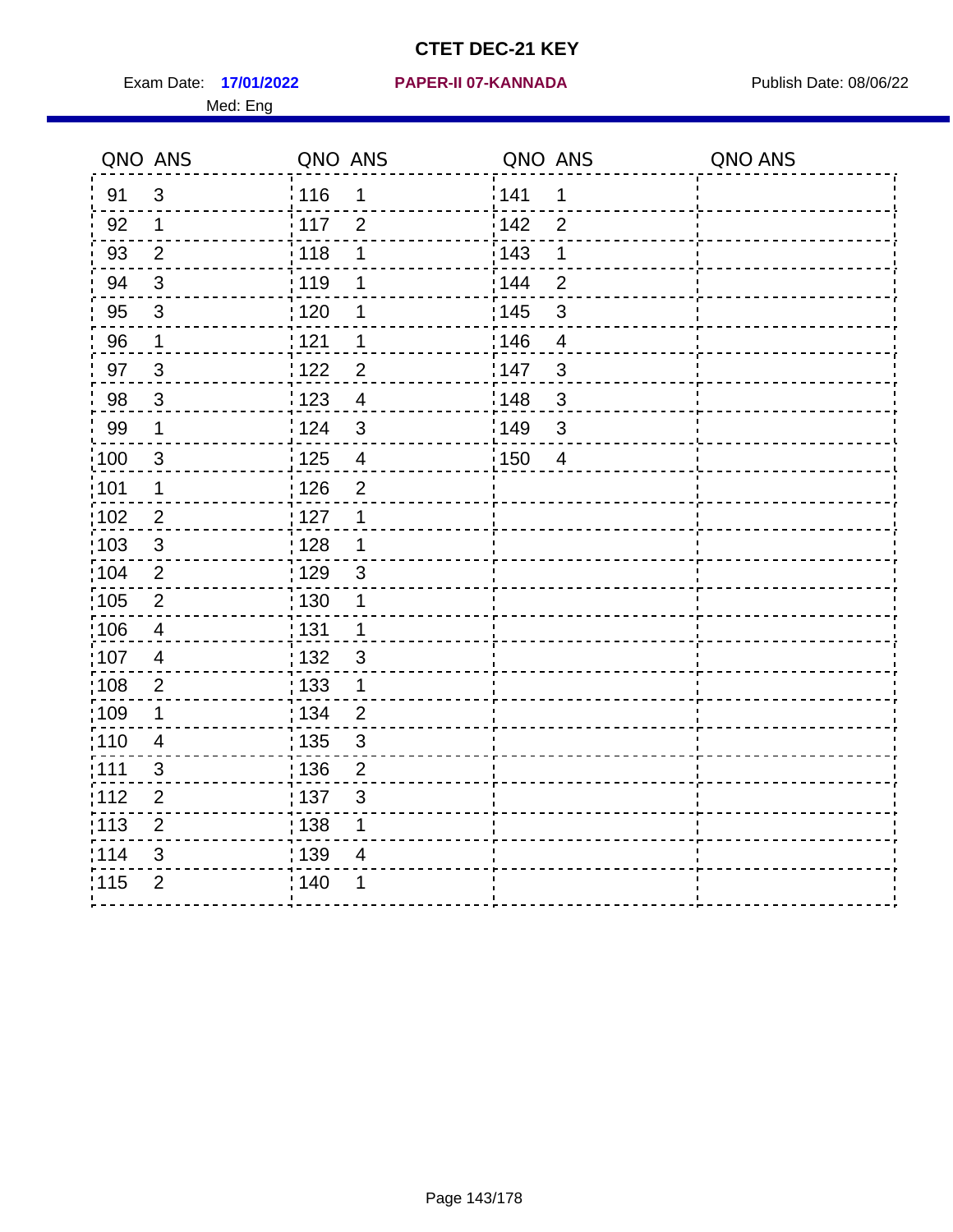Exam Date: 17/01/2022 **PAPER-II 08-KHASI** Publish Date: 08/06/22 Med: Eng

#### **17/01/2022 PAPER-II 08-KHASI**

|                   | QNO ANS                 | QNO ANS |                | QNO ANS           |                | QNO ANS |
|-------------------|-------------------------|---------|----------------|-------------------|----------------|---------|
| 91                | $\overline{2}$          | 116     | 1              | 141               | 1              |         |
| 92                | $\overline{2}$          | 117     | $\overline{2}$ | 142               | $\overline{2}$ |         |
| 93                | $\mathbf 1$             | 118     | 1              | 143               | 1              |         |
| 94                | $\mathfrak{B}$          | : 119   | 1              | 144               | $\overline{2}$ |         |
| 95                | $\overline{2}$          | : 120   | 1              | : 145             | $\sqrt{3}$     |         |
| 96                | 1                       | 121     | 1              | 146               | 4              |         |
| 97                | $\overline{4}$          | 1122    | $\mathbf{3}$   | 147               | $\sqrt{3}$     |         |
| 98                | $\overline{c}$          | 1123    | $\mathbf{3}$   | 148               | $\mathbf{3}$   |         |
| 99                | $\sqrt{3}$              | 124     | $\mathbf{3}$   | 149               | $\sqrt{3}$     |         |
| 100               | $\sqrt{3}$              | 125     | $\mathbf 1$    | $\frac{1}{1}$ 150 | $\overline{4}$ |         |
| 101               | $\overline{\mathbf{4}}$ | 126     | 1              |                   |                |         |
| 102               | $\overline{2}$          | : 127   | $\overline{2}$ |                   |                |         |
| :103              | $\overline{2}$          | : 128   | $\overline{4}$ |                   |                |         |
| 104               | $\mathbf 1$             | : 129   | $\mathbf{3}$   |                   |                |         |
| 105               | $\overline{\mathbf{4}}$ | : 130   | $\mathbf{3}$   |                   |                |         |
| 106               | $\overline{4}$          | : 131   | 3              |                   |                |         |
| :107              | $\overline{4}$          | : 132   | $\overline{2}$ |                   |                |         |
| $\frac{1}{1}$ 108 | $\mathbf{2}$            | 133     | $\overline{2}$ |                   |                |         |
| :109              | $\mathbf 1$             | : 134   | $\overline{2}$ |                   |                |         |
| :110              | 4                       | 135     | 3              |                   |                |         |
| 1111              | 3                       | : 136   | $\overline{2}$ |                   |                |         |
| 112               | $\overline{2}$          | : 137   | $\sqrt{3}$     |                   |                |         |
| $\frac{1}{1}$ 113 | $\overline{2}$          | : 138   | 1              |                   |                |         |
| 114               | 3                       | : 139   | 4              |                   |                |         |
| 115               | $\overline{2}$          | 140     | 1              |                   |                |         |
|                   |                         |         |                |                   |                |         |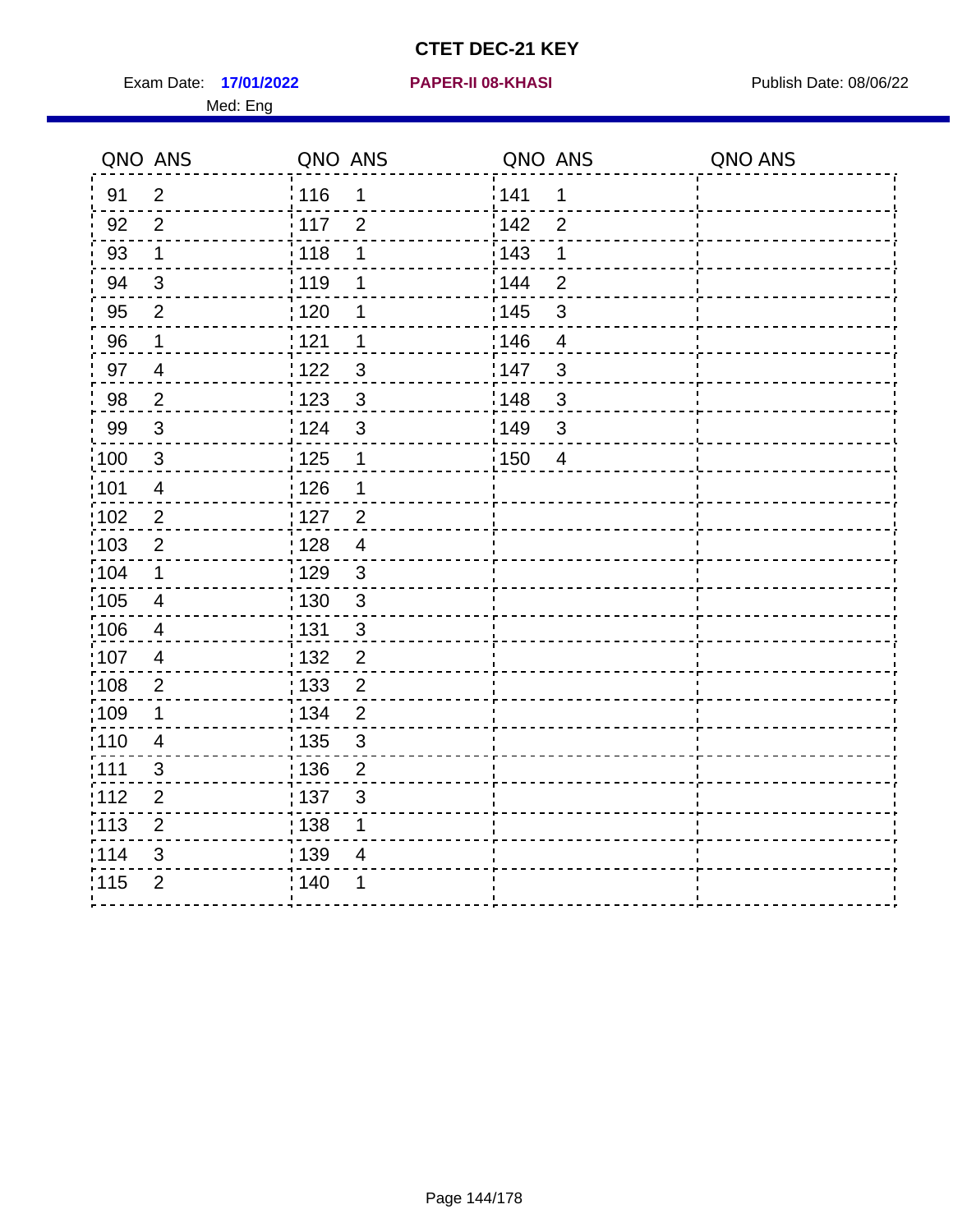Med: Eng

#### **17/01/2022 PAPER-II 09-MALAYALAM** Exam Date: Publish Date: 08/06/22

| QNO ANS |                          | QNO ANS |                          | QNO ANS |                          | QNO ANS |
|---------|--------------------------|---------|--------------------------|---------|--------------------------|---------|
| 91      | $\mathfrak{S}$           | 116     | 1                        | 141     | 1                        |         |
| 92      | $\overline{2}$           | 117     | $\overline{2}$           | 142     | $\overline{2}$           |         |
| 93      | $\overline{2}$           | 118     | 1                        | : 143   | 1                        |         |
| 94      | $\mathfrak{S}$           | 119     | 1                        | : 144   | $\overline{2}$           |         |
| 95      | 1                        | 120     | 1                        | : 145   | $\mathbf{3}$             |         |
| 96      | $\overline{2}$           | 121     | 3                        | 146     | $\overline{4}$           |         |
| 97      | $\mathbf{3}$             | 122     | $\overline{4}$           | 147     | $\overline{\mathbf{3}}$  |         |
| 98      | $\mathbf{3}$             | 123     | $\overline{2}$           | 148     | $\mathbf{3}$             |         |
| 99      | $\mathfrak{3}$           | 124     | $\mathbf 1$              | 149     | $\overline{\mathbf{3}}$  |         |
| 100     | $\mathbf{3}$             | 125     | $\overline{2}$           | 150     | $\overline{\mathcal{A}}$ |         |
| 101     | $\sqrt{3}$               | 126     | $\mathbf{3}$             |         |                          |         |
| 102     | $\overline{4}$           | 127     | $\overline{4}$           |         |                          |         |
| 103     | $\mathbf{3}$             | : 128   | $\overline{2}$           |         |                          |         |
| 104     | $\mathfrak{B}$           | 129     | 1                        |         |                          |         |
| 105     | $\overline{2}$           | 130     | $\overline{\mathbf{4}}$  |         |                          |         |
| 106     | $\overline{4}$           | 131     | 3                        |         |                          |         |
| 107     | $\overline{\mathcal{A}}$ | : 132   | 3                        |         |                          |         |
| 108     | $\overline{2}$           | 133     | $\mathbf 1$              |         |                          |         |
| 109     | 1                        | 134     | $\overline{\mathcal{A}}$ |         |                          |         |
| 110     | 4                        | 135     | $\mathfrak{S}$           |         |                          |         |
| 111     | 3                        | : 136   | $\overline{2}$           |         |                          |         |
| 112     | $\overline{2}$           | :137    | $\mathfrak{B}$           |         |                          |         |
| 113     | $\overline{2}$           | 138     | $\mathbf 1$              |         |                          |         |
| 114     | 3                        | 139     | $\overline{\mathcal{A}}$ |         |                          |         |
| 115     | $\overline{2}$           | : 140   | 1                        |         |                          |         |
|         |                          |         |                          |         |                          |         |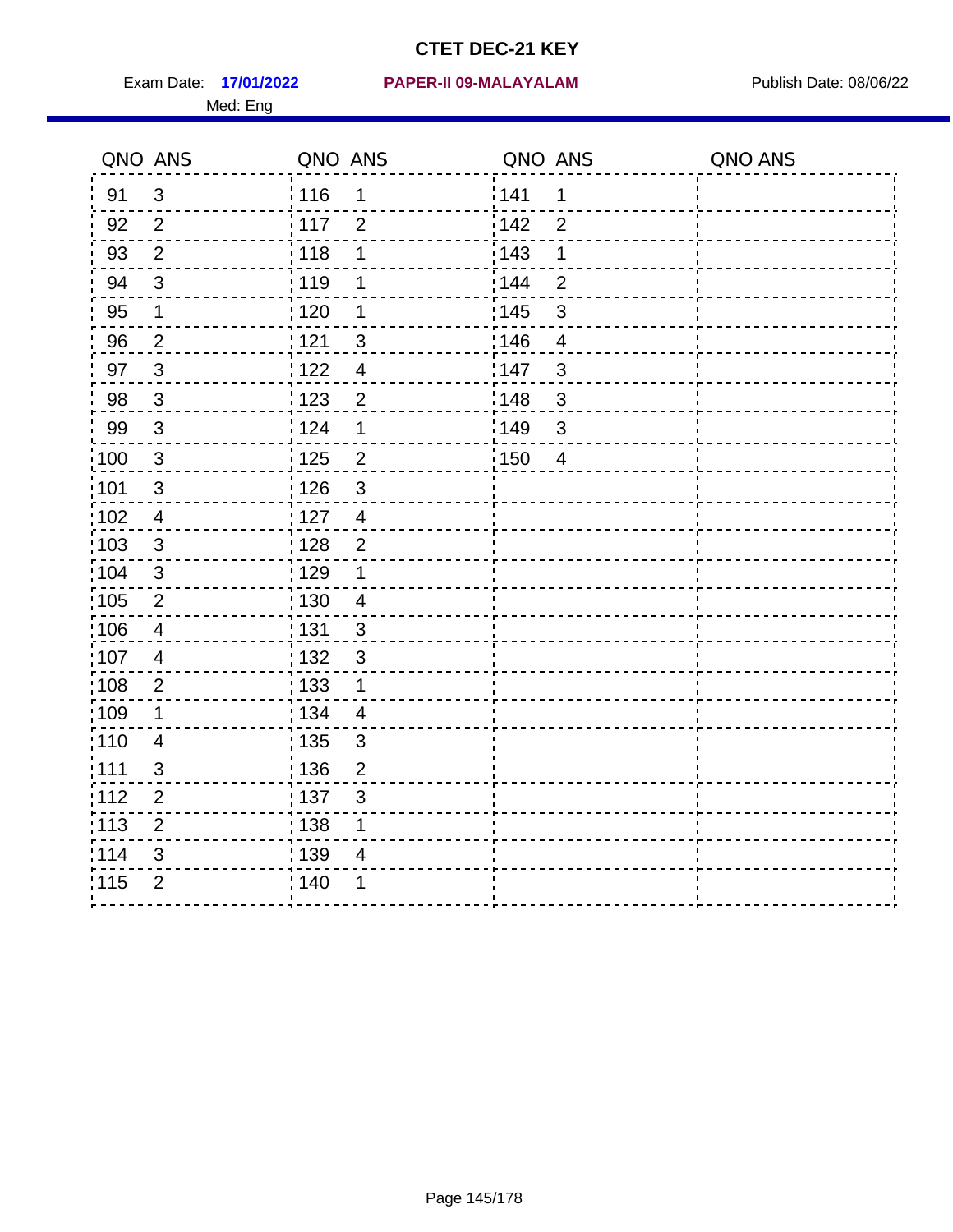Exam Date: 17/01/2022 PAPER-II 10-MANIPURI<br>
Publish Date: 08/06/22 Med: Eng

|                   | QNO ANS        | QNO ANS                             | QNO ANS                 | QNO ANS |
|-------------------|----------------|-------------------------------------|-------------------------|---------|
| 91                | $\mathfrak{S}$ | 116<br>1                            | 141<br>$\mathbf 1$      |         |
| 92                | $\overline{2}$ | $\frac{1}{2}$ 117<br>$\overline{2}$ | 142<br>$\overline{2}$   |         |
| 93                | $\mathfrak{S}$ | 118<br>1                            | 143<br>1                |         |
| 94                | 1              | : 119<br>1                          | : 144<br>$\overline{2}$ |         |
| 95                | 3              | : 120<br>1                          | : 145<br>3              |         |
| 96                | $\mathbf 1$    | 121<br>3                            | 146<br>$\overline{4}$   |         |
| 97                | $\mathbf{3}$   | $\overline{2}$<br>122               | 147<br>3                |         |
| 98                | $\mathbf{3}$   | 123<br>$\overline{4}$               | 148<br>$\mathbf{3}$     |         |
| 99                | $\overline{2}$ | 124<br>$\overline{2}$               | 149<br>3                |         |
| :100              | $\sqrt{2}$     | $\overline{c}$<br>$\frac{1}{1}$ 125 | 150<br>$\overline{4}$   |         |
| :101              | $\sqrt{3}$     | 126<br>1                            |                         |         |
| 102               | $\overline{2}$ | : 127<br>$\overline{4}$             |                         |         |
| 103               | $\mathbf 1$    | : 128<br>$\mathbf{1}$               |                         |         |
| 104               | $\mathbf{3}$   | : 129<br>$\mathbf{3}$               |                         |         |
| $\frac{1}{1}$ 105 | $\overline{2}$ | 130<br>$\mathbf{1}$                 |                         |         |
| :106              | $\overline{4}$ | : 131<br>$\overline{4}$             |                         |         |
| 107               | $\overline{4}$ | $\mathbf{3}$<br>132                 |                         |         |
| 108               | $\overline{2}$ | 133<br>1                            |                         |         |
| :109              | $\mathbf 1$    | : 134<br>$\mathbf 1$                |                         |         |
| :110              | $\overline{4}$ | 135<br>3                            |                         |         |
| : 111             | 3              | : 136<br>$\overline{2}$             |                         |         |
| 112               | $\mathbf 2$    | $\frac{1}{1}$ 137<br>$\mathfrak{S}$ |                         |         |
| 113               | $\overline{2}$ | : 138<br>1                          |                         |         |
| 114               | 3              | : 139<br>4                          |                         |         |
| 115               | $\overline{2}$ | 140<br>1                            |                         |         |
|                   |                |                                     |                         |         |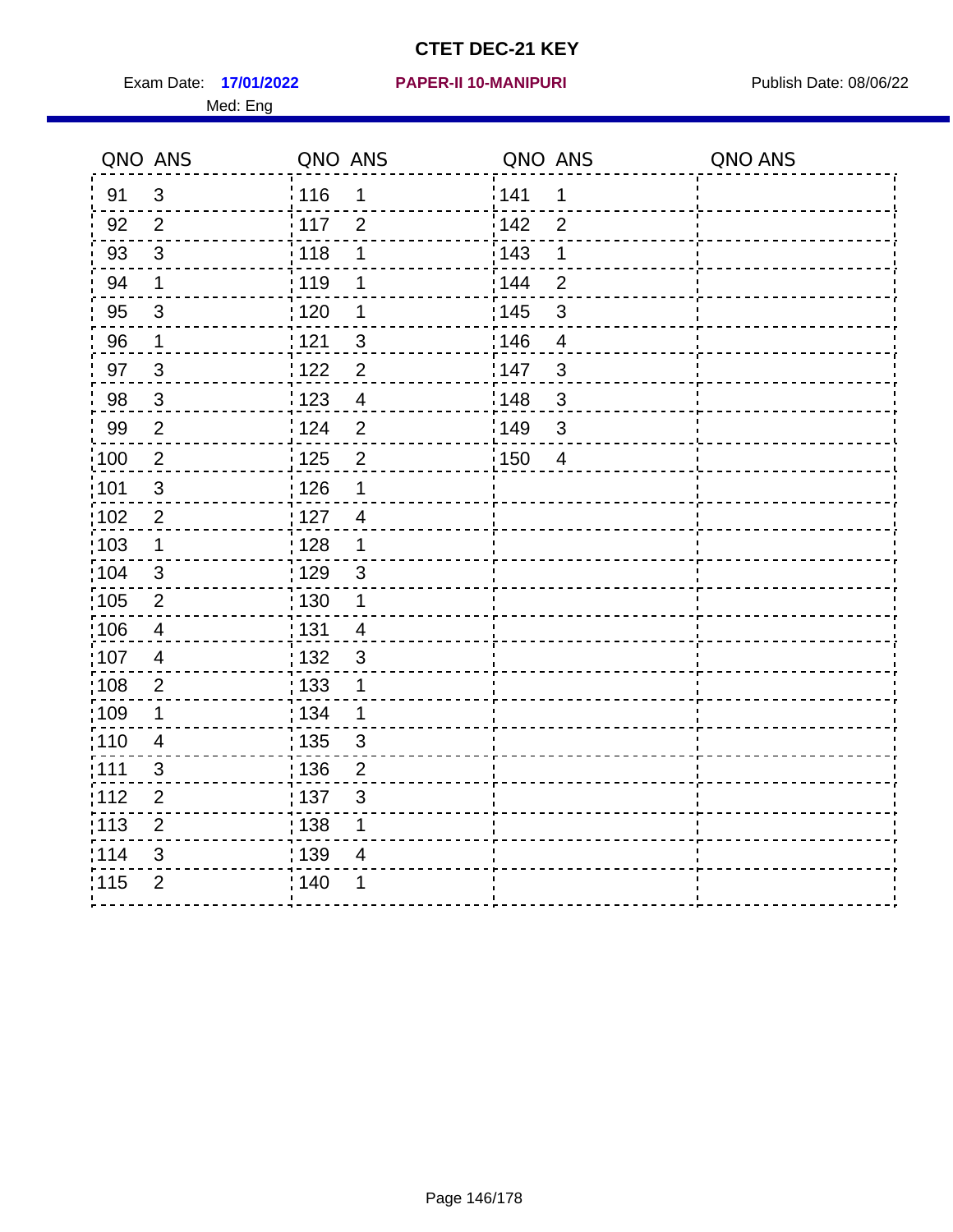Exam Date: 17/01/2022 PAPER-II 11-MARATHI Publish Date: 08/06/22 Med: Eng

**17/01/2022 PAPER-II 11-MARATHI**

|                   | QNO ANS        | QNO ANS                             | QNO ANS           |                | QNO ANS |
|-------------------|----------------|-------------------------------------|-------------------|----------------|---------|
| 91                | $\overline{2}$ | : 116<br>1                          | 141               | 1              |         |
| 92                | $\overline{4}$ | 117<br>$\overline{2}$               | 142               | $\overline{2}$ |         |
| 93                | $\sqrt{3}$     | 118<br>1                            | 143               | 1              |         |
| 94                | $\overline{4}$ | : 119<br>1                          | : 144             | $\overline{2}$ |         |
| 95                | 1              | $\frac{1}{1}$ 120<br>1              | : 145             | 3              |         |
| 96                | 3              | 121<br>1                            | 146               | 4              |         |
| 97                | 1              | 122<br>$\mathbf{3}$                 | 147               | 3              |         |
| 98                | $\overline{2}$ | $\frac{1}{2}$ 123<br>$\overline{4}$ | 148               | $\mathfrak{S}$ |         |
| 99                | $\sqrt{3}$     | 124<br>$\mathfrak{S}$               | 149               | 3              |         |
| $\frac{1}{1}$ 100 | $\mathbf{1}$   | $\frac{1}{1}$ 125<br>$\mathbf 2$    | $\frac{1}{1}$ 150 | $\overline{4}$ |         |
| :101              | 1              | 126<br>$\overline{4}$               |                   |                |         |
| 102               | 1              | : 127<br>$\mathbf 1$                |                   |                |         |
| 103               | $\mathbf 1$    | : 128<br>$\mathbf 1$                |                   |                |         |
| 104               | 4              | $\frac{1}{1}$ 129<br>1              |                   |                |         |
| 105               | $\overline{2}$ | : 130<br>$\overline{2}$             |                   |                |         |
| :106              | $\overline{4}$ | : 131<br>$\mathbf 1$                |                   |                |         |
| ;107              | $\overline{4}$ | 132<br>$\overline{2}$               |                   |                |         |
| 108               | $\mathbf{2}$   | : 133<br>$\mathbf 1$                |                   |                |         |
| :109              | 1              | : 134<br>$\mathbf 1$                |                   |                |         |
| :110              | $\overline{4}$ | 135<br>3                            |                   |                |         |
| :111              | 3              | 136<br>$\overline{2}$               |                   |                |         |
| 112               | $\mathbf 2$    | 137<br>$\mathfrak{S}$               |                   |                |         |
| 113               | $\mathbf 2$    | 138<br>1                            |                   |                |         |
| 114               | 3              | 139<br>4                            |                   |                |         |
| 115               | $\overline{2}$ | 140<br>1                            |                   |                |         |
|                   |                |                                     |                   |                |         |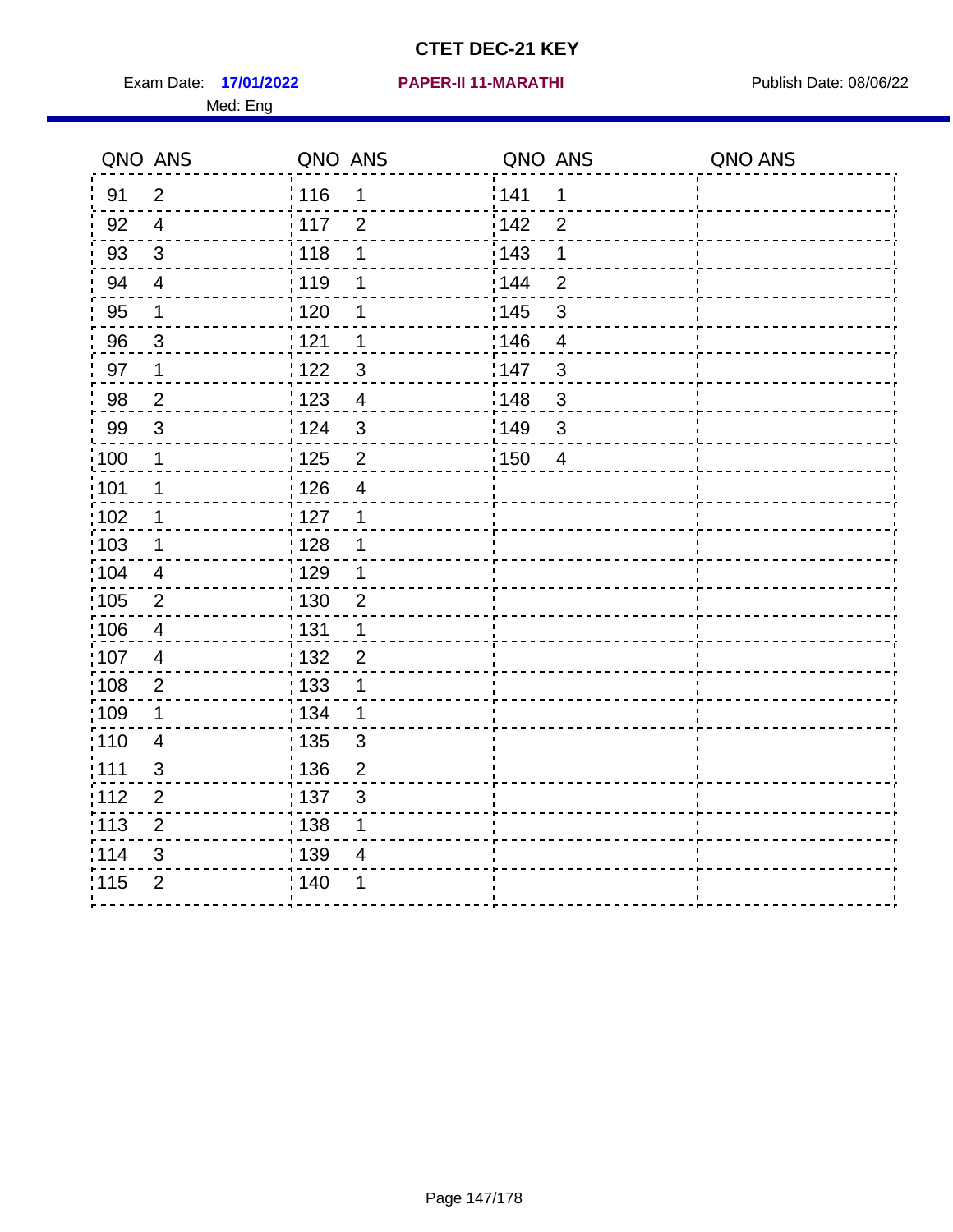Exam Date: 17/01/2022 **PAPER-II 12-MIZO** Publish Date: 08/06/22 Med: Eng

#### **17/01/2022 PAPER-II 12-MIZO**

|                   | QNO ANS                  | QNO ANS                                      | QNO ANS                 | QNO ANS |
|-------------------|--------------------------|----------------------------------------------|-------------------------|---------|
| 91                | $\overline{2}$           | <sup>'</sup> 116<br>1                        | 141<br>$\mathbf 1$      |         |
| 92                | $\mathbf 1$              | $\frac{1}{2}$ 117<br>$\overline{2}$          | i 142<br>$\overline{2}$ |         |
| 93                | $\overline{4}$           | $\frac{1}{2}$ 118<br>1                       | : 143<br>$\mathbf 1$    |         |
| 94                | $\sqrt{3}$               | : 119<br>1                                   | : 144<br>$\overline{2}$ |         |
| 95                | $\mathbf{3}$             | : 120<br>1                                   | : 145<br>$\sqrt{3}$     |         |
| 96                | $\mathbf 1$              | 121<br>$\mathfrak{B}$                        | 146<br>4                |         |
| 97                | $\overline{\mathcal{A}}$ | 122<br>$\overline{2}$                        | 147<br>$\sqrt{3}$       |         |
| 98                | $\overline{2}$           | 123<br>1                                     | 148<br>$\sqrt{3}$       |         |
| 99                | $\mathfrak{3}$           | 124<br>$\mathbf{3}$                          | 149<br>$\sqrt{3}$       |         |
| $\frac{1}{1}$ 100 | $\mathbf 1$              | $\frac{1}{1}$ 125<br>$\overline{\mathbf{4}}$ | 150<br>$\overline{4}$   |         |
| :101              | $\overline{2}$           | : 126<br>$\overline{2}$                      |                         |         |
| :102              | $\mathbf{3}$             | $\frac{1}{1}$ 127<br>$\overline{4}$          |                         |         |
| 103               | 4                        | : 128<br>1                                   |                         |         |
| $\frac{1}{104}$   | $\overline{2}$           | : 129<br>1                                   |                         |         |
| $\frac{1}{1}$ 105 | $\overline{4}$           | $\frac{1}{1}$ 130<br>$\overline{4}$          |                         |         |
| :106              | $\overline{4}$           | : 131<br>$\mathbf{1}$                        |                         |         |
| :107              | $\overline{4}$           | : 132<br>$\overline{4}$                      |                         |         |
| $\frac{1}{1}$ 108 | $\mathbf{2}$             | : 133<br>$\mathfrak{S}$                      |                         |         |
| :109              | $\mathbf 1$              | : 134<br>$\overline{2}$                      |                         |         |
| :110              | $\overline{4}$           | : 135<br>$\overline{\mathcal{A}}$            |                         |         |
| 111               | 3                        | : 136<br>$\overline{2}$                      |                         |         |
| 112               | $\overline{2}$           | $\frac{1}{1}$ 137<br>3                       |                         |         |
| : 113             | $\overline{2}$           | : 138<br>1                                   |                         |         |
| 114               | 3                        | 139<br>4                                     |                         |         |
| 115               | $\overline{2}$           | : 140<br>1                                   |                         |         |
|                   |                          |                                              |                         |         |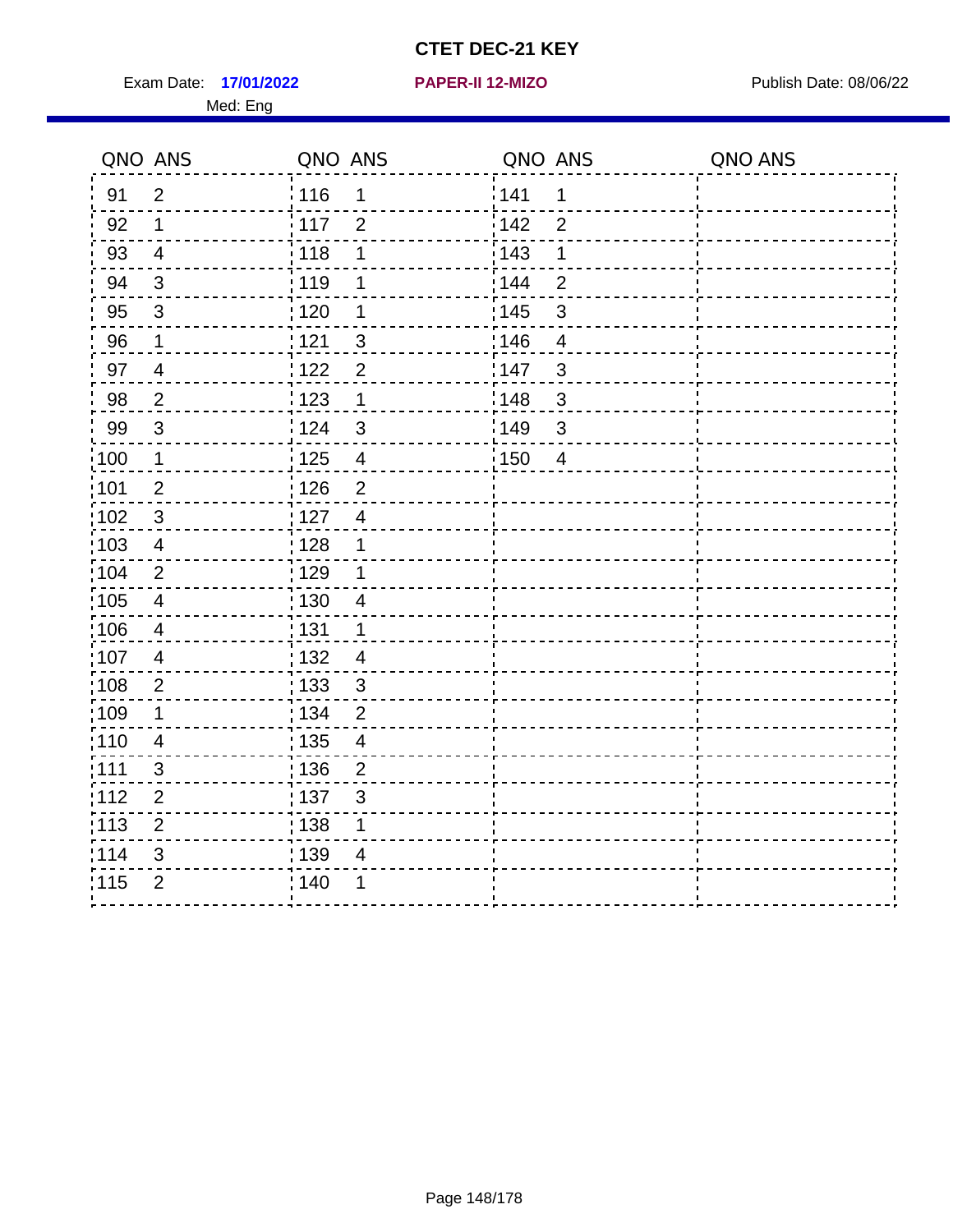Exam Date: 17/01/2022 **PAPER-II 13-NEPALI Exam Date: 08/06/22** Med: Eng

**17/01/2022 PAPER-II 13-NEPALI**

|                   | QNO ANS                  | QNO ANS           |                | QNO ANS |                | QNO ANS |
|-------------------|--------------------------|-------------------|----------------|---------|----------------|---------|
| 91                | $\overline{2}$           | 116               | $\mathbf 1$    | 1141    | $\mathbf 1$    |         |
| 92                | $\mathfrak{S}$           | 117               | $\overline{2}$ | 142     | $\overline{2}$ |         |
| 93                | $\mathbf{1}$             | 118               | 1              | 143     | 1              |         |
| 94                | $\overline{2}$           | : 119             | 1              | : 144   | $\overline{2}$ |         |
| 95                | $\overline{\mathcal{A}}$ | : 120             | 1              | : 145   | $\mathbf{3}$   |         |
| 96                | $\overline{4}$           | 121               | 1              | 146     | $\overline{4}$ |         |
| 97                | $\overline{2}$           | 122               | 3              | 147     | $\mathfrak{S}$ |         |
| 98                | $\mathbf{3}$             | : 123             | $\overline{c}$ | 148     | $\sqrt{3}$     |         |
| 99                | $\overline{4}$           | 124               | $\mathfrak{S}$ | :149    | $\mathsf 3$    |         |
| $\frac{1}{1}$ 100 | $\overline{4}$           | $\frac{1}{1}$ 125 | $\overline{2}$ | 150     | $\overline{4}$ |         |
| :101              | $\sqrt{3}$               | : 126             | 1              |         |                |         |
| :102              | $\overline{2}$           | 127               | $\overline{4}$ |         |                |         |
| 103               | $\overline{2}$           | : 128             | $\overline{2}$ |         |                |         |
| :104              | 3                        | : 129             | $\mathbf{3}$   |         |                |         |
| 105               | $\mathbf{1}$             | : 130             | $\sqrt{2}$     |         |                |         |
| :106              | $\overline{4}$           | : 131             | $\mathbf 1$    |         |                |         |
| 107               | $\overline{4}$           | 132               | $\overline{2}$ |         |                |         |
| 108               | $\sqrt{2}$               | : 133             | $\mathbf 1$    |         |                |         |
| :109              | $\mathbf 1$              | : 134             | $\overline{4}$ |         |                |         |
| :110              | $\overline{4}$           | : 135             | $\mathfrak{B}$ |         |                |         |
| ;111              | $\mathfrak{S}$           | : 136             | $\overline{2}$ |         |                |         |
| 112               | $\overline{2}$           | : 137             | $\sqrt{3}$     |         |                |         |
| :113              | $\mathbf 2$              | : 138             | 1              |         |                |         |
| 114               | 3                        | : 139             | 4              |         |                |         |
| 115               | $\overline{2}$           | 140               | 1              |         |                |         |
|                   |                          |                   |                |         |                |         |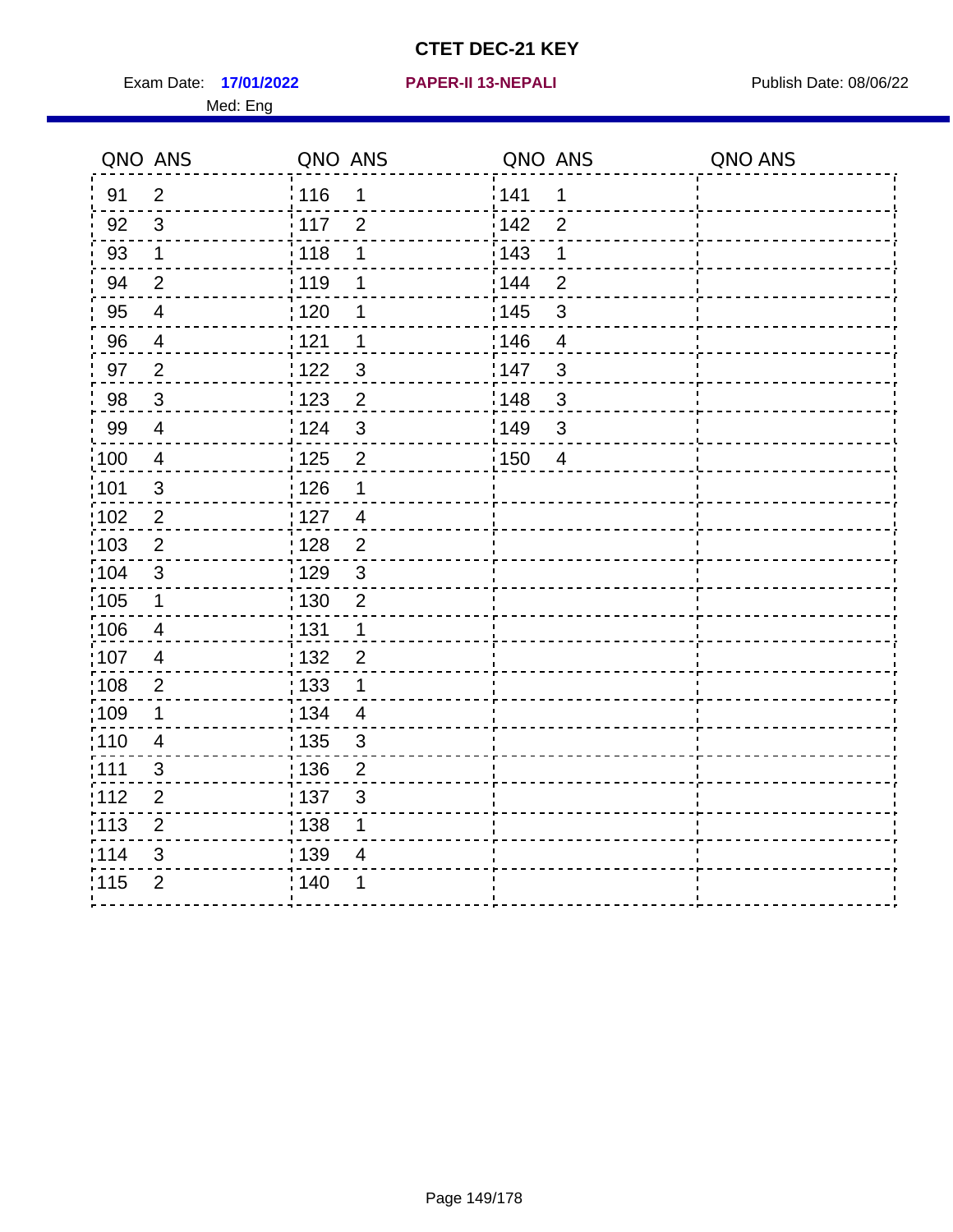Exam Date: 17/01/2022 **PAPER-II 14-ORIYA** Publish Date: 08/06/22 Med: Eng

#### **17/01/2022 PAPER-II 14-ORIYA**

| QNO ANS           |                         | QNO ANS           |                         | QNO ANS |                | QNO ANS |
|-------------------|-------------------------|-------------------|-------------------------|---------|----------------|---------|
| 91                | $\overline{4}$          | 116               | 1                       | 141     | $\mathbf{1}$   |         |
| 92                | $\mathbf{1}$            | 117               | $\overline{2}$          | 142     | $\overline{2}$ |         |
| 93                | $\mathfrak{S}$          | : 118             | 1                       | 143     | 1              |         |
| 94                | $\mathbf{3}$            | : 119             | 1                       | : 144   | $\overline{2}$ |         |
| 95                | $\overline{2}$          | $\frac{1}{1}$ 120 | 1                       | : 145   | $\sqrt{3}$     |         |
| 96                | $\mathbf 1$             | 121               | 1                       | 146     | 4              |         |
| 97                | $\overline{2}$          | 122               | $\overline{2}$          | 147     | $\mathfrak{B}$ |         |
| 98                | $\mathbf{3}$            | 123               | 1                       | 148     | $\sqrt{3}$     |         |
| 99                | $\overline{2}$          | 124               | $\mathbf{3}$            | 149     | $\sqrt{3}$     |         |
| $\frac{1}{100}$   | $\overline{4}$          | : 125             | $\mathbf{3}$            | : 150   | $\overline{4}$ |         |
| 101               | $\mathbf 1$             | 126               | $\overline{2}$          |         |                |         |
| 102               | $\mathbf 1$             | $\frac{1}{1}$ 127 | $\overline{4}$          |         |                |         |
| $\frac{1}{1}$ 103 | 4                       | : 128             | $\mathbf{3}$            |         |                |         |
| :104              | 2                       | : 129             | $\mathbf{3}$            |         |                |         |
| $\frac{1}{1}$ 105 | $\mathbf{3}$            | 130               | $\overline{\mathbf{4}}$ |         |                |         |
| 106               | $\overline{\mathbf{4}}$ | : 131             | $\overline{2}$          |         |                |         |
| $\frac{1}{1}$ 107 | $\overline{4}$          | : 132             | 1                       |         |                |         |
| :108              | $\overline{2}$          | : 133             | $\overline{2}$          |         |                |         |
| $\frac{1}{1}$ 109 | $\mathbf 1$             | : 134             | $\mathfrak{S}$          |         |                |         |
| 110               | $\overline{\mathbf{4}}$ | $\frac{1}{1}$ 135 | $\overline{2}$          |         |                |         |
| : 111             | 3                       | : 136             | $\overline{2}$          |         |                |         |
| 112               | $\overline{2}$          | : 137             | 3                       |         |                |         |
| 113               | $\overline{2}$          | $\frac{1}{1}$ 138 | $\mathbf 1$             |         |                |         |
| 114               | 3                       | 139               | $\overline{4}$          |         |                |         |
| 115               | $\overline{2}$          | ; 140             | 1                       |         |                |         |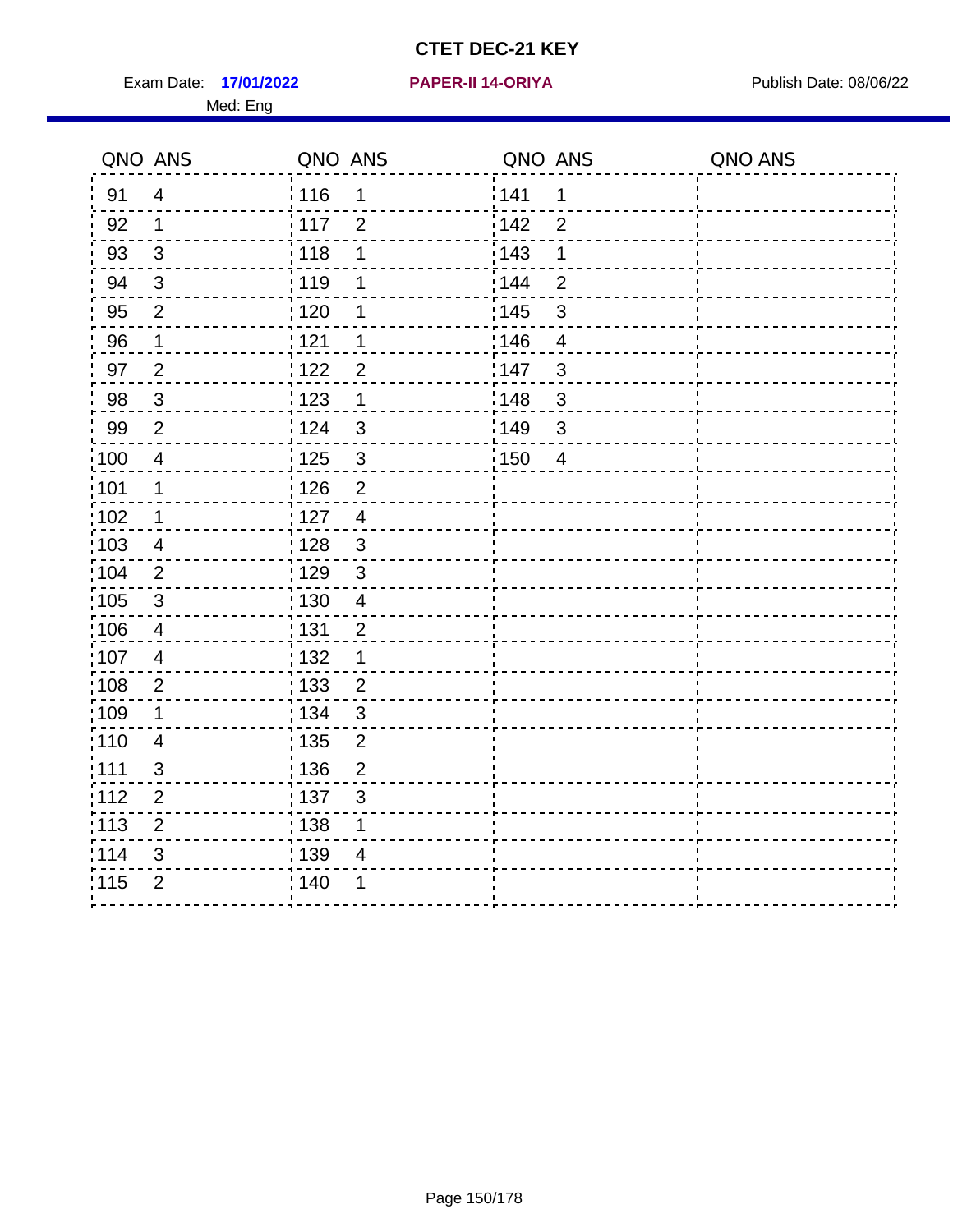Exam Date: 17/01/2022 **PAPER-II 15-PUNJABI** Publish Date: 08/06/22 Med: Eng

**17/01/2022 PAPER-II 15-PUNJABI**

|                   | QNO ANS                  | QNO ANS           |                | QNO ANS           |                | QNO ANS |
|-------------------|--------------------------|-------------------|----------------|-------------------|----------------|---------|
| 91                | $\overline{2}$           | : 116             | $\mathbf 1$    | 1141              | 1              |         |
| 92                | 1                        | 117               | $\overline{2}$ | 142               | $\overline{2}$ |         |
| 93                | $\sqrt{3}$               | $\frac{1}{1}$ 118 | 1              | 143               | 1              |         |
| 94                | $\overline{\mathcal{A}}$ | : 119             | 1              | 144               | $\overline{2}$ |         |
| 95                | 2                        | : 120             | 1              | : 145             | 3              |         |
| 96                | 1                        | 121               | $\overline{2}$ | 146               | $\overline{4}$ |         |
| 97                | $\overline{2}$           | 122               | 1              | 147               | 3              |         |
| 98                | $\overline{\mathbf{4}}$  | 1123              | $\mathbf 1$    | 148               | $\mathbf{3}$   |         |
| 99                | $\mathbf 1$              | 124               | 3              | $\frac{1}{2}$ 149 | $\mathfrak{S}$ |         |
| 100               | $\mathbf 2$              | $\frac{1}{1}$ 125 | $\overline{4}$ | $\frac{1}{2}$ 150 | $\overline{4}$ |         |
| :101              | $\sqrt{3}$               | : 126             | $\overline{2}$ |                   |                |         |
| 102               | $\overline{4}$           | : 127             | $\mathbf{3}$   |                   |                |         |
| 103               | $\mathbf 1$              | : 128             | $\overline{4}$ |                   |                |         |
| :104              | $\mathfrak{S}$           | : 129             | $\overline{4}$ |                   |                |         |
| :105              | $\mathbf 1$              | $\frac{1}{1}$ 130 | $\overline{2}$ |                   |                |         |
| 106               | 4                        | : 131             | 1              |                   |                |         |
| :107              | $\overline{4}$           | : 132             | 3              |                   |                |         |
| :108              | $\overline{2}$           | $\frac{1}{1}$ 133 | $\mathbf{3}$   |                   |                |         |
| :109              | 1                        | : 134             | $\mathbf 1$    |                   |                |         |
| :110              | $\overline{4}$           | : 135             | $\overline{2}$ |                   |                |         |
| 111               | 3                        | 136               | $\overline{2}$ |                   |                |         |
| 112               | $\mathbf 2$              | $\frac{1}{1}$ 137 | $\mathfrak{S}$ |                   |                |         |
| $\frac{1}{1}$ 113 | $\overline{2}$           | : 138             | 1              |                   |                |         |
| 114               | 3                        | 139               | 4              |                   |                |         |
| 115               | $\overline{2}$           | 140               | 1              |                   |                |         |
|                   |                          |                   |                |                   |                |         |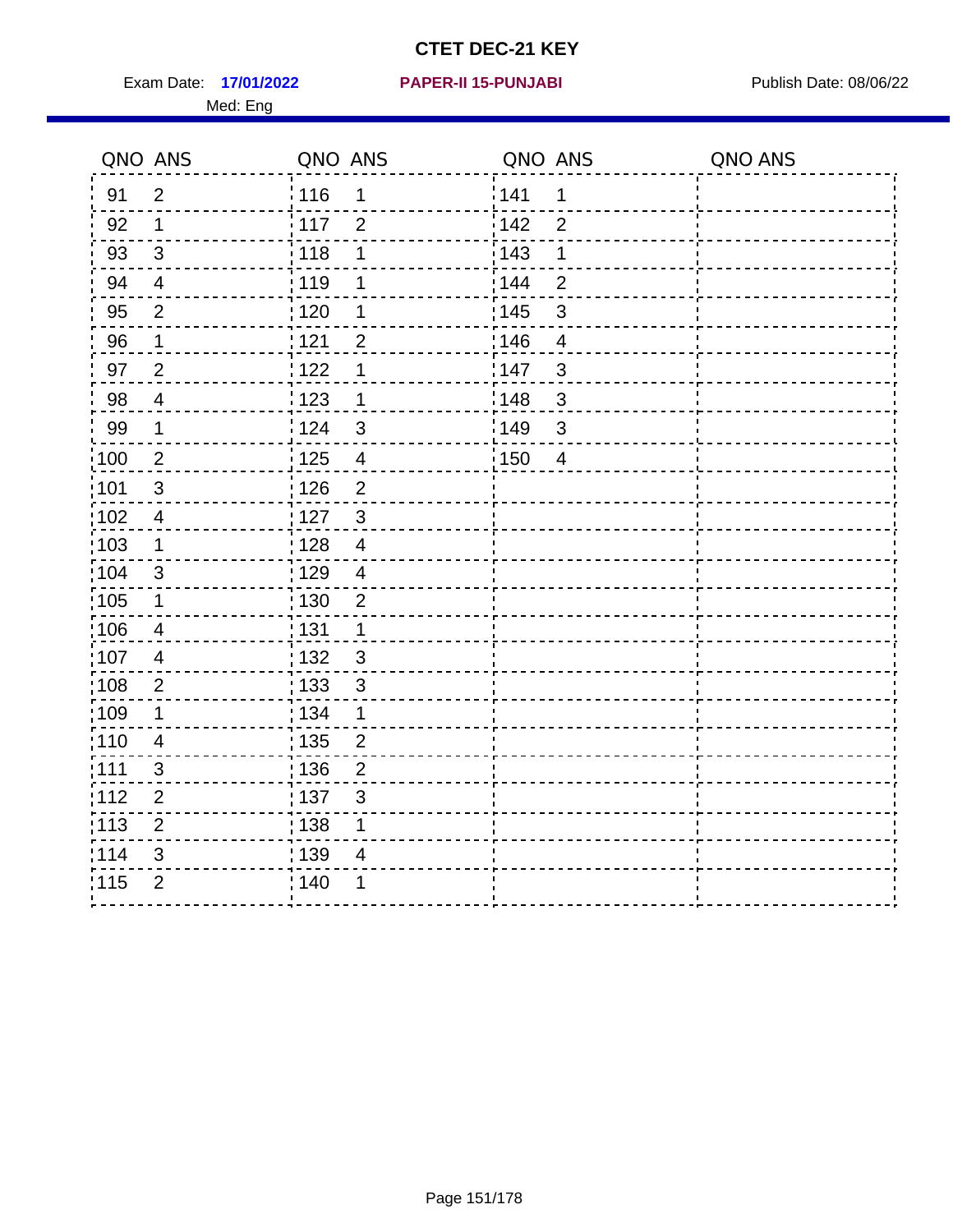Med: Eng

|                   | QNO ANS          | QNO ANS           |                         | QNO ANS |                | QNO ANS |
|-------------------|------------------|-------------------|-------------------------|---------|----------------|---------|
| 91                | $\mathfrak{3}$   | 116               | $\mathbf 1$             | 1141    | $\mathbf 1$    |         |
| 92                | $\overline{4}$   | 117               | $\overline{2}$          | 142     | $\overline{2}$ |         |
| 93                | $\mathbf{1}$     | 118               | 1                       | 143     | 1              |         |
| 94                | $\mathfrak{B}$   | : 119             | 1                       | : 144   | $\overline{2}$ |         |
| 95                | 2                | : 120             | 1                       | : 145   | $\mathbf{3}$   |         |
| 96                | $\overline{4}$   | : 121             | $\sqrt{3}$              | :146    | $\overline{4}$ |         |
| 97                | $\overline{2}$   | 122               | $\overline{2}$          | 147     | $\mathfrak{S}$ |         |
| 98                | $\mathbf{1}$     | 123               | $\overline{4}$          | 148     | $\sqrt{3}$     |         |
| 99                | $\mathbf{1}$     | 124               | $\overline{2}$          | :149    | $\mathsf 3$    |         |
| $\frac{1}{1}$ 100 | $\mathbf{3}$     | $\frac{1}{1}$ 125 | $\mathbf 1$             | 150     | $\overline{4}$ |         |
| :101              | $\boldsymbol{2}$ | : 126             | $\overline{4}$          |         |                |         |
| 102               | $\overline{4}$   | 127               | $\mathbf 1$             |         |                |         |
| 103               | $\mathbf 1$      | : 128             | $\mathbf{3}$            |         |                |         |
| :104              | 3                | : 129             | $\overline{4}$          |         |                |         |
| 105               | $\overline{4}$   | $\frac{1}{1}$ 130 | $\mathbf{3}$            |         |                |         |
| :106              | $\overline{4}$   | : 131             | $\overline{4}$          |         |                |         |
| 107               | $\overline{4}$   | 132               | 2                       |         |                |         |
| 108               | $\sqrt{2}$       | : 133             | $\overline{\mathbf{4}}$ |         |                |         |
| :109              | $\mathbf 1$      | : 134             | $\mathfrak{S}$          |         |                |         |
| :110              | $\overline{4}$   | : 135             | 1                       |         |                |         |
| ;111              | $\mathfrak{S}$   | : 136             | $\overline{2}$          |         |                |         |
| 112               | $\overline{2}$   | : 137             | $\sqrt{3}$              |         |                |         |
| :113              | $\mathbf 2$      | : 138             | 1                       |         |                |         |
| 114               | 3                | : 139             | 4                       |         |                |         |
| 115               | $\overline{2}$   | 140               | 1                       |         |                |         |
|                   |                  |                   |                         |         |                |         |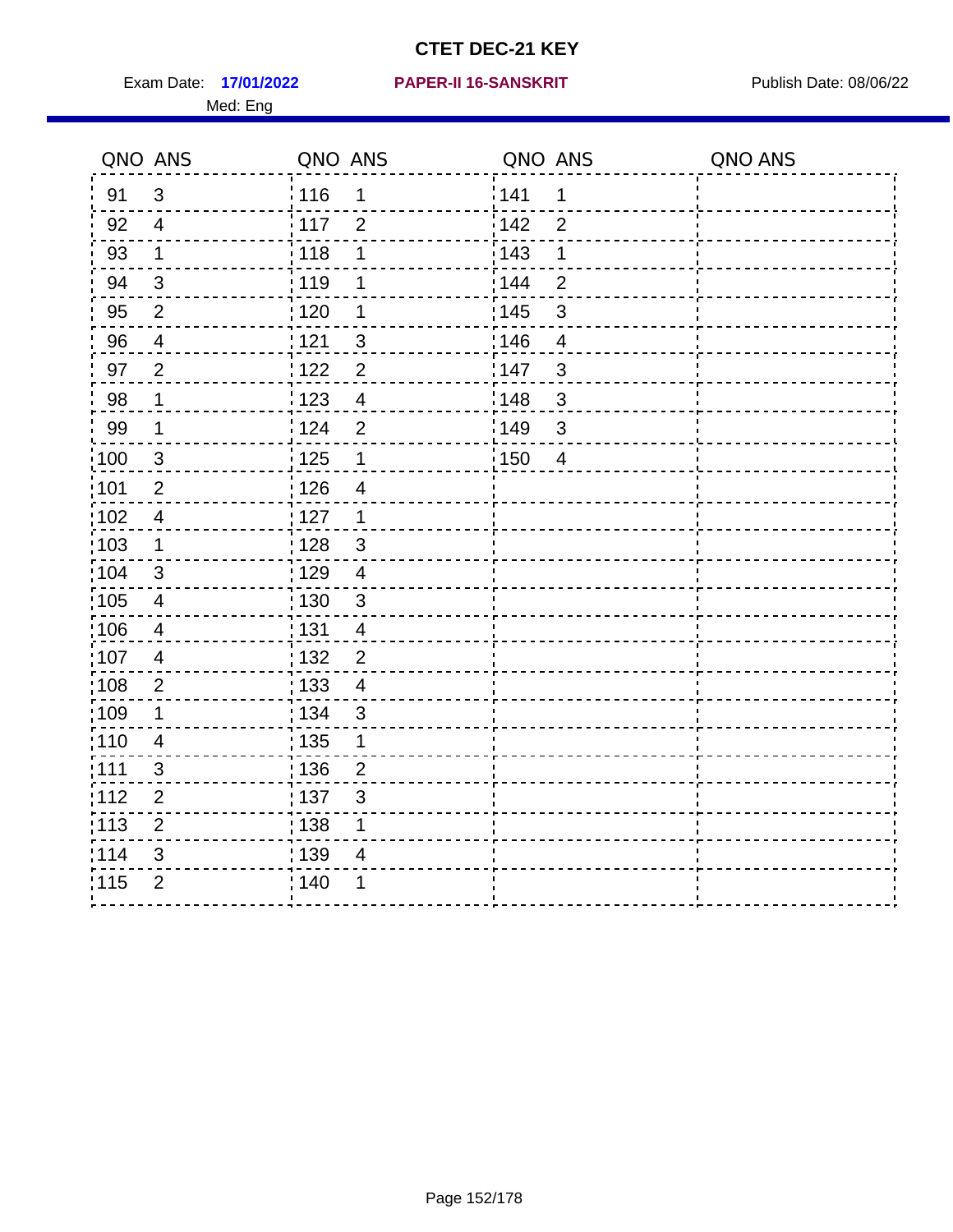Exam Date: 17/01/2022 **PAPER-II 17-TAMIL Exam Date: 08/06/22** Med: Eng

**17/01/2022 PAPER-II 17-TAMIL**

|                   | QNO ANS                  | QNO ANS           |                         | QNO ANS |                | QNO ANS |
|-------------------|--------------------------|-------------------|-------------------------|---------|----------------|---------|
| 91                | $\overline{2}$           | : 116             | 1                       | 141     | 1              |         |
| 92                | 1                        | $\frac{1}{117}$   | $\overline{2}$          | 142     | $\overline{2}$ |         |
| 93                | $\mathfrak{S}$           | : 118             | 1                       | 143     | 1              |         |
| 94                | $\overline{4}$           | : 119             | 1                       | 144     | $\overline{2}$ |         |
| 95                | $\overline{2}$           | : 120             | 1                       | : 145   | 3              |         |
| 96                | 3                        | 121               | $\overline{2}$          | 146     | $\overline{4}$ |         |
| 97                | $\overline{2}$           | 122               | 1                       | 147     | 3              |         |
| 98                | $\overline{2}$           | $\frac{1}{2}$ 123 | $\mathfrak{S}$          | 148     | $\mathfrak{S}$ |         |
| 99                | $\sqrt{3}$               | 124               | $\overline{\mathbf{4}}$ | :149    | $\mathfrak{S}$ |         |
| $\frac{1}{1}$ 100 | $\mathbf 1$              | $\frac{1}{1}$ 125 | $\overline{2}$          | : 150   | $\overline{4}$ |         |
| :101              | $\mathbf 2$              | : 126             | $\mathbf{3}$            |         |                |         |
| 102               | $\overline{4}$           | : 127             | $\overline{2}$          |         |                |         |
| 103               | $\mathbf{3}$             | : 128             | $\overline{2}$          |         |                |         |
| 104               | $\mathbf 1$              | : 129             | $\mathfrak{3}$          |         |                |         |
| 105               | $\overline{2}$           | : 130             | $\mathbf{1}$            |         |                |         |
| 106               | $\overline{\mathcal{A}}$ | : 131             | $\overline{2}$          |         |                |         |
| :107              | 4                        | : 132             | $\overline{4}$          |         |                |         |
| :108              | $\overline{2}$           | 133               | $\mathfrak{S}$          |         |                |         |
| 109               | 1                        | : 134             | $\mathbf 1$             |         |                |         |
| :110              | $\overline{4}$           | : 135             | $\overline{2}$          |         |                |         |
| 111               | $\mathfrak{S}$           | 136               | $\overline{2}$          |         |                |         |
| 112               | $\mathbf{2}$             | : 137             | $\mathfrak{S}$          |         |                |         |
| : 113             | $\mathbf 2$              | : 138             | 1                       |         |                |         |
| 114               | 3                        | 139               | 4                       |         |                |         |
| 115               | $\overline{2}$           | 140               | 1                       |         |                |         |
|                   |                          |                   |                         |         |                |         |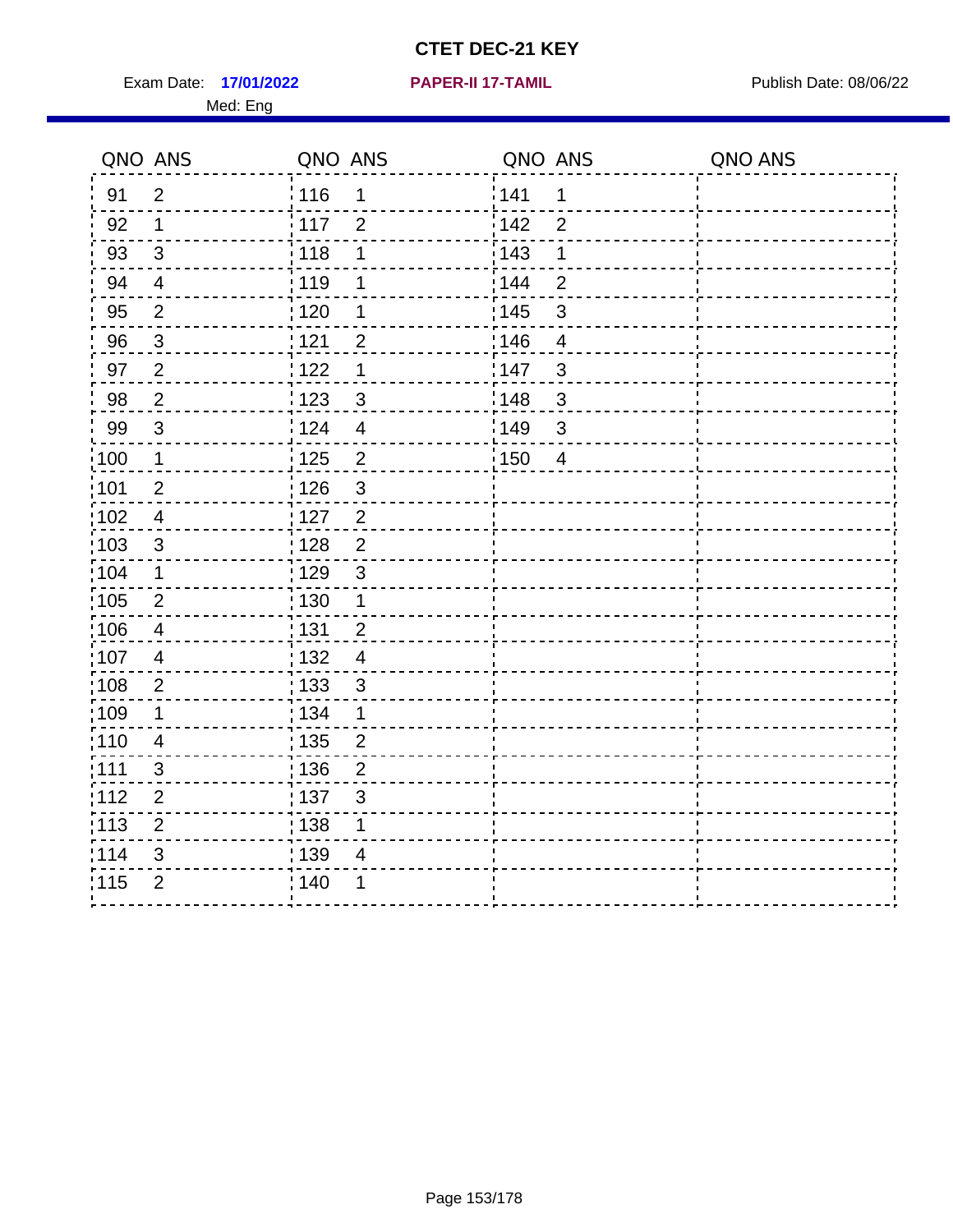Exam Date: 17/01/2022 **PAPER-II 18-TELUGU** PUBLISH Date: 08/06/22 Med: Eng

**17/01/2022 PAPER-II 18-TELUGU**

|                   | QNO ANS        | QNO ANS                           |       | QNO ANS        | QNO ANS |
|-------------------|----------------|-----------------------------------|-------|----------------|---------|
| 91                | $\mathbf{3}$   | 116<br>$\mathbf 1$                | 1141  | $\mathbf 1$    |         |
| 92                | $\mathbf 1$    | 117<br>$\overline{2}$             | 142   | $\overline{2}$ |         |
| 93                | $\mathbf 1$    | 118<br>1                          | 143   | 1              |         |
| 94                | $\overline{2}$ | : 119<br>1                        | : 144 | $\overline{2}$ |         |
| 95                | 1              | : 120<br>1                        | : 145 | 3              |         |
| 96                | $\mathbf 1$    | 121<br>1                          | 146   | $\overline{4}$ |         |
| 97                | $\overline{3}$ | 122<br>4                          | 147   | $\mathfrak{S}$ |         |
| 98                | $\mathbf{1}$   | 123<br>$\mathbf 1$                | 148   | $\sqrt{3}$     |         |
| 99                | $\sqrt{3}$     | 124<br>$\mathfrak{S}$             | :149  | $\mathfrak{S}$ |         |
| $\frac{1}{1}$ 100 | $\overline{1}$ | $\frac{1}{1}$ 125<br>$\mathbf{1}$ | 150   | $\overline{4}$ |         |
| :101              | $\sqrt{3}$     | : 126<br>$\mathfrak{S}$           |       |                |         |
| 102               | $\mathbf{3}$   | : 127<br>$\mathbf{3}$             |       |                |         |
| 103               | $\mathbf 1$    | $\mathbf{1}$<br>: 128             |       |                |         |
| 104               | 2              | : 129<br>$\mathfrak{3}$           |       |                |         |
| $\frac{1}{1}$ 105 | $\mathbf 1$    | $\mathfrak{3}$<br>: 130           |       |                |         |
| :106              | $\overline{4}$ | : 131<br>$\overline{4}$           |       |                |         |
| 107               | $\overline{4}$ | 132<br>$\overline{2}$             |       |                |         |
| 108               | $\sqrt{2}$     | 133<br>$\mathbf{1}$               |       |                |         |
| :109              | $\mathbf 1$    | : 134<br>$\mathbf{3}$             |       |                |         |
| :110              | $\overline{4}$ | : 135<br>1                        |       |                |         |
| :111              | 3              | : 136<br>$\overline{2}$           |       |                |         |
| 112               | $\mathbf 2$    | : 137<br>$\sqrt{3}$               |       |                |         |
| 113               | $\overline{2}$ | : 138<br>1                        |       |                |         |
| 114               | 3              | : 139<br>4                        |       |                |         |
| 115               | $\overline{2}$ | 140<br>1                          |       |                |         |
|                   |                |                                   |       |                |         |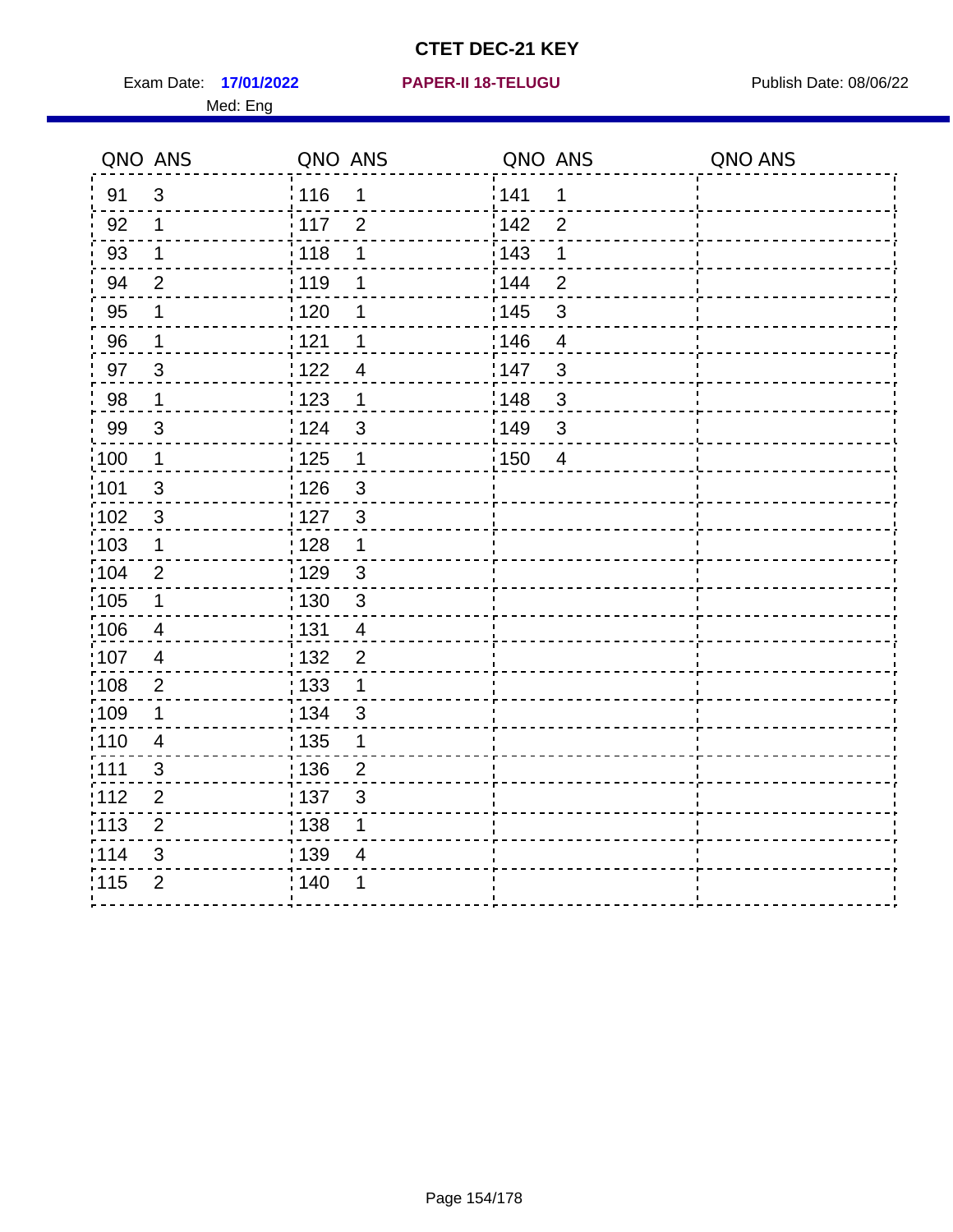Exam Date: 17/01/2022 **PAPER-II 19-TIBETAN** Publish Date: 08/06/22 Med: Eng

**17/01/2022 PAPER-II 19-TIBETAN**

|      | QNO ANS                  | QNO ANS           |                         | QNO ANS |                | QNO ANS |
|------|--------------------------|-------------------|-------------------------|---------|----------------|---------|
| 91   | $\overline{4}$           | 116               | $\mathbf 1$             | 1141    | 1              |         |
| 92   | $\mathfrak{S}$           | 117               | $\overline{2}$          | 142     | $\overline{2}$ |         |
| 93   | $\overline{2}$           | 118               | 1                       | 143     | 1              |         |
| 94   | 1                        | : 119             | 1                       | : 144   | $\overline{2}$ |         |
| 95   | $\overline{\mathcal{A}}$ | : 120             | 1                       | : 145   | $\mathfrak{B}$ |         |
| 96   | $\overline{2}$           | 121               | $\mathbf{3}$            | 146     | $\overline{4}$ |         |
| 97   | $\mathfrak{3}$           | 122               | $\overline{2}$          | 147     | $\mathfrak{B}$ |         |
| 98   | $\overline{2}$           | 123               | $\mathbf{1}$            | 148     | $\sqrt{3}$     |         |
| 99   | $\mathbf 1$              | 124               | $\overline{4}$          | 149     | $\mathsf 3$    |         |
| :100 | $\overline{4}$           | 125               | $\overline{\mathbf{4}}$ | 150     | $\overline{4}$ |         |
| :101 | $\overline{2}$           | $\frac{1}{1}$ 126 | $\overline{2}$          |         |                |         |
| 102  | $\mathfrak{3}$           | : 127             | 2                       |         |                |         |
| 103  | $\overline{2}$           | : 128             | $\overline{2}$          |         |                |         |
| 104  | $\mathfrak{3}$           | : 129             | $\mathbf 1$             |         |                |         |
| 105  | $\mathbf{1}$             | 130               | $\mathbf{3}$            |         |                |         |
| :106 | 4                        | : 131             | $\overline{4}$          |         |                |         |
| 107  | $\overline{4}$           | :132              | 3                       |         |                |         |
| 108  | $\sqrt{2}$               | : 133             | $\overline{4}$          |         |                |         |
| ;109 | $\mathbf 1$              | : 134             | $\overline{4}$          |         |                |         |
| :110 | 4                        | : 135             | 3                       |         |                |         |
| 111  | 3                        | : 136             | $\overline{2}$          |         |                |         |
| 112  | $\mathbf 2$              | 137               | 3                       |         |                |         |
| 113  | $\mathbf 2$              | : 138             | 1                       |         |                |         |
| 114  | 3                        | : 139             | 4                       |         |                |         |
| 115  | $\overline{2}$           | 140               | 1                       |         |                |         |
|      |                          |                   |                         |         |                |         |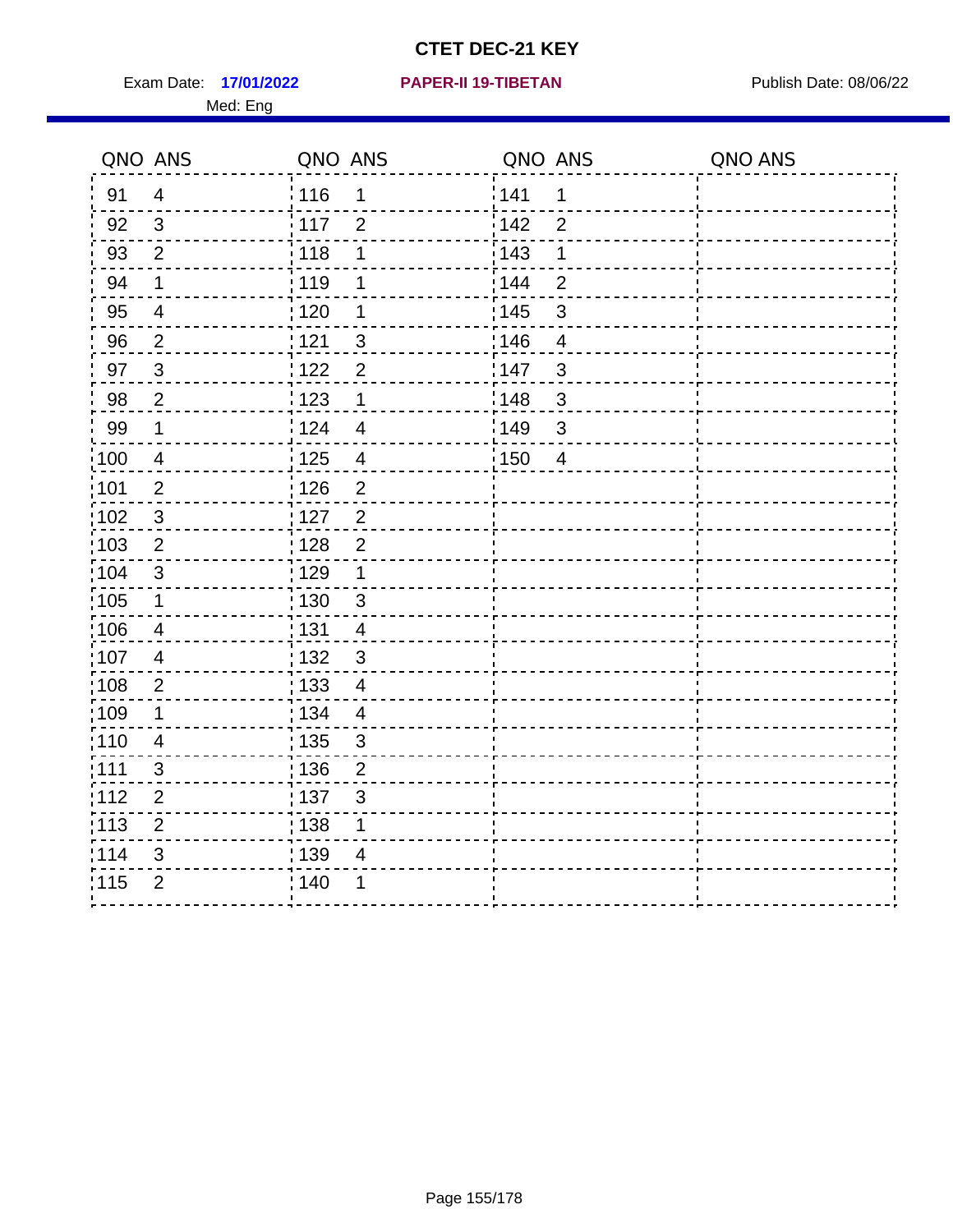Exam Date: 17/01/2022 **PAPER-II 20-URDU** PAPER Publish Date: 08/06/22 Med: Eng

#### **17/01/2022 PAPER-II 20-URDU**

| QNO ANS         |                | QNO ANS                             | QNO ANS                 | QNO ANS |
|-----------------|----------------|-------------------------------------|-------------------------|---------|
| 91              | $\mathbf 1$    | 116<br>1                            | 141<br>$\mathbf 1$      |         |
| 92              | 2              | 117<br>$\overline{2}$               | 142<br>$\overline{2}$   |         |
| 93              | $\overline{2}$ | 118<br>1                            | 143<br>1                |         |
| 94              | $\mathbf 1$    | 119<br>1                            | : 144<br>$\overline{2}$ |         |
| 95              | $\overline{2}$ | $\frac{1}{1}$ 120<br>1              | : 145<br>$\mathsf 3$    |         |
| 96              | $\overline{2}$ | 1121<br>1                           | 146<br>$\overline{4}$   |         |
| 97              | 1              | 122<br>$\overline{2}$               | 147<br>$\mathsf 3$      |         |
| 98              | $\mathbf 1$    | $\frac{1}{2}$ 123<br>1              | 148<br>$\mathbf{3}$     |         |
| 99              | $\mathbf 1$    | 124<br>$\overline{2}$               | 149<br>$\mathsf 3$      |         |
| 100             | $\mathbf 1$    | $\frac{1}{1}$ 125<br>$\mathbf 1$    | : 150<br>$\overline{4}$ |         |
| 101             | $\overline{2}$ | : 126<br>$\mathfrak{S}$             |                         |         |
| 102             | $\mathbf 1$    | 127<br>1                            |                         |         |
| :103            | $\overline{2}$ | : 128<br>1                          |                         |         |
| $\frac{1}{104}$ | $\overline{2}$ | $\frac{1}{1}$ 129<br>1              |                         |         |
| :105            | $\mathbf 1$    | 130<br>$\overline{2}$               |                         |         |
| 106             | 4              | : 131<br>$\mathbf 1$                |                         |         |
| 107             | $\overline{4}$ | 132<br>3                            |                         |         |
| 108             | $\overline{2}$ | : 133<br>1                          |                         |         |
| :109            | $\mathbf 1$    | : 134<br>1                          |                         |         |
| :110            | 4              | : 135<br>1                          |                         |         |
| :111            | $\sqrt{3}$     | : 136<br>$\overline{2}$             |                         |         |
| 112             | $\mathbf{2}$   | $\frac{1}{1}$ 137<br>$\mathfrak{S}$ |                         |         |
| 113             | $\overline{2}$ | : 138<br>1                          |                         |         |
| 114             | 3              | : 139<br>4                          |                         |         |
| 115             | $\overline{2}$ | 140<br>1                            |                         |         |
|                 |                |                                     |                         |         |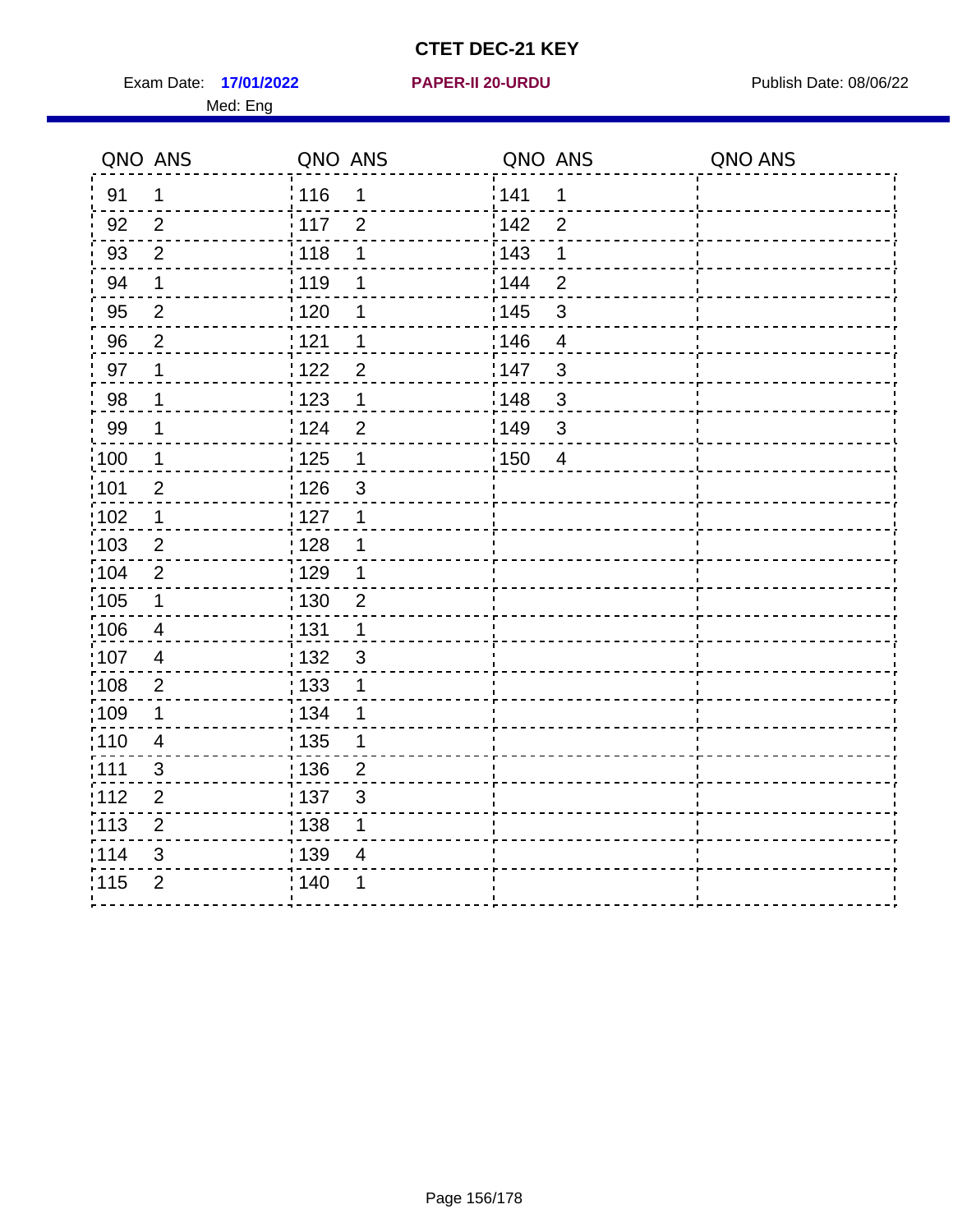Exam Date: **21/01/2022 PAPER-II -(MAT)** Publish Date: 08/06/22

Med: Eng

**21/01/2022 PAPER-II -(MAT)**

|                | QNO ANS        | QNO ANS |                          |      | QNO ANS                  | QNO ANS |                |
|----------------|----------------|---------|--------------------------|------|--------------------------|---------|----------------|
| $\mathbf 1$    | 1              | 26      | $\overline{4}$           | ່ 51 | 2                        | 76      | 1              |
| 2              | 1              | 27      | $\mathbf{3}$             | 52   | $\mathfrak{B}$           | 77      | $\overline{4}$ |
| 3              | $\mathbf 1$    | 28      | $\mathbf 1$              | 53   | 3                        | 78      | 1              |
| 4              | 1              | 29      | $\overline{\mathcal{A}}$ | 54   | $\overline{\mathcal{A}}$ | 79      | 4              |
| 5              | $\overline{2}$ | 30      | $\overline{2}$           | 55   | $\overline{c}$           | 80      | $\overline{4}$ |
| 6              | $\overline{2}$ | 31      | 2                        | 56   | 3                        | 81      | 4              |
| $\overline{7}$ | 2              | 32      | $\mathfrak{B}$           | 57   | $\mathbf 1$              | 82      | $\overline{4}$ |
| 8              | 3              | 33      | 1                        | 58   | 4                        | 83      | $\mathbf{3}$   |
| 9              | $\overline{2}$ | 34      | $\mathsf 3$              | 59   | 1                        | 84      | 3              |
| 10             | $\mathbf 1$    | 35      | $\overline{c}$           | 60   | $\mathfrak{S}$           | 85      | $\sqrt{3}$     |
| 11             | $\mathfrak{S}$ | 36      | $\overline{2}$           | 61   | 1                        | 86      | $\mathbf 1$    |
| 12             | $\mathbf 1$    | 37      | $\overline{2}$           | 62   | 1                        | 87      | $\overline{4}$ |
| 13             | 2              | 38      | 2                        | 63   | 1                        | 88      | 9              |
| 14             | $\mathbf 1$    | 39      | $\overline{2}$           | 64   | 1                        | 89      | 1              |
| 15             | 3              | 40      | $\overline{2}$           | 65   | $\mathfrak{B}$           | 90      | 4              |
| 16             | 3              | 41      | $\overline{2}$           | 66   | 3                        |         |                |
| 17             | 3              | 42      | 3                        | 67   | $\overline{2}$           |         |                |
| 18             | $\mathbf{1}$   | 43      | $\mathfrak{3}$           | 68   | $\overline{2}$           |         |                |
| 19             | $\overline{4}$ | 44      | $\sqrt{3}$               | 69   | 3                        |         |                |
| 20             | $\overline{4}$ | 45      | $\mathbf{3}$             | 70   | $\overline{2}$           |         |                |
| 21             | 3              | 46      | $\overline{2}$           | 71   | $\overline{2}$           |         |                |
| 22             | $\mathbf 1$    | 47      | $\sqrt{3}$               | 72   | 1                        |         |                |
| 23             | $\overline{4}$ | 48      | $\mathbf{3}$             | 73   | 1                        |         |                |
| 24             | 4              | 49      | $\overline{4}$           | 74   | 3                        |         |                |
| 25             | $\overline{2}$ | 50      | 3                        | 75   | 4                        |         |                |

Answer key 9 means marks awarded to all the candidates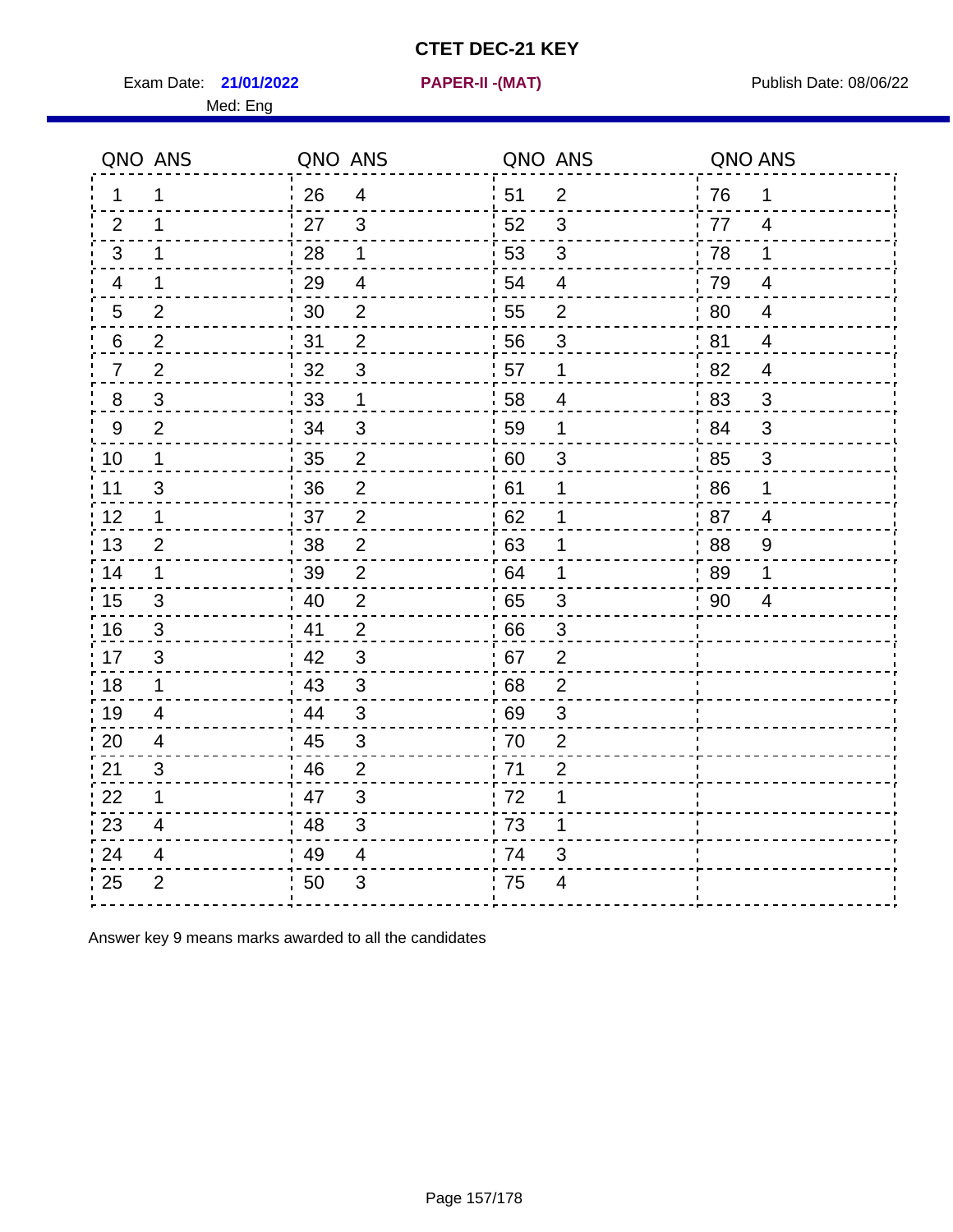Exam Date: **21/01/2022 PAPER-II - (SOS)** Publish Date: 08/06/22

Med: Eng

**21/01/2022 PAPER-II -(SOS)**

|                | QNO ANS        | QNO ANS |                         | QNO ANS |                          | QNO ANS |                |
|----------------|----------------|---------|-------------------------|---------|--------------------------|---------|----------------|
| 1              | 1              | 26      | $\overline{4}$          | 51      | $\overline{2}$           | 76      | 3              |
| 2              | 1              | 27      | 3                       | 52      | 2                        | 77      | 1              |
| 3              | 1              | 28      | 1                       | 53      | 1                        | 78      | 3              |
| 4              | 1              | 29      | $\overline{\mathbf{4}}$ | 54      | $\mathfrak{B}$           | 79      | 3              |
| 5              | $\overline{2}$ | 30      | $\overline{2}$          | 55      | 1                        | 80      | 1              |
| 6              | $\overline{2}$ | 31      | $\overline{2}$          | 56      | 3                        | 81      | $\overline{2}$ |
| $\overline{7}$ | $\overline{2}$ | 32      | $\overline{2}$          | 57      | 3                        | 82      | $\overline{4}$ |
| 8              | 3              | 33      | $\mathfrak{S}$          | 58      | 1                        | 83      | $\overline{4}$ |
| $9\,$          | $\overline{2}$ | 34      | $\overline{2}$          | 59      | 1                        | 84      | $\overline{2}$ |
| 10             | 1              | 35      | $\overline{4}$          | 60      | $\sqrt{3}$               | 85      | $\overline{c}$ |
| 11             | 3              | 36      | $\mathfrak{S}$          | 61      | $\mathsf 3$              | 86      | $\mathbf 1$    |
| 12             | 1              | 37      | $\mathbf 1$             | 62      | $\sqrt{3}$               | 87      | $\overline{4}$ |
| 13             | $\overline{2}$ | 38      | 3                       | 63      | $\overline{2}$           | 88      | $\overline{4}$ |
| 14             | 1              | 39      | $\overline{2}$          | 64      | $\overline{2}$           | 89      | 3              |
| 15             | $\mathfrak{S}$ | 40      | $\overline{\mathbf{4}}$ | 65      | $\overline{\mathcal{A}}$ | 90      | $\overline{2}$ |
| 16             | 3              | 41      | $\overline{4}$          | 66      | $\mathbf 1$              |         |                |
| 17             | 3              | 42      | 3                       | 67      | 2                        |         |                |
| 18             | $\mathbf 1$    | 43      | $\mathbf 1$             | 68      | $\overline{\mathbf{4}}$  |         |                |
| 19             | $\overline{4}$ | 44      | $\overline{2}$          | 69      | $\overline{2}$           |         |                |
| 20             | $\overline{4}$ | 45      | $\mathfrak{3}$          | 70      | 4                        |         |                |
| 21             | 3              | 46      | $\mathfrak{B}$          | 71      | 4                        |         |                |
| 22             | 1              | 47      | $\overline{2}$          | 72      | $\overline{2}$           |         |                |
| 23             | $\overline{4}$ | 48      | $\overline{2}$          | 73      | $\overline{\mathbf{4}}$  |         |                |
| 24             | 4              | 49      | 3                       | 74      | 1                        |         |                |
| 25             | $\overline{2}$ | 50      | 3                       | 75      | $\overline{2}$           |         |                |
|                |                |         |                         |         |                          |         |                |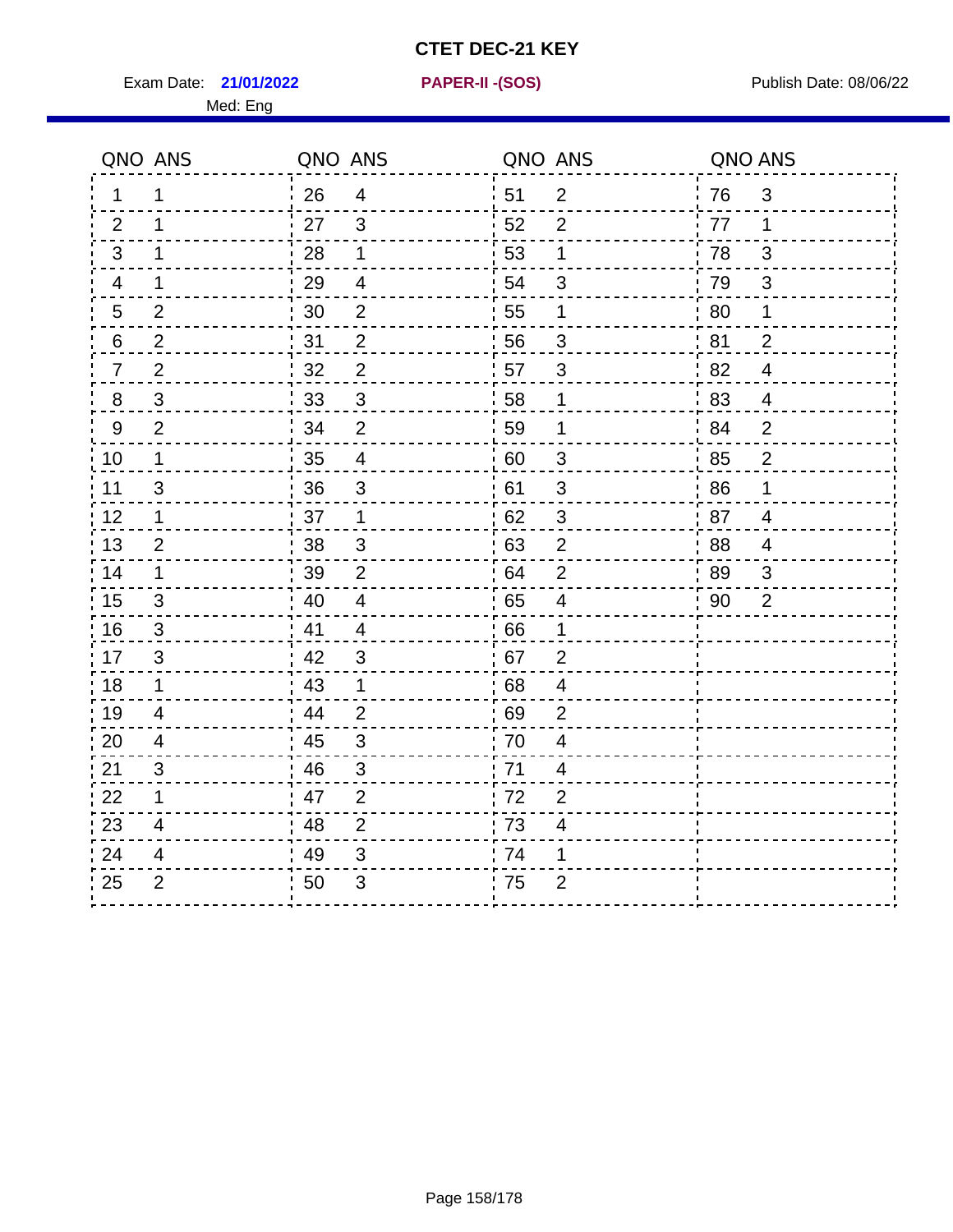Exam Date: 21/01/2022 **PAPER-II 01-ENGLISH Exam Date: 08/06/22** Med: Eng

#### **21/01/2022 PAPER-II 01-ENGLISH**

|       | QNO ANS                  | QNO ANS           |                | QNO ANS           |                | QNO ANS |
|-------|--------------------------|-------------------|----------------|-------------------|----------------|---------|
| 91    | $\mathbf 1$              | 116               | 1              | 141               | 1              |         |
| 92    | $\overline{2}$           | 117               | $\mathbf{3}$   | 142               | $\overline{2}$ |         |
| 93    | $\mathbf 1$              | 118               | $\mathbf{2}$   | 143               | $\overline{4}$ |         |
| 94    | $\overline{4}$           | : 119             | $\overline{2}$ | 144               | $\overline{2}$ |         |
| 95    | $\mathbf{3}$             | : 120             | $\mathbf{3}$   | : 145             | 1              |         |
| 96    | 3                        | 121               | $\overline{2}$ | 146               | 3              |         |
| 97    | $\overline{2}$           | 122               | 1              | 147               | $\overline{2}$ |         |
| 98    | $\overline{2}$           | $\frac{1}{2}$ 123 | $\overline{4}$ | $\frac{1}{2}$ 148 | $\mathfrak{B}$ |         |
| 99    | $\sqrt{3}$               | 124               | $\overline{2}$ | :149              | $\overline{4}$ |         |
| :100  | $\mathbf{1}$             | $\frac{1}{1}$ 125 | $\mathbf 1$    | 150               | $\overline{4}$ |         |
| :101  | $\sqrt{3}$               | : 126             | $\mathfrak{S}$ |                   |                |         |
| 102   | $\overline{2}$           | : 127             | $\mathbf{1}$   |                   |                |         |
| 103   | $\overline{4}$           | : 128             | $\mathbf{3}$   |                   |                |         |
| :104  | 2                        | $\frac{1}{1}$ 129 | $\mathbf{3}$   |                   |                |         |
| 105   | $\mathsf 3$              | : 130             | $\mathbf{3}$   |                   |                |         |
| :106  | $\mathbf{1}$             | : 131             | 4              |                   |                |         |
| 107   | $\mathfrak{B}$           | 132               | $\mathbf{3}$   |                   |                |         |
| 108   | $\mathbf 1$              | : 133             | $\overline{2}$ |                   |                |         |
| :109  | 1                        | : 134             | $\mathbf{3}$   |                   |                |         |
| :110  | $\overline{2}$           | : 135             | $\overline{2}$ |                   |                |         |
| :111  | $\mathbf 1$              | : 136             | $\overline{2}$ |                   |                |         |
| 112   | $\mathfrak{S}$           | : 137             | 1              |                   |                |         |
| : 113 | $\overline{\mathcal{A}}$ | : 138             | 3              |                   |                |         |
| 114   | 2                        | 139               | 2              |                   |                |         |
| 115   | 3                        | 140               | $\mathfrak{B}$ |                   |                |         |
|       |                          |                   |                |                   |                |         |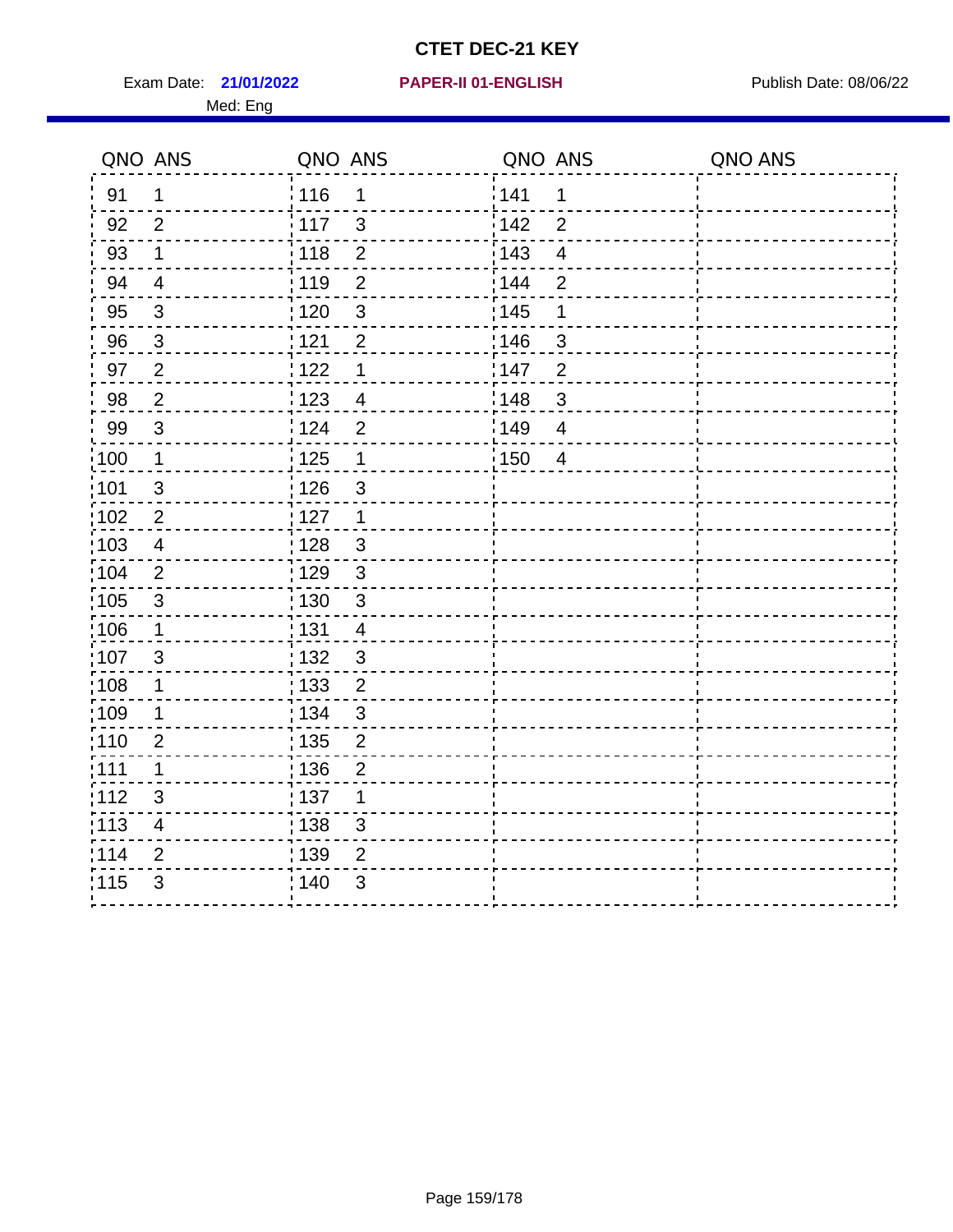Exam Date: 21/01/2022 **PAPER-II 02-HINDI Exam Date: 08/06/22** Med: Eng

|                   | QNO ANS                  | QNO ANS |                           | QNO ANS |                | QNO ANS |
|-------------------|--------------------------|---------|---------------------------|---------|----------------|---------|
| 91                | $\mathbf{3}$             | 116     | $\mathbf{1}$              | 1141    | $\mathbf 1$    |         |
| 92                | $\overline{2}$           | 117     | $\mathbf{3}$              | 142     | $\overline{2}$ |         |
| 93                | $\mathbf 1$              | 118     | $\overline{2}$            | 143     | $\overline{4}$ |         |
| 94                | $\mathbf{3}$             | : 119   | $\overline{2}$            | : 144   | $\overline{2}$ |         |
| 95                | 2                        | :120    | $\mathbf{3}$              | : 145   | 1              |         |
| 96                | $\overline{2}$           | 121     | $\mathfrak{S}$            | :146    | 3              |         |
| 97                | $\overline{4}$           | 1122    | $\overline{4}$            | 147     | $\overline{2}$ |         |
| 98                | $\mathbf 1$              | 1123    | $\mathbf{3}$              | 148     | $\mathbf{3}$   |         |
| 99                | $\sqrt{3}$               | 124     | 1                         | 149     | $\overline{4}$ |         |
| 100               | $\overline{2}$           | 125     | $\overline{\mathbf{4}}$   | 150     | $\overline{4}$ |         |
| 101               | $\overline{\mathcal{A}}$ | : 126   | $\sqrt{3}$                |         |                |         |
| 102               | $\mathbf{3}$             | : 127   | $\mathbf{3}$              |         |                |         |
| 103               | $\mathbf 1$              | : 128   | $\overline{2}$            |         |                |         |
| 104               | $\overline{4}$           | : 129   | 1                         |         |                |         |
| $\frac{1}{1}$ 105 | $\overline{4}$           | : 130   | $\mathbf{1}$              |         |                |         |
| 106               | $\mathbf 1$              | : 131   | $\overline{2}$            |         |                |         |
| 107               | 3                        | : 132   | $\mathbf 1$               |         |                |         |
| 108               | $\mathbf 1$              | 133     | $\mathbf{3}$              |         |                |         |
| :109              | $\mathbf 1$              | : 134   | $\overline{2}$            |         |                |         |
| : 110             | $\overline{2}$           | : 135   | $\overline{2}$            |         |                |         |
| : 111             | 1                        | : 136   | $\overline{2}$            |         |                |         |
| 112               | $\mathfrak{S}$           | : 137   | 1                         |         |                |         |
| $\frac{1}{1}$ 113 | $\overline{\mathbf{4}}$  | : 138   | $\ensuremath{\mathsf{3}}$ |         |                |         |
| 114               | $\overline{2}$           | : 139   | $\overline{2}$            |         |                |         |
| 115               | $\mathfrak{B}$           | : 140   | $\ensuremath{\mathsf{3}}$ |         |                |         |
|                   |                          |         |                           |         |                |         |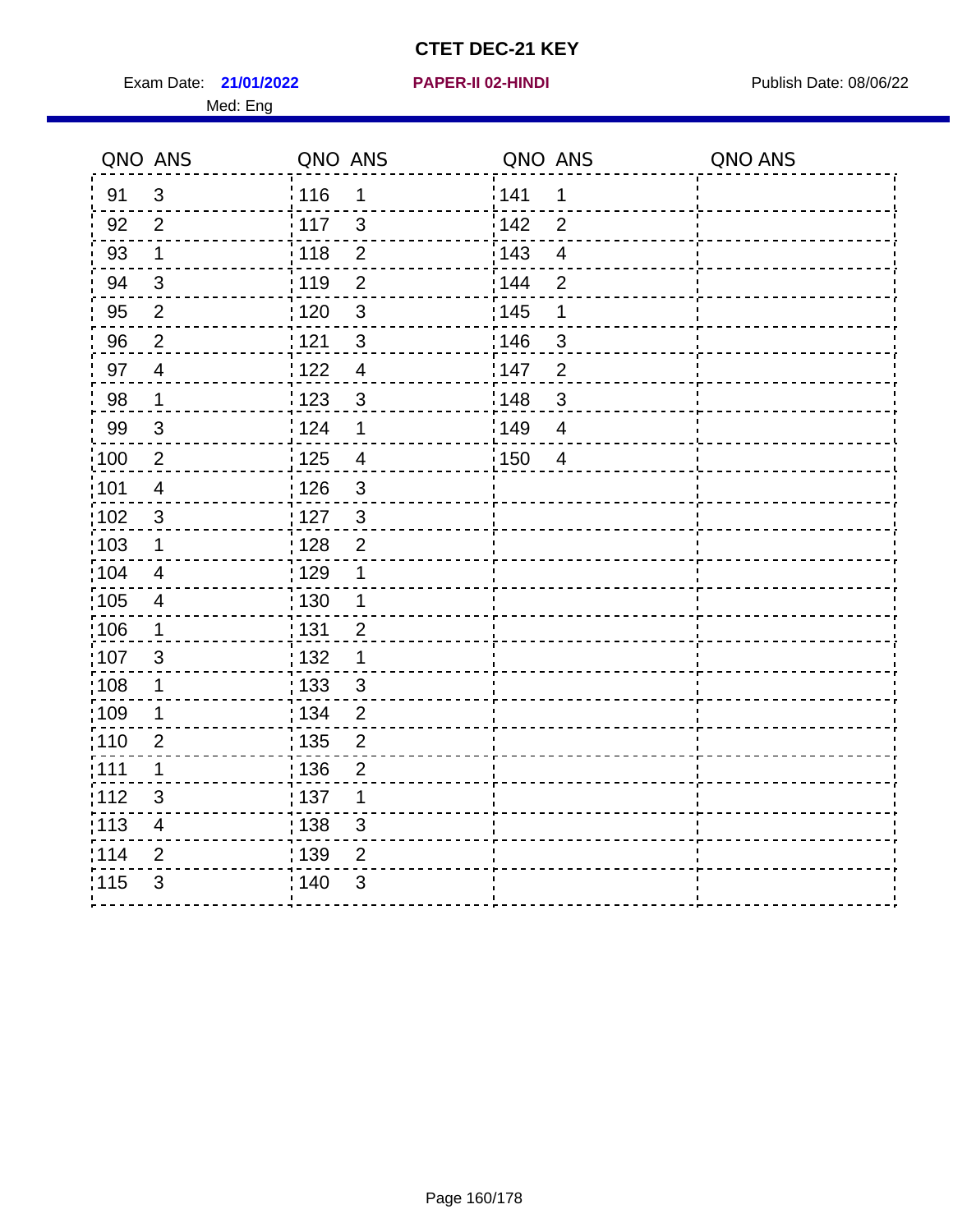Med: Eng

#### **21/01/2022 PAPER-II 03-ASSAMESE** Exam Date: Publish Date: 08/06/22

|                   | QNO ANS                  | QNO ANS           |                | QNO ANS |                | QNO ANS |
|-------------------|--------------------------|-------------------|----------------|---------|----------------|---------|
| 91                | $\mathbf{3}$             | 116               | 1              | 141     | 1              |         |
| 92                | $\overline{2}$           | $\frac{1}{117}$   | 3              | 142     | $\overline{2}$ |         |
| 93                | $\mathbf 1$              | 118               | $\overline{2}$ | 143     | $\overline{4}$ |         |
| 94                | 3                        | :119              | $\overline{2}$ | 144     | $\overline{2}$ |         |
| 95                | $\overline{2}$           | : 120             | $\mathfrak{3}$ | : 145   | 1              |         |
| 96                | $\overline{2}$           | 121               | 1              | 146     | 3              |         |
| 97                | 1                        | 122               | $\mathfrak{S}$ | 147     | $\overline{2}$ |         |
| 98                | $\mathbf{3}$             | 123               | 1              | 148     | $\mathbf{3}$   |         |
| 99                | $\overline{\mathcal{A}}$ | 124               | 1              | 149     | $\overline{4}$ |         |
| 100               | $\overline{2}$           | $\frac{1}{1}$ 125 | $\overline{2}$ | 150     | $\overline{4}$ |         |
| 101               | $\mathbf 1$              | 126               | $\overline{4}$ |         |                |         |
| 102               | $\overline{\mathcal{A}}$ | 127               | $\mathbf{1}$   |         |                |         |
| 103               | 2                        | : 128             | $\mathbf{3}$   |         |                |         |
| $\frac{1}{104}$   | $\mathbf{3}$             | : 129             | $\mathbf 1$    |         |                |         |
| 105               | $\mathbf{2}$             | $\frac{1}{1}$ 130 | $\overline{4}$ |         |                |         |
| 106               | $\mathbf 1$              | : 131             | $\overline{2}$ |         |                |         |
| 107               | 3                        | : 132             | $\overline{4}$ |         |                |         |
| :108              | $\mathbf 1$              | : 133             | 1              |         |                |         |
| :109              | 1                        | : 134             | $\mathbf 1$    |         |                |         |
| : 110             | $\overline{2}$           | 135               | $\overline{2}$ |         |                |         |
| : 111             | 1                        | : 136             | $\overline{2}$ |         |                |         |
| 112               | 3                        | : 137             | 1              |         |                |         |
| $\frac{1}{1}$ 113 | $\overline{\mathbf{4}}$  | : 138             | $\mathsf 3$    |         |                |         |
| 114               | $\overline{2}$           | : 139             | 2              |         |                |         |
| 115               | 3                        | 140               | 3              |         |                |         |
|                   |                          |                   |                |         |                |         |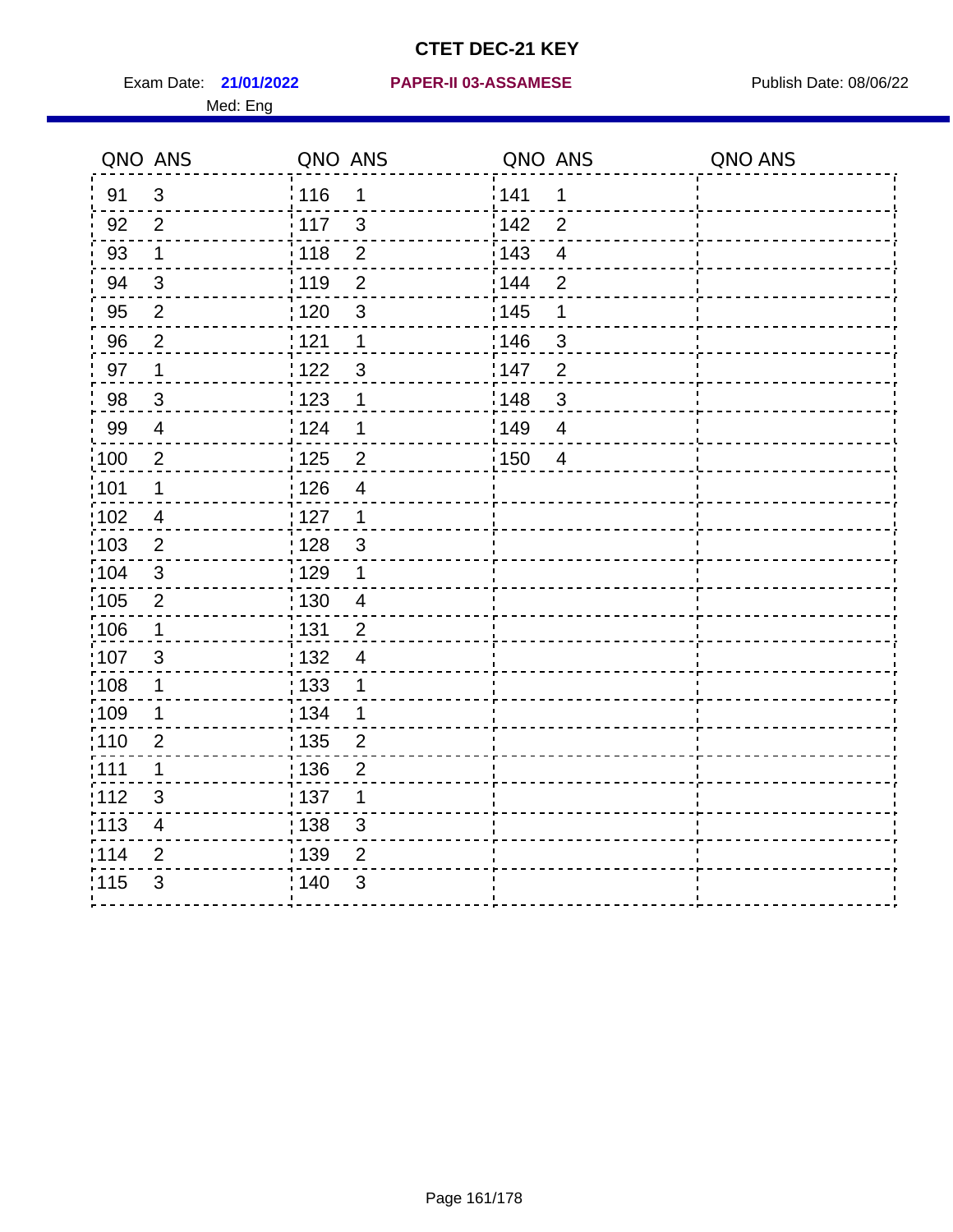Exam Date: 21/01/2022 **PAPER-II 04-BENGALI** Publish Date: 08/06/22 Med: Eng

#### **21/01/2022 PAPER-II 04-BENGALI**

|                   | QNO ANS                 | QNO ANS           |                | QNO ANS           |                         | QNO ANS |
|-------------------|-------------------------|-------------------|----------------|-------------------|-------------------------|---------|
| 91                | $\overline{4}$          | : 116             | 1              | 141               | $\mathbf 1$             |         |
| 92                | $\mathbf{3}$            | 117               | $\mathbf{3}$   | 142               | $\overline{2}$          |         |
| 93                | $\mathbf 1$             | 118               | $\mathbf 2$    | 143               | $\overline{\mathbf{4}}$ |         |
| 94                | $\overline{2}$          | : 119             | $\overline{2}$ | 144               | $\overline{2}$          |         |
| 95                | $\mathfrak{B}$          | : 120             | $\sqrt{3}$     | : 145             | 1                       |         |
| 96                | $\mathbf{1}$            | 121               | $\overline{2}$ | 146               | 3                       |         |
| 97                | $\overline{2}$          | 122               | $\mathbf 1$    | 147               | $\overline{2}$          |         |
| 98                | $\overline{4}$          | 123               | $\overline{4}$ | 148               | $\mathbf{3}$            |         |
| 99                | $\sqrt{3}$              | 124               | $\mathfrak{S}$ | 149               | $\overline{4}$          |         |
| $\frac{1}{1}$ 100 | $\mathbf 1$             | $\frac{1}{1}$ 125 | $\mathbf{1}$   | $\frac{1}{1}$ 150 | $\overline{4}$          |         |
| :101              | $\overline{\mathbf{4}}$ | 126               | $\overline{2}$ |                   |                         |         |
| :102              | $\overline{2}$          | 127               | $\overline{4}$ |                   |                         |         |
| 103               | $\mathbf{3}$            | 128               | $\mathbf{3}$   |                   |                         |         |
| :104              | $\mathbf 1$             | : 129             | $\mathbf{1}$   |                   |                         |         |
| 105               | $\overline{4}$          | 130               | $\mathfrak{S}$ |                   |                         |         |
| :106              | $\mathbf 1$             | : 131             | $\overline{2}$ |                   |                         |         |
| 107               | $\mathfrak{B}$          | : 132             | $\overline{4}$ |                   |                         |         |
| 108               | $\mathbf{1}$            | : 133             | $\mathbf{1}$   |                   |                         |         |
| :109              | $\mathbf{1}$            | : 134             | $\mathbf{3}$   |                   |                         |         |
| :110              | $\overline{2}$          | 135               | $\overline{2}$ |                   |                         |         |
| :111              | 1                       | : 136             | $\overline{2}$ |                   |                         |         |
| 112               | $\sqrt{3}$              | : 137             | 1              |                   |                         |         |
| 113               | $\overline{\mathbf{4}}$ | 138               | $\mathfrak{S}$ |                   |                         |         |
| 114               | $\overline{2}$          | : 139             | $\overline{2}$ |                   |                         |         |
| 115               | $\mathfrak{S}$          | 140               | $\mathfrak{S}$ |                   |                         |         |
|                   |                         |                   |                |                   |                         |         |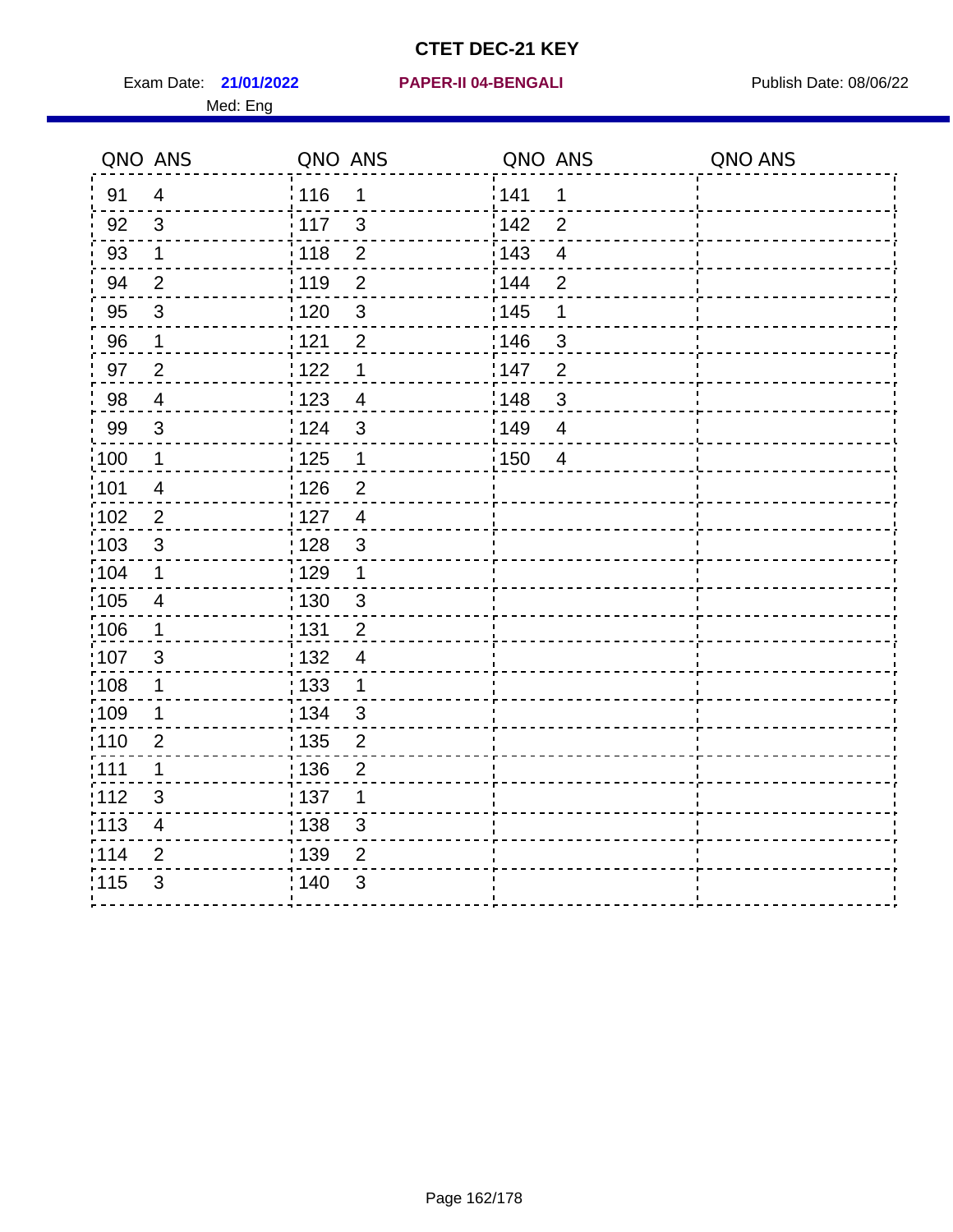Exam Date: 21/01/2022 **PAPER-II 05-GARO** Publish Date: 08/06/22 Med: Eng

#### **21/01/2022 PAPER-II 05-GARO**

|                   | QNO ANS        | QNO ANS           |                          | QNO ANS |                          | QNO ANS |
|-------------------|----------------|-------------------|--------------------------|---------|--------------------------|---------|
| 91                | 2              | : 116             | $\mathbf 1$              | 141     | $\mathbf 1$              |         |
| 92                | $\mathbf{3}$   | 117               | $\mathbf{3}$             | 142     | $\overline{2}$           |         |
| 93                | $\overline{2}$ | 118               | $\overline{2}$           | 143     | $\overline{\mathbf{4}}$  |         |
| 94                | $\mathbf 1$    | : 119             | $\overline{2}$           | : 144   | $\overline{2}$           |         |
| 95                | $\overline{2}$ | $\frac{1}{1}$ 120 | $\mathfrak{S}$           | : 145   | $\mathbf 1$              |         |
| 96                | 3              | 1121              | $\overline{2}$           | 146     | $\mathfrak{B}$           |         |
| 97                | $\overline{2}$ | 122               | $\overline{2}$           | 147     | $\overline{2}$           |         |
| 98                | $\overline{2}$ | $\frac{1}{2}$ 123 | $\mathbf 1$              | :148    | $\mathbf{3}$             |         |
| 99                | $\sqrt{3}$     | 124               | $\mathbf{3}$             | ¦149    | $\overline{\mathcal{A}}$ |         |
| $\frac{1}{1}$ 100 | $\sqrt{2}$     | $\frac{1}{1}$ 125 | $\overline{2}$           | 150     | $\overline{4}$           |         |
| 101               | $\sqrt{3}$     | : 126             | 1                        |         |                          |         |
| 102               | $\overline{4}$ | 127               | 1                        |         |                          |         |
| 103               | $\mathbf 1$    | : 128             | $\mathbf 1$              |         |                          |         |
| $\frac{1}{104}$   | $\overline{2}$ | : 129             | $\overline{2}$           |         |                          |         |
| 105               | $\sqrt{3}$     | : 130             | $\mathbf{1}$             |         |                          |         |
| 106               | $\mathbf 1$    | : 131             | $\overline{2}$           |         |                          |         |
| 107               | $\mathfrak{S}$ | 132               | $\mathbf 1$              |         |                          |         |
| :108              | $\mathbf 1$    | : 133             | $\overline{\mathcal{A}}$ |         |                          |         |
| :109              | $\mathbf 1$    | : 134             | $\mathbf 1$              |         |                          |         |
| :110              | $\overline{2}$ | : 135             | 4                        |         |                          |         |
| 111               | 1              | : 136             | $\overline{2}$           |         |                          |         |
| 112               | $\sqrt{3}$     | 137               | 1                        |         |                          |         |
| : 113             | $\overline{4}$ | : 138             | 3                        |         |                          |         |
| 114               | 2              | : 139             | 2                        |         |                          |         |
| 115               | 3              | 140               | 3                        |         |                          |         |
|                   |                |                   |                          |         |                          |         |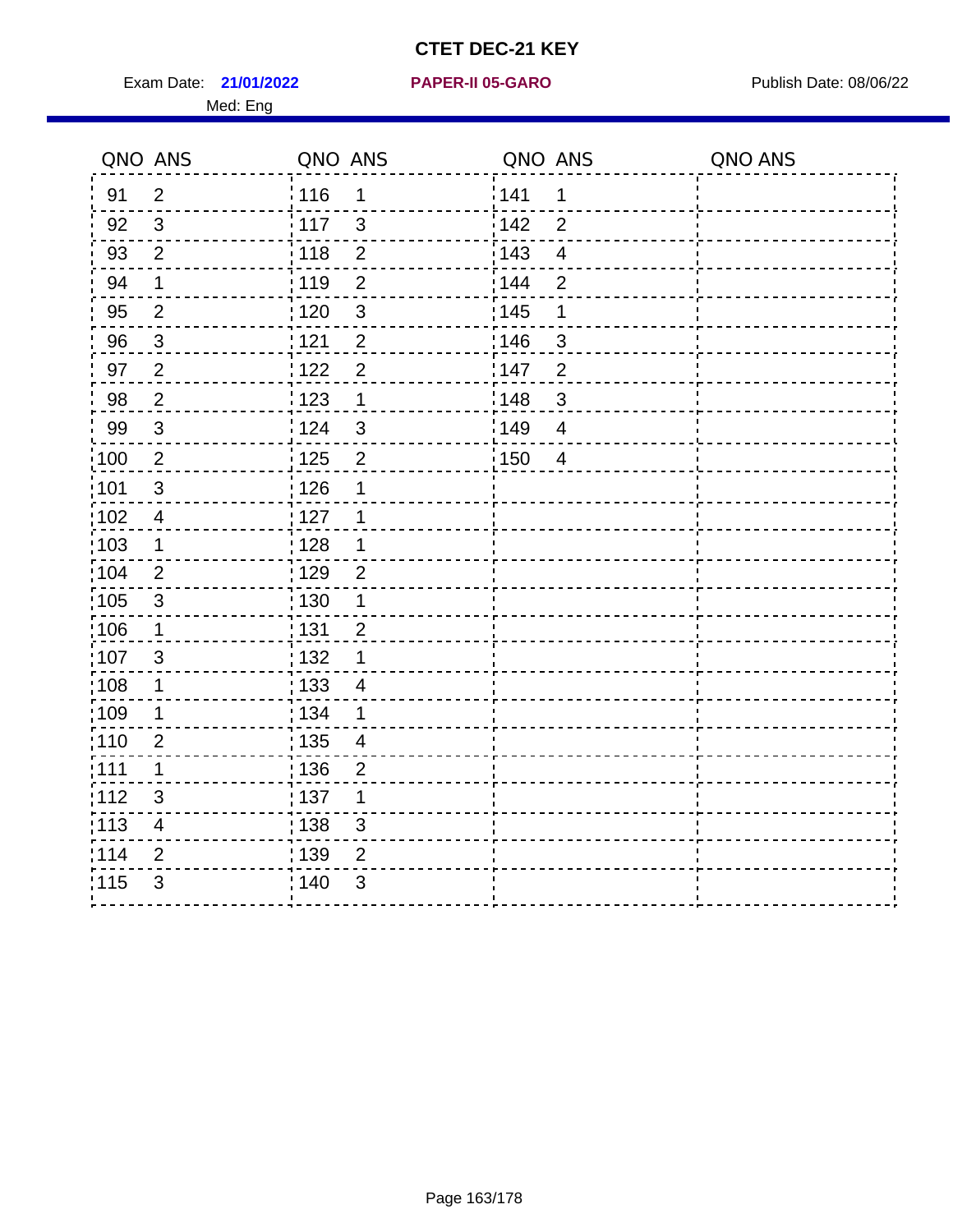Med: Eng

#### **21/01/2022 PAPER-II 06-GUJARATI** Exam Date: Publish Date: 08/06/22

|                   | QNO ANS                  | QNO ANS           |                          | QNO ANS           |                | QNO ANS |
|-------------------|--------------------------|-------------------|--------------------------|-------------------|----------------|---------|
| 91                | $\mathbf 1$              | 116               | 1                        | 141               | 1              |         |
| 92                | $\overline{4}$           | 117               | $\mathbf{3}$             | 142               | $\overline{2}$ |         |
| 93                | $\mathfrak{Z}$           | 118               | $\overline{2}$           | 143               | $\overline{4}$ |         |
| 94                | $\overline{2}$           | : 119             | $\overline{2}$           | 144               | $\overline{2}$ |         |
| 95                | $\overline{4}$           | : 120             | $\mathbf{3}$             | : 145             | 1              |         |
| 96                | $\overline{2}$           | 121               | 3                        | 146               | 3              |         |
| 97                | $\overline{2}$           | 122               | $\mathbf{3}$             | 147               | $\overline{2}$ |         |
| 98                | $\overline{4}$           | $\frac{1}{2}$ 123 | $\overline{4}$           | $\frac{1}{2}$ 148 | $\mathfrak{B}$ |         |
| 99                | $\sqrt{3}$               | 124               | $\mathfrak{3}$           | :149              | $\overline{4}$ |         |
| $\frac{1}{1}$ 100 | $\overline{4}$           | $\frac{1}{1}$ 125 | $\mathbf{3}$             | 150               | $\overline{4}$ |         |
| :101              | $\mathsf 3$              | : 126             | $\mathfrak{S}$           |                   |                |         |
| 102               | $\mathbf{1}$             | : 127             | $\mathbf{3}$             |                   |                |         |
| 103               | 3                        | : 128             | $\overline{2}$           |                   |                |         |
| :104              | $\mathbf 1$              | : 129             | $\mathbf{1}$             |                   |                |         |
| 105               | $\mathbf{3}$             | : 130             | $\mathbf{3}$             |                   |                |         |
| :106              | $\mathbf{1}$             | : 131             | 3                        |                   |                |         |
| 107               | 3                        | : 132             | $\overline{4}$           |                   |                |         |
| 108               | $\mathbf 1$              | : 133             | $\mathbf{3}$             |                   |                |         |
| :109              | $\mathbf 1$              | : 134             | $\overline{2}$           |                   |                |         |
| :110              | $\overline{2}$           | : 135             | $\overline{\mathcal{A}}$ |                   |                |         |
| :111              | $\mathbf 1$              | : 136             | $\overline{2}$           |                   |                |         |
| 112               | $\mathfrak{S}$           | : 137             | 1                        |                   |                |         |
| 113               | $\overline{\mathcal{A}}$ | : 138             | 3                        |                   |                |         |
| 114               | 2                        | 139               | 2                        |                   |                |         |
| 115               | 3                        | 140               | $\mathfrak{B}$           |                   |                |         |
|                   |                          |                   |                          |                   |                |         |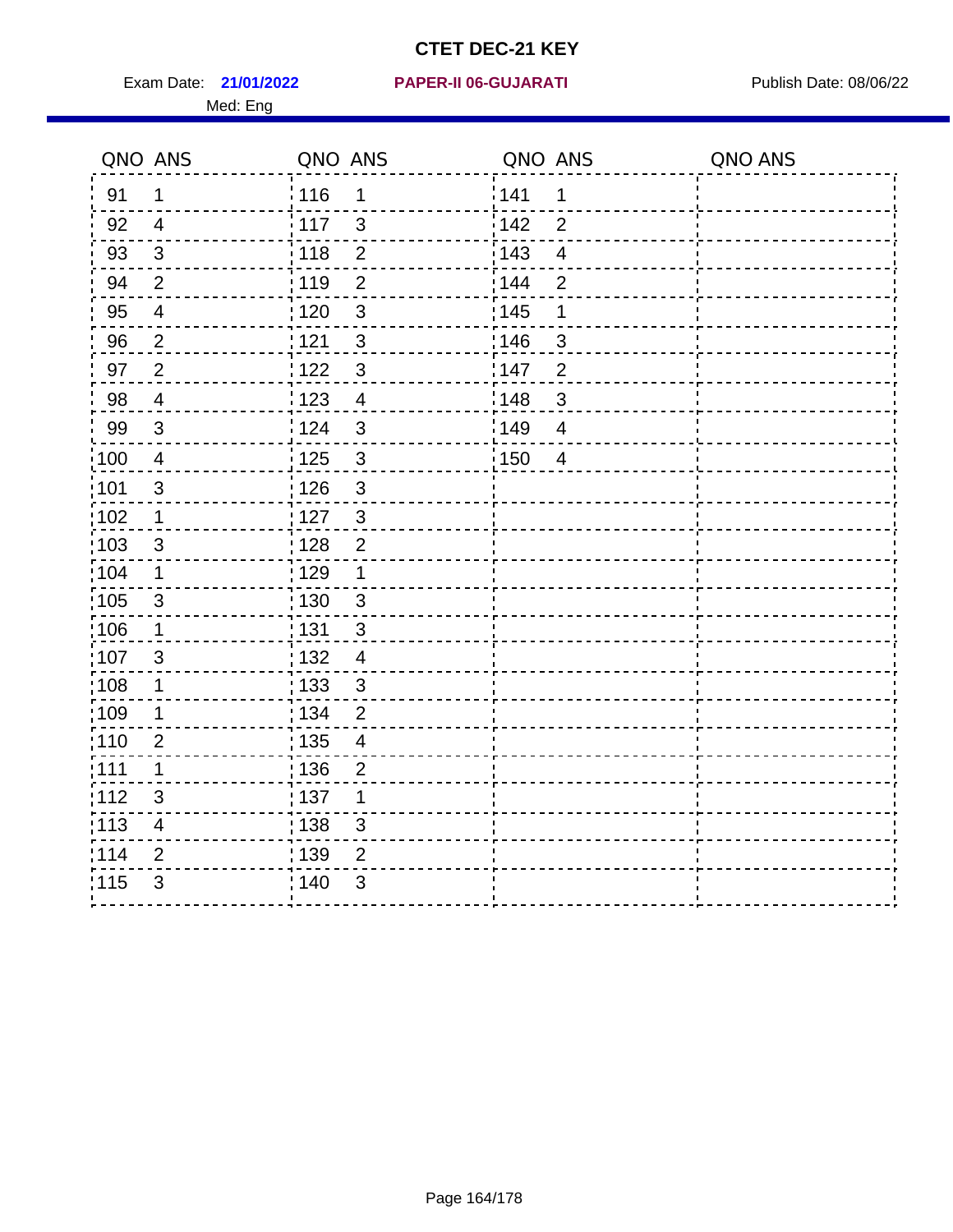Med: Eng

|                   | QNO ANS                   | QNO ANS           |                | QNO ANS           |                          | QNO ANS |
|-------------------|---------------------------|-------------------|----------------|-------------------|--------------------------|---------|
| 91                | 1                         | 116               | 1              | 141               | 1                        |         |
| 92                | 1                         | 117               | $\mathfrak{S}$ | 142               | $\overline{2}$           |         |
| 93                | $\sqrt{3}$                | 118               | $\mathbf 2$    | 143               | $\overline{\mathcal{A}}$ |         |
| 94                | 1                         | : 119             | $\overline{2}$ | : 144             | $\overline{2}$           |         |
| 95                | 1                         | : 120             | $\mathfrak{3}$ | : 145             | 1                        |         |
| 96                | 1                         | 121               | $\mathfrak{S}$ | 146               | 3                        |         |
| 97                | $\mathbf 1$               | 1122              | $\mathbf 1$    | 147               | $\overline{2}$           |         |
| 98                | $\overline{2}$            | : 123             | $\mathbf{3}$   | 148               | $\sqrt{3}$               |         |
| 99                | $\mathbf 1$               | 124               | 1              | 149               | $\overline{4}$           |         |
| 100               | $\mathfrak{3}$            | $\frac{1}{1}$ 125 | $\mathsf 3$    | $\frac{1}{1}$ 150 | $\overline{4}$           |         |
| 101               | $\mathbf 1$               | 126               | $\overline{2}$ |                   |                          |         |
| 102               | $\overline{2}$            | : 127             | $\mathbf{3}$   |                   |                          |         |
| 103               | 4                         | : 128             | $\overline{2}$ |                   |                          |         |
| 104               | 2                         | : 129             | 1              |                   |                          |         |
| 105               | $\mathbf 1$               | : 130             | 1              |                   |                          |         |
| 106               | $\mathbf 1$               | : 131             | 1              |                   |                          |         |
| :107              | 3                         | : 132             | $\overline{2}$ |                   |                          |         |
| $\frac{1}{1}$ 108 | $\mathbf 1$               | : 133             | $\mathbf 1$    |                   |                          |         |
| :109              | 1                         | : 134             | $\overline{2}$ |                   |                          |         |
| :110              | $\overline{2}$            | 135               | $\overline{2}$ |                   |                          |         |
| 111               | 1                         | : 136             | $\overline{2}$ |                   |                          |         |
| 112               | $\ensuremath{\mathsf{3}}$ | : 137             | 1              |                   |                          |         |
| $\frac{1}{1}$ 113 | $\overline{\mathbf{4}}$   | : 138             | $\mathsf 3$    |                   |                          |         |
| 114               | $\overline{2}$            | : 139             | 2              |                   |                          |         |
| 115               | 3                         | 140               | 3              |                   |                          |         |
|                   |                           |                   |                |                   |                          |         |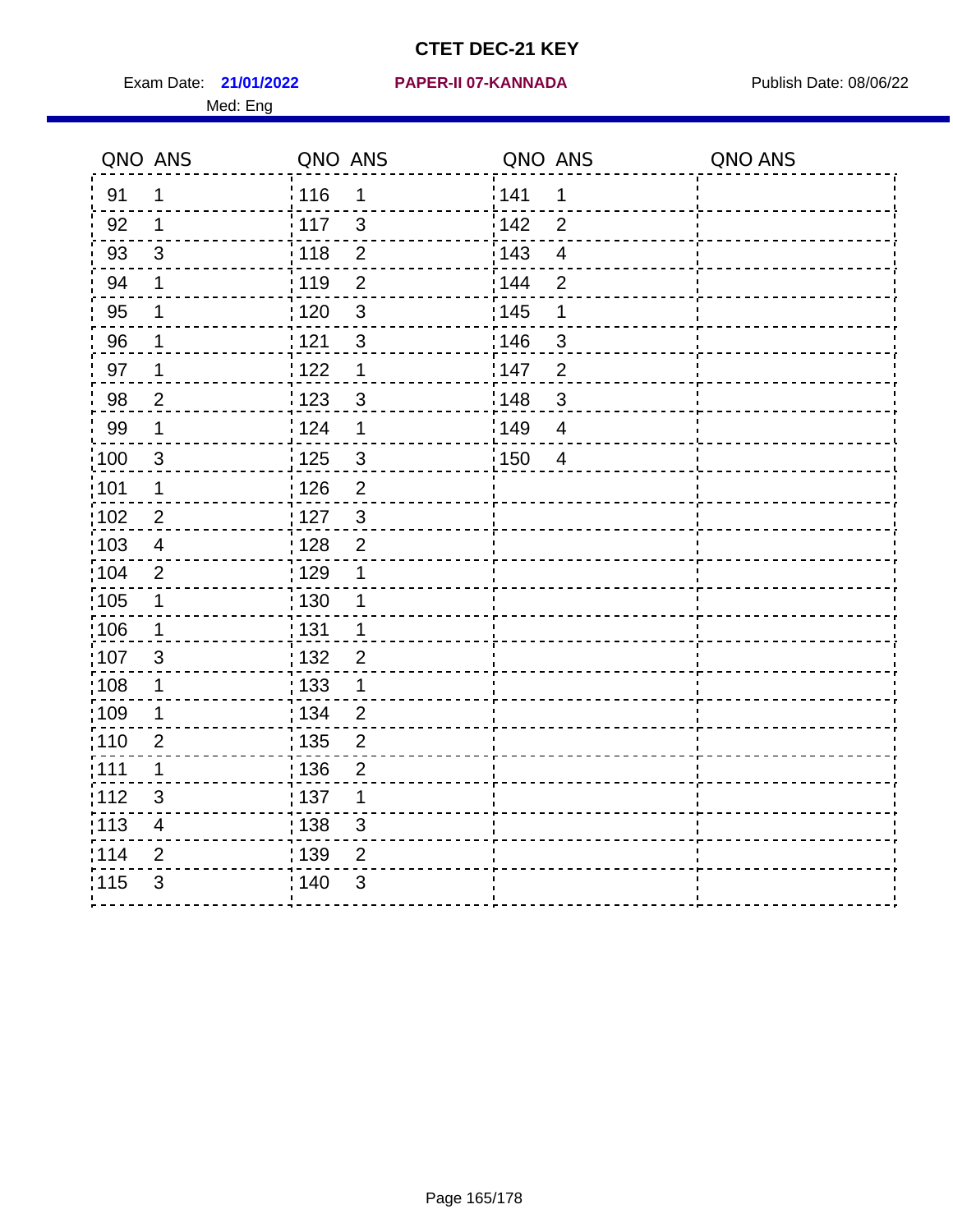Exam Date: 21/01/2022 **PAPER-II 08-KHASI** Publish Date: 08/06/22 Med: Eng

#### **21/01/2022 PAPER-II 08-KHASI**

| QNO ANS           |                         | QNO ANS |                          | QNO ANS |                         | QNO ANS |
|-------------------|-------------------------|---------|--------------------------|---------|-------------------------|---------|
| 91                | $\overline{2}$          | 116     | 1                        | 141     | $\mathbf 1$             |         |
| 92                | $\mathbf 1$             | 117     | 3                        | 142     | $\overline{2}$          |         |
| 93                | $\overline{2}$          | 118     | $\overline{2}$           | 143     | $\overline{\mathbf{4}}$ |         |
| 94                | $\sqrt{3}$              | : 119   | $\overline{2}$           | 144     | $\overline{2}$          |         |
| 95                | $\mathbf 1$             | :120    | $\mathfrak{S}$           | : 145   | 1                       |         |
| 96                | $\overline{2}$          | 121     | $\overline{2}$           | 146     | 3                       |         |
| 97                | $\mathbf{3}$            | 122     | $\sqrt{3}$               | 147     | $\overline{2}$          |         |
| 98                | $\mathbf{3}$            | 1123    | $\overline{2}$           | 148     | $\mathbf{3}$            |         |
| 99                | $\overline{\mathbf{4}}$ | 124     | 1                        | 149     | $\overline{4}$          |         |
| :100              | $\overline{2}$          | 125     | $\overline{\mathbf{4}}$  | 150     | $\overline{4}$          |         |
| :101              | $\mathbf 1$             | : 126   | 3                        |         |                         |         |
| 102               | $\mathbf 1$             | 127     | $\mathbf{3}$             |         |                         |         |
| 103               | 3                       | : 128   | $\overline{2}$           |         |                         |         |
| :104              | $\overline{2}$          | : 129   | $\overline{2}$           |         |                         |         |
| $\frac{1}{1}$ 105 | $\sqrt{2}$              | 130     | $\overline{\mathcal{A}}$ |         |                         |         |
| 106               | $\mathbf 1$             | : 131   | 3                        |         |                         |         |
| 107               | 3                       | 132     | $\overline{2}$           |         |                         |         |
| 108               | $\mathbf{1}$            | 133     | $\overline{2}$           |         |                         |         |
| 109               | 1                       | : 134   | $\mathfrak{S}$           |         |                         |         |
| :110              | $\overline{2}$          | : 135   | $\overline{\mathcal{A}}$ |         |                         |         |
| :111              | 1                       | : 136   | $\overline{2}$           |         |                         |         |
| 112               | 3                       | : 137   | 1                        |         |                         |         |
| :113              | $\overline{\mathbf{4}}$ | : 138   | $\mathfrak{S}$           |         |                         |         |
| 114               | $\overline{2}$          | 139     | $\overline{2}$           |         |                         |         |
| 115               | 3                       | : 140   | 3                        |         |                         |         |
|                   |                         |         |                          |         |                         |         |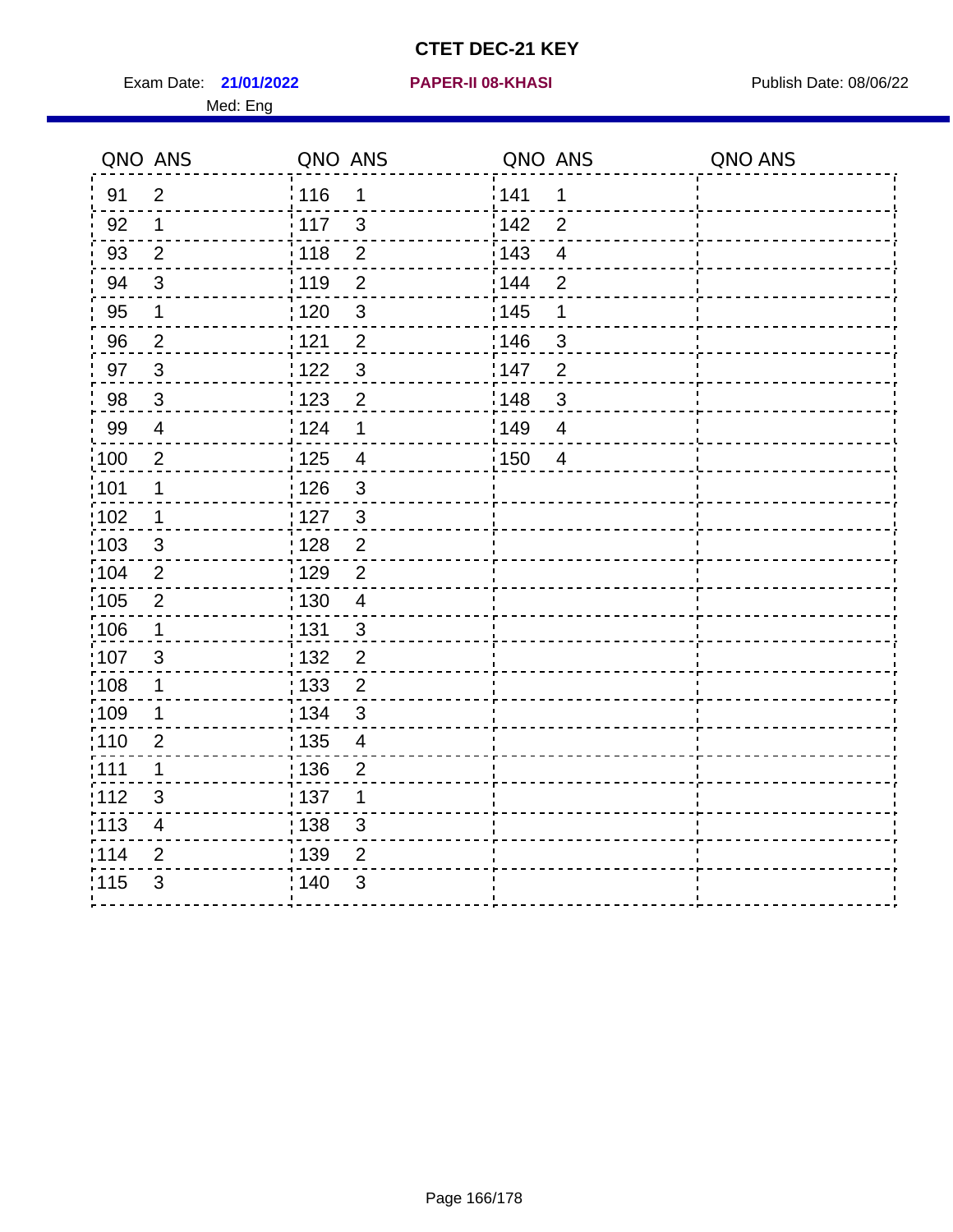Med: Eng

109 1  $110$  2  $111$  1 .<br>. . . . . . . . .<br>. . . . . . . .  $\frac{1}{113}$  4 .<br>. . . . . . . . .<br>. . . . . . . .

 $\sim$   $\sim$ 

#### **21/01/2022 PAPER-II 09-MALAYALAM** Exam Date: Publish Date: 08/06/22

| QNO ANS |                | QNO ANS |                | QNO ANS |                | QNO ANS |
|---------|----------------|---------|----------------|---------|----------------|---------|
| 91      | 2              | 116     | $\mathbf 1$    | 141     | $\mathbf{1}$   |         |
| 92      | $\overline{4}$ | i 117   | $\mathbf{3}$   | 142     | $\overline{2}$ |         |
| 93      | $\mathbf{3}$   | : 118   | $\overline{2}$ | : 143   | 4              |         |
| 94      | $\overline{2}$ | : 119   | 2              | : 144   | $\overline{2}$ |         |
| 95      | $\overline{2}$ | : 120   | $\mathbf{3}$   | : 145   | $\mathbf 1$    |         |
| 96      | $\overline{1}$ | 121     | $\mathbf{3}$   | 146     | 3              |         |
| 97      | $\overline{2}$ | 122     | $\mathbf 1$    | 147     | $\overline{2}$ |         |
| 98      | $\overline{4}$ | 123     | $\mathbf 1$    | 148     | 3              |         |
| 99      | $\mathbf{3}$   | 124     | $\mathbf{3}$   | 149     | $\overline{4}$ |         |
| 100     | $\overline{2}$ | : 125   | 2              | : 150   | $\overline{4}$ |         |
| :101    | $\overline{4}$ | : 126   | $\sqrt{3}$     |         |                |         |
| :102    | 2              | : 127   | 2              |         |                |         |
| 103     | 1              | : 128   | 1              |         |                |         |
| :104    | $\mathbf{3}$   | :129    | $\mathbf 1$    |         |                |         |
| 105     | 1              | : 130   | $\overline{4}$ |         |                |         |
| ;106    | 1              | : 131   | $\overline{2}$ |         |                |         |
| ,107    | 3              | 132     | $\mathfrak{S}$ |         |                |         |
| :108    | 1              | : 133   | 3              |         |                |         |

 $\frac{1}{1}$  134 2

| 135 3<br>|---------<br>| 136 2<br>|----------136

137 1

---------<br>¦ 138 3<br>--------- $139 - 2$ 

 $\frac{1}{115}$  3  $\frac{1}{140}$  3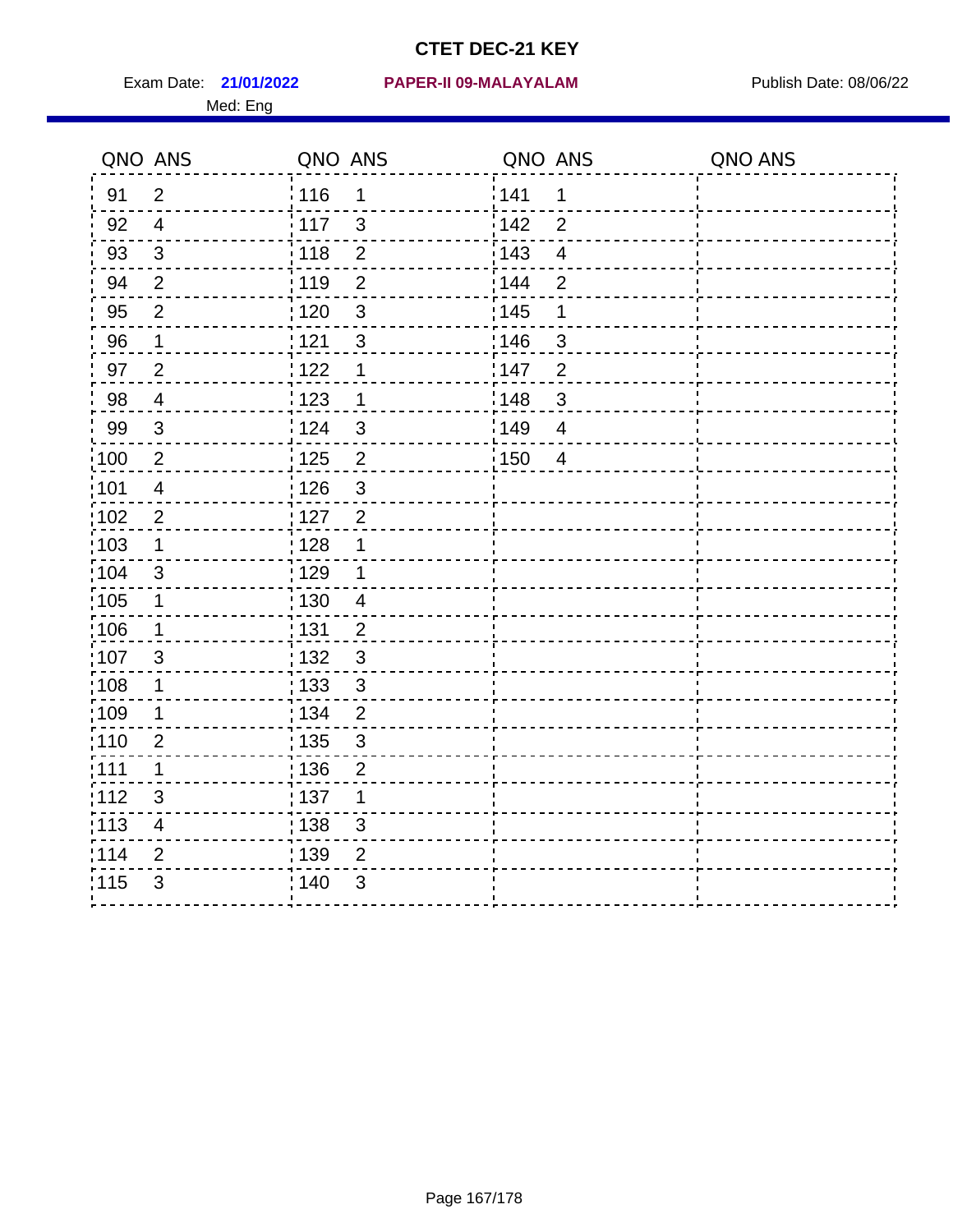Exam Date: 21/01/2022 PAPER-II 10-MANIPURI<br>
Publish Date: 08/06/22 Med: Eng

|                   | QNO ANS                 | QNO ANS           |                         | QNO ANS |                         | QNO ANS |
|-------------------|-------------------------|-------------------|-------------------------|---------|-------------------------|---------|
| 91                | $\overline{4}$          | 116               | $\mathbf 1$             | 141     | $\mathbf 1$             |         |
| 92                | $\mathfrak{S}$          | 117               | $\mathfrak{S}$          | 142     | $\overline{2}$          |         |
| 93                | $\mathfrak{Z}$          | 118               | $\overline{2}$          | 143     | $\overline{\mathbf{4}}$ |         |
| 94                | $\overline{4}$          | : 119             | $\overline{2}$          | 144     | $\overline{2}$          |         |
| 95                | $\overline{2}$          | : 120             | $\mathfrak{B}$          | : 145   | 1                       |         |
| 96                | 4                       | 121               | $\overline{2}$          | 146     | 3                       |         |
| 97                | $\overline{2}$          | 122               | 3                       | 147     | $\overline{2}$          |         |
| 98                | $\overline{\mathbf{4}}$ | 123               | $\mathfrak{S}$          | 148     | $\mathbf{3}$            |         |
| 99                | $\overline{4}$          | 124               | 1                       | 149     | $\overline{4}$          |         |
| :100              | $\sqrt{2}$              | $\frac{1}{1}$ 125 | $\overline{\mathbf{4}}$ | 150     | $\overline{4}$          |         |
| :101              | $\sqrt{3}$              | : 126             | 3                       |         |                         |         |
| 102               | $\mathbf{1}$            | : 127             | 3                       |         |                         |         |
| 103               | 2                       | : 128             | $\mathbf{1}$            |         |                         |         |
| $\frac{1}{104}$   | $\overline{4}$          | : 129             | $\overline{2}$          |         |                         |         |
| $\frac{1}{1}$ 105 | $\mathbf{3}$            | : 130             | $\mathfrak{S}$          |         |                         |         |
| :106              | $\mathbf 1$             | : 131             | $\mathbf{1}$            |         |                         |         |
| 107               | 3                       | 132               | $\mathbf{3}$            |         |                         |         |
| 108               | $\mathbf 1$             | 133               | $\mathfrak{S}$          |         |                         |         |
| :109              | 1                       | : 134             | $\mathbf{1}$            |         |                         |         |
| :110              | $\overline{2}$          | 135               | $\overline{2}$          |         |                         |         |
| : 111             | $\mathbf 1$             | 136               | $\overline{2}$          |         |                         |         |
| 112               | $\sqrt{3}$              | $\frac{1}{1}$ 137 | 1                       |         |                         |         |
| : 113             | $\overline{\mathbf{4}}$ | $\frac{1}{1}$ 138 | 3                       |         |                         |         |
| 114               | 2                       | :139              | $\overline{2}$          |         |                         |         |
| 115               | $\mathfrak{S}$          | 140               | $\sqrt{3}$              |         |                         |         |
|                   |                         |                   |                         |         |                         |         |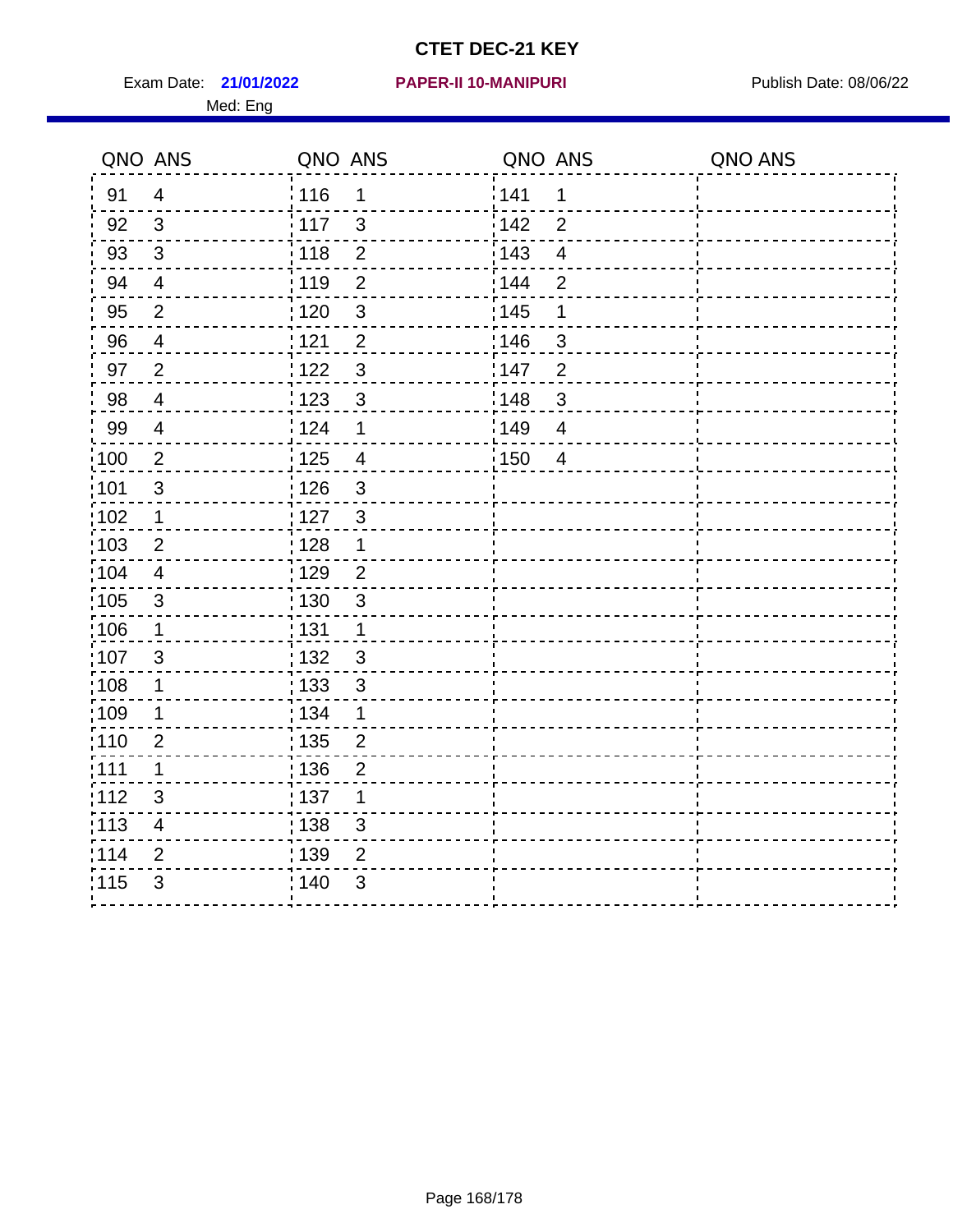Exam Date: 21/01/2022 PAPER-II 11-MARATHI Publish Date: 08/06/22 Med: Eng

**21/01/2022 PAPER-II 11-MARATHI**

|                   | QNO ANS                  | QNO ANS                          | QNO ANS           |                | QNO ANS |
|-------------------|--------------------------|----------------------------------|-------------------|----------------|---------|
| 91                | $\mathbf{1}$             | 116<br>1                         | 141               | 1              |         |
| 92                | $\overline{4}$           | 117<br>$\mathbf{3}$              | 142               | $\overline{2}$ |         |
| 93                | $\mathfrak{Z}$           | 118<br>$\mathbf{2}$              | 143               | $\overline{4}$ |         |
| 94                | $\mathbf{3}$             | : 119<br>$\overline{2}$          | : 144             | $\overline{2}$ |         |
| 95                | $\overline{4}$           | : 120<br>$\sqrt{3}$              | : 145             | 1              |         |
| 96                | $\overline{4}$           | 121<br>$\overline{2}$            | 146               | 3              |         |
| 97                | $\mathbf{3}$             | $\mathbf{3}$<br>122              | 147               | $\overline{2}$ |         |
| 98                | $\overline{2}$           | $\frac{1}{2}$ 123<br>$\mathbf 1$ | $\frac{1}{2}$ 148 | $\mathfrak{B}$ |         |
| 99                | $\mathbf 1$              | 124<br>$\overline{\mathcal{A}}$  | :149              | $\overline{4}$ |         |
| $\frac{1}{1}$ 100 | $\mathbf{3}$             | $\frac{1}{1}$ 125<br>$\mathbf 1$ | 150               | $\overline{4}$ |         |
| :101              | $\mathbf 2$              | : 126<br>1                       |                   |                |         |
| 102               | 1                        | : 127<br>$\mathbf 1$             |                   |                |         |
| 103               | $\mathbf 1$              | $\overline{2}$<br>: 128          |                   |                |         |
| :104              | $\overline{2}$           | $\frac{1}{1}$ 129<br>1           |                   |                |         |
| 105               | $\sqrt{3}$               | 130<br>$\mathbf 1$               |                   |                |         |
| 106               | $\mathbf 1$              | : 131<br>$\mathbf 1$             |                   |                |         |
| 107               | $\mathfrak{B}$           | 132<br>3                         |                   |                |         |
| 108               | $\mathbf 1$              | : 133<br>$\mathbf{3}$            |                   |                |         |
| :109              | 1                        | : 134<br>$\overline{4}$          |                   |                |         |
| :110              | $\overline{2}$           | : 135<br>2                       |                   |                |         |
| :111              | $\mathbf 1$              | : 136<br>$\overline{2}$          |                   |                |         |
| 112               | $\mathfrak{S}$           | : 137<br>1                       |                   |                |         |
| 113               | $\overline{\mathcal{A}}$ | : 138<br>3                       |                   |                |         |
| 114               | 2                        | : 139<br>2                       |                   |                |         |
| 115               | 3                        | 140<br>$\mathfrak{B}$            |                   |                |         |
|                   |                          |                                  |                   |                |         |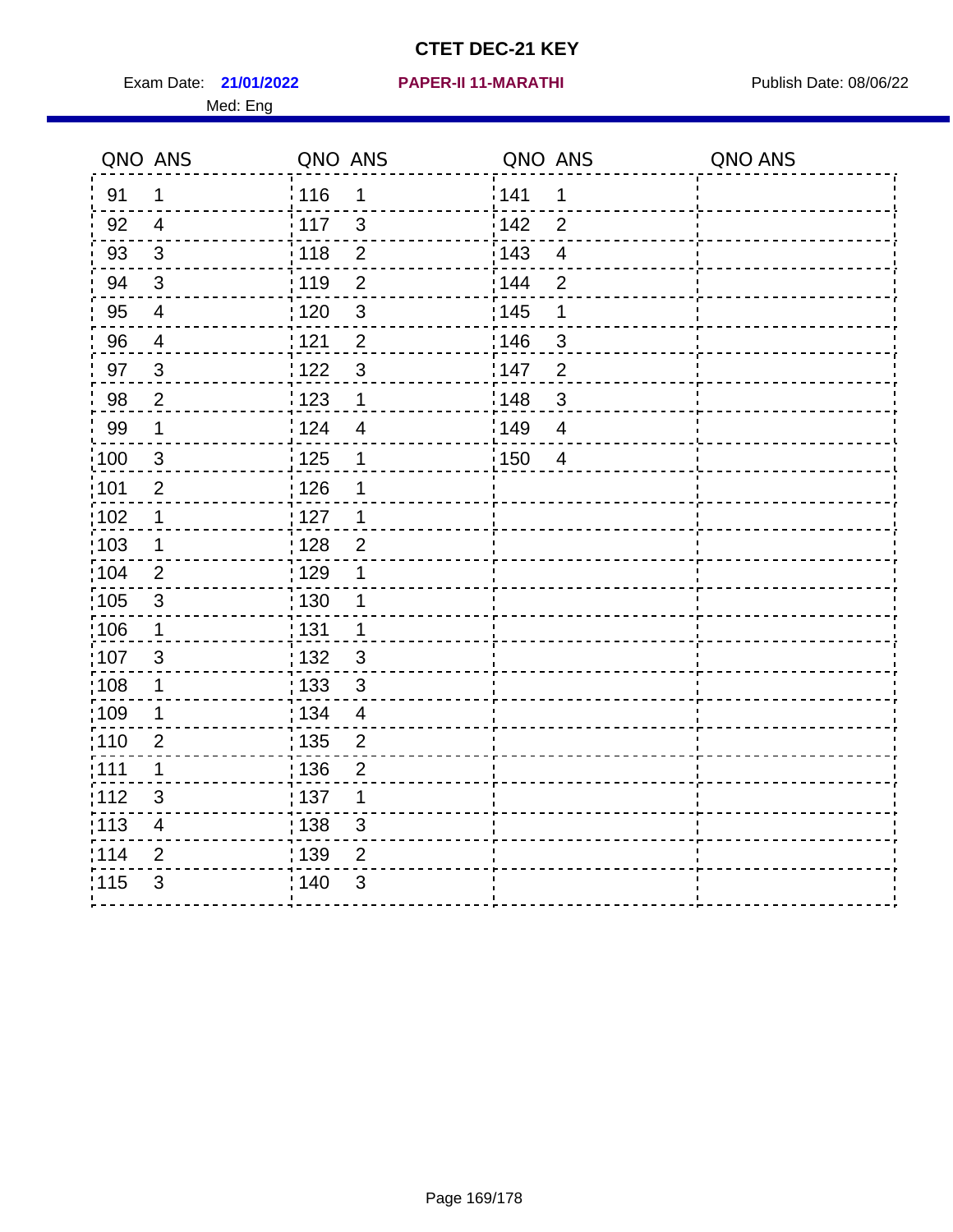Exam Date: 21/01/2022 **PAPER-II 12-MIZO** PUBLISH Date: 08/06/22 Med: Eng

#### **21/01/2022 PAPER-II 12-MIZO**

|                   | QNO ANS                  | QNO ANS           |                | QNO ANS |                         | QNO ANS |
|-------------------|--------------------------|-------------------|----------------|---------|-------------------------|---------|
| 91                | $\overline{2}$           | 116               | 1              | 141     | 1                       |         |
| 92                | $\mathbf 1$              | 117               | 3              | 142     | $\overline{2}$          |         |
| 93                | $\mathbf 1$              | 118               | $\overline{2}$ | 143     | $\overline{\mathbf{4}}$ |         |
| 94                | $\mathbf{3}$             | 119               | $\overline{2}$ | 144     | $\overline{2}$          |         |
| 95                | $\overline{2}$           | : 120             | $\mathbf{3}$   | : 145   | 1                       |         |
| 96                | $\overline{2}$           | 121               | 1              | 146     | 3                       |         |
| 97                | $\mathbf 1$              | 122               | $\overline{2}$ | 147     | $\overline{2}$          |         |
| 98                | $\overline{\mathcal{A}}$ | 123               | $\mathbf 1$    | 148     | $\mathbf{3}$            |         |
| 99                | $\overline{2}$           | 124               | $\overline{2}$ | 149     | $\overline{4}$          |         |
| :100              | $\sqrt{3}$               | 125               | $\mathbf{3}$   | 150     | $\overline{4}$          |         |
| :101              | $\mathbf 1$              | 126               | $\overline{4}$ |         |                         |         |
| 102               | $\mathbf 1$              | : 127             | $\overline{2}$ |         |                         |         |
| :103              | 2                        | : 128             | $\mathbf 1$    |         |                         |         |
| $\frac{1}{1}$ 104 | 3                        | : 129             | $\overline{2}$ |         |                         |         |
| 105               | $\sqrt{3}$               | 130               | $\mathbf 1$    |         |                         |         |
| 106               | $\mathbf 1$              | : 131             | 3              |         |                         |         |
| ;107              | 3                        | : 132             | $\overline{4}$ |         |                         |         |
| 108               | $\mathbf 1$              | : 133             | $\mathbf 1$    |         |                         |         |
| :109              | 1                        | : 134             | $\overline{2}$ |         |                         |         |
| :110              | $\overline{2}$           | : 135             | 1              |         |                         |         |
| :111              | 1                        | : 136             | $\overline{c}$ |         |                         |         |
| 112               | 3                        | $\frac{1}{1}$ 137 | 1              |         |                         |         |
| 113               | $\overline{4}$           | : 138             | 3              |         |                         |         |
| 1114              | $\overline{2}$           | 139               | $\overline{2}$ |         |                         |         |
| 115               | 3                        | 140               | 3              |         |                         |         |
|                   |                          |                   |                |         |                         |         |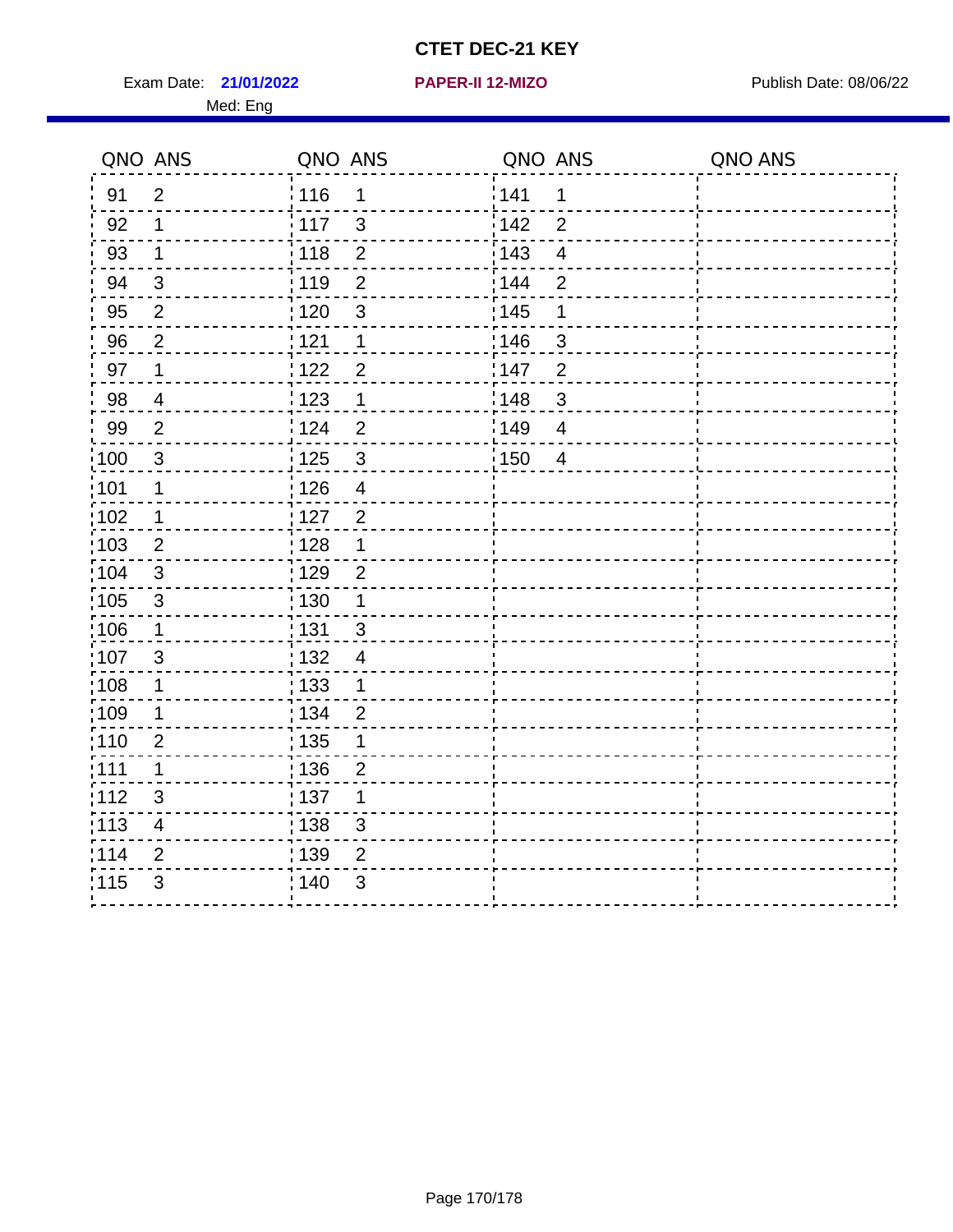Exam Date: 21/01/2022 **PAPER-II 13-NEPALI Exam Date: 08/06/22** Med: Eng

**21/01/2022 PAPER-II 13-NEPALI**

|                   | QNO ANS                  | QNO ANS           |                          | QNO ANS |                         | QNO ANS |
|-------------------|--------------------------|-------------------|--------------------------|---------|-------------------------|---------|
| 91                | $\mathbf 1$              | 116               | $\mathbf 1$              | 1141    | $\mathbf 1$             |         |
| 92                | $\overline{4}$           | 117               | $\mathbf{3}$             | 142     | $\overline{2}$          |         |
| 93                | $\overline{2}$           | 118               | $\sqrt{2}$               | 143     | $\overline{\mathbf{4}}$ |         |
| 94                | $\mathbf{3}$             | : 119             | $\overline{2}$           | : 144   | $\overline{2}$          |         |
| 95                | 2                        | :120              | 3                        | : 145   | 1                       |         |
| 96                | $\mathfrak{S}$           | 121               | 1                        | :146    | $\mathfrak{S}$          |         |
| 97                | $\overline{2}$           | 122               | $\overline{2}$           | 147     | $\overline{2}$          |         |
| 98                | $\mathbf{1}$             | : 123             | $\mathbf{3}$             | 148     | $\sqrt{3}$              |         |
| 99                | $\overline{4}$           | 124               | $\mathbf 1$              | :149    | $\overline{4}$          |         |
| $\frac{1}{1}$ 100 | $\sqrt{2}$               | $\frac{1}{1}$ 125 | $\overline{2}$           | 150     | $\overline{4}$          |         |
| :101              | $\sqrt{3}$               | : 126             | $\overline{\mathcal{A}}$ |         |                         |         |
| 102               | $\overline{4}$           | 127               | $\mathbf{3}$             |         |                         |         |
| 103               | $\overline{2}$           | : 128             | $\mathbf{1}$             |         |                         |         |
| 104               | $\mathbf 1$              | : 129             | $\overline{2}$           |         |                         |         |
| 105               | $\sqrt{3}$               | $\frac{1}{1}$ 130 | $\mathsf 3$              |         |                         |         |
| :106              | $\mathbf 1$              | : 131             | $\mathbf 1$              |         |                         |         |
| 107               | $\mathbf{3}$             | 132               | $\overline{2}$           |         |                         |         |
| 108               | $\mathbf{1}$             | : 133             | $\overline{2}$           |         |                         |         |
| :109              | $\mathbf{1}$             | : 134             | $\mathfrak{S}$           |         |                         |         |
| :110              | $\overline{2}$           | : 135             | $\mathfrak{B}$           |         |                         |         |
| ;111              | $\mathbf 1$              | : 136             | $\overline{2}$           |         |                         |         |
| 112               | $\mathfrak{S}$           | : 137             | 1                        |         |                         |         |
| 113               | $\overline{\mathcal{A}}$ | 138               | $\sqrt{3}$               |         |                         |         |
| 114               | $\overline{2}$           | : 139             | $\overline{2}$           |         |                         |         |
| 115               | $\mathfrak{S}$           | 140               | 3                        |         |                         |         |
|                   |                          |                   |                          |         |                         |         |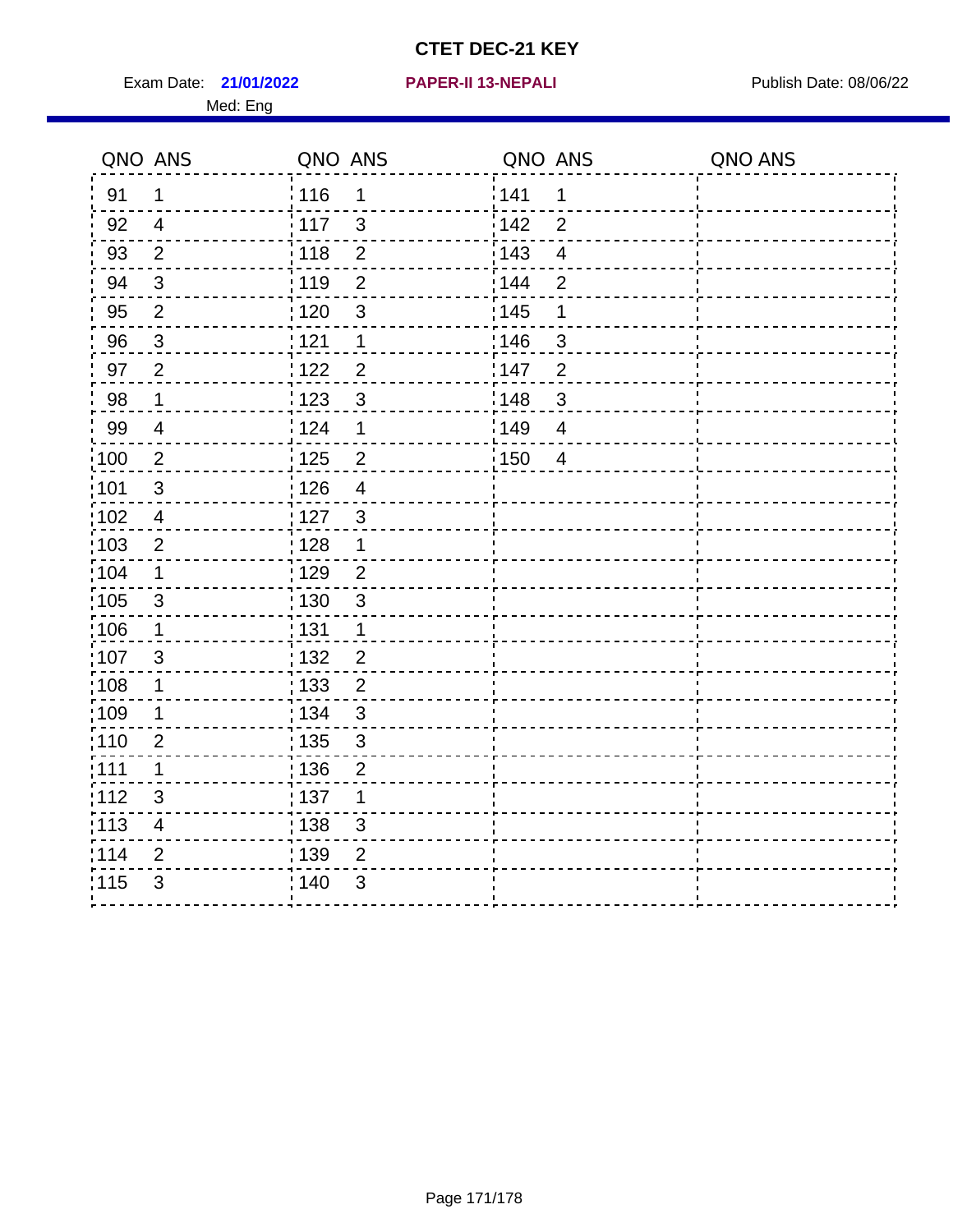Exam Date: 21/01/2022 PAPER-II 14-ORIYA Publish Date: 08/06/22 Med: Eng

#### **21/01/2022 PAPER-II 14-ORIYA**

|                   | QNO ANS                 | QNO ANS         |                | QNO ANS           |                | QNO ANS |
|-------------------|-------------------------|-----------------|----------------|-------------------|----------------|---------|
| 91                | $\overline{2}$          | 116             | 1              | 141               | 1              |         |
| 92                | $\mathbf{3}$            | $\frac{1}{117}$ | $\mathfrak{S}$ | 142               | $\overline{2}$ |         |
| 93                | $\mathbf{2}$            | 118             | $\mathbf 2$    | 143               | $\overline{4}$ |         |
| 94                | $\mathbf{3}$            | : 119           | $\overline{2}$ | : 144             | $\overline{2}$ |         |
| 95                | 1                       | : 120           | $\mathfrak{3}$ | : 145             | 1              |         |
| 96                | 3                       | 121             | $\overline{2}$ | :146              | 3              |         |
| 97                | $\overline{4}$          | 1122            | $\overline{c}$ | : 147             | $\overline{2}$ |         |
| 98                | $\overline{2}$          | 1123            | $\mathbf{3}$   | 148               | $\sqrt{3}$     |         |
| 99                | $\mathbf{2}$            | 124             | $\overline{2}$ | 149               | $\overline{4}$ |         |
| 100               | $\sqrt{2}$              | 125             | $\mathbf 1$    | $\frac{1}{1}$ 150 | $\overline{4}$ |         |
| 101               | $\sqrt{3}$              | 126             | $\mathfrak{S}$ |                   |                |         |
| 102               | $\overline{2}$          | : 127           | $\overline{4}$ |                   |                |         |
| 103               | 2                       | : 128           | $\overline{2}$ |                   |                |         |
| :104              | $\mathbf{3}$            | : 129           | $\overline{2}$ |                   |                |         |
| 105               | $\overline{2}$          | : 130           | $\mathfrak{S}$ |                   |                |         |
| 106               | $\mathbf 1$             | : 131           | $\overline{2}$ |                   |                |         |
| :107              | 3                       | : 132           | 1              |                   |                |         |
| $\frac{1}{1}$ 108 | $\mathbf 1$             | 133             | $\overline{4}$ |                   |                |         |
| :109              | 1                       | : 134           | $\mathfrak{3}$ |                   |                |         |
| :110              | $\overline{2}$          | 135             | $\overline{2}$ |                   |                |         |
| 1111              | 1                       | : 136           | $\overline{2}$ |                   |                |         |
| 112               | $\mathfrak{S}$          | : 137           | 1              |                   |                |         |
| 113               | $\overline{\mathbf{4}}$ | : 138           | $\mathsf 3$    |                   |                |         |
| 114               | $\overline{2}$          | : 139           | 2              |                   |                |         |
| 115               | 3                       | 140             | 3              |                   |                |         |
|                   |                         |                 |                |                   |                |         |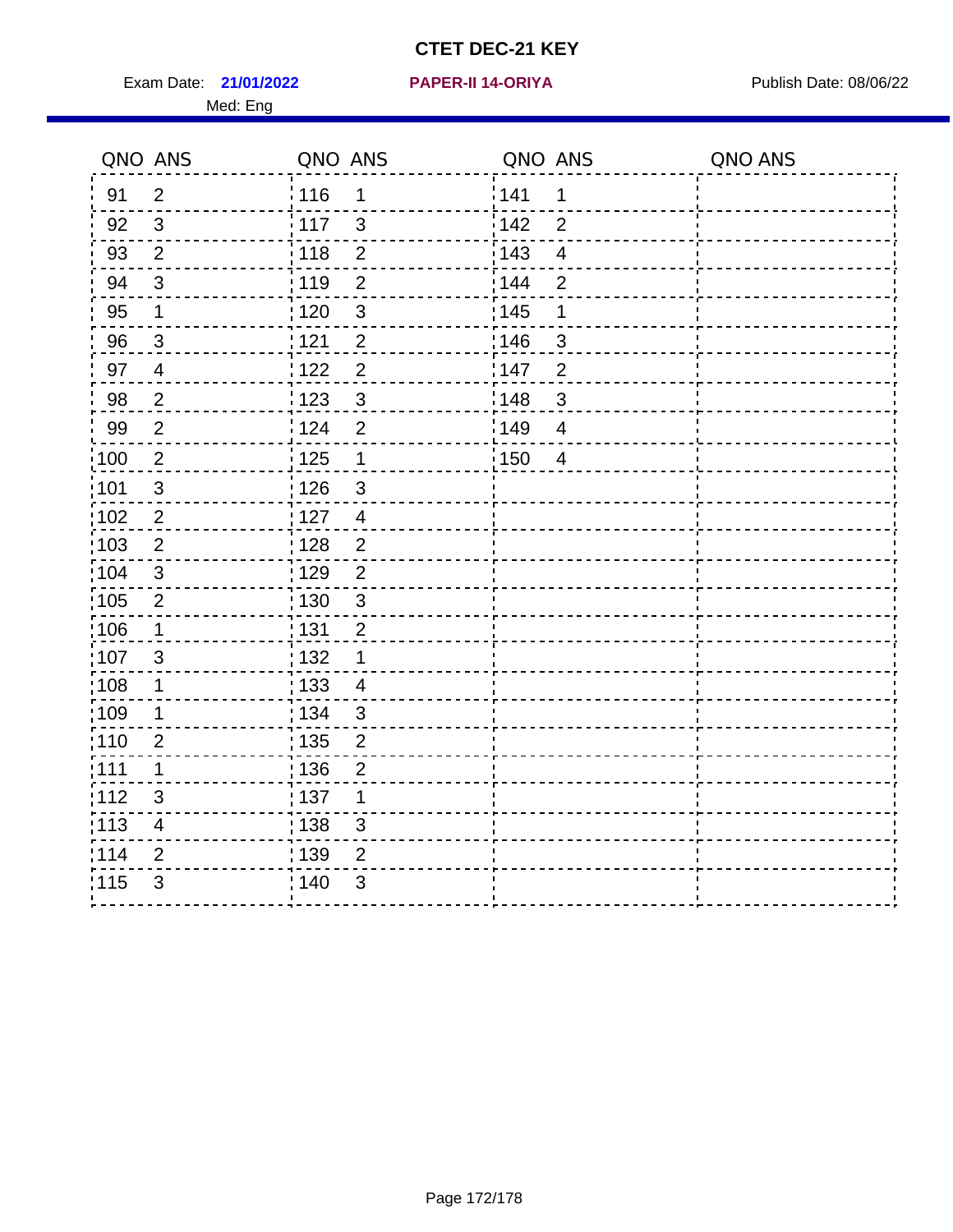Exam Date: 21/01/2022 **PAPER-II 15-PUNJABI** Publish Date: 08/06/22 Med: Eng

**21/01/2022 PAPER-II 15-PUNJABI**

|       | QNO ANS                  | QNO ANS           |                          | QNO ANS |                         | QNO ANS |
|-------|--------------------------|-------------------|--------------------------|---------|-------------------------|---------|
| 91    | $\overline{4}$           | 116               | $\mathbf 1$              | 1141    | $\mathbf 1$             |         |
| 92    | $\mathbf 1$              | $\frac{1}{2}$ 117 | $\mathbf{3}$             | 142     | $\overline{2}$          |         |
| 93    | $\mathbf{3}$             | 118               | $\overline{2}$           | 143     | $\overline{\mathbf{4}}$ |         |
| 94    | $\overline{2}$           | : 119             | $\overline{2}$           | : 144   | $\overline{2}$          |         |
| 95    | $\overline{\mathcal{A}}$ | :120              | 3                        | : 145   | 1                       |         |
| 96    | 4                        | 121               | $\overline{2}$           | :146    | 3                       |         |
| 97    | $\mathbf{3}$             | 122               | $\mathbf{3}$             | 147     | $\overline{2}$          |         |
| 98    | $\overline{c}$           | 123               | $\mathbf{1}$             | 148     | $\sqrt{3}$              |         |
| 99    | $\mathbf 1$              | 124               | $\overline{\mathcal{A}}$ | :149    | $\overline{4}$          |         |
| :100  | $\mathbf 2$              | $\frac{1}{1}$ 125 | $\mathbf 1$              | 150     | $\overline{4}$          |         |
| :101  | $\overline{2}$           | : 126             | $\sqrt{3}$               |         |                         |         |
| 102   | $\overline{2}$           | : 127             | $\overline{4}$           |         |                         |         |
| :103  | $\overline{4}$           | : 128             | 2                        |         |                         |         |
| 104   | $\overline{4}$           | $\frac{1}{1}$ 129 | $\mathbf 1$              |         |                         |         |
| :105  | $\overline{2}$           | : 130             | $\mathfrak{S}$           |         |                         |         |
| :106  | $\mathbf 1$              | : 131             | $\overline{4}$           |         |                         |         |
| 107   | 3                        | 132               | $\overline{2}$           |         |                         |         |
| 108   | $\mathbf 1$              | : 133             | $\overline{2}$           |         |                         |         |
| :109  | $\mathbf 1$              | : 134             | $\mathbf 1$              |         |                         |         |
| :110  | $\overline{2}$           | : 135             | $\mathbf{3}$             |         |                         |         |
| : 111 | $\mathbf 1$              | 136               | $\overline{2}$           |         |                         |         |
| 112   | $\sqrt{3}$               | 137               | 1                        |         |                         |         |
| : 113 | $\overline{\mathbf{4}}$  | $\frac{1}{1}$ 138 | 3                        |         |                         |         |
| 114   | 2                        | : 139             | 2                        |         |                         |         |
| 115   | $\mathfrak{S}$           | 140               | $\sqrt{3}$               |         |                         |         |
|       |                          |                   |                          |         |                         |         |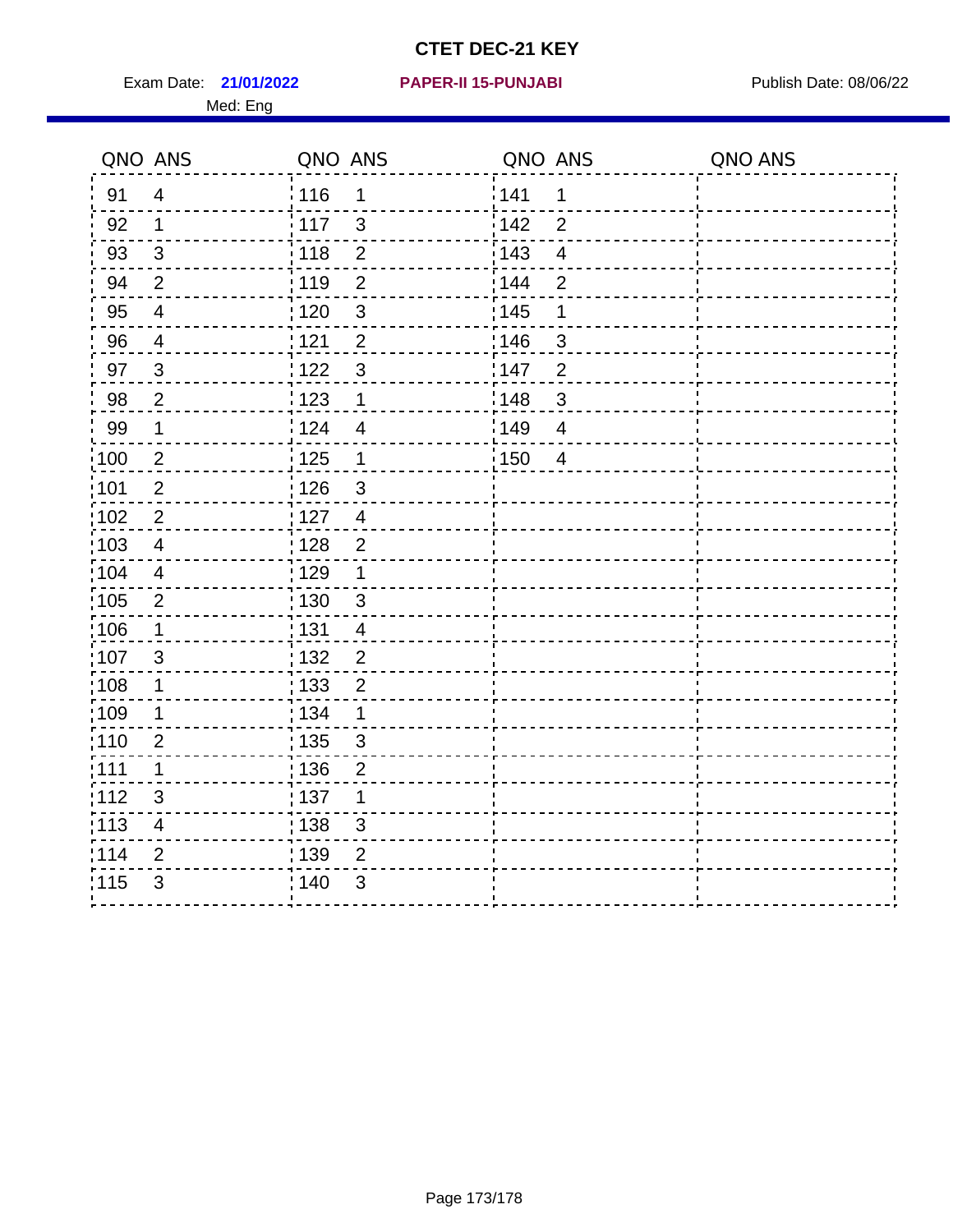Med: Eng

|                   | QNO ANS                  | QNO ANS           |                         | QNO ANS           |                         | QNO ANS |
|-------------------|--------------------------|-------------------|-------------------------|-------------------|-------------------------|---------|
| 91                | $\overline{2}$           | : 116             | $\mathbf{1}$            | 141               | 1                       |         |
| 92                | 1                        | 117               | $\mathbf{3}$            | 142               | $\overline{2}$          |         |
| 93                | $\sqrt{3}$               | 118               | $\overline{2}$          | 143               | $\overline{\mathbf{4}}$ |         |
| 94                | 1                        | : 119             | $\overline{2}$          | : 144             | $\overline{2}$          |         |
| 95                | $\mathfrak{S}$           | : 120             | $\mathbf{3}$            | : 145             | 1                       |         |
| 96                | 4                        | 121               | 3                       | 146               | 3                       |         |
| 97                | $\overline{2}$           | ¦ 122             | 1                       | 147               | $\overline{2}$          |         |
| 98                | $\mathbf{3}$             | 123               | $\overline{2}$          | 148               | $\mathbf{3}$            |         |
| 99                | $\sqrt{3}$               | ¦ 124             | 1                       | $\frac{1}{2}$ 149 | $\overline{4}$          |         |
| $\frac{1}{1}$ 100 | $\mathbf{3}$             | $\frac{1}{1}$ 125 | $\mathbf{3}$            | 150               | $\overline{4}$          |         |
| :101              | $\mathbf 2$              | : 126             | $\overline{2}$          |                   |                         |         |
| 102               | $\mathbf{3}$             | : 127             | $\mathbf{3}$            |                   |                         |         |
| ;103              | $\mathbf 1$              | :128              | $\overline{4}$          |                   |                         |         |
| 104               | $\mathbf{1}$             | : 129             | $\mathfrak{3}$          |                   |                         |         |
| 105               | $\mathbf 1$              | 130               | $\overline{2}$          |                   |                         |         |
| 106               | $\mathbf{1}$             | : 131             | 3                       |                   |                         |         |
| 107               | 3                        | :132              | $\mathbf{3}$            |                   |                         |         |
| 108               | $\mathbf 1$              | $\frac{1}{1}$ 133 | $\overline{\mathbf{4}}$ |                   |                         |         |
| :109              | 1                        | : 134             | $\overline{2}$          |                   |                         |         |
| : 110             | $\overline{2}$           | : 135             | 1                       |                   |                         |         |
| 111               | $\mathbf 1$              | : 136             | $\overline{2}$          |                   |                         |         |
| 112               | $\sqrt{3}$               | 137               | 1                       |                   |                         |         |
| : 113             | $\overline{\mathcal{A}}$ | : 138             | 3                       |                   |                         |         |
| 114               | 2                        | 139               | 2                       |                   |                         |         |
| 115               | 3                        | 140               | $\mathfrak{S}$          |                   |                         |         |
|                   |                          |                   |                         |                   |                         |         |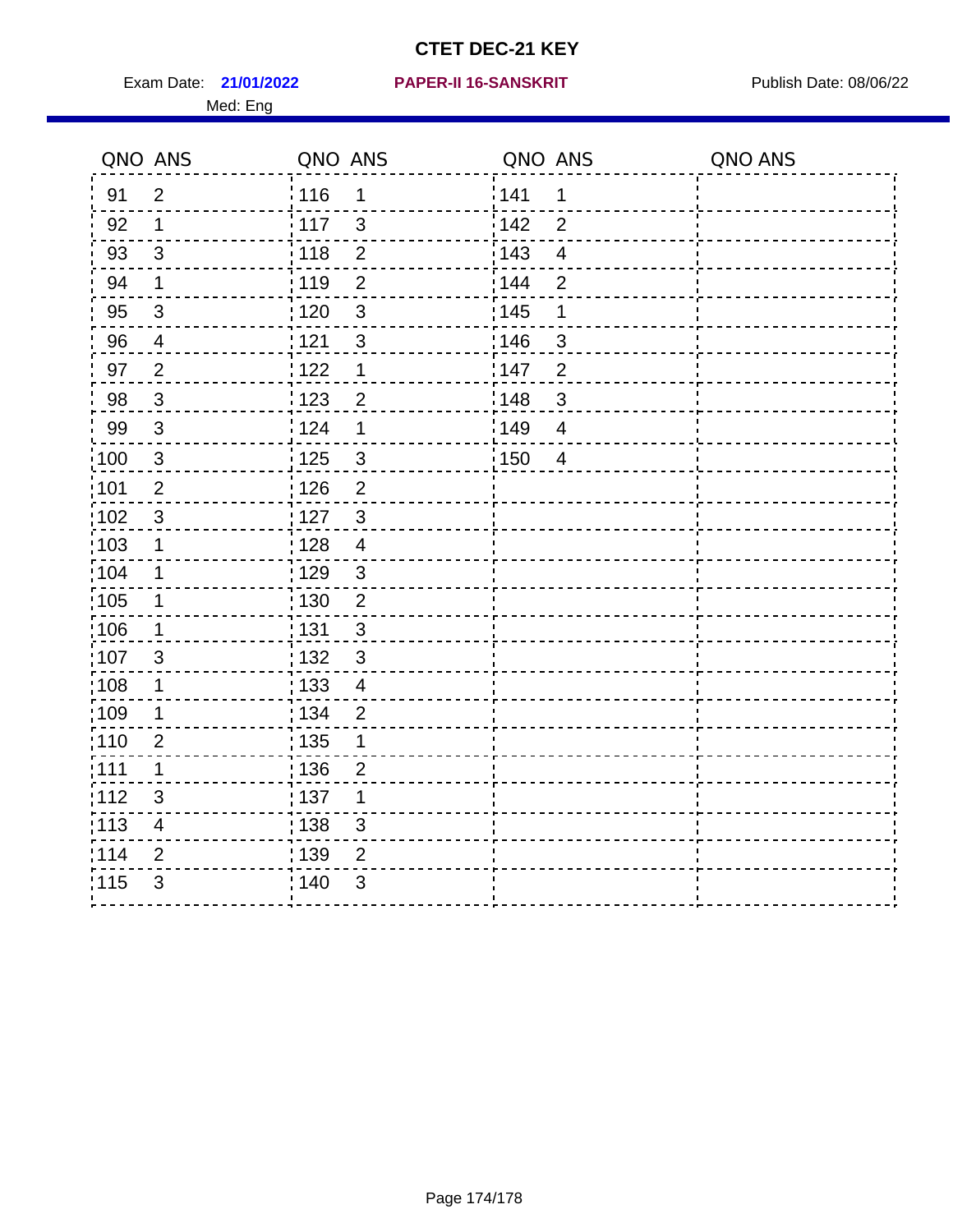Exam Date: 21/01/2022 **PAPER-II 17-TAMIL Exam Date: 08/06/22** Med: Eng

**21/01/2022 PAPER-II 17-TAMIL**

|                   | QNO ANS                  | QNO ANS           |                         | QNO ANS |                         | QNO ANS |
|-------------------|--------------------------|-------------------|-------------------------|---------|-------------------------|---------|
| 91                | $\overline{2}$           | 116               | 1                       | 141     | 1                       |         |
| 92                | $\mathbf 1$              | $\frac{1}{2}$ 117 | 3                       | 142     | $\overline{2}$          |         |
| 93                | $\sqrt{3}$               | : 118             | $\overline{2}$          | 143     | $\overline{\mathbf{4}}$ |         |
| 94                | $\overline{2}$           | : 119             | $\overline{2}$          | 144     | $\overline{2}$          |         |
| 95                | $\overline{4}$           | : 120             | $\mathbf{3}$            | : 145   | 1                       |         |
| 96                | $\overline{2}$           | 121               | $\overline{2}$          | 146     | 3                       |         |
| 97                | 1                        | 122               | 1                       | 147     | $\overline{2}$          |         |
| 98                | $\overline{c}$           | 123               | $\overline{c}$          | 148     | $\mathbf{3}$            |         |
| 99                | $\overline{\mathbf{4}}$  | 124               | 3                       | 149     | $\overline{4}$          |         |
| $\frac{1}{1}$ 100 | $\overline{2}$           | $\frac{1}{2}$ 125 | $\overline{\mathbf{c}}$ | 150     | $\overline{4}$          |         |
| :101              | $\mathbf 1$              | 126               | $\overline{2}$          |         |                         |         |
| $\frac{1}{1}$ 102 | $\mathbf{3}$             | : 127             | $\overline{1}$          |         |                         |         |
| 103               | 2                        | : 128             | $\mathbf{3}$            |         |                         |         |
| 104               | 3                        | : 129             | $\overline{2}$          |         |                         |         |
| $\frac{1}{1}$ 105 | $\overline{\mathcal{A}}$ | $\frac{1}{1}$ 130 | $\overline{2}$          |         |                         |         |
| 106               | $\mathbf 1$              | : 131             | 3                       |         |                         |         |
| 107               | 3                        | : 132             | 1                       |         |                         |         |
| :108              | $\mathbf 1$              | : 133             | 1                       |         |                         |         |
| :109              | 1                        | : 134             | $\overline{2}$          |         |                         |         |
| 110               | $\overline{2}$           | : 135             | $\mathfrak{S}$          |         |                         |         |
| :111              | 1                        | : 136             | $\overline{2}$          |         |                         |         |
| 112               | 3                        | :137              | 1                       |         |                         |         |
| $\frac{1}{1}$ 113 | $\overline{\mathbf{4}}$  | : 138             | $\mathfrak{S}$          |         |                         |         |
| 114               | $\mathbf{2}$             | 139               | $\overline{2}$          |         |                         |         |
| 115               | $\mathfrak{S}$           | ; 140             | 3                       |         |                         |         |
|                   |                          |                   |                         |         |                         |         |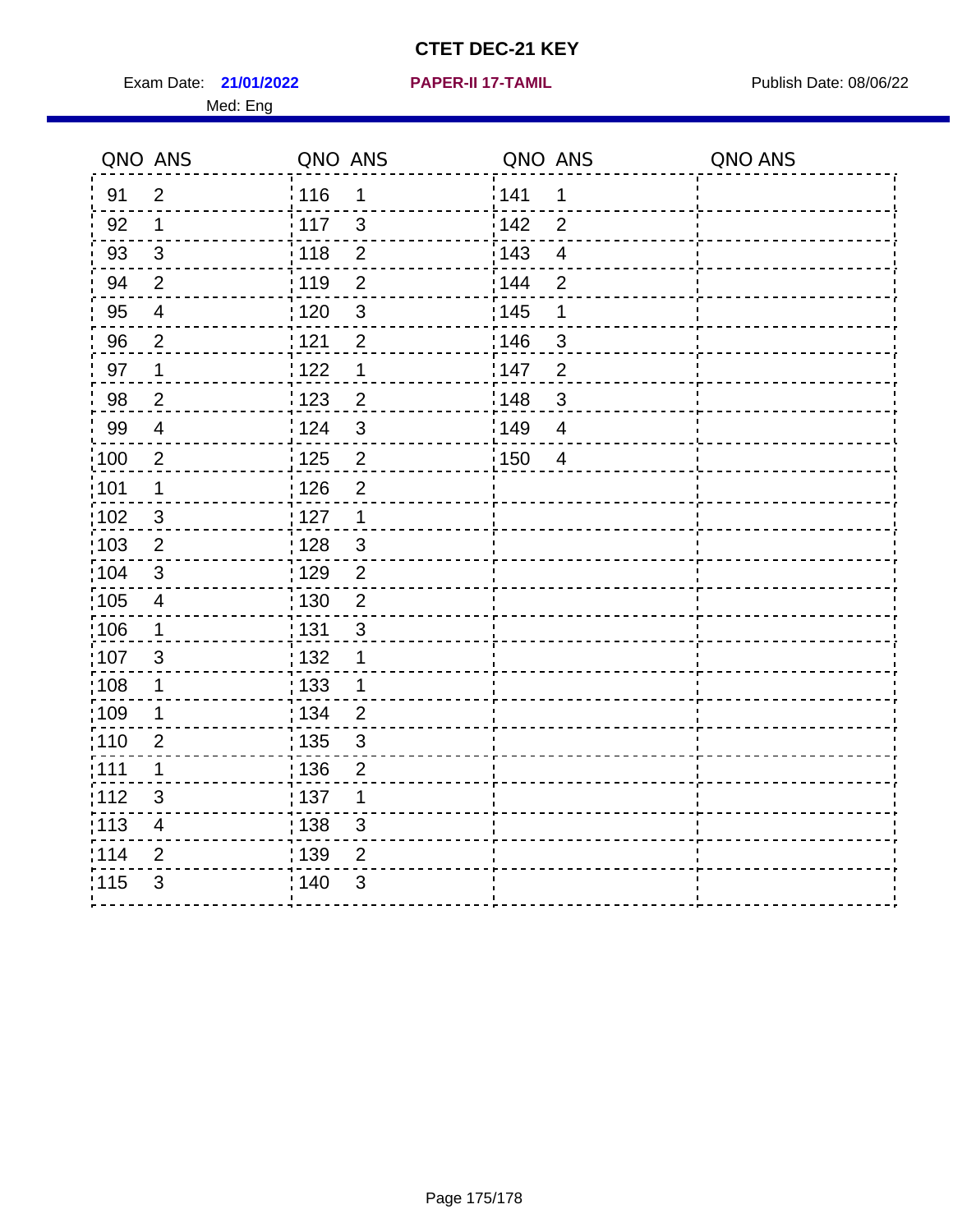Exam Date: 21/01/2022 PAPER-II 18-TELUGU PUBLISH Date: 08/06/22 Med: Eng

#### **21/01/2022 PAPER-II 18-TELUGU**

|                   | QNO ANS                 | QNO ANS                           | QNO ANS |                         | QNO ANS |
|-------------------|-------------------------|-----------------------------------|---------|-------------------------|---------|
| 91                | $\overline{2}$          | 116<br>$\mathbf 1$                | 141     | $\mathbf 1$             |         |
| 92                | $\mathbf 1$             | 117<br>3                          | 142     | $\overline{2}$          |         |
| 93                | $\sqrt{3}$              | $\overline{2}$<br>118             | 143     | $\overline{\mathbf{4}}$ |         |
| 94                | 1                       | : 119<br>$\overline{2}$           | : 144   | $\overline{2}$          |         |
| 95                | $\overline{2}$          | 120<br>$\mathfrak{S}$             | : 145   | 1                       |         |
| 96                | $\mathbf{3}$            | 121<br>$\overline{4}$             | 146     | 3                       |         |
| 97                | $\overline{4}$          | : 122<br>$\overline{4}$           | 147     | $\overline{2}$          |         |
| $98\,$            | $\overline{4}$          | 123<br>$\overline{2}$             | 148     | $\mathbf{3}$            |         |
| 99                | $\sqrt{3}$              | ¦ 124<br>$\mathfrak{S}$           | 149     | $\overline{4}$          |         |
| :100              | $\sqrt{2}$              | $\frac{1}{1}$ 125<br>$\mathbf{1}$ | 150     | $\overline{4}$          |         |
| :101              | 1                       | : 126<br>$\mathfrak{S}$           |         |                         |         |
| 102               | $\overline{2}$          | : 127<br>$\overline{4}$           |         |                         |         |
| 103               | $\overline{2}$          | : 128<br>$\overline{4}$           |         |                         |         |
| :104              | $\mathbf{1}$            | : 129<br>$\overline{2}$           |         |                         |         |
| $\frac{1}{1}$ 105 | $\mathbf{3}$            | 130<br>$\overline{2}$             |         |                         |         |
| :106              | $\mathbf 1$             | : 131<br>$\overline{4}$           |         |                         |         |
| 107               | 3                       | : 132<br>$\mathbf 1$              |         |                         |         |
| 108               | $\mathbf{1}$            | 133<br>$\mathbf{3}$               |         |                         |         |
| :109              | $\mathbf{1}$            | : 134<br>$\overline{4}$           |         |                         |         |
| :110              | $\overline{2}$          | 135<br>$\overline{\mathcal{A}}$   |         |                         |         |
| :111              | 1                       | : 136<br>$\overline{2}$           |         |                         |         |
| 112               | $\mathfrak{S}$          | : 137<br>1                        |         |                         |         |
| 113               | $\overline{\mathbf{4}}$ | : 138<br>$\mathfrak{S}$           |         |                         |         |
| 114               | $\overline{2}$          | : 139<br>$\overline{2}$           |         |                         |         |
| 115               | $\mathfrak{S}$          | 140<br>$\mathfrak{S}$             |         |                         |         |
|                   |                         |                                   |         |                         |         |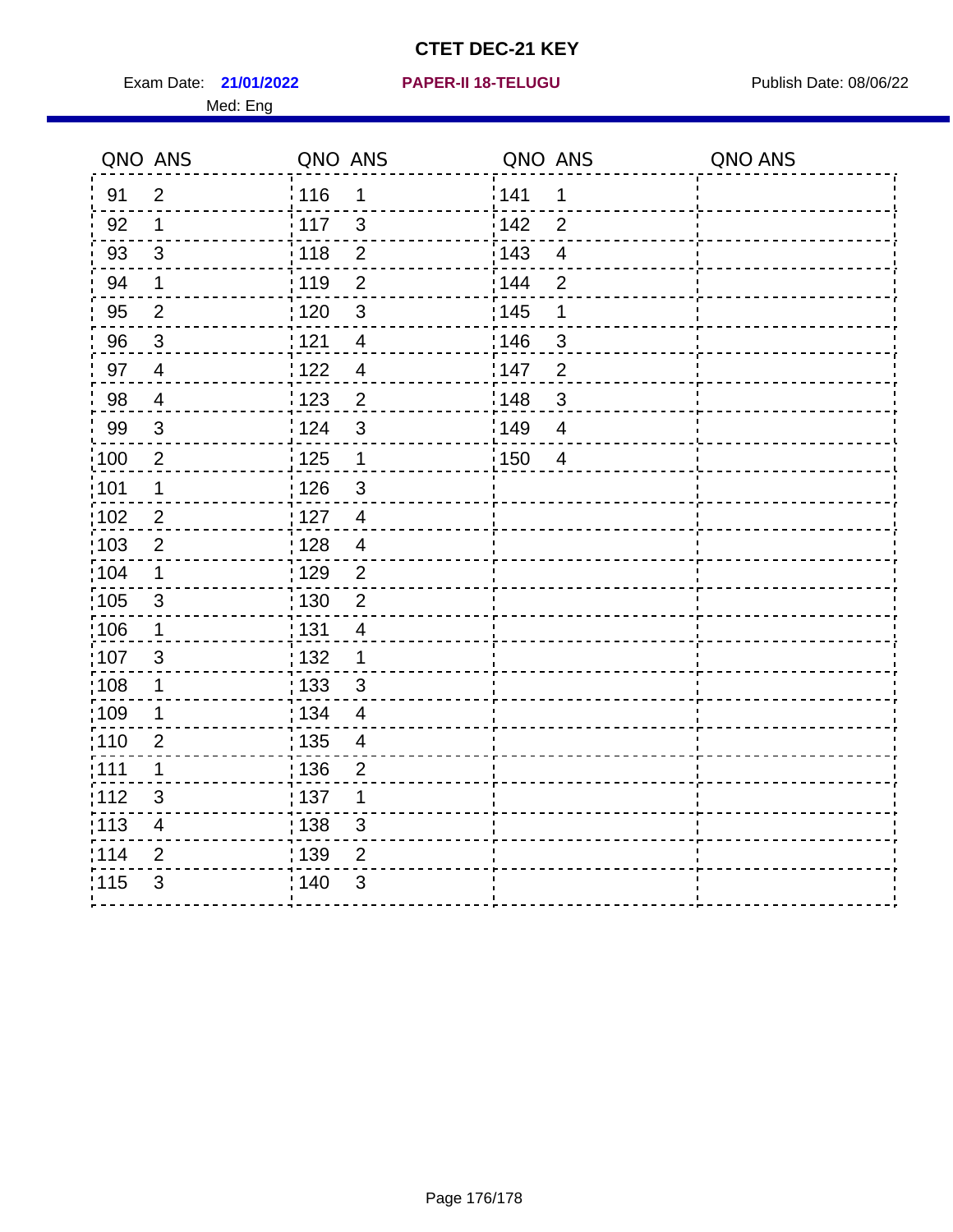Exam Date: 21/01/2022 **PAPER-II 19-TIBETAN** Publish Date: 08/06/22 Med: Eng

**21/01/2022 PAPER-II 19-TIBETAN**

|                   | QNO ANS                  | QNO ANS           |                | QNO ANS |                         | QNO ANS |
|-------------------|--------------------------|-------------------|----------------|---------|-------------------------|---------|
| 91                | $\overline{2}$           | 116               | $\mathbf 1$    | 1141    | 1                       |         |
| 92                | $\mathbf 1$              | 117               | $\mathfrak{S}$ | 142     | $\overline{2}$          |         |
| 93                | $\mathbf{3}$             | 118               | $\overline{2}$ | 143     | $\overline{\mathbf{4}}$ |         |
| 94                | $\overline{2}$           | : 119             | $\overline{2}$ | : 144   | $\overline{2}$          |         |
| 95                | $\overline{4}$           | : 120             | 3              | : 145   | 1                       |         |
| 96                | 4                        | 121               | 4              | :146    | $\mathfrak{S}$          |         |
| 97                | $\mathbf 1$              | 122               | $\mathbf 1$    | 147     | $\overline{c}$          |         |
| 98                | $\overline{1}$           | 123               | $\mathbf{3}$   | 148     | $\sqrt{3}$              |         |
| 99                | $\overline{2}$           | 124               | $\overline{2}$ | 149     | $\overline{\mathbf{4}}$ |         |
| $\frac{1}{1}$ 100 | $\overline{2}$           | 125               | $\mathfrak{3}$ | 150     | $\overline{4}$          |         |
| :101              | $\sqrt{3}$               | $\frac{1}{1}$ 126 | 1              |         |                         |         |
| 102               | $\overline{2}$           | : 127             | $\overline{2}$ |         |                         |         |
| 103               | $\overline{4}$           | : 128             | $\overline{4}$ |         |                         |         |
| 104               | 3                        | : 129             | $\mathbf 1$    |         |                         |         |
| 105               | $\sqrt{3}$               | 130               | $\mathbf{3}$   |         |                         |         |
| :106              | $\mathbf{1}$             | : 131             | $\overline{2}$ |         |                         |         |
| 107               | 3                        | :132              | $\overline{4}$ |         |                         |         |
| 108               | $\mathbf 1$              | : 133             | $\mathbf{1}$   |         |                         |         |
| :109              | $\mathbf 1$              | : 134             | $\overline{2}$ |         |                         |         |
| :110              | 2                        | : 135             | $\overline{2}$ |         |                         |         |
| 111               | $\mathbf 1$              | : 136             | $\overline{c}$ |         |                         |         |
| 112               | $\sqrt{3}$               | : 137             | 1              |         |                         |         |
| 113               | $\overline{\mathcal{A}}$ | : 138             | 3              |         |                         |         |
| 114               | 2                        | : 139             | 2              |         |                         |         |
| 115               | 3                        | 140               | $\mathfrak{B}$ |         |                         |         |
|                   |                          |                   |                |         |                         |         |